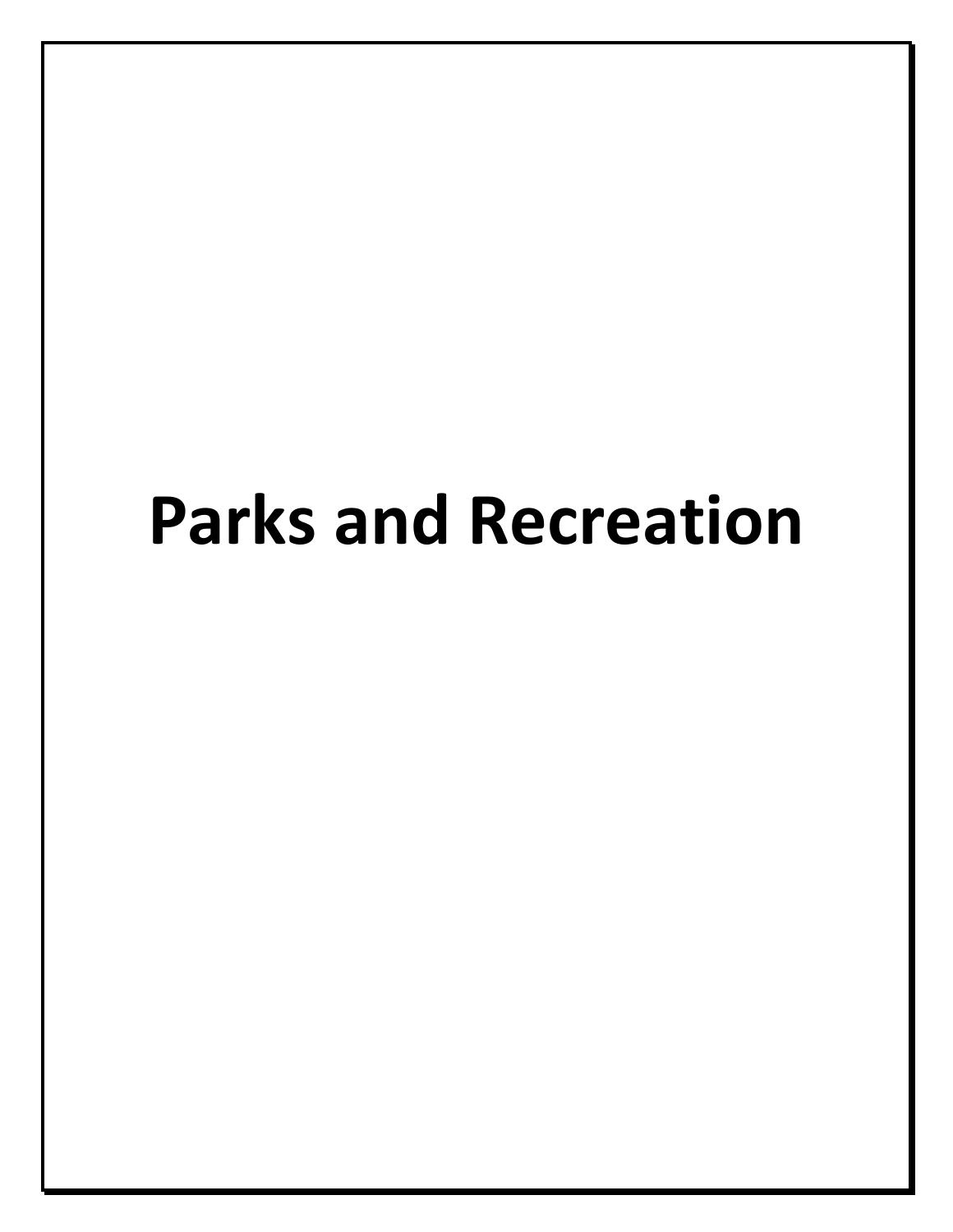# **Overview**

The Department of Parks and Recreation's (Parks) mission statement is: "Seattle Parks and Recreation will work with all citizens to be good stewards of our environment, and to provide safe and welcoming opportunities to play, learn, contemplate, and build community." Parks carries out this mission with a park system consisting of more than 430 parks and open areas totaling over 6,200 acres of property throughout the City, amounting to almost 11% of the City's land area. It includes approximately 488 buildings and 430 parks that feature 185 athletic fields, 130 children's play areas, 26 community centers, 151 outdoor tennis courts, 25 miles of boulevards, an indoor tennis center, two outdoor and eight indoor swimming pools, five golf courses, performing and visual arts studios, boat ramps, moorages, fishing piers, trails, camps, viewpoints, open spaces, a rock climbing site, a conservatory, a state-of-the-art zoo, a classical Japanese garden, and a waterfront aquarium.

# **2014-2019 CIP Highlights**

The 2014 Adopted CIP includes \$37 million from a wide variety of funding sources: \$7.9 million from the 2008 Parks Levy; \$17.6 million in Real Estate Excise Tax (REET) revenue; \$3 million from the Cumulative Reserve Subfund; \$5.6 million in bond revenue to implement the Golf Master Plan; \$1.2 million in federal Community Development Block Grant Funds; and \$1.6 million from the recently approved 2014 King County Parks Levy.

Asset management is a vital component of Parks' Capital Improvement Program. The 2014 Adopted CIP includes \$31.3 million for asset management with funding coming from REET, the 2008 Parks Levy, grants, and other sources. Asset management projects address basic infrastructure across the Parks system, such as electrical system replacement, environmental remediation, landscape restoration, synthetic ballfield replacement, irrigation system replacement, and replacing major roof and HVAC systems.

The 2014 Adopted CIP Budget includes \$2 million for the Urban Forestry-Green Seattle Partnership project (GSP) through a combination of REET funding (\$1.6 million) and 2008 Parks Levy funding (\$426,000). This combined funding will ensure that the program will be able to maintain current reforestation goals.

The Adopted CIP includes \$4 million over the next two years to renovate the South Leschi Moorage. This project may include replacing the pilings, floats, docks, electrical system, and related repairs within the existing moorage footprint/boundaries. Parks is forming a project advisory team to help shape the scope of the improvements which will be done in accordance with environmental and regulatory requirements.

Parks will continue to use federal Community Development Block Grant (CDBG) funds for the Seattle Conservation Corps. The Seattle Conservation Corps (SCC) executes Parks improvement projects in low to moderate-income neighborhoods while at the same time providing training and employment for formerly homeless adults. In 2014, the SCC will use \$808,000 in CDBG funds to improve approximately 25 parks.

Parks will use \$600,000 in REET funds and \$400,000 in CDBG funds to remove architectural and material barriers that restrict the mobility and accessibility in public facilities in parks throughout the City to comply with the American's with Disabilities Act (ADA). A portion of this funding will be used to hire a new ADA capital projects coordinator who will focus on ADA compliance issues during the initial

#### **2014-2019 Adopted Capital Improvement Program**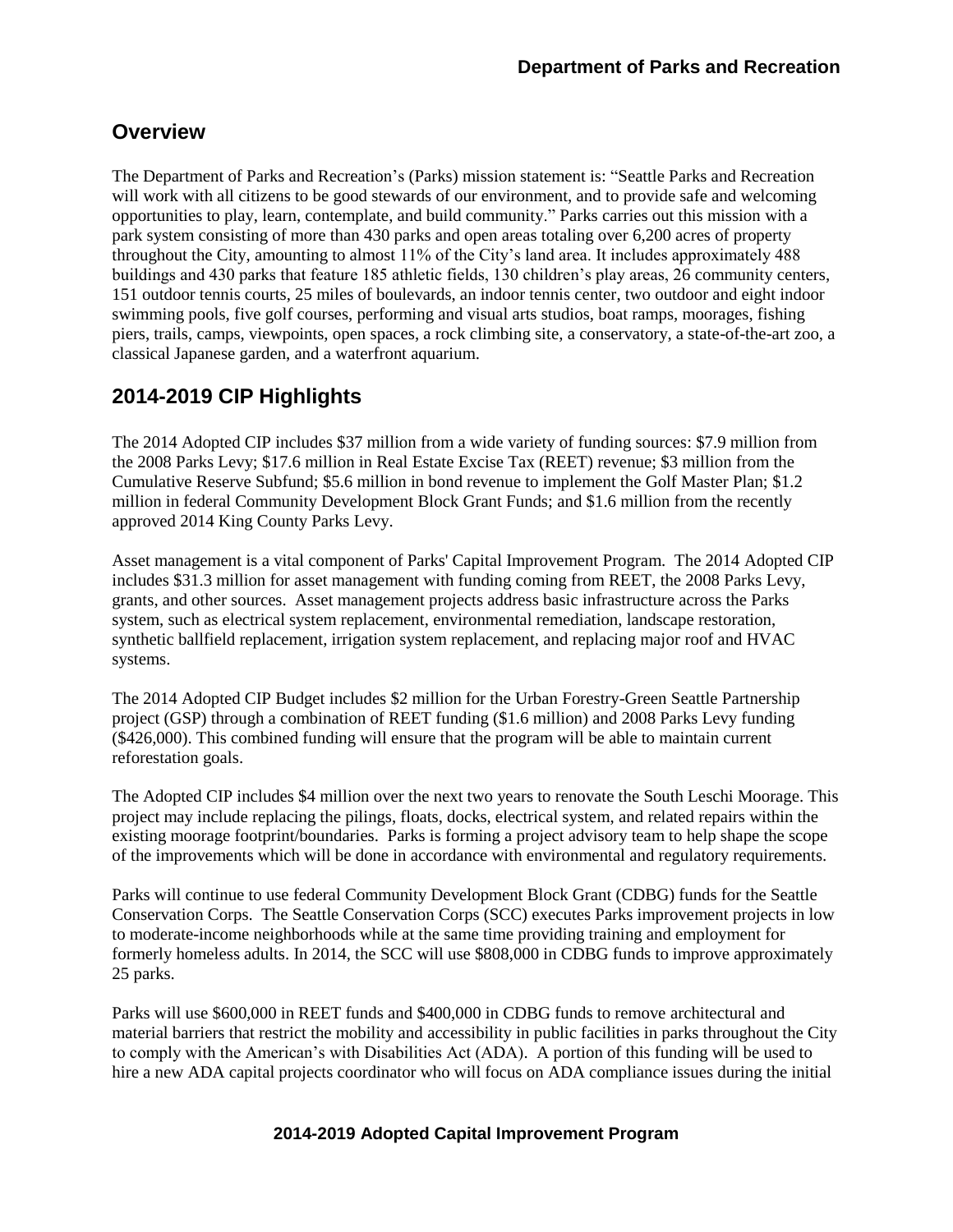stages of project funding, design and construction. The coordinator will also oversee accessibility improvements to existing Parks facilities.

In 2014, Parks will continue implementation of the Golf Master Plan which will provide major improvements at three City-owned golf courses (Jackson, Jefferson, and West Seattle), including building replacements, driving ranges, cart path improvements, and course and landscaping renovation. Future revenue from the golf courses will cover associated debt service payments. These improvements began in 2010 and will continue through 2015.

The 2014 Adopted CIP includes \$1.1 million of funding for major maintenance at the Seattle Aquarium as called for in the 2010 transition agreement between the City and the Aquarium. The agreement requires City funding of \$8 million of agreed-upon capital maintenance projects through 2015. Through a separate part of the agreement, the Aquarium reimburses the City for some of the debt service associated with replacing Pier 59 and redeveloping the Aquarium (\$1.6 million paid via CRS Unrestricted in 2014).

The 2008 Parks and Green Spaces Levy projects continue to comprise a significant portion of Parks CIP. Highlights to date include:

- Parks has completed eight neighborhood parks acquisitions, 15 green space acquisitions and two opportunity fund acquisitions totaling 11 acres. In addition, Parks has taken over ownership of 48.7 of acres of land from other City departments. Parks pays maintenance costs on these properties but incurred no costs for acquiring the properties.
- Parks has completed 42 of the 59 development projects; most of the remaining projects will be underway in 2014. The Seattle Department of Transportation manages the three trail projects.
- Parks' continued implementation of the environmental projects with restoration of forests, development of community gardens and increased shoreline access.

The levy allocated approximately \$20.6 million for Opportunity Fund projects through 2013. The first round of the Opportunity Fund included 13 development projects and two acquisitions. Two play field renovations were funded with savings from the Playfield sub-category and 17 major maintenance projects were funded with \$9.8 million in inflation reserves reallocated from the development category. The City Council approved the second round of the Opportunity Fund in August 2013. These appropriations total \$8 million and include 11 development and three acquisition projects.

# **Funding Sources**

Funds for Parks' CIP come from a variety of sources, including three levies, real estate excise taxes, the Shoreline Park Improvement Fund, bond financing, and other special fund sources, grants, and private donations. The funding sources used to cover annual debt service vary depending on the projects being debt financed: golf revenues are used to repay all golf related debt; Aquarium revenues pay for a portion of the debt service on the bonds used to renovate Pier 59; revenue from Magnuson Park rentals is expected to pay most of the debt service for the renovations of Buildings 11 and 30; and the General Fund covers debt service for the rest of the Pier 59 bonds and on other Parks-related bond funds.

#### *2008 Parks and Green Spaces Levy*

The most recent levy is the 2008 Parks and Green Spaces Levy, which is a six-year \$145.5 million levy intended "to acquire, develop, or restore, existing or new, parks, recreation facilities, cultural facilities, green spaces, playfields, trails, community gardens, and shoreline areas." The levy package provides for acquisition of new parks and green space and for development and improvement of the various parks

#### **2014-2019 Adopted Capital Improvement Program**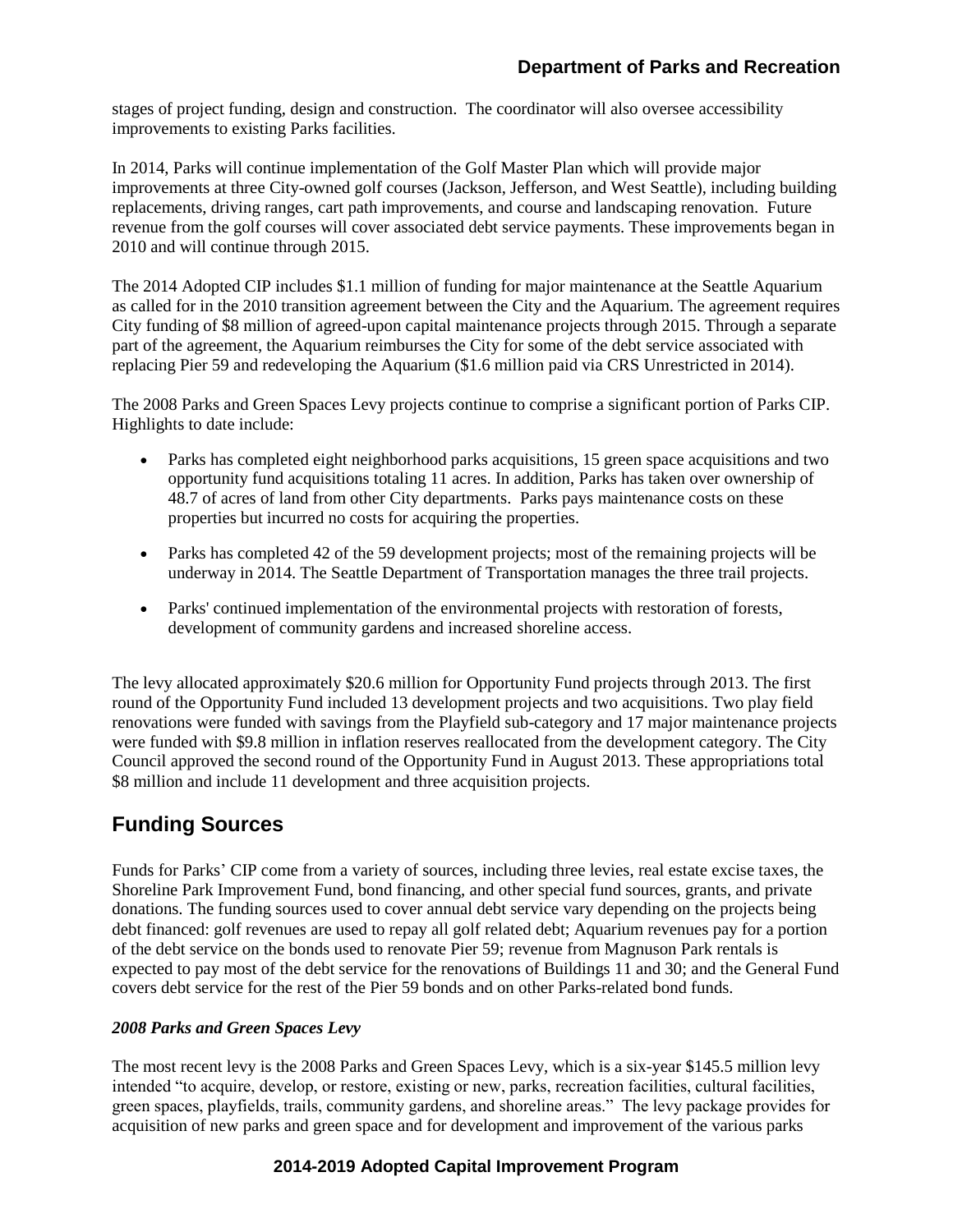throughout the City. This includes renovation of 23 play areas, park development atop lidded reservoirs, renovation of several existing neighborhood and major parks, significant investments in the Langston Hughes Performing Arts Institute, and an environmental category to provide funding for the Green Seattle Partnership, community gardens, trails, and improved shoreline access at street ends. An Opportunity Fund Category funds other community-identified projects. Through 2013, \$110 million has been appropriated from this Levy. The 2014 Adopted CIP Budget includes \$7.9 million of 2008 Levy Funds.

The City is working with the Seattle Art Museum and the 2008 Levy Oversight Committee to repurpose the \$9 million in 2008 Levy funds dedicated to renovating the Seattle Asian Art Museum in Volunteer Park. These funds require a match from private funds. Due to the Great Recession, the Seattle (Asian) Art Museum was unable raise matching funds. Once the City and the Seattle Art Museum reach an agreement, the funds will be used to address immediate major maintenance issues at other Parks facilities. The City will keep its commitment to funding the Seattle Asian Art Museum renovation at Volunteer Park in the future when private matching funds are available.

#### *Real Estate Excise Tax (REET)*

The main source of funding for Parks' capital improvement program is real estate excise tax (REET) revenue. Parks uses these funds primarily for asset management purposes such as boiler replacement, electrical system upgrades, small irrigation upgrades, ballfield improvements, roofing replacement, paving restoration, landscape and forest restoration, and others. Parks also uses the funds to replace of aging ball field lighting systems and certain Aquarium infrastructure projects.

#### *LTGO Bond Financing*

The 2014 Adopted CIP allocates \$5.6 million in bond funding to implement the Golf Master Plan. The Golf Master Plan will provide major improvements at three of the City-owned golf courses (Jackson, Jefferson and West Seattle), including a clubhouse building replacement, driving ranges, cart path improvements, and course and landscaping renovation. General obligation bonds will fund the projects and future revenue from the golf courses will cover associated debt service payments.

# **Summary of Upcoming Budget Issues and Challenges**

The amount of funding available for ongoing asset management of the Seattle Parks system is inadequate to keep pace with the growth and aging of the system. The Parks Asset Management Plan identifies \$270 million in needed improvements over the next six years, much of which is a backlog due to deferred maintenance over the years. The park levies provided some reinvestment in park facilities, but many critical infrastructure needs, such as roofs and water and sewer systems, have gone unaddressed.

Several large assets are in need of attention but are beyond typical REET funding levels. Waterfront Park has deteriorated and load limits restrict its use. The metal reinforcement of the concrete promenade are seismically unsound (note: these are the platforms that previously formed the bridge abutment to Pier 57 at the south end and the area that supports the fountain and other spaces near the Aquarium adjacent Pier 59). Parks staff has proposed removing most of this structure and re-building areas adjacent to the Aquarium while also improving near shore marine habitat. The Seawall Bond issue includes partial funding for renovating Piers 62 and 63, which deteriorated to the point that the popular Summer Nights on the Pier concert series were cancelled after the 2004 season.

The multiple large and aging buildings at Magnuson Park were once part of the Sand Point Naval Air Station, and they represent an ongoing challenge for Parks. Tenants occupy several buildings while other building space remains empty. The Seattle Conservation Corps uses only a small part of Building 2 while the two large hangars are empty. Parks is working to stabilize Building 18 in 2013 but the building is

#### **2014-2019 Adopted Capital Improvement Program**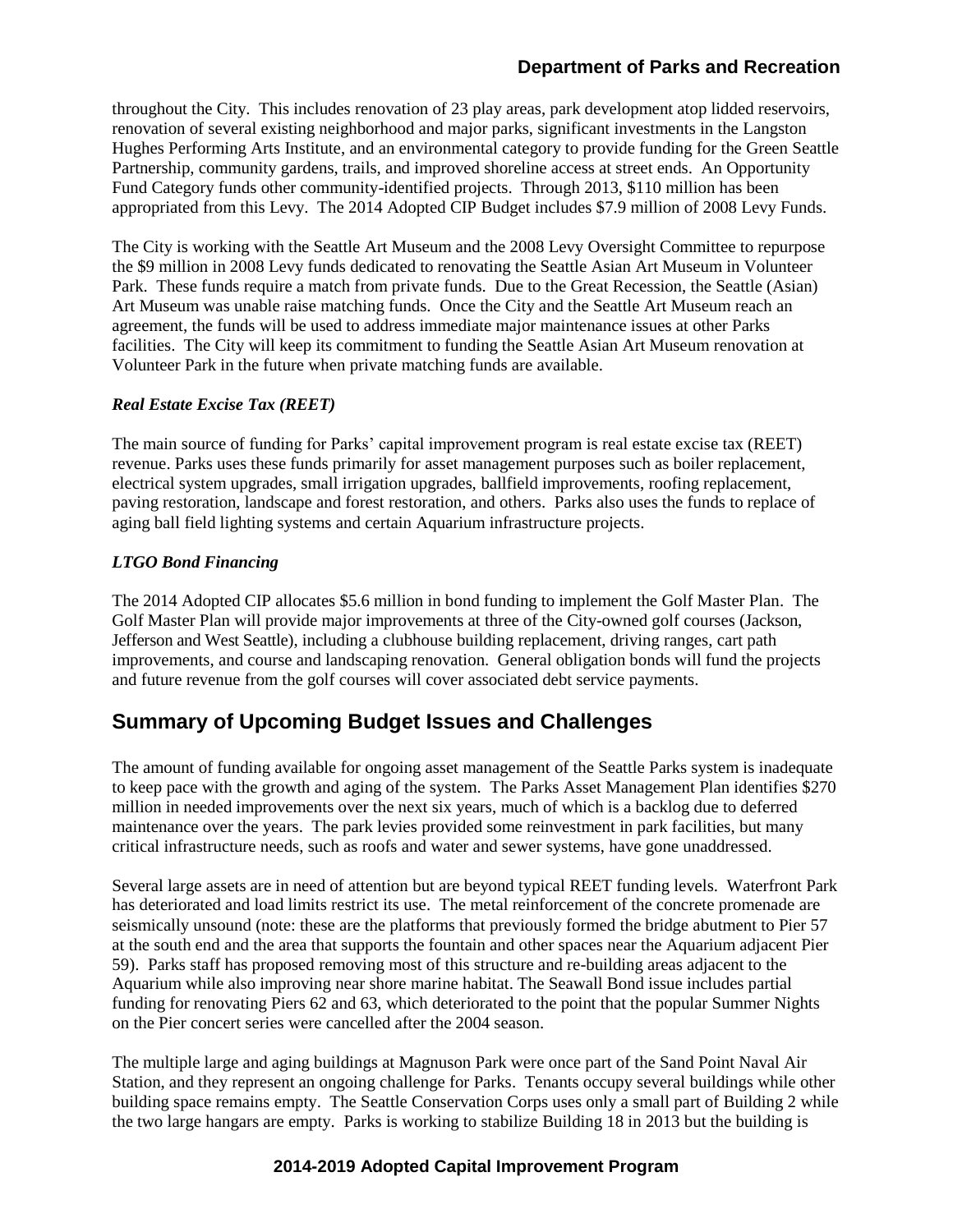currently empty; Parks would need additional funding to make the renovations needed for re-use of the building. Several tenants occupy Building 138, but it is in deteriorated condition. Parks would need over \$38 million to address code deficiencies in these buildings.

# **Project Selection Criteria**

Parks' project selection process for the capital improvement program uses two approaches. First, for the various levy projects, projects are implemented as described in the ballot measure. In most cases, the project scope and budget have been determined during the planning for the ballot measure but in some cases allowances are made that allow for choices to be made within a programmatic direction. An example of this includes the current levy's allowance for acquisition of neighborhood park sites in urban villages that are deficient in open space. Second, Parks uses the Asset Management Plan to identify needed capital improvement projects that are funding by CRS.

The Parks Asset Management Plan (AMP) is a compendium of projects to address facility needs. Parks identifies projects through ongoing condition assessments, consultant studies, six-year facility plans, work order analyses (to identify key problem areas), and intradepartmental information sharing of facility maintenance issues and needs. Every two years, Parks reviews and updates the AMP. While Parks planning staff prepares and coordinates the Asset Management Planning process, they work collaboratively with staff throughout the department to develop project scopes and budget estimates.

Typically, all of the projects included in the asset management plan are scored and ranked with the six overarching criteria that most closely match the need for the project. Parks uses the following six criteria to rank the projects:

*Priority 1 – Code Requirements (100 points)* The project brings a facility or element up to federal, state, and Seattle code requirements (such as ADA, water quality, fire suppression, and seismic), or meets other legal requirements. (Note: Projects that primarily are ADA-focused fall under this priority. ADA elements will be completed as part of projects that fall under other priorities.)

*Priority 2 – Life Safety (35 points)* The project will eliminate a condition that poses an imminent threat of injury. Examples of safety hazards are lack of seismic elements, failing piling, outdated play equipment, emergency management, or a documented environmental health hazard.

*Priority 3 – Facility Integrity (30/25/20 points)* The project will keep the facility operational and extend its life cycle by repairing, replacing, and renovating systems and elements of the facility, including building envelope (roof, walls, windows), electrical, plumbing, storm and sewer line replacement, and synthetic turf replacement.

30 points: Extends life cycle, high usage/heavily programmed, underserved area, community center, emergency shelters.

25 points: Extends life cycle, high usage/programmed.

20 points: Extends life cycle.

*Priority 4 – Improve Operating Efficiency (25 points)* The project will result in the reduction of operating and maintenance costs, including energy and water savings.

*Priority 5 – Other (5 Points)* Projects that have a unique element (e.g., leverage other funds) and/or are known needs that do not fit the other priorities.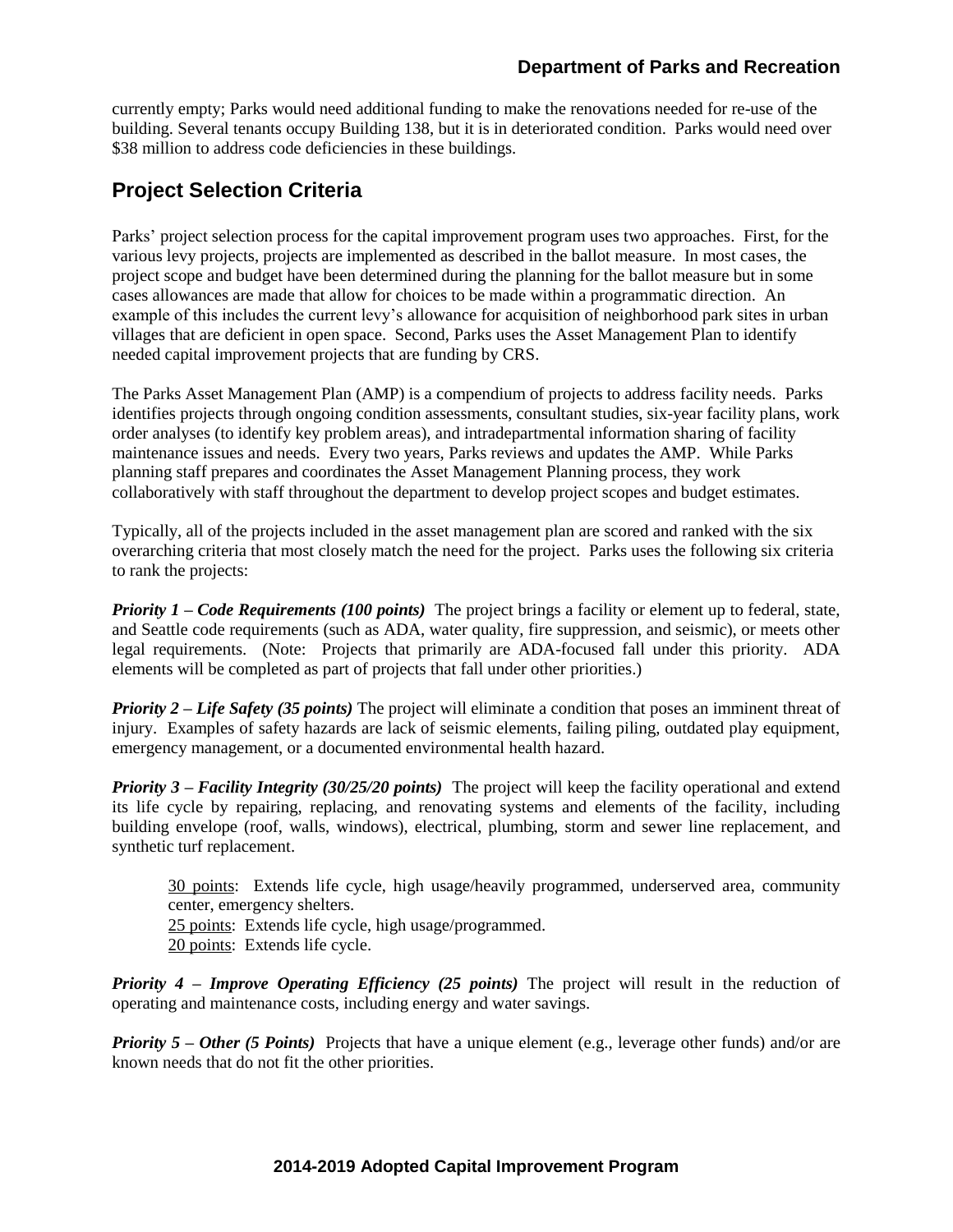*Priority 6 – Project Necessary in Next Biennium (5 points)* Projects identified in plans and other documents that require being done in the upcoming biennium (e.g., scheduled synthetic turf replacement or regulatory deadlines).

# **Anticipated Operating Expenses Associated with Capital Facilities Projects**

As part of the CIP budget process, Parks identifies operating and maintenance (O&M) costs for new facilities. When Parks proposes new projects in the CIP, operations staff develop the associated O&M costs. Parks adds the O&M costs to the operating budget through the budget development process for projects expected to be completed in the upcoming budget cycle. The amount and timing of these O&M costs change as project scopes and schedules change. Examples of projects with O&M expenses incorporated into the 2014 operating budget include Maple Leaf Reservoir Park Development, Montlake Playfield Play Area Renovation, and West Seattle Reservoir Development.

### **City Council Provisos to the CIP**

There are no Council provisos.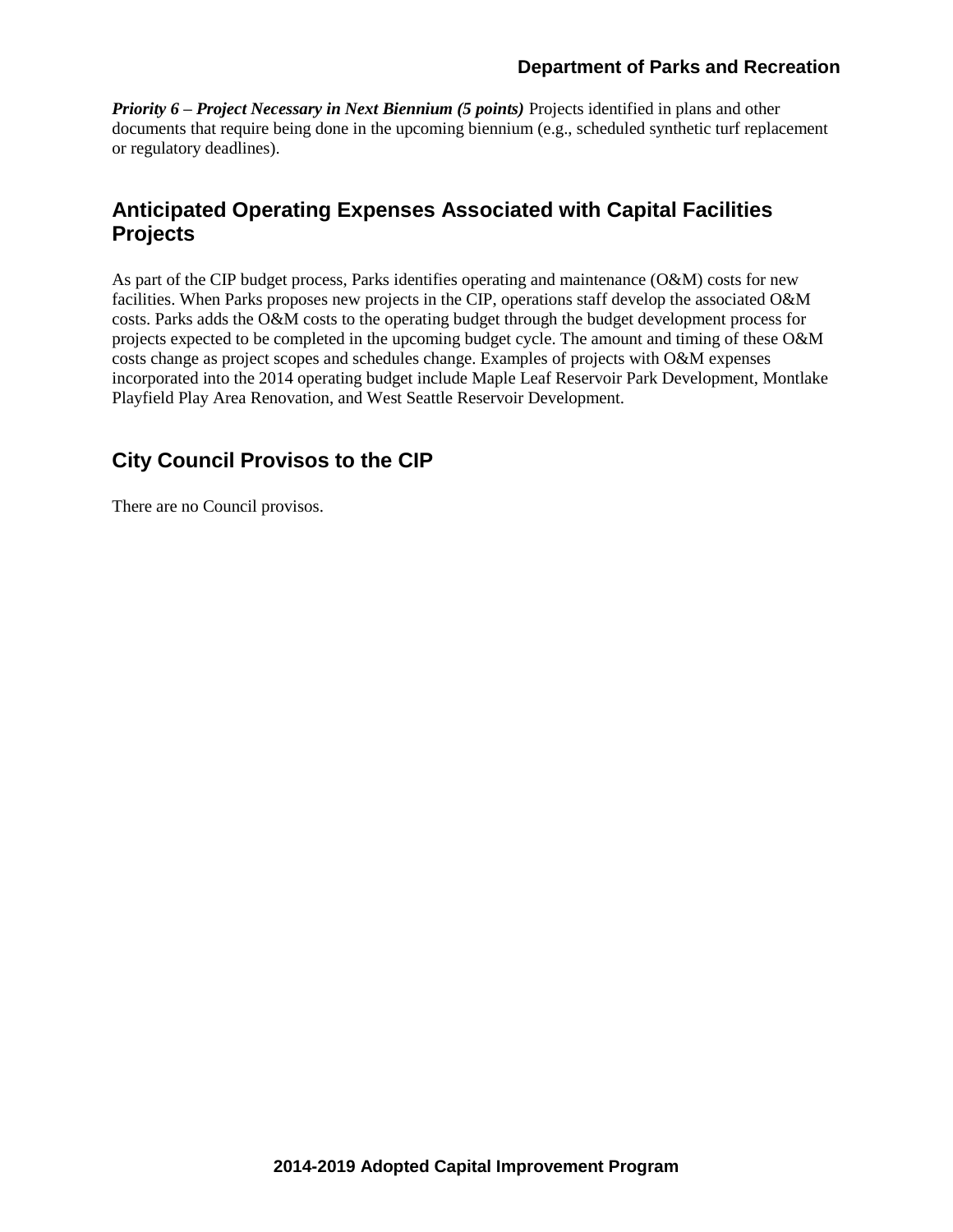# **Project Summary**

| <b>BCL/Program Name</b>                                                                             |                              |       |                  |                  |                  |                          |                  |                  |              |
|-----------------------------------------------------------------------------------------------------|------------------------------|-------|------------------|------------------|------------------|--------------------------|------------------|------------------|--------------|
| Project Title & ID                                                                                  | <b>LTD</b><br><b>Actuals</b> | 2013  | 2014             | 2015             | 2016             | 2017                     | 2018             | 2019             | <b>Total</b> |
| <b>1999 Community Center Improvements</b>                                                           |                              |       |                  |                  |                  | <b>BCL/Program Code:</b> |                  |                  | K72654       |
| Belltown Neighborhood<br>Center (K73484)                                                            | 1,588                        | 346   | $\boldsymbol{0}$ | 200              | $\overline{0}$   | $\mathbf{0}$             | $\mathbf{0}$     | $\boldsymbol{0}$ | 2,134        |
| <b>1999 Community Center</b><br><b>Improvements</b>                                                 | 1,588                        | 346   | $\mathbf{0}$     | 200              | $\overline{0}$   | $\mathbf{0}$             | $\theta$         | $\mathbf{0}$     | 2,134        |
| <b>2000 Parks Levy - Acquisition Opportunity Fund</b>                                               |                              |       |                  |                  |                  | <b>BCL/Program Code:</b> |                  |                  | K723007      |
| 12th Avenue Square Park<br>Development - Pro Parks<br>(Formerly 12th Avenue Park)<br>$(K733239-02)$ | 205                          | 515   | $\mathbf{0}$     | $\theta$         | $\overline{0}$   | $\mathbf{0}$             | $\mathbf{0}$     | $\boldsymbol{0}$ | 720          |
| 2000 Parks Levy -<br><b>Acquisition Opportunity</b><br>Fund                                         | 205                          | 515   | $\overline{0}$   | $\mathbf{0}$     | $\overline{0}$   | $\mathbf{0}$             | $\theta$         | $\mathbf{0}$     | 720          |
| 2000 Parks Levy - Neighborhood Park Development                                                     |                              |       |                  |                  |                  | <b>BCL/Program Code:</b> |                  |                  | K723003      |
| University Heights Open<br>Space Improvements<br>(K733124)                                          | 172                          | 82    | $\mathbf{0}$     | $\theta$         | $\mathbf{0}$     | $\mathbf{0}$             | $\mathbf{0}$     | $\boldsymbol{0}$ | 254          |
| 2000 Parks Levy -<br><b>Neighborhood Park</b><br><b>Development</b>                                 | 172                          | 82    | $\overline{0}$   | $\boldsymbol{0}$ | $\overline{0}$   | $\Omega$                 | $\theta$         | $\boldsymbol{0}$ | 254          |
| 2000 Parks Levy - Opportunity Fund                                                                  |                              |       |                  |                  |                  | <b>BCL/Program Code:</b> |                  |                  | K723008      |
| Magnuson Park Wetlands and<br>Shore Ponds (K733277)                                                 | 1,006                        | 413   | $\mathbf{0}$     | $\boldsymbol{0}$ | $\boldsymbol{0}$ | $\mathbf{0}$             | $\mathbf{0}$     | $\boldsymbol{0}$ | 1,419        |
| 2000 Parks Levy -<br><b>Opportunity Fund</b>                                                        | 1,006                        | 413   | $\overline{0}$   | $\mathbf{0}$     | $\overline{0}$   | $\mathbf{0}$             | $\overline{0}$   | $\boldsymbol{0}$ | 1,419        |
| 2008 Parks Levy - P-Patch Development                                                               |                              |       |                  |                  |                  | <b>BCL/Program Code:</b> |                  |                  | K720031      |
| <b>Community Food Gardens</b><br>and P-Patches (K730031)                                            | 1,766                        | 661   | $\boldsymbol{0}$ | $\boldsymbol{0}$ | $\boldsymbol{0}$ | $\mathbf{0}$             | $\boldsymbol{0}$ | $\boldsymbol{0}$ | 2,427        |
| 2008 Parks Levy - P-Patch<br><b>Development</b>                                                     | 1,766                        | 661   | $\mathbf{0}$     | $\overline{0}$   | $\theta$         | $\mathbf{0}$             | $\theta$         | $\mathbf{0}$     | 2,427        |
| 2008 Parks Levy- Cultural Facilities                                                                |                              |       |                  |                  |                  | <b>BCL/Program Code:</b> |                  |                  | K720021      |
| Seattle Asian Art Museum<br>Renovation (K730122)                                                    | $\boldsymbol{0}$             | 4,500 | $\boldsymbol{0}$ | 4,500            | $\boldsymbol{0}$ | $\mathbf{0}$             | $\mathbf{0}$     | $\boldsymbol{0}$ | 9,000        |
| 2008 Parks Levy- Cultural<br><b>Facilities</b>                                                      | $\boldsymbol{0}$             | 4,500 | $\boldsymbol{0}$ | 4,500            | $\boldsymbol{0}$ | $\boldsymbol{0}$         | $\boldsymbol{0}$ | $\boldsymbol{0}$ | 9,000        |
| 2008 Parks Levy- Forest & Stream Restoration                                                        |                              |       |                  |                  |                  | <b>BCL/Program Code:</b> |                  |                  | K720030      |
| Urban Forestry - Green Seattle<br>Partnership-2008 Parks Levy<br>(K730136)                          | 3,135                        | 495   | 426              | 427              | $\boldsymbol{0}$ | $\boldsymbol{0}$         | $\mathbf{0}$     | $\boldsymbol{0}$ | 4,483        |
| Urban Forestry - Kiwanis<br>Ravine Restoration (K730137)                                            | 403                          | 197   | $\boldsymbol{0}$ | $\boldsymbol{0}$ | $\boldsymbol{0}$ | $\mathbf{0}$             | $\mathbf{0}$     | $\boldsymbol{0}$ | 600          |
| 2008 Parks Levy- Forest &<br><b>Stream Restoration</b>                                              | 3,538                        | 692   | 426              | 427              | $\boldsymbol{0}$ | $\boldsymbol{0}$         | $\boldsymbol{0}$ | $\boldsymbol{0}$ | 5,083        |

\*Amounts in thousands of dollars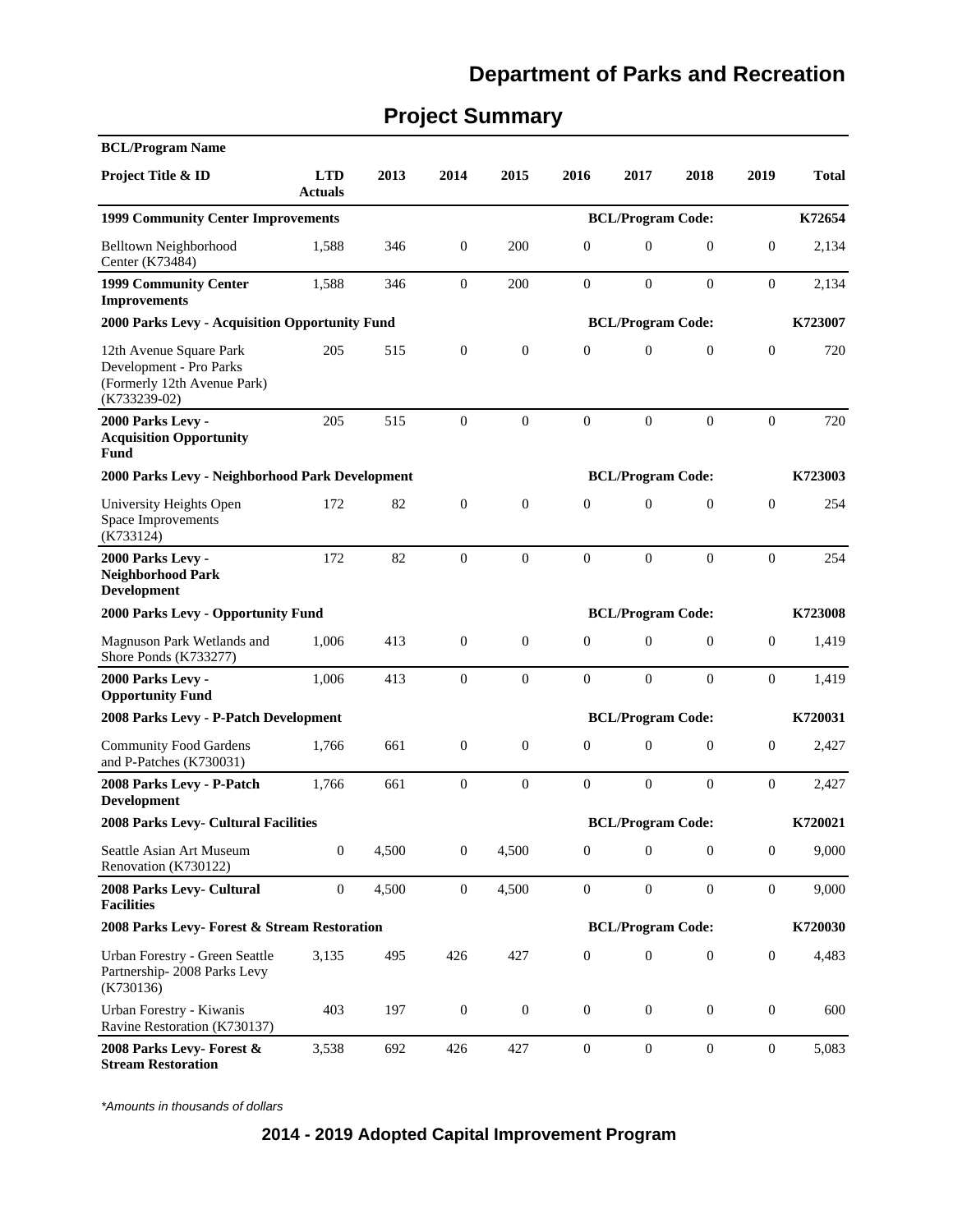# **Project Summary**

| <b>BCL/Program Name</b>                                                |                              |                          |                  |                  |                                                                                                                   |                          |                  |                  |              |
|------------------------------------------------------------------------|------------------------------|--------------------------|------------------|------------------|-------------------------------------------------------------------------------------------------------------------|--------------------------|------------------|------------------|--------------|
| Project Title & ID                                                     | <b>LTD</b><br><b>Actuals</b> | 2013                     | 2014             | 2015             | 2016                                                                                                              | 2017                     | 2018             | 2019             | <b>Total</b> |
| 2008 Parks Levy- Green Space Acquisition                               |                              |                          |                  |                  |                                                                                                                   | <b>BCL/Program Code:</b> |                  |                  | K720011      |
| Donations- Green Space<br>(K730139)                                    | 32                           | 18                       | $\boldsymbol{0}$ | $\boldsymbol{0}$ | $\boldsymbol{0}$                                                                                                  | $\mathbf{0}$             | $\boldsymbol{0}$ | $\boldsymbol{0}$ | 50           |
| Green Space Acquisitions-<br>2008 Parks Levy (K730011)                 | 4,050                        | 1,805                    | 1,430            | $\mathbf{0}$     | $\boldsymbol{0}$                                                                                                  | $\mathbf{0}$             | $\overline{0}$   | $\mathbf{0}$     | 7,285        |
| 2008 Parks Levy- Green<br><b>Space Acquisition</b>                     | 4,082                        | 1,823                    | 1,430            | $\boldsymbol{0}$ | $\boldsymbol{0}$                                                                                                  | $\mathbf{0}$             | $\overline{0}$   | $\mathbf{0}$     | 7,335        |
| 2008 Parks Levy- Major Parks                                           |                              |                          |                  |                  |                                                                                                                   | <b>BCL/Program Code:</b> |                  |                  | K720023      |
| Major Parks-2008 Parks Levy<br>(K730023)                               | 14                           | 22                       | $\boldsymbol{0}$ | $\mathbf{0}$     | $\overline{0}$                                                                                                    | $\mathbf{0}$             | $\overline{0}$   | $\boldsymbol{0}$ | 36           |
| Washington Park Arboretum<br>Improvements-2008 Parks<br>Levy (K730132) | 2,172                        | 1,049                    | $\boldsymbol{0}$ | $\theta$         | $\mathbf{0}$                                                                                                      | $\mathbf{0}$             | $\overline{0}$   | $\mathbf{0}$     | 3,221        |
| 2008 Parks Levy-Major<br><b>Parks</b>                                  | 2,186                        | 1,071                    | $\boldsymbol{0}$ | $\overline{0}$   | $\mathbf{0}$                                                                                                      | $\overline{0}$           | $\theta$         | $\boldsymbol{0}$ | 3,257        |
| 2008 Parks Levy- Neighborhood Park Acquisition                         |                              | <b>BCL/Program Code:</b> |                  |                  | K720010<br>$\mathbf{0}$<br>$\boldsymbol{0}$<br>$\mathbf{0}$<br>$\boldsymbol{0}$<br>$\mathbf{0}$<br>$\overline{0}$ |                          |                  |                  |              |
| Neighborhood Park<br>Acquisitions-2008 Parks<br>Levy (K730010)         | 9,163                        | 7,414                    | 300              | 300              | 300                                                                                                               | 300                      | 300              |                  | 18,077       |
| 2008 Parks Levy-<br><b>Neighborhood Park</b><br><b>Acquisition</b>     | 9,163                        | 7,414                    | 300              | 300              | 300                                                                                                               | 300                      | 300              |                  | 18,077       |
| 2008 Parks Levy- Neighborhood Parks and Playgrounds                    |                              |                          |                  |                  |                                                                                                                   | <b>BCL/Program Code:</b> |                  |                  | K720020      |
| <b>Bell Street Park Boulevard</b><br>Development (K730138)             | 795                          | 4,205                    | $\mathbf{0}$     | $\boldsymbol{0}$ | $\overline{0}$                                                                                                    | $\mathbf{0}$             | $\overline{0}$   |                  | 5,000        |
| <b>Cedar Park Renovation</b><br>(K730084)                              | $\boldsymbol{0}$             | 500                      | $\boldsymbol{0}$ | $\boldsymbol{0}$ | $\boldsymbol{0}$                                                                                                  | $\boldsymbol{0}$         | 0                |                  | 500          |
| Gas Works Park Play Area<br>Renovation (K730089)                       | 11                           | 389                      | 1,000            | $\boldsymbol{0}$ | $\mathbf{0}$                                                                                                      | $\mathbf{0}$             | $\boldsymbol{0}$ |                  | 1,400        |
| Hing Hay Park Development<br>(K730091)                                 | $\boldsymbol{0}$             | 500                      | 2,500            | $\theta$         | $\mathbf{0}$                                                                                                      | $\mathbf{0}$             | $\overline{0}$   |                  | 3,000        |
| Maple Leaf Reservoir Park<br>Development (K730099)                     | 895                          | 4,182                    | $\boldsymbol{0}$ | $\boldsymbol{0}$ | $\boldsymbol{0}$                                                                                                  | $\boldsymbol{0}$         | $\boldsymbol{0}$ | $\boldsymbol{0}$ | 5,077        |
| Marra-Desimone Park<br>Development (K730100)                           | $\boldsymbol{0}$             | 100                      | 1,000            | $\boldsymbol{0}$ | $\boldsymbol{0}$                                                                                                  | $\boldsymbol{0}$         | $\boldsymbol{0}$ | $\boldsymbol{0}$ | 1,100        |
| Montlake Playfield Play Area<br>Renovation (K730102)                   | 62                           | 488                      | $\boldsymbol{0}$ | $\boldsymbol{0}$ | $\boldsymbol{0}$                                                                                                  | $\boldsymbol{0}$         | $\boldsymbol{0}$ | $\boldsymbol{0}$ | 550          |
| Neighborhood Parks &<br>Playgrounds-2008 Parks<br>Levy (K730020)       | 128                          | 229                      | $\boldsymbol{0}$ | $\boldsymbol{0}$ | $\boldsymbol{0}$                                                                                                  | $\boldsymbol{0}$         | $\boldsymbol{0}$ | $\boldsymbol{0}$ | 357          |
| Victor Steinbrueck Park<br>Renovation (K730115)                        | $\boldsymbol{0}$             | 400                      | 1,200            | $\boldsymbol{0}$ | $\boldsymbol{0}$                                                                                                  | $\mathbf{0}$             | $\boldsymbol{0}$ | $\boldsymbol{0}$ | 1,600        |
| Volunteer Park Play Area<br>Renovation (K730116)                       | 439                          | 361                      | $\boldsymbol{0}$ | $\boldsymbol{0}$ | $\boldsymbol{0}$                                                                                                  | $\boldsymbol{0}$         | $\boldsymbol{0}$ | $\boldsymbol{0}$ | 800          |

\*Amounts in thousands of dollars

### **2014 - 2019 Adopted Capital Improvement Program**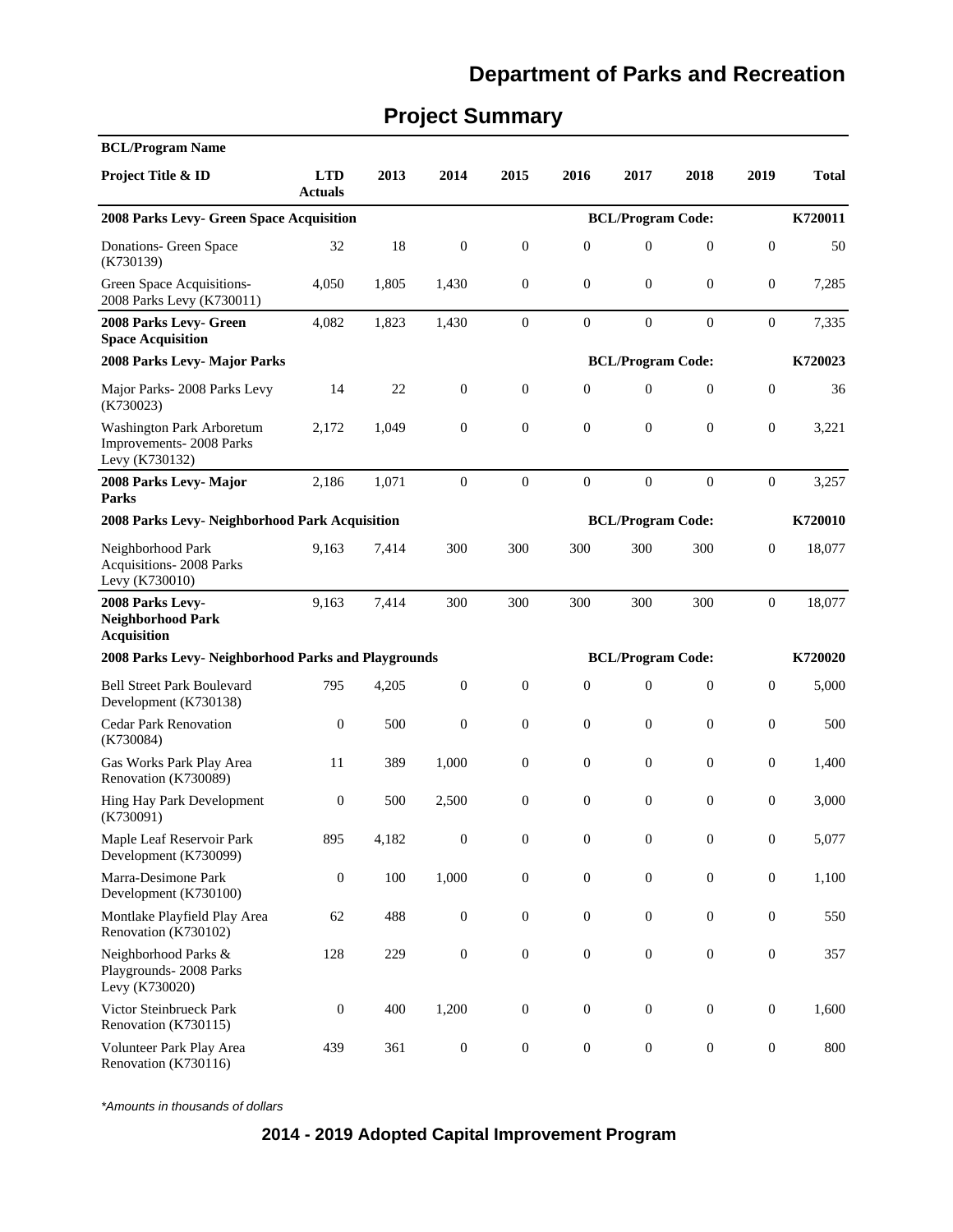# **Project Summary**

| <b>BCL/Program Name</b>                                                                                   |                              |        |                  |                  |                  |                          |                  |                  |              |
|-----------------------------------------------------------------------------------------------------------|------------------------------|--------|------------------|------------------|------------------|--------------------------|------------------|------------------|--------------|
| Project Title & ID                                                                                        | <b>LTD</b><br><b>Actuals</b> | 2013   | 2014             | 2015             | 2016             | 2017                     | 2018             | 2019             | <b>Total</b> |
| West Seattle Reservoir Park<br>Development (K730119)                                                      | 693                          | 2,762  | $\boldsymbol{0}$ | $\boldsymbol{0}$ | $\boldsymbol{0}$ | $\boldsymbol{0}$         | $\boldsymbol{0}$ | $\boldsymbol{0}$ | 3,455        |
| Woodland Park Play Area<br>Renovation (K730120)                                                           | 35                           | 315    | $\boldsymbol{0}$ | $\boldsymbol{0}$ | $\mathbf{0}$     | $\boldsymbol{0}$         | $\mathbf{0}$     | $\boldsymbol{0}$ | 350          |
| 2008 Parks Levy-<br><b>Neighborhood Parks and</b><br><b>Playgrounds</b>                                   | 3,058                        | 14,431 | 5,700            | $\overline{0}$   | $\boldsymbol{0}$ | $\mathbf{0}$             | $\boldsymbol{0}$ | $\boldsymbol{0}$ | 23,189       |
| <b>2008 Parks Levy- Opportunity Fund</b>                                                                  |                              |        |                  |                  |                  | <b>BCL/Program Code:</b> |                  |                  | K720041      |
| 12th Avenue Square Park<br>Development - 2008 Parks<br>Levy (formerly East James<br>Court) (K730145)      | 110                          | 460    | $\boldsymbol{0}$ | $\boldsymbol{0}$ | $\mathbf{0}$     | $\boldsymbol{0}$         | $\boldsymbol{0}$ | $\boldsymbol{0}$ | 570          |
| <b>Ballard Community Center</b><br>Roof Replacement (K730159)                                             | 3                            | 632    | $\boldsymbol{0}$ | $\boldsymbol{0}$ | $\mathbf{0}$     | $\boldsymbol{0}$         | $\mathbf{0}$     | $\boldsymbol{0}$ | 635          |
| Beaver Pond Natural Area at<br>Thorton Creek (formerly<br>Thorton Creek Park #6)<br>Restoration (K730152) | 128                          | 372    | $\boldsymbol{0}$ | $\overline{0}$   | $\theta$         | $\mathbf{0}$             | $\overline{0}$   | $\mathbf{0}$     | 500          |
| <b>Bitter Lake Reservoir Park</b><br>Renovation (K730144)                                                 | 180                          | 107    | $\boldsymbol{0}$ | $\boldsymbol{0}$ | $\mathbf{0}$     | $\boldsymbol{0}$         | $\boldsymbol{0}$ | $\boldsymbol{0}$ | 287          |
| <b>Comfort Station Renovations-</b><br>2008 Parks Levy (K730161)                                          | 4                            | 296    | $\boldsymbol{0}$ | $\boldsymbol{0}$ | $\boldsymbol{0}$ | $\boldsymbol{0}$         | $\mathbf{0}$     | $\boldsymbol{0}$ | 300          |
| East John Street Open Space<br>Development (K730148)                                                      | 11                           | 249    | $\boldsymbol{0}$ | $\boldsymbol{0}$ | $\mathbf{0}$     | $\boldsymbol{0}$         | $\mathbf{0}$     | $\boldsymbol{0}$ | 260          |
| Evers Pool Roof Repairs<br>(K730162)                                                                      | 190                          | 1,410  | $\boldsymbol{0}$ | $\boldsymbol{0}$ | $\mathbf{0}$     | $\boldsymbol{0}$         | $\overline{0}$   | $\boldsymbol{0}$ | 1,600        |
| Fairmount Playfield Comfort<br>Station Renovation (K730163)                                               | 2                            | 198    | $\boldsymbol{0}$ | $\boldsymbol{0}$ | $\boldsymbol{0}$ | $\boldsymbol{0}$         | $\boldsymbol{0}$ | $\boldsymbol{0}$ | 200          |
| Garfield Community Center<br>Roof Replacement (K730165)                                                   | 1                            | 464    | $\boldsymbol{0}$ | $\boldsymbol{0}$ | $\boldsymbol{0}$ | $\boldsymbol{0}$         | $\boldsymbol{0}$ | $\boldsymbol{0}$ | 465          |
| Jimi Hendrix Park<br>Improvements (K730146)                                                               | 8                            | 1,017  | $\boldsymbol{0}$ | $\boldsymbol{0}$ | $\mathbf{0}$     | $\boldsymbol{0}$         | $\boldsymbol{0}$ | $\boldsymbol{0}$ | 1,025        |
| Lewis Park Reforestation<br>(K730149)                                                                     | 118                          | 142    | $\boldsymbol{0}$ | $\boldsymbol{0}$ | $\mathbf{0}$     | $\boldsymbol{0}$         | $\overline{0}$   | $\boldsymbol{0}$ | 260          |
| Lower Kinnear Park<br>Renovation (K730150)                                                                | 126                          | 624    | $\boldsymbol{0}$ | $\mathbf{0}$     | $\theta$         | $\boldsymbol{0}$         | $\mathbf{0}$     | $\boldsymbol{0}$ | 750          |
| Loyal Heights Boiler And<br><b>Electrical System</b><br>Replacement (K730168)                             | 208                          | 644    | $\boldsymbol{0}$ | $\boldsymbol{0}$ | $\boldsymbol{0}$ | $\boldsymbol{0}$         | $\boldsymbol{0}$ | $\boldsymbol{0}$ | 852          |
| Matthews Beach Park<br><b>Bathhouse Renovation</b><br>(K730170)                                           | 3                            | 347    | $\boldsymbol{0}$ | $\boldsymbol{0}$ | $\boldsymbol{0}$ | $\boldsymbol{0}$         | $\boldsymbol{0}$ | $\boldsymbol{0}$ | 350          |
| <b>Opportunity Fund</b><br>Acquisitions-2008 Parks<br>Levy (K730040)                                      | 529                          | 489    | $\boldsymbol{0}$ | $\boldsymbol{0}$ | $\boldsymbol{0}$ | $\boldsymbol{0}$         | $\boldsymbol{0}$ | $\boldsymbol{0}$ | 1,018        |

\*Amounts in thousands of dollars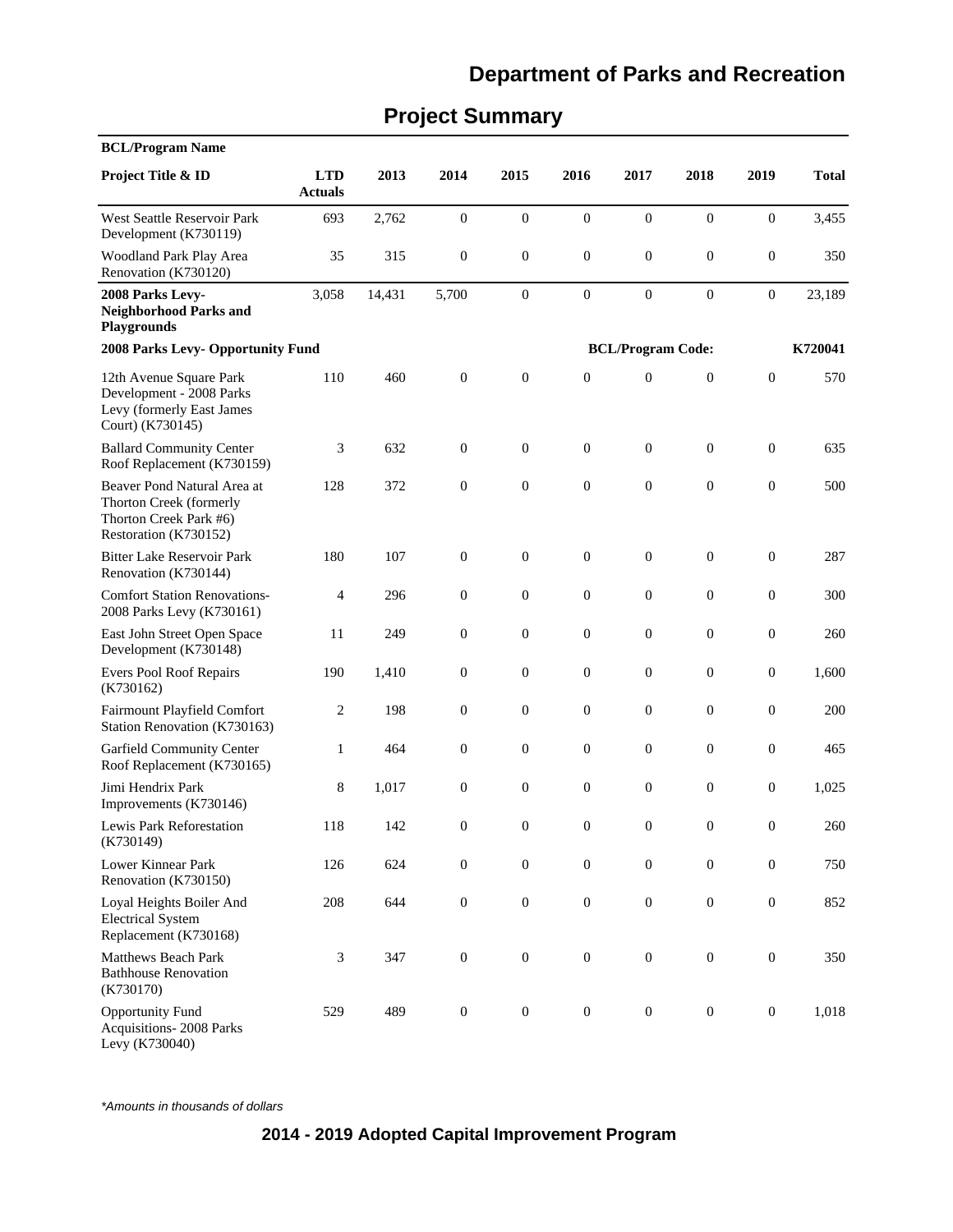| <b>BCL/Program Name</b>                                                                         |                              |                  |                  |                  |                  |                          |                  |                  |              |
|-------------------------------------------------------------------------------------------------|------------------------------|------------------|------------------|------------------|------------------|--------------------------|------------------|------------------|--------------|
| Project Title & ID                                                                              | <b>LTD</b><br><b>Actuals</b> | 2013             | 2014             | 2015             | 2016             | 2017                     | 2018             | 2019             | <b>Total</b> |
| <b>Opportunity Fund Planning-</b><br>2008 Parks Levy (K730042)                                  | 354                          | 191              | $\boldsymbol{0}$ | $\boldsymbol{0}$ | $\boldsymbol{0}$ | $\boldsymbol{0}$         | $\boldsymbol{0}$ | $\boldsymbol{0}$ | 545          |
| Rainier Beach Playfield Play<br>Area Renovation (K730172)                                       | 39                           | 261              | $\boldsymbol{0}$ | $\boldsymbol{0}$ | $\boldsymbol{0}$ | $\boldsymbol{0}$         | $\boldsymbol{0}$ | $\boldsymbol{0}$ | 300          |
| Rainier Beach Playfield<br>Tennis Courts and Lighting<br>Replacement (K730173)                  | 126                          | 1,174            | $\boldsymbol{0}$ | $\boldsymbol{0}$ | $\boldsymbol{0}$ | $\boldsymbol{0}$         | $\mathbf{0}$     | $\boldsymbol{0}$ | 1,300        |
| Rainier Beach Urban Farm<br>and Wetlands Improvements<br>(K730153)                              | 89                           | 411              | 300              | $\boldsymbol{0}$ | $\mathbf{0}$     | $\mathbf{0}$             | $\boldsymbol{0}$ | $\boldsymbol{0}$ | 800          |
| Santos Rodriguez Memorial<br>Park (El Centro de la Raza)<br>Play Area Improvements<br>(K730154) | 79                           | 271              | $\boldsymbol{0}$ | $\boldsymbol{0}$ | $\boldsymbol{0}$ | $\mathbf{0}$             | $\mathbf{0}$     | $\boldsymbol{0}$ | 350          |
| Seward Park Water System<br>Replacement (K730174)                                               | 17                           | 2,183            | $\boldsymbol{0}$ | $\boldsymbol{0}$ | $\mathbf{0}$     | $\mathbf{0}$             | $\boldsymbol{0}$ | $\boldsymbol{0}$ | 2,200        |
| Troll's Knoll (Aurora Avenue<br>N. and N 36th St.) Park<br>Development (K730155)                | 15                           | 670              | $\boldsymbol{0}$ | $\boldsymbol{0}$ | $\boldsymbol{0}$ | $\mathbf{0}$             | $\boldsymbol{0}$ | $\boldsymbol{0}$ | 685          |
| University Heights - South<br>Lot Development (K730156)                                         | 15                           | 732              | $\boldsymbol{0}$ | $\boldsymbol{0}$ | $\mathbf{0}$     | $\mathbf{0}$             | $\boldsymbol{0}$ | $\boldsymbol{0}$ | 747          |
| 2008 Parks Levy-<br><b>Opportunity Fund</b>                                                     | 2,355                        | 13,344           | 300              | $\boldsymbol{0}$ | $\boldsymbol{0}$ | $\boldsymbol{0}$         | $\mathbf{0}$     | $\boldsymbol{0}$ | 15,999       |
| 2008 Parks Levy- Shoreline Access                                                               |                              |                  |                  |                  |                  | <b>BCL/Program Code:</b> |                  |                  | K720032      |
| Shoreline Access- Street Ends<br>(K730032)                                                      | 239                          | 186              | 75               | $\mathbf{0}$     | $\boldsymbol{0}$ | $\boldsymbol{0}$         | $\mathbf{0}$     | $\boldsymbol{0}$ | 500          |
| 2008 Parks Levy- Shoreline<br><b>Access</b>                                                     | 239                          | 186              | 75               | $\boldsymbol{0}$ | $\boldsymbol{0}$ | $\boldsymbol{0}$         | $\boldsymbol{0}$ | $\boldsymbol{0}$ | 500          |
| <b>Ballfields/Athletic Courts/Play Areas</b>                                                    |                              |                  |                  |                  |                  | <b>BCL/Program Code:</b> |                  |                  | K72445       |
| Mt Baker Park Play Area<br>Renovation (K732482)                                                 | $\boldsymbol{0}$             | $\boldsymbol{0}$ | 550              | $\boldsymbol{0}$ | $\boldsymbol{0}$ | $\boldsymbol{0}$         | $\boldsymbol{0}$ | $\boldsymbol{0}$ | 550          |
| <b>Ballfield Lighting</b><br>Replacement Program<br>(K732310)                                   | 2,549                        | 469              | 100              | $\boldsymbol{0}$ | 146              | 500                      | 500              | 500              | 4,764        |
| Ballfields - Minor Capital<br>Improvements (K732415)                                            | 252                          | 68               | 45               | 50               | 50               | 50                       | 50               | $50\,$           | 615          |
| Bobby Morris Playfield Turf<br>Replacement (K732452)                                            | $\boldsymbol{0}$             | $\boldsymbol{0}$ | $\boldsymbol{0}$ | $\boldsymbol{0}$ | $\boldsymbol{0}$ | 802                      | $\boldsymbol{0}$ | $\boldsymbol{0}$ | 802          |
| Georgetown Playfield Turf<br>Replacement (K732456)                                              | $\boldsymbol{0}$             | $\boldsymbol{0}$ | $\boldsymbol{0}$ | $\boldsymbol{0}$ | $\boldsymbol{0}$ | $\boldsymbol{0}$         | 870              | $\boldsymbol{0}$ | 870          |
| Interbay Stadium Synthetic<br>Turf Replacement (K732451)                                        | $\boldsymbol{0}$             | $\boldsymbol{0}$ | 610              | $\boldsymbol{0}$ | $\boldsymbol{0}$ | $\boldsymbol{0}$         | $\boldsymbol{0}$ | $\boldsymbol{0}$ | 610          |
| Lower Woodland Park<br>Playfield #2 Synthetic Turf<br>Replacement (K732477)                     | $\boldsymbol{0}$             | $\boldsymbol{0}$ | $\boldsymbol{0}$ | $\boldsymbol{0}$ | $\boldsymbol{0}$ | $\boldsymbol{0}$         | $\boldsymbol{0}$ | 550              | 550          |

# **Project Summary**

\*Amounts in thousands of dollars

### **2014 - 2019 Adopted Capital Improvement Program**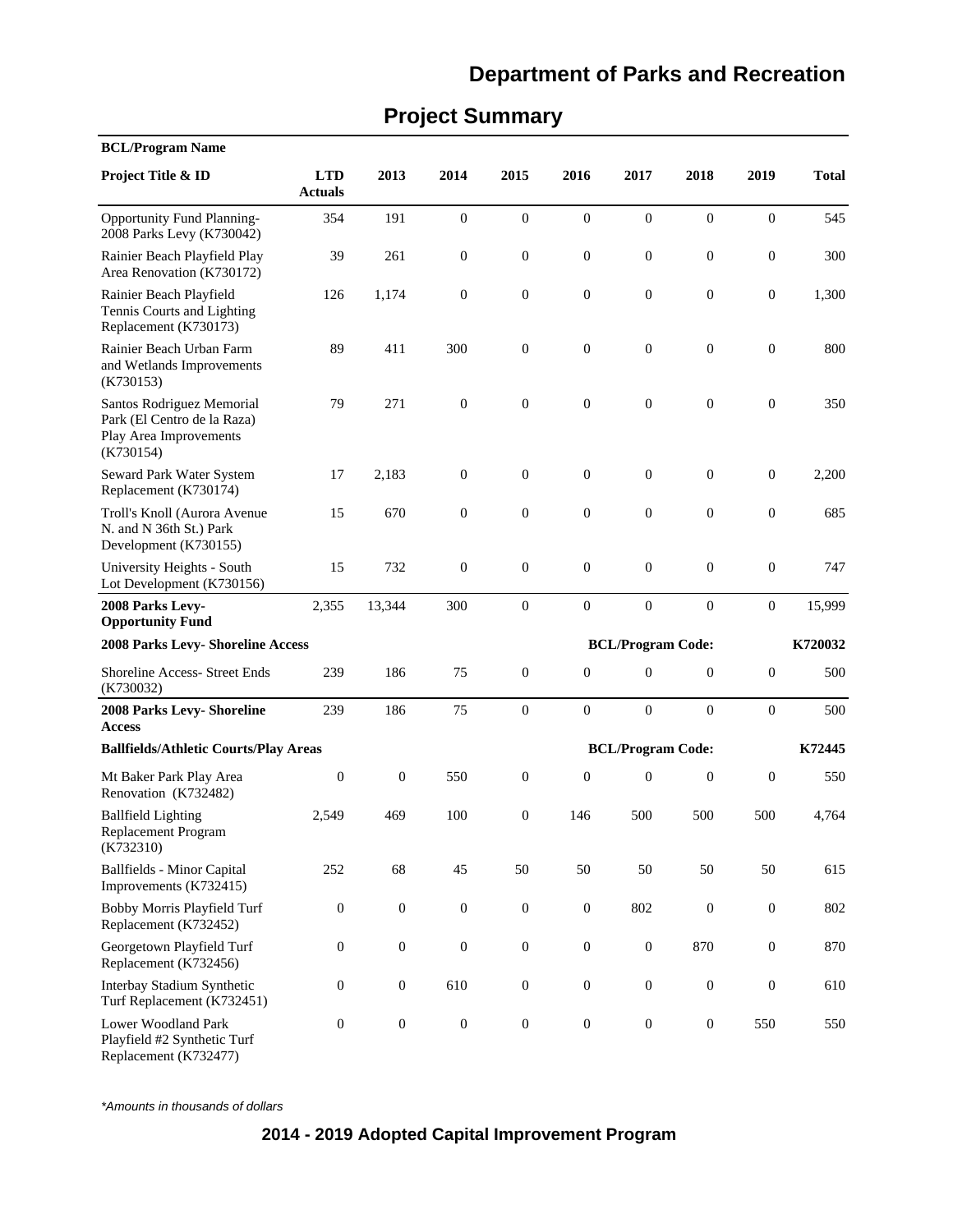| <b>BCL/Program Name</b>                                                            |                              |                  |                  |                  |                  |                          |                  |                  |                  |
|------------------------------------------------------------------------------------|------------------------------|------------------|------------------|------------------|------------------|--------------------------|------------------|------------------|------------------|
| Project Title & ID                                                                 | <b>LTD</b><br><b>Actuals</b> | 2013             | 2014             | 2015             | 2016             | 2017                     | 2018             | 2019             | <b>Total</b>     |
| <b>Lower Woodland Park</b><br>Playfield #7 Synthetic Turf<br>Replacement (K732478) | $\boldsymbol{0}$             | $\boldsymbol{0}$ | $\boldsymbol{0}$ | $\boldsymbol{0}$ | $\boldsymbol{0}$ | $\boldsymbol{0}$         | $\boldsymbol{0}$ | 425              | 425              |
| Lower Woodland PF #1<br><b>Infield Turf Replacement</b><br>(K732447)               | $\boldsymbol{0}$             | 305              | $\boldsymbol{0}$ | $\boldsymbol{0}$ | $\boldsymbol{0}$ | $\boldsymbol{0}$         | $\boldsymbol{0}$ | $\mathbf{0}$     | 305              |
| Magnuson Park (5 Fields)<br>Synthetic Turf Replacement<br>(K732479)                | 0                            | $\boldsymbol{0}$ | $\boldsymbol{0}$ | $\boldsymbol{0}$ | $\boldsymbol{0}$ | $\boldsymbol{0}$         | $\mathbf{0}$     | 1,532            | 1,532            |
| Miller Playfield Synthetic<br>Turf Replacement (K732475)                           | $\boldsymbol{0}$             | $\boldsymbol{0}$ | $\boldsymbol{0}$ | $\boldsymbol{0}$ | $\boldsymbol{0}$ | $\boldsymbol{0}$         | $\mathbf{0}$     | 495              | 495              |
| Play Area Renovations<br>(K732468)                                                 | 0                            | $\boldsymbol{0}$ | $\boldsymbol{0}$ | $\boldsymbol{0}$ | $\mathbf{0}$     | 107                      | 500              | 500              | 1,107            |
| Play Area Safety Program<br>(K732403)                                              | 295                          | 145              | 108              | 150              | 150              | 150                      | 150              | 150              | 1,298            |
| <b>Pratt Park Water Feature</b><br>Renovation (K732469)                            | $\boldsymbol{0}$             | $\boldsymbol{0}$ | $\boldsymbol{0}$ | $\boldsymbol{0}$ | $\boldsymbol{0}$ | $\boldsymbol{0}$         | $\boldsymbol{0}$ | $\boldsymbol{0}$ | $\boldsymbol{0}$ |
| Queen Anne Bowl Playfield<br>Turf Replacement (K732470)                            | $\boldsymbol{0}$             | $\boldsymbol{0}$ | $\boldsymbol{0}$ | $\boldsymbol{0}$ | $\boldsymbol{0}$ | $\boldsymbol{0}$         | 480              | $\boldsymbol{0}$ | 480              |
| Sam Smith Park Play Area<br>Renovation (K732481)                                   | $\mathbf{0}$                 | $\boldsymbol{0}$ | 350              | $\boldsymbol{0}$ | $\boldsymbol{0}$ | $\boldsymbol{0}$         | $\boldsymbol{0}$ | $\theta$         | 350              |
| Tennis & Basketball Court<br><b>Renovation Program</b><br>(K732404)                | 168                          | 82               | 45               | 100              | 100              | 100                      | 100              | 100              | 795              |
| <b>Ballfields/Athletic</b><br><b>Courts/Play Areas</b>                             | 3,264                        | 1,069            | 1,808            | 300              | 446              | 1,709                    | 2,650            | 4,302            | 15,548           |
| <b>Building Component Renovations</b>                                              |                              |                  |                  |                  |                  | <b>BCL/Program Code:</b> |                  |                  | K72444           |
| ADA Compliance - Parks<br>(K732434)                                                | 31                           | 1,308            | 1,010            | $\boldsymbol{0}$ | $\mathbf{0}$     | $\boldsymbol{0}$         | $\boldsymbol{0}$ | $\boldsymbol{0}$ | 2,349            |
| Boiler and Mechanical System<br>Replacement Program<br>(K732306)                   | 996                          | 233              | 100              | 158              | 175              | 175                      | 175              | 175              | 2,187            |
| <b>Comfort Station Renovations</b><br>(K732453)                                    | 0                            | $\boldsymbol{0}$ | $\boldsymbol{0}$ | $\boldsymbol{0}$ | 363              | $\boldsymbol{0}$         | 526              | $\boldsymbol{0}$ | 889              |
| <b>Crew Quarters Replacement</b><br>(Magnuson Park) (K732424)                      | 46                           | 82               | 75               | 1,054            | $\boldsymbol{0}$ | $\boldsymbol{0}$         | $\mathbf{0}$     | $\boldsymbol{0}$ | 1,257            |
| <b>Electrical System</b><br>Replacement Program<br>(K732307)                       | 789                          | 276              | 135              | 150              | 150              | 150                      | 150              | 150              | 1,950            |
| <b>Emergency Shelter Generator</b><br>Renovations (K732440)                        | 8                            | 492              | $\boldsymbol{0}$ | $\boldsymbol{0}$ | $\boldsymbol{0}$ | $\boldsymbol{0}$         | $\boldsymbol{0}$ | $\boldsymbol{0}$ | 500              |
| Gilman Playground<br>Shelterhouse Sewer<br>Replacement (K732457)                   | $\boldsymbol{0}$             | $\boldsymbol{0}$ | $\boldsymbol{0}$ | $\boldsymbol{0}$ | 122              | $\boldsymbol{0}$         | $\boldsymbol{0}$ | $\boldsymbol{0}$ | 122              |

# **Project Summary**

\*Amounts in thousands of dollars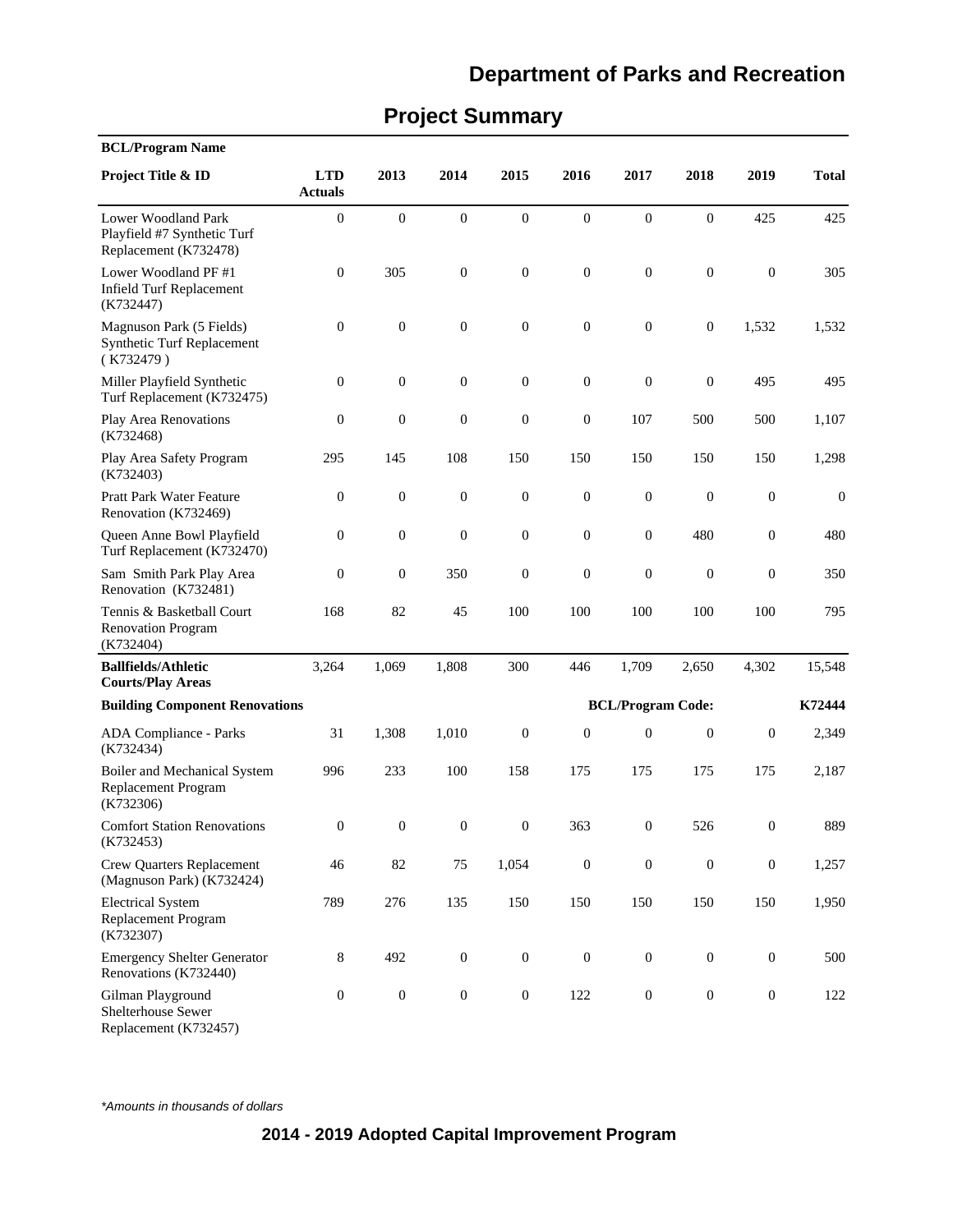# **Project Summary**

| <b>BCL/Program Name</b>                                                                    |                              |                  |                  |                  |                  |                  |                  |                  |                  |
|--------------------------------------------------------------------------------------------|------------------------------|------------------|------------------|------------------|------------------|------------------|------------------|------------------|------------------|
| Project Title & ID                                                                         | <b>LTD</b><br><b>Actuals</b> | 2013             | 2014             | 2015             | 2016             | 2017             | 2018             | 2019             | <b>Total</b>     |
| Green Lake CC - Evans Pool<br>Roof Replacement & Solar<br>Hot Water (K732448)              | $\boldsymbol{0}$             | 334              | 1,338            | $\boldsymbol{0}$ | $\boldsymbol{0}$ | $\boldsymbol{0}$ | $\boldsymbol{0}$ | $\boldsymbol{0}$ | 1,672            |
| Green Lake Community<br>Center Electrical and<br><b>Mechanical Renovation</b><br>(K732459) | $\boldsymbol{0}$             | $\boldsymbol{0}$ | $\boldsymbol{0}$ | $\boldsymbol{0}$ | $\boldsymbol{0}$ | $\boldsymbol{0}$ | $\boldsymbol{0}$ | $\boldsymbol{0}$ | $\boldsymbol{0}$ |
| Hiawatha Community Center<br>Renovation (K732461)                                          | $\boldsymbol{0}$             | $\boldsymbol{0}$ | $\boldsymbol{0}$ | $\boldsymbol{0}$ | $\boldsymbol{0}$ | $\boldsymbol{0}$ | $\boldsymbol{0}$ | $\boldsymbol{0}$ | $\boldsymbol{0}$ |
| <b>HVAC System Duct Cleaning</b><br>Program - Large Buildings<br>(K732421)                 | 106                          | 34               | 35               | 35               | 35               | 35               | 35               | 35               | 350              |
| Jefferson Community Center<br>Renovation (K732462)                                         | $\boldsymbol{0}$             | $\boldsymbol{0}$ | $\boldsymbol{0}$ | $\boldsymbol{0}$ | $\boldsymbol{0}$ | $\boldsymbol{0}$ | $\boldsymbol{0}$ | 661              | 661              |
| Lake City Community Center<br>Improvements (K732472)                                       | $\boldsymbol{0}$             | 75               | 425              | $\boldsymbol{0}$ | $\boldsymbol{0}$ | $\boldsymbol{0}$ | $\mathbf{0}$     | $\boldsymbol{0}$ | 500              |
| Loyal Heights Community<br>Center Renovation (K732464)                                     | $\boldsymbol{0}$             | $\boldsymbol{0}$ | $\boldsymbol{0}$ | 197              | 1,671            | 0                | $\mathbf{0}$     | $\boldsymbol{0}$ | 1,868            |
| Magnuson Building #2 Partial<br>Roof and Seismic Repairs<br>(K732466)                      | $\boldsymbol{0}$             | 2,000            | $\boldsymbol{0}$ | $\boldsymbol{0}$ | $\boldsymbol{0}$ | 0                | $\mathbf{0}$     | $\boldsymbol{0}$ | 2,000            |
| Magnuson Park Building #406<br>Roof Replacement<br>(K732467)                               | $\boldsymbol{0}$             | $\boldsymbol{0}$ | 186              | $\boldsymbol{0}$ | $\boldsymbol{0}$ | $\boldsymbol{0}$ | $\mathbf{0}$     | $\boldsymbol{0}$ | 186              |
| <b>Magnuson Park Building 18</b><br>Renovation (K732389)                                   | 27                           | 1,001            | $\boldsymbol{0}$ | $\boldsymbol{0}$ | $\boldsymbol{0}$ | $\boldsymbol{0}$ | $\mathbf{0}$     | $\boldsymbol{0}$ | 1,028            |
| Magnuson Park Building 30<br>Renovation (K732442)                                          | 825                          | 7,573            | $\boldsymbol{0}$ | $\boldsymbol{0}$ | $\boldsymbol{0}$ | 0                | $\mathbf{0}$     | $\boldsymbol{0}$ | 8,398            |
| <b>Magnuson Park Electrical</b><br><b>System Renovation</b><br>(K732445)                   | $\boldsymbol{0}$             | 753              | 1,395            | $\boldsymbol{0}$ | $\boldsymbol{0}$ | $\boldsymbol{0}$ | $\mathbf{0}$     | $\boldsymbol{0}$ | 2,148            |
| Municipal Energy Efficiency<br>Program - Parks (K732433)                                   | 411                          | 452              | $\boldsymbol{0}$ | $\boldsymbol{0}$ | $\mathbf{0}$     | $\boldsymbol{0}$ | $\mathbf{0}$     | $\boldsymbol{0}$ | 863              |
| Parks Facility Access Controls<br>(K732476)                                                | $\boldsymbol{0}$             | $\boldsymbol{0}$ | 1,525            | $\boldsymbol{0}$ | $\mathbf{0}$     | $\mathbf{0}$     | $\mathbf{0}$     | $\boldsymbol{0}$ | 1,525            |
| Rainier Beach Community<br>Center Redevelopment<br>(K732337)                               | 15,526                       | 9,447            | $\boldsymbol{0}$ | $\overline{0}$   | $\boldsymbol{0}$ | $\boldsymbol{0}$ | $\boldsymbol{0}$ | $\boldsymbol{0}$ | 24,973           |
| Roof & Building Envelope<br>Program (K732420)                                              | 720                          | 333              | 203              | 350              | 350              | 350              | 350              | 350              | 3,006            |
| Seattle Asian Art Museum<br>Restoration (K732369)                                          | 821                          | 1,279            | $\boldsymbol{0}$ | $\boldsymbol{0}$ | $\boldsymbol{0}$ | $\boldsymbol{0}$ | $\mathbf{0}$     | $\boldsymbol{0}$ | 2,100            |
| <b>Utility Conservation Program</b><br>(K732336)                                           | 1,855                        | 500              | 194              | 355              | 355              | 355              | 355              | 355              | 4,324            |

\*Amounts in thousands of dollars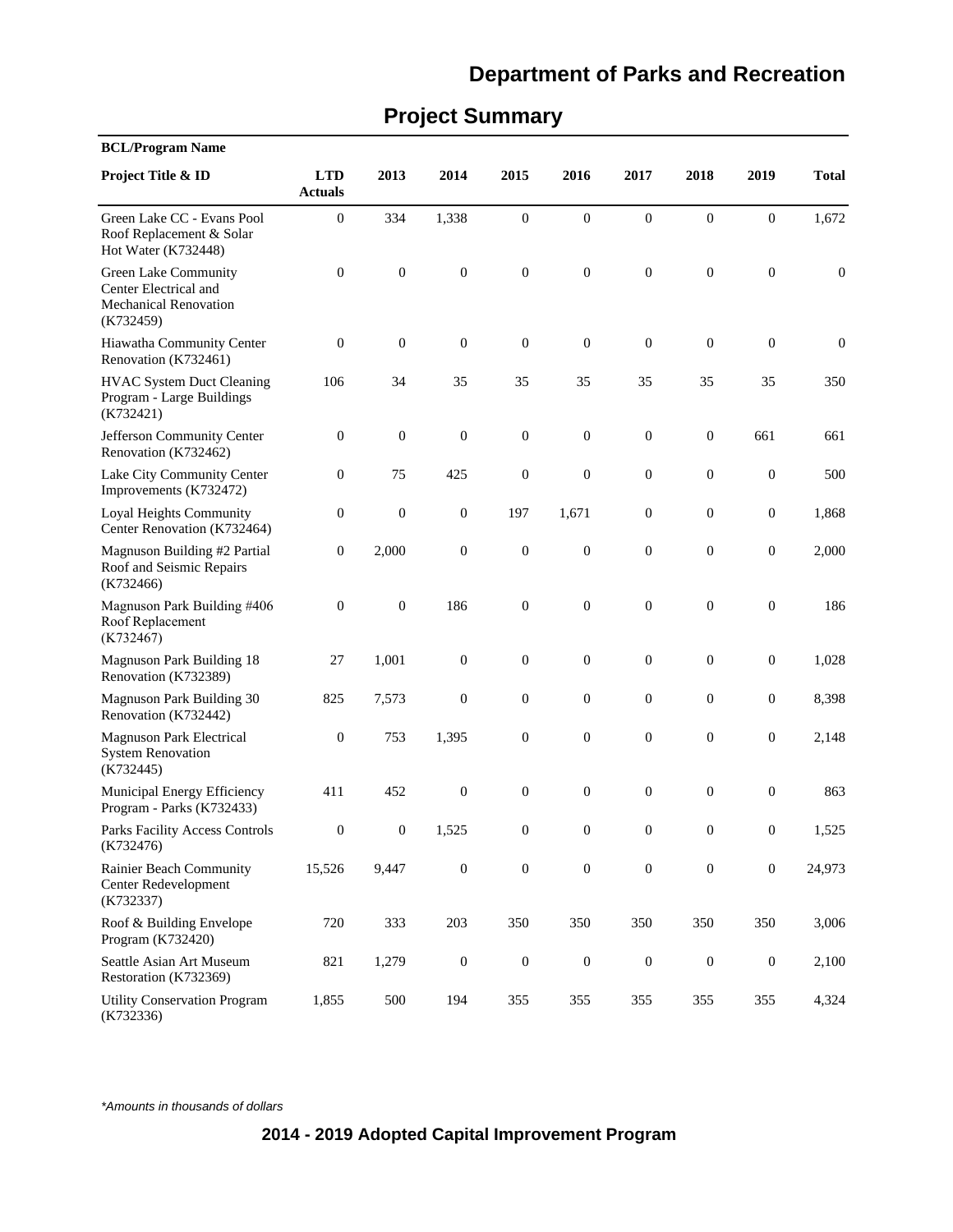# **Project Summary**

| <b>BCL/Program Name</b>                                                                          |                              |        |                  |                  |                  |                          |                  |                  |              |
|--------------------------------------------------------------------------------------------------|------------------------------|--------|------------------|------------------|------------------|--------------------------|------------------|------------------|--------------|
| Project Title & ID                                                                               | <b>LTD</b><br><b>Actuals</b> | 2013   | 2014             | 2015             | 2016             | 2017                     | 2018             | 2019             | <b>Total</b> |
| <b>Volunteer Park Conservatory</b><br>Renovation (K732443)                                       | 0                            | 22     | 2,978            | $\mathbf{0}$     | $\mathbf{0}$     | $\boldsymbol{0}$         | $\mathbf{0}$     | $\boldsymbol{0}$ | 3,000        |
| <b>Building Component</b><br><b>Renovations</b>                                                  | 22,161                       | 26,194 | 9,599            | 2,299            | 3,221            | 1,065                    | 1,591            | 1,726            | 67,856       |
| <b>Citywide and Neighborhood Projects</b>                                                        |                              |        |                  |                  |                  | <b>BCL/Program Code:</b> |                  |                  | K72449       |
| <b>Landscape Restoration</b><br>Program (K732402)                                                | 1,290                        | 540    | 387              | 430              | 430              | 430                      | 430              | 430              | 4,367        |
| Neighborhood Capital<br>Program (K732376)                                                        | 466                          | 303    | 207              | $\boldsymbol{0}$ | $\boldsymbol{0}$ | $\mathbf{0}$             | $\boldsymbol{0}$ | $\boldsymbol{0}$ | 976          |
| Neighborhood Response<br>Program (K732416)                                                       | 641                          | 226    | 180              | 250              | 250              | 250                      | 250              | 250              | 2,297        |
| <b>Trails Renovation Program</b><br>(K732419)                                                    | 975                          | 325    | 293              | 350              | 350              | 350                      | 350              | 350              | 3,343        |
| <b>Citywide and Neighborhood</b><br><b>Projects</b>                                              | 3,372                        | 1,394  | 1,067            | 1,030            | 1,030            | 1,030                    | 1,030            | 1,030            | 10,983       |
| <b>Debt and Special Funding</b>                                                                  |                              |        |                  |                  |                  | <b>BCL/Program Code:</b> |                  |                  | K72440       |
| Aquarium - Pier 59 Piling<br>Replacement and Aquarium<br>Redevelopment Debt Service<br>(K732283) | 10,620                       | 2,876  | 3,174            | 3,321            | 1,730            | 1,728                    | 1,732            | 1,728            | 26,909       |
| Gas Works Park -<br>Remediation (K73582)                                                         | 1,292                        | 235    | 303              | 560              | 402              | 812                      | 2,088            | 1,065            | 6,757        |
| Golf - Capital Improvements<br>(K732407)                                                         | 662                          | 1,568  | $\boldsymbol{0}$ | $\boldsymbol{0}$ | 100              | 100                      | 100              | $\boldsymbol{0}$ | 2,530        |
| Golf Master Plan<br>Implementation (K732391)                                                     | 3,362                        | 5,662  | 5,561            | $\boldsymbol{0}$ | $\boldsymbol{0}$ | $\boldsymbol{0}$         | $\mathbf{0}$     | $\boldsymbol{0}$ | 14,585       |
| Hubbard Homestead Park<br>(Northgate) Acquisition- Debt<br>Service (K732321)                     | 1,025                        | 241    | 239              | 239              | 242              | 241                      | 243              | 241              | 2,711        |
| Parks Maintenance Facility<br><b>Acquisition - Debt Service</b><br>(K73502)                      | 7,837                        | 642    | 619              | 561              | 563              | 562                      | 561              | 559              | 11,904       |
| Puget Park - Environmental<br>Remediation (K73127)                                               | 225                          | 230    | 75               | $\mathbf{0}$     | $\overline{0}$   | $\overline{0}$           | $\overline{0}$   | $\overline{0}$   | 530          |
| <b>Debt and Special Funding</b>                                                                  | 25,023                       | 11,454 | 9,971            | 4,681            | 3,037            | 3,443                    | 4,724            | 3,593            | 65,926       |
| Docks/Piers/Floats/Seawalls/Shorelines                                                           |                              |        |                  |                  |                  | <b>BCL/Program Code:</b> |                  |                  | K72447       |
| Aquarium Major Maintenance<br>Commitment (K732436)                                               | 27                           | 963    | 849              | 1,124            | $\boldsymbol{0}$ | $\boldsymbol{0}$         | $\mathbf{0}$     | $\boldsymbol{0}$ | 2,963        |
| Aquarium Pier 60 Piling and<br><b>Corrosion Renovation</b><br>(K732382)                          | 1,559                        | 2,755  | 273              | $\boldsymbol{0}$ | $\boldsymbol{0}$ | $\boldsymbol{0}$         | $\boldsymbol{0}$ | $\boldsymbol{0}$ | 4,587        |
| <b>Beach Restoration Program</b><br>(K732303)                                                    | 502                          | 85     | $\boldsymbol{0}$ | 12               | $25\,$           | 25                       | 25               | $\boldsymbol{0}$ | 674          |
| <b>Boat Moorage Restoration</b><br>(K732408)                                                     | 62                           | 168    | 2,060            | 2,060            | 60               | $60\,$                   | 60               | 60               | 4,590        |

\*Amounts in thousands of dollars

### **2014 - 2019 Adopted Capital Improvement Program**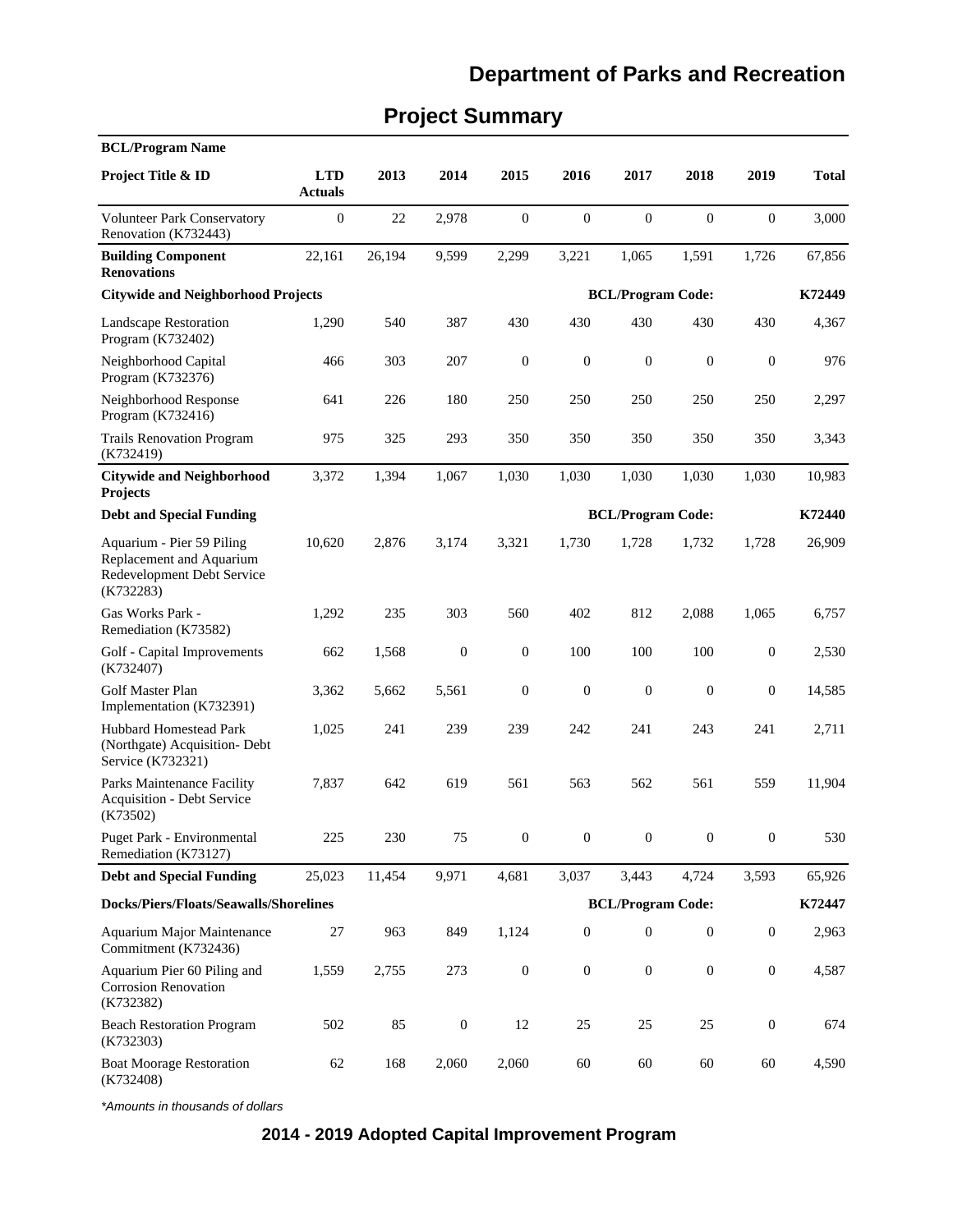#### Pool Plaster Liner Replacements (K732455) 0 0 0 0 0 0 200 0 200 **Pools/Natatorium Renovations** 0 0 0 0 0 0 200 0 200 **Pools/Natatorium Renovations BCL/Program Code: K72446** Irrigation Replacement and Outdoor Infrastructure Program (K732406) 570 260 180 300 300 300 300 300 2,510 Environmental Remediation Program (K732401) 322 117 67 100 100 100 100 100 1,006 Parks Upgrade Program (K732422) 1,509 523 808 808 808 808 808 808 6,880 Zoo Parking Garage Development (K732471) 0 0 0 0 0 0 0 0 0 SR 520 Bridge Replacement and HOV Project Mitigation (K732435) 647 406 0 0 0 0 0 0 1,053 Pavement Restoration Program (K732418) 468 911 143 400 400 400 400 400 3,522 Fountain Discharge Retrofit (K732444) 1 499 0 0 0 0 0 0 500 **Parks Infrastructure** 3,517 2,716 1,198 1,608 1,608 1,608 1,608 1,608 15,471 **Parks Infrastructure BCL/Program Code: K72441** Urban Forestry - Forest Restoration Program (K732410) 511 193 186 200 200 200 200 200 1,890 Seward Park Forest Restoration (K732367) 599 110 101 104 111 114 58 0 1,197 Urban Forestry- West Duwamish Restoration (K732431) 295 205 0 0 0 0 0 0 500 Urban Forestry - Tree Replacement (K732339) 1,013 104 50 95 95 95 95 95 1,642 Urban Forestry - Green Seattle Partnership (K732340) 4,100 1,621 1,583 1,597 1,700 1,700 1,700 1,700 15,701 **Forest Restoration** 6,518 2,233 1,920 1,996 2,106 2,109 2,053 1,995 20,930 **Forest Restoration BCL/Program Code: K72442** Emma Schmitz Sea Wall Replacement (K732454) 0 0 50 0 0 0 0 0 50 Green Lake Park Alum Treatment (K732460) 0 0 0 0 0 484 1,016 0 1,500 **Docks/Piers/Floats/Seawalls/ Shorelines** 2,150 3,971 3,232 3,196 85 569 1,101 60 14,364 **Project Title & ID LTD Actuals 2013 2014 2015 2016 2017 2018 2019 Total BCL/Program Name**

#### **Project Summary**

\*Amounts in thousands of dollars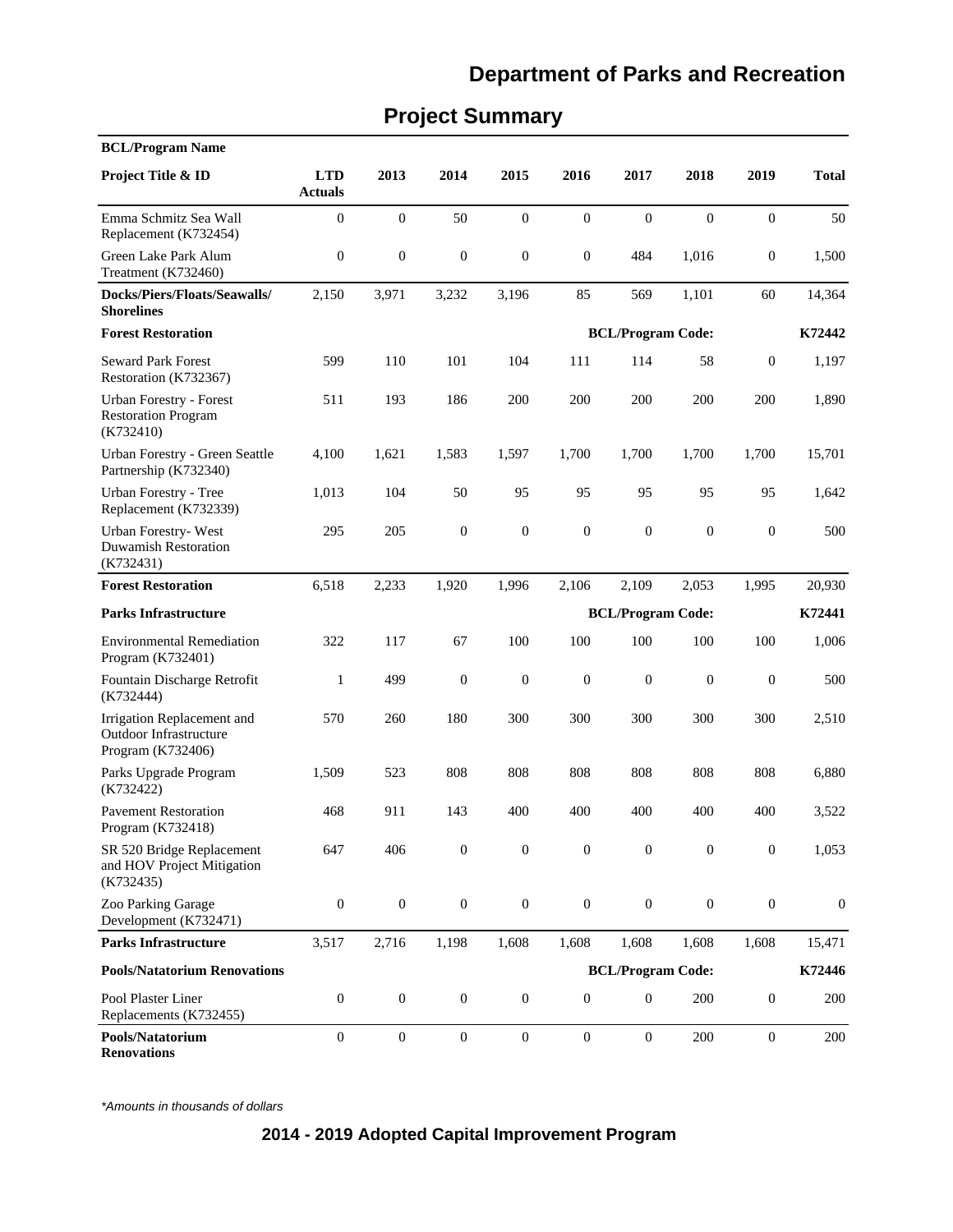| <b>BCL/Program Name</b>                                           |                              |        |              |                |              |                          |          |              |              |
|-------------------------------------------------------------------|------------------------------|--------|--------------|----------------|--------------|--------------------------|----------|--------------|--------------|
| <b>Project Title &amp; ID</b>                                     | <b>LTD</b><br><b>Actuals</b> | 2013   | 2014         | 2015           | 2016         | 2017                     | 2018     | 2019         | <b>Total</b> |
| <b>West Point Settlement Projects</b>                             |                              |        |              |                |              | <b>BCL/Program Code:</b> |          |              | K72982       |
| Discovery Park - Capehart<br>Site Restoration (K731242)           | 456                          | 93     | $\mathbf{0}$ | $\mathbf{0}$   | $\mathbf{0}$ | $\overline{0}$           | $\theta$ | $\mathbf{0}$ | 549          |
| Discovery Park - Contingency<br>and Opportunity Fund<br>(K731241) | 317                          | 31     | $\theta$     | $\theta$       | $\mathbf{0}$ | $\overline{0}$           | $\Omega$ | $\theta$     | 348          |
| Discovery Park North Parking<br>Lot Renovation (K732437)          | 45                           | 645    | $\theta$     | $\theta$       | $\Omega$     | $\Omega$                 | $\Omega$ | $\theta$     | 690          |
| Shoreline and Dock<br>Restoration (K732438)                       | 1                            | 59     | $\mathbf{0}$ | $\theta$       | $\mathbf{0}$ | $\overline{0}$           | $\Omega$ | $\mathbf{0}$ | 60           |
| <b>West Point Settlement</b><br><b>Projects</b>                   | 819                          | 828    | $\theta$     | $\overline{0}$ | $\mathbf{0}$ | $\Omega$                 | $\Omega$ | $\Omega$     | 1,647        |
| <b>Department Total*:</b>                                         | 96,182                       | 95,337 | 37,026       | 20,537         | 11,833       | 11,833                   | 15,257   | 14,314       | 302,319      |

# **Project Summary**

\*Amounts in thousands of dollars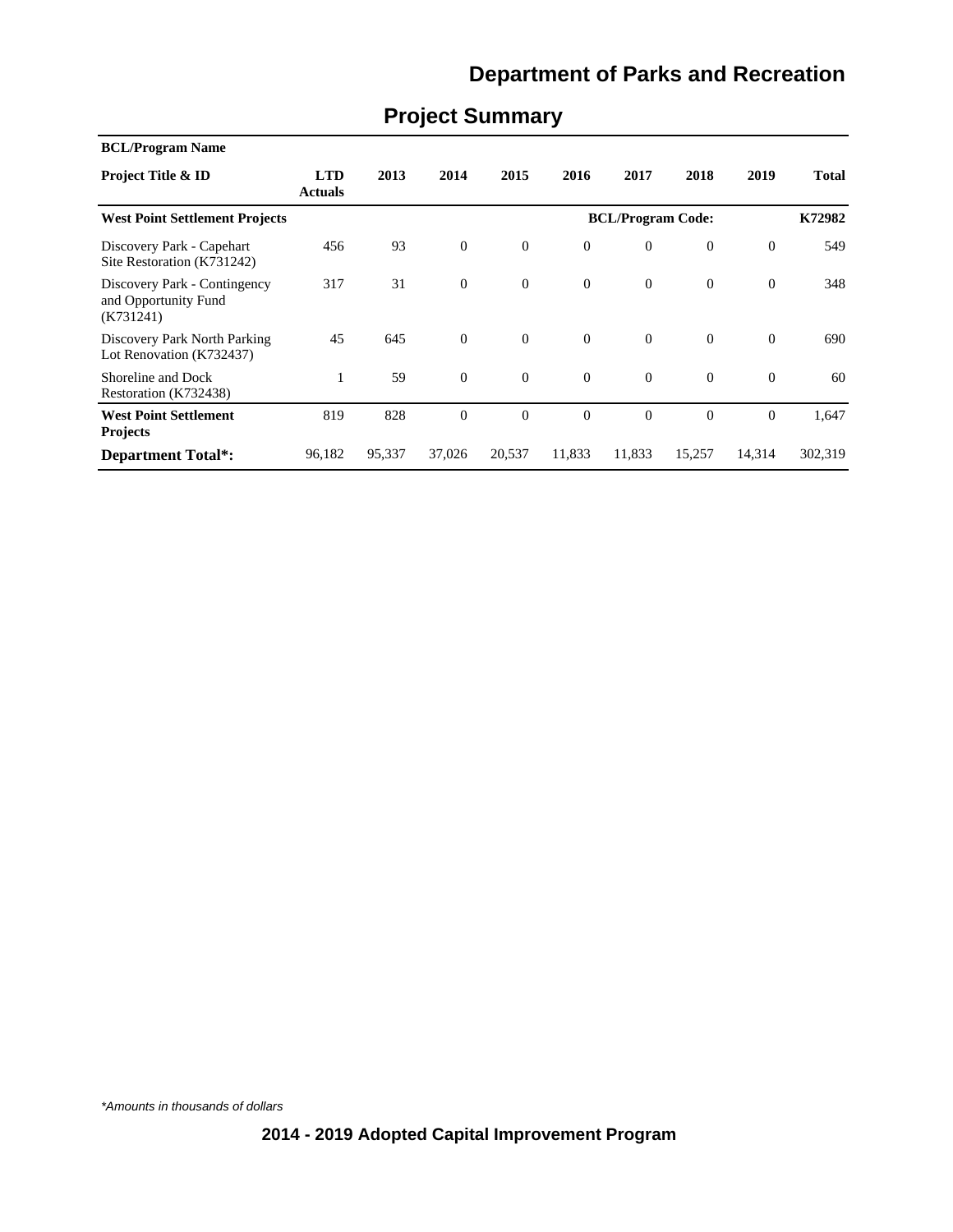#### Community Improvement Contribution Fund (33120) 0 0 50 0 0 0 0 0 50 Cumulative Reserve Subfund - Real Estate Excise Tax I Subaccount (00163) 12,272 5,738 14,674 9,541 805 803 804 800 45,437 Cumulative Reserve Subfund - Real Estate Excise Tax II Subaccount (00161) 25,032 13,979 2,947 2,741 9,313 9,312 12,787 12,337 88,448 2014 Multipurpose LTGO Bond Fund (35800) 0 0 5,561 0 0 0 0 0 5,561 Parks and Recreation Fund (10200) 611 0 0 0 0 0 0 0 611 Community Development Block Grant Fund (17810) 0 508 1,208 808 808 808 808 808 5,756 General Subfund (00100) 138 1 0 0 0 0 0 0 0 139 Open Spaces & Trails Bond Fund (33620) 192 113 0 0 0 0 0 0 305 Parks 2002 Capital Facilities Bond Fund (34610) 274 0 0 0 0 0 0 0 274 Cumulative Reserve Subfund - Unrestricted Subaccount (00164) 6,435 6,124 2,992 2,008 582 585 533 369 19,628 Emergency Subfund (00185) 21 0 0 0 0 0 0 0 21 Gasworks Park Contamination Remediation Fund (10220) 1,113 79 3 0 0 0 0 0 1,195 2013 Multipurpose LTGO Bond Fund (35700) 0 13,625 0 0 0 0 0 0 13,625 1999 Seattle Center/Community Centers Fund (33800) 1,588 346 0 200 0 0 0 0 2,134 2000 Parks Levy Fund (33850) 1,249 645 0 0 0 0 0 0 1,894 2002 LTGO Project (34760) 233 0 0 0 0 0 0 0 233 Beach Maintenance Trust Fund (61500) 225 26 0 12 25 25 25 0 338 2011 Multipurpose LTGO Bond Fund (35500) 6,039 988 0 0 0 0 0 0 7,027 2012 Multipurpose LTGO Bond Fund (35600) 7,390 6,821 0 0 0 0 0 0 14,211 2013 King County Parks Levy (36000) 0 0 1,660 0 0 0 0 0 1,660 2008 Parks Levy Fund (33860) 26,195 44,009 7,931 5,227 300 300 300 0 84,262 2009 Multipurpose LTGO Bond Fund (35300) 5,747 1,253 0 0 0 0 0 0 7,000 2010 Multipurpose LTGO Bond Fund (35400) 609 254 0 0 0 0 0 0 863 **Fund Name & Code LTD Actuals 2013 2014 2015 2016 2017 2018 2019 Total**

#### **Fund Summary**

\*Amounts in thousands of dollars

#### **2014 - 2019 Adopted Capital Improvement Program**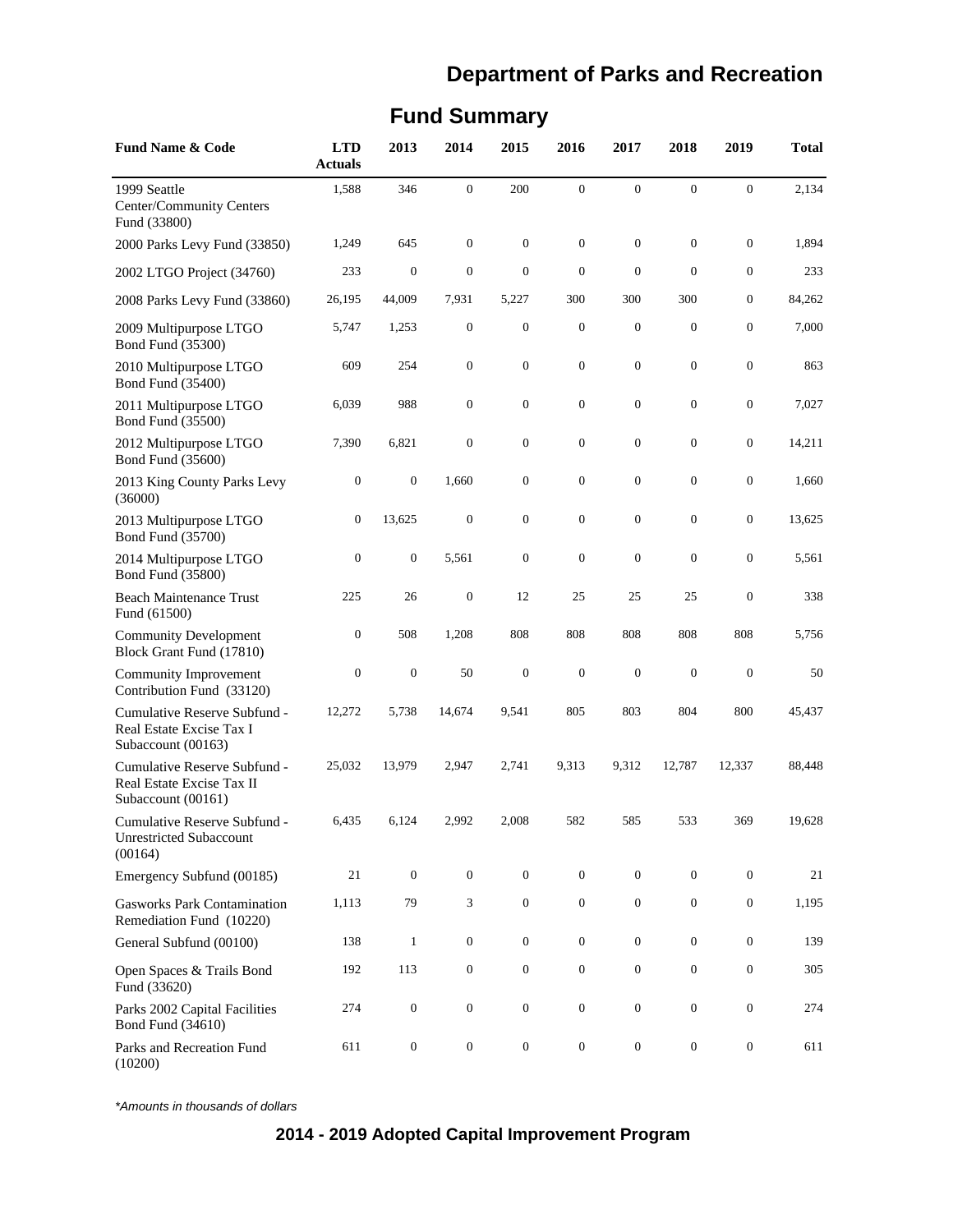| <b>Fund Name &amp; Code</b>                | <b>LTD</b><br><b>Actuals</b> | 2013     | 2014     | 2015           | 2016     | 2017     | 2018     | 2019     | <b>Total</b> |
|--------------------------------------------|------------------------------|----------|----------|----------------|----------|----------|----------|----------|--------------|
| Shoreline Park Improvement<br>Fund (33110) | 819                          | 828      | $\theta$ | $\overline{0}$ | $\theta$ | $\Omega$ | $\Omega$ |          | 1.647        |
| To Be Determined (TBD)                     | $\Omega$                     | $\Omega$ | $\Omega$ | $\Omega$       | $\Omega$ | $\Omega$ | $\Omega$ | $\Omega$ | $\Omega$     |
| <b>Department Total*:</b>                  | 96.182                       | 95.337   | 37,026   | 20.537         | 11,833   | 11,833   | 15.257   | 14.314   | 302,319      |

# **Fund Summary**

\*Amounts in thousands of dollars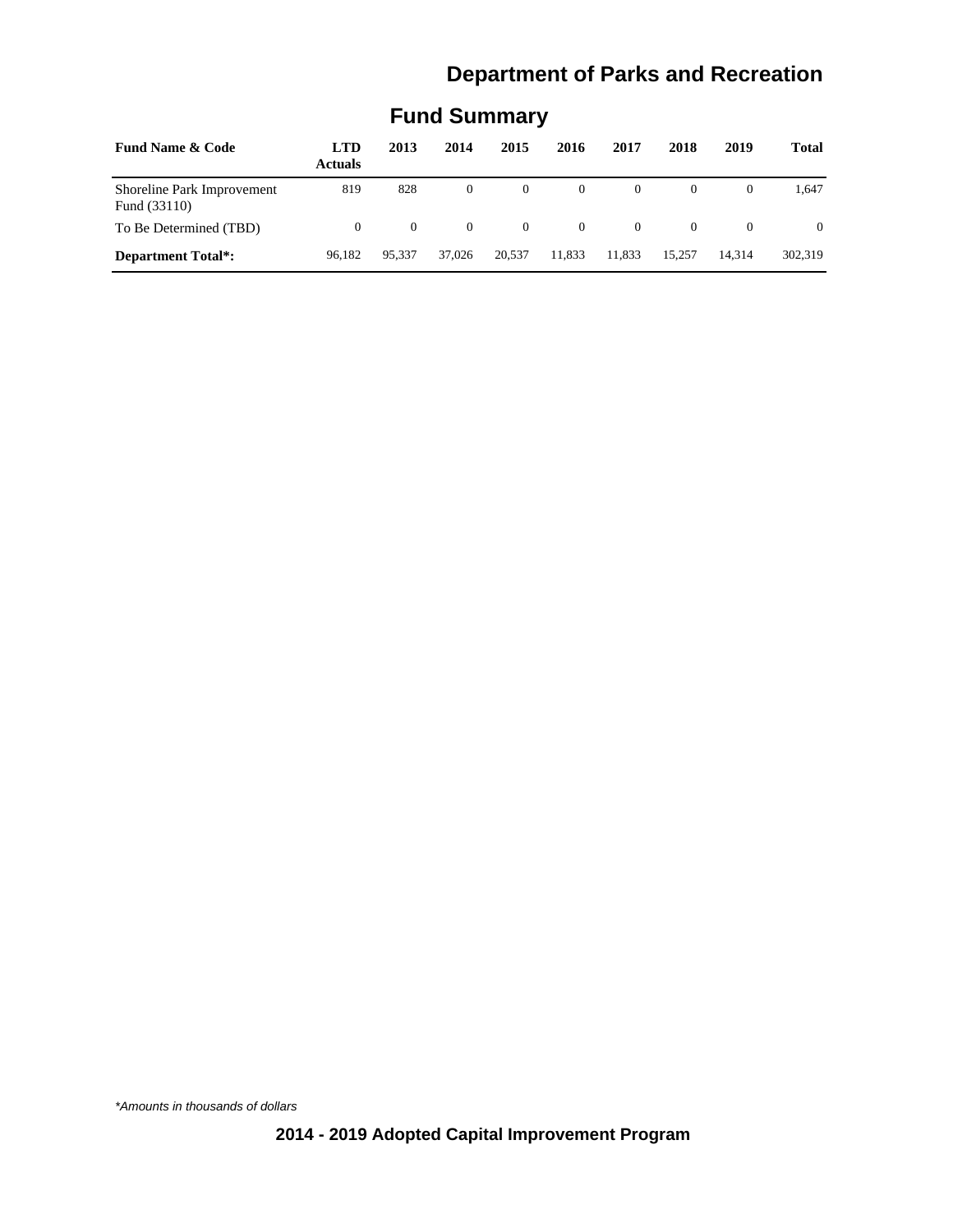# **Mt Baker Park Play Area Renovation**

| <b>BCL/Program Name:</b>      | Ballfields/Athletic Courts/Play Areas | <b>BCL/Program Code:</b>     | K72445                     |
|-------------------------------|---------------------------------------|------------------------------|----------------------------|
| <b>Project Type:</b>          | <b>Rehabilitation or Restoration</b>  | <b>Start Date:</b>           | O1/2014                    |
| <b>Project ID:</b>            | K732482                               | <b>End Date:</b>             | O <sub>2</sub> /2015       |
| <b>Location:</b>              | 2521 Lake Park DR S                   |                              |                            |
| Neighborhood Plan:            | Not in a Neighborhood Plan            | Neighborhood Plan<br>Matrix: | N/A                        |
| <b>Neighborhood District:</b> | Southeast                             | <b>Urban Village:</b>        | Not in an Urban<br>Village |

This project provides for replacement of all play equipment, addresses fall zone area deficiencies, adds new safety surfacing and containment, installs access and use improvements, including a new ADA path connecting the separate play pods to each other and to the sidewalk, bus stop, and to the parking by the tennis courts, and other associated work at the existing play area which was built in 1994. The scope of this project brings the play area into compliance with current play area safety standards and guideline efforts of the American Society of Testing and Materials (ASTM) and the Consumer Product Safety Commission (CPSC) as well as meets Federal ADA requirements. This project is funded out of the King County 2013 Levy.

|                                        | <b>LTD</b><br><b>Actuals</b> | 2013<br>Rev      | 2014 | 2015           | 2016             | 2017           | 2018           | 2019             | <b>Total</b> |
|----------------------------------------|------------------------------|------------------|------|----------------|------------------|----------------|----------------|------------------|--------------|
| <b>Revenue Sources</b>                 |                              |                  |      |                |                  |                |                |                  |              |
| King County Voter-Approved<br>Levy     | $\overline{0}$               | $\theta$         | 550  | $\mathbf{0}$   | $\mathbf{0}$     | $\overline{0}$ | $\mathbf{0}$   | $\mathbf{0}$     | 550          |
| <b>Total:</b>                          | $\boldsymbol{0}$             | $\mathbf{0}$     | 550  | $\mathbf{0}$   | $\mathbf{0}$     | $\mathbf{0}$   | $\mathbf{0}$   | $\boldsymbol{0}$ | 550          |
| <b>Fund Appropriations/Allocations</b> |                              |                  |      |                |                  |                |                |                  |              |
| 2013 King County Parks Levy            | $\overline{0}$               | $\theta$         | 550  | $\theta$       | $\theta$         | $\overline{0}$ | $\overline{0}$ | $\theta$         | 550          |
| Total*:                                | $\overline{0}$               | $\theta$         | 550  | $\overline{0}$ | $\theta$         | $\theta$       | $\Omega$       | $\overline{0}$   | 550          |
| <b>Spending Plan by Fund</b>           |                              |                  |      |                |                  |                |                |                  |              |
| 2013 King County Parks Levy            |                              | $\theta$         | 200  | 350            | $\boldsymbol{0}$ | $\overline{0}$ | $\mathbf{0}$   | $\boldsymbol{0}$ | 550          |
| <b>Total:</b>                          |                              | $\boldsymbol{0}$ | 200  | 350            | $\boldsymbol{0}$ | $\mathbf{0}$   | $\theta$       | $\boldsymbol{0}$ | 550          |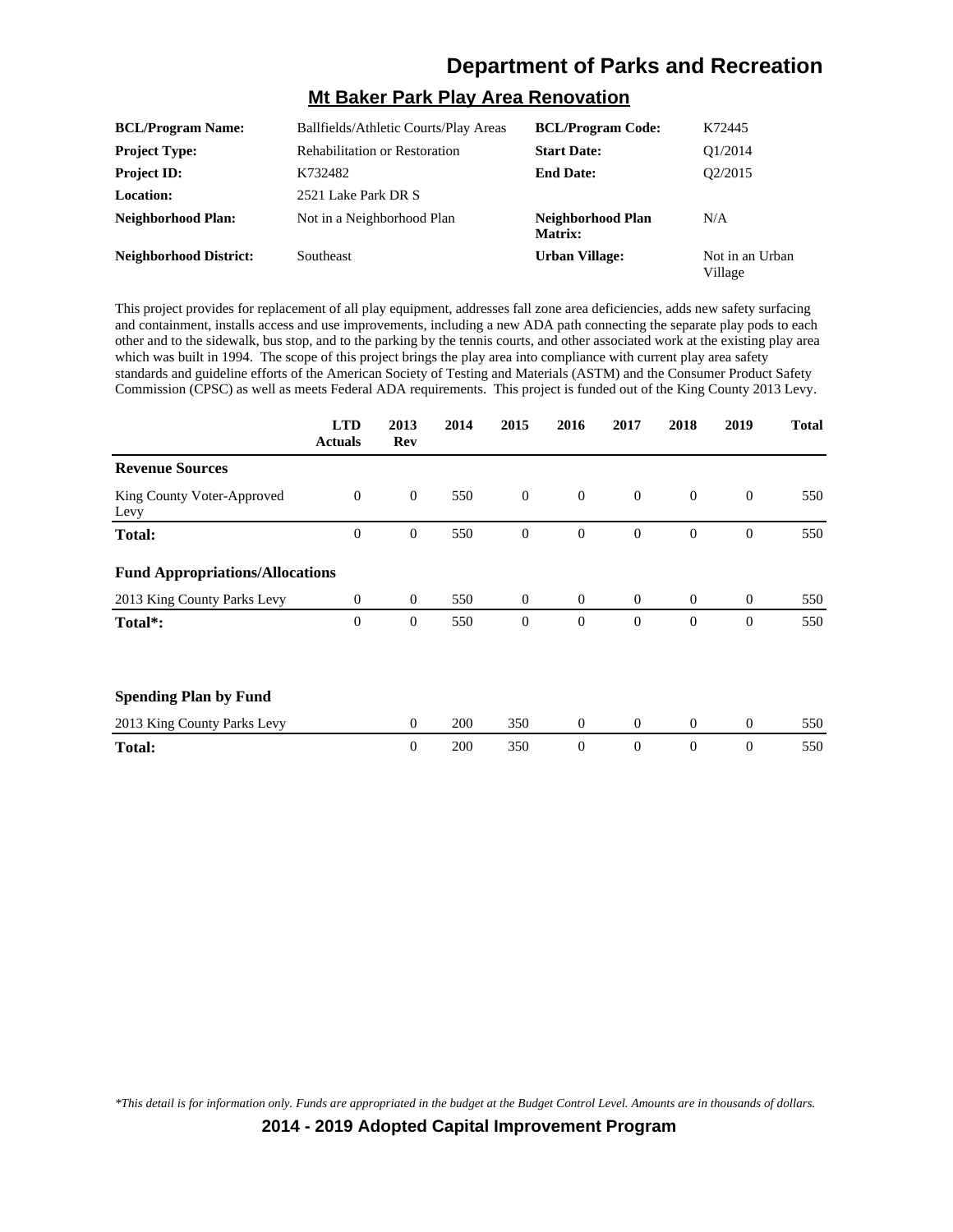|                               | <u>Court)</u>                     |                              |         |
|-------------------------------|-----------------------------------|------------------------------|---------|
| <b>BCL/Program Name:</b>      | 2008 Parks Levy- Opportunity Fund | <b>BCL/Program Code:</b>     | K720041 |
| <b>Project Type:</b>          | <b>Improved Facility</b>          | <b>Start Date:</b>           | O2/2011 |
| <b>Project ID:</b>            | K730145                           | <b>End Date:</b>             | O1/2014 |
| Location:                     | 12th AVE/E James CT               |                              |         |
| Neighborhood Plan:            | Central Area                      | Neighborhood Plan<br>Matrix: | NA-16   |
| <b>Neighborhood District:</b> | <b>East District</b>              | <b>Urban Village:</b>        | 12th AV |

# **12th Avenue Square Park Development - 2008 Parks Levy (formerly East James**

This project, part of the 2008 Parks Levy Opportunity Fund, converts an existing street and sidewalk into a park boulevard which invites and accommodates joint pedestrian and vehicular use. It will serve as a park-like extension of the adjacent, newly-acquired 12th Ave Park which is in the planning stage. The additional open space will provide green space and enhance neighborhood circulation in this dense neighborhood.

|                                        | <b>LTD</b><br><b>Actuals</b> | 2013<br>Rev | 2014           | 2015           | 2016           | 2017           | 2018         | 2019           | <b>Total</b> |
|----------------------------------------|------------------------------|-------------|----------------|----------------|----------------|----------------|--------------|----------------|--------------|
| <b>Revenue Sources</b>                 |                              |             |                |                |                |                |              |                |              |
| Seattle Voter-Approved Levy            | 110                          | 390         | $\theta$       | $\mathbf{0}$   | $\theta$       | $\overline{0}$ | $\theta$     | $\theta$       | 500          |
| Private Funding/Donations              | $\theta$                     | 70          | $\overline{0}$ | $\theta$       | $\overline{0}$ | $\overline{0}$ | $\mathbf{0}$ | $\overline{0}$ | 70           |
| <b>Total:</b>                          | 110                          | 460         | $\theta$       | $\overline{0}$ | $\theta$       | $\theta$       | $\mathbf{0}$ | $\overline{0}$ | 570          |
| <b>Fund Appropriations/Allocations</b> |                              |             |                |                |                |                |              |                |              |
| 2008 Parks Levy Fund                   | 110                          | 460         | $\theta$       | $\theta$       | $\theta$       | $\overline{0}$ | $\mathbf{0}$ | $\mathbf{0}$   | 570          |
| Total <sup>*</sup> :                   | 110                          | 460         | $\theta$       | $\overline{0}$ | $\theta$       | $\theta$       | $\theta$     | $\overline{0}$ | 570          |
| O & M Costs (Savings)                  |                              |             | 9              | 10             | 10             | 10             | 11           | 11             | 61           |
| <b>Spending Plan by Fund</b>           |                              |             |                |                |                |                |              |                |              |
| 2008 Parks Levy Fund                   |                              | 400         | 60             | $\mathbf{0}$   | $\mathbf{0}$   | $\overline{0}$ | $\mathbf{0}$ | $\mathbf{0}$   | 460          |
| <b>Total:</b>                          |                              | 400         | 60             | $\overline{0}$ | $\theta$       | $\theta$       | $\theta$     | $\overline{0}$ | 460          |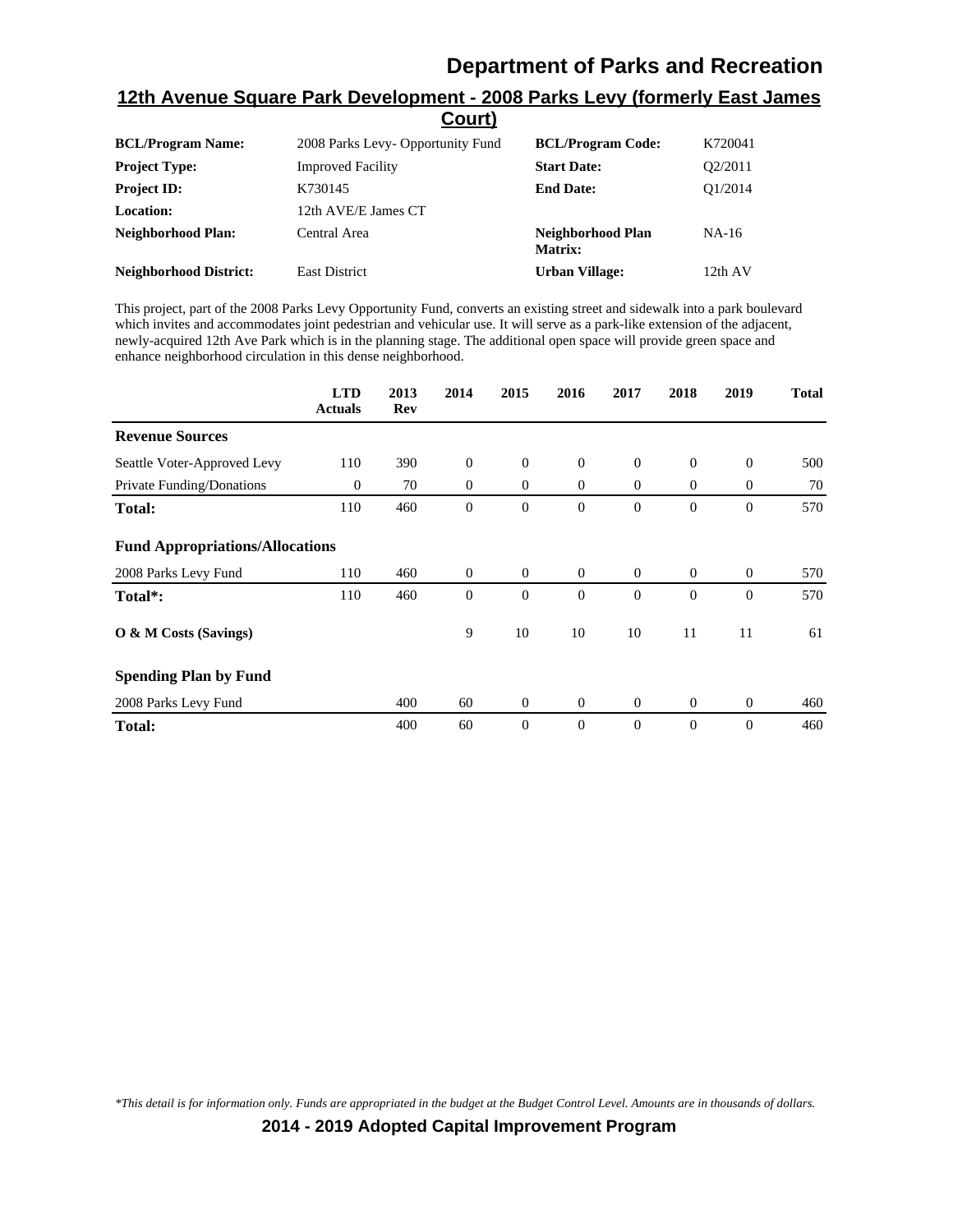|                               | <u>rark)</u>                                             |                              |              |
|-------------------------------|----------------------------------------------------------|------------------------------|--------------|
| <b>BCL/Program Name:</b>      | 2000 Parks Levy - Acquisition<br><b>Opportunity Fund</b> | <b>BCL/Program Code:</b>     | K723007      |
| <b>Project Type:</b>          | New Facility                                             | <b>Start Date:</b>           | O4/2008      |
| <b>Project ID:</b>            | K733239-02                                               | <b>End Date:</b>             | O1/2014      |
| Location:                     | 564 12th AVE                                             |                              |              |
| <b>Neighborhood Plan:</b>     | Capitol Hill                                             | Neighborhood Plan<br>Matrix: |              |
| <b>Neighborhood District:</b> | Central                                                  | <b>Urban Village:</b>        | Capitol Hill |

#### **12th Avenue Square Park Development - Pro Parks (Formerly 12th Avenue Park)**

This project provides for the development of a small urban park, in conjunction with adjacent private development (Seattle University), and conversion of E. James Court into a pedestrian environment. This project enhances a site that was transferred from Department of Neighborhoods to Department of Parks Recreation in 2007. This property was acquired under the Pro Parks Opportunity Fund program and development is funded from other sources.

|                                                                | <b>LTD</b><br><b>Actuals</b> | 2013<br>Rev | 2014         | 2015             | 2016           | 2017           | 2018         | 2019           | <b>Total</b> |
|----------------------------------------------------------------|------------------------------|-------------|--------------|------------------|----------------|----------------|--------------|----------------|--------------|
| <b>Revenue Sources</b>                                         |                              |             |              |                  |                |                |              |                |              |
| Miscellaneous Grants or<br>Donations                           | 134                          | 365         | $\mathbf{0}$ | $\overline{0}$   | $\overline{0}$ | $\overline{0}$ | $\theta$     | $\theta$       | 499          |
| <b>Street Vacations</b>                                        | 71                           | 150         | $\theta$     | $\theta$         | $\theta$       | $\overline{0}$ | $\theta$     | $\overline{0}$ | 221          |
| <b>Total:</b>                                                  | 205                          | 515         | $\mathbf{0}$ | $\boldsymbol{0}$ | $\theta$       | $\theta$       | $\mathbf{0}$ | $\overline{0}$ | 720          |
| <b>Fund Appropriations/Allocations</b>                         |                              |             |              |                  |                |                |              |                |              |
| Cumulative Reserve Subfund -<br><b>Unrestricted Subaccount</b> | 134                          | 365         | $\theta$     | $\mathbf{0}$     | $\mathbf{0}$   | $\theta$       | $\Omega$     | $\mathbf{0}$   | 499          |
| 2000 Parks Levy Fund                                           | 71                           | 150         | $\theta$     | $\overline{0}$   | $\theta$       | $\overline{0}$ | $\mathbf{0}$ | $\mathbf{0}$   | 221          |
| Total*:                                                        | 205                          | 515         | $\theta$     | $\overline{0}$   | $\theta$       | $\Omega$       | $\mathbf{0}$ | $\overline{0}$ | 720          |
| O & M Costs (Savings)                                          |                              |             | 26           | 27               | 27             | 28             | 28           | 28             | 164          |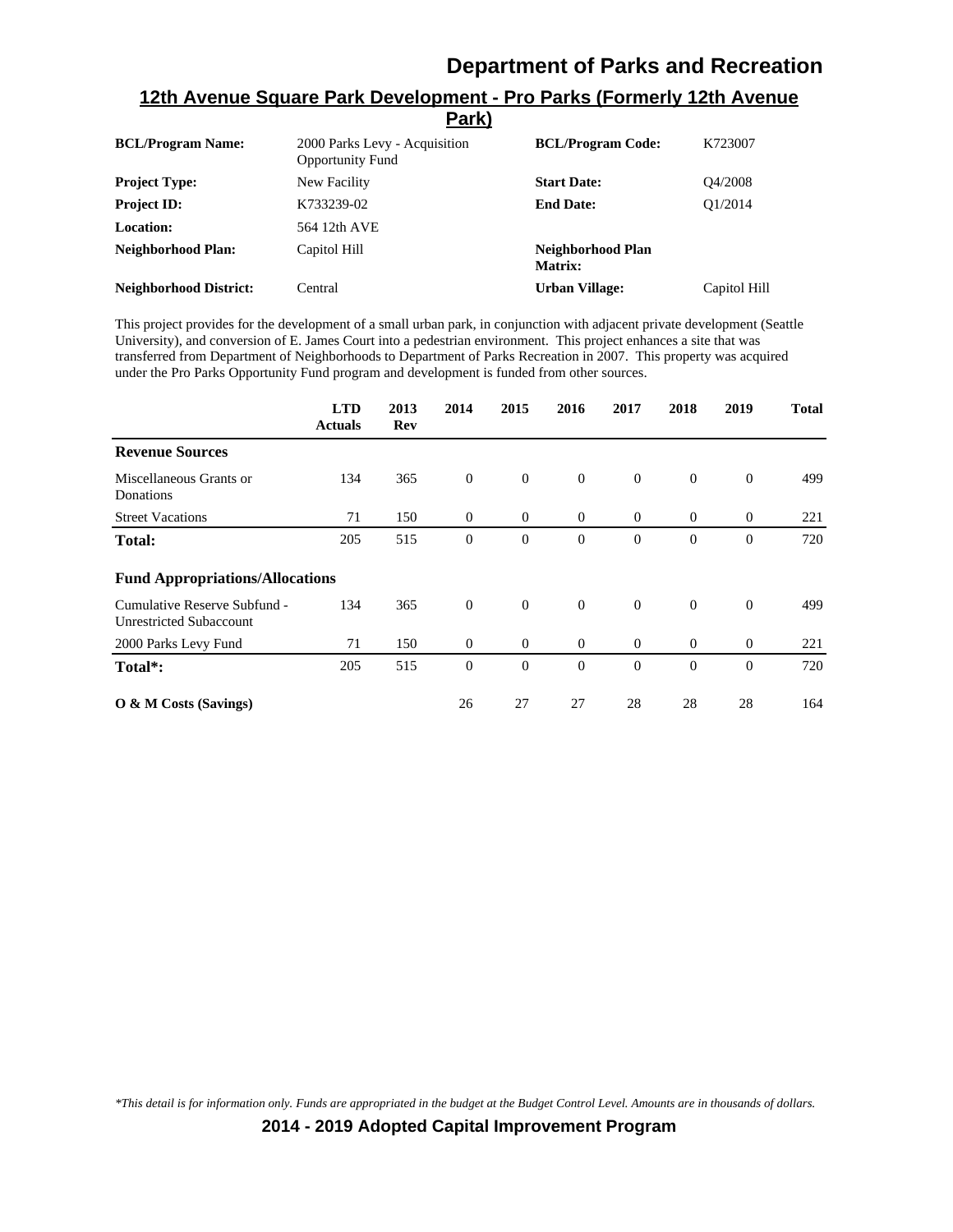# **ADA Compliance - Parks**

| <b>BCL/Program Name:</b>      | <b>Building Component Renovations</b> | <b>BCL/Program Code:</b>     | K72444                            |
|-------------------------------|---------------------------------------|------------------------------|-----------------------------------|
| <b>Project Type:</b>          | Rehabilitation or Restoration         | <b>Start Date:</b>           | O <sub>2</sub> /2011              |
| <b>Project ID:</b>            | K732434                               | <b>End Date:</b>             | TBD                               |
| <b>Location:</b>              | Citywide                              |                              |                                   |
| Neighborhood Plan:            | In more than one Plan                 | Neighborhood Plan<br>Matrix: | N/A                               |
| <b>Neighborhood District:</b> | In more than one District             | <b>Urban Village:</b>        | In more than one<br>Urban Village |

This project provides for ADA improvements at a number of parks facilities. Work will be focused on selected community centers (e.g., Bitter Lake, Delridge, Garfield, Jefferson, Meadowbrook, Miller and others) and will consist of adjustments to signage, door closures, restroom fixtures, and other features. Signage will be added where needed as well. Similar work will be undertaken at Discovery Park Environmental Learning Center and other facilities to the degree that funding allows.

|                                                                         | <b>LTD</b><br><b>Actuals</b> | 2013<br><b>Rev</b> | 2014             | 2015             | 2016             | 2017             | 2018             | 2019             | <b>Total</b> |
|-------------------------------------------------------------------------|------------------------------|--------------------|------------------|------------------|------------------|------------------|------------------|------------------|--------------|
| <b>Revenue Sources</b>                                                  |                              |                    |                  |                  |                  |                  |                  |                  |              |
| Real Estate Excise Tax II                                               | 3                            | 1,030              | $\overline{0}$   | $\Omega$         | $\theta$         | $\Omega$         | $\theta$         | $\mathbf{0}$     | 1,033        |
| Real Estate Excise Tax I                                                | 28                           | 278                | 610              | $\overline{0}$   | $\mathbf{0}$     | $\overline{0}$   | $\mathbf{0}$     | $\mathbf{0}$     | 916          |
| Federal Community<br>Development Block Grant                            | $\theta$                     | $\mathbf{0}$       | 400              | $\mathbf{0}$     | $\theta$         | $\overline{0}$   | $\mathbf{0}$     | $\boldsymbol{0}$ | 400          |
| <b>Total:</b>                                                           | 31                           | 1,308              | 1,010            | $\boldsymbol{0}$ | $\mathbf{0}$     | $\theta$         | $\Omega$         | $\mathbf{0}$     | 2,349        |
| <b>Fund Appropriations/Allocations</b>                                  |                              |                    |                  |                  |                  |                  |                  |                  |              |
| Cumulative Reserve Subfund -<br>Real Estate Excise Tax II<br>Subaccount | 3                            | 1,030              | $\boldsymbol{0}$ | $\mathbf{0}$     | $\theta$         | $\theta$         | $\mathbf{0}$     | $\mathbf{0}$     | 1,033        |
| Cumulative Reserve Subfund -<br>Real Estate Excise Tax I<br>Subaccount  | 28                           | 278                | 610              | $\boldsymbol{0}$ | $\boldsymbol{0}$ | $\overline{0}$   | $\boldsymbol{0}$ | $\mathbf{0}$     | 916          |
| <b>Community Development</b><br><b>Block Grant Fund</b>                 | $\mathbf{0}$                 | $\mathbf{0}$       | 400              | $\mathbf{0}$     | $\theta$         | $\overline{0}$   | $\mathbf{0}$     | $\overline{0}$   | 400          |
| Total*:                                                                 | 31                           | 1,308              | 1,010            | $\boldsymbol{0}$ | $\boldsymbol{0}$ | $\boldsymbol{0}$ | $\boldsymbol{0}$ | $\boldsymbol{0}$ | 2,349        |
| O & M Costs (Savings)                                                   |                              |                    | $\boldsymbol{0}$ | $\overline{0}$   | $\overline{0}$   | $\overline{0}$   | $\boldsymbol{0}$ | $\mathbf{0}$     | $\mathbf{0}$ |
| <b>Spending Plan by Fund</b>                                            |                              |                    |                  |                  |                  |                  |                  |                  |              |
| Cumulative Reserve Subfund -<br>Real Estate Excise Tax II<br>Subaccount |                              | 330                | 700              | $\overline{0}$   | $\overline{0}$   | $\overline{0}$   | $\mathbf{0}$     | $\boldsymbol{0}$ | 1,030        |
| Cumulative Reserve Subfund -<br>Real Estate Excise Tax I<br>Subaccount  |                              | 278                | 1,010            | $\theta$         | $\theta$         | $\boldsymbol{0}$ | $\boldsymbol{0}$ | $\mathbf{0}$     | 1,288        |
| <b>Community Development</b><br><b>Block Grant Fund</b>                 |                              | $\boldsymbol{0}$   | $\boldsymbol{0}$ | $\theta$         | $\theta$         | $\overline{0}$   | $\overline{0}$   | $\overline{0}$   | $\mathbf{0}$ |
| <b>Total:</b>                                                           |                              | 608                | 1,710            | $\mathbf{0}$     | $\overline{0}$   | $\overline{0}$   | $\overline{0}$   | $\overline{0}$   | 2,318        |

*\*This detail is for information only. Funds are appropriated in the budget at the Budget Control Level. Amounts are in thousands of dollars.*

**2014 - 2019 Adopted Capital Improvement Program**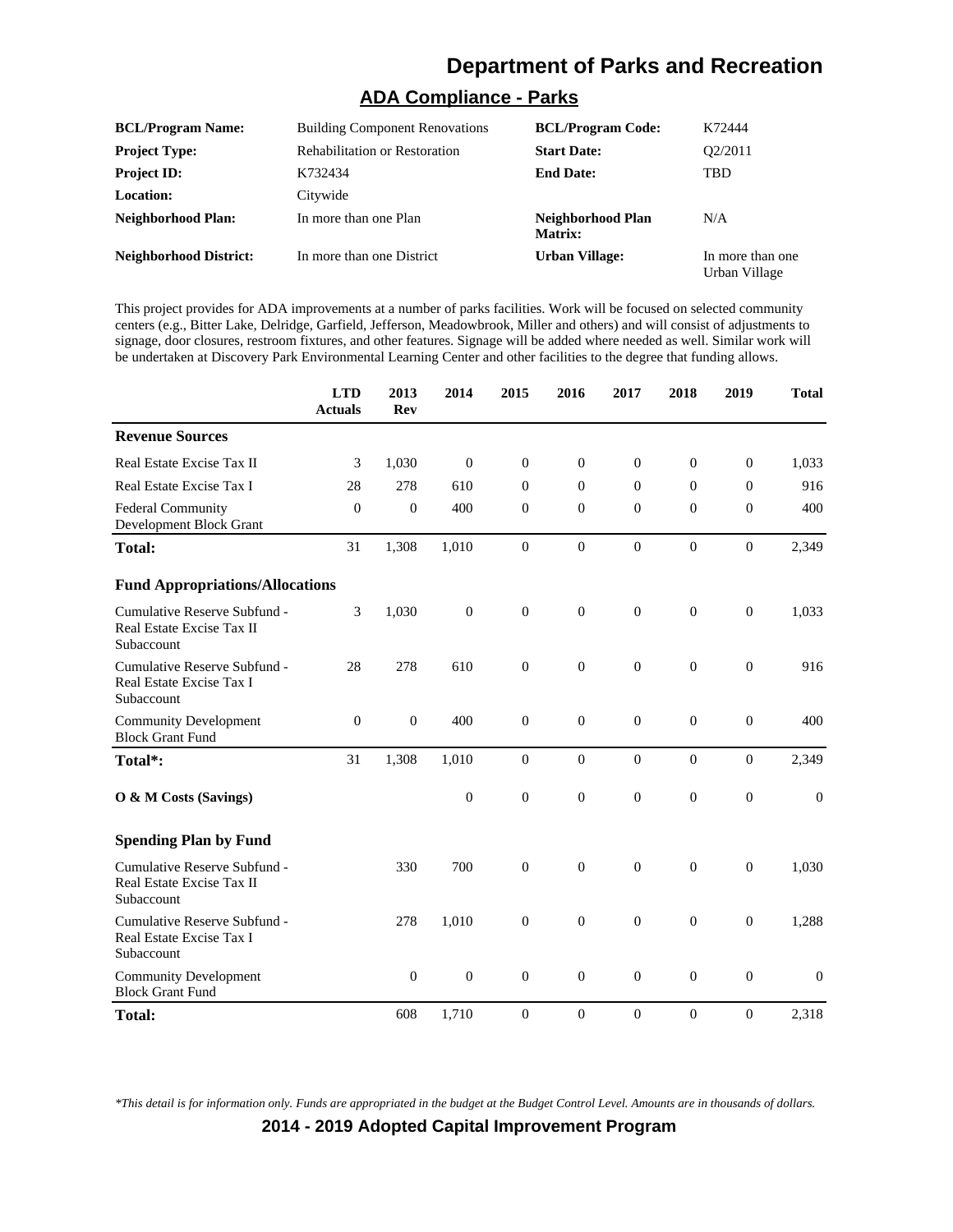|                               | OGI VIGG                             |                                     |                        |
|-------------------------------|--------------------------------------|-------------------------------------|------------------------|
| <b>BCL/Program Name:</b>      | Debt and Special Funding             | <b>BCL/Program Code:</b>            | K72440                 |
| <b>Project Type:</b>          | <b>Rehabilitation or Restoration</b> | <b>Start Date:</b>                  | O1/2005                |
| <b>Project ID:</b>            | K732283                              | <b>End Date:</b>                    | O4/2025                |
| <b>Location:</b>              | 1483 Alaskan Wy                      |                                     |                        |
| <b>Neighborhood Plan:</b>     | <b>Commercial Core</b>               | Neighborhood Plan<br><b>Matrix:</b> | N/A                    |
| <b>Neighborhood District:</b> | Downtown                             | <b>Urban Village:</b>               | <b>Commercial Core</b> |

#### **Aquarium - Pier 59 Piling Replacement and Aquarium Redevelopment Debt Service**

This project supports debt service payments on 20-year Limited Tax General Obligation (LTGO) bonds that were issued in 2005 to pay for the replacement of the entire pier piling system of Pier 59, interior infrastructure improvements, and development of portions of the Aquarium by the Seattle Aquarium Society. The pier and Aquarium work was part of an overall plan to repair and redevelop the Aquarium and the Central Waterfront area, and to construct a new Aquarium entrance, exhibits, and visitor services on a portion of the pier. This work enhanced and extended the useful life of Pier 59 and the Aquarium.

|                                                                         | <b>LTD</b><br><b>Actuals</b> | 2013<br>Rev      | 2014     | 2015             | 2016         | 2017           | 2018         | 2019           | <b>Total</b>   |
|-------------------------------------------------------------------------|------------------------------|------------------|----------|------------------|--------------|----------------|--------------|----------------|----------------|
| <b>Revenue Sources</b>                                                  |                              |                  |          |                  |              |                |              |                |                |
| Real Estate Excise Tax II                                               | 6,672                        | 1,619            | 1,618    | 1,617            | 1,559        | 1,557          | 1,557        | 1,559          | 17,758         |
| Real Estate Excise Tax I                                                | 1,747                        | $\theta$         | $\theta$ | $\mathbf{0}$     | $\theta$     | $\theta$       | $\mathbf{0}$ | $\overline{0}$ | 1,747          |
| Private Funding/Donations                                               | 1,834                        | 1,257            | 1,556    | 1,704            | 171          | 171            | 175          | 169            | 7,037          |
| Private Funding/Donations                                               | 367                          | $\boldsymbol{0}$ | $\theta$ | $\boldsymbol{0}$ | $\theta$     | $\overline{0}$ | $\mathbf{0}$ | $\overline{0}$ | 367            |
| <b>Total:</b>                                                           | 10,620                       | 2,876            | 3,174    | 3,321            | 1,730        | 1,728          | 1,732        | 1,728          | 26,909         |
| <b>Fund Appropriations/Allocations</b>                                  |                              |                  |          |                  |              |                |              |                |                |
| Cumulative Reserve Subfund -<br>Real Estate Excise Tax II<br>Subaccount | 6,672                        | 1,619            | 1,618    | 1,617            | 1,559        | 1,557          | 1,557        | 1,559          | 17,758         |
| Cumulative Reserve Subfund -<br>Real Estate Excise Tax I<br>Subaccount  | 1,747                        | $\theta$         | $\theta$ | $\theta$         | $\theta$     | $\overline{0}$ | $\mathbf{0}$ | $\theta$       | 1,747          |
| Cumulative Reserve Subfund -<br><b>Unrestricted Subaccount</b>          | 1,834                        | 1,257            | 1,556    | 1,704            | 171          | 171            | 175          | 169            | 7,037          |
| Parks and Recreation Fund                                               | 367                          | $\theta$         | $\theta$ | $\mathbf{0}$     | $\mathbf{0}$ | $\overline{0}$ | $\mathbf{0}$ | $\mathbf{0}$   | 367            |
| Total <sup>*</sup> :                                                    | 10,620                       | 2,876            | 3,174    | 3,321            | 1,730        | 1,728          | 1,732        | 1,728          | 26,909         |
| O & M Costs (Savings)                                                   |                              |                  | $\theta$ | $\overline{0}$   | $\theta$     | $\theta$       | $\mathbf{0}$ | $\overline{0}$ | $\overline{0}$ |

*\*This detail is for information only. Funds are appropriated in the budget at the Budget Control Level. Amounts are in thousands of dollars.*

**2014 - 2019 Adopted Capital Improvement Program**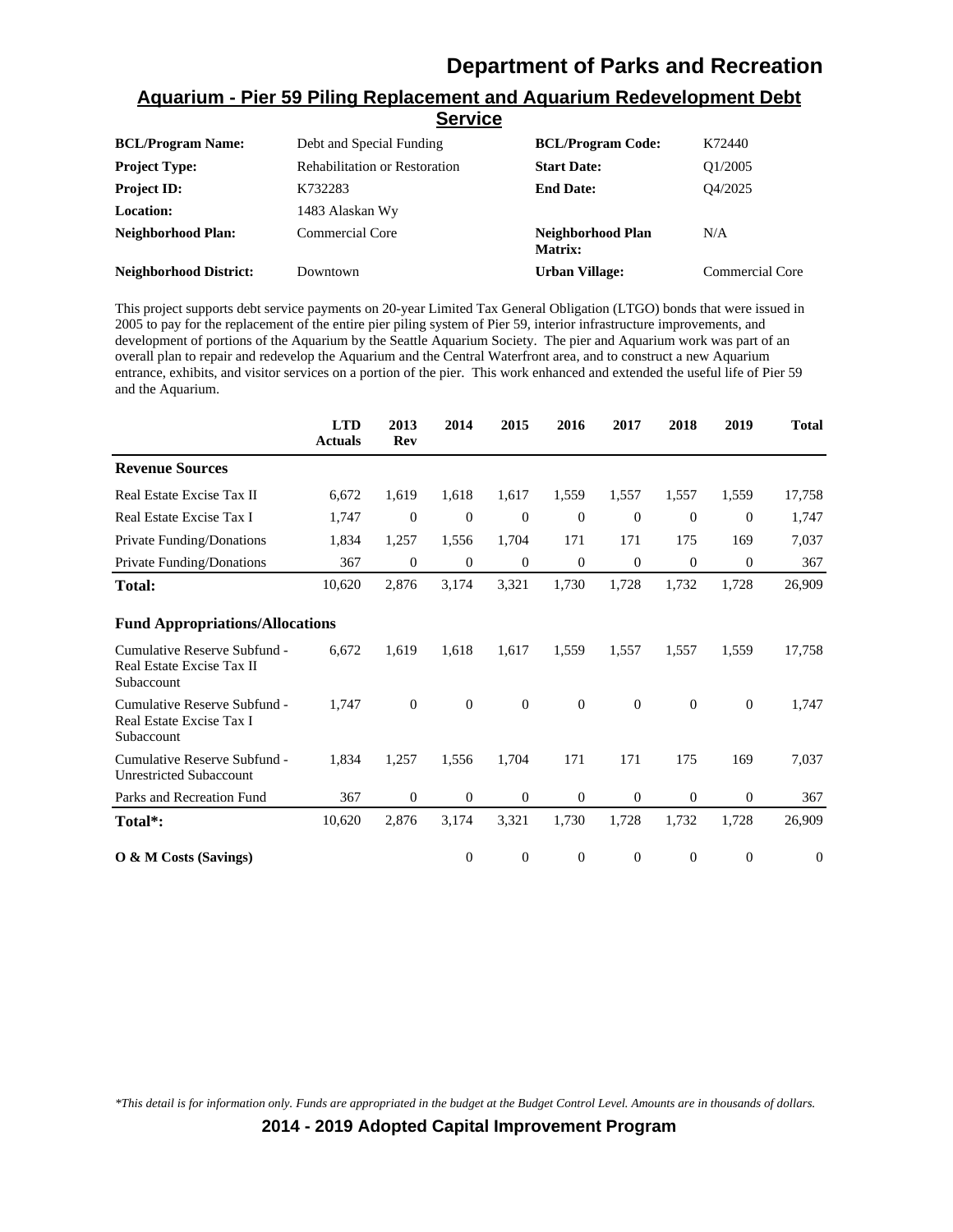#### **Aquarium Major Maintenance Commitment**

| <b>BCL/Program Name:</b>      | Docks/Piers/Floats/Seawalls/Shorelines | <b>BCL/Program Code:</b>     | K72447          |
|-------------------------------|----------------------------------------|------------------------------|-----------------|
| <b>Project Type:</b>          | Rehabilitation or Restoration          | <b>Start Date:</b>           | O1/2012         |
| <b>Project ID:</b>            | K732436                                | <b>End Date:</b>             | <b>TBD</b>      |
| <b>Location:</b>              | 1483 Alaskan WAY                       |                              |                 |
| Neighborhood Plan:            | <b>Commercial Core</b>                 | Neighborhood Plan<br>Matrix: | N/A             |
| <b>Neighborhood District:</b> | Downtown                               | <b>Urban Village:</b>        | Commercial Core |

This project provides for capital maintenance to the building envelope, roof, pier supports and decking, HVAC, sewer, water, and electrical systems, elevator, structural elements to the exhibits, fire alarm and suppressions systems, emergency lighting, safety improvements, and other related work at the Aquarium on Piers 59 and 60 which will extend the useful life of the facility. This project funds the remaining portion of the City obligation to provide \$8 million for agreed capital maintenance at the Seattle Aquarium. This agreement between the City of Seattle and the Seattle Aquarium Society was authorized by Ordinance 123205. Consistent with the agreement, this project is expected to be carried out by the Seattle Aquarium Society and funding will be transferred to the Seattle Aquarium Society for that purpose via an agreement with the Department of Parks and Recreation.

|                                                                         | <b>LTD</b><br><b>Actuals</b> | 2013<br>Rev | 2014     | 2015           | 2016           | 2017           | 2018           | 2019           | <b>Total</b> |
|-------------------------------------------------------------------------|------------------------------|-------------|----------|----------------|----------------|----------------|----------------|----------------|--------------|
| <b>Revenue Sources</b>                                                  |                              |             |          |                |                |                |                |                |              |
| Real Estate Excise Tax II                                               | 27                           | 963         | 849      | 1,124          | $\overline{0}$ | $\overline{0}$ | $\overline{0}$ | $\overline{0}$ | 2,963        |
| <b>Total:</b>                                                           | 27                           | 963         | 849      | 1,124          | $\theta$       | $\theta$       | $\theta$       | $\mathbf{0}$   | 2,963        |
| <b>Fund Appropriations/Allocations</b>                                  |                              |             |          |                |                |                |                |                |              |
| Cumulative Reserve Subfund -<br>Real Estate Excise Tax II<br>Subaccount | 27                           | 963         | 849      | 1,124          | $\overline{0}$ | $\overline{0}$ | $\overline{0}$ | $\overline{0}$ | 2,963        |
| Total*:                                                                 | 27                           | 963         | 849      | 1,124          | $\overline{0}$ | $\Omega$       | $\Omega$       | $\mathbf{0}$   | 2,963        |
| O & M Costs (Savings)                                                   |                              |             | $\theta$ | $\overline{0}$ | $\theta$       | $\theta$       | $\theta$       | $\theta$       | $\Omega$     |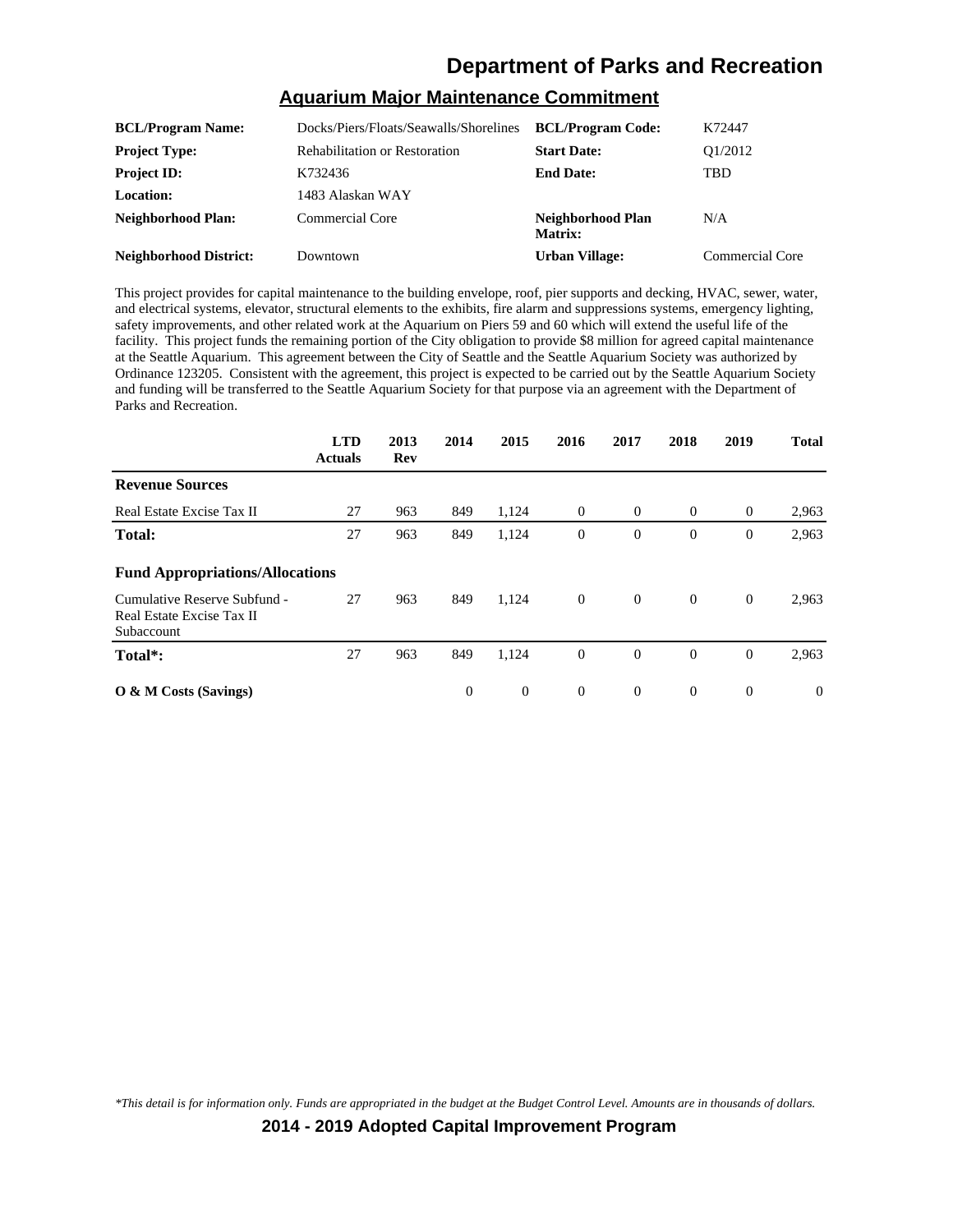| <b>BCL/Program Name:</b>      | Docks/Piers/Floats/Seawalls/Shorelines | <b>BCL/Program Code:</b>            | K72447                 |
|-------------------------------|----------------------------------------|-------------------------------------|------------------------|
| <b>Project Type:</b>          | <b>Rehabilitation or Restoration</b>   | <b>Start Date:</b>                  | O1/2010                |
| <b>Project ID:</b>            | K732382                                | <b>End Date:</b>                    |                        |
| <b>Location:</b>              | 1483 Alaskan Wy                        |                                     |                        |
| Neighborhood Plan:            | <b>Commercial Core</b>                 | Neighborhood Plan<br><b>Matrix:</b> | N/A                    |
| <b>Neighborhood District:</b> | Downtown                               | <b>Urban Village:</b>               | <b>Commercial Core</b> |

#### **Aquarium Pier 60 Piling and Corrosion Renovation**

This project replaces the finger pier X-braces and deficient piles; repairs damaged concrete deck panels, beams, and selected wood decking, adds cathodic protection; and other related repairs. This project extends the useful life of the pier. Consistent with the agreement authorized by Ordinance 123205 between the City of Seattle and the Seattle Aquarium Society for the operation and management of the Seattle Aquarium, this project is expected to be carried out by the Seattle Aquarium Society and funding will be transferred to the Seattle Aquarium Society for that purpose via an agreement with the Department of Parks and Recreation.

In conjunction with this project the Aquarium will renovate the Harbor Seal Exhibit at a projected cost of \$3 million with funds raised by the Seattle Aquarium Society. Approval of this project in the CIP is intended to satisfy the requirement in section 7.2.4(b)of the Operations and Management Agreement between the City and the Seattle Aquarium Society that "Any Capital Improvement projected to cost more than three million dollars (\$3,000,000), measured in 2008 dollars, shall require the City's approval, by ordinance."

|                                                                         | <b>LTD</b><br><b>Actuals</b> | 2013<br>Rev | 2014     | 2015           | 2016           | 2017           | 2018           | 2019           | <b>Total</b> |
|-------------------------------------------------------------------------|------------------------------|-------------|----------|----------------|----------------|----------------|----------------|----------------|--------------|
| <b>Revenue Sources</b>                                                  |                              |             |          |                |                |                |                |                |              |
| Real Estate Excise Tax II                                               | 1,559                        | 2,755       | 273      | $\overline{0}$ | $\theta$       | $\overline{0}$ | $\overline{0}$ | $\mathbf{0}$   | 4,587        |
| <b>Total:</b>                                                           | 1,559                        | 2,755       | 273      | $\mathbf{0}$   | $\theta$       | $\theta$       | $\mathbf{0}$   | $\overline{0}$ | 4,587        |
| <b>Fund Appropriations/Allocations</b>                                  |                              |             |          |                |                |                |                |                |              |
| Cumulative Reserve Subfund -<br>Real Estate Excise Tax II<br>Subaccount | 1,559                        | 2,755       | 273      | $\overline{0}$ | $\overline{0}$ | $\theta$       | $\overline{0}$ | $\theta$       | 4,587        |
| Total*:                                                                 | 1,559                        | 2,755       | 273      | $\overline{0}$ | $\theta$       | $\Omega$       | $\overline{0}$ | $\overline{0}$ | 4,587        |
| O & M Costs (Savings)                                                   |                              |             | $\theta$ | $\mathbf{0}$   | $\theta$       | $\theta$       | $\overline{0}$ | $\overline{0}$ | $\Omega$     |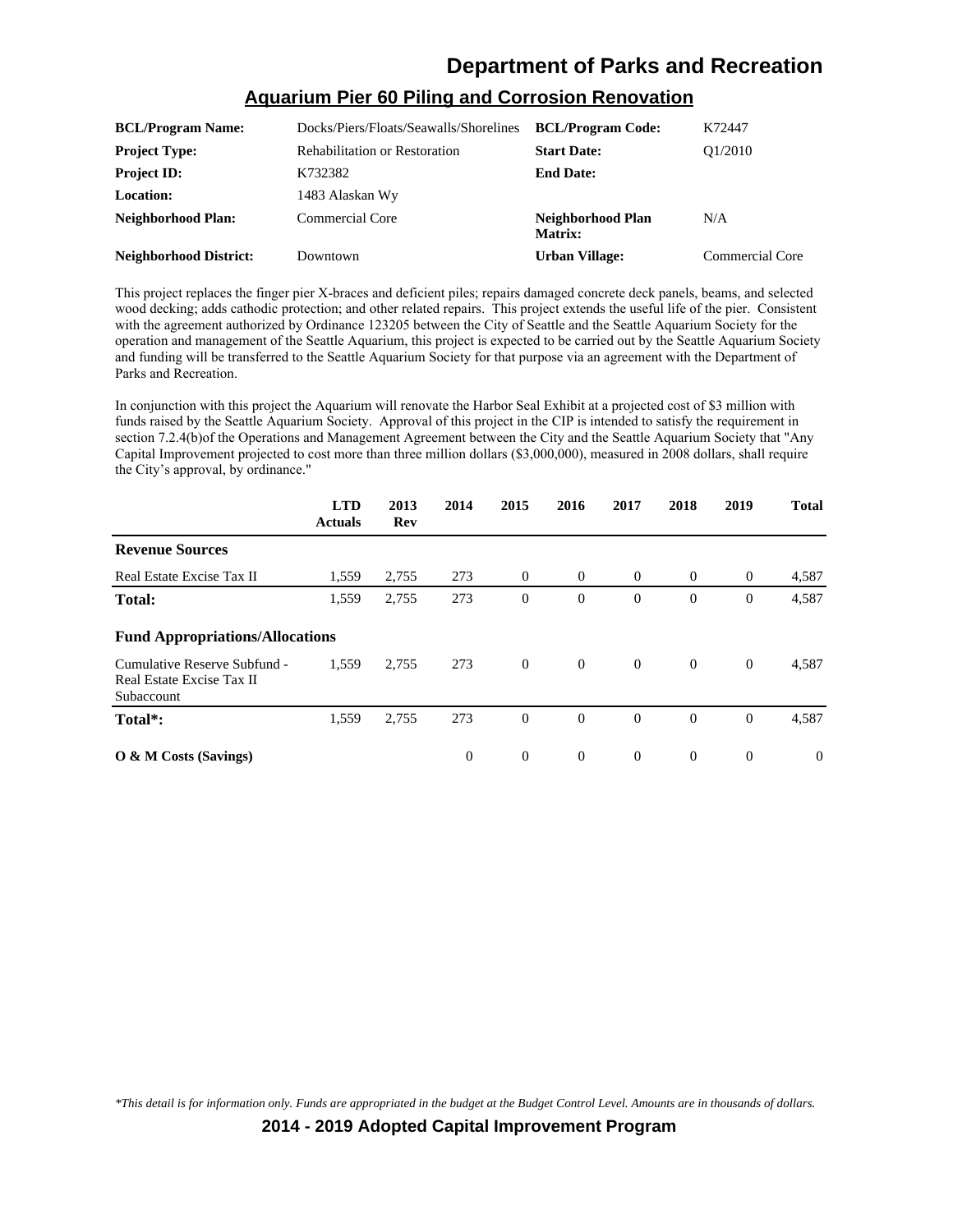| <b>BCL/Program Name:</b> | 2008 Parks Levy- Opportunity Fund    | <b>BCL/Program Code:</b>     | K720041        |
|--------------------------|--------------------------------------|------------------------------|----------------|
| <b>Project Type:</b>     | <b>Rehabilitation or Restoration</b> | <b>Start Date:</b>           | Q3/2012        |
| <b>Project ID:</b>       | K730159                              | <b>End Date:</b>             | O1/2014        |
| <b>Location:</b>         | 6020 28th AVE NW                     |                              |                |
| Neighborhood Plan:       | Crown Hill/Ballard                   | Neighborhood Plan<br>Matrix: | N/A            |
| Neighborhood District:   | <b>Ballard</b>                       | <b>Urban Village:</b>        | <b>Ballard</b> |

### **Ballard Community Center Roof Replacement**

This project, funded with the 2008 Parks Levy Inflation Adjustment funds, , replaces the roof at the community center. The existing 8,250 square foot roof will be removed, and a single-ply roof assembly, flashing, and related elements will be installed. This project will eliminate leaks in the building which degrade the structure and disrupts programming in the building.

|                                        | <b>LTD</b><br><b>Actuals</b> | 2013<br>Rev | 2014           | 2015             | 2016           | 2017           | 2018           | 2019             | <b>Total</b> |
|----------------------------------------|------------------------------|-------------|----------------|------------------|----------------|----------------|----------------|------------------|--------------|
| <b>Revenue Sources</b>                 |                              |             |                |                  |                |                |                |                  |              |
| Seattle Voter-Approved Levy            | 3                            | 632         | $\overline{0}$ | $\overline{0}$   | $\overline{0}$ | $\overline{0}$ | $\overline{0}$ | $\mathbf{0}$     | 635          |
| <b>Total:</b>                          | 3                            | 632         | $\theta$       | $\overline{0}$   | $\theta$       | $\theta$       | $\mathbf{0}$   | $\overline{0}$   | 635          |
| <b>Fund Appropriations/Allocations</b> |                              |             |                |                  |                |                |                |                  |              |
| 2008 Parks Levy Fund                   | 3                            | 632         | $\overline{0}$ | $\overline{0}$   | $\overline{0}$ | $\overline{0}$ | $\overline{0}$ | $\theta$         | 635          |
| Total*:                                | 3                            | 632         | $\theta$       | $\overline{0}$   | $\theta$       | $\Omega$       | $\mathbf{0}$   | $\theta$         | 635          |
| O & M Costs (Savings)                  |                              |             | $\theta$       | $\boldsymbol{0}$ | $\overline{0}$ | $\theta$       | $\mathbf{0}$   | $\mathbf{0}$     | $\theta$     |
| <b>Spending Plan by Fund</b>           |                              |             |                |                  |                |                |                |                  |              |
| 2008 Parks Levy Fund                   |                              | 600         | 32             | $\mathbf{0}$     | $\mathbf{0}$   | $\overline{0}$ | $\mathbf{0}$   | $\boldsymbol{0}$ | 632          |
| <b>Total:</b>                          |                              | 600         | 32             | $\mathbf{0}$     | $\Omega$       | $\Omega$       | $\mathbf{0}$   | $\overline{0}$   | 632          |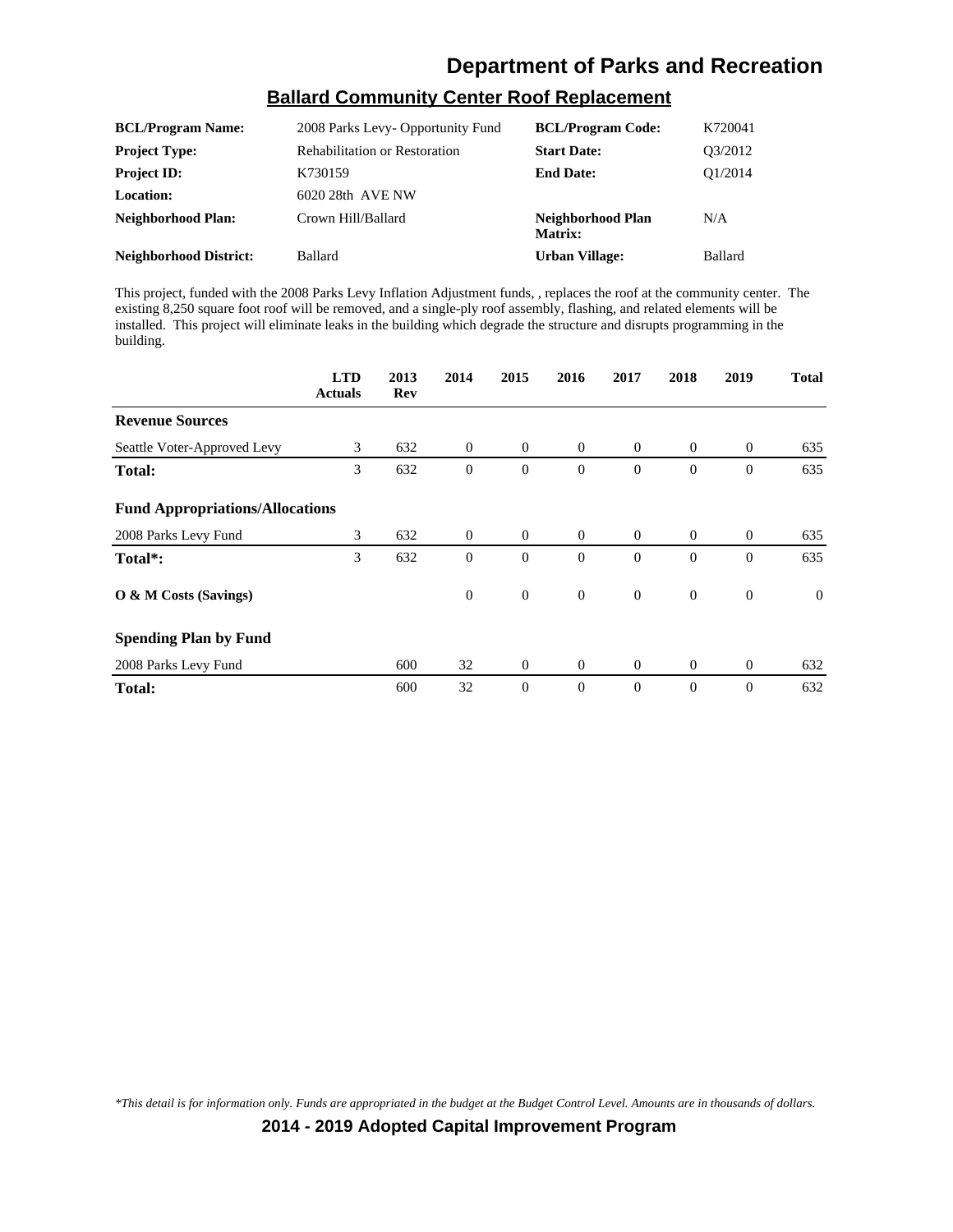# **Ballfield Lighting Replacement Program**

| <b>BCL/Program Name:</b>      | Ballfields/Athletic Courts/Play Areas | <b>BCL/Program Code:</b>     | K72445                     |
|-------------------------------|---------------------------------------|------------------------------|----------------------------|
| <b>Project Type:</b>          | <b>Rehabilitation or Restoration</b>  | <b>Start Date:</b>           | O1/2007                    |
| <b>Project ID:</b>            | K732310                               | <b>End Date:</b>             | ONGOING                    |
| <b>Location:</b>              | Citywide                              |                              |                            |
| Neighborhood Plan:            | In more than one Plan                 | Neighborhood Plan<br>Matrix: | N/A                        |
| <b>Neighborhood District:</b> | In more than one District             | <b>Urban Village:</b>        | Not in an Urban<br>Village |

This project provides funding to conduct core testing of wood light poles at various ballfields, replace deteriorated wooden poles with metal poles, install new electrical systems, and perform other related work. The new lighting systems will reduce light spillover and energy efficient. This is a long-term program to replace all deteriorated wood light poles over the next several years at a total estimated cost of \$6 million. Future funding for this program depends on available resources.

|                                                                         | <b>LTD</b><br><b>Actuals</b> | 2013<br>Rev | 2014     | 2015           | 2016           | 2017           | 2018         | 2019           | <b>Total</b> |
|-------------------------------------------------------------------------|------------------------------|-------------|----------|----------------|----------------|----------------|--------------|----------------|--------------|
| <b>Revenue Sources</b>                                                  |                              |             |          |                |                |                |              |                |              |
| Real Estate Excise Tax II                                               | 2,549                        | 298         | $\theta$ | $\overline{0}$ | 146            | 500            | 500          | 500            | 4,493        |
| Real Estate Excise Tax I                                                | $\theta$                     | 171         | 100      | $\overline{0}$ | $\overline{0}$ | $\theta$       | $\theta$     | $\overline{0}$ | 271          |
| <b>Total:</b>                                                           | 2,549                        | 469         | 100      | $\overline{0}$ | 146            | 500            | 500          | 500            | 4,764        |
| <b>Fund Appropriations/Allocations</b>                                  |                              |             |          |                |                |                |              |                |              |
| Cumulative Reserve Subfund -<br>Real Estate Excise Tax II<br>Subaccount | 2,549                        | 298         | $\theta$ | $\mathbf{0}$   | 146            | 500            | 500          | 500            | 4,493        |
| Cumulative Reserve Subfund -<br>Real Estate Excise Tax I<br>Subaccount  | $\theta$                     | 171         | 100      | $\mathbf{0}$   | $\mathbf{0}$   | $\overline{0}$ | $\mathbf{0}$ | $\mathbf{0}$   | 271          |
| Total*:                                                                 | 2,549                        | 469         | 100      | $\theta$       | 146            | 500            | 500          | 500            | 4,764        |
| $\overline{O}$ & M Costs (Savings)                                      |                              |             | 11       | 11             | 11             | 12             | 12           | 12             | 69           |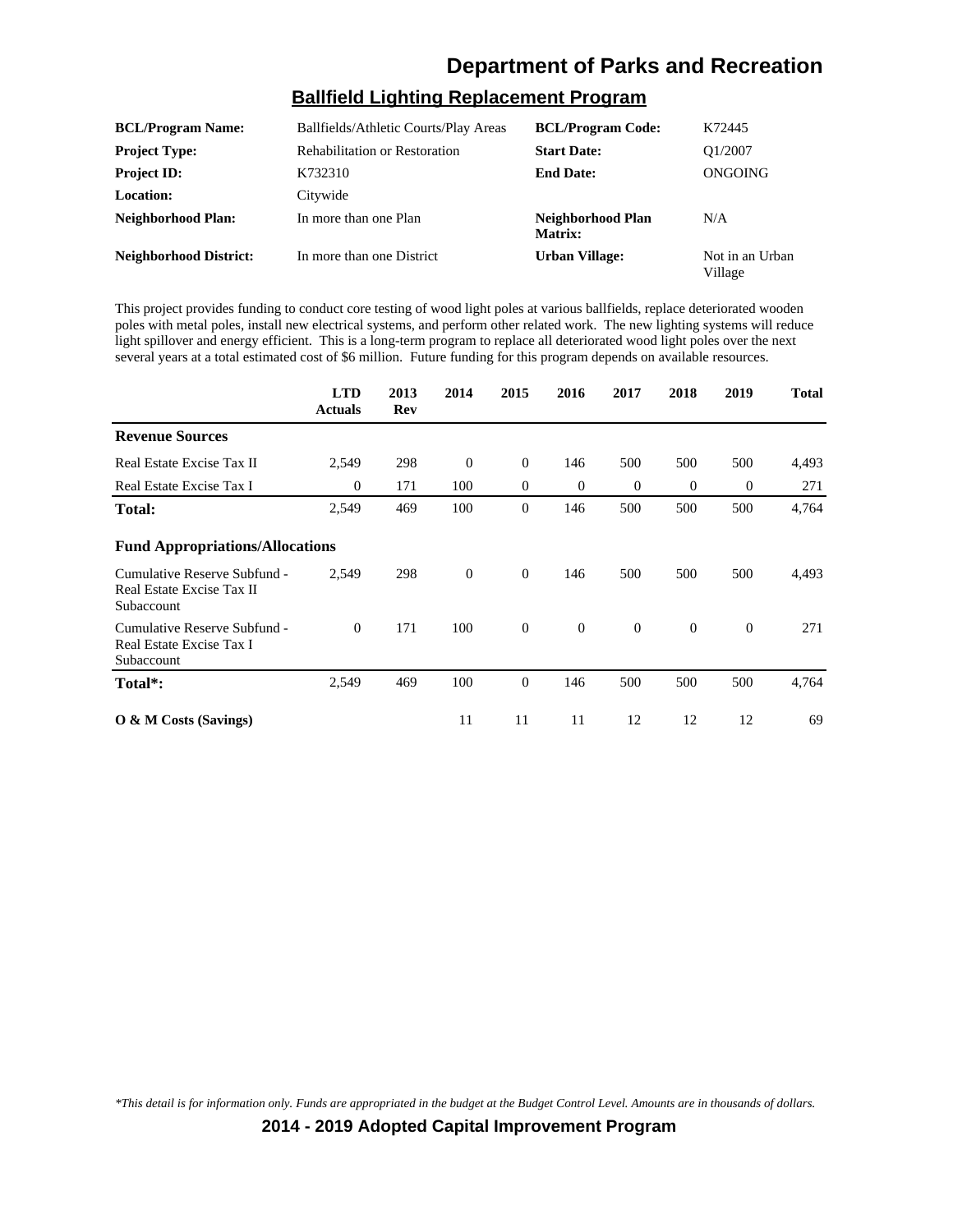### **Ballfields - Minor Capital Improvements**

| <b>BCL/Program Name:</b>      | Ballfields/Athletic Courts/Play Areas | <b>BCL/Program Code:</b>     | K72445                            |
|-------------------------------|---------------------------------------|------------------------------|-----------------------------------|
| <b>Project Type:</b>          | <b>Rehabilitation or Restoration</b>  | <b>Start Date:</b>           | O1/2010                           |
| <b>Project ID:</b>            | K732415                               | <b>End Date:</b>             | ONGOING                           |
| Location:                     | Citywide                              |                              |                                   |
| Neighborhood Plan:            | In more than one Plan                 | Neighborhood Plan<br>Matrix: | Multiple                          |
| <b>Neighborhood District:</b> | In more than one District             | <b>Urban Village:</b>        | In more than one<br>Urban Village |

This ongoing project provides small-scale renovations and minor improvements to athletic fields throughout the City. Typical improvements include, but are not limited to, repairs to fencing and backstops, renovations to dugouts and playing surfaces, modifications and improvements to irrigation systems and replacement of goal posts and nets. Future funding for this project depends on specific projects and available resources, including grants. This project extends the useful life of the various elements of athletic fields. This project was formerly project number K73507. A new project number has been created for this project to comply with new accounting procedures, therefore life to date and 2009 revised dollar amounts do not appear in the table below.

|                                                                         | <b>LTD</b><br><b>Actuals</b> | 2013<br>Rev  | 2014     | 2015             | 2016         | 2017             | 2018         | 2019           | <b>Total</b>   |
|-------------------------------------------------------------------------|------------------------------|--------------|----------|------------------|--------------|------------------|--------------|----------------|----------------|
| <b>Revenue Sources</b>                                                  |                              |              |          |                  |              |                  |              |                |                |
| Real Estate Excise Tax II                                               | 133                          | 67           | $\theta$ | $\overline{0}$   | 50           | 50               | 50           | 50             | 400            |
| Real Estate Excise Tax I                                                | $\Omega$                     | $\theta$     | 45       | 50               | $\mathbf{0}$ | $\Omega$         | $\Omega$     | $\overline{0}$ | 95             |
| King County Funds                                                       | 119                          | 1            | $\theta$ | $\boldsymbol{0}$ | $\mathbf{0}$ | $\Omega$         | $\mathbf{0}$ | $\mathbf{0}$   | 120            |
| Private Funding/Donations                                               | $\Omega$                     | $\theta$     | $\theta$ | $\overline{0}$   | $\mathbf{0}$ | $\Omega$         | $\mathbf{0}$ | $\mathbf{0}$   | $\overline{0}$ |
| <b>Total:</b>                                                           | 252                          | 68           | 45       | 50               | 50           | 50               | 50           | 50             | 615            |
| <b>Fund Appropriations/Allocations</b>                                  |                              |              |          |                  |              |                  |              |                |                |
| Cumulative Reserve Subfund -<br>Real Estate Excise Tax II<br>Subaccount | 133                          | 67           | $\theta$ | $\theta$         | 50           | 50               | 50           | 50             | 400            |
| Cumulative Reserve Subfund -<br>Real Estate Excise Tax I<br>Subaccount  | $\mathbf{0}$                 | $\mathbf{0}$ | 45       | 50               | $\mathbf{0}$ | $\boldsymbol{0}$ | $\mathbf{0}$ | $\mathbf{0}$   | 95             |
| Cumulative Reserve Subfund -<br><b>Unrestricted Subaccount</b>          | 119                          | 1            | $\theta$ | $\theta$         | $\theta$     | $\overline{0}$   | $\mathbf{0}$ | $\mathbf{0}$   | 120            |
| Total*:                                                                 | 252                          | 68           | 45       | 50               | 50           | 50               | 50           | 50             | 615            |
| O & M Costs (Savings)                                                   |                              |              | $\theta$ | $\theta$         | $\theta$     | $\overline{0}$   | $\mathbf{0}$ | $\theta$       | $\theta$       |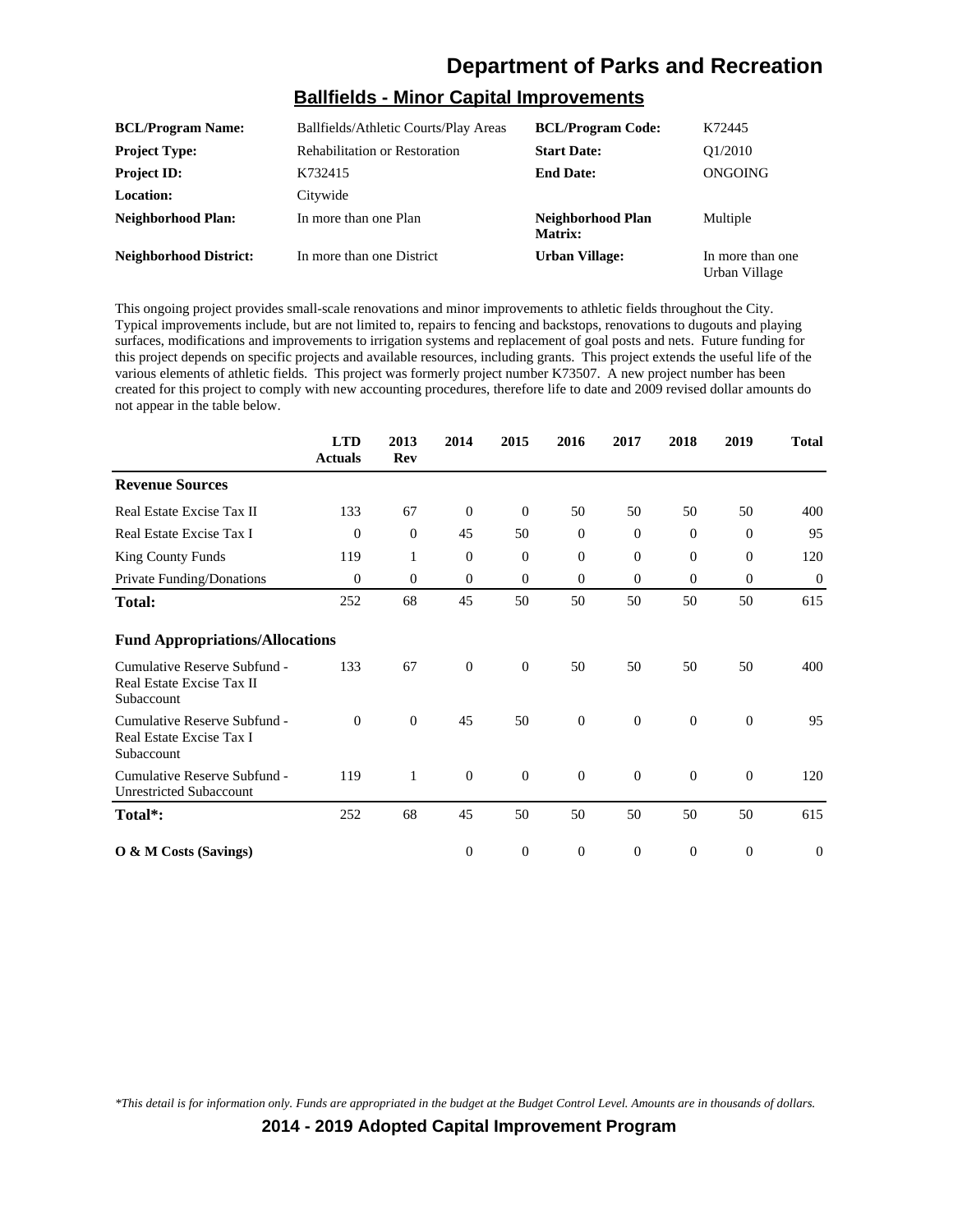# **Beach Restoration Program**

| <b>BCL/Program Name:</b>      | Docks/Piers/Floats/Seawalls/Shorelines | <b>BCL/Program Code:</b>     | K72447                     |
|-------------------------------|----------------------------------------|------------------------------|----------------------------|
| <b>Project Type:</b>          | <b>Rehabilitation or Restoration</b>   | <b>Start Date:</b>           | O1/2007                    |
| <b>Project ID:</b>            | K732303                                | <b>End Date:</b>             | ONGOING                    |
| <b>Location:</b>              | Citywide                               |                              |                            |
| Neighborhood Plan:            | Not in a Neighborhood Plan             | Neighborhood Plan<br>Matrix: | N/A                        |
| <b>Neighborhood District:</b> | In more than one District              | <b>Urban Village:</b>        | Not in an Urban<br>Village |

This ongoing project provides for periodic beach renourishment and related work at selected sites throughout the City. Work includes, but is not limited to, laying sand and gravel to replenish beaches that have eroded in recent years and to improve substrate for juvenile salmon habitat. This project supports the Restore Our Waters Strategy to improve Seattle's aquatic environments.

|                                                                | <b>LTD</b><br><b>Actuals</b> | 2013<br>Rev | 2014     | 2015           | 2016           | 2017           | 2018           | 2019           | <b>Total</b>   |
|----------------------------------------------------------------|------------------------------|-------------|----------|----------------|----------------|----------------|----------------|----------------|----------------|
| <b>Revenue Sources</b>                                         |                              |             |          |                |                |                |                |                |                |
| <b>King County Funds</b>                                       | 277                          | 59          | $\theta$ | $\overline{0}$ | $\theta$       | $\overline{0}$ | $\overline{0}$ | $\theta$       | 336            |
| <b>King County Funds</b>                                       | 225                          | 26          | $\theta$ | 12             | 25             | 25             | 25             | $\mathbf{0}$   | 338            |
| <b>Total:</b>                                                  | 502                          | 85          | $\theta$ | 12             | 25             | 25             | 25             | $\overline{0}$ | 674            |
| <b>Fund Appropriations/Allocations</b>                         |                              |             |          |                |                |                |                |                |                |
| Cumulative Reserve Subfund -<br><b>Unrestricted Subaccount</b> | 277                          | 59          | $\theta$ | $\overline{0}$ | $\overline{0}$ | $\overline{0}$ | $\overline{0}$ | $\theta$       | 336            |
| <b>Beach Maintenance Trust</b><br>Fund                         | 225                          | 26          | $\theta$ | 12             | 25             | 25             | 25             | $\theta$       | 338            |
| Total*:                                                        | 502                          | 85          | $\theta$ | 12             | 25             | 25             | 25             | $\theta$       | 674            |
| $\overline{O}$ & M Costs (Savings)                             |                              |             | $\theta$ | $\mathbf{0}$   | $\theta$       | $\overline{0}$ | $\mathbf{0}$   | $\overline{0}$ | $\overline{0}$ |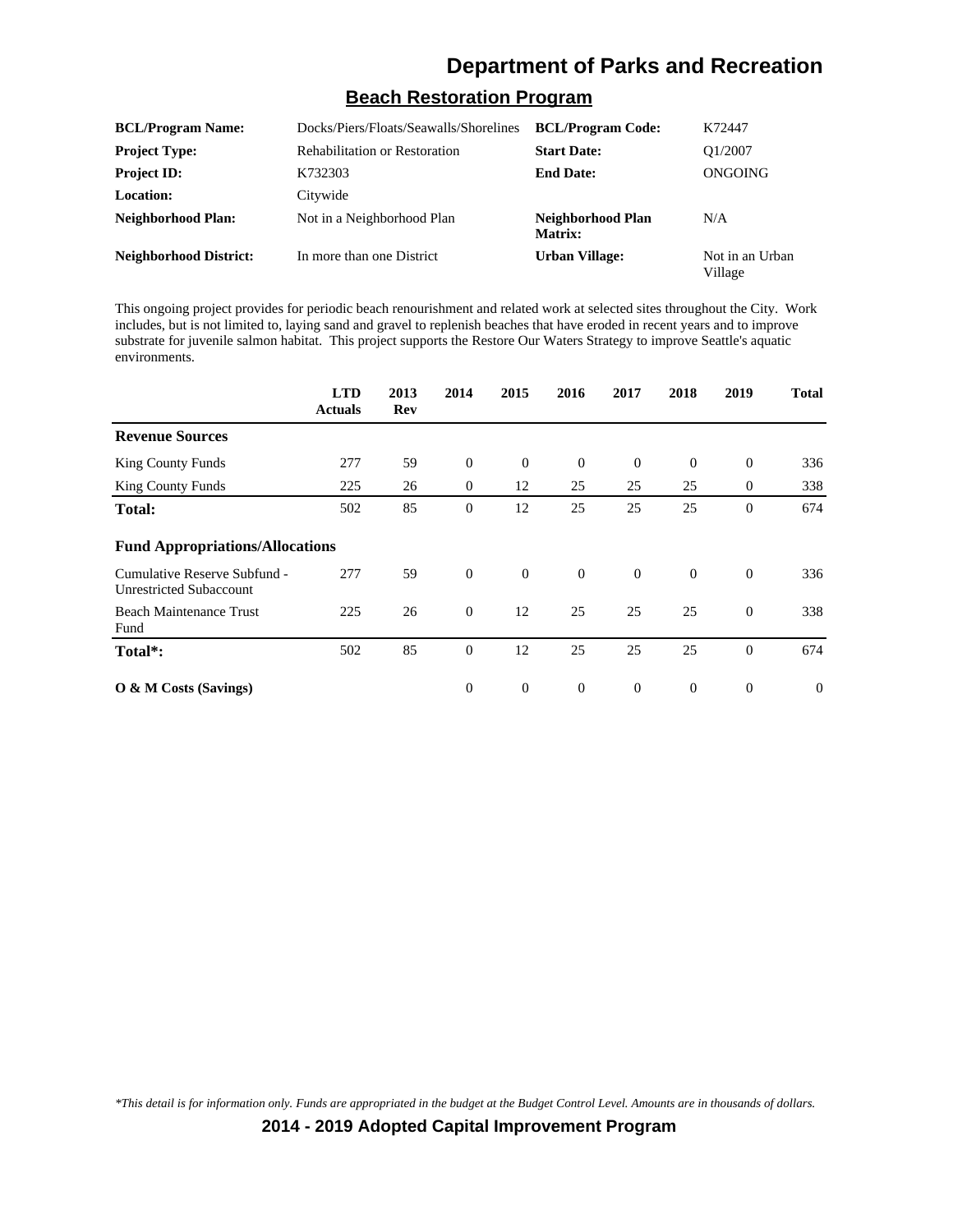#### **Beaver Pond Natural Area at Thorton Creek (formerly Thorton Creek Park #6) Restoration**

| <b>BCL/Program Name:</b>      | 2008 Parks Levy- Opportunity Fund    | <b>BCL/Program Code:</b>     | K720041                    |
|-------------------------------|--------------------------------------|------------------------------|----------------------------|
| <b>Project Type:</b>          | <b>Rehabilitation or Restoration</b> | <b>Start Date:</b>           | O2/2011                    |
| <b>Project ID:</b>            | K730152                              | <b>End Date:</b>             | O1/2014                    |
| <b>Location:</b>              | 9th AVE NE/NE 105th ST               |                              |                            |
| <b>Neighborhood Plan:</b>     | Not in a Neighborhood Plan           | Neighborhood Plan<br>Matrix: | N/A                        |
| <b>Neighborhood District:</b> | In more than one District            | <b>Urban Village:</b>        | Not in an Urban<br>Village |

This project, part of the 2008 Parks Levy Opportunity Fund, refines and completes channel work in portions of this park by relocating a portion of the creek, removing invasive plants, replanting with native plants, and performing related work. It is anticipated that the project will improve creek flow and increase the health of this ecosystem.

|                                        | <b>LTD</b><br><b>Actuals</b> | 2013<br>Rev | 2014           | 2015           | 2016           | 2017     | 2018           | 2019           | <b>Total</b> |
|----------------------------------------|------------------------------|-------------|----------------|----------------|----------------|----------|----------------|----------------|--------------|
| <b>Revenue Sources</b>                 |                              |             |                |                |                |          |                |                |              |
| Seattle Voter-Approved Levy            | 128                          | 372         | $\theta$       | $\overline{0}$ | $\theta$       | $\theta$ | $\overline{0}$ | $\theta$       | 500          |
| <b>Total:</b>                          | 128                          | 372         | $\theta$       | $\theta$       | $\overline{0}$ | $\theta$ | $\mathbf{0}$   | $\overline{0}$ | 500          |
| <b>Fund Appropriations/Allocations</b> |                              |             |                |                |                |          |                |                |              |
| 2008 Parks Levy Fund                   | 128                          | 372         | $\theta$       | $\overline{0}$ | $\overline{0}$ | $\Omega$ | $\overline{0}$ | $\theta$       | 500          |
| Total*:                                | 128                          | 372         | $\theta$       | $\theta$       | $\theta$       | $\Omega$ | $\mathbf{0}$   | $\overline{0}$ | 500          |
| O & M Costs (Savings)                  |                              |             | $\overline{4}$ | $\overline{4}$ | 5              | 5        | 5              | 5              | 28           |
| <b>Spending Plan by Fund</b>           |                              |             |                |                |                |          |                |                |              |
| 2008 Parks Levy Fund                   |                              | 300         | 72             | $\mathbf{0}$   | $\overline{0}$ | $\theta$ | $\mathbf{0}$   | $\theta$       | 372          |
| <b>Total:</b>                          |                              | 300         | 72             | $\theta$       | $\overline{0}$ | $\theta$ | $\mathbf{0}$   | $\overline{0}$ | 372          |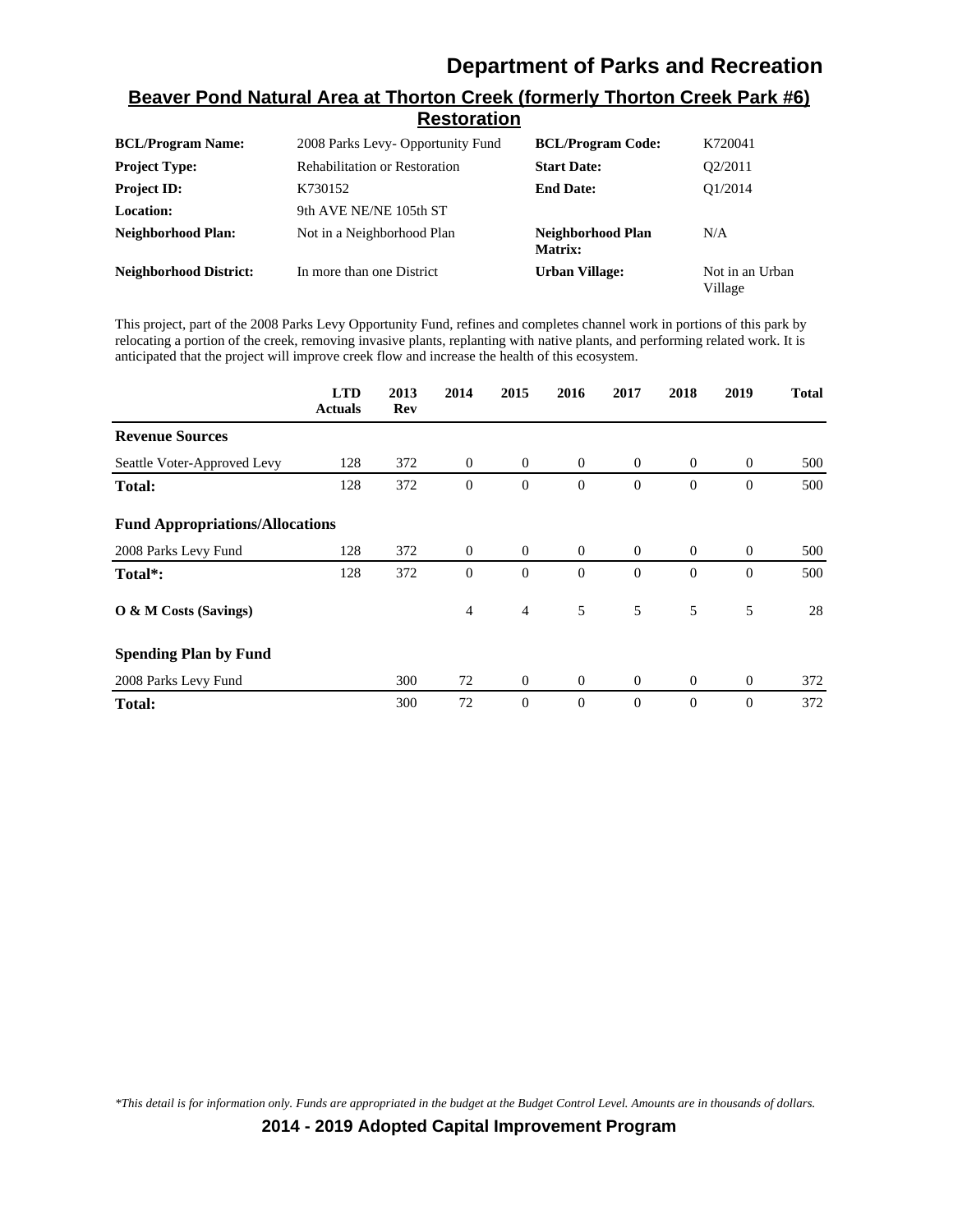| <b>BCL/Program Name:</b>      | 2008 Parks Levy- Neighborhood Parks<br>and Playgrounds | <b>BCL/Program Code:</b>     | K720020        |
|-------------------------------|--------------------------------------------------------|------------------------------|----------------|
| <b>Project Type:</b>          | New Facility                                           | <b>Start Date:</b>           | O3/2009        |
| <b>Project ID:</b>            | K730138                                                | <b>End Date:</b>             | O4/2013        |
| <b>Location:</b>              | <b>Bell ST</b>                                         |                              |                |
| <b>Neighborhood Plan:</b>     | Belltown                                               | Neighborhood Plan<br>Matrix: | KS 1.2         |
| <b>Neighborhood District:</b> | Downtown                                               | <b>Urban Village:</b>        | Denny Triangle |

#### **Bell Street Park Boulevard Development**

This project develops Bell Street between 1st Avenue and 5th Avenue as a Park Boulevard. After transfer of jurisdiction for this portion of Bell Street from the Seattle Department of Transportation to the Seattle Department of Parks and Recreation, a new park space will be created for the Belltown neighborhood. The Park Boulevard will provide usable park space while continuing to provide one traffic lane and reduced parking. This project is part of the 2008 Parks Levy.

|                                        | <b>LTD</b><br><b>Actuals</b> | 2013<br>Rev | 2014         | 2015           | 2016             | 2017           | 2018           | 2019             | <b>Total</b> |
|----------------------------------------|------------------------------|-------------|--------------|----------------|------------------|----------------|----------------|------------------|--------------|
| <b>Revenue Sources</b>                 |                              |             |              |                |                  |                |                |                  |              |
| Seattle Voter-Approved Levy            | 795                          | 4,205       | $\mathbf{0}$ | $\mathbf{0}$   | $\boldsymbol{0}$ | $\overline{0}$ | $\overline{0}$ | $\mathbf{0}$     | 5,000        |
| Total:                                 | 795                          | 4,205       | $\mathbf{0}$ | $\mathbf{0}$   | $\theta$         | $\theta$       | $\mathbf{0}$   | $\mathbf{0}$     | 5,000        |
| <b>Fund Appropriations/Allocations</b> |                              |             |              |                |                  |                |                |                  |              |
| 2008 Parks Levy Fund                   | 795                          | 4,205       | $\theta$     | $\overline{0}$ | $\overline{0}$   | $\overline{0}$ | $\theta$       | $\boldsymbol{0}$ | 5,000        |
| Total*:                                | 795                          | 4,205       | $\theta$     | $\mathbf{0}$   | $\theta$         | $\theta$       | $\mathbf{0}$   | $\mathbf{0}$     | 5,000        |
| O & M Costs (Savings)                  |                              |             | 123          | 125            | 128              | 130            | 133            | 135              | 774          |
| <b>Spending Plan by Fund</b>           |                              |             |              |                |                  |                |                |                  |              |
| 2008 Parks Levy Fund                   |                              | 3,500       | 705          | $\mathbf{0}$   | $\overline{0}$   | $\overline{0}$ | $\theta$       | $\mathbf{0}$     | 4,205        |
| <b>Total:</b>                          |                              | 3,500       | 705          | $\mathbf{0}$   | $\theta$         | $\theta$       | $\mathbf{0}$   | $\mathbf{0}$     | 4,205        |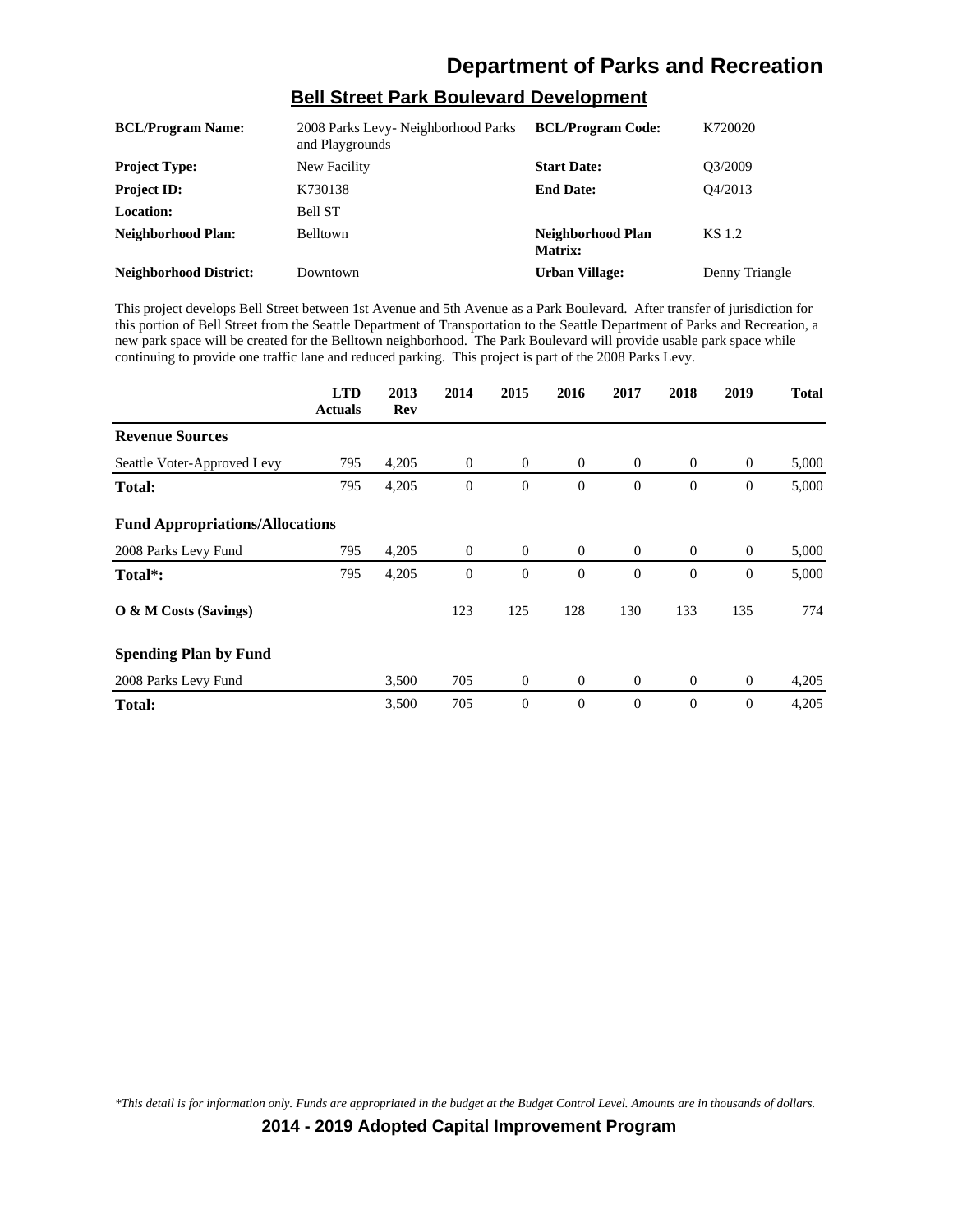### **Belltown Neighborhood Center**

| <b>BCL/Program Name:</b>      | 1999 Community Center Improvements | <b>BCL/Program Code:</b>     | K72654          |
|-------------------------------|------------------------------------|------------------------------|-----------------|
| <b>Project Type:</b>          | New Facility                       | <b>Start Date:</b>           | O3/2000         |
| <b>Project ID:</b>            | K73484                             | <b>End Date:</b>             | O4/2020         |
| <b>Location:</b>              | 2407 1st Ave                       |                              |                 |
| Neighborhood Plan:            | <b>Belltown</b>                    | Neighborhood Plan<br>Matrix: | N/A             |
| <b>Neighborhood District:</b> | Downtown                           | <b>Urban Village:</b>        | <b>Belltown</b> |

This project provides for the long-term lease (or purchase) of approximately 6,000 square feet of street level space, and buildout of that space if required, in the Belltown area. Potential elements of the new space may include a multi-purpose room, a kitchen, as well as spaces for classes, community meetings, and celebrations. This project provides community center space that serves as a civic focal point for the Belltown area. It is the ninth, and final, community center to be funded by the 1999 Seattle Center and Community Centers Levy.

|                                                  | <b>LTD</b><br><b>Actuals</b> | 2013<br><b>Rev</b> | 2014           | 2015           | 2016           | 2017           | 2018           | 2019             | <b>Total</b> |
|--------------------------------------------------|------------------------------|--------------------|----------------|----------------|----------------|----------------|----------------|------------------|--------------|
| <b>Revenue Sources</b>                           |                              |                    |                |                |                |                |                |                  |              |
| Seattle Voter-Approved Levy                      | 1,588                        | 346                | $\mathbf{0}$   | 200            | $\overline{0}$ | $\overline{0}$ | $\overline{0}$ | $\mathbf{0}$     | 2,134        |
| <b>Total:</b>                                    | 1,588                        | 346                | $\theta$       | 200            | $\mathbf{0}$   | $\theta$       | $\mathbf{0}$   | $\overline{0}$   | 2,134        |
| <b>Fund Appropriations/Allocations</b>           |                              |                    |                |                |                |                |                |                  |              |
| 1999 Seattle<br>Center/Community Centers<br>Fund | 1,588                        | 346                | $\mathbf{0}$   | 200            | $\mathbf{0}$   | $\mathbf{0}$   | $\mathbf{0}$   | $\mathbf{0}$     | 2,134        |
| Total*:                                          | 1,588                        | 346                | $\overline{0}$ | 200            | $\theta$       | $\theta$       | $\mathbf{0}$   | $\boldsymbol{0}$ | 2,134        |
| O & M Costs (Savings)                            |                              |                    | $\overline{0}$ | $\overline{0}$ | $\overline{0}$ | $\theta$       | $\overline{0}$ | $\overline{0}$   | $\theta$     |
| <b>Spending Plan by Fund</b>                     |                              |                    |                |                |                |                |                |                  |              |
| 1999 Seattle<br>Center/Community Centers<br>Fund |                              | 140                | 130            | 130            | 131            | 146            | 123            | $\boldsymbol{0}$ | 800          |
| Total:                                           |                              | 140                | 130            | 130            | 131            | 146            | 123            | $\theta$         | 800          |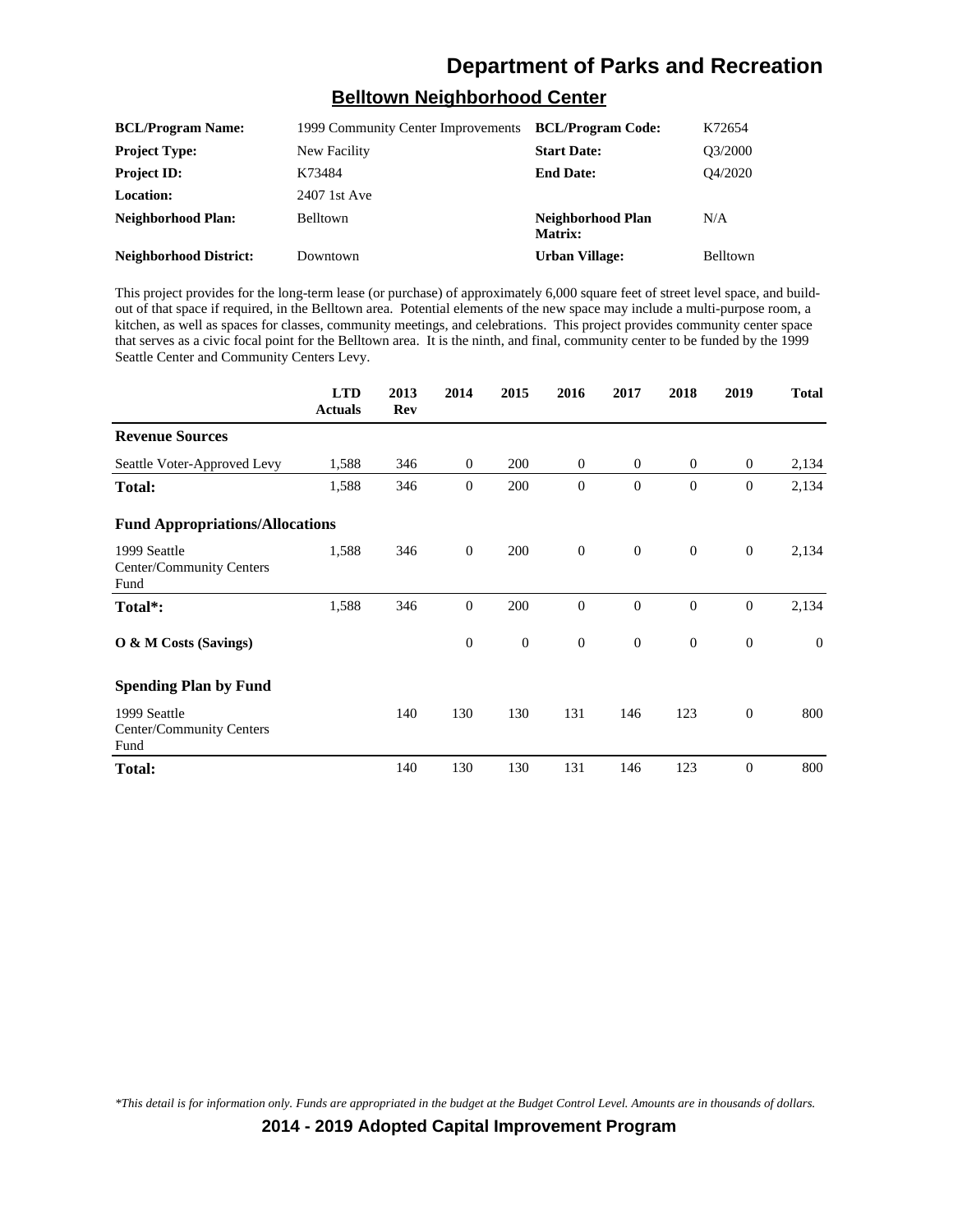# **Bitter Lake Reservoir Park Renovation**

| <b>BCL/Program Name:</b>      | 2008 Parks Levy- Opportunity Fund | <b>BCL/Program Code:</b>     | K720041                         |
|-------------------------------|-----------------------------------|------------------------------|---------------------------------|
| <b>Project Type:</b>          | <b>Improved Facility</b>          | <b>Start Date:</b>           | O2/2011                         |
| <b>Project ID:</b>            | K730144                           | <b>End Date:</b>             | O1/2014                         |
| <b>Location:</b>              | Linden AVE N/N 143rd ST           |                              |                                 |
| <b>Neighborhood Plan:</b>     | Broadview-Bitter Lake-Haller Lake | Neighborhood Plan<br>Matrix: | C <sub>7</sub> . C <sub>8</sub> |
| <b>Neighborhood District:</b> | Northwest                         | <b>Urban Village:</b>        | <b>Bitter Lake Village</b>      |

This project, part of the 2008 Parks Levy Opportunity Fund, provides for the development of new park elements around the Bitter Lake Reservoir. The new amenities will provide additional park uses in this densely developed neighborhood.

|                                        | <b>LTD</b><br><b>Actuals</b> | 2013<br>Rev | 2014             | 2015           | 2016             | 2017             | 2018             | 2019             | <b>Total</b> |
|----------------------------------------|------------------------------|-------------|------------------|----------------|------------------|------------------|------------------|------------------|--------------|
| <b>Revenue Sources</b>                 |                              |             |                  |                |                  |                  |                  |                  |              |
| Seattle Voter-Approved Levy            | 180                          | 107         | $\mathbf{0}$     | $\mathbf{0}$   | $\overline{0}$   | $\overline{0}$   | $\mathbf{0}$     | $\boldsymbol{0}$ | 287          |
| <b>Total:</b>                          | 180                          | 107         | $\boldsymbol{0}$ | $\mathbf{0}$   | $\mathbf{0}$     | $\mathbf{0}$     | $\mathbf{0}$     | $\boldsymbol{0}$ | 287          |
| <b>Fund Appropriations/Allocations</b> |                              |             |                  |                |                  |                  |                  |                  |              |
| 2008 Parks Levy Fund                   | 180                          | 107         | $\overline{0}$   | $\overline{0}$ | $\overline{0}$   | $\overline{0}$   | $\overline{0}$   | $\mathbf{0}$     | 287          |
| Total*:                                | 180                          | 107         | $\boldsymbol{0}$ | $\mathbf{0}$   | $\theta$         | $\theta$         | $\theta$         | $\boldsymbol{0}$ | 287          |
| O & M Costs (Savings)                  |                              |             | 15               | 15             | 15               | 15               | 15               | $\boldsymbol{0}$ | 75           |
| <b>Spending Plan by Fund</b>           |                              |             |                  |                |                  |                  |                  |                  |              |
| 2008 Parks Levy Fund                   |                              | 97          | 10               | $\mathbf{0}$   | $\boldsymbol{0}$ | $\boldsymbol{0}$ | $\boldsymbol{0}$ | $\boldsymbol{0}$ | 107          |
| <b>Total:</b>                          |                              | 97          | 10               | $\theta$       | $\theta$         | $\overline{0}$   | $\theta$         | $\overline{0}$   | 107          |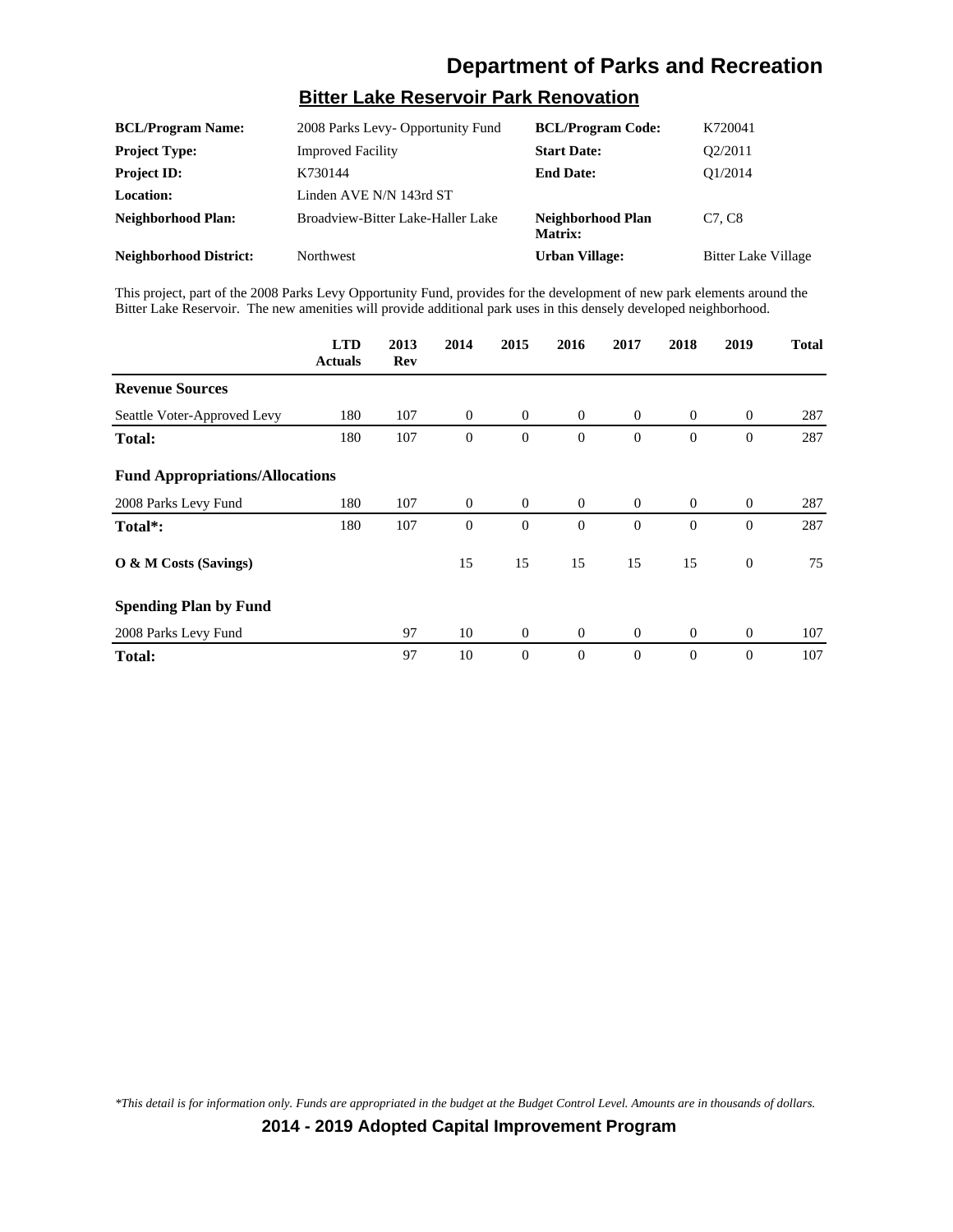### **Boat Moorage Restoration**

| <b>BCL/Program Name:</b>      | Docks/Piers/Floats/Seawalls/Shorelines | <b>BCL/Program Code:</b>     | K72447                     |
|-------------------------------|----------------------------------------|------------------------------|----------------------------|
| <b>Project Type:</b>          | <b>Rehabilitation or Restoration</b>   | <b>Start Date:</b>           | O1/2010                    |
| <b>Project ID:</b>            | K732408                                | <b>End Date:</b>             | ONGOING                    |
| <b>Location:</b>              | 4400 Lake Washington BLVD S            |                              |                            |
| Neighborhood Plan:            | Not in a Neighborhood Plan             | Neighborhood Plan<br>Matrix: | N/A                        |
| <b>Neighborhood District:</b> | <b>Southeast</b>                       | <b>Urban Village:</b>        | Not in an Urban<br>Village |

This project renovates City-owned boat moorages throughout the park system. Work includes, but is not limited to, repairs to the piles, caps, stringers, decking, and breakwater structures. These repairs extend the useful life boat moorages, many of which generate revenues to the Department each year. This project was formerly project number K732338. A new project number has been created for this project to comply with new accounting procedures, therefore life to date amounts do not appear in the table below.

|                                                                         | <b>LTD</b><br><b>Actuals</b> | 2013<br><b>Rev</b> | 2014           | 2015         | 2016           | 2017     | 2018           | 2019           | <b>Total</b> |
|-------------------------------------------------------------------------|------------------------------|--------------------|----------------|--------------|----------------|----------|----------------|----------------|--------------|
| <b>Revenue Sources</b>                                                  |                              |                    |                |              |                |          |                |                |              |
| Real Estate Excise Tax II                                               | $\theta$                     | $\overline{0}$     | $\theta$       | $\theta$     | $\theta$       | $\theta$ | $\mathbf{0}$   | $\theta$       | $\theta$     |
| Real Estate Excise Tax I                                                | $\Omega$                     | $\overline{0}$     | 2,000          | 2,000        | $\Omega$       | $\Omega$ | $\Omega$       | $\overline{0}$ | 4,000        |
| <b>Concession Revenues</b>                                              | 62                           | 168                | 60             | 60           | 60             | 60       | 60             | 60             | 590          |
| <b>Total:</b>                                                           | 62                           | 168                | 2,060          | 2,060        | 60             | 60       | 60             | 60             | 4,590        |
| <b>Fund Appropriations/Allocations</b>                                  |                              |                    |                |              |                |          |                |                |              |
| Cumulative Reserve Subfund -<br>Real Estate Excise Tax II<br>Subaccount | $\Omega$                     | $\overline{0}$     | $\theta$       | $\mathbf{0}$ | $\mathbf{0}$   | $\Omega$ | $\overline{0}$ | $\overline{0}$ | $\theta$     |
| Cumulative Reserve Subfund -<br>Real Estate Excise Tax I<br>Subaccount  | $\Omega$                     | $\theta$           | 2,000          | 2,000        | $\theta$       | $\theta$ | $\overline{0}$ | $\theta$       | 4,000        |
| Cumulative Reserve Subfund -<br><b>Unrestricted Subaccount</b>          | 62                           | 168                | 60             | 60           | 60             | 60       | 60             | 60             | 590          |
| Total*:                                                                 | 62                           | 168                | 2,060          | 2,060        | 60             | 60       | 60             | 60             | 4,590        |
| $\overline{O}$ & M Costs (Savings)                                      |                              |                    | $\overline{0}$ | $\mathbf{0}$ | $\overline{0}$ | $\theta$ | $\mathbf{0}$   | $\overline{0}$ | $\Omega$     |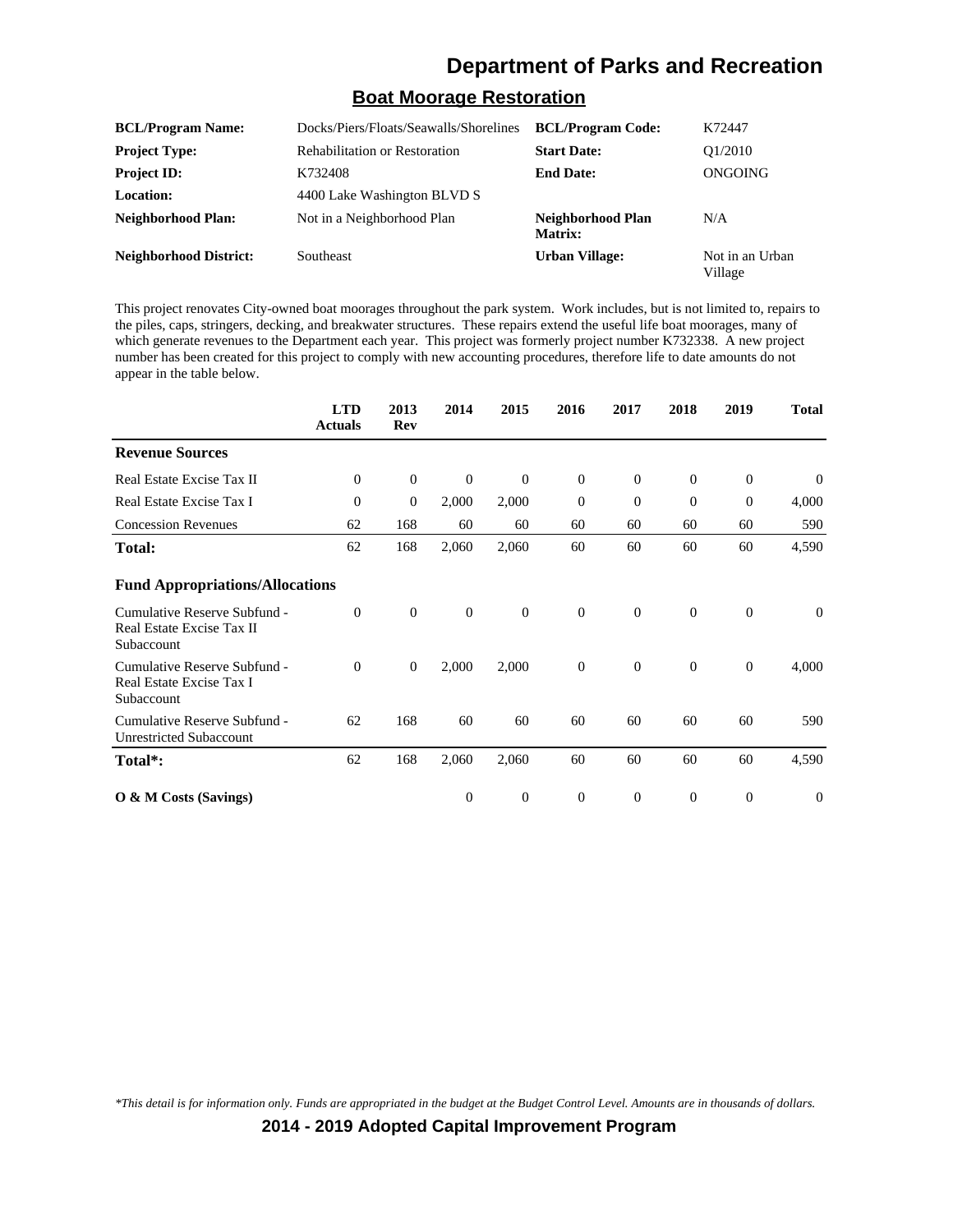# **Bobby Morris Playfield Turf Replacement**

| <b>BCL/Program Name:</b>      | Ballfields/Athletic Courts/Play Areas | <b>BCL/Program Code:</b>     | K72445       |
|-------------------------------|---------------------------------------|------------------------------|--------------|
| <b>Project Type:</b>          | <b>Rehabilitation or Restoration</b>  | <b>Start Date:</b>           | Q1/2017      |
| <b>Project ID:</b>            | K732452                               | <b>End Date:</b>             | O4/2017      |
| Location:                     | 1635 11th AVE                         |                              |              |
| Neighborhood Plan:            | Capitol Hill                          | Neighborhood Plan<br>Matrix: | N/A          |
| <b>Neighborhood District:</b> | <b>East District</b>                  | <b>Urban Village:</b>        | Capitol Hill |

This project replaces the 100,000 square foot synthetic turf field surfacing which was installed in 2005, and performs related work. The surfacing material is near the end of its lifecycle. This improvement allows the continued use and scheduling of the playfield for soccer, baseball, and other activities.

|                                                                         | <b>LTD</b><br><b>Actuals</b> | 2013<br>Rev      | 2014           | 2015             | 2016           | 2017           | 2018           | 2019             | <b>Total</b> |
|-------------------------------------------------------------------------|------------------------------|------------------|----------------|------------------|----------------|----------------|----------------|------------------|--------------|
| <b>Revenue Sources</b>                                                  |                              |                  |                |                  |                |                |                |                  |              |
| Real Estate Excise Tax II                                               | $\Omega$                     | $\theta$         | $\overline{0}$ | $\overline{0}$   | $\overline{0}$ | 802            | $\overline{0}$ | $\theta$         | 802          |
| <b>Total:</b>                                                           | $\boldsymbol{0}$             | $\boldsymbol{0}$ | $\mathbf{0}$   | $\boldsymbol{0}$ | $\overline{0}$ | 802            | $\mathbf{0}$   | $\boldsymbol{0}$ | 802          |
| <b>Fund Appropriations/Allocations</b>                                  |                              |                  |                |                  |                |                |                |                  |              |
| Cumulative Reserve Subfund -<br>Real Estate Excise Tax II<br>Subaccount | $\overline{0}$               | $\mathbf{0}$     | $\overline{0}$ | $\overline{0}$   | $\overline{0}$ | 802            | $\overline{0}$ | $\theta$         | 802          |
| Total*:                                                                 | $\Omega$                     | $\theta$         | $\theta$       | $\theta$         | $\Omega$       | 802            | $\mathbf{0}$   | $\overline{0}$   | 802          |
| $\overline{O}$ & M Costs (Savings)                                      |                              |                  | $\theta$       | $\mathbf{0}$     | $\overline{0}$ | $\overline{0}$ | $\overline{0}$ | $\overline{0}$   | $\Omega$     |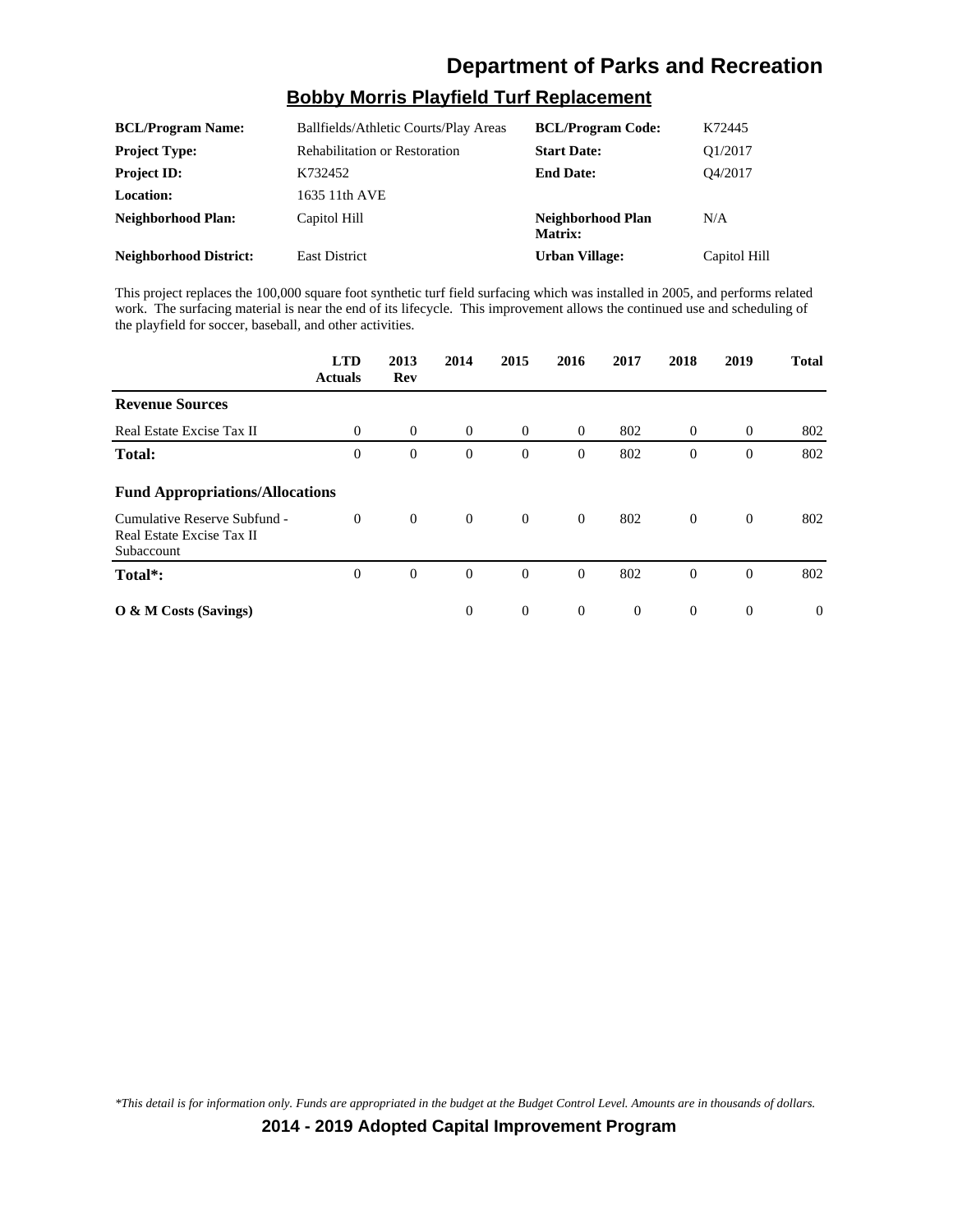| <b>BCL/Program Name:</b>      | <b>Building Component Renovations</b> | <b>BCL/Program Code:</b>     | K72444                     |
|-------------------------------|---------------------------------------|------------------------------|----------------------------|
| <b>Project Type:</b>          | <b>Rehabilitation or Restoration</b>  | <b>Start Date:</b>           | O1/2007                    |
| <b>Project ID:</b>            | K732306                               | <b>End Date:</b>             | ONGOING                    |
| Location:                     | Citywide                              |                              |                            |
| <b>Neighborhood Plan:</b>     | In more than one Plan                 | Neighborhood Plan<br>Matrix: | N/A                        |
| <b>Neighborhood District:</b> | In more than one District             | <b>Urban Village:</b>        | Not in an Urban<br>Village |

### **Boiler and Mechanical System Replacement Program**

This ongoing project replaces boilers, mechanical systems, and any related work necessary in facilities throughout the Parks system. Costs for certain boiler and mechanical systems replacements may be eligible for reimbursement from Seattle City Light or Puget Sound Energy. This project extends the useful life of the boilers and assures that Department facilities are not closed due to boiler and mechanical systems failure.

|                                                                         | <b>LTD</b><br><b>Actuals</b> | 2013<br>Rev | 2014     | 2015           | 2016     | 2017           | 2018         | 2019           | <b>Total</b>   |
|-------------------------------------------------------------------------|------------------------------|-------------|----------|----------------|----------|----------------|--------------|----------------|----------------|
| <b>Revenue Sources</b>                                                  |                              |             |          |                |          |                |              |                |                |
| Real Estate Excise Tax II                                               | 996                          | 233         | $\theta$ | $\mathbf{0}$   | 175      | 175            | 175          | 175            | 1,929          |
| Real Estate Excise Tax I                                                | $\theta$                     | $\theta$    | 100      | 158            | $\theta$ | $\overline{0}$ | $\mathbf{0}$ | $\mathbf{0}$   | 258            |
| Total:                                                                  | 996                          | 233         | 100      | 158            | 175      | 175            | 175          | 175            | 2,187          |
| <b>Fund Appropriations/Allocations</b>                                  |                              |             |          |                |          |                |              |                |                |
| Cumulative Reserve Subfund -<br>Real Estate Excise Tax II<br>Subaccount | 996                          | 233         | $\theta$ | $\overline{0}$ | 175      | 175            | 175          | 175            | 1,929          |
| Cumulative Reserve Subfund -<br>Real Estate Excise Tax I<br>Subaccount  | $\Omega$                     | $\theta$    | 100      | 158            | $\theta$ | $\overline{0}$ | $\mathbf{0}$ | $\overline{0}$ | 258            |
| Total*:                                                                 | 996                          | 233         | 100      | 158            | 175      | 175            | 175          | 175            | 2,187          |
| $\overline{O}$ & M Costs (Savings)                                      |                              |             | $\theta$ | $\overline{0}$ | $\theta$ | $\overline{0}$ | $\theta$     | $\theta$       | $\overline{0}$ |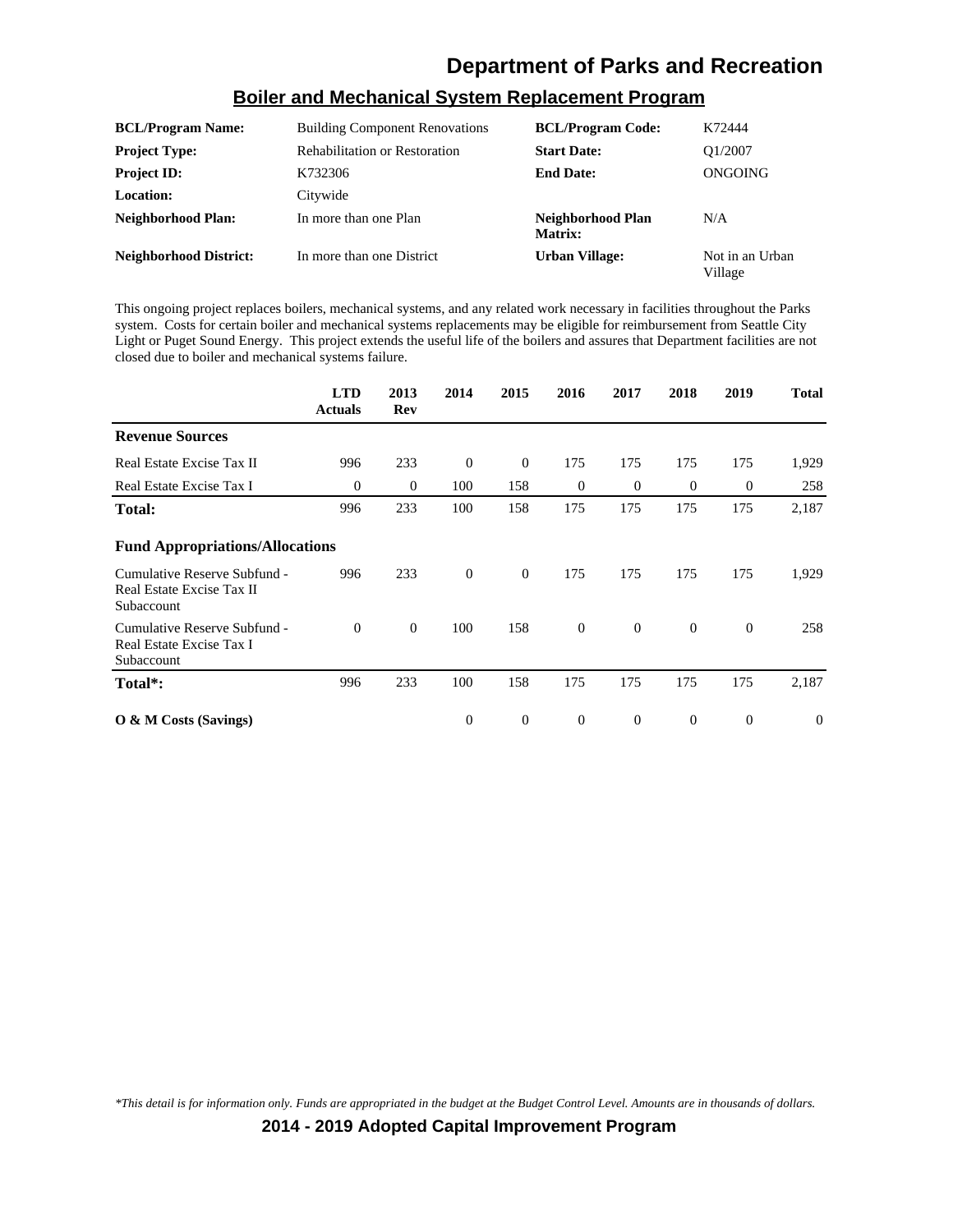# **Cedar Park Renovation**

| <b>BCL/Program Name:</b>      | 2008 Parks Levy- Neighborhood Parks<br>and Playgrounds | <b>BCL/Program Code:</b>     | K720020                    |
|-------------------------------|--------------------------------------------------------|------------------------------|----------------------------|
| <b>Project Type:</b>          | <b>Rehabilitation or Restoration</b>                   | <b>Start Date:</b>           | O <sub>1</sub> /2013       |
| <b>Project ID:</b>            | K730084                                                | <b>End Date:</b>             | O4/2014                    |
| <b>Location:</b>              | 3737 NE 135th ST                                       |                              |                            |
| Neighborhood Plan:            | North District/Lake City                               | Neighborhood Plan<br>Matrix: | C <sub>36</sub>            |
| <b>Neighborhood District:</b> | North                                                  | <b>Urban Village:</b>        | Not in an Urban<br>Village |

This project provides for the renovation of Cedar Park in northeast Seattle on land to be acquired from the School District. This project is part of the 2008 Parks Levy.

|                                        | <b>LTD</b><br><b>Actuals</b> | 2013<br>Rev | 2014           | 2015           | 2016           | 2017           | 2018           | 2019           | <b>Total</b>   |
|----------------------------------------|------------------------------|-------------|----------------|----------------|----------------|----------------|----------------|----------------|----------------|
| <b>Revenue Sources</b>                 |                              |             |                |                |                |                |                |                |                |
| Seattle Voter-Approved Levy            | $\theta$                     | 500         | $\overline{0}$ | $\overline{0}$ | $\theta$       | $\overline{0}$ | $\mathbf{0}$   | $\theta$       | 500            |
| <b>Total:</b>                          | $\boldsymbol{0}$             | 500         | $\theta$       | $\overline{0}$ | $\theta$       | $\theta$       | $\theta$       | $\overline{0}$ | 500            |
| <b>Fund Appropriations/Allocations</b> |                              |             |                |                |                |                |                |                |                |
| 2008 Parks Levy Fund                   | $\overline{0}$               | 500         | $\overline{0}$ | $\overline{0}$ | $\overline{0}$ | $\overline{0}$ | $\overline{0}$ | $\mathbf{0}$   | 500            |
| Total*:                                | $\mathbf{0}$                 | 500         | $\theta$       | $\overline{0}$ | $\theta$       | $\Omega$       | $\mathbf{0}$   | $\mathbf{0}$   | 500            |
| O & M Costs (Savings)                  |                              |             | $\theta$       | $\mathbf{0}$   | $\theta$       | $\overline{0}$ | $\mathbf{0}$   | $\mathbf{0}$   | $\overline{0}$ |
| <b>Spending Plan by Fund</b>           |                              |             |                |                |                |                |                |                |                |
| 2008 Parks Levy Fund                   |                              | 50          | 350            | 100            | $\overline{0}$ | $\overline{0}$ | $\overline{0}$ | $\mathbf{0}$   | 500            |
| <b>Total:</b>                          |                              | 50          | 350            | 100            | $\theta$       | $\theta$       | $\theta$       | $\theta$       | 500            |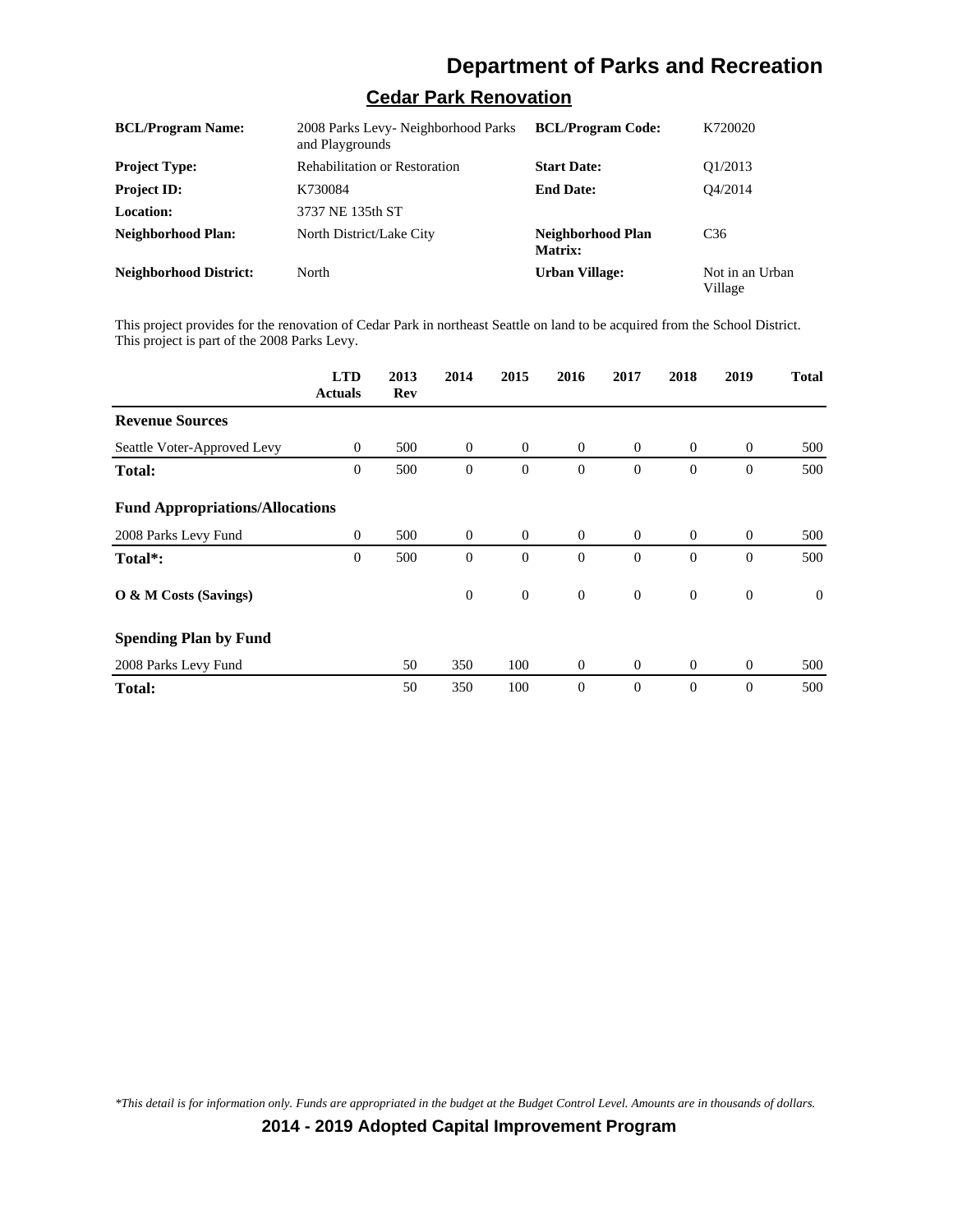## **Comfort Station Renovations**

| <b>BCL/Program Name:</b>      | <b>Building Component Renovations</b> | <b>BCL/Program Code:</b>     | K72444                            |
|-------------------------------|---------------------------------------|------------------------------|-----------------------------------|
| <b>Project Type:</b>          | <b>Rehabilitation or Restoration</b>  | <b>Start Date:</b>           | O1/2015                           |
| <b>Project ID:</b>            | K732453                               | <b>End Date:</b>             | <b>TBD</b>                        |
| Location:                     |                                       |                              |                                   |
| Neighborhood Plan:            | In more than one Plan                 | Neighborhood Plan<br>Matrix: | N/A                               |
| <b>Neighborhood District:</b> | In more than one District             | <b>Urban Village:</b>        | In more than one<br>Urban Village |

This project renovates selected comfort stations for improved ADA access, ventilation and finishes (walls and floors), and security. The renovations also may include reconfigured stalls, new toilets, urinals, and sinks, ADA accessories, paint and finishes, and related work, depending on the needs of a particular site. In some cases, a comfort station may be replaced with a prefabricated unit. More park users will have access to these facilities, and the improvements will make them more inviting and comfortable. Specific sites will be determined in early 2013.

|                                                                         | <b>LTD</b><br><b>Actuals</b> | 2013<br>Rev | 2014           | 2015           | 2016     | 2017           | 2018           | 2019           | <b>Total</b> |
|-------------------------------------------------------------------------|------------------------------|-------------|----------------|----------------|----------|----------------|----------------|----------------|--------------|
| <b>Revenue Sources</b>                                                  |                              |             |                |                |          |                |                |                |              |
| Real Estate Excise Tax II                                               | $\theta$                     | $\theta$    | $\overline{0}$ | $\overline{0}$ | 363      | $\overline{0}$ | 526            | $\theta$       | 889          |
| <b>Total:</b>                                                           | $\overline{0}$               | $\theta$    | $\theta$       | $\mathbf{0}$   | 363      | $\theta$       | 526            | $\overline{0}$ | 889          |
| <b>Fund Appropriations/Allocations</b>                                  |                              |             |                |                |          |                |                |                |              |
| Cumulative Reserve Subfund -<br>Real Estate Excise Tax II<br>Subaccount | $\Omega$                     | $\theta$    | $\theta$       | $\mathbf{0}$   | 363      | $\Omega$       | 526            | $\overline{0}$ | 889          |
| Total*:                                                                 | $\mathbf{0}$                 | $\theta$    | $\theta$       | $\theta$       | 363      | $\theta$       | 526            | $\overline{0}$ | 889          |
| $\overline{O}$ & M Costs (Savings)                                      |                              |             | $\theta$       | $\theta$       | $\theta$ | $\overline{0}$ | $\overline{0}$ | $\overline{0}$ | $\Omega$     |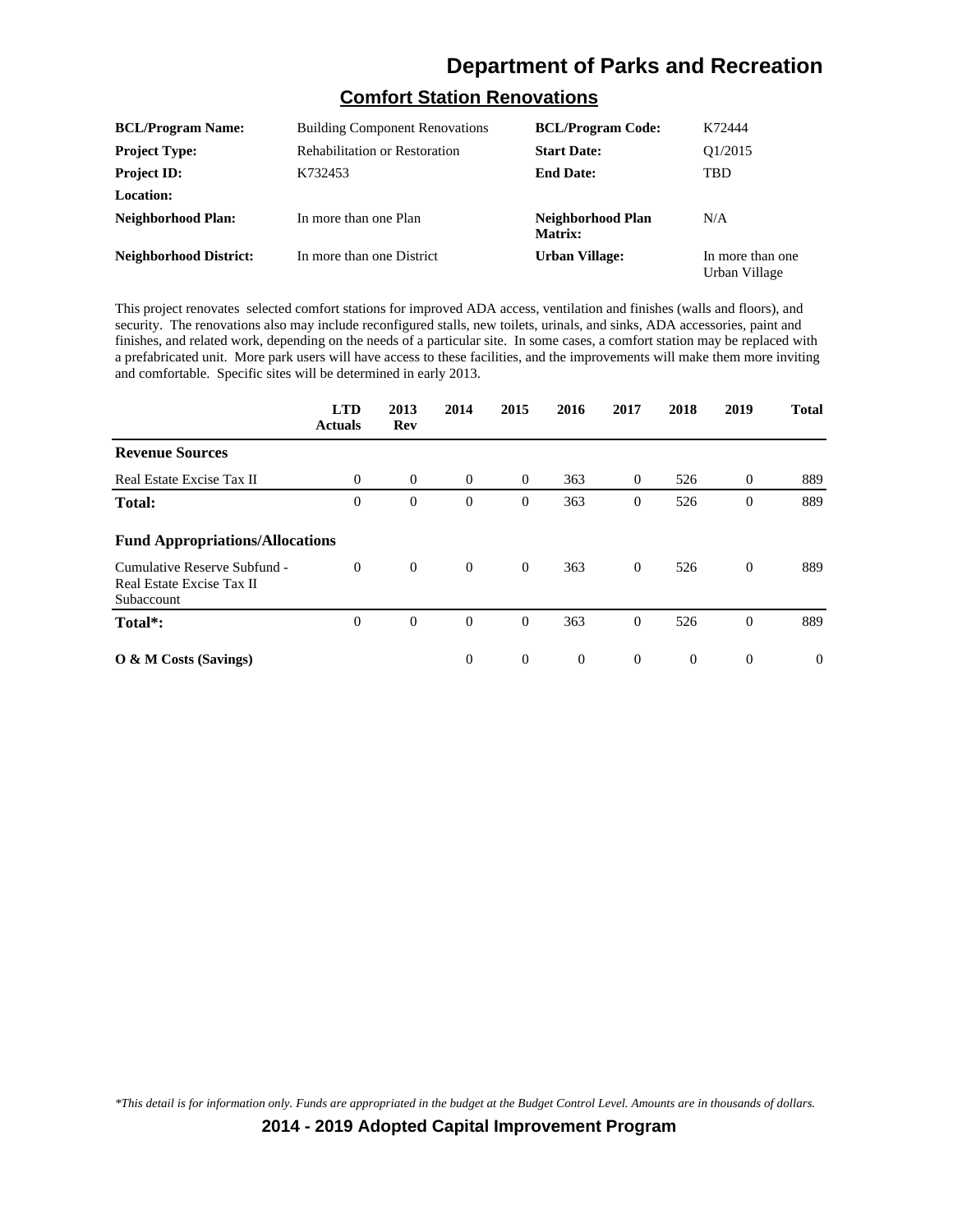## **Comfort Station Renovations- 2008 Parks Levy**

| <b>BCL/Program Name:</b>      | 2008 Parks Levy- Opportunity Fund    | <b>BCL/Program Code:</b>     | K720041                           |
|-------------------------------|--------------------------------------|------------------------------|-----------------------------------|
| <b>Project Type:</b>          | <b>Rehabilitation or Restoration</b> | <b>Start Date:</b>           | O1/2012                           |
| <b>Project ID:</b>            | K730161                              | <b>End Date:</b>             | O <sub>2</sub> /2013              |
| Location:                     |                                      |                              |                                   |
| Neighborhood Plan:            | In more than one Plan                | Neighborhood Plan<br>Matrix: | N/A                               |
| <b>Neighborhood District:</b> | In more than one District            | <b>Urban Village:</b>        | In more than one<br>Urban Village |

This project, funded with the 2008 Parks Levy Inflation Adjustment funds,, renovates selected comfort station sites for improved ADA access, ventilation and finishes (walls and floors) and security. The renovations may include reconfigured stalls, new toilets and urinals, ADA accessories, paint and finishes, and related work, depending on the needs of a particular site. More park users will have access to the facility, and the improvements will make it more inviting and comfortable. Specific sites will be determined by the end of 2011.

|                                        | <b>LTD</b><br><b>Actuals</b> | 2013<br>Rev | 2014         | 2015           | 2016           | 2017           | 2018           | 2019             | <b>Total</b> |
|----------------------------------------|------------------------------|-------------|--------------|----------------|----------------|----------------|----------------|------------------|--------------|
| <b>Revenue Sources</b>                 |                              |             |              |                |                |                |                |                  |              |
| Seattle Voter-Approved Levy            | $\overline{4}$               | 296         | $\theta$     | $\overline{0}$ | $\overline{0}$ | $\overline{0}$ | $\theta$       | $\theta$         | 300          |
| <b>Total:</b>                          | 4                            | 296         | $\mathbf{0}$ | $\mathbf{0}$   | $\theta$       | $\theta$       | $\theta$       | $\boldsymbol{0}$ | 300          |
| <b>Fund Appropriations/Allocations</b> |                              |             |              |                |                |                |                |                  |              |
| 2008 Parks Levy Fund                   | $\overline{4}$               | 296         | $\theta$     | $\overline{0}$ | $\overline{0}$ | $\overline{0}$ | $\overline{0}$ | $\overline{0}$   | 300          |
| Total*:                                | $\overline{4}$               | 296         | $\theta$     | $\mathbf{0}$   | $\theta$       | $\theta$       | $\theta$       | $\mathbf{0}$     | 300          |
| O & M Costs (Savings)                  |                              |             | $\mathbf{0}$ | $\mathbf{0}$   | $\mathbf{0}$   | $\mathbf{0}$   | $\mathbf{0}$   | $\mathbf{0}$     | $\mathbf{0}$ |
| <b>Spending Plan by Fund</b>           |                              |             |              |                |                |                |                |                  |              |
| 2008 Parks Levy Fund                   |                              | 250         | 46           | $\mathbf{0}$   | $\mathbf{0}$   | $\overline{0}$ | $\mathbf{0}$   | $\overline{0}$   | 296          |
| <b>Total:</b>                          |                              | 250         | 46           | $\theta$       | $\theta$       | $\theta$       | $\theta$       | $\mathbf{0}$     | 296          |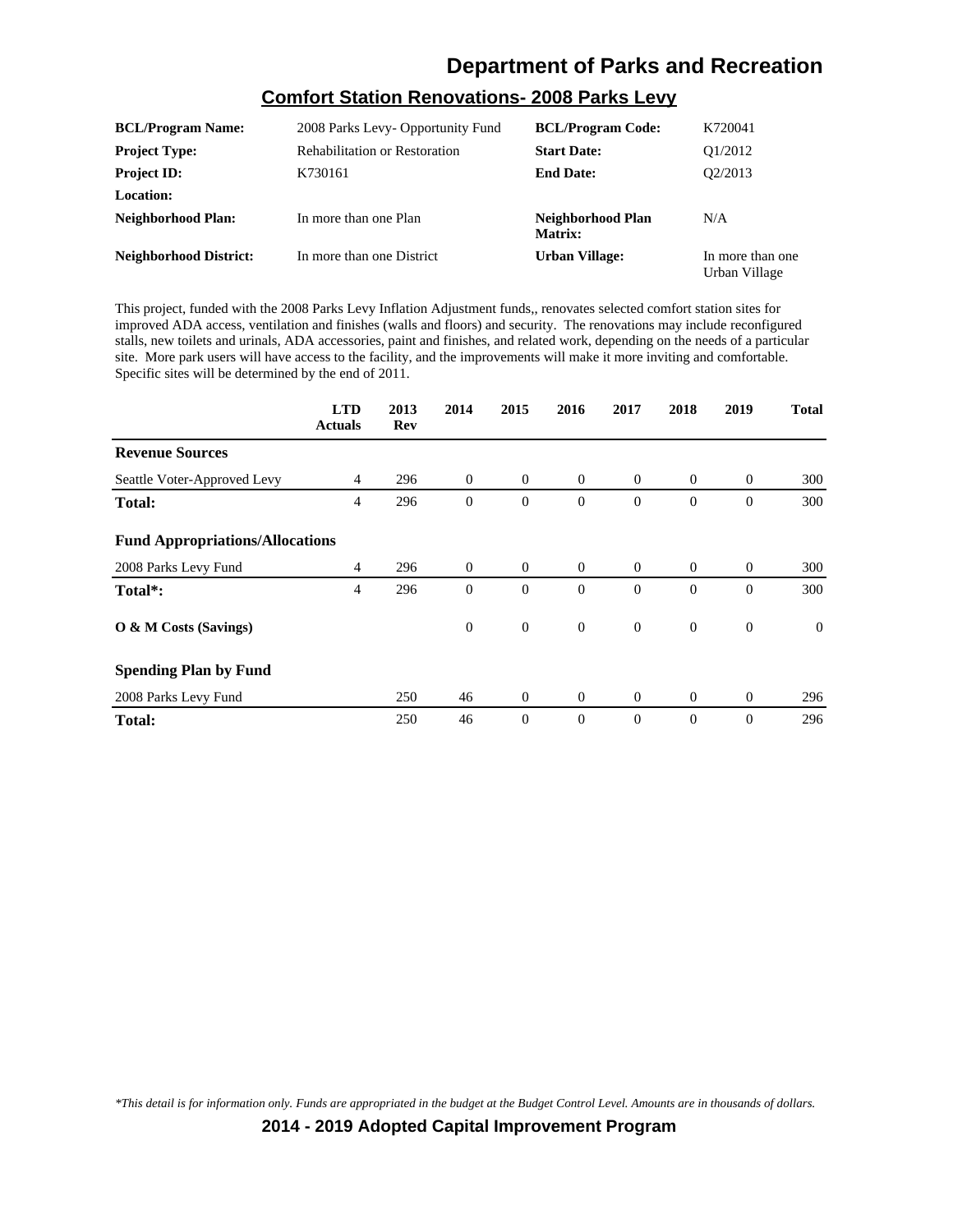#### **Community Food Gardens and P-Patches**

| <b>BCL/Program Name:</b>      | 2008 Parks Levy - P-Patch Development <b>BCL/Program Code:</b> |                              | K720031                    |
|-------------------------------|----------------------------------------------------------------|------------------------------|----------------------------|
| <b>Project Type:</b>          | New Facility                                                   | <b>Start Date:</b>           | O3/2009                    |
| <b>Project ID:</b>            | K730031                                                        | <b>End Date:</b>             | O1/2014                    |
| <b>Location:</b>              | Citywide                                                       |                              |                            |
| Neighborhood Plan:            | In more than one Plan                                          | Neighborhood Plan<br>Matrix: | N/A                        |
| <b>Neighborhood District:</b> | In more than one District                                      | <b>Urban Village:</b>        | Not in an Urban<br>Village |

This project provides for acquisition and development of new sites and development of new community gardens or P-Patches on existing City-owned property. The primary (but not exclusive) focus is on Ballard, Queen Anne, Rainier Valley, and West Seattle. This project is part of the 2008 Parks Levy.

|                                        | <b>LTD</b><br><b>Actuals</b> | 2013<br>Rev | 2014           | 2015             | 2016           | 2017           | 2018           | 2019             | <b>Total</b> |
|----------------------------------------|------------------------------|-------------|----------------|------------------|----------------|----------------|----------------|------------------|--------------|
| <b>Revenue Sources</b>                 |                              |             |                |                  |                |                |                |                  |              |
| Seattle Voter-Approved Levy            | 1,766                        | 661         | $\overline{0}$ | $\theta$         | $\overline{0}$ | $\overline{0}$ | $\overline{0}$ | $\theta$         | 2,427        |
| <b>Total:</b>                          | 1,766                        | 661         | $\theta$       | $\boldsymbol{0}$ | $\theta$       | $\theta$       | $\theta$       | $\boldsymbol{0}$ | 2,427        |
| <b>Fund Appropriations/Allocations</b> |                              |             |                |                  |                |                |                |                  |              |
| 2008 Parks Levy Fund                   | 1,766                        | 661         | $\overline{0}$ | $\theta$         | $\overline{0}$ | $\overline{0}$ | $\overline{0}$ | $\overline{0}$   | 2,427        |
| Total*:                                | 1,766                        | 661         | $\theta$       | $\overline{0}$   | $\theta$       | $\theta$       | $\Omega$       | $\mathbf{0}$     | 2,427        |
| O & M Costs (Savings)                  |                              |             | 12             | 12               | 13             | 13             | 13             | 14               | 77           |
| <b>Spending Plan by Fund</b>           |                              |             |                |                  |                |                |                |                  |              |
| 2008 Parks Levy Fund                   |                              | 600         | 61             | $\mathbf{0}$     | $\mathbf{0}$   | $\overline{0}$ | $\mathbf{0}$   | $\overline{0}$   | 661          |
| <b>Total:</b>                          |                              | 600         | 61             | $\overline{0}$   | $\theta$       | $\theta$       | $\mathbf{0}$   | $\overline{0}$   | 661          |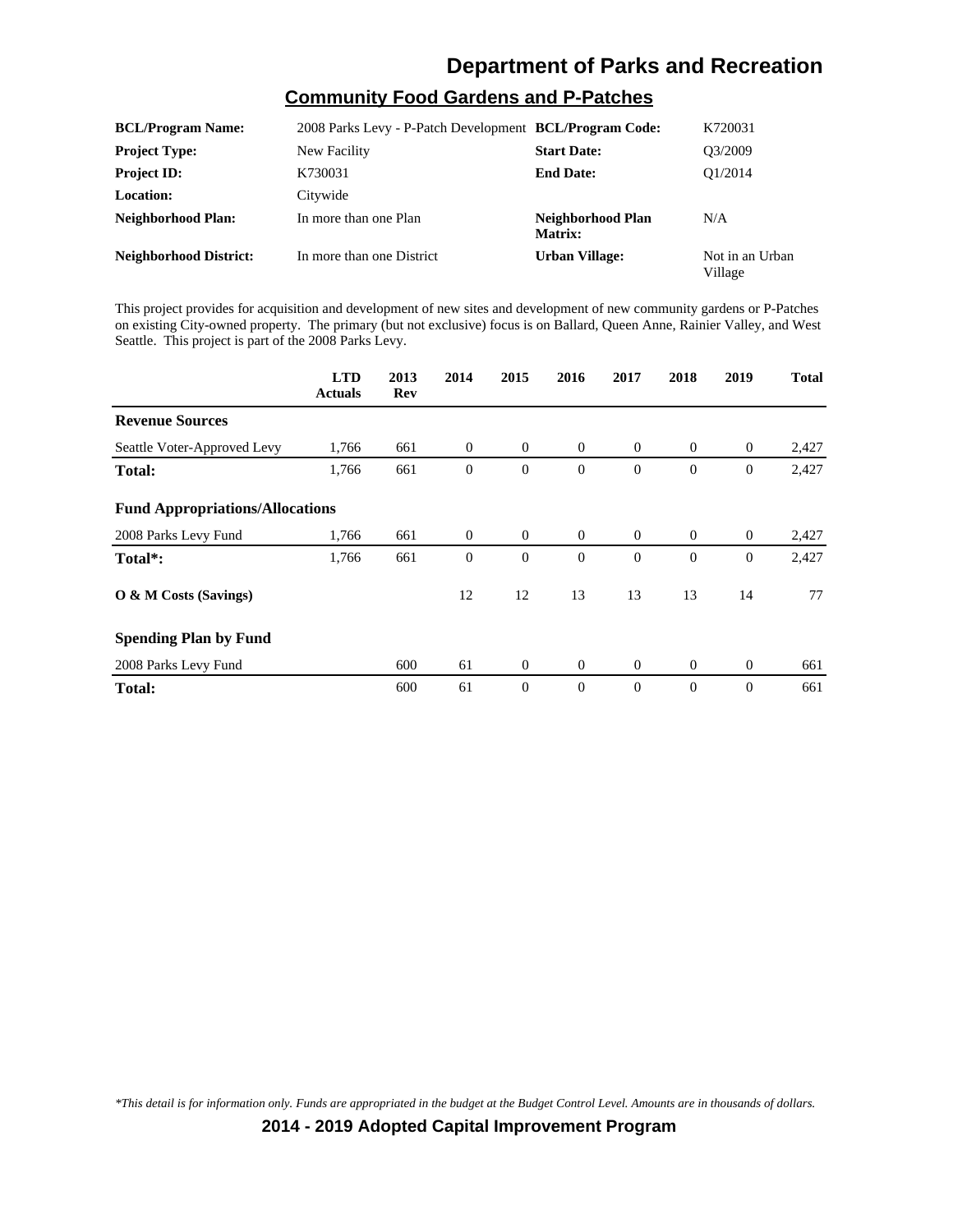## **Crew Quarters Replacement (Magnuson Park)**

| <b>BCL/Program Name:</b>      | <b>Building Component Renovations</b> | <b>BCL/Program Code:</b>     | K72444                     |
|-------------------------------|---------------------------------------|------------------------------|----------------------------|
| <b>Project Type:</b>          | New Facility                          | <b>Start Date:</b>           | O <sub>1</sub> /2011       |
| <b>Project ID:</b>            | K732424                               | <b>End Date:</b>             | O4/2015                    |
| Location:                     | 6500 Sand Point WAY NE                |                              |                            |
| Neighborhood Plan:            | Not in a Neighborhood Plan            | Neighborhood Plan<br>Matrix: | N/A                        |
| <b>Neighborhood District:</b> | Northeast                             | <b>Urban Village:</b>        | Not in an Urban<br>Village |

This project renovates the 9,000 square foot Building #308 or demolishes the building and develops a new facility for the Magnuson Crew Quarters, and other related work. Staff will be housed in the building and community volunteers in Magnuson Park will also have access to the facility for their projects. It allows for future development of a missing link in the park pedestrian path, which is sited nearby.

|                                                                         | <b>LTD</b><br><b>Actuals</b> | 2013<br>Rev | 2014           | 2015           | 2016           | 2017           | 2018           | 2019             | <b>Total</b>   |
|-------------------------------------------------------------------------|------------------------------|-------------|----------------|----------------|----------------|----------------|----------------|------------------|----------------|
| <b>Revenue Sources</b>                                                  |                              |             |                |                |                |                |                |                  |                |
| Real Estate Excise Tax II                                               | 46                           | 82          | $\theta$       | $\overline{0}$ | $\theta$       | $\overline{0}$ | $\mathbf{0}$   | $\mathbf{0}$     | 128            |
| Real Estate Excise Tax I                                                | $\mathbf{0}$                 | $\theta$    | 75             | 1,054          | $\overline{0}$ | $\overline{0}$ | $\overline{0}$ | $\mathbf{0}$     | 1,129          |
| <b>Total:</b>                                                           | 46                           | 82          | 75             | 1,054          | $\theta$       | $\Omega$       | $\theta$       | $\mathbf{0}$     | 1,257          |
| <b>Fund Appropriations/Allocations</b>                                  |                              |             |                |                |                |                |                |                  |                |
| Cumulative Reserve Subfund -<br>Real Estate Excise Tax II<br>Subaccount | 46                           | 82          | $\overline{0}$ | $\mathbf{0}$   | $\overline{0}$ | $\overline{0}$ | $\overline{0}$ | $\mathbf{0}$     | 128            |
| Cumulative Reserve Subfund -<br>Real Estate Excise Tax I<br>Subaccount  | $\mathbf{0}$                 | $\theta$    | 75             | 1,054          | $\overline{0}$ | $\overline{0}$ | $\mathbf{0}$   | $\mathbf{0}$     | 1,129          |
| Total*:                                                                 | 46                           | 82          | 75             | 1,054          | $\theta$       | $\theta$       | $\mathbf{0}$   | $\boldsymbol{0}$ | 1,257          |
| $\overline{O}$ & M Costs (Savings)                                      |                              |             | $\theta$       | $\overline{0}$ | $\theta$       | $\overline{0}$ | $\mathbf{0}$   | $\theta$         | $\overline{0}$ |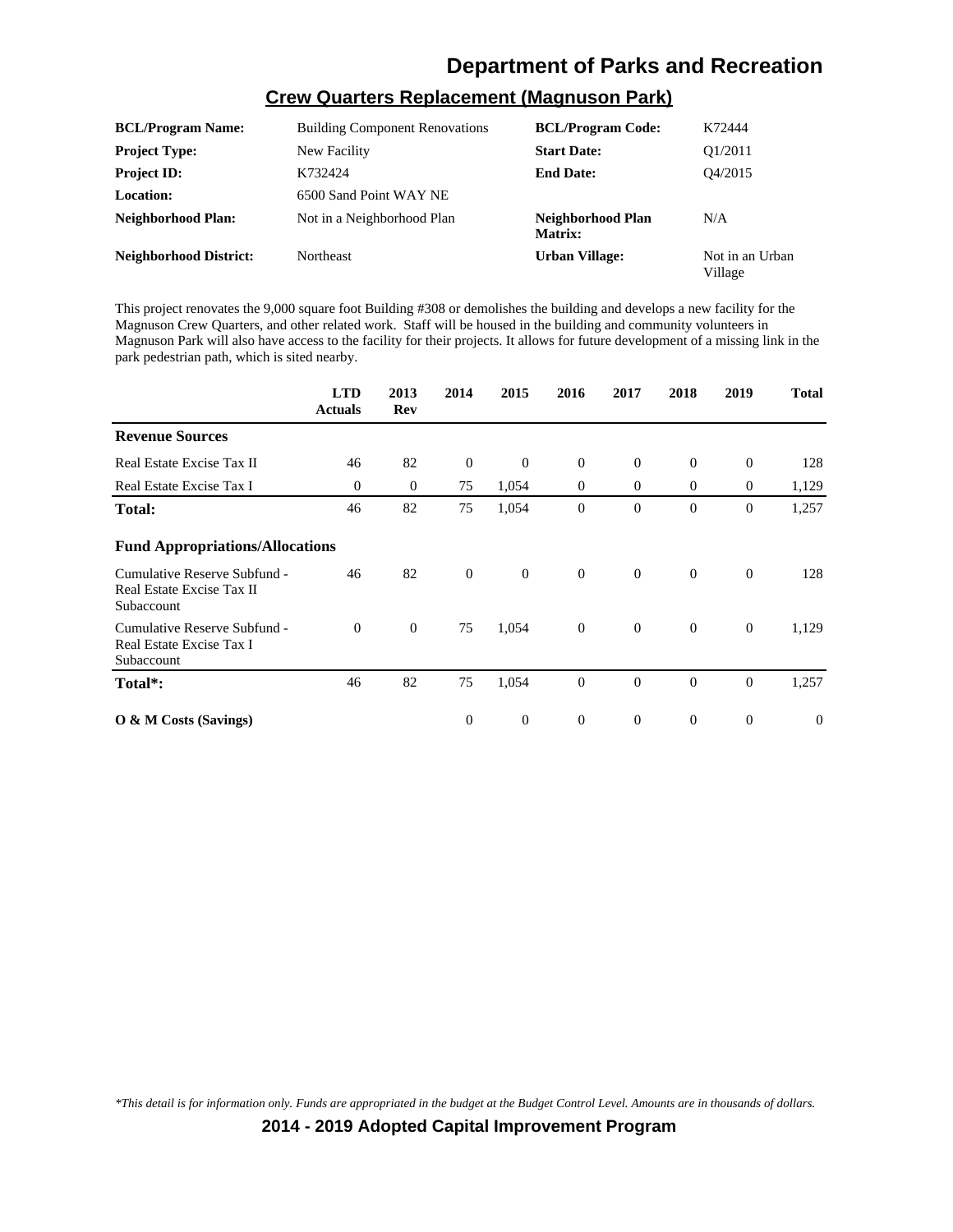### **Discovery Park - Capehart Site Restoration**

| <b>BCL/Program Name:</b>      | West Point Settlement Projects       | <b>BCL/Program Code:</b>     | K72982                     |
|-------------------------------|--------------------------------------|------------------------------|----------------------------|
| <b>Project Type:</b>          | <b>Rehabilitation or Restoration</b> | <b>Start Date:</b>           | O1/2010                    |
| <b>Project ID:</b>            | K731242                              | <b>End Date:</b>             | O4/2014                    |
| Location:                     | 3801 W Government Wy                 |                              |                            |
| Neighborhood Plan:            | Not in a Neighborhood Plan           | Neighborhood Plan<br>Matrix: | N/A                        |
| <b>Neighborhood District:</b> | Magnolia/Oueen Anne                  | <b>Urban Village:</b>        | Not in an Urban<br>Village |

This project restores the Capehart property to be acquired in the project Discovery Park - Capehart Acquisition (K731231). The project work may include, but is not limited to, abatement, removing buildings, roadways, pavement and utilities, and grading and seeding the property. This project was recommended by the West Point Citizens Advisory Committee as part of the 2005 revision to the list of projects recommended in the 2004 Memorandum of Agreement between King County Department of Natural Resources and Parks and the City of Seattle Department of Parks and Recreation for use of mitigation funds pursuant to Section 1(d) of the West Point Settlement Agreement (Ordinance 121488). See related project Discovery park - Capehart Restoration - 2008 Parks Levy (K730128).

|                                        | <b>LTD</b><br><b>Actuals</b> | 2013<br>Rev | 2014           | 2015           | 2016           | 2017           | 2018           | 2019           | <b>Total</b> |
|----------------------------------------|------------------------------|-------------|----------------|----------------|----------------|----------------|----------------|----------------|--------------|
| <b>Revenue Sources</b>                 |                              |             |                |                |                |                |                |                |              |
| King County Funds                      | 456                          | 93          | $\overline{0}$ | $\overline{0}$ | $\overline{0}$ | $\overline{0}$ | $\overline{0}$ | $\overline{0}$ | 549          |
| <b>Total:</b>                          | 456                          | 93          | $\theta$       | $\theta$       | $\theta$       | $\Omega$       | $\Omega$       | $\overline{0}$ | 549          |
| <b>Fund Appropriations/Allocations</b> |                              |             |                |                |                |                |                |                |              |
| Shoreline Park Improvement<br>Fund     | 456                          | 93          | $\overline{0}$ | $\mathbf{0}$   | $\mathbf{0}$   | $\overline{0}$ | $\mathbf{0}$   | $\mathbf{0}$   | 549          |
| Total*:                                | 456                          | 93          | $\theta$       | $\overline{0}$ | $\theta$       | $\theta$       | $\Omega$       | $\overline{0}$ | 549          |
| O & M Costs (Savings)                  |                              |             | $\mathbf{0}$   | $\mathbf{0}$   | $\mathbf{0}$   | $\mathbf{0}$   | $\mathbf{0}$   | $\mathbf{0}$   | $\mathbf{0}$ |
| <b>Spending Plan by Fund</b>           |                              |             |                |                |                |                |                |                |              |
| Shoreline Park Improvement<br>Fund     |                              | 60          | 33             | $\mathbf{0}$   | $\overline{0}$ | $\overline{0}$ | $\mathbf{0}$   | $\theta$       | 93           |
| <b>Total:</b>                          |                              | 60          | 33             | $\overline{0}$ | $\theta$       | $\theta$       | $\mathbf{0}$   | $\theta$       | 93           |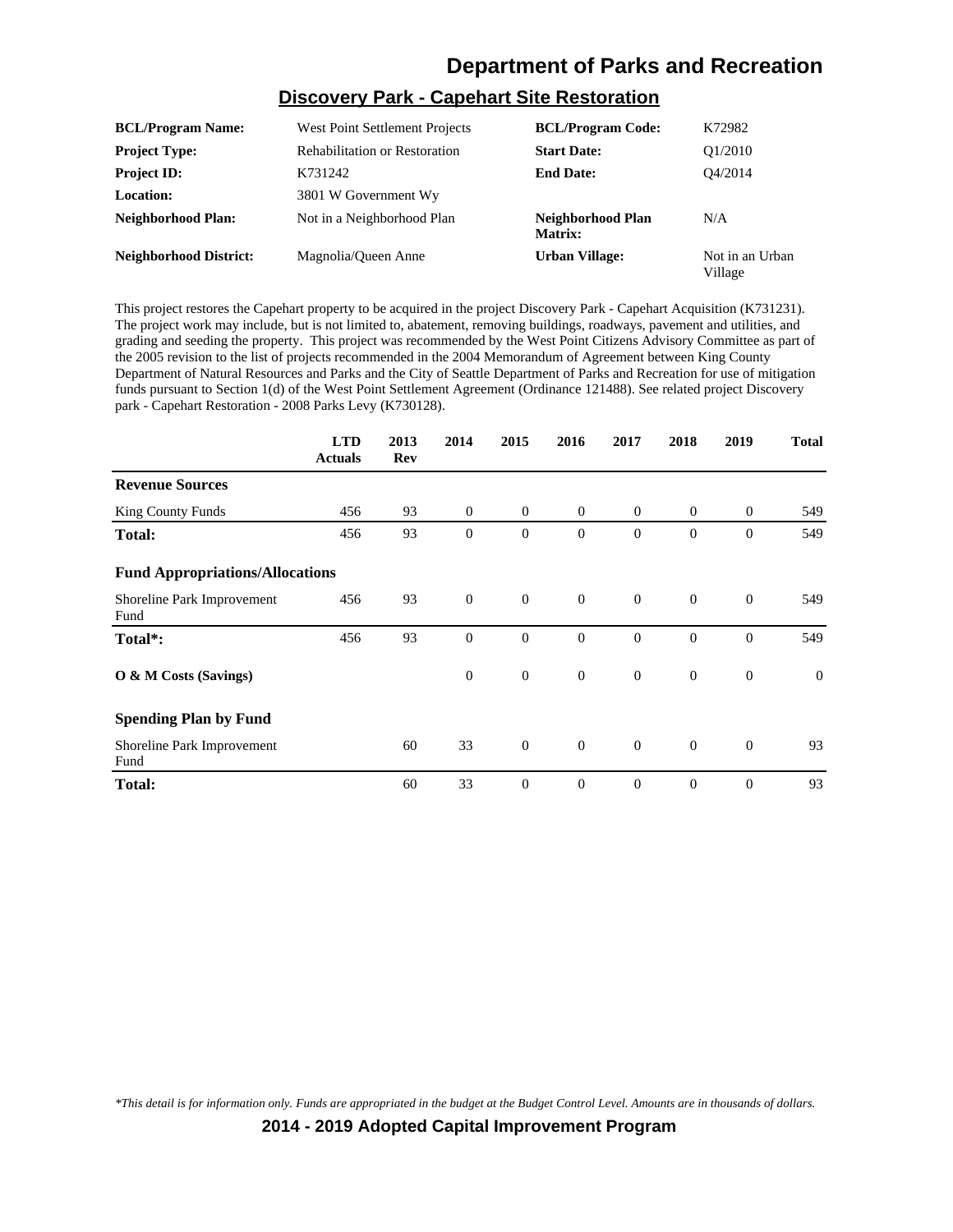| <b>BCL/Program Name:</b>      | West Point Settlement Projects       | <b>BCL/Program Code:</b>     | K72982                     |
|-------------------------------|--------------------------------------|------------------------------|----------------------------|
| <b>Project Type:</b>          | <b>Rehabilitation or Restoration</b> | <b>Start Date:</b>           | O3/2007                    |
| <b>Project ID:</b>            | K731241                              | <b>End Date:</b>             | TBD.                       |
| <b>Location:</b>              | 3801 W Government Wy                 |                              |                            |
| Neighborhood Plan:            | Not in a Neighborhood Plan           | Neighborhood Plan<br>Matrix: | N/A                        |
| <b>Neighborhood District:</b> | Magnolia/Oueen Anne                  | <b>Urban Village:</b>        | Not in an Urban<br>Village |

#### **Discovery Park - Contingency and Opportunity Fund**

This project provides funding to cover unanticipated costs arising in named projects associated with the West Point Treatment Plant mitigation funds and to respond to other project opportunities.

|                                        | <b>LTD</b><br><b>Actuals</b> | 2013<br>Rev | 2014           | 2015           | 2016           | 2017           | 2018           | 2019         | <b>Total</b> |
|----------------------------------------|------------------------------|-------------|----------------|----------------|----------------|----------------|----------------|--------------|--------------|
| <b>Revenue Sources</b>                 |                              |             |                |                |                |                |                |              |              |
| <b>King County Funds</b>               | 317                          | 31          | $\theta$       | $\overline{0}$ | $\overline{0}$ | $\overline{0}$ | $\overline{0}$ | $\mathbf{0}$ | 348          |
| <b>Total:</b>                          | 317                          | 31          | $\theta$       | $\mathbf{0}$   | $\mathbf{0}$   | $\theta$       | $\mathbf{0}$   | $\mathbf{0}$ | 348          |
| <b>Fund Appropriations/Allocations</b> |                              |             |                |                |                |                |                |              |              |
| Shoreline Park Improvement<br>Fund     | 317                          | 31          | $\overline{0}$ | $\overline{0}$ | $\overline{0}$ | $\theta$       | $\theta$       | $\mathbf{0}$ | 348          |
| Total*:                                | 317                          | 31          | $\overline{0}$ | $\mathbf{0}$   | $\theta$       | $\theta$       | $\mathbf{0}$   | $\mathbf{0}$ | 348          |
| O & M Costs (Savings)                  |                              |             | $\mathbf{0}$   | $\mathbf{0}$   | $\mathbf{0}$   | $\mathbf{0}$   | $\mathbf{0}$   | $\mathbf{0}$ | $\mathbf{0}$ |
| <b>Spending Plan by Fund</b>           |                              |             |                |                |                |                |                |              |              |
| Shoreline Park Improvement<br>Fund     |                              | 20          | 11             | $\overline{0}$ | $\overline{0}$ | $\overline{0}$ | $\mathbf{0}$   | $\mathbf{0}$ | 31           |
| <b>Total:</b>                          |                              | 20          | 11             | $\mathbf{0}$   | $\theta$       | $\theta$       | $\mathbf{0}$   | $\mathbf{0}$ | 31           |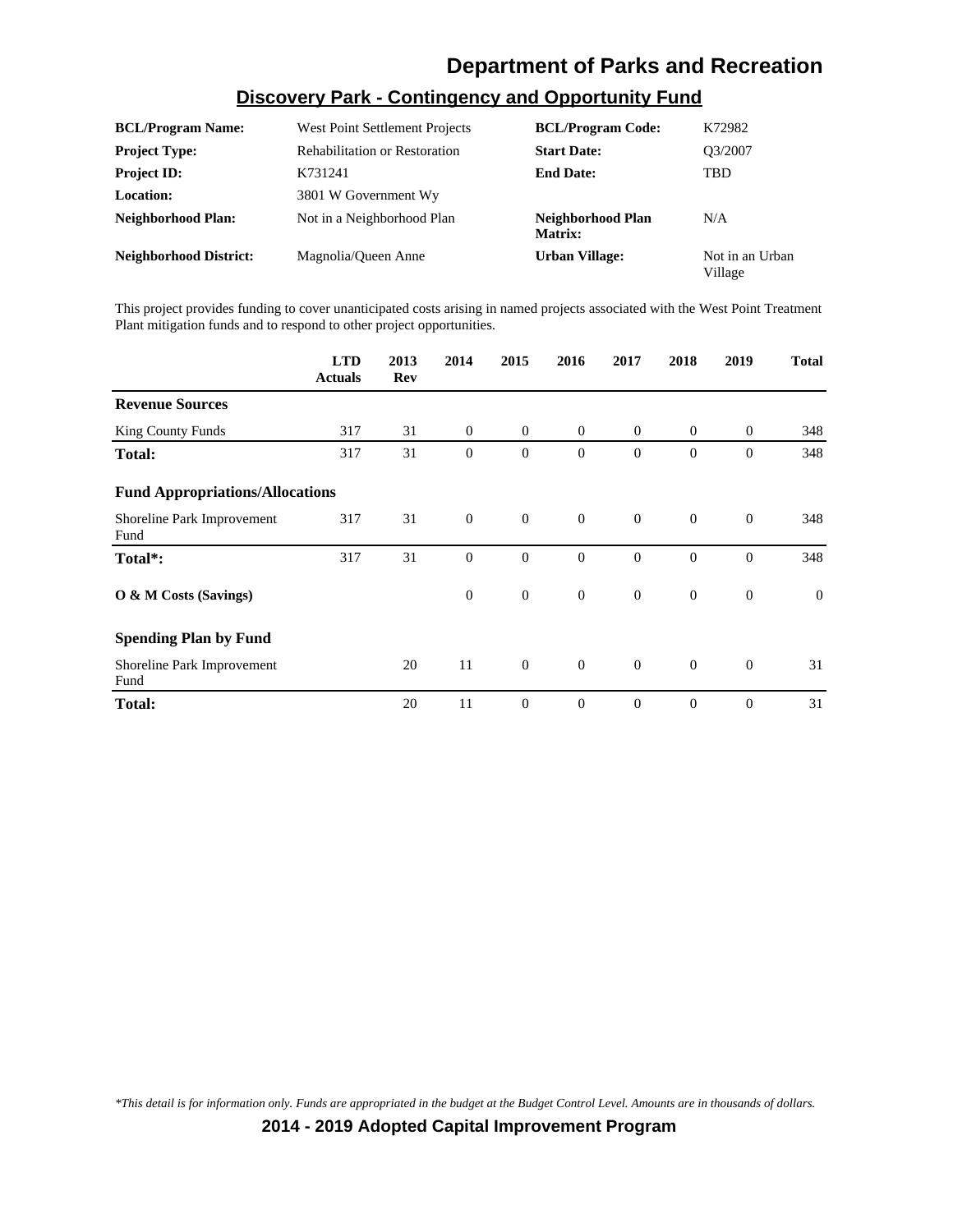## **Discovery Park North Parking Lot Renovation**

| <b>BCL/Program Name:</b>      | West Point Settlement Projects       | <b>BCL/Program Code:</b>     | K72982                     |
|-------------------------------|--------------------------------------|------------------------------|----------------------------|
| <b>Project Type:</b>          | <b>Rehabilitation or Restoration</b> | <b>Start Date:</b>           | O1/2012                    |
| <b>Project ID:</b>            | K732437                              | <b>End Date:</b>             | O1/2014                    |
| <b>Location:</b>              | 3801 Discovery Park BLVD             |                              |                            |
| Neighborhood Plan:            | Not in a Neighborhood Plan           | Neighborhood Plan<br>Matrix: | N/A                        |
| <b>Neighborhood District:</b> | Magnolia/Oueen Anne                  | <b>Urban Village:</b>        | Not in an Urban<br>Village |

This project renovates the north parking lot which is near the end of its useful life. The northerly bay will be overlayed and the southerly bay will undergo a complete reconstruction. The renovation eliminates potholes, alligatoring, and settling caused by poor soils. Parks will seek concurrence with the West Point Oversight Committee for this project.

|                                        | <b>LTD</b><br><b>Actuals</b> | 2013<br>Rev | 2014     | 2015           | 2016           | 2017           | 2018           | 2019           | <b>Total</b>   |
|----------------------------------------|------------------------------|-------------|----------|----------------|----------------|----------------|----------------|----------------|----------------|
| <b>Revenue Sources</b>                 |                              |             |          |                |                |                |                |                |                |
| King County Voter-Approved<br>Levy     | 45                           | 645         | $\theta$ | $\overline{0}$ | $\overline{0}$ | $\overline{0}$ | $\overline{0}$ | $\overline{0}$ | 690            |
| <b>Total:</b>                          | 45                           | 645         | $\theta$ | $\mathbf{0}$   | $\theta$       | $\theta$       | $\overline{0}$ | $\mathbf{0}$   | 690            |
| <b>Fund Appropriations/Allocations</b> |                              |             |          |                |                |                |                |                |                |
| Shoreline Park Improvement<br>Fund     | 45                           | 645         | $\theta$ | $\overline{0}$ | $\overline{0}$ | $\overline{0}$ | $\overline{0}$ | $\mathbf{0}$   | 690            |
| Total*:                                | 45                           | 645         | $\theta$ | $\overline{0}$ | $\overline{0}$ | $\overline{0}$ | $\mathbf{0}$   | $\mathbf{0}$   | 690            |
| O & M Costs (Savings)                  |                              |             | $\theta$ | $\overline{0}$ | $\overline{0}$ | $\overline{0}$ | $\mathbf{0}$   | $\mathbf{0}$   | $\overline{0}$ |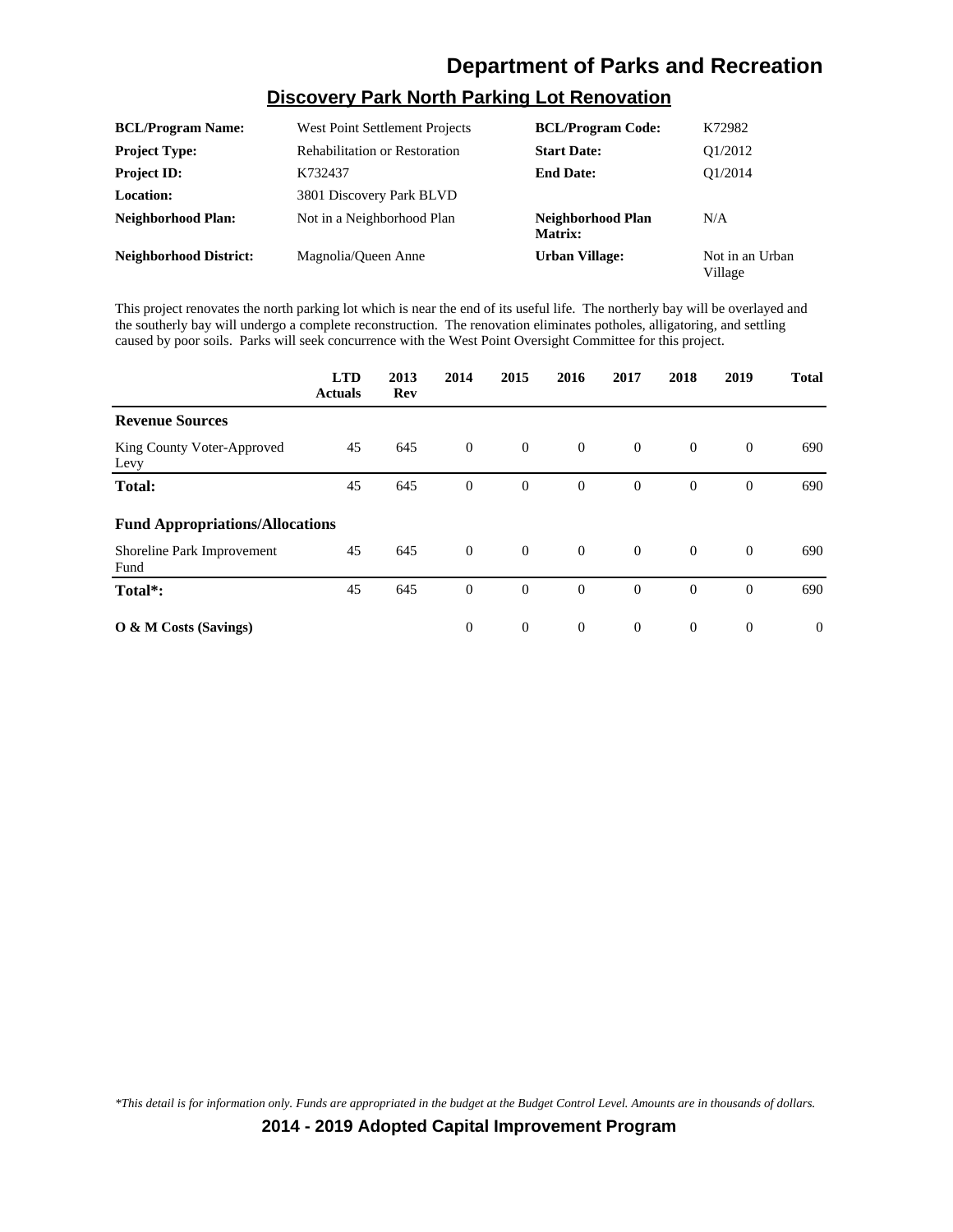#### **Donations- Green Space**

| <b>BCL/Program Name:</b>      | 2008 Parks Levy- Green Space<br>Acquisition | <b>BCL/Program Code:</b>     | K720011                    |
|-------------------------------|---------------------------------------------|------------------------------|----------------------------|
| <b>Project Type:</b>          | New Facility                                | <b>Start Date:</b>           | O <sub>2</sub> /2009       |
| <b>Project ID:</b>            | K730139                                     | <b>End Date:</b>             | <b>TBD</b>                 |
| Location:                     | Citywide                                    |                              |                            |
| <b>Neighborhood Plan:</b>     | In more than one Plan                       | Neighborhood Plan<br>Matrix: | N/A                        |
| <b>Neighborhood District:</b> | In more than one District                   | Urban Village:               | Not in an Urban<br>Village |

This project provides funding from the Green Space Acquisition Program in the 2008 Parks Levy to cover ancillary costs associated with evaluating and accepting offers to the City for the donation and acquisition of real property located in green spaces. Authority for the actual acceptance of real properties will be authorized through separate legislative actions.

|                                        | <b>LTD</b><br><b>Actuals</b> | 2013<br>Rev | 2014           | 2015           | 2016           | 2017           | 2018           | 2019             | <b>Total</b> |
|----------------------------------------|------------------------------|-------------|----------------|----------------|----------------|----------------|----------------|------------------|--------------|
| <b>Revenue Sources</b>                 |                              |             |                |                |                |                |                |                  |              |
| Seattle Voter-Approved Levy            | 32                           | 18          | $\overline{0}$ | $\overline{0}$ | $\overline{0}$ | $\overline{0}$ | $\overline{0}$ | $\theta$         | 50           |
| <b>Total:</b>                          | 32                           | 18          | $\mathbf{0}$   | $\overline{0}$ | $\theta$       | $\Omega$       | $\mathbf{0}$   | $\overline{0}$   | 50           |
| <b>Fund Appropriations/Allocations</b> |                              |             |                |                |                |                |                |                  |              |
| 2008 Parks Levy Fund                   | 32                           | 18          | $\overline{0}$ | $\overline{0}$ | $\overline{0}$ | $\overline{0}$ | $\overline{0}$ | $\overline{0}$   | 50           |
| Total <sup>*</sup> :                   | 32                           | 18          | $\mathbf{0}$   | $\overline{0}$ | $\Omega$       | $\Omega$       | $\mathbf{0}$   | $\theta$         | 50           |
| O & M Costs (Savings)                  |                              |             | $\mathbf{0}$   | $\mathbf{0}$   | $\mathbf{0}$   | $\overline{0}$ | $\mathbf{0}$   | $\boldsymbol{0}$ | $\mathbf{0}$ |
| <b>Spending Plan by Fund</b>           |                              |             |                |                |                |                |                |                  |              |
| 2008 Parks Levy Fund                   |                              | 3           | 5              | 5              | 5              | $\theta$       | $\overline{0}$ | $\overline{0}$   | 18           |
| <b>Total:</b>                          |                              | 3           | 5              | 5              | 5              | $\theta$       | $\mathbf{0}$   | $\overline{0}$   | 18           |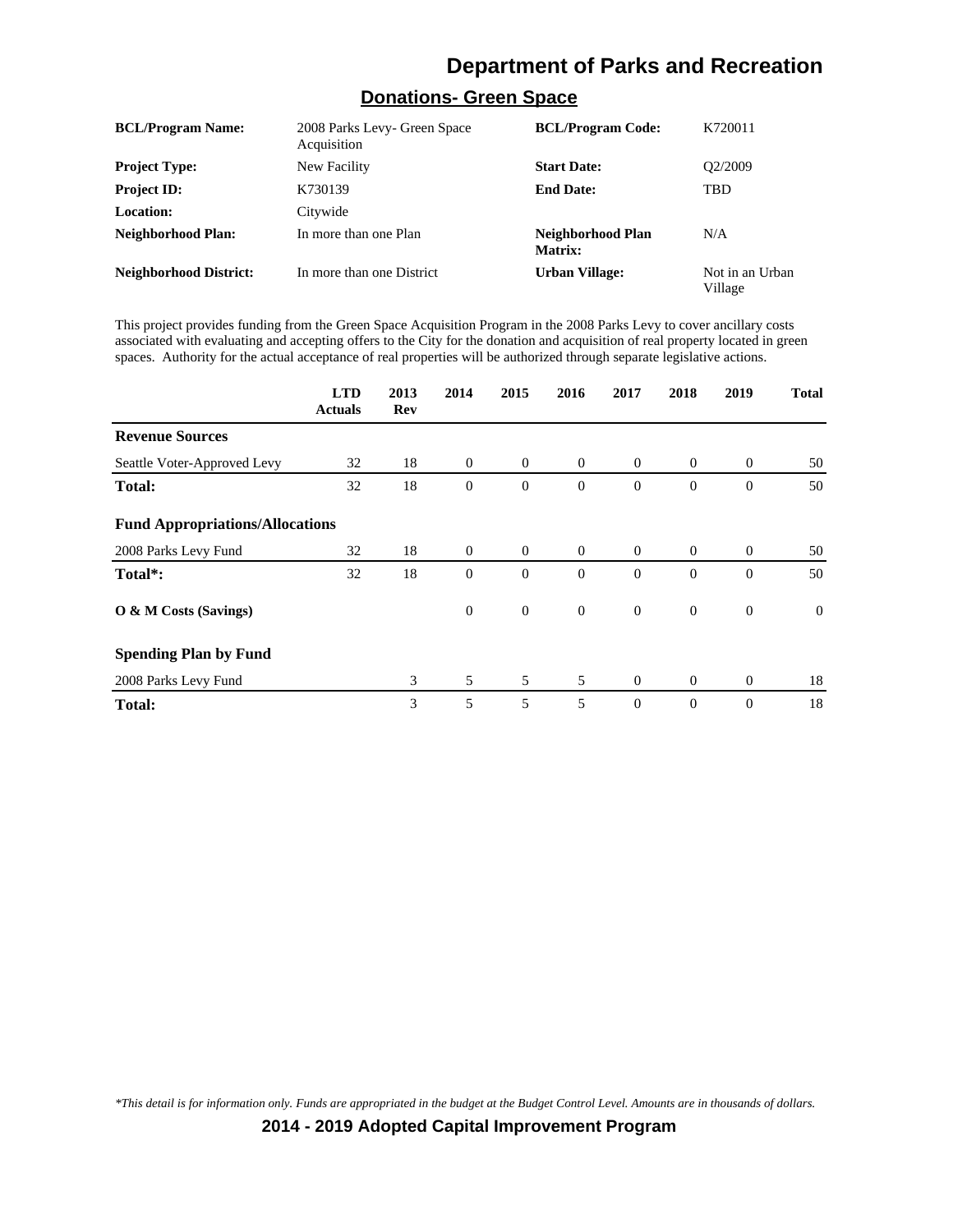#### **East John Street Open Space Development**

| <b>BCL/Program Name:</b>      | 2008 Parks Levy- Opportunity Fund | <b>BCL/Program Code:</b>     | K720041                            |
|-------------------------------|-----------------------------------|------------------------------|------------------------------------|
| <b>Project Type:</b>          | New Facility                      | <b>Start Date:</b>           | O1/2012                            |
| <b>Project ID:</b>            | K730148                           | <b>End Date:</b>             | O1/2015                            |
| Location:                     | Summit AVE E/E John ST            |                              |                                    |
| Neighborhood Plan:            | Capitol Hill                      | Neighborhood Plan<br>Matrix: | D <sub>3</sub> . O <sub>S</sub> -6 |
| <b>Neighborhood District:</b> | <b>East District</b>              | <b>Urban Village:</b>        | Capitol Hill                       |

This project, part of the 2008 Parks Levy Opportunity Fund, removes impervious paving; adds a bioswale and planting area; and improves neighborhood pedestrian connections. These improvements will make the site more environmentally sensitive and enhance its accessibility to the public.

|                                        | <b>LTD</b><br><b>Actuals</b> | 2013<br>Rev | 2014           | 2015           | 2016           | 2017           | 2018           | 2019         | <b>Total</b> |
|----------------------------------------|------------------------------|-------------|----------------|----------------|----------------|----------------|----------------|--------------|--------------|
| <b>Revenue Sources</b>                 |                              |             |                |                |                |                |                |              |              |
| Seattle Voter-Approved Levy            | 11                           | 249         | $\overline{0}$ | $\overline{0}$ | $\overline{0}$ | $\overline{0}$ | $\mathbf{0}$   | $\mathbf{0}$ | 260          |
| <b>Total:</b>                          | 11                           | 249         | $\theta$       | $\mathbf{0}$   | $\overline{0}$ | $\overline{0}$ | $\mathbf{0}$   | $\mathbf{0}$ | 260          |
| <b>Fund Appropriations/Allocations</b> |                              |             |                |                |                |                |                |              |              |
| 2008 Parks Levy Fund                   | 11                           | 249         | $\theta$       | $\overline{0}$ | $\overline{0}$ | $\overline{0}$ | $\overline{0}$ | $\theta$     | 260          |
| Total*:                                | 11                           | 249         | $\theta$       | $\mathbf{0}$   | $\theta$       | $\Omega$       | $\mathbf{0}$   | $\theta$     | 260          |
| O & M Costs (Savings)                  |                              |             | 6              | 6              | 6              | $\tau$         | $\tau$         | 8            | 40           |
| <b>Spending Plan by Fund</b>           |                              |             |                |                |                |                |                |              |              |
| 2008 Parks Levy Fund                   |                              | 40          | 200            | 9              | $\theta$       | $\theta$       | $\overline{0}$ | $\mathbf{0}$ | 249          |
| <b>Total:</b>                          |                              | 40          | 200            | 9              | $\overline{0}$ | $\theta$       | $\mathbf{0}$   | $\theta$     | 249          |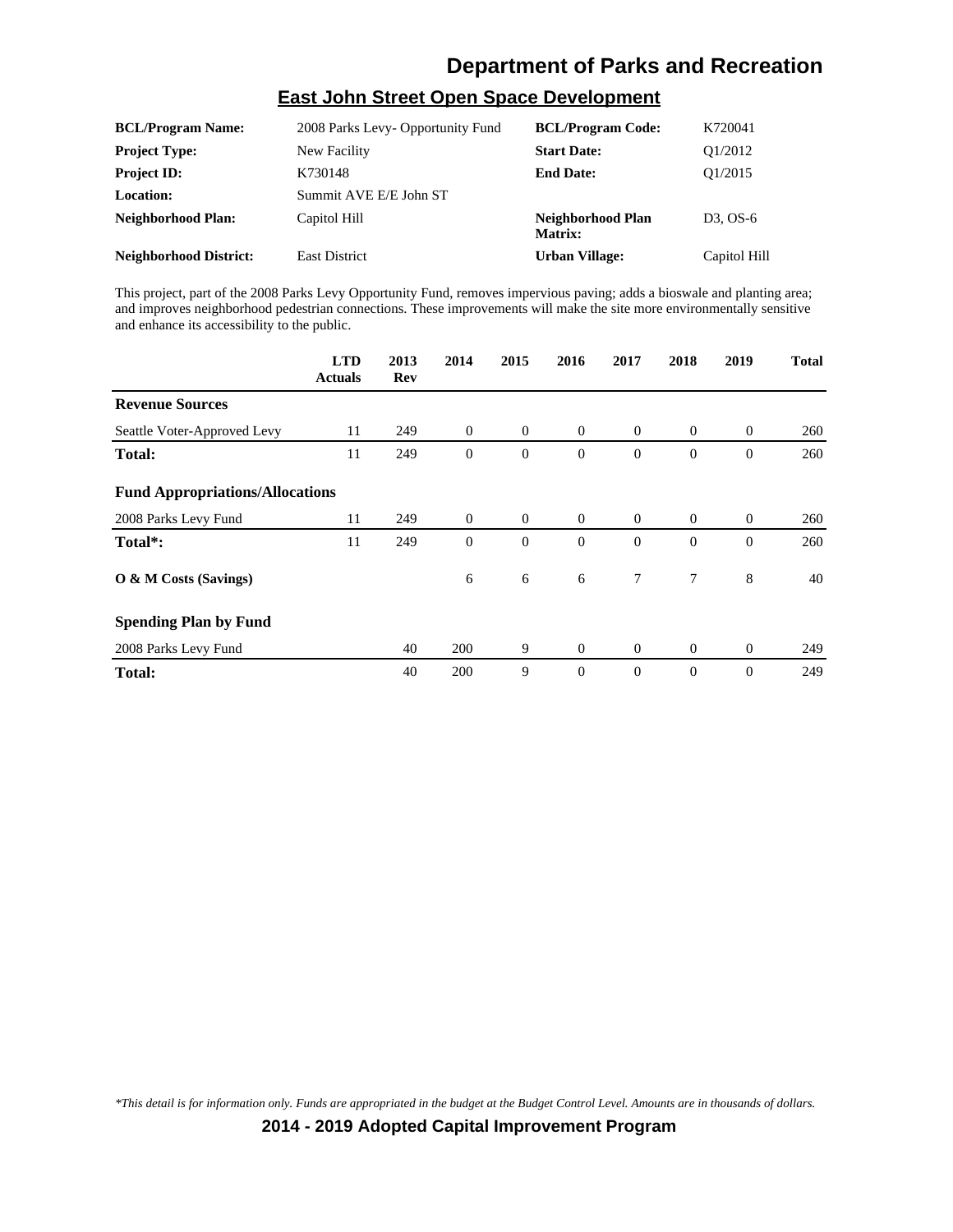#### **Electrical System Replacement Program**

| <b>BCL/Program Name:</b>      | <b>Building Component Renovations</b> | <b>BCL/Program Code:</b>     | K72444                            |
|-------------------------------|---------------------------------------|------------------------------|-----------------------------------|
| <b>Project Type:</b>          | <b>Rehabilitation or Restoration</b>  | <b>Start Date:</b>           | O1/2007                           |
| <b>Project ID:</b>            | K732307                               | <b>End Date:</b>             | ONGOING                           |
| <b>Location:</b>              | Citywide                              |                              |                                   |
| Neighborhood Plan:            | Not in a Neighborhood Plan            | Neighborhood Plan<br>Matrix: | N/A                               |
| <b>Neighborhood District:</b> | In more than one District             | <b>Urban Village:</b>        | In more than one<br>Urban Village |

This ongoing project renovates electrical systems throughout the park system to reduce fire hazards and performs other related work. Future funding depends on specific projects and available resources, including grants. This project extends the useful life of electrical systems in various Parks facilities and increases the safety of these systems.

|                                                                         | <b>LTD</b><br><b>Actuals</b> | 2013<br>Rev    | 2014         | 2015           | 2016             | 2017             | 2018         | 2019             | <b>Total</b>     |
|-------------------------------------------------------------------------|------------------------------|----------------|--------------|----------------|------------------|------------------|--------------|------------------|------------------|
| <b>Revenue Sources</b>                                                  |                              |                |              |                |                  |                  |              |                  |                  |
| Real Estate Excise Tax II                                               | 789                          | 276            | $\theta$     | $\overline{0}$ | 150              | 150              | 150          | 150              | 1,665            |
| Real Estate Excise Tax I                                                | $\theta$                     | $\mathbf{0}$   | 135          | 150            | $\theta$         | $\theta$         | $\theta$     | $\boldsymbol{0}$ | 285              |
| <b>Total:</b>                                                           | 789                          | 276            | 135          | 150            | 150              | 150              | 150          | 150              | 1,950            |
| <b>Fund Appropriations/Allocations</b>                                  |                              |                |              |                |                  |                  |              |                  |                  |
| Cumulative Reserve Subfund -<br>Real Estate Excise Tax II<br>Subaccount | 789                          | 276            | $\theta$     | $\mathbf{0}$   | 150              | 150              | 150          | 150              | 1,665            |
| Cumulative Reserve Subfund -<br>Real Estate Excise Tax I<br>Subaccount  | $\Omega$                     | $\overline{0}$ | 135          | 150            | $\overline{0}$   | $\overline{0}$   | $\theta$     | $\mathbf{0}$     | 285              |
| Total*:                                                                 | 789                          | 276            | 135          | 150            | 150              | 150              | 150          | 150              | 1,950            |
| $\overline{O}$ & M Costs (Savings)                                      |                              |                | $\mathbf{0}$ | $\mathbf{0}$   | $\boldsymbol{0}$ | $\boldsymbol{0}$ | $\mathbf{0}$ | $\boldsymbol{0}$ | $\boldsymbol{0}$ |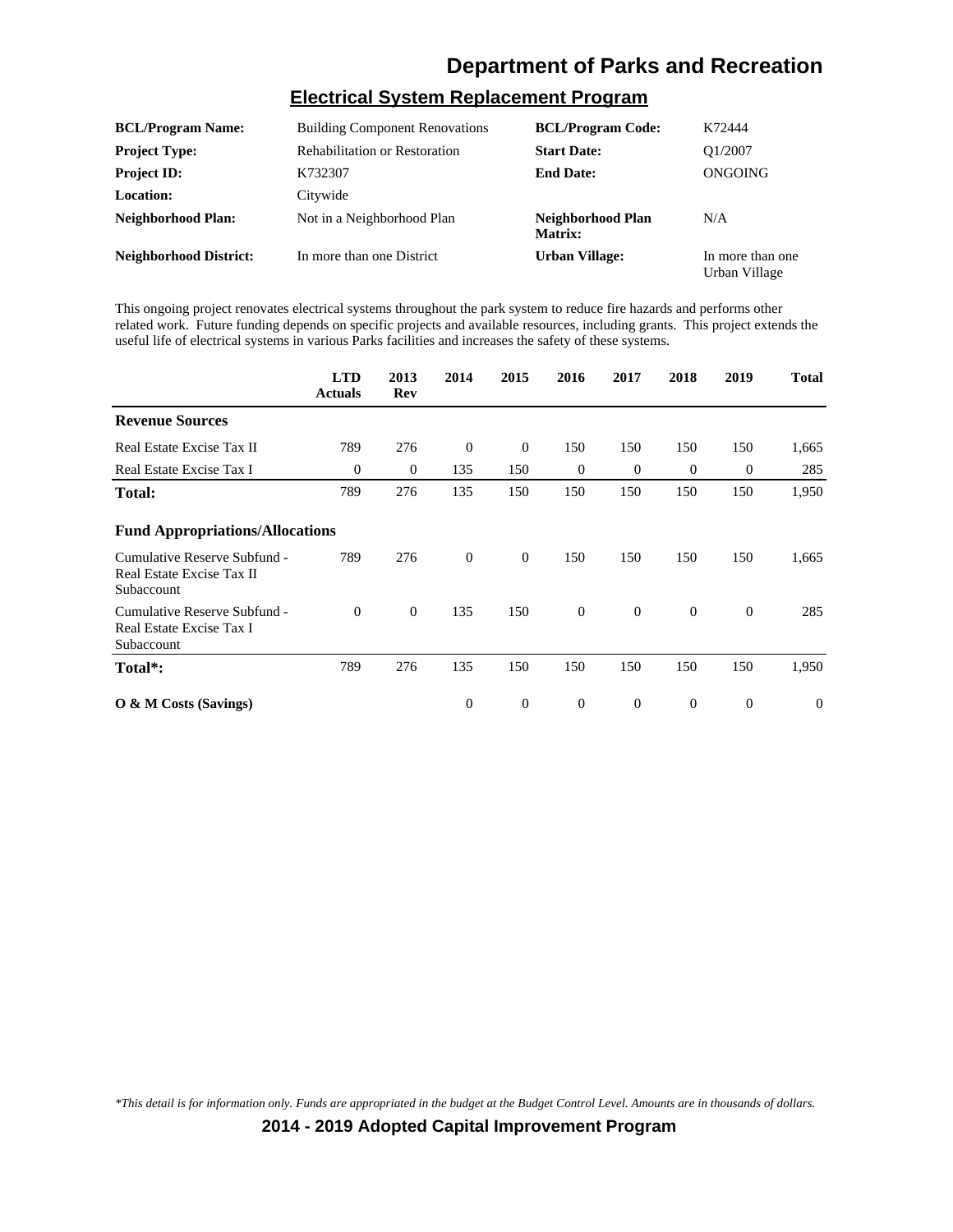#### **Emergency Shelter Generator Renovations**

| <b>BCL/Program Name:</b>      | <b>Building Component Renovations</b> | <b>BCL/Program Code:</b>     | K72444                            |
|-------------------------------|---------------------------------------|------------------------------|-----------------------------------|
| <b>Project Type:</b>          | <b>Rehabilitation or Restoration</b>  | <b>Start Date:</b>           | O1/2012                           |
| <b>Project ID:</b>            | K732440                               | <b>End Date:</b>             | O1/2014                           |
| Location:                     |                                       |                              |                                   |
| Neighborhood Plan:            | In more than one Plan                 | Neighborhood Plan<br>Matrix: | N/A                               |
| <b>Neighborhood District:</b> | In more than one District             | <b>Urban Village:</b>        | In more than one<br>Urban Village |

This project provides emergency systems as necessary to priority 1 emergency shelters in Parks community centers. The priority 1 shelters are Bitter Lake CC, Delridge CC, Garfield CC, Meadowbrook CC, Rainier CC, and Southwest CC. Initial funding will replace emergency generators as necessary and renovate electrical systems for one to three shelters. This work ensures that the emergency shelters can function in the event of a natural disaster.

|                                                                         | <b>LTD</b><br><b>Actuals</b> | 2013<br>Rev | 2014           | 2015           | 2016             | 2017           | 2018           | 2019         | <b>Total</b> |
|-------------------------------------------------------------------------|------------------------------|-------------|----------------|----------------|------------------|----------------|----------------|--------------|--------------|
| <b>Revenue Sources</b>                                                  |                              |             |                |                |                  |                |                |              |              |
| Real Estate Excise Tax II                                               | 8                            | 492         | $\overline{0}$ | $\overline{0}$ | $\overline{0}$   | $\overline{0}$ | $\overline{0}$ | $\mathbf{0}$ | 500          |
| <b>Total:</b>                                                           | 8                            | 492         | $\theta$       | $\overline{0}$ | $\theta$         | $\Omega$       | $\Omega$       | $\Omega$     | 500          |
| <b>Fund Appropriations/Allocations</b>                                  |                              |             |                |                |                  |                |                |              |              |
| Cumulative Reserve Subfund -<br>Real Estate Excise Tax II<br>Subaccount | 8                            | 492         | $\mathbf{0}$   | $\mathbf{0}$   | $\boldsymbol{0}$ | $\overline{0}$ | $\mathbf{0}$   | $\mathbf{0}$ | 500          |
| Total*:                                                                 | 8                            | 492         | $\theta$       | $\mathbf{0}$   | $\overline{0}$   | $\overline{0}$ | $\mathbf{0}$   | $\theta$     | 500          |
| O & M Costs (Savings)                                                   |                              |             | $\mathbf{1}$   | $\mathbf{1}$   | $\mathbf{1}$     | 2              | 2              | 3            | 10           |
| <b>Spending Plan by Fund</b>                                            |                              |             |                |                |                  |                |                |              |              |
| Cumulative Reserve Subfund -<br>Real Estate Excise Tax II<br>Subaccount |                              | 482         | 10             | $\mathbf{0}$   | $\overline{0}$   | $\overline{0}$ | $\overline{0}$ | $\mathbf{0}$ | 492          |
| <b>Total:</b>                                                           |                              | 482         | 10             | $\overline{0}$ | $\theta$         | $\Omega$       | $\theta$       | $\Omega$     | 492          |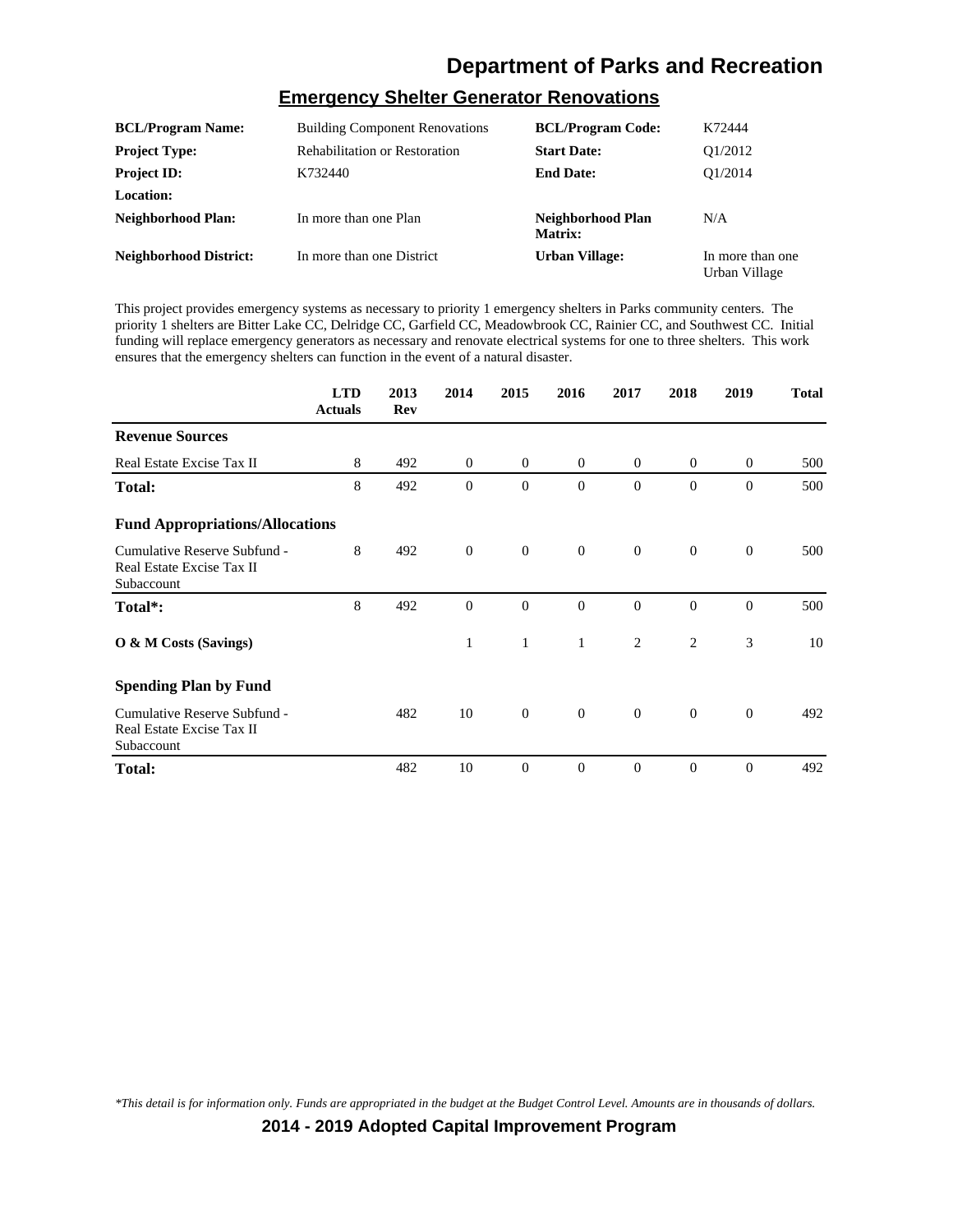#### **Emma Schmitz Sea Wall Replacement**

| <b>BCL/Program Name:</b>      | Docks/Piers/Floats/Seawalls/Shorelines | <b>BCL/Program Code:</b>     | K72447                     |
|-------------------------------|----------------------------------------|------------------------------|----------------------------|
| <b>Project Type:</b>          | <b>Rehabilitation or Restoration</b>   | <b>Start Date:</b>           | O1/2014                    |
| <b>Project ID:</b>            | K732454                                | <b>End Date:</b>             | TBD                        |
| <b>Location:</b>              | 4503 Beach DR SW                       |                              |                            |
| <b>Neighborhood Plan:</b>     | Morgan Junction (MOCA)                 | Neighborhood Plan<br>Matrix: |                            |
| <b>Neighborhood District:</b> | <b>Southwest</b>                       | <b>Urban Village:</b>        | Not in an Urban<br>Village |

This project is Seattle Parks' share of the replacement or repair of the seawall which is failing. The Army Corps of Engineers is funding a study to determine the best option for replacement or repair of the seawall. It is anticipated that the cost of the project will be less than \$2 million. Parks and the Army Corps will share the costs of the project (Parks 35% and Army Corps 65%).

|                                                                         | <b>LTD</b><br><b>Actuals</b> | 2013<br>Rev    | 2014           | 2015             | 2016           | 2017         | 2018             | 2019             | <b>Total</b>   |
|-------------------------------------------------------------------------|------------------------------|----------------|----------------|------------------|----------------|--------------|------------------|------------------|----------------|
| <b>Revenue Sources</b>                                                  |                              |                |                |                  |                |              |                  |                  |                |
| Real Estate Excise Tax II                                               | $\theta$                     | $\theta$       | $\overline{0}$ | $\mathbf{0}$     | $\overline{0}$ | $\theta$     | $\overline{0}$   | $\mathbf{0}$     | $\overline{0}$ |
| Miscellaneous Grants or<br>Donations                                    | $\theta$                     | $\theta$       | 50             | $\overline{0}$   | $\overline{0}$ | $\theta$     | $\mathbf{0}$     | $\mathbf{0}$     | 50             |
| <b>Total:</b>                                                           | $\Omega$                     | $\theta$       | 50             | $\overline{0}$   | $\theta$       | $\Omega$     | $\mathbf{0}$     | $\overline{0}$   | 50             |
| <b>Fund Appropriations/Allocations</b>                                  |                              |                |                |                  |                |              |                  |                  |                |
| Cumulative Reserve Subfund -<br>Real Estate Excise Tax II<br>Subaccount | $\mathbf{0}$                 | $\overline{0}$ | $\overline{0}$ | $\overline{0}$   | $\overline{0}$ | $\mathbf{0}$ | $\overline{0}$   | $\mathbf{0}$     | $\overline{0}$ |
| Community Improvement<br><b>Contribution Fund</b>                       | $\theta$                     | $\theta$       | 50             | $\mathbf{0}$     | $\overline{0}$ | $\theta$     | $\mathbf{0}$     | $\mathbf{0}$     | 50             |
| Total*:                                                                 | $\theta$                     | $\mathbf{0}$   | 50             | $\overline{0}$   | $\theta$       | $\theta$     | $\mathbf{0}$     | $\overline{0}$   | 50             |
| O & M Costs (Savings)                                                   |                              |                | $\mathbf{0}$   | $\boldsymbol{0}$ | $\overline{0}$ | $\mathbf{0}$ | $\boldsymbol{0}$ | $\boldsymbol{0}$ | $\theta$       |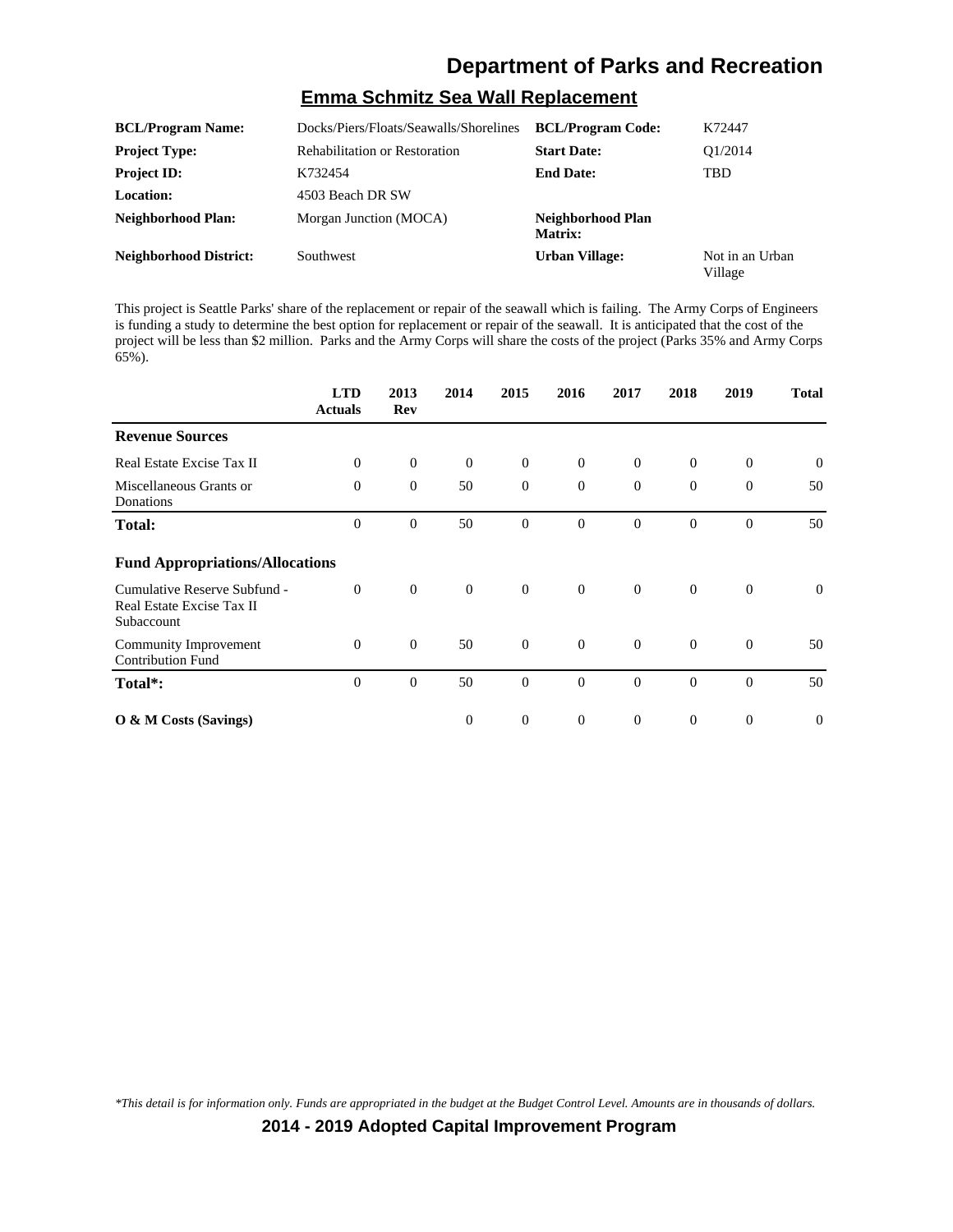#### **Environmental Remediation Program**

| <b>BCL/Program Name:</b>      | Parks Infrastructure                 | <b>BCL/Program Code:</b>     | K72441                            |
|-------------------------------|--------------------------------------|------------------------------|-----------------------------------|
| <b>Project Type:</b>          | <b>Rehabilitation or Restoration</b> | <b>Start Date:</b>           | O1/2010                           |
| <b>Project ID:</b>            | K732401                              | <b>End Date:</b>             | ONGOING                           |
| <b>Location:</b>              | Citywide                             |                              |                                   |
| Neighborhood Plan:            | Not in a Neighborhood Plan           | Neighborhood Plan<br>Matrix: | N/A                               |
| <b>Neighborhood District:</b> | In more than one District            | <b>Urban Village:</b>        | In more than one<br>Urban Village |

This ongoing project provides for abatement of lead paint, asbestos, contaminated soils, and other required remediation efforts at sites throughout the City. Projects are determined based on legal requirements, the severity of the problem, and the impact to the public and Parks operations.

|                                                                         | <b>LTD</b><br><b>Actuals</b> | 2013<br>Rev | 2014     | 2015             | 2016         | 2017             | 2018             | 2019             | <b>Total</b>     |
|-------------------------------------------------------------------------|------------------------------|-------------|----------|------------------|--------------|------------------|------------------|------------------|------------------|
| <b>Revenue Sources</b>                                                  |                              |             |          |                  |              |                  |                  |                  |                  |
| Real Estate Excise Tax II                                               | 322                          | 117         | $\theta$ | $\mathbf{0}$     | 100          | 100              | 100              | 100              | 839              |
| Real Estate Excise Tax I                                                | $\overline{0}$               | $\theta$    | 67       | 100              | $\theta$     | $\theta$         | $\theta$         | $\overline{0}$   | 167              |
| <b>Total:</b>                                                           | 322                          | 117         | 67       | 100              | 100          | 100              | 100              | 100              | 1,006            |
| <b>Fund Appropriations/Allocations</b>                                  |                              |             |          |                  |              |                  |                  |                  |                  |
| Cumulative Reserve Subfund -<br>Real Estate Excise Tax II<br>Subaccount | 322                          | 117         | $\theta$ | $\overline{0}$   | 100          | 100              | 100              | 100              | 839              |
| Cumulative Reserve Subfund -<br>Real Estate Excise Tax I<br>Subaccount  | $\theta$                     | $\theta$    | 67       | 100              | $\theta$     | $\overline{0}$   | $\mathbf{0}$     | $\theta$         | 167              |
| Total*:                                                                 | 322                          | 117         | 67       | 100              | 100          | 100              | 100              | 100              | 1,006            |
| $\overline{O}$ & M Costs (Savings)                                      |                              |             | $\theta$ | $\boldsymbol{0}$ | $\mathbf{0}$ | $\boldsymbol{0}$ | $\boldsymbol{0}$ | $\boldsymbol{0}$ | $\boldsymbol{0}$ |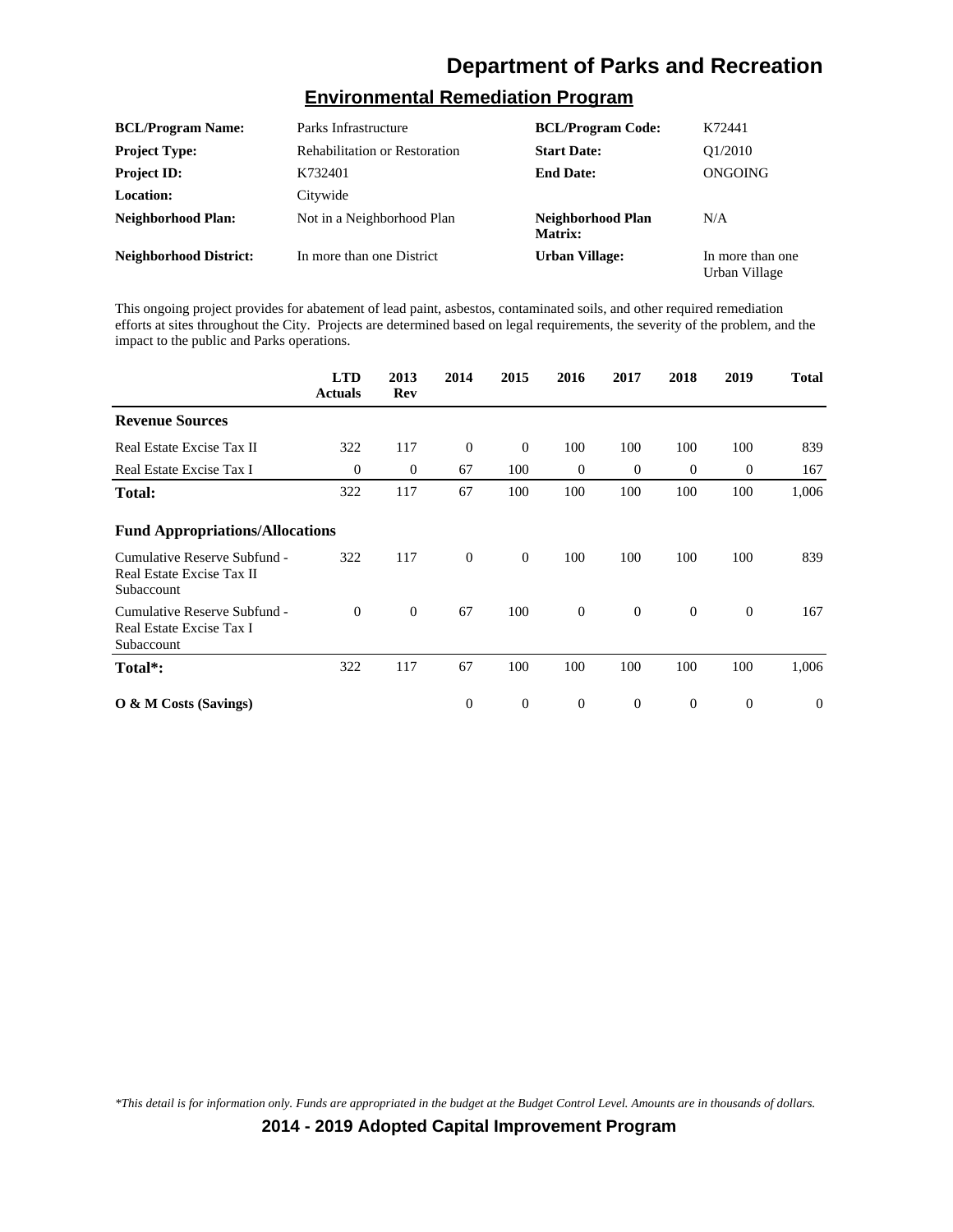#### **Evers Pool Roof Repairs**

| <b>BCL/Program Name:</b>      | 2008 Parks Levy- Opportunity Fund    | <b>BCL/Program Code:</b>     | K720041                  |
|-------------------------------|--------------------------------------|------------------------------|--------------------------|
| <b>Project Type:</b>          | <b>Rehabilitation or Restoration</b> | <b>Start Date:</b>           | O4/2012                  |
| <b>Project ID:</b>            | K730162                              | <b>End Date:</b>             | O1/2014                  |
| Location:                     | 500 23rd AVE                         |                              |                          |
| Neighborhood Plan:            | Central Area                         | Neighborhood Plan<br>Matrix: | N/A                      |
| <b>Neighborhood District:</b> | Central                              | <b>Urban Village:</b>        | 23rd Ave. $@$<br>Jackson |

This project, funded with the 2008 Parks Levy Inflation Adjustment funds,, seals joints and leaks of the top surface of all pedestrian roof decks, waterproofs the exterior walls, replaces glazing on the skylights, improves drainage, and makes related improvements. These repairs are intended to stop the building leaks and preserve the building.

|                                        | <b>LTD</b><br><b>Actuals</b> | 2013<br>Rev | 2014           | 2015             | 2016           | 2017           | 2018           | 2019         | <b>Total</b> |
|----------------------------------------|------------------------------|-------------|----------------|------------------|----------------|----------------|----------------|--------------|--------------|
| <b>Revenue Sources</b>                 |                              |             |                |                  |                |                |                |              |              |
| Seattle Voter-Approved Levy            | 190                          | 1,410       | $\mathbf{0}$   | $\overline{0}$   | $\overline{0}$ | $\overline{0}$ | $\overline{0}$ | $\theta$     | 1,600        |
| <b>Total:</b>                          | 190                          | 1,410       | $\mathbf{0}$   | $\boldsymbol{0}$ | $\theta$       | $\theta$       | $\mathbf{0}$   | $\mathbf{0}$ | 1,600        |
| <b>Fund Appropriations/Allocations</b> |                              |             |                |                  |                |                |                |              |              |
| 2008 Parks Levy Fund                   | 190                          | 1,410       | $\overline{0}$ | $\theta$         | $\overline{0}$ | $\overline{0}$ | $\overline{0}$ | $\mathbf{0}$ | 1,600        |
| Total*:                                | 190                          | 1,410       | $\theta$       | $\mathbf{0}$     | $\theta$       | $\Omega$       | $\mathbf{0}$   | $\theta$     | 1,600        |
| O & M Costs (Savings)                  |                              |             | $\mathbf{0}$   | $\boldsymbol{0}$ | $\mathbf{0}$   | $\mathbf{0}$   | $\mathbf{0}$   | $\mathbf{0}$ | $\theta$     |
| <b>Spending Plan by Fund</b>           |                              |             |                |                  |                |                |                |              |              |
| 2008 Parks Levy Fund                   |                              | 1,400       | 10             | $\mathbf{0}$     | $\overline{0}$ | $\overline{0}$ | $\overline{0}$ | $\mathbf{0}$ | 1,410        |
| <b>Total:</b>                          |                              | 1,400       | 10             | $\mathbf{0}$     | $\theta$       | $\theta$       | $\mathbf{0}$   | $\theta$     | 1,410        |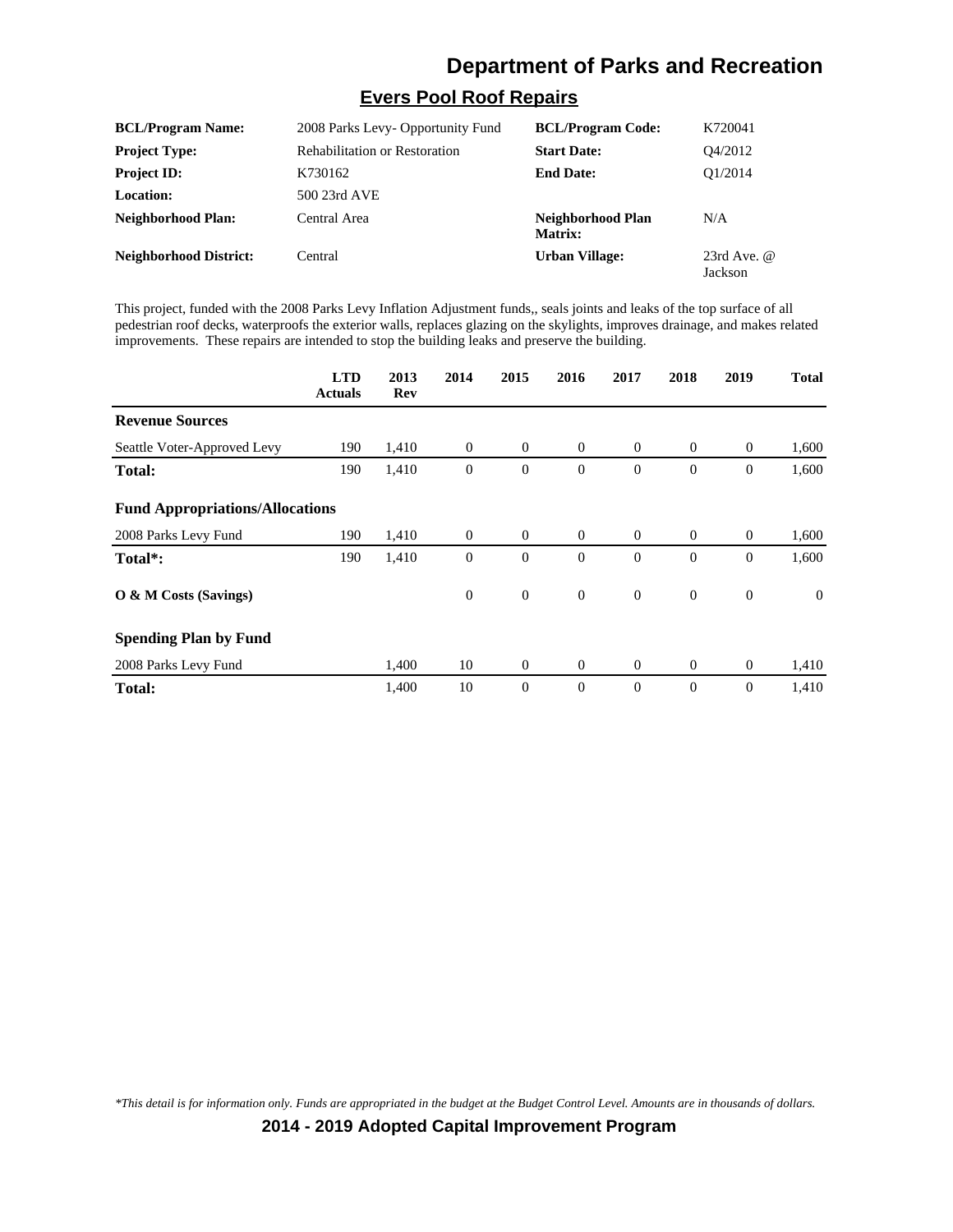#### **Fairmount Playfield Comfort Station Renovation**

| <b>BCL/Program Name:</b>      | 2008 Parks Levy- Opportunity Fund    | <b>BCL/Program Code:</b>     | K720041                    |
|-------------------------------|--------------------------------------|------------------------------|----------------------------|
| <b>Project Type:</b>          | <b>Rehabilitation or Restoration</b> | <b>Start Date:</b>           | O3/2012                    |
| <b>Project ID:</b>            | K730163                              | <b>End Date:</b>             | O1/2014                    |
| Location:                     | 5400 Fauntleroy WAY SW               |                              |                            |
| <b>Neighborhood Plan:</b>     | West Seattle Junction (FOJ)          | Neighborhood Plan<br>Matrix: | N/A                        |
| <b>Neighborhood District:</b> | <b>Southwest</b>                     | <b>Urban Village:</b>        | Not in an Urban<br>Village |

This project, funded with the 2008 Parks Levy Inflation Adjustment funds,, renovates the comfort station for ADA access, improved ventilation, and new wall and surface finishes. Specific renovations may include reconfigured stalls, new toilets and urinals, ADA accessories, new paint and finishes, and related work. The renovations will improve access to the facility and make it more inviting and comfortable.

|                                        | <b>LTD</b><br><b>Actuals</b> | 2013<br>Rev | 2014           | 2015             | 2016           | 2017           | 2018             | 2019             | <b>Total</b> |
|----------------------------------------|------------------------------|-------------|----------------|------------------|----------------|----------------|------------------|------------------|--------------|
| <b>Revenue Sources</b>                 |                              |             |                |                  |                |                |                  |                  |              |
| Seattle Voter-Approved Levy            | 2                            | 198         | $\mathbf{0}$   | $\mathbf{0}$     | $\overline{0}$ | $\overline{0}$ | $\overline{0}$   | $\theta$         | 200          |
| <b>Total:</b>                          | 2                            | 198         | $\theta$       | $\overline{0}$   | $\theta$       | $\theta$       | $\theta$         | $\overline{0}$   | 200          |
| <b>Fund Appropriations/Allocations</b> |                              |             |                |                  |                |                |                  |                  |              |
| 2008 Parks Levy Fund                   | 2                            | 198         | $\overline{0}$ | $\overline{0}$   | $\overline{0}$ | $\overline{0}$ | $\overline{0}$   | $\theta$         | 200          |
| Total*:                                | 2                            | 198         | $\theta$       | $\overline{0}$   | $\theta$       | $\Omega$       | $\mathbf{0}$     | $\overline{0}$   | 200          |
| O & M Costs (Savings)                  |                              |             | $\mathbf{0}$   | $\boldsymbol{0}$ | $\theta$       | $\theta$       | $\mathbf{0}$     | $\boldsymbol{0}$ | $\theta$     |
| <b>Spending Plan by Fund</b>           |                              |             |                |                  |                |                |                  |                  |              |
| 2008 Parks Levy Fund                   |                              | 150         | 48             | $\mathbf{0}$     | $\mathbf{0}$   | $\overline{0}$ | $\boldsymbol{0}$ | $\theta$         | 198          |
| <b>Total:</b>                          |                              | 150         | 48             | $\theta$         | $\theta$       | $\theta$       | $\theta$         | $\overline{0}$   | 198          |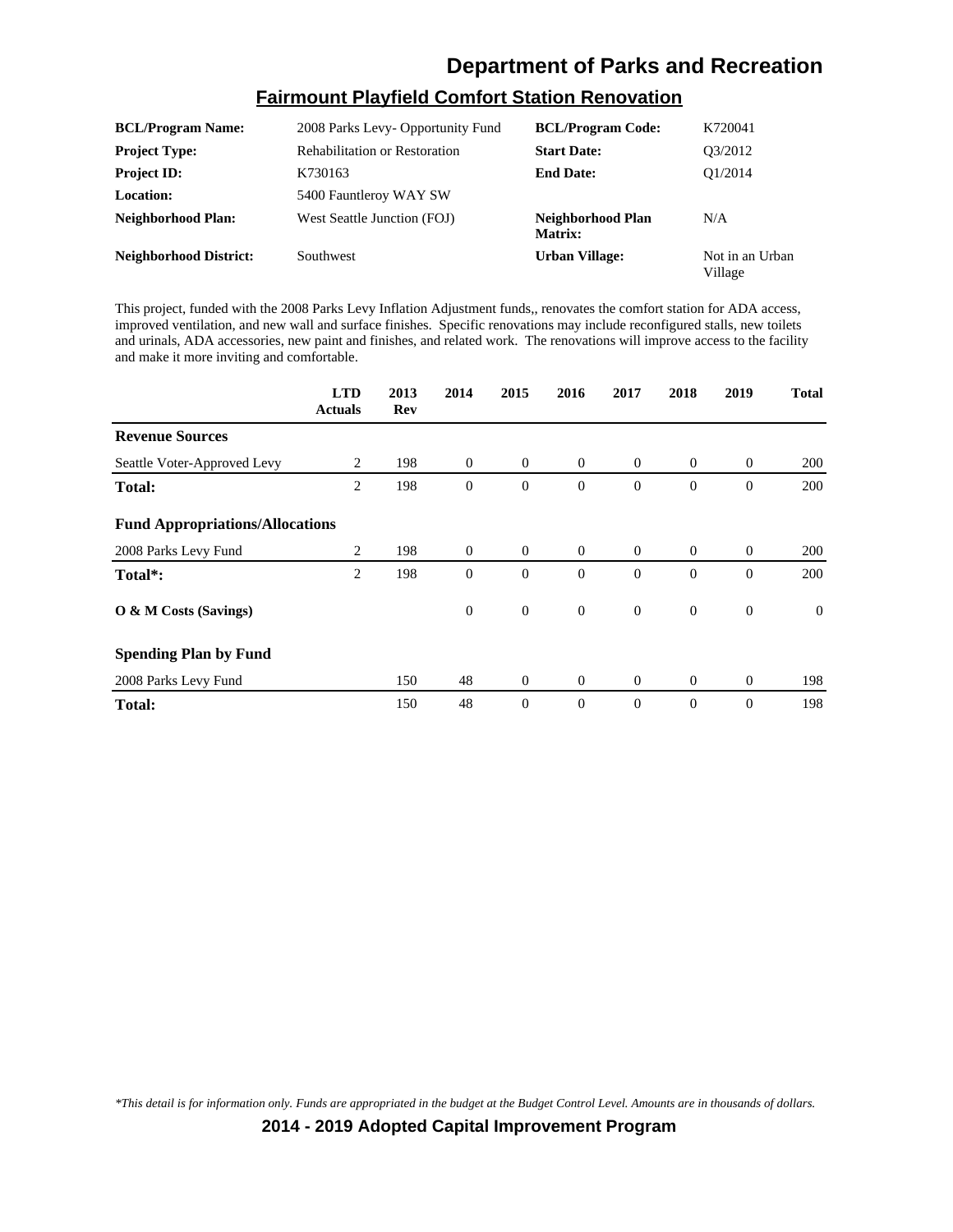#### **Fountain Discharge Retrofit**

| <b>BCL/Program Name:</b>      | Parks Infrastructure          | <b>BCL/Program Code:</b>     | K72441               |
|-------------------------------|-------------------------------|------------------------------|----------------------|
| <b>Project Type:</b>          | Rehabilitation or Restoration | <b>Start Date:</b>           | 03/2012              |
| <b>Project ID:</b>            | K732444                       | <b>End Date:</b>             | O <sub>2</sub> /2014 |
| <b>Location:</b>              |                               |                              |                      |
| Neighborhood Plan:            | Not in Neighborhood Plan      | Neighborhood Plan<br>Matrix: |                      |
| <b>Neighborhood District:</b> |                               | Urban Village:               |                      |

This project retrofits the filter backwash system for four fountains: Piggott, American Legion, Canyon-Cascade in Freeway Park and Cal Anderson Park. These fountains will be modified in accordance with current codes and permits.

|                                                                         | <b>LTD</b><br><b>Actuals</b> | 2013<br>Rev | 2014           | 2015           | 2016           | 2017           | 2018             | 2019         | <b>Total</b> |
|-------------------------------------------------------------------------|------------------------------|-------------|----------------|----------------|----------------|----------------|------------------|--------------|--------------|
| <b>Revenue Sources</b>                                                  |                              |             |                |                |                |                |                  |              |              |
| Real Estate Excise Tax II                                               | 1                            | 499         | $\mathbf{0}$   | $\overline{0}$ | $\overline{0}$ | $\overline{0}$ | $\overline{0}$   | $\theta$     | 500          |
| <b>Total:</b>                                                           | 1                            | 499         | $\theta$       | $\theta$       | $\Omega$       | $\Omega$       | $\mathbf{0}$     | $\theta$     | 500          |
| <b>Fund Appropriations/Allocations</b>                                  |                              |             |                |                |                |                |                  |              |              |
| Cumulative Reserve Subfund -<br>Real Estate Excise Tax II<br>Subaccount | 1                            | 499         | $\mathbf{0}$   | $\mathbf{0}$   | $\mathbf{0}$   | $\theta$       | $\boldsymbol{0}$ | $\mathbf{0}$ | 500          |
| Total*:                                                                 | 1                            | 499         | $\theta$       | $\theta$       | $\mathbf{0}$   | $\theta$       | $\overline{0}$   | $\theta$     | 500          |
| O & M Costs (Savings)                                                   |                              |             | $\overline{0}$ | $\mathbf{0}$   | $\mathbf{0}$   | $\theta$       | $\overline{0}$   | $\theta$     | $\theta$     |
| <b>Spending Plan by Fund</b>                                            |                              |             |                |                |                |                |                  |              |              |
| Cumulative Reserve Subfund -<br>Real Estate Excise Tax II<br>Subaccount |                              | 429         | 70             | $\overline{0}$ | $\mathbf{0}$   | $\theta$       | $\overline{0}$   | $\mathbf{0}$ | 499          |
| <b>Total:</b>                                                           |                              | 429         | 70             | $\theta$       | $\theta$       | $\Omega$       | $\mathbf{0}$     | $\Omega$     | 499          |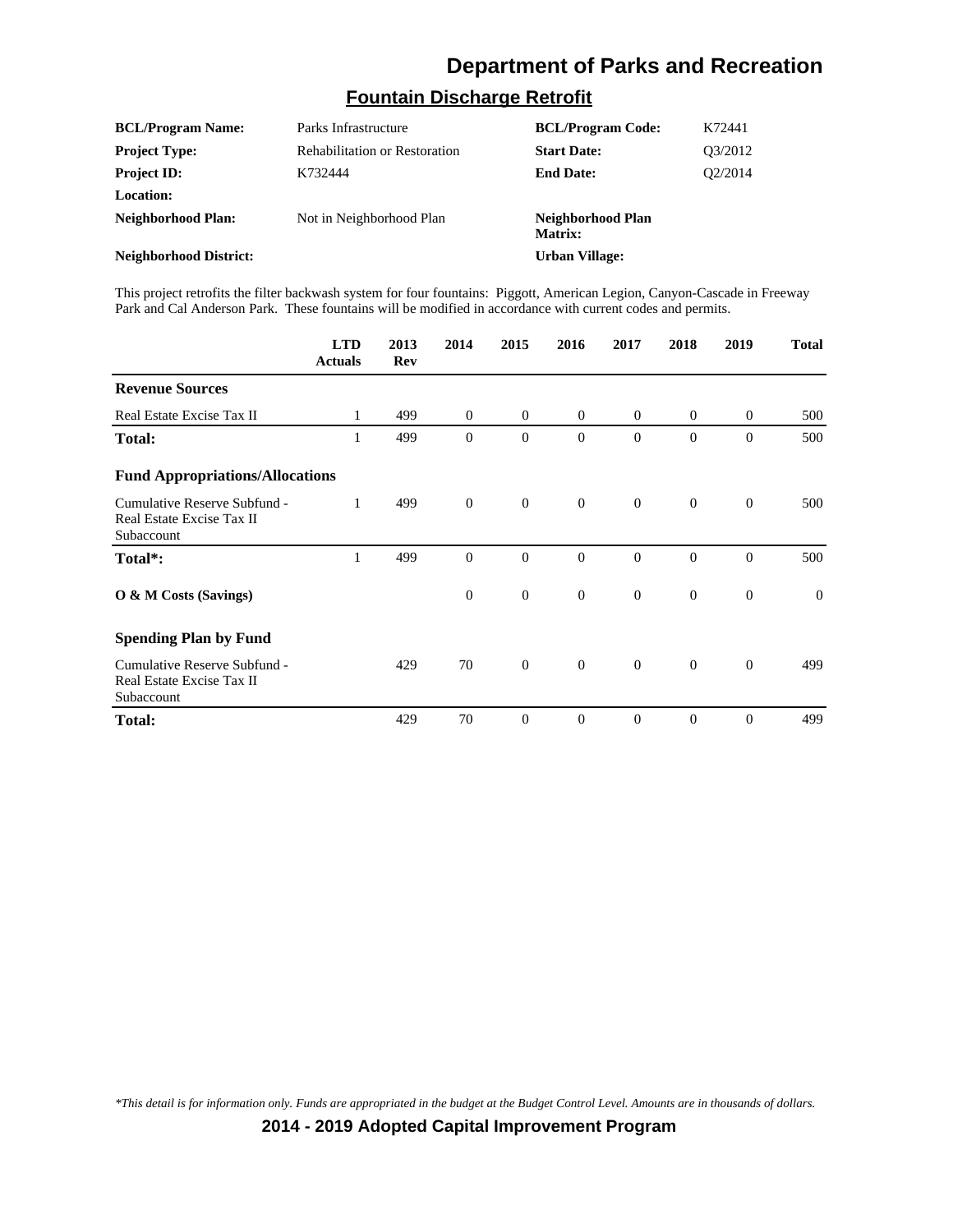#### **Garfield Community Center Roof Replacement**

| <b>BCL/Program Name:</b>      | 2008 Parks Levy- Opportunity Fund    | <b>BCL/Program Code:</b>     | K720041                  |
|-------------------------------|--------------------------------------|------------------------------|--------------------------|
| <b>Project Type:</b>          | <b>Rehabilitation or Restoration</b> | <b>Start Date:</b>           | O1/2012                  |
| <b>Project ID:</b>            | K730165                              | <b>End Date:</b>             | O1/2014                  |
| Location:                     | 2323 E Cherry ST                     |                              |                          |
| Neighborhood Plan:            | Central Area                         | Neighborhood Plan<br>Matrix: | N/A                      |
| <b>Neighborhood District:</b> | Central                              | <b>Urban Village:</b>        | 23rd Ave. $@$<br>Jackson |

This project, funded with the 2008 Parks Levy Inflation Adjustment funds,, removes and replaces the 4,806 square foot arched metal roof and includes removing and replacing deteriorated plywood sheathing and insulation. The new roof will correct the de-lamination issue and eliminate leaks in the lobby and the gym.

|                                        | <b>LTD</b><br><b>Actuals</b> | 2013<br>Rev | 2014         | 2015           | 2016           | 2017           | 2018           | 2019           | <b>Total</b> |
|----------------------------------------|------------------------------|-------------|--------------|----------------|----------------|----------------|----------------|----------------|--------------|
| <b>Revenue Sources</b>                 |                              |             |              |                |                |                |                |                |              |
| Seattle Voter-Approved Levy            | 1                            | 464         | $\mathbf{0}$ | $\overline{0}$ | $\overline{0}$ | $\overline{0}$ | $\overline{0}$ | $\theta$       | 465          |
| <b>Total:</b>                          | 1                            | 464         | $\theta$     | $\theta$       | $\theta$       | $\theta$       | $\mathbf{0}$   | $\overline{0}$ | 465          |
| <b>Fund Appropriations/Allocations</b> |                              |             |              |                |                |                |                |                |              |
| 2008 Parks Levy Fund                   | 1                            | 464         | $\Omega$     | $\overline{0}$ | $\overline{0}$ | $\Omega$       | $\overline{0}$ | $\mathbf{0}$   | 465          |
| Total*:                                | 1                            | 464         | $\theta$     | $\theta$       | $\theta$       | $\Omega$       | $\mathbf{0}$   | $\theta$       | 465          |
| O & M Costs (Savings)                  |                              |             | $\mathbf{0}$ | $\mathbf{0}$   | $\overline{0}$ | $\theta$       | $\mathbf{0}$   | $\mathbf{0}$   | $\theta$     |
| <b>Spending Plan by Fund</b>           |                              |             |              |                |                |                |                |                |              |
| 2008 Parks Levy Fund                   |                              | 404         | 60           | $\overline{0}$ | $\overline{0}$ | $\theta$       | $\overline{0}$ | $\mathbf{0}$   | 464          |
| <b>Total:</b>                          |                              | 404         | 60           | $\mathbf{0}$   | $\theta$       | $\theta$       | $\mathbf{0}$   | $\overline{0}$ | 464          |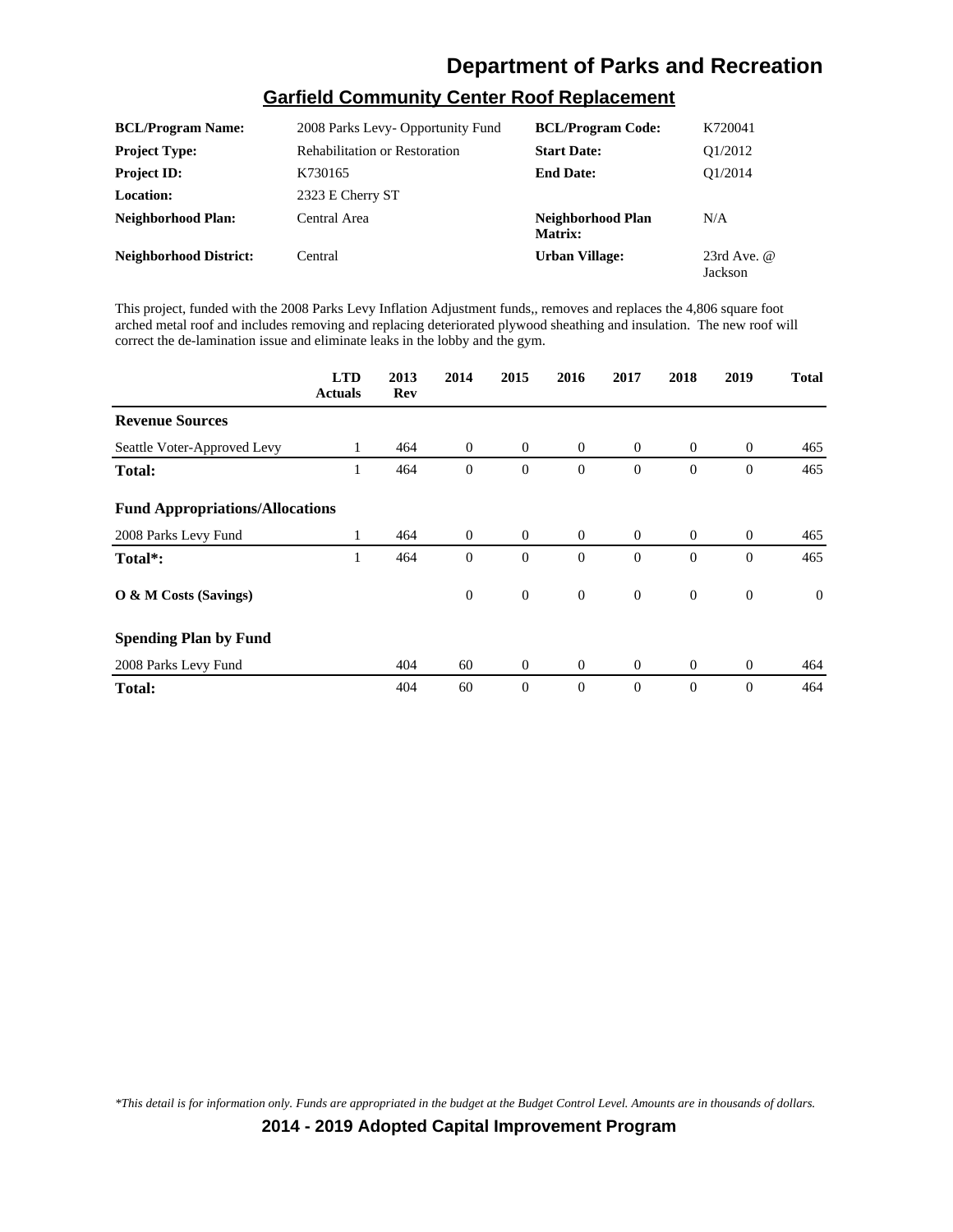#### **Gas Works Park - Remediation**

| <b>BCL/Program Name:</b>      | Debt and Special Funding             | <b>BCL/Program Code:</b>     | K72440                     |
|-------------------------------|--------------------------------------|------------------------------|----------------------------|
| <b>Project Type:</b>          | <b>Rehabilitation or Restoration</b> | <b>Start Date:</b>           | O1/2000                    |
| <b>Project ID:</b>            | K73582                               | <b>End Date:</b>             | <b>TBD</b>                 |
| <b>Location:</b>              | 2101 N Northlake Wy                  |                              |                            |
| <b>Neighborhood Plan:</b>     | Wallingford                          | Neighborhood Plan<br>Matrix: | N/A                        |
| <b>Neighborhood District:</b> | Lake Union                           | <b>Urban Village:</b>        | Not in an Urban<br>Village |

This project provides ongoing monitoring efforts to ensure the measures constructed for remediation of soils at Gas Works Park were effective. Monitoring activities include maintenance and operation of the air sparging, SVE systems, soil cap, and other institutional controls; groundwater testing; quarterly reports; and other related work. The project also provides for ongoing monitoring for as long as 20 years from installation, effectively until 2021. All measures of the Compliance Monitoring Project must be executed in accordance with the Consent Decree established in 1998, requiring the Seattle Department of Parks and Recreation, Puget Sound Energy, and the Department of Ecology to implement a Cleanup Action Plan. REET funds are to be used to reimburse the trust fund for expenses already incurred and to pay for state required air monitoring and other costs not considered eligible expenses under rules governing the Gas Works Contamination Remediation Trust Fund (10220).

|                                                                         | <b>LTD</b><br><b>Actuals</b> | 2013<br>Rev      | 2014         | 2015           | 2016             | 2017             | 2018             | 2019             | <b>Total</b>     |
|-------------------------------------------------------------------------|------------------------------|------------------|--------------|----------------|------------------|------------------|------------------|------------------|------------------|
| <b>Revenue Sources</b>                                                  |                              |                  |              |                |                  |                  |                  |                  |                  |
| Real Estate Excise Tax II                                               | 179                          | 156              | $\theta$     | $\overline{0}$ | 402              | 812              | 2,088            | 1,065            | 4,702            |
| Real Estate Excise Tax I                                                | $\boldsymbol{0}$             | $\boldsymbol{0}$ | 300          | 560            | $\boldsymbol{0}$ | $\theta$         | $\mathbf{0}$     | $\boldsymbol{0}$ | 860              |
| <b>General Subfund Revenues</b>                                         | 1,113                        | 79               | 3            | $\overline{0}$ | $\mathbf{0}$     | $\theta$         | $\mathbf{0}$     | $\mathbf{0}$     | 1,195            |
| To be determined                                                        | $\boldsymbol{0}$             | $\mathbf{0}$     | $\mathbf{0}$ | $\mathbf{0}$   | $\mathbf{0}$     | $\mathbf{0}$     | $\boldsymbol{0}$ | 0                | $\boldsymbol{0}$ |
| <b>Total:</b>                                                           | 1,292                        | 235              | 303          | 560            | 402              | 812              | 2,088            | 1,065            | 6,757            |
| <b>Fund Appropriations/Allocations</b>                                  |                              |                  |              |                |                  |                  |                  |                  |                  |
| Cumulative Reserve Subfund -<br>Real Estate Excise Tax II<br>Subaccount | 179                          | 156              | $\Omega$     | $\Omega$       | 402              | 812              | 2,088            | 1,065            | 4,702            |
| Cumulative Reserve Subfund -<br>Real Estate Excise Tax I<br>Subaccount  | $\Omega$                     | $\theta$         | 300          | 560            | $\overline{0}$   | $\Omega$         | $\Omega$         | $\mathbf{0}$     | 860              |
| <b>Gasworks Park Contamination</b><br><b>Remediation Fund</b>           | 1,113                        | 79               | 3            | $\mathbf{0}$   | $\theta$         | $\theta$         | $\mathbf{0}$     | $\mathbf{0}$     | 1,195            |
| Total*:                                                                 | 1,292                        | 235              | 303          | 560            | 402              | 812              | 2,088            | 1,065            | 6,757            |
| $\overline{O}$ & M Costs (Savings)                                      |                              |                  | $\theta$     | $\mathbf{0}$   | $\boldsymbol{0}$ | $\boldsymbol{0}$ | $\boldsymbol{0}$ | $\boldsymbol{0}$ | $\boldsymbol{0}$ |

*\*This detail is for information only. Funds are appropriated in the budget at the Budget Control Level. Amounts are in thousands of dollars.*

**2014 - 2019 Adopted Capital Improvement Program**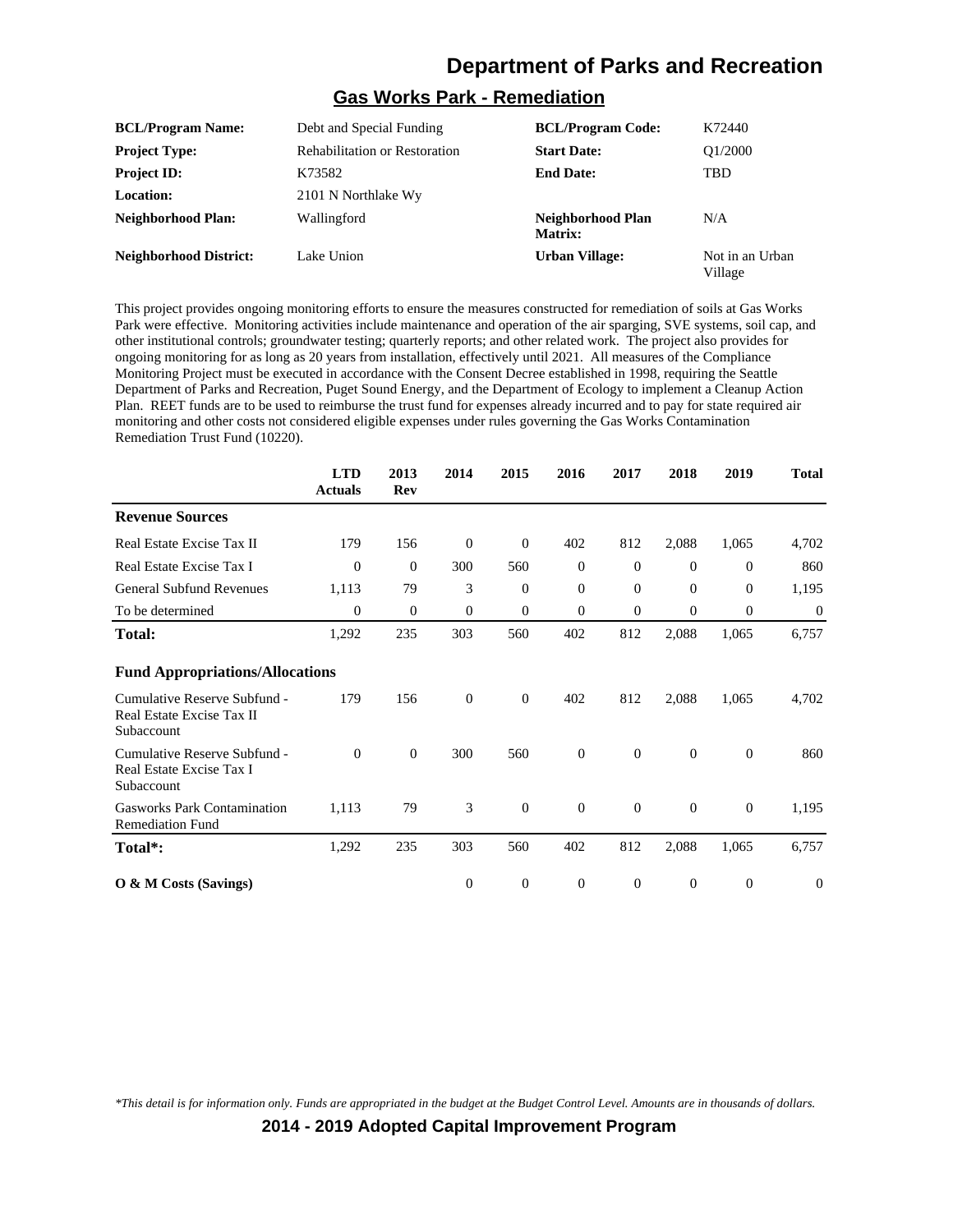#### **Gas Works Park Play Area Renovation**

| <b>BCL/Program Name:</b>      | 2008 Parks Levy- Neighborhood Parks<br>and Playgrounds | <b>BCL/Program Code:</b>     | K720020                    |
|-------------------------------|--------------------------------------------------------|------------------------------|----------------------------|
| <b>Project Type:</b>          | <b>Rehabilitation or Restoration</b>                   | <b>Start Date:</b>           | O <sub>1</sub> /2013       |
| <b>Project ID:</b>            | K730089                                                | <b>End Date:</b>             | O1/2015                    |
| Location:                     | 2101 N Northlake WAY                                   |                              |                            |
| <b>Neighborhood Plan:</b>     | Wallingford                                            | Neighborhood Plan<br>Matrix: | N/A                        |
| <b>Neighborhood District:</b> | Lake Union                                             | <b>Urban Village:</b>        | Not in an Urban<br>Village |

This project provides for replacement of play equipment, access improvements and other work at the existing Gas Works Park play area. The scope of this project brings the play area into compliance with current play area safety standards and guideline efforts of the American Society of Testing and Materials (ASTM) and the Consumer Product Safety Commission (CPSC) as well as meets the requirements of the Americans with Disabilities Act (ADA). This project is part of the 2008 Parks Levy.

|                                        | <b>LTD</b><br><b>Actuals</b> | 2013<br>Rev | 2014         | 2015           | 2016           | 2017           | 2018           | 2019             | <b>Total</b>   |
|----------------------------------------|------------------------------|-------------|--------------|----------------|----------------|----------------|----------------|------------------|----------------|
| <b>Revenue Sources</b>                 |                              |             |              |                |                |                |                |                  |                |
| Seattle Voter-Approved Levy            | 11                           | 389         | 1,000        | $\overline{0}$ | $\overline{0}$ | $\overline{0}$ | $\overline{0}$ | $\overline{0}$   | 1,400          |
| <b>Total:</b>                          | 11                           | 389         | 1,000        | $\mathbf{0}$   | $\theta$       | $\theta$       | $\theta$       | $\mathbf{0}$     | 1,400          |
| <b>Fund Appropriations/Allocations</b> |                              |             |              |                |                |                |                |                  |                |
| 2008 Parks Levy Fund                   | 11                           | 389         | 1,000        | $\overline{0}$ | $\mathbf{0}$   | $\overline{0}$ | $\theta$       | $\boldsymbol{0}$ | 1,400          |
| Total*:                                | 11                           | 389         | 1,000        | $\theta$       | $\theta$       | $\theta$       | $\theta$       | $\mathbf{0}$     | 1,400          |
| O & M Costs (Savings)                  |                              |             | $\mathbf{0}$ | $\mathbf{0}$   | $\overline{0}$ | $\overline{0}$ | $\theta$       | $\mathbf{0}$     | $\overline{0}$ |
| <b>Spending Plan by Fund</b>           |                              |             |              |                |                |                |                |                  |                |
| 2008 Parks Levy Fund                   |                              | 112         | 1,200        | 77             | $\overline{0}$ | $\overline{0}$ | $\theta$       | $\theta$         | 1,389          |
| <b>Total:</b>                          |                              | 112         | 1,200        | 77             | $\theta$       | $\theta$       | $\theta$       | $\mathbf{0}$     | 1,389          |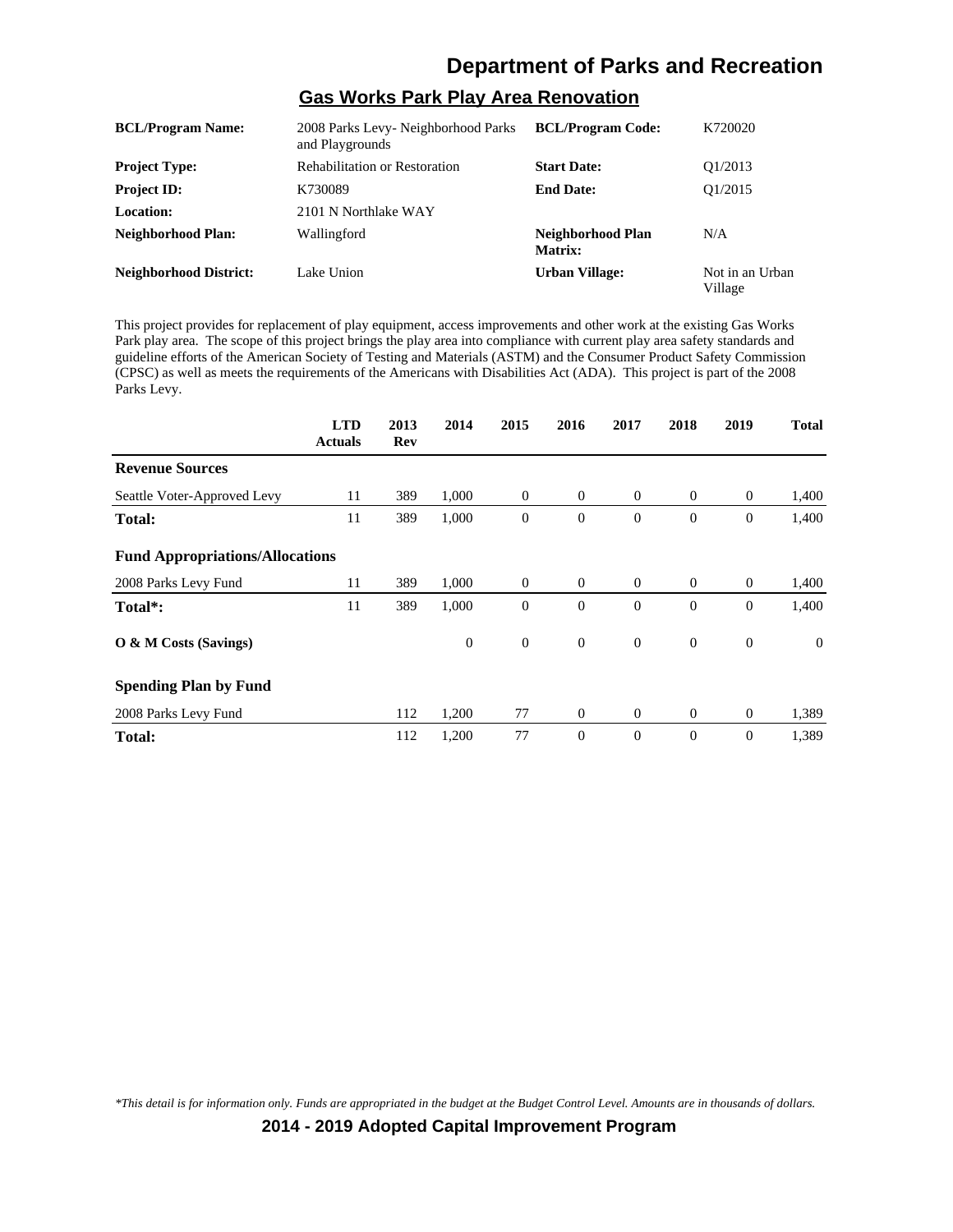#### **Georgetown Playfield Turf Replacement**

| <b>BCL/Program Name:</b>      | Ballfields/Athletic Courts/Play Areas | <b>BCL/Program Code:</b>     | K72445                     |
|-------------------------------|---------------------------------------|------------------------------|----------------------------|
| <b>Project Type:</b>          | <b>Rehabilitation or Restoration</b>  | <b>Start Date:</b>           | O1/2018                    |
| <b>Project ID:</b>            | K732456                               | <b>End Date:</b>             | <b>TBD</b>                 |
| Location:                     | 750 S hOMER ST                        |                              |                            |
| <b>Neighborhood Plan:</b>     | Georgetown                            | Neighborhood Plan<br>Matrix: | $GC-2B.2$                  |
| <b>Neighborhood District:</b> | <b>Greater Duwamish</b>               | <b>Urban Village:</b>        | Not in an Urban<br>Village |

This project replaces the 109,000 square feet synthetic turf field surfacing which was installed in 2008 and is near the end of its lifecycle. This improvement allows the continued use and scheduling of the playfield for soccer, baseball, and other activities.

|                                                                         | <b>LTD</b><br><b>Actuals</b> | 2013<br>Rev    | 2014           | 2015           | 2016           | 2017           | 2018           | 2019           | <b>Total</b> |
|-------------------------------------------------------------------------|------------------------------|----------------|----------------|----------------|----------------|----------------|----------------|----------------|--------------|
| <b>Revenue Sources</b>                                                  |                              |                |                |                |                |                |                |                |              |
| Real Estate Excise Tax II                                               | $\overline{0}$               | $\overline{0}$ | $\overline{0}$ | $\overline{0}$ | $\overline{0}$ | $\Omega$       | 870            | $\overline{0}$ | 870          |
| <b>Total:</b>                                                           | $\overline{0}$               | $\theta$       | $\theta$       | $\mathbf{0}$   | $\theta$       | $\overline{0}$ | 870            | $\overline{0}$ | 870          |
| <b>Fund Appropriations/Allocations</b>                                  |                              |                |                |                |                |                |                |                |              |
| Cumulative Reserve Subfund -<br>Real Estate Excise Tax II<br>Subaccount | $\Omega$                     | $\overline{0}$ | $\overline{0}$ | $\overline{0}$ | $\overline{0}$ | $\Omega$       | 870            | $\theta$       | 870          |
| Total*:                                                                 | $\overline{0}$               | $\theta$       | $\theta$       | $\mathbf{0}$   | $\theta$       | $\theta$       | 870            | $\overline{0}$ | 870          |
| $\overline{O}$ & M Costs (Savings)                                      |                              |                | $\theta$       | $\overline{0}$ | $\theta$       | $\overline{0}$ | $\overline{0}$ | $\overline{0}$ | $\Omega$     |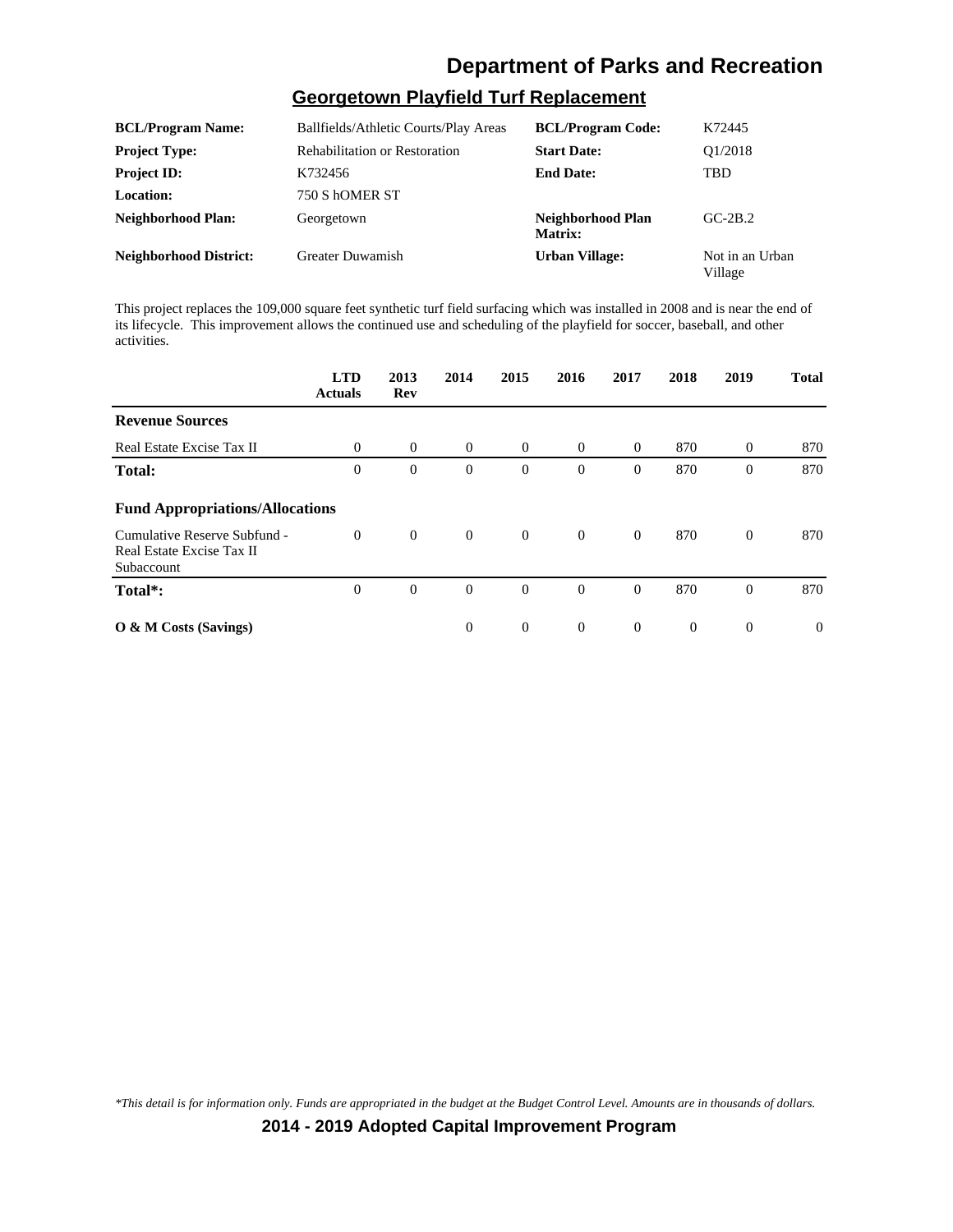| <b>BCL/Program Name:</b>      | <b>Building Component Renovations</b> | <b>BCL/Program Code:</b>     | K72444                     |
|-------------------------------|---------------------------------------|------------------------------|----------------------------|
| <b>Project Type:</b>          | <b>Rehabilitation or Restoration</b>  | <b>Start Date:</b>           | O1/2016                    |
| <b>Project ID:</b>            | K732457                               | <b>End Date:</b>             | <b>TBD</b>                 |
| Location:                     | 923 NW 54TH ST                        |                              |                            |
| Neighborhood Plan:            | Crown Hill/Ballard                    | Neighborhood Plan<br>Matrix: | N/A                        |
| <b>Neighborhood District:</b> | Northwest                             | <b>Urban Village:</b>        | Not in an Urban<br>Village |

#### **Gilman Playground Shelterhouse Sewer Replacement**

This project replaces the sewer line from the shelterhouse, underneath the tennis courts, and to the street, it repairs the impact to the tennis court (crack repair and new color coat), and performs related work. The clay tile sewer line was filmed in 2012 and the specific defect location within the line was identified. It likely caused by tree intrusion from adjacent trees.

|                                                                         | <b>LTD</b><br><b>Actuals</b> | 2013<br>Rev    | 2014     | 2015           | 2016     | 2017           | 2018           | 2019           | <b>Total</b> |
|-------------------------------------------------------------------------|------------------------------|----------------|----------|----------------|----------|----------------|----------------|----------------|--------------|
| <b>Revenue Sources</b>                                                  |                              |                |          |                |          |                |                |                |              |
| Real Estate Excise Tax II                                               | $\overline{0}$               | $\theta$       | $\theta$ | $\overline{0}$ | 122      | $\overline{0}$ | $\overline{0}$ | $\theta$       | 122          |
| <b>Total:</b>                                                           | $\overline{0}$               | $\theta$       | $\theta$ | $\overline{0}$ | 122      | $\theta$       | $\mathbf{0}$   | $\mathbf{0}$   | 122          |
| <b>Fund Appropriations/Allocations</b>                                  |                              |                |          |                |          |                |                |                |              |
| Cumulative Reserve Subfund -<br>Real Estate Excise Tax II<br>Subaccount | $\Omega$                     | $\overline{0}$ | $\theta$ | $\overline{0}$ | 122      | $\overline{0}$ | $\overline{0}$ | $\theta$       | 122          |
| Total*:                                                                 | $\mathbf{0}$                 | $\overline{0}$ | $\theta$ | $\mathbf{0}$   | 122      | $\overline{0}$ | $\overline{0}$ | $\theta$       | 122          |
| O & M Costs (Savings)                                                   |                              |                | $\Omega$ | $\mathbf{0}$   | $\theta$ | $\overline{0}$ | $\overline{0}$ | $\overline{0}$ | $\Omega$     |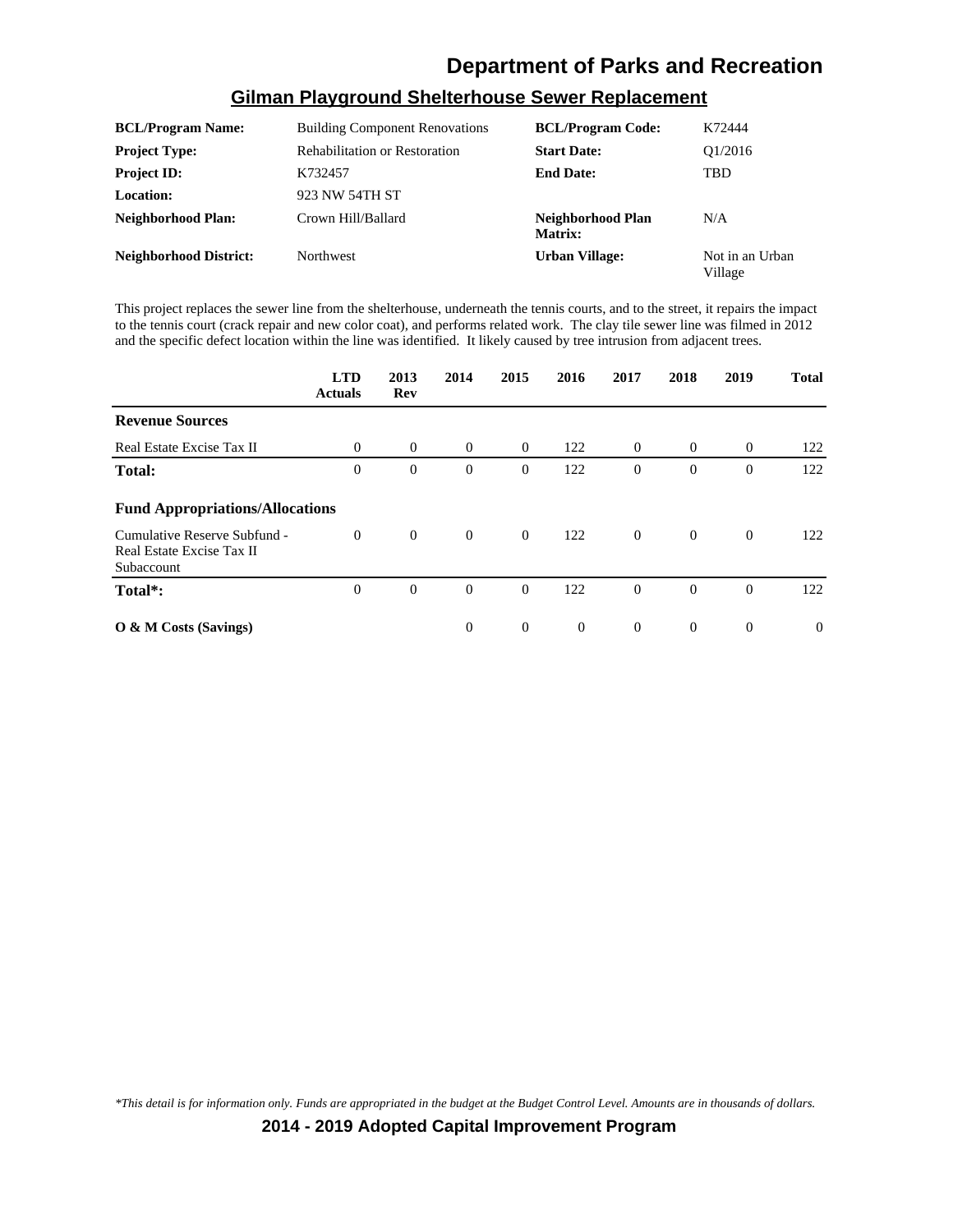#### **Golf - Capital Improvements**

| <b>BCL/Program Name:</b>      | Debt and Special Funding      | <b>BCL/Program Code:</b>     | K72440                            |
|-------------------------------|-------------------------------|------------------------------|-----------------------------------|
| <b>Project Type:</b>          | Rehabilitation or Restoration | <b>Start Date:</b>           | O1/2010                           |
| <b>Project ID:</b>            | K732407                       | <b>End Date:</b>             | ONGOING                           |
| <b>Location:</b>              | Citywide                      |                              |                                   |
| <b>Neighborhood Plan:</b>     | Not in a Neighborhood Plan    | Neighborhood Plan<br>Matrix: | N/A                               |
| <b>Neighborhood District:</b> | In more than one District     | <b>Urban Village:</b>        | In more than one<br>Urban Village |

This project is an ongoing program designed to improve the four City-owned golf courses (Interbay, Jackson, Jefferson, and West Seattle.) Funding for these improvements is provided by green fees, golf cart rentals, ball purchases, and other golf revenues. This project was formerly project number K732285. A new project number has been created for this project to comply with new accounting procedures, therefore life to date and 2009 revised dollar amounts do not appear in the table below.

|                                                                | <b>LTD</b><br><b>Actuals</b> | 2013<br>Rev | 2014         | 2015           | 2016         | 2017     | 2018         | 2019             | <b>Total</b>   |
|----------------------------------------------------------------|------------------------------|-------------|--------------|----------------|--------------|----------|--------------|------------------|----------------|
| <b>Revenue Sources</b>                                         |                              |             |              |                |              |          |              |                  |                |
| <b>Golf Revenues</b>                                           | 662                          | 1,568       | $\theta$     | $\overline{0}$ | 100          | 100      | 100          | $\theta$         | 2,530          |
| <b>Total:</b>                                                  | 662                          | 1,568       | $\mathbf{0}$ | 0              | 100          | 100      | 100          | $\boldsymbol{0}$ | 2,530          |
| <b>Fund Appropriations/Allocations</b>                         |                              |             |              |                |              |          |              |                  |                |
| Cumulative Reserve Subfund -<br><b>Unrestricted Subaccount</b> | 662                          | 1,568       | $\theta$     | $\mathbf{0}$   | 100          | 100      | 100          | $\mathbf{0}$     | 2,530          |
| Total*:                                                        | 662                          | 1,568       | $\theta$     | $\theta$       | 100          | 100      | 100          | $\mathbf{0}$     | 2,530          |
| $\overline{O}$ & M Costs (Savings)                             |                              |             | $\theta$     | $\mathbf{0}$   | $\mathbf{0}$ | $\theta$ | $\mathbf{0}$ | $\mathbf{0}$     | $\overline{0}$ |
| <b>Spending Plan by Fund</b>                                   |                              |             |              |                |              |          |              |                  |                |
| Cumulative Reserve Subfund -<br><b>Unrestricted Subaccount</b> |                              | 600         | 768          | 200            | 100          | 100      | 100          | $\mathbf{0}$     | 1,868          |
| <b>Total:</b>                                                  |                              | 600         | 768          | 200            | 100          | 100      | 100          | $\theta$         | 1,868          |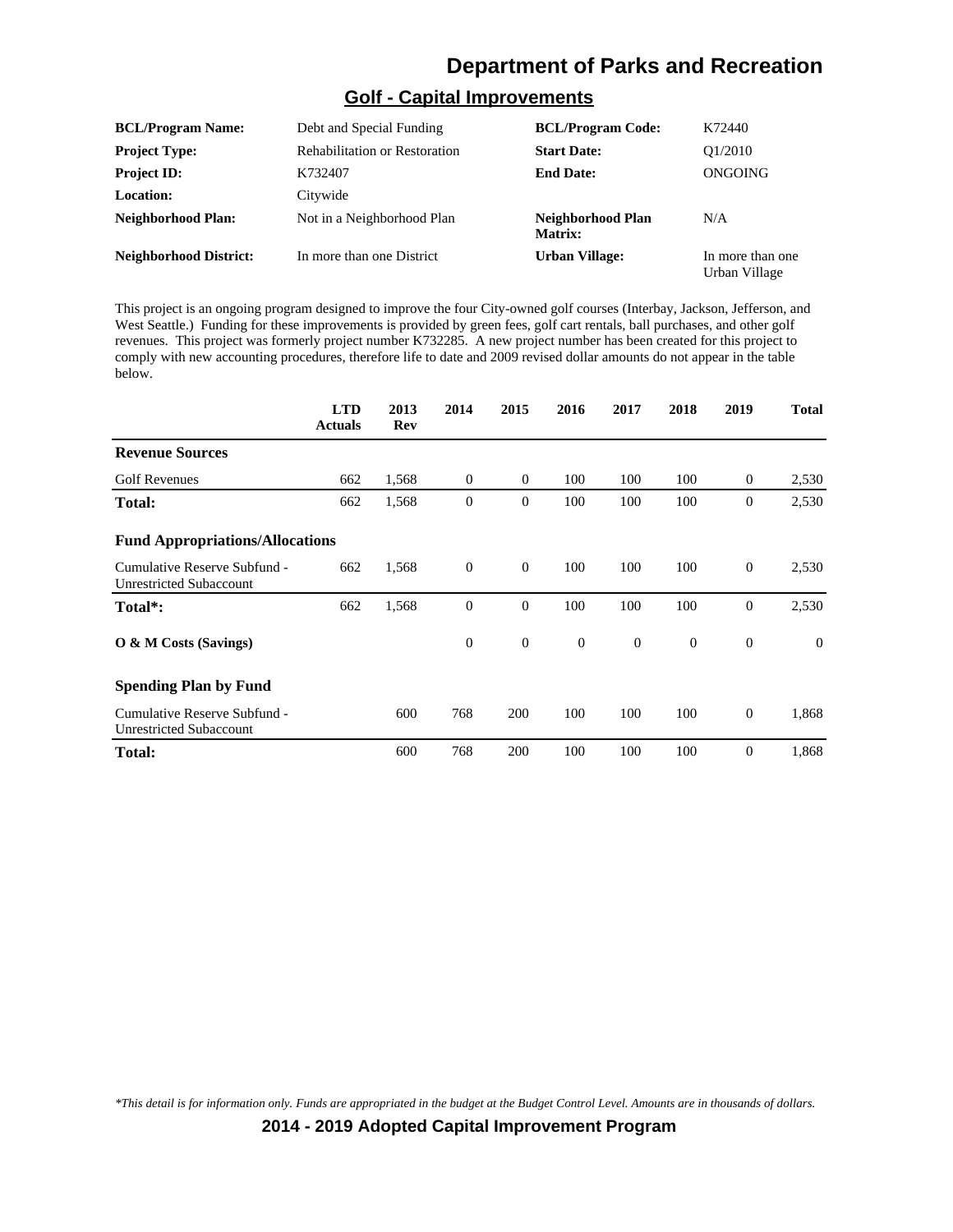#### **Golf Master Plan Implementation**

| <b>BCL/Program Name:</b>      | Debt and Special Funding  | <b>BCL/Program Code:</b>     | K72440                            |
|-------------------------------|---------------------------|------------------------------|-----------------------------------|
| <b>Project Type:</b>          | <b>Improved Facility</b>  | <b>Start Date:</b>           | O2/2010                           |
| <b>Project ID:</b>            | K732391                   | <b>End Date:</b>             | O4/2016                           |
| <b>Location:</b>              | Citywide                  |                              |                                   |
| Neighborhood Plan:            | In more than one Plan     | Neighborhood Plan<br>Matrix: |                                   |
| <b>Neighborhood District:</b> | In more than one District | <b>Urban Village:</b>        | In more than one<br>Urban Village |

This project provides improvements to the four City-owned golf courses (Interbay, Jackson, Jefferson, and West Seattle), including but not limited to, building replacements, driving ranges, cart path improvements, and course and landscaping renovation. Golf Capital Improvements will be phased over 6+ years, placing the revenue generating improvements upfront. The project will expand Golf program capacity and revenues by implementing portions of the Golf Master Plan.

|                                            | <b>LTD</b><br><b>Actuals</b> | 2013<br><b>Rev</b> | 2014             | 2015             | 2016             | 2017             | 2018             | 2019             | <b>Total</b>     |
|--------------------------------------------|------------------------------|--------------------|------------------|------------------|------------------|------------------|------------------|------------------|------------------|
| <b>Revenue Sources</b>                     |                              |                    |                  |                  |                  |                  |                  |                  |                  |
| <b>General Obligation Bonds</b>            | 609                          | 254                | $\overline{0}$   | $\boldsymbol{0}$ | $\theta$         | $\theta$         | $\mathbf{0}$     | $\boldsymbol{0}$ | 863              |
| <b>General Obligation Bonds</b>            | 1,320                        | 729                | $\overline{0}$   | $\mathbf{0}$     | $\Omega$         | $\Omega$         | $\Omega$         | $\theta$         | 2,049            |
| <b>General Obligation Bonds</b>            | 1,433                        | 2,869              | $\theta$         | $\theta$         | $\overline{0}$   | $\overline{0}$   | $\mathbf{0}$     | $\overline{0}$   | 4,302            |
| <b>General Obligation Bonds</b>            | $\theta$                     | 1,810              | $\overline{0}$   | $\mathbf{0}$     | $\overline{0}$   | $\theta$         | $\mathbf{0}$     | $\overline{0}$   | 1,810            |
| <b>General Obligation Bonds</b>            | $\theta$                     | $\theta$           | 5,561            | $\theta$         | $\overline{0}$   | $\theta$         | $\mathbf{0}$     | $\theta$         | 5,561            |
| <b>Total:</b>                              | 3,362                        | 5,662              | 5,561            | $\mathbf{0}$     | $\theta$         | $\theta$         | $\mathbf{0}$     | $\theta$         | 14,585           |
| <b>Fund Appropriations/Allocations</b>     |                              |                    |                  |                  |                  |                  |                  |                  |                  |
| 2010 Multipurpose LTGO<br><b>Bond Fund</b> | 609                          | 254                | $\theta$         | $\overline{0}$   | $\theta$         | $\theta$         | $\mathbf{0}$     | $\theta$         | 863              |
| 2011 Multipurpose LTGO<br><b>Bond Fund</b> | 1,320                        | 729                | $\boldsymbol{0}$ | $\boldsymbol{0}$ | $\boldsymbol{0}$ | $\boldsymbol{0}$ | $\boldsymbol{0}$ | $\boldsymbol{0}$ | 2,049            |
| 2012 Multipurpose LTGO<br><b>Bond Fund</b> | 1,433                        | 2,869              | $\boldsymbol{0}$ | $\boldsymbol{0}$ | $\mathbf{0}$     | $\mathbf{0}$     | $\mathbf{0}$     | $\boldsymbol{0}$ | 4,302            |
| 2013 Multipurpose LTGO<br><b>Bond Fund</b> | $\mathbf{0}$                 | 1,810              | $\boldsymbol{0}$ | $\boldsymbol{0}$ | $\boldsymbol{0}$ | $\theta$         | $\mathbf{0}$     | $\boldsymbol{0}$ | 1,810            |
| 2014 Multipurpose LTGO<br><b>Bond Fund</b> | $\theta$                     | $\mathbf{0}$       | 5,561            | $\boldsymbol{0}$ | $\theta$         | $\theta$         | $\mathbf{0}$     | $\boldsymbol{0}$ | 5,561            |
| Total*:                                    | 3,362                        | 5,662              | 5,561            | $\mathbf{0}$     | $\overline{0}$   | $\overline{0}$   | $\mathbf{0}$     | $\boldsymbol{0}$ | 14,585           |
| $\overline{O}$ & M Costs (Savings)         |                              |                    | $\boldsymbol{0}$ | $\boldsymbol{0}$ | $\overline{0}$   | $\theta$         | $\mathbf{0}$     | $\overline{0}$   | $\boldsymbol{0}$ |

*\*This detail is for information only. Funds are appropriated in the budget at the Budget Control Level. Amounts are in thousands of dollars.*

**2014 - 2019 Adopted Capital Improvement Program**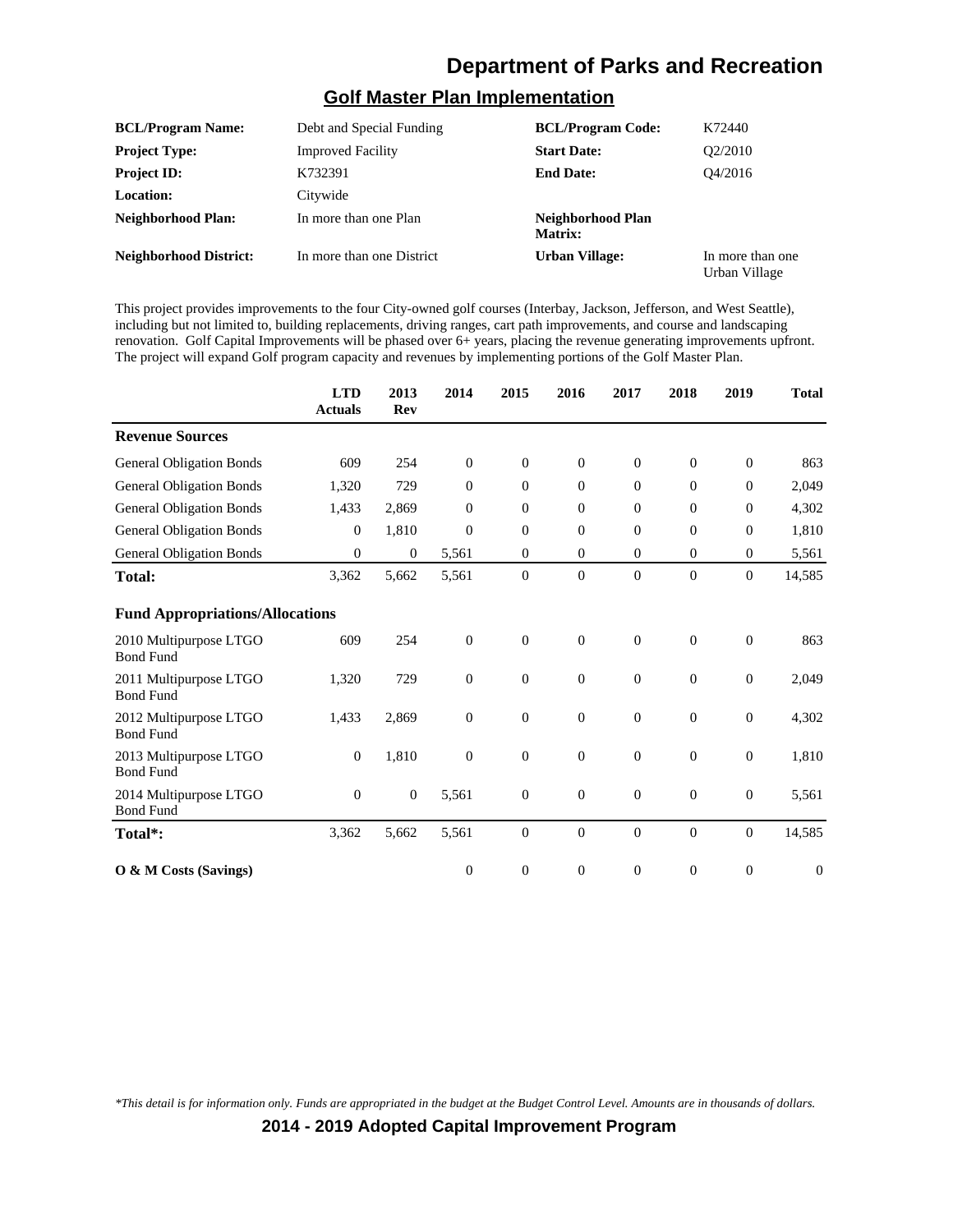| <b>Spending Plan by Fund</b>               |              |              |                |                |                |                |                |        |
|--------------------------------------------|--------------|--------------|----------------|----------------|----------------|----------------|----------------|--------|
| 2010 Multipurpose LTGO<br><b>Bond Fund</b> | 254          | $\theta$     | $\overline{0}$ | $\overline{0}$ | $\overline{0}$ | $\theta$       | $\theta$       | 254    |
| 2011 Multipurpose LTGO<br><b>Bond Fund</b> | 729          | $\mathbf{0}$ | $\overline{0}$ | $\overline{0}$ | $\overline{0}$ | $\theta$       | $\overline{0}$ | 729    |
| 2012 Multipurpose LTGO<br><b>Bond Fund</b> | 1,568        | 1,301        | $\overline{0}$ | $\overline{0}$ | $\overline{0}$ | $\overline{0}$ | $\overline{0}$ | 2,869  |
| 2013 Multipurpose LTGO<br><b>Bond Fund</b> | 84           | 1,726        | $\overline{0}$ | $\overline{0}$ | $\overline{0}$ | $\overline{0}$ | $\overline{0}$ | 1,810  |
| 2014 Multipurpose LTGO<br><b>Bond Fund</b> | $\mathbf{0}$ | 5,561        | $\overline{0}$ | $\overline{0}$ | $\overline{0}$ | $\theta$       | $\overline{0}$ | 5,561  |
| <b>Total:</b>                              | 2,635        | 8,588        | $\theta$       | $\theta$       | $\theta$       | $\Omega$       | $\mathbf{0}$   | 11.223 |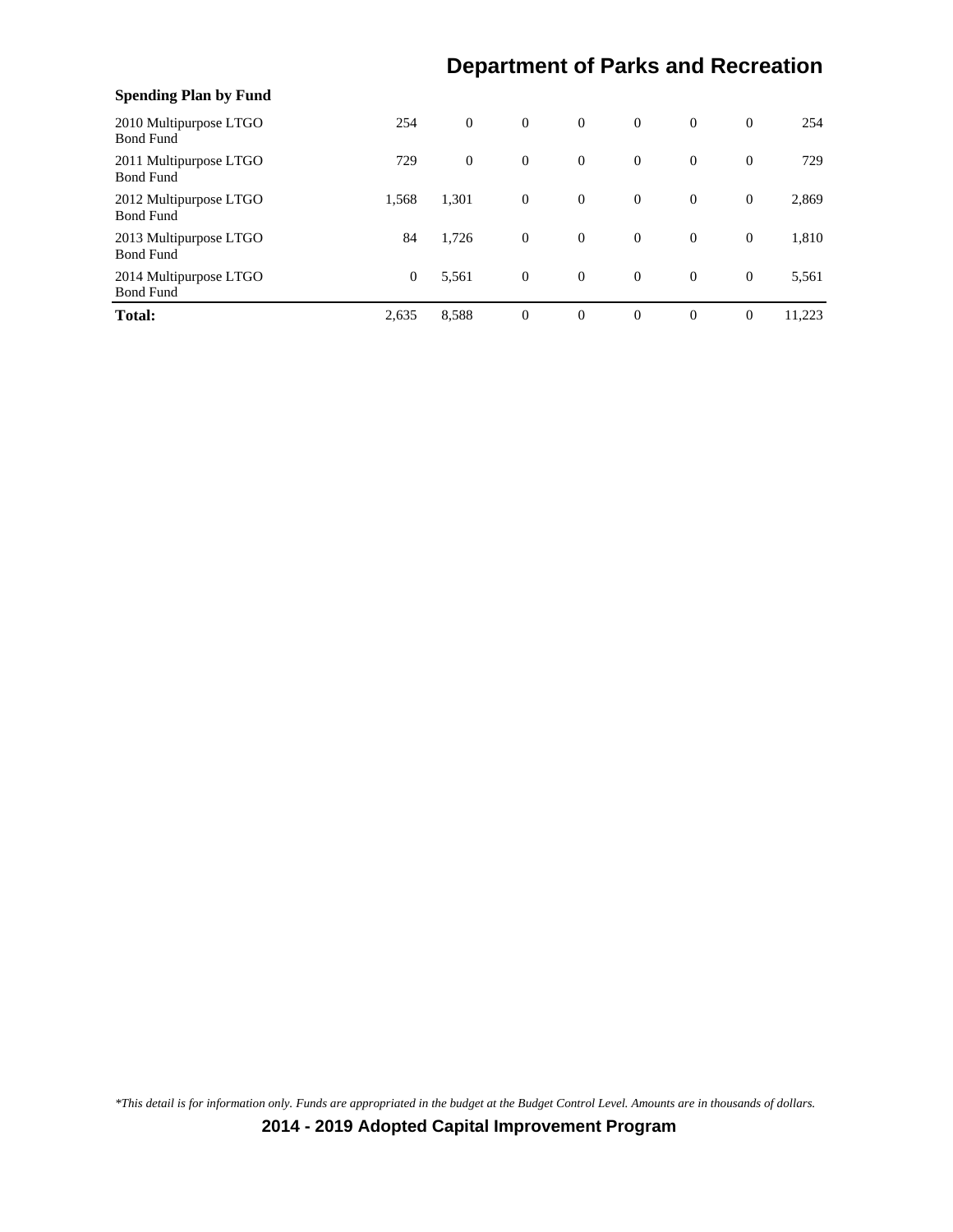| <u> Green Lake CC - Evans Fooi Rooi Replacement &amp; Solar Hot Water</u> |                                       |                          |         |  |  |  |  |
|---------------------------------------------------------------------------|---------------------------------------|--------------------------|---------|--|--|--|--|
| <b>BCL/Program Name:</b>                                                  | <b>Building Component Renovations</b> | <b>BCL/Program Code:</b> | K72444  |  |  |  |  |
| <b>Project Type:</b>                                                      | <b>Rehabilitation or Restoration</b>  | <b>Start Date:</b>       | Q1/2013 |  |  |  |  |
| <b>Project ID:</b>                                                        | K732448                               | <b>End Date:</b>         | TBD     |  |  |  |  |
| <b>Location:</b>                                                          | 7201 E Green Lake Dr N                |                          |         |  |  |  |  |
| Neighborhood Plan:                                                        | Greenlake                             | Neighborhood Plan        | N/A     |  |  |  |  |

**Neighborhood District:** Northwest **Urban Village:** Green Lake

#### **Green Lake CC - Evans Pool Roof Replacement & Solar Hot Water**

**Matrix:**

This project demolishes the existing 15,130 square foot Evans Pool roof and the 13,625 Community Center roof and replace them with a rubberized membrane roofing/EPDM system and solar panels to supplement the pool hot water system, seismic improvements, and related work. The flat roof section of the roof will accommodate a 1,000,000 Btu/day system and will help to reduce pool heating costs.

|                                                                        | <b>LTD</b><br><b>Actuals</b> | 2013<br>Rev | 2014     | 2015           | 2016           | 2017           | 2018           | 2019           | <b>Total</b> |
|------------------------------------------------------------------------|------------------------------|-------------|----------|----------------|----------------|----------------|----------------|----------------|--------------|
| <b>Revenue Sources</b>                                                 |                              |             |          |                |                |                |                |                |              |
| Real Estate Excise Tax I                                               | $\theta$                     | 334         | 1,338    | $\theta$       | $\theta$       | $\overline{0}$ | $\theta$       | $\theta$       | 1,672        |
| <b>Total:</b>                                                          | 0                            | 334         | 1,338    | $\overline{0}$ | $\theta$       | $\theta$       | $\theta$       | $\mathbf{0}$   | 1,672        |
| <b>Fund Appropriations/Allocations</b>                                 |                              |             |          |                |                |                |                |                |              |
| Cumulative Reserve Subfund -<br>Real Estate Excise Tax I<br>Subaccount | $\theta$                     | 334         | 1,338    | $\overline{0}$ | $\overline{0}$ | $\overline{0}$ | $\overline{0}$ | $\overline{0}$ | 1,672        |
| Total*:                                                                | $\boldsymbol{0}$             | 334         | 1,338    | $\theta$       | $\theta$       | $\overline{0}$ | $\theta$       | $\overline{0}$ | 1,672        |
| $\overline{O}$ & M Costs (Savings)                                     |                              |             | $\theta$ | $\theta$       | $\theta$       | $\overline{0}$ | $\theta$       | $\overline{0}$ | $\theta$     |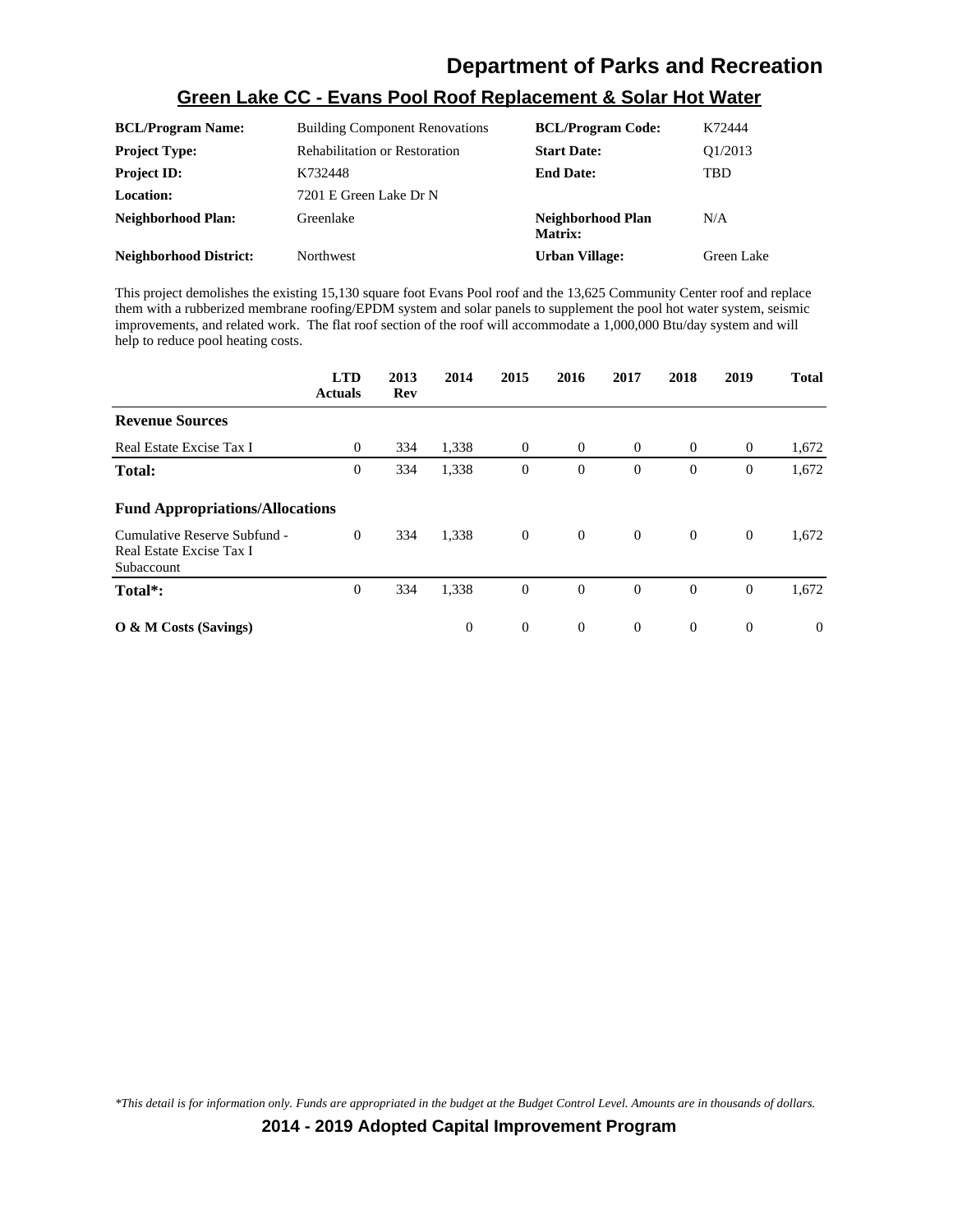#### **Green Lake Community Center Electrical and Mechanical Renovation**

| <b>BCL/Program Name:</b>      | <b>Building Component Renovations</b> | <b>BCL/Program Code:</b>     | K72444     |
|-------------------------------|---------------------------------------|------------------------------|------------|
| <b>Project Type:</b>          | <b>Rehabilitation or Restoration</b>  | <b>Start Date:</b>           | O1/2015    |
| <b>Project ID:</b>            | K732459                               | <b>End Date:</b>             | TBD        |
| Location:                     | 7201 E Green Lake DR N                |                              |            |
| Neighborhood Plan:            | Greenlake                             | Neighborhood Plan<br>Matrix: | N/A        |
| <b>Neighborhood District:</b> | <b>Northwest</b>                      | <b>Urban Village:</b>        | Green Lake |

This project demolishes the existing roofs at the community center and pool and replaces it with a rubberized membrane roofing/EPDM system and solar panels on the flat section for solar hot water heating for the pool, and related work. It is anticipated that the solar panels will supplement the pool water heating, which may reduce operating costs at the pool.

|                                                                         | <b>LTD</b><br><b>Actuals</b> | 2013<br>Rev    | 2014         | 2015           | 2016           | 2017           | 2018           | 2019           | <b>Total</b> |
|-------------------------------------------------------------------------|------------------------------|----------------|--------------|----------------|----------------|----------------|----------------|----------------|--------------|
| <b>Revenue Sources</b>                                                  |                              |                |              |                |                |                |                |                |              |
| Real Estate Excise Tax II                                               | $\overline{0}$               | $\overline{0}$ | $\theta$     | $\overline{0}$ | $\overline{0}$ | $\overline{0}$ | $\overline{0}$ | $\mathbf{0}$   | $\theta$     |
| <b>Total:</b>                                                           | $\boldsymbol{0}$             | $\theta$       | $\theta$     | $\mathbf{0}$   | $\overline{0}$ | $\theta$       | $\mathbf{0}$   | $\overline{0}$ | $\theta$     |
| <b>Fund Appropriations/Allocations</b>                                  |                              |                |              |                |                |                |                |                |              |
| Cumulative Reserve Subfund -<br>Real Estate Excise Tax II<br>Subaccount | $\theta$                     | $\overline{0}$ | $\mathbf{0}$ | $\overline{0}$ | $\overline{0}$ | $\overline{0}$ | $\overline{0}$ | $\mathbf{0}$   | $\theta$     |
| Total*:                                                                 | $\boldsymbol{0}$             | $\theta$       | $\theta$     | $\mathbf{0}$   | $\overline{0}$ | $\Omega$       | $\overline{0}$ | $\theta$       | $\theta$     |
| O & M Costs (Savings)                                                   |                              |                | $\theta$     | $\overline{0}$ | $\overline{0}$ | $\overline{0}$ | $\overline{0}$ | $\overline{0}$ | $\Omega$     |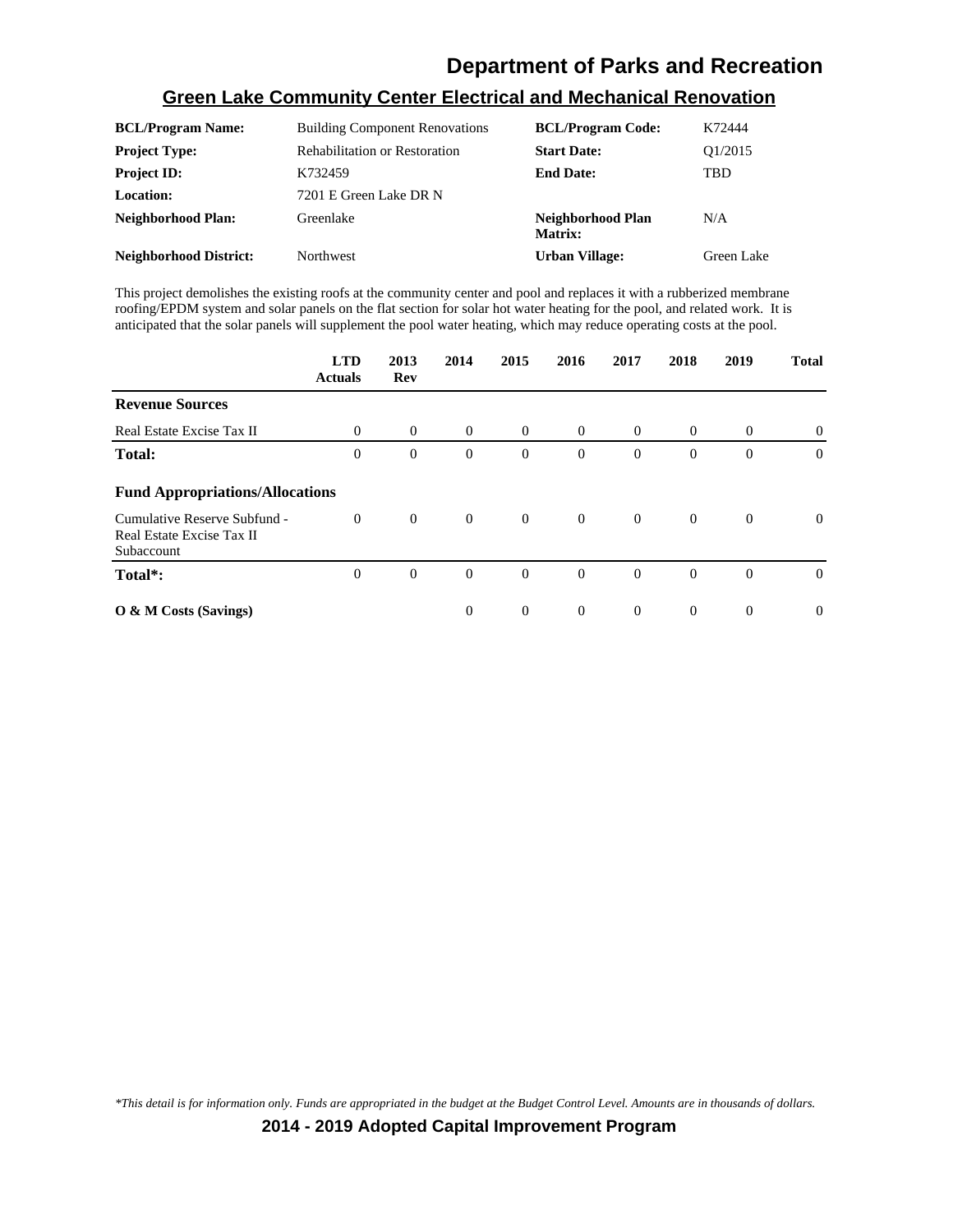# **Green Lake Park Alum Treatment**

| <b>BCL/Program Name:</b>      | Docks/Piers/Floats/Seawalls/Shorelines | <b>BCL/Program Code:</b>     | K72447     |
|-------------------------------|----------------------------------------|------------------------------|------------|
| <b>Project Type:</b>          | <b>Rehabilitation or Restoration</b>   | <b>Start Date:</b>           | Q1/2017    |
| <b>Project ID:</b>            | K732460                                | <b>End Date:</b>             | O4/2018    |
| Location:                     | 7201 E Green Lake WAY N                |                              |            |
| Neighborhood Plan:            | Greenlake                              | Neighborhood Plan<br>Matrix: | C13        |
| <b>Neighborhood District:</b> | <b>Northwest</b>                       | <b>Urban Village:</b>        | Green Lake |

This project treats Green Lake with Alum to continue to maintain water quality and control algae growth. The water quality of the lake has remained stable since the fist alum treatment was done in 2004. The treatment will help Parks meet the adopted goal to maintain an average summer Secchi depth of eight feet.

|                                                                         | <b>LTD</b><br><b>Actuals</b> | 2013<br>Rev    | 2014     | 2015           | 2016           | 2017           | 2018           | 2019           | <b>Total</b> |
|-------------------------------------------------------------------------|------------------------------|----------------|----------|----------------|----------------|----------------|----------------|----------------|--------------|
| <b>Revenue Sources</b>                                                  |                              |                |          |                |                |                |                |                |              |
| Real Estate Excise Tax II                                               | $\theta$                     | $\overline{0}$ | $\theta$ | $\overline{0}$ | $\theta$       | 484            | 1,016          | $\overline{0}$ | 1,500        |
| <b>Total:</b>                                                           | $\mathbf{0}$                 | $\theta$       | $\theta$ | $\mathbf{0}$   | $\mathbf{0}$   | 484            | 1,016          | 0              | 1,500        |
| <b>Fund Appropriations/Allocations</b>                                  |                              |                |          |                |                |                |                |                |              |
| Cumulative Reserve Subfund -<br>Real Estate Excise Tax II<br>Subaccount | $\mathbf{0}$                 | $\theta$       | $\theta$ | $\overline{0}$ | $\overline{0}$ | 484            | 1,016          | $\overline{0}$ | 1,500        |
| Total*:                                                                 | $\mathbf{0}$                 | $\theta$       | $\theta$ | $\overline{0}$ | $\mathbf{0}$   | 484            | 1,016          | $\mathbf{0}$   | 1,500        |
| $\overline{O}$ & M Costs (Savings)                                      |                              |                | $\theta$ | $\overline{0}$ | $\theta$       | $\overline{0}$ | $\overline{0}$ | $\mathbf{0}$   | $\Omega$     |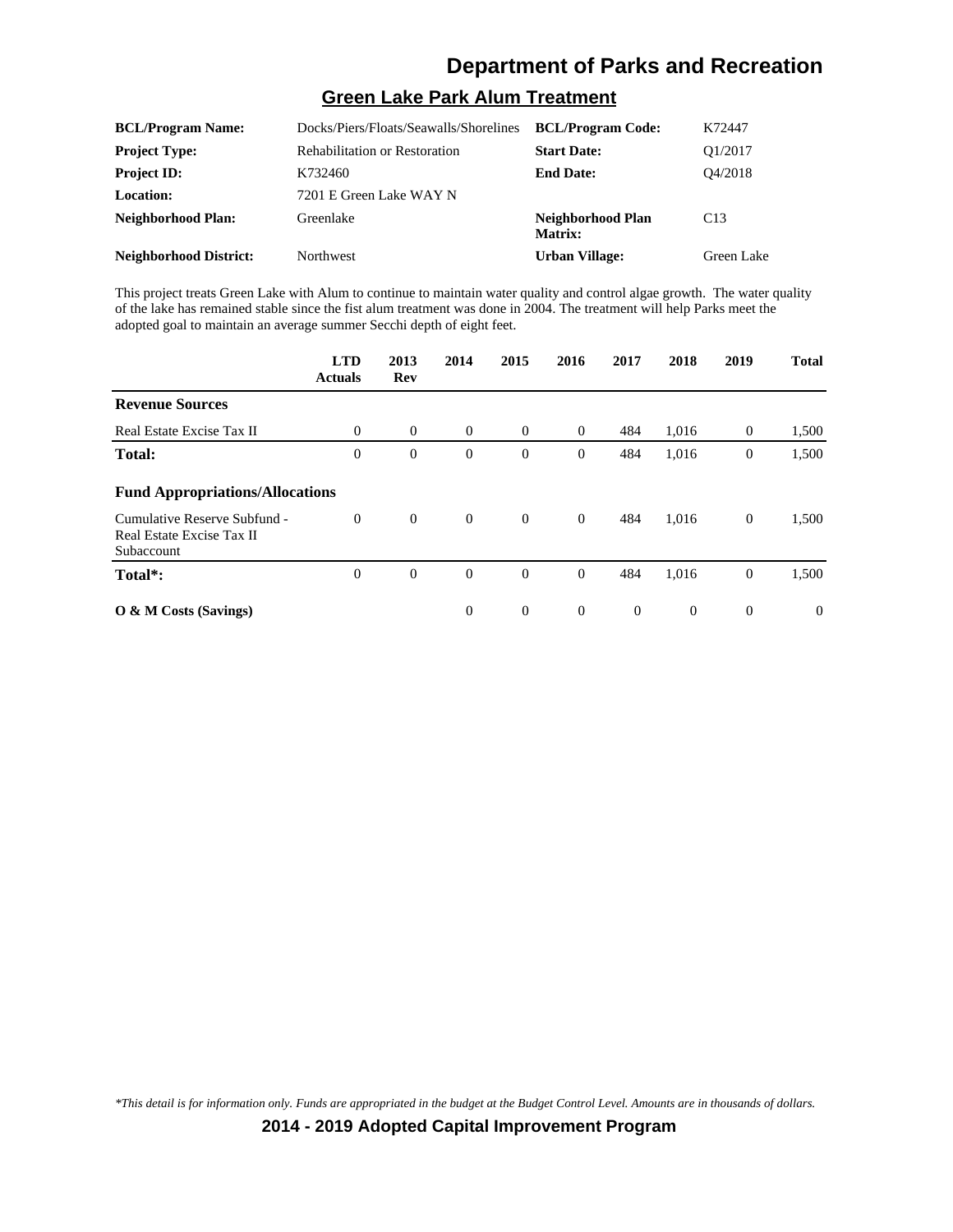| <b>BCL/Program Name:</b>      | 2008 Parks Levy- Green Space<br>Acquisition | <b>BCL/Program Code:</b>     | K720011                           |
|-------------------------------|---------------------------------------------|------------------------------|-----------------------------------|
| <b>Project Type:</b>          | New Facility                                | <b>Start Date:</b>           | O <sub>2</sub> /2009              |
| <b>Project ID:</b>            | K730011                                     | <b>End Date:</b>             | TBD                               |
| Location:                     | Citywide                                    |                              |                                   |
| Neighborhood Plan:            | In more than one Plan                       | Neighborhood Plan<br>Matrix: | Multiple                          |
| <b>Neighborhood District:</b> | In more than one District                   | Urban Village:               | In more than one<br>Urban Village |

#### **Green Space Acquisitions- 2008 Parks Levy**

This project provides for acquisition of properties to fill gaps in existing public ownership and preserve continuity in existing public ownership. The project scope targets acquisitions in the following designated green spaces: Arroyos Natural Area, East Duwamish Greenbelt, Northeast Oueen Anne Greenbelt, Ravenna Woods, Thornton Creek Watershed, and West Duwamish Greenbelt. These acquisitions will enhance livability and increase opportunities for the public to enjoy nature. They also implement the Parks Strategic Action Plan by encouraging long-term stewardship of natural resources. Levy funds are expected to be supplemented by grants and funds from other sources for these acquisitions. This project is part of the 2008 Parks Levy.

In 2010,\$305K was added to the project to provide funding to cover costs associated with the acquisition of real property within the City's designated green spaces. These funds are derived from excess interest earnings in the Open Spaces and Trails Fund, which was created in 1989 and has been inactive since 2006.

|                                        | <b>LTD</b><br><b>Actuals</b> | 2013<br>Rev | 2014         | 2015             | 2016             | 2017           | 2018           | 2019             | <b>Total</b> |
|----------------------------------------|------------------------------|-------------|--------------|------------------|------------------|----------------|----------------|------------------|--------------|
| <b>Revenue Sources</b>                 |                              |             |              |                  |                  |                |                |                  |              |
| <b>Interest Earnings</b>               | 192                          | 113         | $\mathbf{0}$ | $\mathbf{0}$     | $\mathbf{0}$     | $\overline{0}$ | $\theta$       | $\theta$         | 305          |
| Seattle Voter-Approved Levy            | 3,858                        | 1,692       | 1,430        | $\theta$         | $\mathbf{0}$     | $\overline{0}$ | $\mathbf{0}$   | $\overline{0}$   | 6,980        |
| <b>Total:</b>                          | 4,050                        | 1,805       | 1,430        | $\overline{0}$   | $\boldsymbol{0}$ | $\theta$       | $\theta$       | $\boldsymbol{0}$ | 7,285        |
| <b>Fund Appropriations/Allocations</b> |                              |             |              |                  |                  |                |                |                  |              |
| Open Spaces & Trails Bond<br>Fund      | 192                          | 113         | $\mathbf{0}$ | $\mathbf{0}$     | $\theta$         | $\overline{0}$ | $\theta$       | $\theta$         | 305          |
| 2008 Parks Levy Fund                   | 3,858                        | 1,692       | 1,430        | $\mathbf{0}$     | $\boldsymbol{0}$ | $\overline{0}$ | $\mathbf{0}$   | $\overline{0}$   | 6,980        |
| Total*:                                | 4,050                        | 1,805       | 1,430        | $\overline{0}$   | $\overline{0}$   | $\theta$       | $\overline{0}$ | $\overline{0}$   | 7,285        |
| O & M Costs (Savings)                  |                              |             | $\mathbf{0}$ | $\boldsymbol{0}$ | $\mathbf{0}$     | $\overline{0}$ | $\theta$       | $\overline{0}$   | $\mathbf{0}$ |
| <b>Spending Plan by Fund</b>           |                              |             |              |                  |                  |                |                |                  |              |
| Open Spaces & Trails Bond<br>Fund      |                              | 100         | 13           | $\mathbf{0}$     | $\overline{0}$   | $\overline{0}$ | $\Omega$       | $\overline{0}$   | 113          |
| 2008 Parks Levy Fund                   |                              | 1,692       | 1,430        | $\mathbf{0}$     | $\mathbf{0}$     | $\overline{0}$ | $\mathbf{0}$   | $\overline{0}$   | 3,122        |
| <b>Total:</b>                          |                              | 1,792       | 1,443        | $\overline{0}$   | $\mathbf{0}$     | $\theta$       | $\theta$       | $\boldsymbol{0}$ | 3,235        |

*\*This detail is for information only. Funds are appropriated in the budget at the Budget Control Level. Amounts are in thousands of dollars.*

**2014 - 2019 Adopted Capital Improvement Program**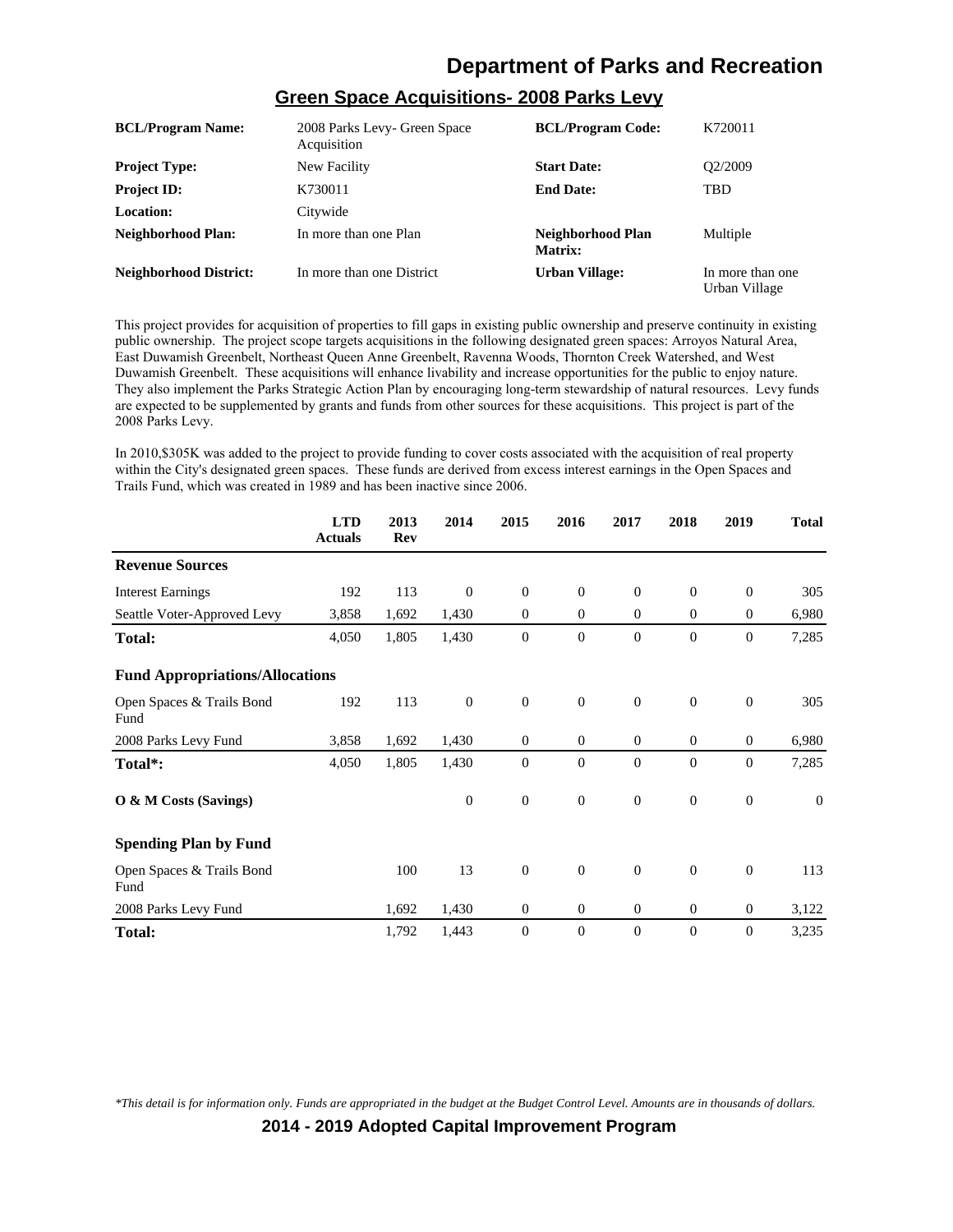#### **Hiawatha Community Center Renovation**

| <b>BCL/Program Name:</b>      | <b>Building Component Renovations</b> | <b>BCL/Program Code:</b>     | K72444                  |
|-------------------------------|---------------------------------------|------------------------------|-------------------------|
| <b>Project Type:</b>          | <b>Rehabilitation or Restoration</b>  | <b>Start Date:</b>           | O <sub>1</sub> /2015    |
| <b>Project ID:</b>            | K732461                               | <b>End Date:</b>             | TBD                     |
| Location:                     | 2700 California AVE SW                |                              |                         |
| <b>Neighborhood Plan:</b>     | Admiral                               | Neighborhood Plan<br>Matrix: | N/A                     |
| <b>Neighborhood District:</b> | Southwest                             | <b>Urban Village:</b>        | <b>Admiral District</b> |

This project renovates the building to include an updated kitchen, interior space renovations, new electrical, water and sewer services, exterior and seismic upgrades, and ADA improvements. Combined, these major systems and programmatic renovations will allow the building to operate more efficiently, and increases the opportunities for more facility rentals.

|                                                                         | <b>LTD</b><br><b>Actuals</b> | 2013<br>Rev    | 2014           | 2015           | 2016           | 2017           | 2018           | 2019           | <b>Total</b> |
|-------------------------------------------------------------------------|------------------------------|----------------|----------------|----------------|----------------|----------------|----------------|----------------|--------------|
| <b>Revenue Sources</b>                                                  |                              |                |                |                |                |                |                |                |              |
| Real Estate Excise Tax II                                               | $\overline{0}$               | $\overline{0}$ | $\overline{0}$ | $\overline{0}$ | $\overline{0}$ | $\overline{0}$ | $\overline{0}$ | $\overline{0}$ | $\theta$     |
| <b>Total:</b>                                                           | $\boldsymbol{0}$             | $\mathbf{0}$   | $\theta$       | $\mathbf{0}$   | $\overline{0}$ | $\theta$       | $\mathbf{0}$   | $\theta$       | $\theta$     |
| <b>Fund Appropriations/Allocations</b>                                  |                              |                |                |                |                |                |                |                |              |
| Cumulative Reserve Subfund -<br>Real Estate Excise Tax II<br>Subaccount | $\overline{0}$               | $\overline{0}$ | $\theta$       | $\overline{0}$ | $\overline{0}$ | $\overline{0}$ | $\overline{0}$ | $\theta$       | $\theta$     |
| Total*:                                                                 | $\overline{0}$               | $\theta$       | $\theta$       | $\mathbf{0}$   | $\overline{0}$ | $\overline{0}$ | $\overline{0}$ | $\mathbf{0}$   | $\theta$     |
| $\overline{O}$ & M Costs (Savings)                                      |                              |                | $\theta$       | $\overline{0}$ | $\overline{0}$ | $\overline{0}$ | $\overline{0}$ | $\overline{0}$ | $\Omega$     |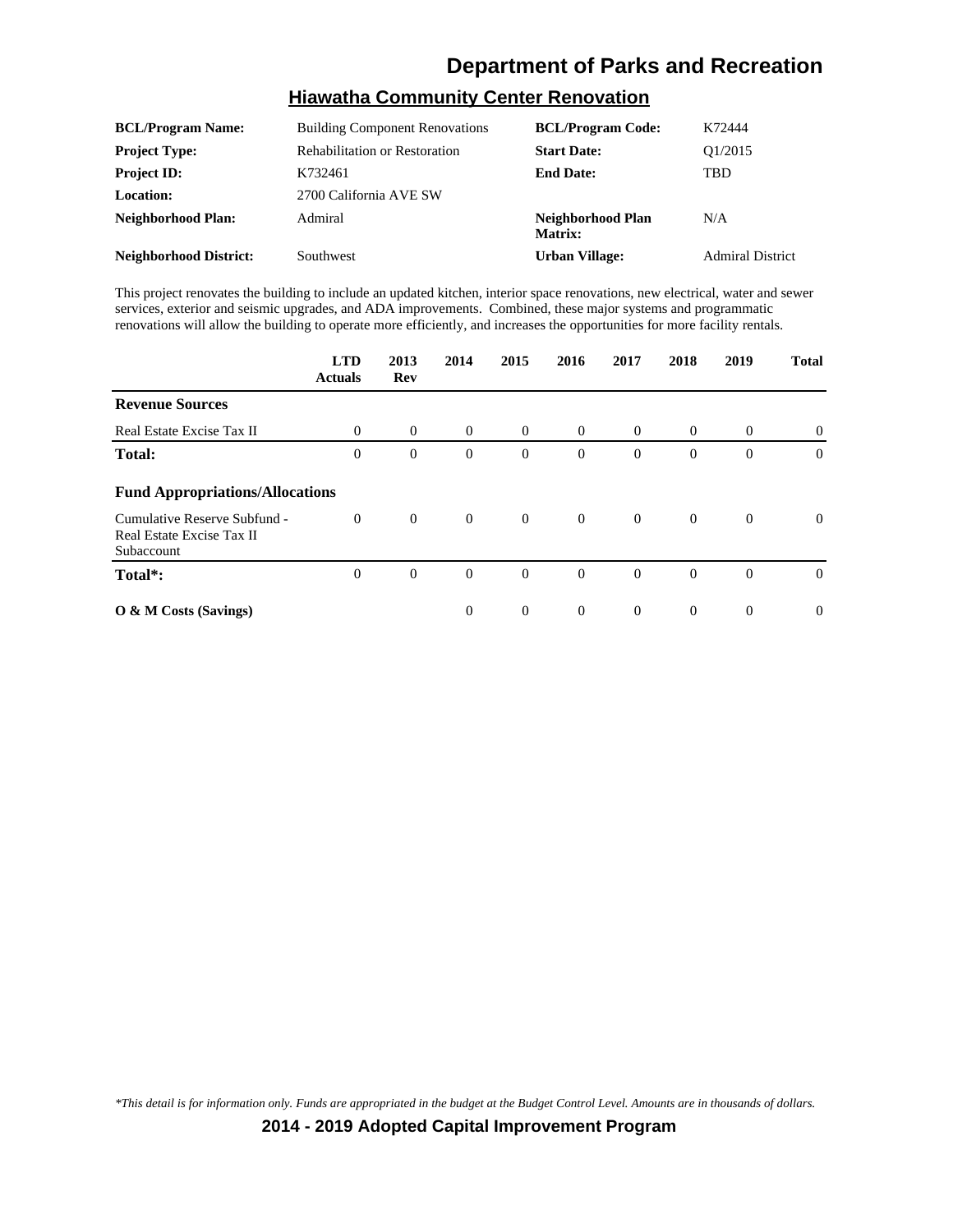#### **Hing Hay Park Development**

| <b>BCL/Program Name:</b>      | 2008 Parks Levy- Neighborhood Parks<br>and Playgrounds | <b>BCL/Program Code:</b>     | K720020                       |
|-------------------------------|--------------------------------------------------------|------------------------------|-------------------------------|
| <b>Project Type:</b>          | New Facility                                           | <b>Start Date:</b>           | O1/2013                       |
| <b>Project ID:</b>            | K730091                                                | <b>End Date:</b>             | 2015                          |
| <b>Location:</b>              | 423 Maynard AVE S                                      |                              |                               |
| Neighborhood Plan:            | International District/Chinatown                       | Neighborhood Plan<br>Matrix: | D1                            |
| <b>Neighborhood District:</b> | Downtown                                               | <b>Urban Village:</b>        | <b>International District</b> |

This project redevelops the site of the International District Station Post Office into parkland that will be an extension of Hing Hay Park. Site elements may include lighting, seating, landscaping, ADA access, signage, and other park elements. The land for this park was acquired with 2000 Pro Parks Levy funds. This project is part of the 2008 Parks Levy.

|                                        | <b>LTD</b><br><b>Actuals</b> | 2013<br><b>Rev</b> | 2014         | 2015             | 2016           | 2017           | 2018           | 2019             | <b>Total</b> |
|----------------------------------------|------------------------------|--------------------|--------------|------------------|----------------|----------------|----------------|------------------|--------------|
| <b>Revenue Sources</b>                 |                              |                    |              |                  |                |                |                |                  |              |
| Seattle Voter-Approved Levy            | $\mathbf{0}$                 | 500                | 2,500        | $\mathbf{0}$     | $\overline{0}$ | $\overline{0}$ | $\overline{0}$ | $\theta$         | 3,000        |
| <b>Total:</b>                          | 0                            | 500                | 2,500        | $\boldsymbol{0}$ | $\theta$       | $\theta$       | $\theta$       | $\boldsymbol{0}$ | 3,000        |
| <b>Fund Appropriations/Allocations</b> |                              |                    |              |                  |                |                |                |                  |              |
| 2008 Parks Levy Fund                   | $\mathbf{0}$                 | 500                | 2,500        | $\overline{0}$   | $\overline{0}$ | $\overline{0}$ | $\overline{0}$ | $\boldsymbol{0}$ | 3,000        |
| Total*:                                | $\mathbf{0}$                 | 500                | 2,500        | $\overline{0}$   | $\theta$       | $\Omega$       | $\theta$       | $\mathbf{0}$     | 3,000        |
| O & M Costs (Savings)                  |                              |                    | $\mathbf{0}$ | 23               | 23             | 24             | 24             | 25               | 119          |
| <b>Spending Plan by Fund</b>           |                              |                    |              |                  |                |                |                |                  |              |
| 2008 Parks Levy Fund                   |                              | 265                | 2,000        | 735              | $\theta$       | $\overline{0}$ | $\mathbf{0}$   | $\theta$         | 3,000        |
| <b>Total:</b>                          |                              | 265                | 2,000        | 735              | $\theta$       | $\theta$       | $\theta$       | $\theta$         | 3,000        |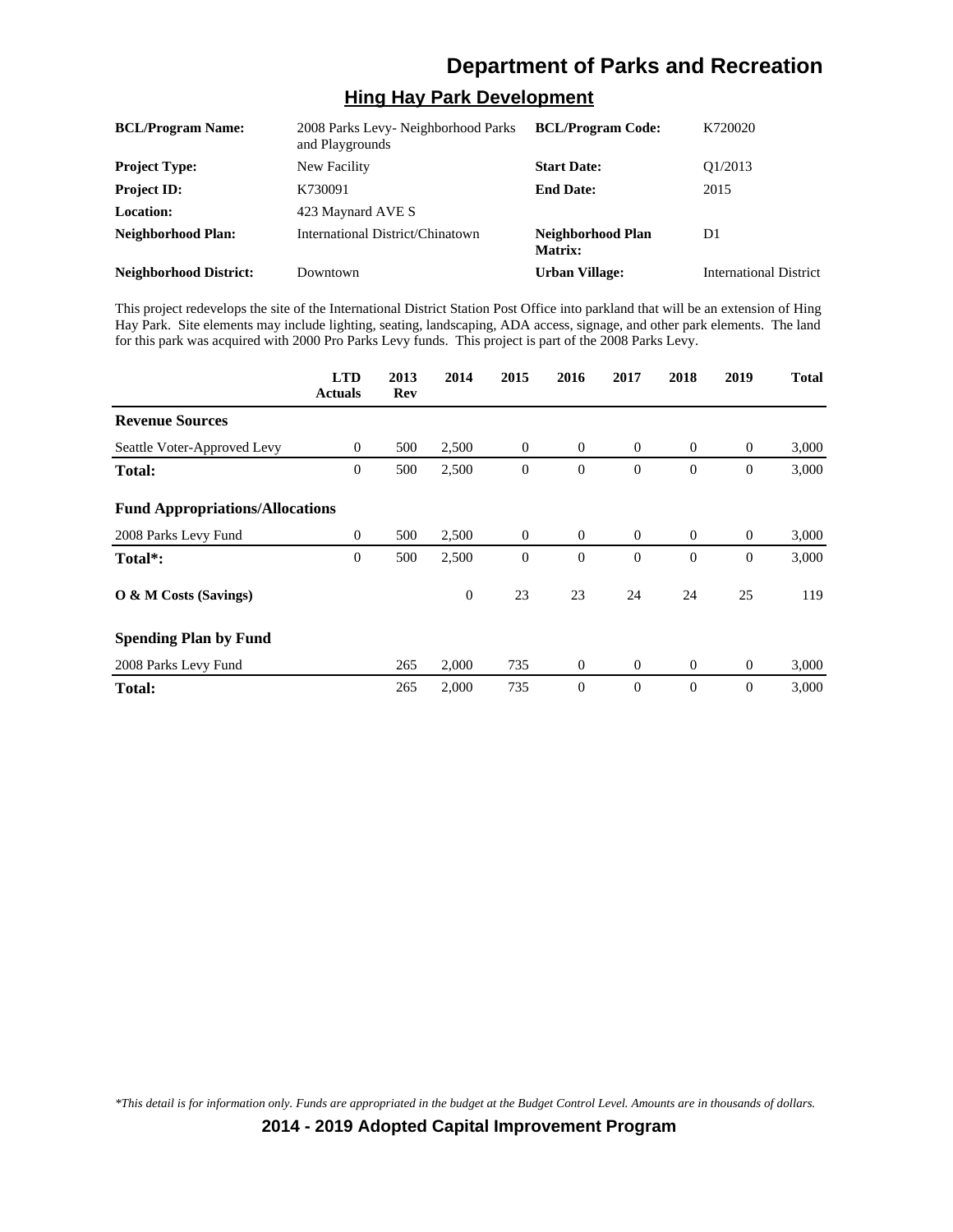#### **Hubbard Homestead Park (Northgate) Acquisition- Debt Service**

| <b>BCL/Program Name:</b>      | Debt and Special Funding  | <b>BCL/Program Code:</b>     | K72440      |
|-------------------------------|---------------------------|------------------------------|-------------|
| <b>Project Type:</b>          | New Facility              | <b>Start Date:</b>           | O1/2007     |
| <b>Project ID:</b>            | K732321                   | <b>End Date:</b>             | O4/2027     |
| Location:                     | NE 112th St/5th Ave NE    |                              |             |
| <b>Neighborhood Plan:</b>     | Northgate                 | Neighborhood Plan<br>Matrix: | I.G. $12.6$ |
| <b>Neighborhood District:</b> | In more than one District | <b>Urban Village:</b>        | Northgate   |

This project funds the 20-year debt service payment on \$3 million Limited Tax General Obligation (LTGO) debt issued in 2007 to pay for the acquisition of the new Northgate Urban Center Park.

|                                                                        | <b>LTD</b><br><b>Actuals</b> | 2013<br>Rev | 2014     | 2015           | 2016     | 2017     | 2018           | 2019     | <b>Total</b> |
|------------------------------------------------------------------------|------------------------------|-------------|----------|----------------|----------|----------|----------------|----------|--------------|
| <b>Revenue Sources</b>                                                 |                              |             |          |                |          |          |                |          |              |
| Real Estate Excise Tax I                                               | 1,025                        | 241         | 239      | 239            | 242      | 241      | 243            | 241      | 2,711        |
| <b>Total:</b>                                                          | 1,025                        | 241         | 239      | 239            | 242      | 241      | 243            | 241      | 2,711        |
| <b>Fund Appropriations/Allocations</b>                                 |                              |             |          |                |          |          |                |          |              |
| Cumulative Reserve Subfund -<br>Real Estate Excise Tax I<br>Subaccount | 1,025                        | 241         | 239      | 239            | 242      | 241      | 243            | 241      | 2,711        |
| Total <sup>*</sup> :                                                   | 1,025                        | 241         | 239      | 239            | 242      | 241      | 243            | 241      | 2,711        |
| $\overline{O}$ & M Costs (Savings)                                     |                              |             | $\Omega$ | $\overline{0}$ | $\Omega$ | $\Omega$ | $\overline{0}$ | $\theta$ | $\Omega$     |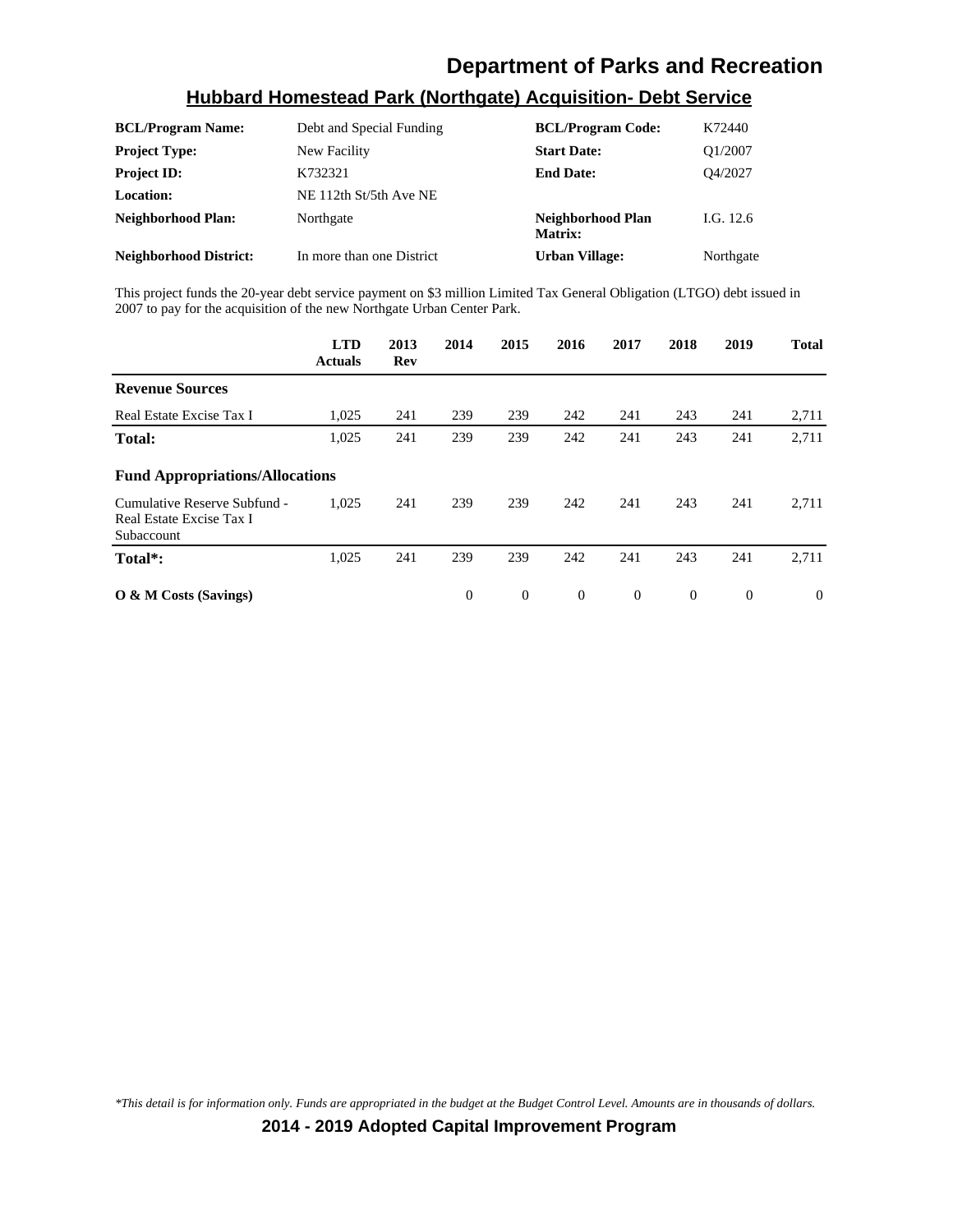| <b>BCL/Program Name:</b>      | <b>Building Component Renovations</b> | <b>BCL/Program Code:</b>     | K72444                            |
|-------------------------------|---------------------------------------|------------------------------|-----------------------------------|
| <b>Project Type:</b>          | <b>Rehabilitation or Restoration</b>  | <b>Start Date:</b>           | O1/2010                           |
| <b>Project ID:</b>            | K732421                               | <b>End Date:</b>             | ONGOING                           |
| <b>Location:</b>              | Citywide                              |                              |                                   |
| <b>Neighborhood Plan:</b>     | Not in a Neighborhood Plan            | Neighborhood Plan<br>Matrix: | N/A                               |
| <b>Neighborhood District:</b> | In more than one District             | <b>Urban Village:</b>        | In more than one<br>Urban Village |

#### **HVAC System Duct Cleaning Program - Large Buildings**

This ongoing project provides periodic (every two to five years) cleaning of the air ducts in the heating, ventilation, and air conditioning (HVAC) systems in pool natatoriums, community centers, and other Department-owned buildings. This maintenance increases the lifespan of these systems and reduces potential future major maintenance projects. This project was formerly project number K73669. A new project number has been created for this project to comply with new accounting procedures, therefore life to date and 2009 revised dollar amounts do not appear in the table below.

|                                                                | <b>LTD</b><br><b>Actuals</b> | 2013<br>Rev | 2014     | 2015           | 2016     | 2017     | 2018     | 2019           | <b>Total</b> |
|----------------------------------------------------------------|------------------------------|-------------|----------|----------------|----------|----------|----------|----------------|--------------|
| <b>Revenue Sources</b>                                         |                              |             |          |                |          |          |          |                |              |
| Property Sales and Interest<br>Earnings                        | 106                          | 34          | 35       | 35             | 35       | 35       | 35       | 35             | 350          |
| <b>Total:</b>                                                  | 106                          | 34          | 35       | 35             | 35       | 35       | 35       | 35             | 350          |
| <b>Fund Appropriations/Allocations</b>                         |                              |             |          |                |          |          |          |                |              |
| Cumulative Reserve Subfund -<br><b>Unrestricted Subaccount</b> | 106                          | 34          | 35       | 35             | 35       | 35       | 35       | 35             | 350          |
| Total*:                                                        | 106                          | 34          | 35       | 35             | 35       | 35       | 35       | 35             | 350          |
| O & M Costs (Savings)                                          |                              |             | $\theta$ | $\overline{0}$ | $\theta$ | $\theta$ | $\theta$ | $\overline{0}$ | $\theta$     |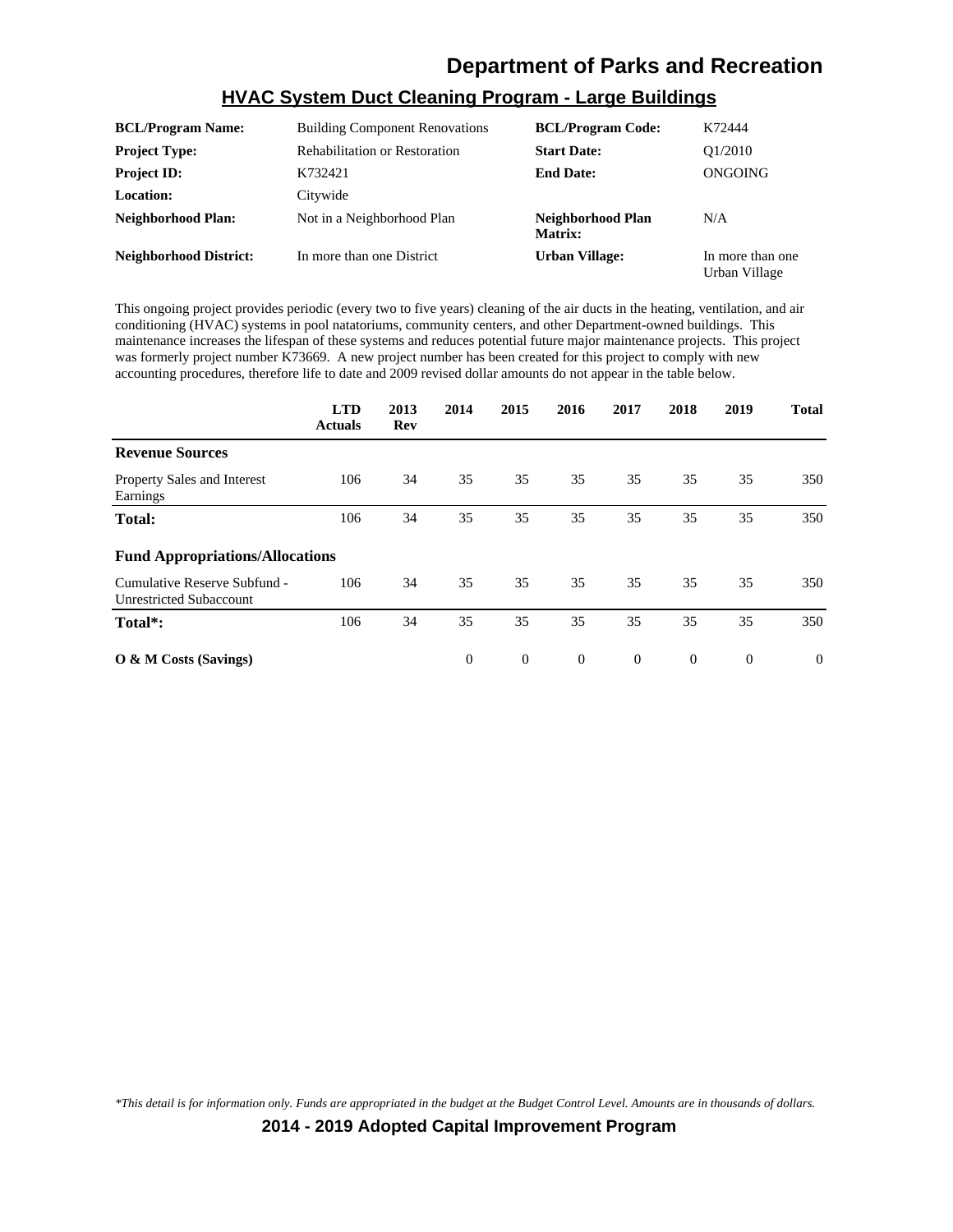#### **Interbay Stadium Synthetic Turf Replacement**

| <b>BCL/Program Name:</b>      | Ballfields/Athletic Courts/Play Areas | <b>BCL/Program Code:</b>     | K72445                     |
|-------------------------------|---------------------------------------|------------------------------|----------------------------|
| <b>Project Type:</b>          | <b>Rehabilitation or Restoration</b>  | <b>Start Date:</b>           | O1/2014                    |
| <b>Project ID:</b>            | K732451                               | <b>End Date:</b>             | <b>TBD</b>                 |
| Location:                     | 3027 17th Ave W                       |                              |                            |
| Neighborhood Plan:            | Not in a Neighborhood Plan            | Neighborhood Plan<br>Matrix: | N/A                        |
| <b>Neighborhood District:</b> | Magnolia/Oueen Anne                   | <b>Urban Village:</b>        | Not in an Urban<br>Village |

This project replaces the synthetic turf field surfacing (91,000 square feet) which was installed in 2004 and is near the end of its lifecycle. This improvement allows the continued use and scheduling of the playfield for soccer and other activities. The total cost of this project may be shared with Seattle Pacific University per a current operating agreement that Parks has with the University.

|                                                                         | <b>LTD</b><br><b>Actuals</b> | 2013<br><b>Rev</b> | 2014           | 2015             | 2016           | 2017           | 2018           | 2019             | <b>Total</b> |
|-------------------------------------------------------------------------|------------------------------|--------------------|----------------|------------------|----------------|----------------|----------------|------------------|--------------|
| <b>Revenue Sources</b>                                                  |                              |                    |                |                  |                |                |                |                  |              |
| Real Estate Excise Tax II                                               | $\theta$                     | $\mathbf{0}$       | $\theta$       | $\mathbf{0}$     | $\mathbf{0}$   | $\mathbf{0}$   | $\overline{0}$ | $\mathbf{0}$     | $\theta$     |
| Real Estate Excise Tax I                                                | $\Omega$                     | $\Omega$           | 305            | $\overline{0}$   | $\mathbf{0}$   | $\Omega$       | $\overline{0}$ | $\Omega$         | 305          |
| Miscellaneous Grants or<br>Donations                                    | $\theta$                     | $\mathbf{0}$       | 305            | $\boldsymbol{0}$ | $\mathbf{0}$   | $\theta$       | $\mathbf{0}$   | $\boldsymbol{0}$ | 305          |
| <b>Total:</b>                                                           | $\Omega$                     | $\Omega$           | 610            | $\theta$         | $\Omega$       | $\Omega$       | $\Omega$       | $\Omega$         | 610          |
| <b>Fund Appropriations/Allocations</b>                                  |                              |                    |                |                  |                |                |                |                  |              |
| Cumulative Reserve Subfund -<br>Real Estate Excise Tax II<br>Subaccount | $\overline{0}$               | $\theta$           | $\overline{0}$ | $\mathbf{0}$     | $\overline{0}$ | $\overline{0}$ | $\overline{0}$ | $\theta$         | $\theta$     |
| Cumulative Reserve Subfund -<br>Real Estate Excise Tax I<br>Subaccount  | $\Omega$                     | $\theta$           | 305            | $\mathbf{0}$     | $\mathbf{0}$   | $\theta$       | $\mathbf{0}$   | $\mathbf{0}$     | 305          |
| Cumulative Reserve Subfund -<br><b>Unrestricted Subaccount</b>          | $\Omega$                     | $\theta$           | 305            | $\mathbf{0}$     | $\Omega$       | $\theta$       | $\mathbf{0}$   | $\overline{0}$   | 305          |
| Total*:                                                                 | $\Omega$                     | $\mathbf{0}$       | 610            | $\boldsymbol{0}$ | $\mathbf{0}$   | $\theta$       | $\mathbf{0}$   | $\theta$         | 610          |
| O & M Costs (Savings)                                                   |                              |                    | $\theta$       | $\theta$         | $\mathbf{0}$   | $\theta$       | $\mathbf{0}$   | $\theta$         | $\theta$     |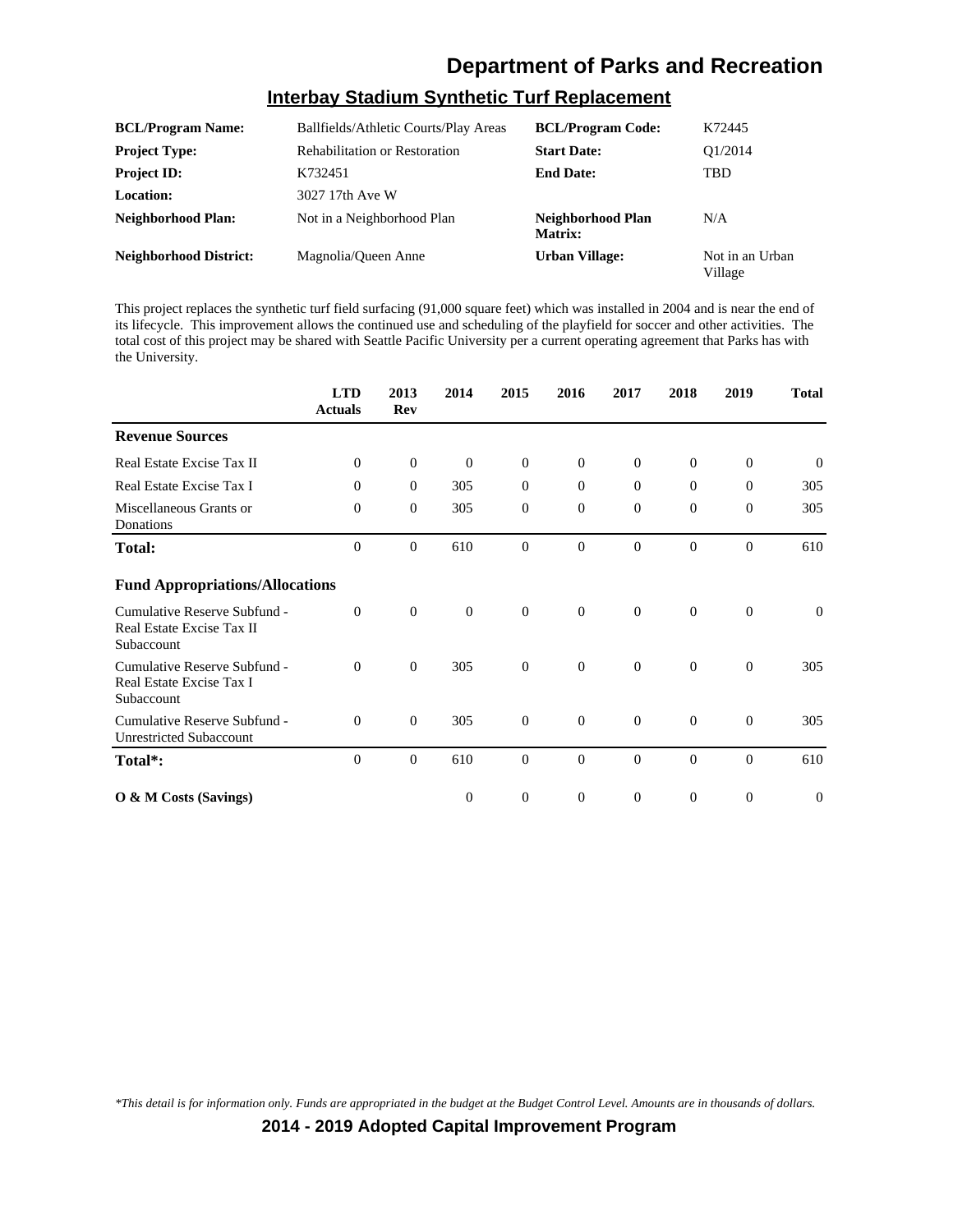| <b>BCL/Program Name:</b>      | Parks Infrastructure                 | <b>BCL/Program Code:</b>     | K72441                            |
|-------------------------------|--------------------------------------|------------------------------|-----------------------------------|
| <b>Project Type:</b>          | <b>Rehabilitation or Restoration</b> | <b>Start Date:</b>           | O1/2010                           |
| <b>Project ID:</b>            | K732406                              | <b>End Date:</b>             | ONGOING                           |
| Location:                     | Citywide                             |                              |                                   |
| Neighborhood Plan:            | Not in a Neighborhood Plan           | Neighborhood Plan<br>Matrix: | N/A                               |
| <b>Neighborhood District:</b> | In more than one District            | <b>Urban Village:</b>        | In more than one<br>Urban Village |

#### **Irrigation Replacement and Outdoor Infrastructure Program**

This ongoing project funds engineering and other studies of the Department's park irrigation and outdoor infrastructure systems (e.g., water mains, irrigation and drainage lines, sanitary and storm sewers, electrical utilities, roads, paths, trails, retaining walls, bridges, and related infrastructure); associated cost estimating; related staff and consultant support for developing and prioritizing projects within the Department's Asset Management Plan; and implements replacement projects at various sites. Specific projects are determined by the study and operational considerations.

This project provides conservation benefits by reducing water loss due to leaking systems, allocating water flow more efficiently through improved technology, and implementing other related work. It also extends the useful life of the infrastructure.

|                                                                         | <b>LTD</b><br><b>Actuals</b> | 2013<br>Rev  | 2014     | 2015           | 2016         | 2017           | 2018     | 2019             | <b>Total</b> |
|-------------------------------------------------------------------------|------------------------------|--------------|----------|----------------|--------------|----------------|----------|------------------|--------------|
| <b>Revenue Sources</b>                                                  |                              |              |          |                |              |                |          |                  |              |
| Real Estate Excise Tax II                                               | 570                          | 260          | $\theta$ | $\overline{0}$ | 300          | 300            | 300      | 300              | 2,030        |
| Real Estate Excise Tax I                                                | $\boldsymbol{0}$             | 0            | 180      | 300            | $\mathbf{0}$ | $\theta$       | $\theta$ | $\boldsymbol{0}$ | 480          |
| <b>Total:</b>                                                           | 570                          | 260          | 180      | 300            | 300          | 300            | 300      | 300              | 2,510        |
| <b>Fund Appropriations/Allocations</b>                                  |                              |              |          |                |              |                |          |                  |              |
| Cumulative Reserve Subfund -<br>Real Estate Excise Tax II<br>Subaccount | 570                          | 260          | $\theta$ | $\mathbf{0}$   | 300          | 300            | 300      | 300              | 2,030        |
| Cumulative Reserve Subfund -<br>Real Estate Excise Tax I<br>Subaccount  | $\theta$                     | $\mathbf{0}$ | 180      | 300            | $\mathbf{0}$ | $\overline{0}$ | $\theta$ | $\mathbf{0}$     | 480          |
| Total*:                                                                 | 570                          | 260          | 180      | 300            | 300          | 300            | 300      | 300              | 2,510        |
| $\overline{O}$ & M Costs (Savings)                                      |                              |              | $\theta$ | $\overline{0}$ | $\theta$     | $\theta$       | $\theta$ | $\theta$         | $\theta$     |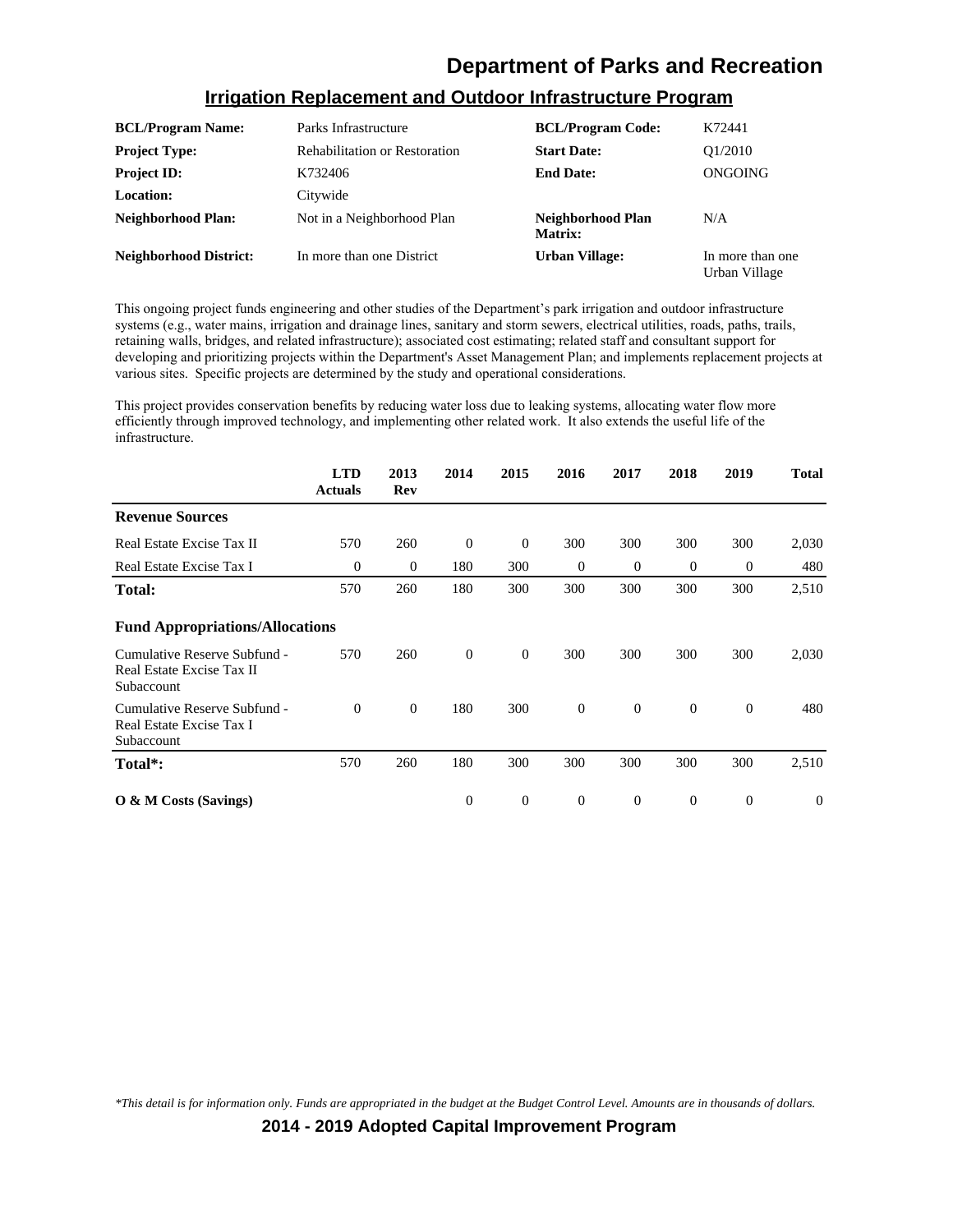# **Jefferson Community Center Renovation**

| <b>BCL/Program Name:</b>      | <b>Building Component Renovations</b> | <b>BCL/Program Code:</b>     | K72444                     |
|-------------------------------|---------------------------------------|------------------------------|----------------------------|
| <b>Project Type:</b>          | <b>Rehabilitation or Restoration</b>  | <b>Start Date:</b>           | O1/2019                    |
| <b>Project ID:</b>            | K732462                               | <b>End Date:</b>             | <b>TBD</b>                 |
| Location:                     | 3801 Beacon AVE S                     |                              |                            |
| <b>Neighborhood Plan:</b>     | North District/Lake City              | Neighborhood Plan<br>Matrix: | CC <sub>1</sub>            |
| <b>Neighborhood District:</b> | <b>Greater Duwamish</b>               | <b>Urban Village:</b>        | Not in an Urban<br>Village |

This project renovates the facility, including ADA accessibility, major building systems improvements, energy efficient lighting, space renovations, and related improvements as identified in the 2008 ARC Architects study for the community center. This renovation will allow for better accessibility, improved energy efficiency, and more programming opportunities in the center.

|                                                                         | <b>LTD</b><br><b>Actuals</b> | 2013<br>Rev  | 2014           | 2015           | 2016           | 2017           | 2018           | 2019     | <b>Total</b> |
|-------------------------------------------------------------------------|------------------------------|--------------|----------------|----------------|----------------|----------------|----------------|----------|--------------|
| <b>Revenue Sources</b>                                                  |                              |              |                |                |                |                |                |          |              |
| Real Estate Excise Tax II                                               | $\Omega$                     | $\theta$     | $\theta$       | $\overline{0}$ | $\overline{0}$ | $\overline{0}$ | $\overline{0}$ | 661      | 661          |
| <b>Total:</b>                                                           | $\overline{0}$               | $\mathbf{0}$ | $\theta$       | $\overline{0}$ | $\mathbf{0}$   | $\mathbf{0}$   | $\mathbf{0}$   | 661      | 661          |
| <b>Fund Appropriations/Allocations</b>                                  |                              |              |                |                |                |                |                |          |              |
| Cumulative Reserve Subfund -<br>Real Estate Excise Tax II<br>Subaccount | $\Omega$                     | $\theta$     | $\theta$       | $\overline{0}$ | $\overline{0}$ | $\overline{0}$ | $\Omega$       | 661      | 661          |
| Total*:                                                                 | $\overline{0}$               | $\theta$     | $\overline{0}$ | $\overline{0}$ | $\mathbf{0}$   | $\overline{0}$ | $\overline{0}$ | 661      | 661          |
| $\overline{O}$ & M Costs (Savings)                                      |                              |              | $\Omega$       | $\theta$       | $\overline{0}$ | $\theta$       | $\theta$       | $\theta$ | $\Omega$     |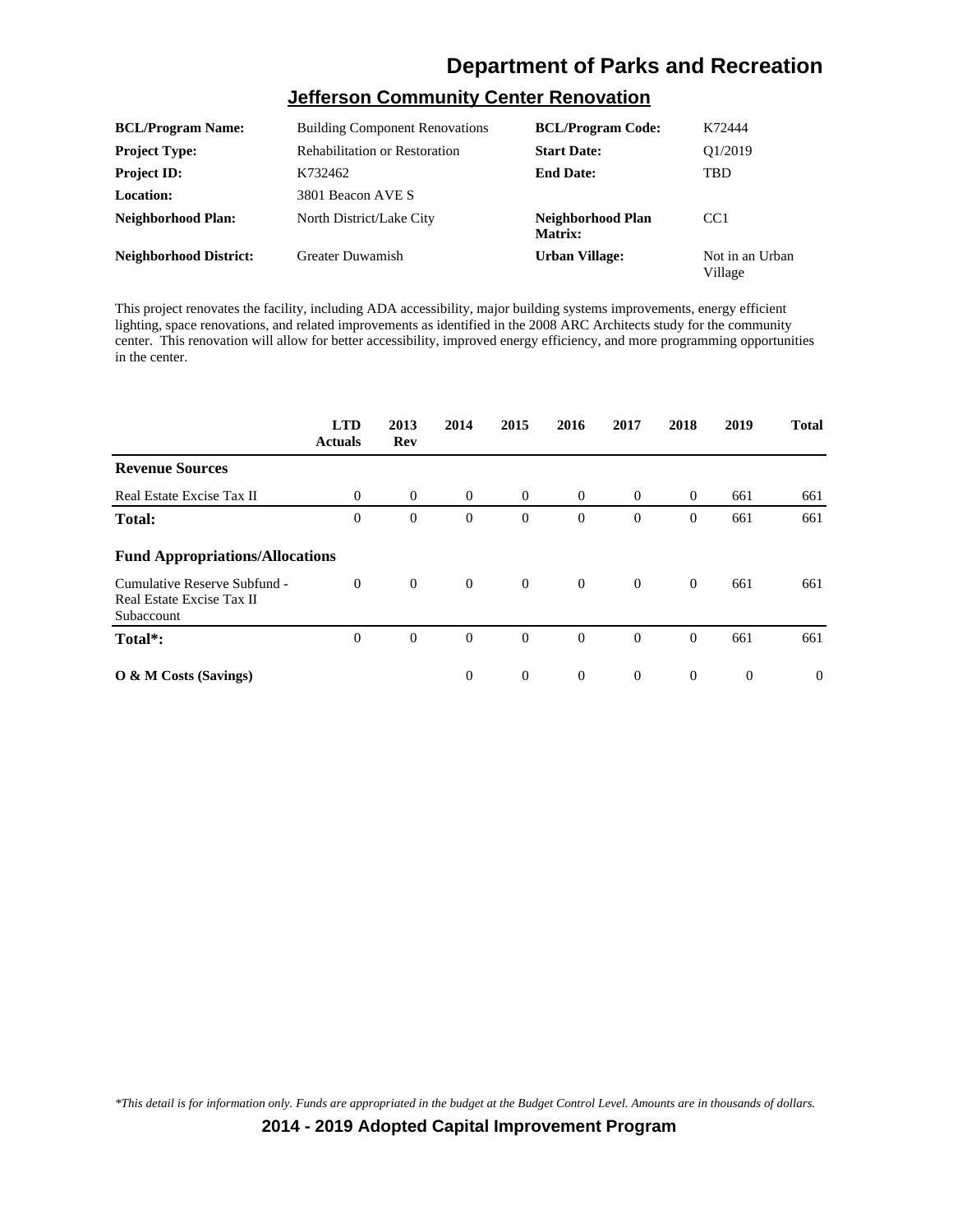#### **Jimi Hendrix Park Improvements**

| <b>BCL/Program Name:</b>      | 2008 Parks Levy- Opportunity Fund | <b>BCL/Program Code:</b>     | K720041                       |
|-------------------------------|-----------------------------------|------------------------------|-------------------------------|
| <b>Project Type:</b>          | <b>Improved Facility</b>          | <b>Start Date:</b>           | O2/2011                       |
| <b>Project ID:</b>            | K730146                           | <b>End Date:</b>             | O <sub>2</sub> /2014          |
| <b>Location:</b>              | 2400 Massachusetts ST             |                              |                               |
| <b>Neighborhood Plan:</b>     | North Rainier Valley              | Neighborhood Plan<br>Matrix: | C <sub>4</sub> A <sub>2</sub> |
| <b>Neighborhood District:</b> | Southeast                         | <b>Urban Village:</b>        | North Rainier                 |

This project, part of the 2008 Parks Levy Opportunity Fund, completes the development of the park, enhancing an existing open green space by adding park elements that will make the site more usable and provide a unique space to honor the legacy of the park's namesake.

|                                        | <b>LTD</b><br><b>Actuals</b> | 2013<br><b>Rev</b> | 2014           | 2015             | 2016           | 2017           | 2018             | 2019           | <b>Total</b> |
|----------------------------------------|------------------------------|--------------------|----------------|------------------|----------------|----------------|------------------|----------------|--------------|
| <b>Revenue Sources</b>                 |                              |                    |                |                  |                |                |                  |                |              |
| <b>King County Funds</b>               | $\overline{0}$               | 41                 | $\mathbf{0}$   | $\boldsymbol{0}$ | $\overline{0}$ | $\theta$       | $\mathbf{0}$     | $\theta$       | 41           |
| Seattle Voter-Approved Levy            | 8                            | 492                | $\theta$       | $\mathbf{0}$     | $\overline{0}$ | $\overline{0}$ | $\mathbf{0}$     | $\overline{0}$ | 500          |
| Private Funding/Donations              | $\Omega$                     | 484                | $\overline{0}$ | $\overline{0}$   | $\overline{0}$ | $\overline{0}$ | $\overline{0}$   | $\mathbf{0}$   | 484          |
| Total:                                 | 8                            | 1,017              | $\overline{0}$ | $\overline{0}$   | $\theta$       | $\overline{0}$ | $\boldsymbol{0}$ | $\mathbf{0}$   | 1,025        |
| <b>Fund Appropriations/Allocations</b> |                              |                    |                |                  |                |                |                  |                |              |
| 2008 Parks Levy Fund                   | 8                            | 1,017              | $\overline{0}$ | $\theta$         | $\overline{0}$ | $\theta$       | $\mathbf{0}$     | $\mathbf{0}$   | 1,025        |
| Total*:                                | 8                            | 1,017              | $\theta$       | $\overline{0}$   | $\theta$       | $\theta$       | $\mathbf{0}$     | $\overline{0}$ | 1,025        |
| O & M Costs (Savings)                  |                              |                    | 10             | 10               | 11             | 11             | 11               | 12             | 65           |
| <b>Spending Plan by Fund</b>           |                              |                    |                |                  |                |                |                  |                |              |
| 2008 Parks Levy Fund                   |                              | 100                | 917            | $\theta$         | $\Omega$       | $\Omega$       | $\Omega$         | $\mathbf{0}$   | 1,017        |
| <b>Total:</b>                          |                              | 100                | 917            | $\overline{0}$   | $\theta$       | $\theta$       | $\mathbf{0}$     | $\overline{0}$ | 1,017        |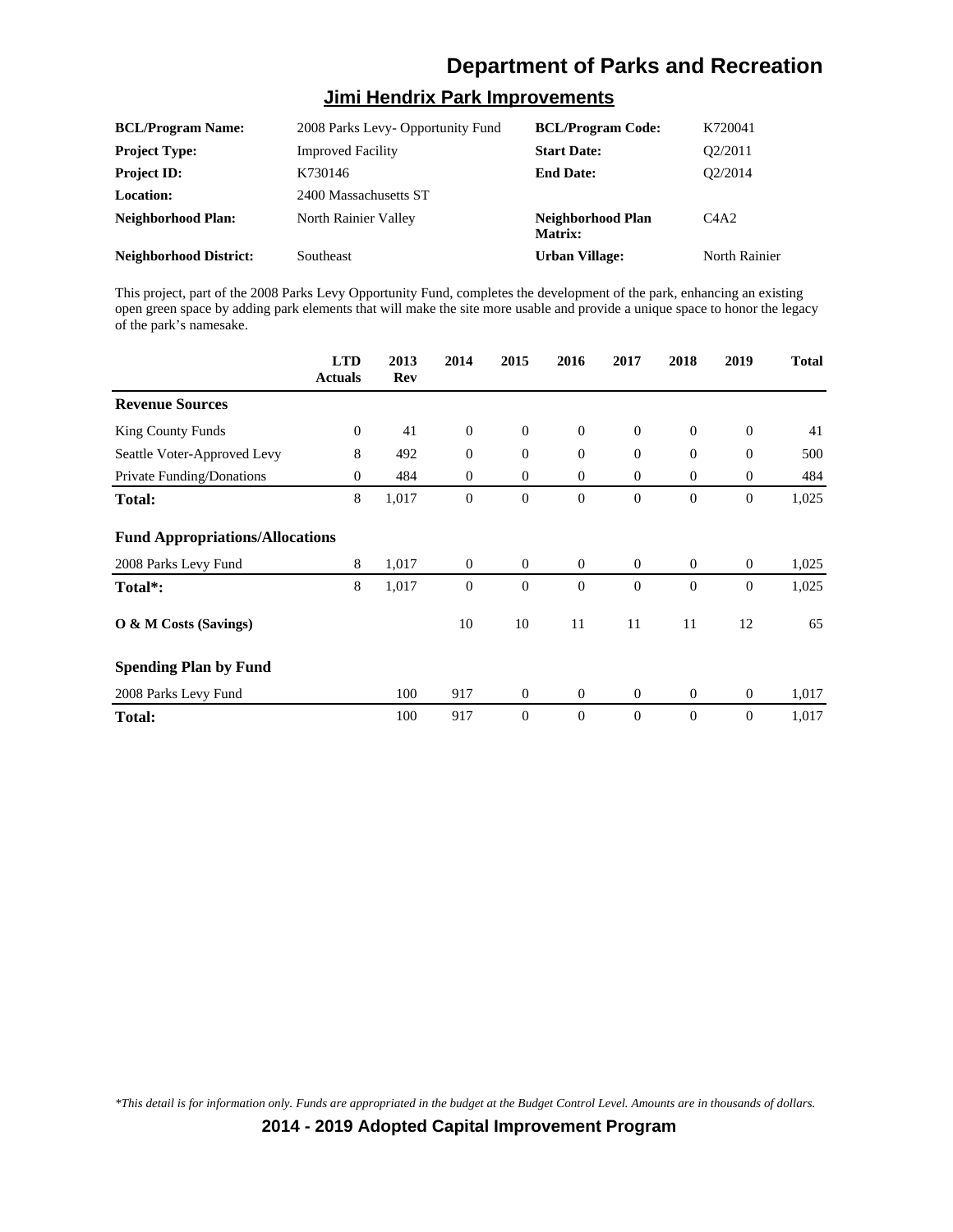#### **Lake City Community Center Improvements**

| <b>BCL/Program Name:</b>      | <b>Building Component Renovations</b> | <b>BCL/Program Code:</b>     | K72444               |
|-------------------------------|---------------------------------------|------------------------------|----------------------|
| <b>Project Type:</b>          | <b>Improved Facility</b>              | <b>Start Date:</b>           | O <sub>1</sub> /2016 |
| <b>Project ID:</b>            | K732472                               | <b>End Date:</b>             | TBD                  |
| <b>Location:</b>              | 12531 28th Avenue NE                  |                              |                      |
| <b>Neighborhood Plan:</b>     | North District/Lake City              | Neighborhood Plan<br>Matrix: | $2F-10$              |
| <b>Neighborhood District:</b> | North                                 | <b>Urban Village:</b>        | Lake City            |

This project provides for an architectural and engineering study to identify code compliance and design needs and cost estimates, and for implementation of the study to renovate the Lake City Community Center. Depending on the study results, specific renovations may include Americans with Disabilities Act accessibility compliance elements such as an elevator for access to the second floor, new windows and/or doors to the rear patio, signage, finishes, and related work. The renovations will improve access to the facility for all users, and make it more inviting and comfortable.

|                                                                        | <b>LTD</b><br><b>Actuals</b> | 2013<br>Rev | 2014     | 2015           | 2016           | 2017           | 2018           | 2019           | <b>Total</b> |
|------------------------------------------------------------------------|------------------------------|-------------|----------|----------------|----------------|----------------|----------------|----------------|--------------|
| <b>Revenue Sources</b>                                                 |                              |             |          |                |                |                |                |                |              |
| Real Estate Excise Tax I                                               | $\theta$                     | 75          | 425      | $\overline{0}$ | $\overline{0}$ | $\overline{0}$ | $\overline{0}$ | $\theta$       | 500          |
| <b>Total:</b>                                                          | $\overline{0}$               | 75          | 425      | $\overline{0}$ | $\theta$       | $\theta$       | $\mathbf{0}$   | $\overline{0}$ | 500          |
| <b>Fund Appropriations/Allocations</b>                                 |                              |             |          |                |                |                |                |                |              |
| Cumulative Reserve Subfund -<br>Real Estate Excise Tax I<br>Subaccount | $\Omega$                     | 75          | 425      | $\overline{0}$ | $\overline{0}$ | $\overline{0}$ | $\overline{0}$ | $\theta$       | 500          |
| Total*:                                                                | $\mathbf{0}$                 | 75          | 425      | $\mathbf{0}$   | $\theta$       | $\overline{0}$ | $\overline{0}$ | $\theta$       | 500          |
| $\overline{O}$ & M Costs (Savings)                                     |                              |             | $\theta$ | $\overline{0}$ | $\overline{0}$ | $\overline{0}$ | $\overline{0}$ | $\theta$       | $\theta$     |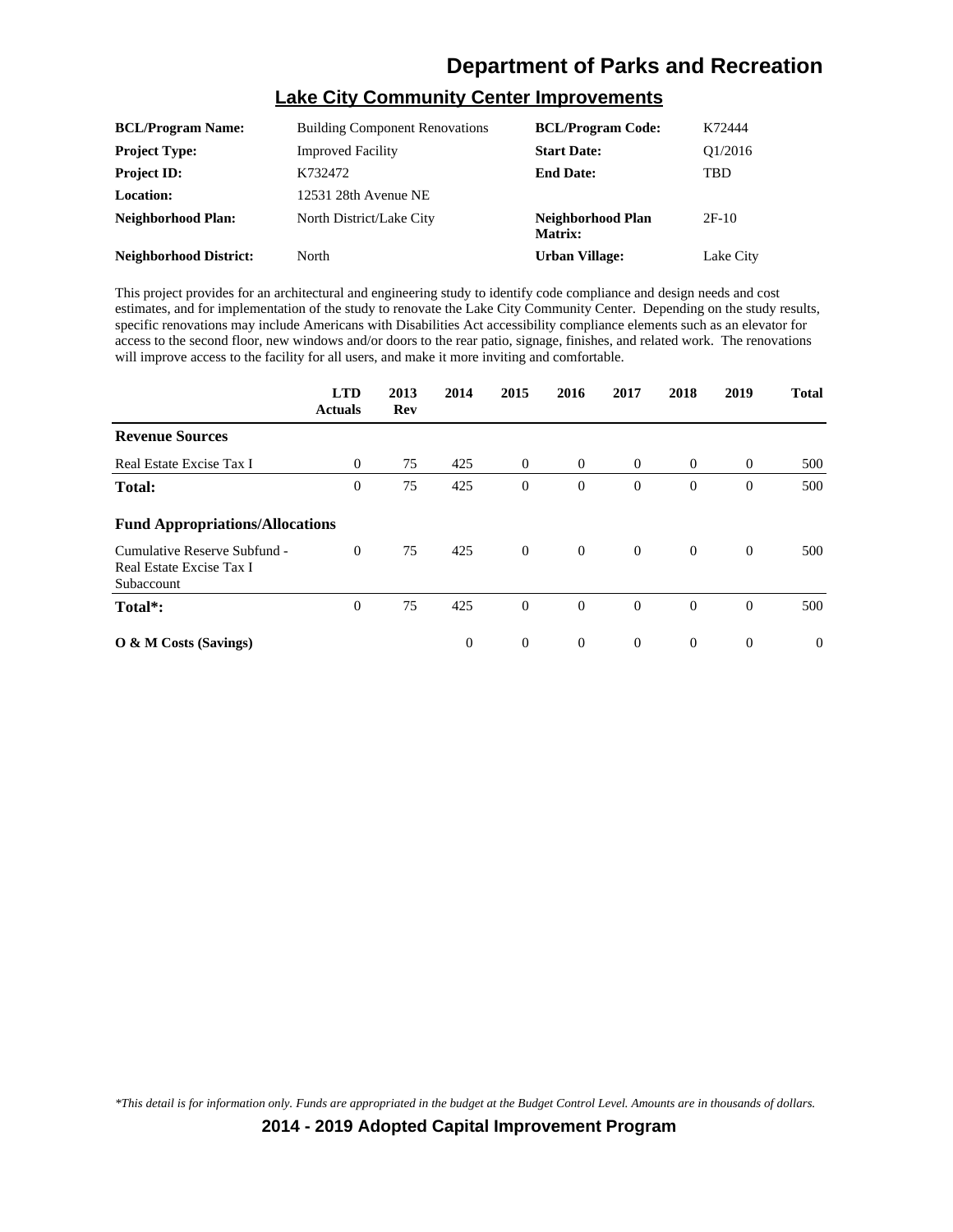#### **Landscape Restoration Program**

| <b>BCL/Program Name:</b>      | Citywide and Neighborhood Projects   | <b>BCL/Program Code:</b>     | K72449                     |
|-------------------------------|--------------------------------------|------------------------------|----------------------------|
| <b>Project Type:</b>          | <b>Rehabilitation or Restoration</b> | <b>Start Date:</b>           | O <sub>1</sub> /2010       |
| <b>Project ID:</b>            | K732402                              | <b>End Date:</b>             | ONGOING                    |
| Location:                     | Citywide                             |                              |                            |
| <b>Neighborhood Plan:</b>     | Not in a Neighborhood Plan           | Neighborhood Plan<br>Matrix: | N/A                        |
| <b>Neighborhood District:</b> | In more than one District            | <b>Urban Village:</b>        | Not in an Urban<br>Village |

This ongoing program restores developed landscape areas by replacing and installing shrubbery, trees, turf, structural elements, and other elements in parks throughout the City. The program also includes a monitoring and plant establishment project, which provides necessary labor and materials to ensure that each restoration site is checked twice a year for the first three years after planting. This project was formerly project number K732214. A new project number has been created for this project to comply with new accounting procedures, therefore life to date and 2009 revised dollar amounts do not appear in the table below.

|                                                                         | <b>LTD</b><br><b>Actuals</b> | 2013<br>Rev      | 2014         | 2015             | 2016         | 2017         | 2018         | 2019             | <b>Total</b> |
|-------------------------------------------------------------------------|------------------------------|------------------|--------------|------------------|--------------|--------------|--------------|------------------|--------------|
| <b>Revenue Sources</b>                                                  |                              |                  |              |                  |              |              |              |                  |              |
| Real Estate Excise Tax II                                               | 1,290                        | 430              | $\mathbf{0}$ | $\mathbf{0}$     | 430          | 430          | 430          | 430              | 3,440        |
| Real Estate Excise Tax I                                                | $\theta$                     | $\boldsymbol{0}$ | 387          | 430              | $\theta$     | $\theta$     | $\mathbf{0}$ | $\mathbf{0}$     | 817          |
| Property Sales and Interest<br>Earnings                                 | $\theta$                     | 110              | $\mathbf{0}$ | $\boldsymbol{0}$ | $\mathbf{0}$ | $\theta$     | $\theta$     | $\boldsymbol{0}$ | 110          |
| <b>Total:</b>                                                           | 1,290                        | 540              | 387          | 430              | 430          | 430          | 430          | 430              | 4,367        |
| <b>Fund Appropriations/Allocations</b>                                  |                              |                  |              |                  |              |              |              |                  |              |
| Cumulative Reserve Subfund -<br>Real Estate Excise Tax II<br>Subaccount | 1,290                        | 430              | $\mathbf{0}$ | $\overline{0}$   | 430          | 430          | 430          | 430              | 3,440        |
| Cumulative Reserve Subfund -<br>Real Estate Excise Tax I<br>Subaccount  | $\theta$                     | $\overline{0}$   | 387          | 430              | $\mathbf{0}$ | $\mathbf{0}$ | $\mathbf{0}$ | $\mathbf{0}$     | 817          |
| Cumulative Reserve Subfund -<br><b>Unrestricted Subaccount</b>          | $\theta$                     | 110              | $\mathbf{0}$ | $\mathbf{0}$     | $\theta$     | $\theta$     | $\mathbf{0}$ | $\boldsymbol{0}$ | 110          |
| Total <sup>*</sup> :                                                    | 1,290                        | 540              | 387          | 430              | 430          | 430          | 430          | 430              | 4,367        |
| O & M Costs (Savings)                                                   |                              |                  | 18           | 19               | 19           | 19           | 19           | $\mathbf{0}$     | 94           |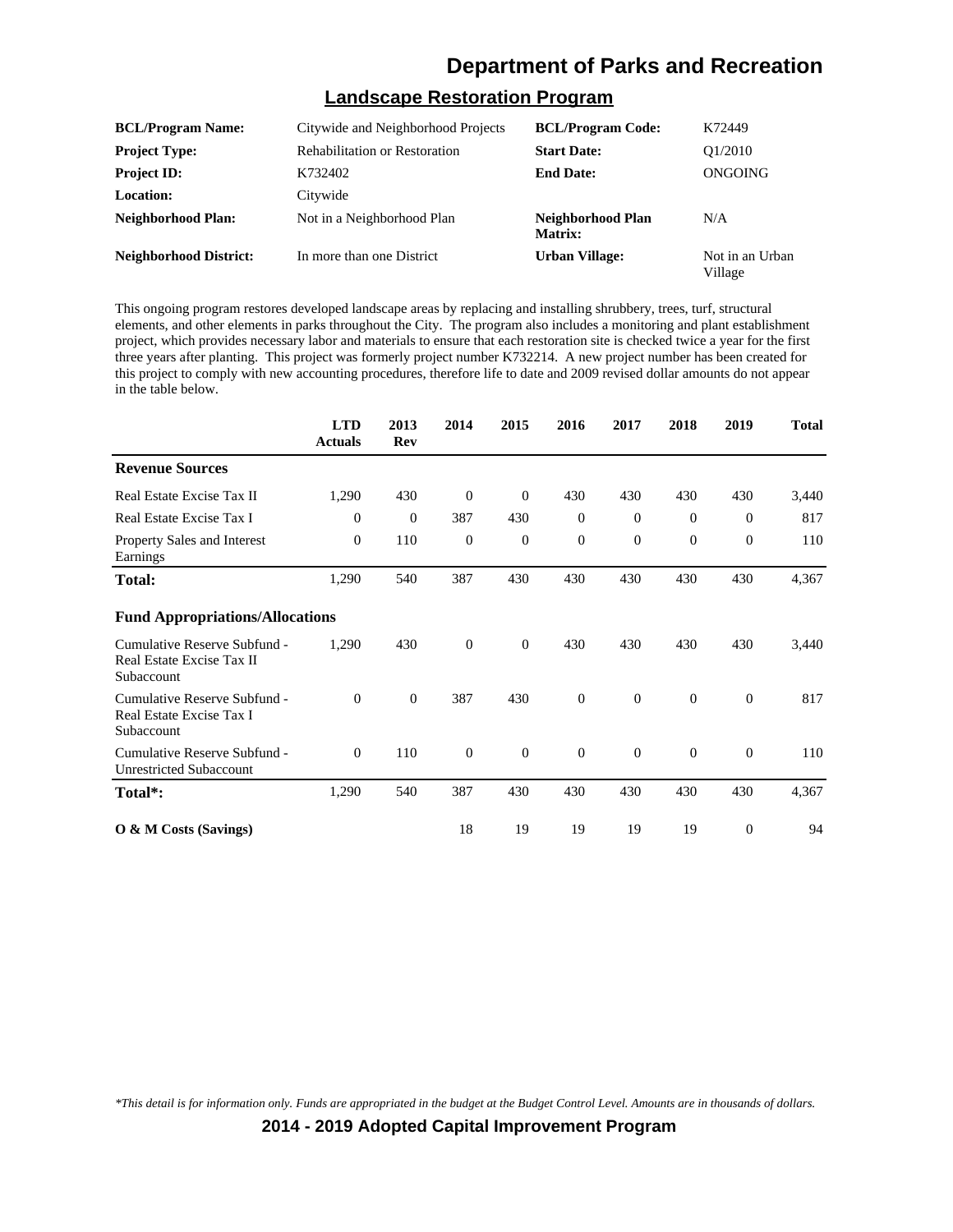#### **Lewis Park Reforestation**

| <b>BCL/Program Name:</b>      | 2008 Parks Levy- Opportunity Fund    | <b>BCL/Program Code:</b>     | K720041                    |
|-------------------------------|--------------------------------------|------------------------------|----------------------------|
| <b>Project Type:</b>          | <b>Rehabilitation or Restoration</b> | <b>Start Date:</b>           | O2/2011                    |
| <b>Project ID:</b>            | K730149                              | <b>End Date:</b>             | O1/2014                    |
| Location:                     | 1120 15th AVE S                      |                              |                            |
| Neighborhood Plan:            | North Beacon Hill                    | Neighborhood Plan<br>Matrix: |                            |
| <b>Neighborhood District:</b> | <b>Greater Duwamish</b>              | <b>Urban Village:</b>        | Not in an Urban<br>Village |

This project, part of the 2008 Parks Levy Opportunity Fund, restores the steep slope area of the urban forest, by removing invasive plants and re-establishing native plants and tree cover. These efforts to restore the native vegetation will help to ensure that the forested trees and plants are healthy and continue to contribute to the long-term viability of the City's urban forests.

|                                        | <b>LTD</b><br><b>Actuals</b> | 2013<br>Rev | 2014           | 2015             | 2016           | 2017           | 2018             | 2019             | <b>Total</b> |
|----------------------------------------|------------------------------|-------------|----------------|------------------|----------------|----------------|------------------|------------------|--------------|
| <b>Revenue Sources</b>                 |                              |             |                |                  |                |                |                  |                  |              |
| Seattle Voter-Approved Levy            | 118                          | 142         | $\overline{0}$ | $\overline{0}$   | $\theta$       | $\overline{0}$ | $\overline{0}$   | $\theta$         | 260          |
| <b>Total:</b>                          | 118                          | 142         | $\mathbf{0}$   | $\boldsymbol{0}$ | $\mathbf{0}$   | $\theta$       | $\boldsymbol{0}$ | $\boldsymbol{0}$ | 260          |
| <b>Fund Appropriations/Allocations</b> |                              |             |                |                  |                |                |                  |                  |              |
| 2008 Parks Levy Fund                   | 118                          | 142         | $\overline{0}$ | $\overline{0}$   | $\overline{0}$ | $\overline{0}$ | $\overline{0}$   | $\theta$         | 260          |
| Total*:                                | 118                          | 142         | $\mathbf{0}$   | $\mathbf{0}$     | $\theta$       | $\Omega$       | $\mathbf{0}$     | $\overline{0}$   | 260          |
| O & M Costs (Savings)                  |                              |             | $\overline{4}$ | $\overline{4}$   | 5              | 5              | 5                | 6                | 29           |
| <b>Spending Plan by Fund</b>           |                              |             |                |                  |                |                |                  |                  |              |
| 2008 Parks Levy Fund                   |                              | 130         | 12             | $\overline{0}$   | $\overline{0}$ | $\overline{0}$ | $\overline{0}$   | $\theta$         | 142          |
| Total:                                 |                              | 130         | 12             | $\mathbf{0}$     | $\theta$       | $\theta$       | $\mathbf{0}$     | $\overline{0}$   | 142          |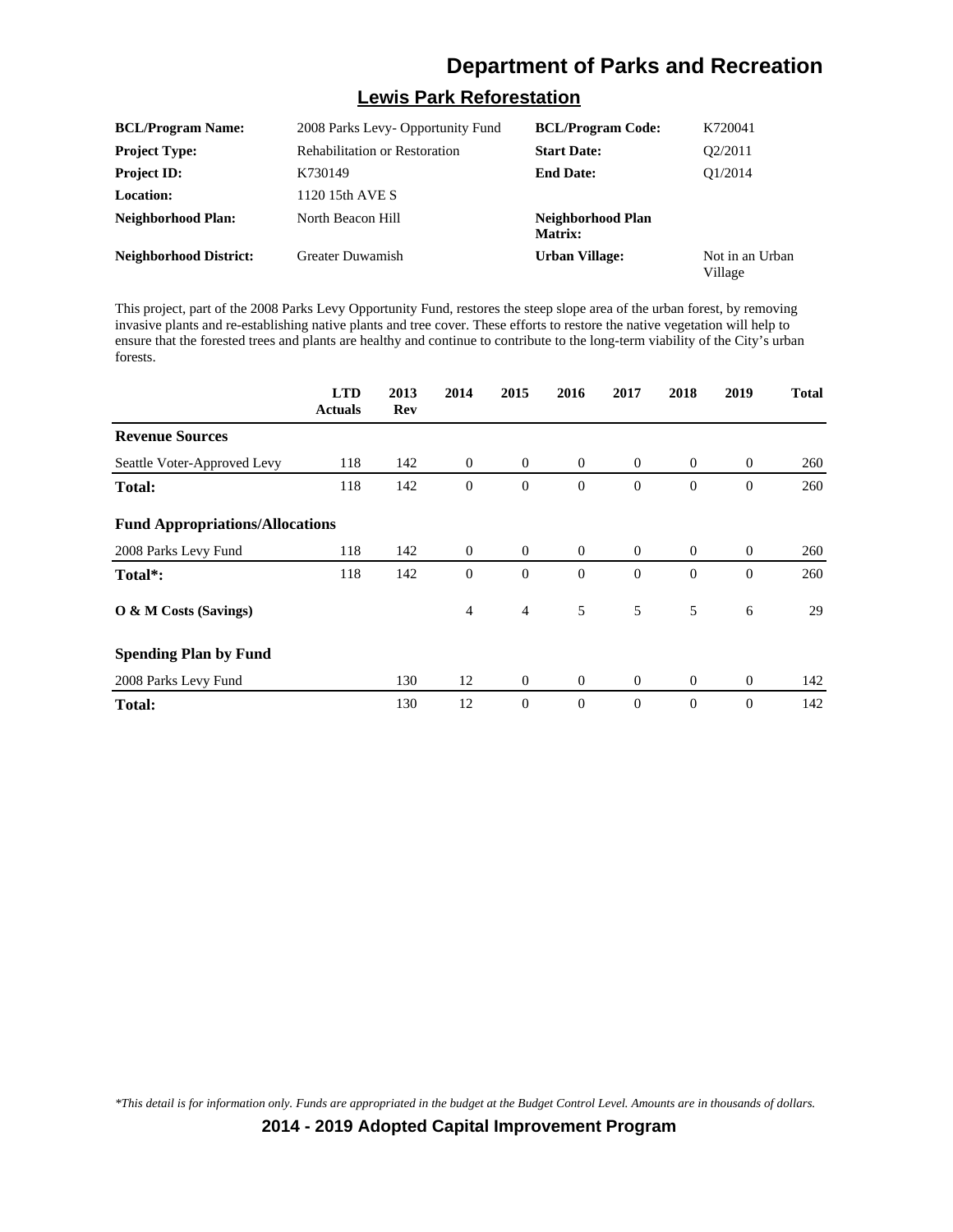#### **Lower Kinnear Park Renovation**

| <b>BCL/Program Name:</b>      | 2008 Parks Levy- Opportunity Fund | <b>BCL/Program Code:</b>     | K720041                    |
|-------------------------------|-----------------------------------|------------------------------|----------------------------|
| <b>Project Type:</b>          | <b>Improved Facility</b>          | <b>Start Date:</b>           | O2/2011                    |
| <b>Project ID:</b>            | K730150                           | <b>End Date:</b>             | O1/2014                    |
| <b>Location:</b>              | 899 W Olympic PL                  |                              |                            |
| Neighborhood Plan:            | Not in a Neighborhood Plan        | Neighborhood Plan<br>Matrix: |                            |
| <b>Neighborhood District:</b> | Magnolia/Oueen Anne               | <b>Urban Village:</b>        | Not in an Urban<br>Village |

This project, part of the 2008 Parks Levy Opportunity Fund, improves trails and signage, restores the native vegetation, creates connections to other trails in the Seattle Parks system, and performs related work. These improvements will help increase public access, improve safety through better visibility, and improve the health and long-term visibility of the natural elements.

|                                        | <b>LTD</b><br><b>Actuals</b> | 2013<br>Rev | 2014         | 2015           | 2016           | 2017           | 2018             | 2019           | <b>Total</b> |
|----------------------------------------|------------------------------|-------------|--------------|----------------|----------------|----------------|------------------|----------------|--------------|
| <b>Revenue Sources</b>                 |                              |             |              |                |                |                |                  |                |              |
| Seattle Voter-Approved Levy            | 126                          | 624         | $\theta$     | $\overline{0}$ | $\overline{0}$ | $\theta$       | $\overline{0}$   | $\overline{0}$ | 750          |
| <b>Total:</b>                          | 126                          | 624         | $\mathbf{0}$ | $\mathbf{0}$   | $\theta$       | $\theta$       | $\boldsymbol{0}$ | $\mathbf{0}$   | 750          |
| <b>Fund Appropriations/Allocations</b> |                              |             |              |                |                |                |                  |                |              |
| 2008 Parks Levy Fund                   | 126                          | 624         | $\theta$     | $\overline{0}$ | $\overline{0}$ | $\overline{0}$ | $\overline{0}$   | $\overline{0}$ | 750          |
| Total*:                                | 126                          | 624         | $\theta$     | $\theta$       | $\theta$       | $\theta$       | $\theta$         | $\mathbf{0}$   | 750          |
| O & M Costs (Savings)                  |                              |             | 19           | 19             | 20             | 20             | 21               | 21             | 120          |
| <b>Spending Plan by Fund</b>           |                              |             |              |                |                |                |                  |                |              |
| 2008 Parks Levy Fund                   |                              | 524         | 100          | $\overline{0}$ | $\overline{0}$ | $\overline{0}$ | $\mathbf{0}$     | $\overline{0}$ | 624          |
| Total:                                 |                              | 524         | 100          | $\mathbf{0}$   | $\theta$       | $\theta$       | $\theta$         | $\mathbf{0}$   | 624          |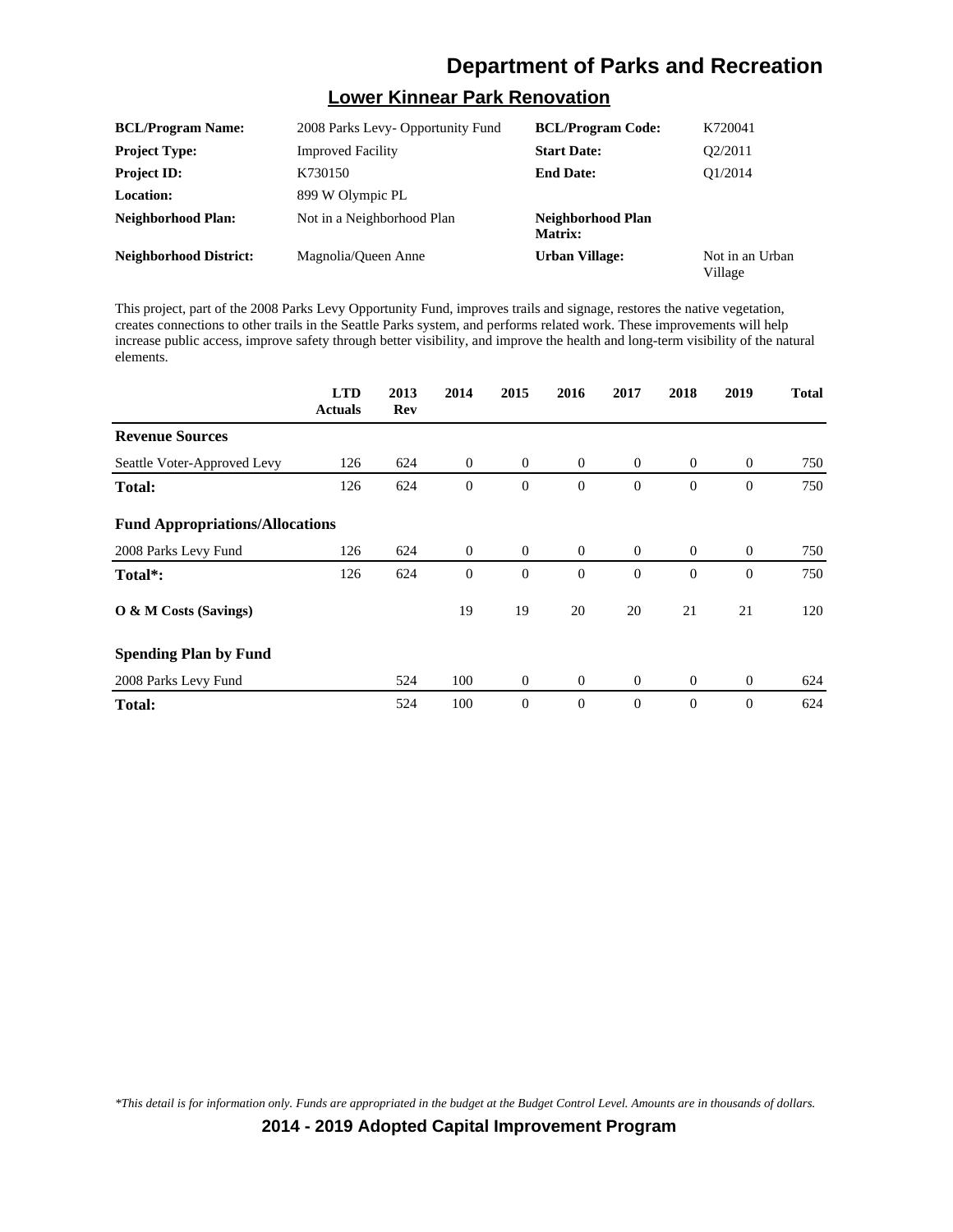#### **Lower Woodland Park Playfield #2 Synthetic Turf Replacement**

| <b>BCL/Program Name:</b>      | Ballfields/Athletic Courts/Play Areas | <b>BCL/Program Code:</b>     | K72445                     |
|-------------------------------|---------------------------------------|------------------------------|----------------------------|
| <b>Project Type:</b>          | <b>Rehabilitation or Restoration</b>  | <b>Start Date:</b>           | O1/2019                    |
| <b>Project ID:</b>            | K732477                               | <b>End Date:</b>             | TBD                        |
| <b>Location:</b>              | 1000 N 50th ST                        |                              |                            |
| Neighborhood Plan:            | Greenlake                             | Neighborhood Plan<br>Matrix: | N/A                        |
| <b>Neighborhood District:</b> | Northwest                             | <b>Urban Village:</b>        | Not in an Urban<br>Village |

This project replaces the 100,800 square foot synthetic turf field surfacing which was installed in 2009, and performs related work. The surfacing material is near the end of its lifecyle. This improvement allows the continued use and scheduling of the playfield for soccer, lacrosse, and other activities.

|                                                                         | <b>LTD</b><br><b>Actuals</b> | 2013<br>Rev    | 2014           | 2015           | 2016           | 2017           | 2018           | 2019 | <b>Total</b> |
|-------------------------------------------------------------------------|------------------------------|----------------|----------------|----------------|----------------|----------------|----------------|------|--------------|
| <b>Revenue Sources</b>                                                  |                              |                |                |                |                |                |                |      |              |
| Real Estate Excise Tax II                                               | $\Omega$                     | $\theta$       | $\overline{0}$ | $\overline{0}$ | $\overline{0}$ | $\Omega$       | $\overline{0}$ | 550  | 550          |
| Total:                                                                  | $\boldsymbol{0}$             | $\overline{0}$ | $\theta$       | $\overline{0}$ | $\theta$       | $\overline{0}$ | $\mathbf{0}$   | 550  | 550          |
| <b>Fund Appropriations/Allocations</b>                                  |                              |                |                |                |                |                |                |      |              |
| Cumulative Reserve Subfund -<br>Real Estate Excise Tax II<br>Subaccount | $\Omega$                     | $\theta$       | $\overline{0}$ | $\overline{0}$ | $\overline{0}$ | $\overline{0}$ | $\overline{0}$ | 550  | 550          |
| Total*:                                                                 | $\Omega$                     | $\overline{0}$ | $\theta$       | $\overline{0}$ | $\theta$       | $\theta$       | $\theta$       | 550  | 550          |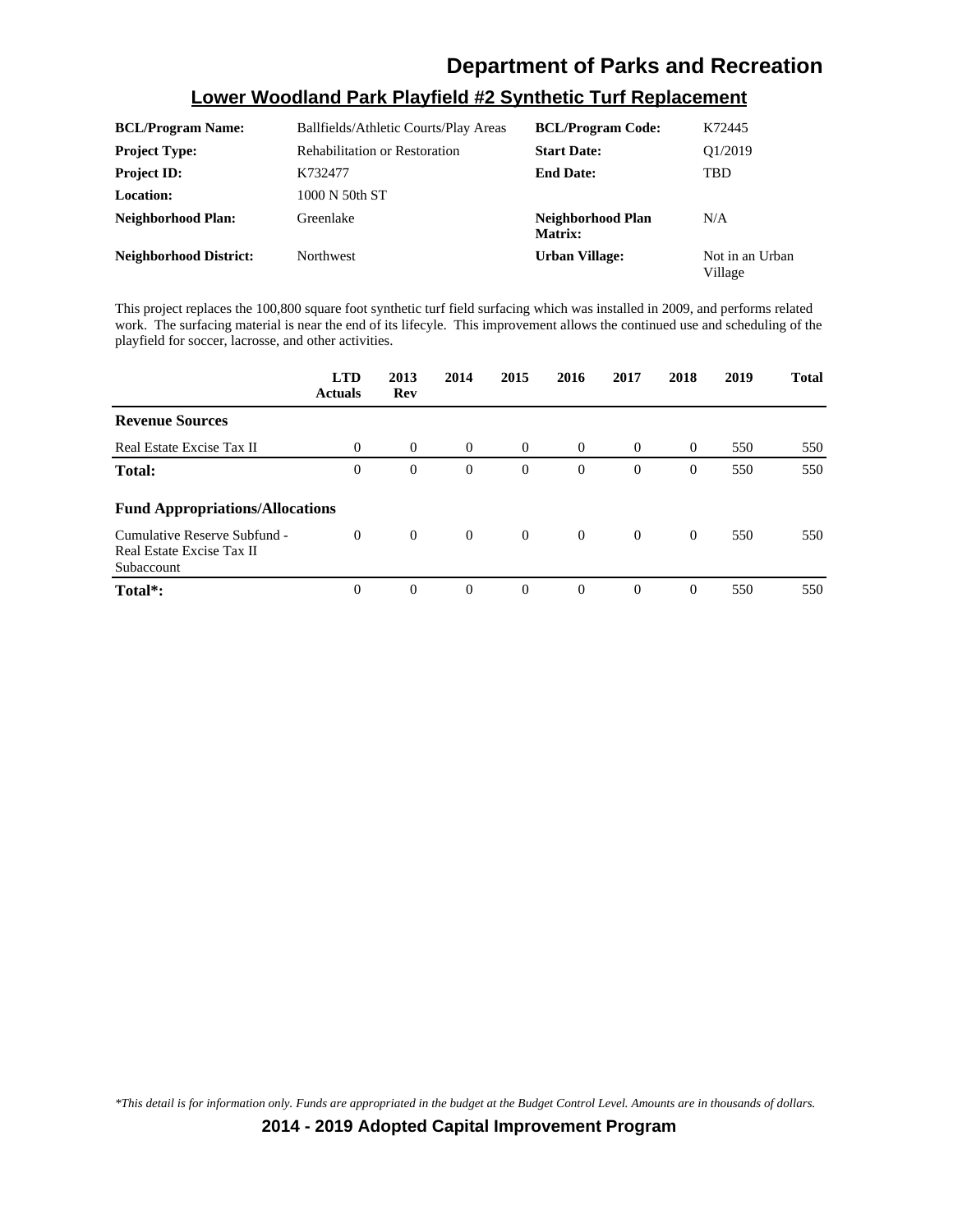#### **Lower Woodland Park Playfield #7 Synthetic Turf Replacement**

| <b>BCL/Program Name:</b>      | Ballfields/Athletic Courts/Play Areas | <b>BCL/Program Code:</b>     | K72445                     |
|-------------------------------|---------------------------------------|------------------------------|----------------------------|
| <b>Project Type:</b>          | <b>Rehabilitation or Restoration</b>  | <b>Start Date:</b>           | O1/2019                    |
| <b>Project ID:</b>            | K732478                               | <b>End Date:</b>             | <b>TBD</b>                 |
| <b>Location:</b>              | 1000 N 50th ST                        |                              |                            |
| Neighborhood Plan:            | Greenlake                             | Neighborhood Plan<br>Matrix: | N/A                        |
| <b>Neighborhood District:</b> | Northwest                             | <b>Urban Village:</b>        | Not in an Urban<br>Village |

This project replaces the 75,600 square foot synthetic turf field surfacing which was installed in 2009, and performs related work. The surfacing material is near the end of its lifecyle. This improvement allows the continued use and scheduling of the playfield for soccer, lacrosse, and other activities.

|                                                                         | <b>LTD</b><br><b>Actuals</b> | 2013<br>Rev    | 2014     | 2015           | 2016           | 2017     | 2018           | 2019 | <b>Total</b> |
|-------------------------------------------------------------------------|------------------------------|----------------|----------|----------------|----------------|----------|----------------|------|--------------|
| <b>Revenue Sources</b>                                                  |                              |                |          |                |                |          |                |      |              |
| Real Estate Excise Tax II                                               | $\Omega$                     | $\theta$       | $\theta$ | $\overline{0}$ | $\Omega$       | $\Omega$ | $\overline{0}$ | 425  | 425          |
| Total:                                                                  | $\theta$                     | $\overline{0}$ | $\theta$ | $\theta$       | $\theta$       | $\Omega$ | $\overline{0}$ | 425  | 425          |
| <b>Fund Appropriations/Allocations</b>                                  |                              |                |          |                |                |          |                |      |              |
| Cumulative Reserve Subfund -<br>Real Estate Excise Tax II<br>Subaccount | $\Omega$                     | $\overline{0}$ | $\theta$ | $\overline{0}$ | $\overline{0}$ | $\Omega$ | $\overline{0}$ | 425  | 425          |
| Total*:                                                                 | $\mathbf{0}$                 | $\Omega$       | $\theta$ | $\theta$       | $\theta$       | $\Omega$ | $\overline{0}$ | 425  | 425          |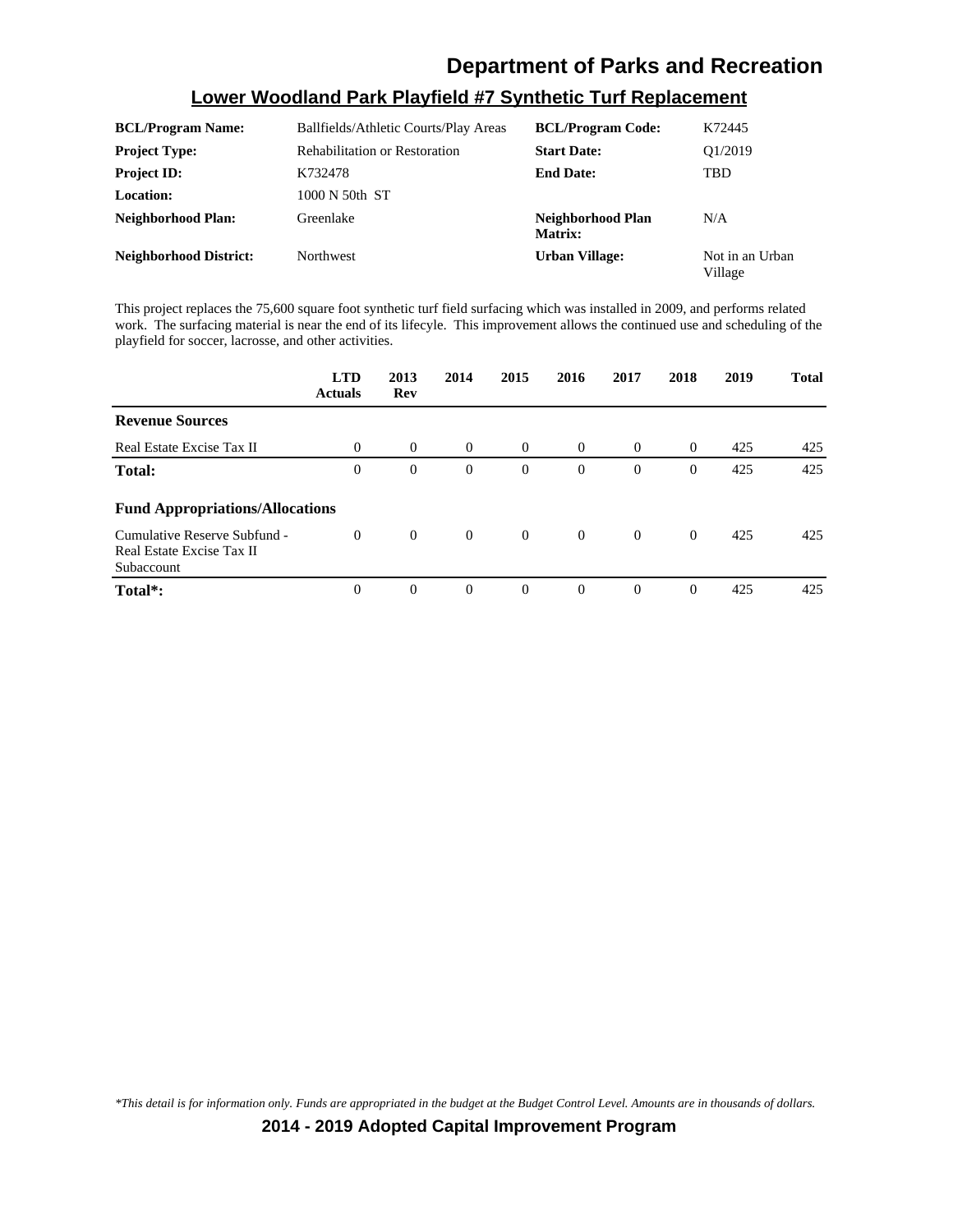#### **Lower Woodland PF #1 Infield Turf Replacement**

| <b>BCL/Program Name:</b>      | Ballfields/Athletic Courts/Play Areas | <b>BCL/Program Code:</b>     | K72445               |
|-------------------------------|---------------------------------------|------------------------------|----------------------|
| <b>Project Type:</b>          | <b>Rehabilitation or Restoration</b>  | <b>Start Date:</b>           | O <sub>1</sub> /2013 |
| <b>Project ID:</b>            | K732447                               | <b>End Date:</b>             | O1/2014              |
| <b>Location:</b>              | 1000 N 50th St                        |                              |                      |
| Neighborhood Plan:            | Greenlake                             | Neighborhood Plan<br>Matrix: | C <sub>16</sub>      |
| <b>Neighborhood District:</b> | <b>Northwest</b>                      | <b>Urban Village:</b>        | Green Lake           |

This project replaces the synthetic turf infield surfacing (32,000 square feet) which was installed in 2000 and is near the end of its lifecycle. This improvement allows the continued use and scheduling of the playfield for baseball and other activities.

|                                                                         | <b>LTD</b><br><b>Actuals</b> | 2013<br>Rev | 2014             | 2015           | 2016           | 2017           | 2018           | 2019         | <b>Total</b> |
|-------------------------------------------------------------------------|------------------------------|-------------|------------------|----------------|----------------|----------------|----------------|--------------|--------------|
| <b>Revenue Sources</b>                                                  |                              |             |                  |                |                |                |                |              |              |
| Real Estate Excise Tax II                                               | $\Omega$                     | 305         | $\Omega$         | $\Omega$       | $\Omega$       | $\overline{0}$ | $\overline{0}$ | $\mathbf{0}$ | 305          |
| <b>Total:</b>                                                           | $\Omega$                     | 305         | $\overline{0}$   | $\mathbf{0}$   | $\mathbf{0}$   | $\Omega$       | $\mathbf{0}$   | $\theta$     | 305          |
| <b>Fund Appropriations/Allocations</b>                                  |                              |             |                  |                |                |                |                |              |              |
| Cumulative Reserve Subfund -<br>Real Estate Excise Tax II<br>Subaccount | $\mathbf{0}$                 | 305         | $\boldsymbol{0}$ | $\mathbf{0}$   | $\overline{0}$ | $\overline{0}$ | $\overline{0}$ | $\mathbf{0}$ | 305          |
| Total*:                                                                 | $\overline{0}$               | 305         | $\theta$         | $\mathbf{0}$   | $\overline{0}$ | $\theta$       | $\mathbf{0}$   | $\theta$     | 305          |
| O & M Costs (Savings)                                                   |                              |             | $\theta$         | $\mathbf{0}$   | $\overline{0}$ | $\overline{0}$ | $\overline{0}$ | $\theta$     | $\theta$     |
| <b>Spending Plan by Fund</b>                                            |                              |             |                  |                |                |                |                |              |              |
| Cumulative Reserve Subfund -<br>Real Estate Excise Tax II<br>Subaccount |                              | 297         | 8                | $\overline{0}$ | $\overline{0}$ | $\overline{0}$ | $\overline{0}$ | $\mathbf{0}$ | 305          |
| <b>Total:</b>                                                           |                              | 297         | 8                | $\theta$       | $\theta$       | $\theta$       | $\mathbf{0}$   | $\theta$     | 305          |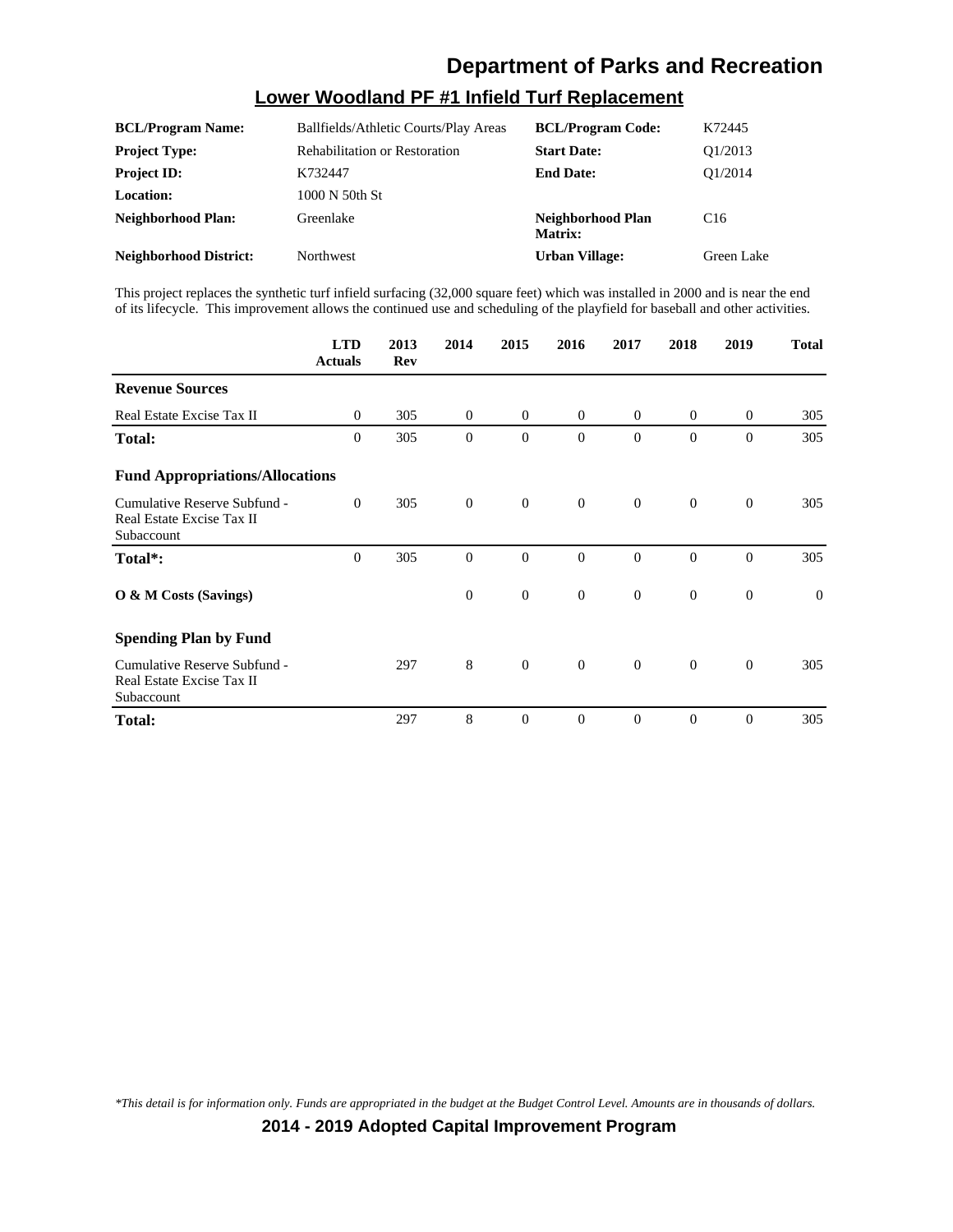|                          | <b>Loval Heights Boiler And Electrical System Replacement</b> |                          |                                    |
|--------------------------|---------------------------------------------------------------|--------------------------|------------------------------------|
| <b>BCL/Program Name:</b> | 2008 Parks Levy- Opportunity Fund                             | <b>BCL/Program Code:</b> | K720041                            |
| - -                      | - - - - - -                                                   |                          | $\sim$ $\sim$ $\sim$ $\sim$ $\sim$ |

| <b>BCL/Program Name:</b> | 2008 Parks Levy- Opportunity Fund    | <b>BCL/Program Code:</b>     | K720041                    |
|--------------------------|--------------------------------------|------------------------------|----------------------------|
| <b>Project Type:</b>     | <b>Rehabilitation or Restoration</b> | <b>Start Date:</b>           | O1/2012                    |
| <b>Project ID:</b>       | K730168                              | <b>End Date:</b>             | O1/2014                    |
| <b>Location:</b>         | 2101 N 77th ST                       |                              |                            |
| Neighborhood Plan:       | Crown Hill/Ballard                   | Neighborhood Plan<br>Matrix: | N/A                        |
| Neighborhood District:   | Ballard                              | <b>Urban Village:</b>        | Not in an Urban<br>Village |

This project, funded with the 2008 Parks Levy Inflation Adjustment funds,, removes and replaces the existing boiler at the Community Center. Some new electrical repairs are necessary to complete the project. The new boiler will be more energy efficient.

|                                        | <b>LTD</b><br><b>Actuals</b> | 2013<br>Rev | 2014         | 2015           | 2016           | 2017           | 2018           | 2019           | <b>Total</b> |
|----------------------------------------|------------------------------|-------------|--------------|----------------|----------------|----------------|----------------|----------------|--------------|
| <b>Revenue Sources</b>                 |                              |             |              |                |                |                |                |                |              |
| Seattle Voter-Approved Levy            | 208                          | 644         | $\mathbf{0}$ | $\overline{0}$ | $\overline{0}$ | $\overline{0}$ | $\overline{0}$ | $\theta$       | 852          |
| <b>Total:</b>                          | 208                          | 644         | $\theta$     | $\overline{0}$ | $\theta$       | $\theta$       | $\mathbf{0}$   | $\overline{0}$ | 852          |
| <b>Fund Appropriations/Allocations</b> |                              |             |              |                |                |                |                |                |              |
| 2008 Parks Levy Fund                   | 208                          | 644         | $\Omega$     | $\overline{0}$ | $\overline{0}$ | $\Omega$       | $\overline{0}$ | $\mathbf{0}$   | 852          |
| Total*:                                | 208                          | 644         | $\theta$     | $\overline{0}$ | $\theta$       | $\Omega$       | $\mathbf{0}$   | $\theta$       | 852          |
| O & M Costs (Savings)                  |                              |             | $\mathbf{0}$ | $\mathbf{0}$   | $\overline{0}$ | $\theta$       | $\mathbf{0}$   | $\mathbf{0}$   | $\theta$     |
| <b>Spending Plan by Fund</b>           |                              |             |              |                |                |                |                |                |              |
| 2008 Parks Levy Fund                   |                              | 486         | 158          | $\overline{0}$ | $\overline{0}$ | $\overline{0}$ | $\overline{0}$ | $\mathbf{0}$   | 644          |
| <b>Total:</b>                          |                              | 486         | 158          | $\mathbf{0}$   | $\theta$       | $\theta$       | $\mathbf{0}$   | $\overline{0}$ | 644          |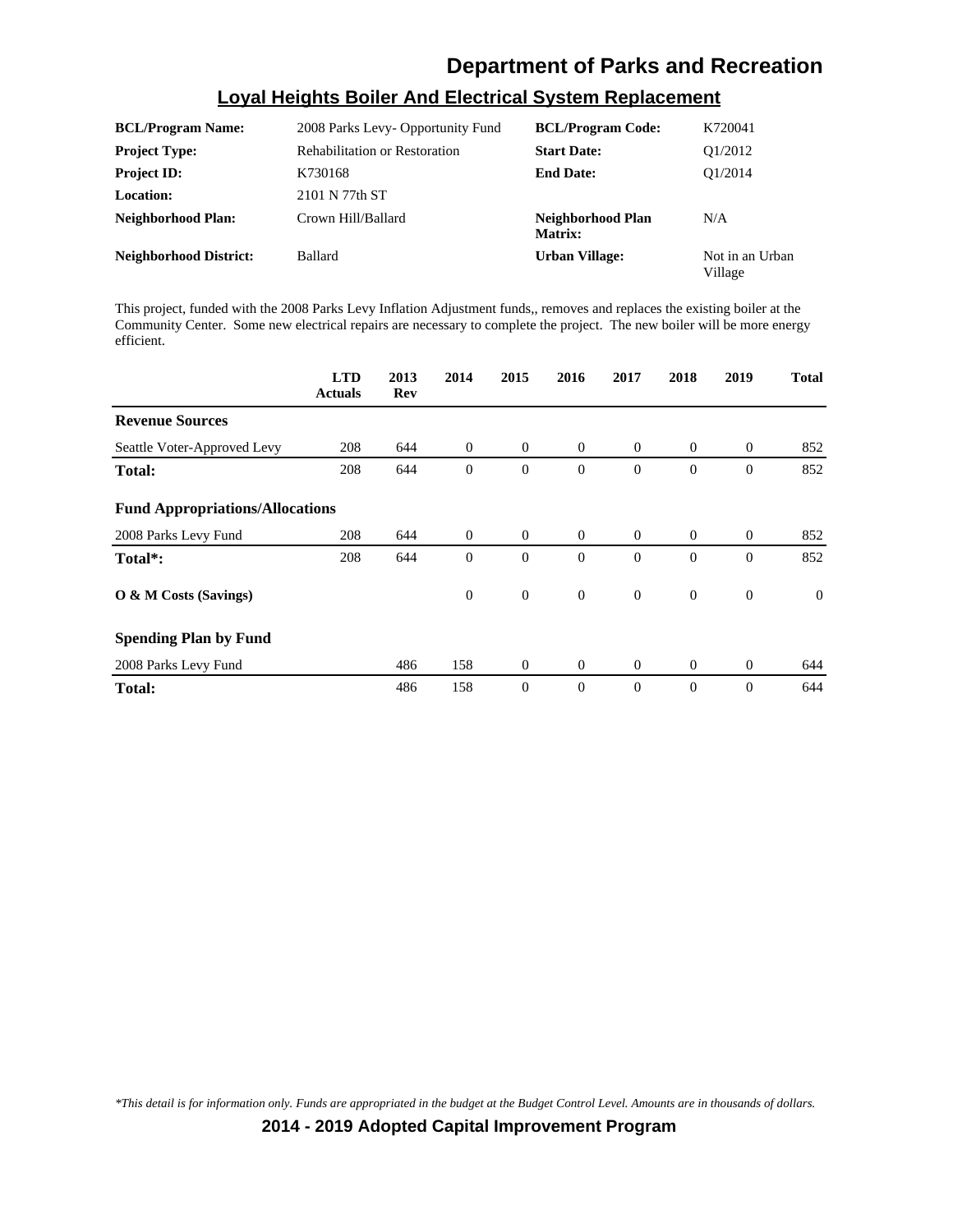| <b>BCL/Program Name:</b>      | <b>Building Component Renovations</b> | <b>BCL/Program Code:</b>     | K72444                     |
|-------------------------------|---------------------------------------|------------------------------|----------------------------|
| <b>Project Type:</b>          | <b>Rehabilitation or Restoration</b>  | <b>Start Date:</b>           | O1/2015                    |
| <b>Project ID:</b>            | K732464                               | <b>End Date:</b>             | <b>TBD</b>                 |
| <b>Location:</b>              | 2101 N 77th ST                        |                              |                            |
| <b>Neighborhood Plan:</b>     | Crown Hill/Ballard                    | Neighborhood Plan<br>Matrix: | N/A                        |
| <b>Neighborhood District:</b> | Ballard                               | <b>Urban Village:</b>        | Not in an Urban<br>Village |

#### **Loyal Heights Community Center Renovation**

This project renovates the building including interior space renovations, ADA improvements, seismic upgrades, window glazing, and some major systems improvements. Combined, these major systems and programmatic renovations will allow the building to operate more efficiently, and to increase the opportunities for more facility rentals.

|                                                                         | <b>LTD</b><br><b>Actuals</b> | 2013<br>Rev  | 2014           | 2015           | 2016             | 2017             | 2018           | 2019             | <b>Total</b>     |
|-------------------------------------------------------------------------|------------------------------|--------------|----------------|----------------|------------------|------------------|----------------|------------------|------------------|
| <b>Revenue Sources</b>                                                  |                              |              |                |                |                  |                  |                |                  |                  |
| Real Estate Excise Tax II                                               | $\mathbf{0}$                 | $\mathbf{0}$ | $\mathbf{0}$   | $\mathbf{0}$   | 1,671            | $\overline{0}$   | $\mathbf{0}$   | $\mathbf{0}$     | 1,671            |
| Real Estate Excise Tax I                                                | $\overline{0}$               | $\theta$     | $\overline{0}$ | 197            | $\theta$         | $\overline{0}$   | $\mathbf{0}$   | $\mathbf{0}$     | 197              |
| <b>Total:</b>                                                           | $\boldsymbol{0}$             | $\theta$     | $\theta$       | 197            | 1,671            | $\theta$         | $\Omega$       | $\mathbf{0}$     | 1,868            |
| <b>Fund Appropriations/Allocations</b>                                  |                              |              |                |                |                  |                  |                |                  |                  |
| Cumulative Reserve Subfund -<br>Real Estate Excise Tax II<br>Subaccount | $\theta$                     | $\mathbf{0}$ | $\mathbf{0}$   | $\overline{0}$ | 1,671            | $\overline{0}$   | $\overline{0}$ | $\mathbf{0}$     | 1,671            |
| Cumulative Reserve Subfund -<br>Real Estate Excise Tax I<br>Subaccount  | $\theta$                     | $\theta$     | $\overline{0}$ | 197            | $\theta$         | $\overline{0}$   | $\mathbf{0}$   | $\theta$         | 197              |
| Total*:                                                                 | $\Omega$                     | $\theta$     | $\theta$       | 197            | 1,671            | $\theta$         | $\Omega$       | $\mathbf{0}$     | 1,868            |
| $\overline{O}$ & M Costs (Savings)                                      |                              |              | $\theta$       | $\mathbf{0}$   | $\boldsymbol{0}$ | $\boldsymbol{0}$ | $\mathbf{0}$   | $\boldsymbol{0}$ | $\boldsymbol{0}$ |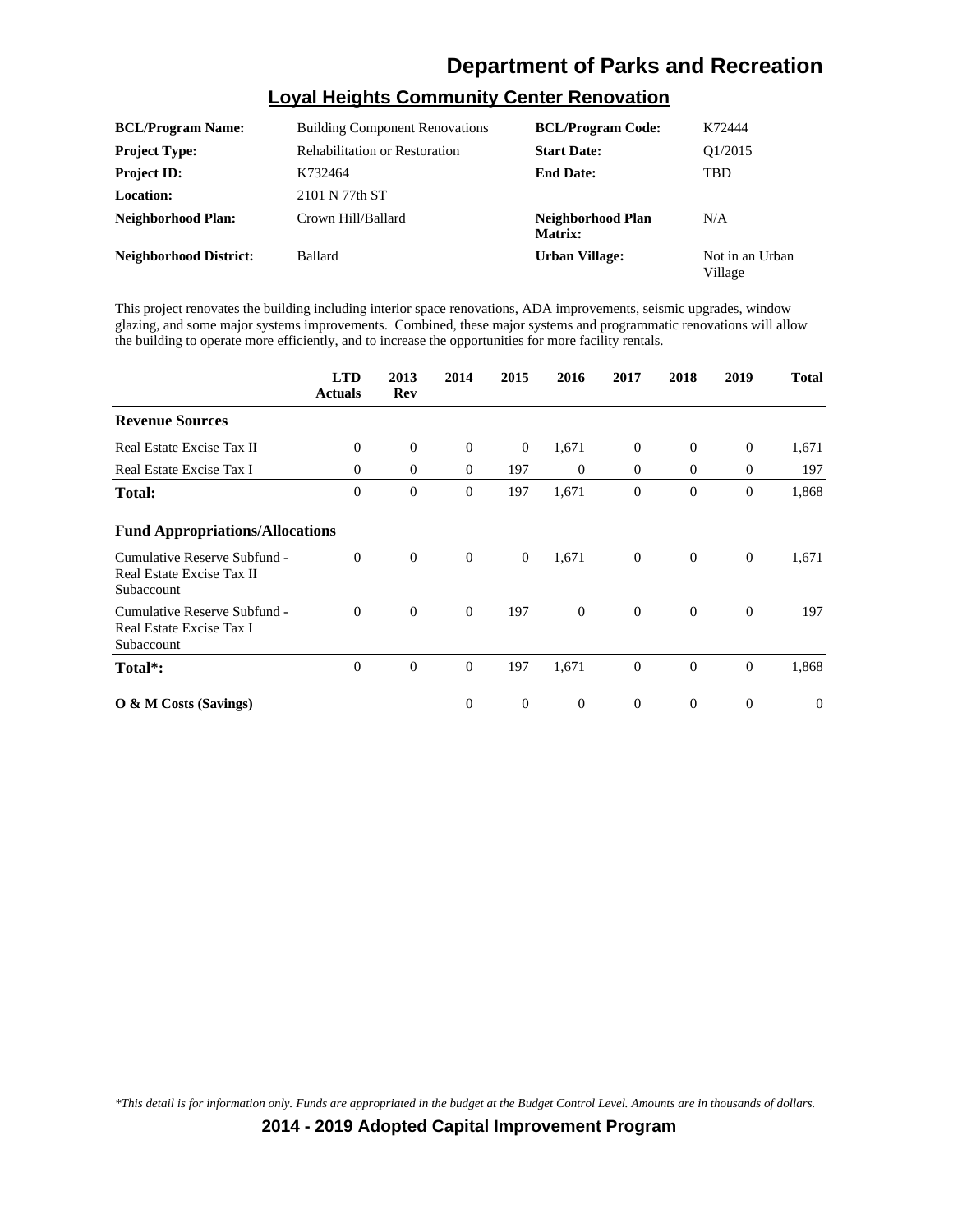## **Magnuson Building #2 Partial Roof and Seismic Repairs**

| <b>BCL/Program Name:</b>      | <b>Building Component Renovations</b> | <b>BCL/Program Code:</b>     | K72444                     |
|-------------------------------|---------------------------------------|------------------------------|----------------------------|
| <b>Project Type:</b>          | <b>Rehabilitation or Restoration</b>  | <b>Start Date:</b>           | Q1/2013                    |
| <b>Project ID:</b>            | K732466                               | <b>End Date:</b>             | <b>TBD</b>                 |
| Location:                     | 7400 Sand Point WAY N                 |                              |                            |
| Neighborhood Plan:            | Not in a Neighborhood Plan            | Neighborhood Plan<br>Matrix: | N/A                        |
| <b>Neighborhood District:</b> | <b>Northeast</b>                      | <b>Urban Village:</b>        | Not in an Urban<br>Village |

This project focuses on the north side of the building and includes seismic upgrades, roof replacement, and related improvements. It implements a 2010 study "Magnuson Building 2 Structural/Seismic Analysis" by S. M. Stemper. The north side of the building is occupied by Parks staff.

|                                                                         | <b>LTD</b><br><b>Actuals</b> | 2013<br><b>Rev</b> | 2014             | 2015             | 2016             | 2017             | 2018             | 2019             | <b>Total</b> |
|-------------------------------------------------------------------------|------------------------------|--------------------|------------------|------------------|------------------|------------------|------------------|------------------|--------------|
| <b>Revenue Sources</b>                                                  |                              |                    |                  |                  |                  |                  |                  |                  |              |
| Real Estate Excise Tax II                                               | $\Omega$                     | 600                | $\overline{0}$   | $\mathbf{0}$     | $\theta$         | $\theta$         | $\mathbf{0}$     | $\theta$         | 600          |
| Real Estate Excise Tax I                                                | $\theta$                     | 900                | $\overline{0}$   | $\mathbf{0}$     | $\overline{0}$   | $\theta$         | $\mathbf{0}$     | $\overline{0}$   | 900          |
| Real Estate Excise Tax I                                                | $\Omega$                     | 500                | $\overline{0}$   | $\overline{0}$   | $\mathbf{0}$     | $\overline{0}$   | $\overline{0}$   | $\overline{0}$   | 500          |
| <b>Total:</b>                                                           | $\overline{0}$               | 2,000              | $\boldsymbol{0}$ | $\boldsymbol{0}$ | $\boldsymbol{0}$ | $\boldsymbol{0}$ | $\overline{0}$   | $\overline{0}$   | 2,000        |
| <b>Fund Appropriations/Allocations</b>                                  |                              |                    |                  |                  |                  |                  |                  |                  |              |
| Cumulative Reserve Subfund -<br>Real Estate Excise Tax II<br>Subaccount | $\theta$                     | 600                | $\boldsymbol{0}$ | $\boldsymbol{0}$ | $\boldsymbol{0}$ | $\mathbf{0}$     | $\mathbf{0}$     | $\boldsymbol{0}$ | 600          |
| Cumulative Reserve Subfund -<br>Real Estate Excise Tax I<br>Subaccount  | $\theta$                     | 900                | $\boldsymbol{0}$ | $\boldsymbol{0}$ | $\boldsymbol{0}$ | $\boldsymbol{0}$ | $\boldsymbol{0}$ | $\boldsymbol{0}$ | 900          |
| Cumulative Reserve Subfund -<br><b>Unrestricted Subaccount</b>          | $\theta$                     | 500                | $\boldsymbol{0}$ | $\boldsymbol{0}$ | $\mathbf{0}$     | $\mathbf{0}$     | $\mathbf{0}$     | $\overline{0}$   | 500          |
| Total*:                                                                 | $\Omega$                     | 2,000              | $\theta$         | $\Omega$         | $\mathbf{0}$     | $\Omega$         | $\Omega$         | $\theta$         | 2,000        |
| O & M Costs (Savings)                                                   |                              |                    | $\boldsymbol{0}$ | $\boldsymbol{0}$ | $\boldsymbol{0}$ | $\mathbf{0}$     | $\mathbf{0}$     | $\boldsymbol{0}$ | $\mathbf{0}$ |
| <b>Spending Plan by Fund</b>                                            |                              |                    |                  |                  |                  |                  |                  |                  |              |
| Cumulative Reserve Subfund -<br>Real Estate Excise Tax II<br>Subaccount |                              | 550                | 50               | $\boldsymbol{0}$ | $\boldsymbol{0}$ | $\overline{0}$   | $\boldsymbol{0}$ | $\boldsymbol{0}$ | 600          |
| Cumulative Reserve Subfund -<br>Real Estate Excise Tax I<br>Subaccount  |                              | 900                | $\boldsymbol{0}$ | $\overline{0}$   | $\mathbf{0}$     | $\overline{0}$   | $\overline{0}$   | $\overline{0}$   | 900          |
| Cumulative Reserve Subfund -<br><b>Unrestricted Subaccount</b>          |                              | 500                | $\overline{0}$   | $\overline{0}$   | $\theta$         | $\theta$         | $\mathbf{0}$     | $\overline{0}$   | 500          |
| <b>Total:</b>                                                           |                              | 1,950              | 50               | $\mathbf{0}$     | $\mathbf{0}$     | $\overline{0}$   | $\mathbf{0}$     | $\overline{0}$   | 2,000        |

*\*This detail is for information only. Funds are appropriated in the budget at the Budget Control Level. Amounts are in thousands of dollars.*

**2014 - 2019 Adopted Capital Improvement Program**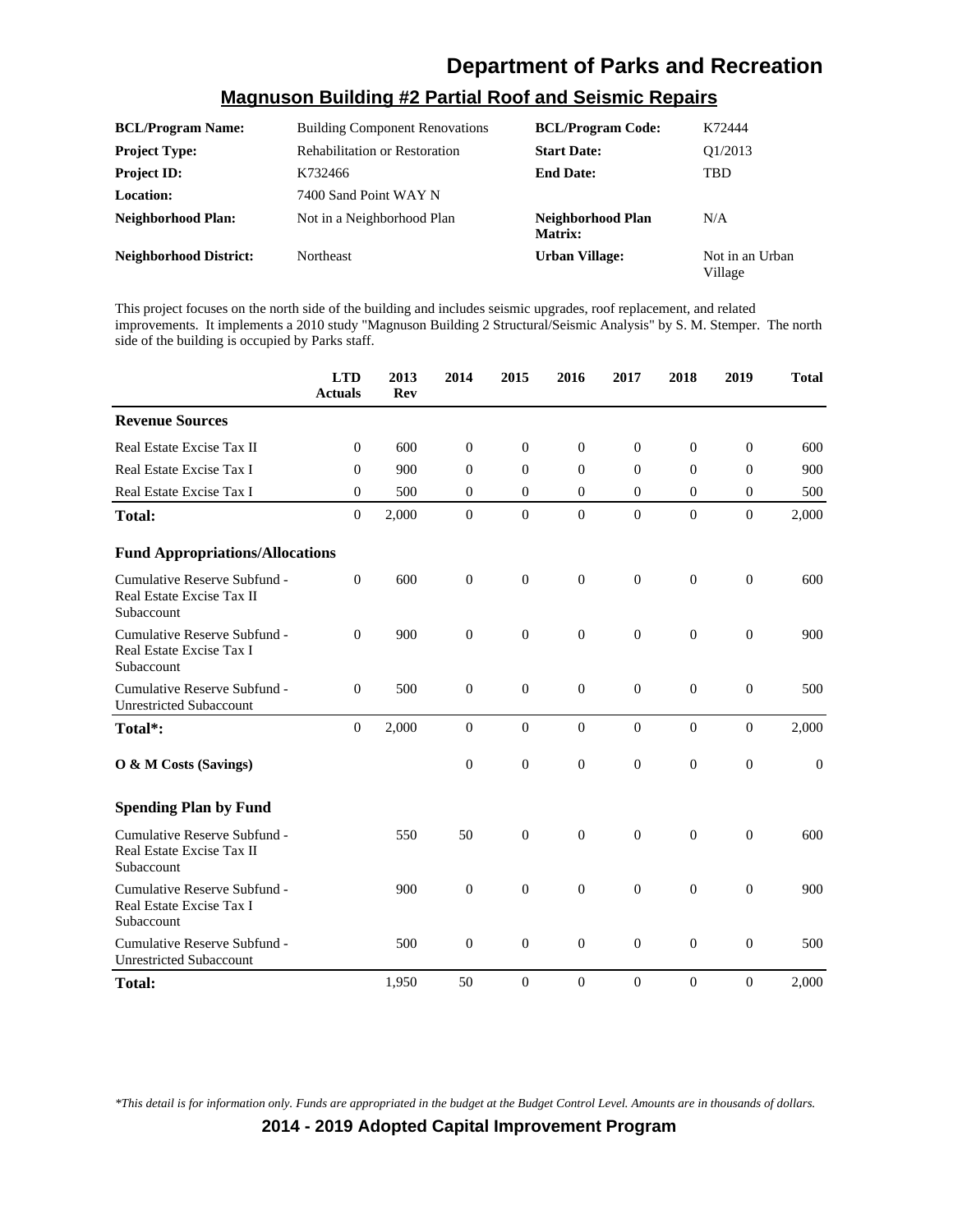### **Magnuson Park (5 Fields) Synthetic Turf Replacement**

| <b>BCL/Program Name:</b>      | Ballfields/Athletic Courts/Play Areas | <b>BCL/Program Code:</b>     | K72445                     |
|-------------------------------|---------------------------------------|------------------------------|----------------------------|
| <b>Project Type:</b>          | <b>Rehabilitation or Restoration</b>  | <b>Start Date:</b>           | O1/2019                    |
| <b>Project ID:</b>            | K732479                               | <b>End Date:</b>             | <b>TBD</b>                 |
| <b>Location:</b>              | 7400 Sand Point WAY N                 |                              |                            |
| <b>Neighborhood Plan:</b>     | Not in a Neighborhood Plan            | Neighborhood Plan<br>Matrix: | N/A                        |
| <b>Neighborhood District:</b> | <b>Northeast</b>                      | <b>Urban Village:</b>        | Not in an Urban<br>Village |

This project replaces the 471,900 square foot synthetic turf field surfacing which was installed on five fields in 2009, and performs related work. The surfacing material is near the end of its lifecyle. This improvement allows the continued use and scheduling of the playfields for soccer, baseball, lacrosse, rugby, and other activities.

|                                                                         | <b>LTD</b><br><b>Actuals</b> | 2013<br>Rev    | 2014     | 2015           | 2016           | 2017           | 2018           | 2019  | <b>Total</b> |
|-------------------------------------------------------------------------|------------------------------|----------------|----------|----------------|----------------|----------------|----------------|-------|--------------|
| <b>Revenue Sources</b>                                                  |                              |                |          |                |                |                |                |       |              |
| Real Estate Excise Tax II                                               | $\Omega$                     | $\overline{0}$ | $\theta$ | $\overline{0}$ | $\overline{0}$ | $\overline{0}$ | $\overline{0}$ | 1,532 | 1,532        |
| <b>Total:</b>                                                           | $\mathbf{0}$                 | $\mathbf{0}$   | $\theta$ | $\overline{0}$ | $\overline{0}$ | $\overline{0}$ | $\overline{0}$ | 1,532 | 1,532        |
| <b>Fund Appropriations/Allocations</b>                                  |                              |                |          |                |                |                |                |       |              |
| Cumulative Reserve Subfund -<br>Real Estate Excise Tax II<br>Subaccount | $\Omega$                     | $\theta$       | $\theta$ | $\overline{0}$ | $\overline{0}$ | $\overline{0}$ | $\overline{0}$ | 1,532 | 1,532        |
| Total <sup>*</sup> :                                                    | $\Omega$                     | $\overline{0}$ | $\theta$ | $\overline{0}$ | $\overline{0}$ | $\overline{0}$ | $\overline{0}$ | 1,532 | 1,532        |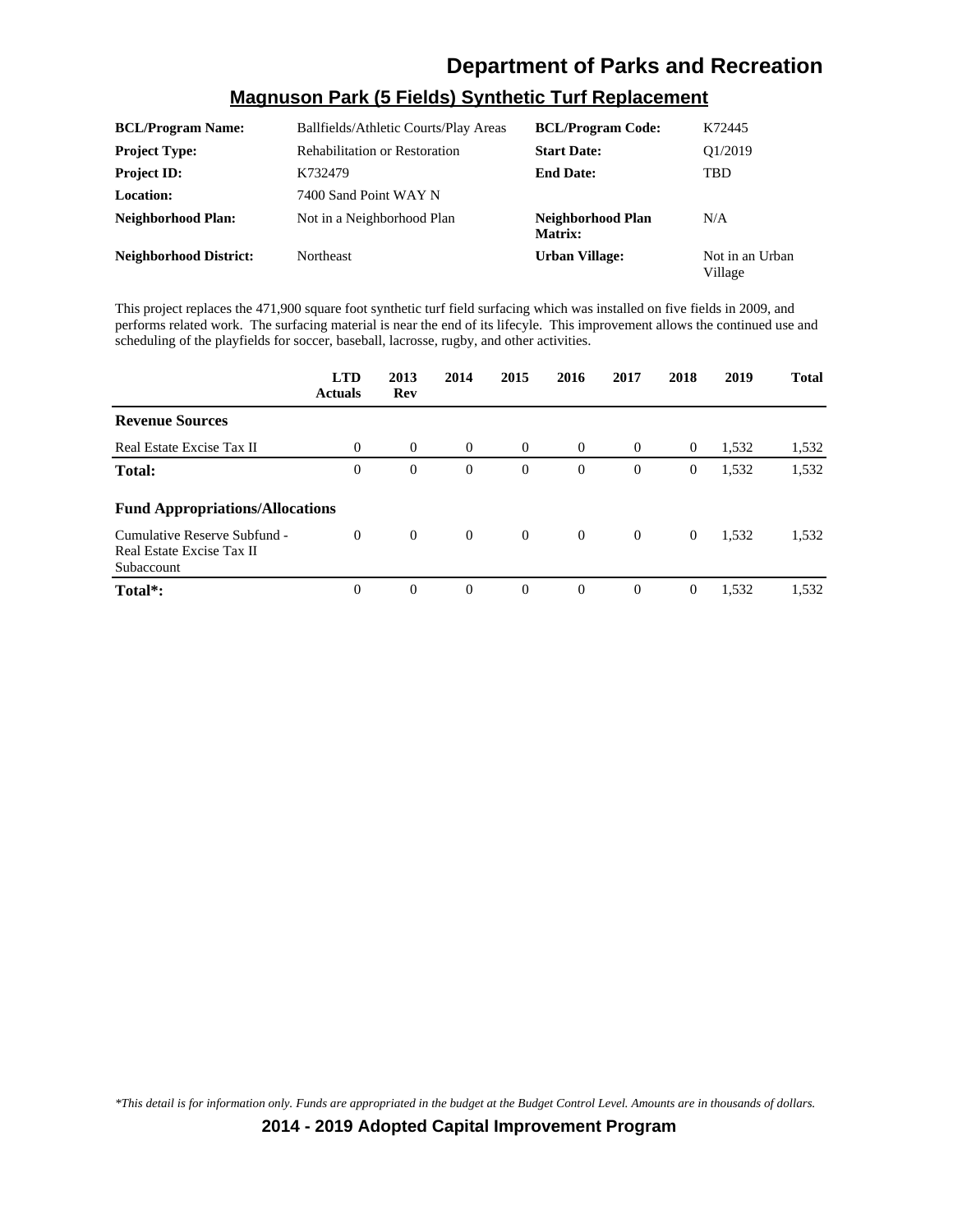# **Magnuson Park Building #406 Roof Replacement**

| <b>BCL/Program Name:</b>      | <b>Building Component Renovations</b> | <b>BCL/Program Code:</b>     | K72444                     |
|-------------------------------|---------------------------------------|------------------------------|----------------------------|
| <b>Project Type:</b>          | <b>Rehabilitation or Restoration</b>  | <b>Start Date:</b>           | O1/2014                    |
| <b>Project ID:</b>            | K732467                               | <b>End Date:</b>             | <b>TBD</b>                 |
| Location:                     | 7400 Sand Point WAY N                 |                              |                            |
| <b>Neighborhood Plan:</b>     | Not in a Neighborhood Plan            | Neighborhood Plan<br>Matrix: | N/A                        |
| <b>Neighborhood District:</b> | <b>Northeast</b>                      | <b>Urban Village:</b>        | Not in an Urban<br>Village |

This project replaces the Built Up Roofing (BUR) system with a rubberized/EPDM roofing system with 20KW photovoltaic panels. The system will supply power into the electrical system for the building, which will reduce the amount of utility power used. At certain times, the system may produce more power than is being used by the building, resulting in a credit for power used.

|                                                                         | <b>LTD</b><br><b>Actuals</b> | 2013<br>Rev  | 2014           | 2015           | 2016           | 2017             | 2018             | 2019             | <b>Total</b>   |
|-------------------------------------------------------------------------|------------------------------|--------------|----------------|----------------|----------------|------------------|------------------|------------------|----------------|
| <b>Revenue Sources</b>                                                  |                              |              |                |                |                |                  |                  |                  |                |
| Real Estate Excise Tax II                                               | $\theta$                     | $\mathbf{0}$ | $\mathbf{0}$   | $\mathbf{0}$   | $\overline{0}$ | $\boldsymbol{0}$ | $\boldsymbol{0}$ | $\boldsymbol{0}$ | $\overline{0}$ |
| Real Estate Excise Tax I                                                | $\overline{0}$               | $\theta$     | 186            | $\overline{0}$ | $\overline{0}$ | $\overline{0}$   | $\mathbf{0}$     | $\mathbf{0}$     | 186            |
| <b>Total:</b>                                                           | $\theta$                     | $\theta$     | 186            | $\theta$       | $\theta$       | $\theta$         | $\mathbf{0}$     | $\overline{0}$   | 186            |
| <b>Fund Appropriations/Allocations</b>                                  |                              |              |                |                |                |                  |                  |                  |                |
| Cumulative Reserve Subfund -<br>Real Estate Excise Tax II<br>Subaccount | $\Omega$                     | $\theta$     | $\overline{0}$ | $\mathbf{0}$   | $\theta$       | $\Omega$         | $\overline{0}$   | $\theta$         | $\Omega$       |
| Cumulative Reserve Subfund -<br>Real Estate Excise Tax I<br>Subaccount  | $\Omega$                     | $\theta$     | 186            | $\mathbf{0}$   | $\overline{0}$ | $\theta$         | $\mathbf{0}$     | $\theta$         | 186            |
| Total*:                                                                 | $\theta$                     | $\theta$     | 186            | $\theta$       | $\Omega$       | $\Omega$         | $\mathbf{0}$     | $\theta$         | 186            |
| $\overline{O}$ & M Costs (Savings)                                      |                              |              | $\overline{0}$ | $\theta$       | $\overline{0}$ | $\theta$         | $\overline{0}$   | $\theta$         | $\Omega$       |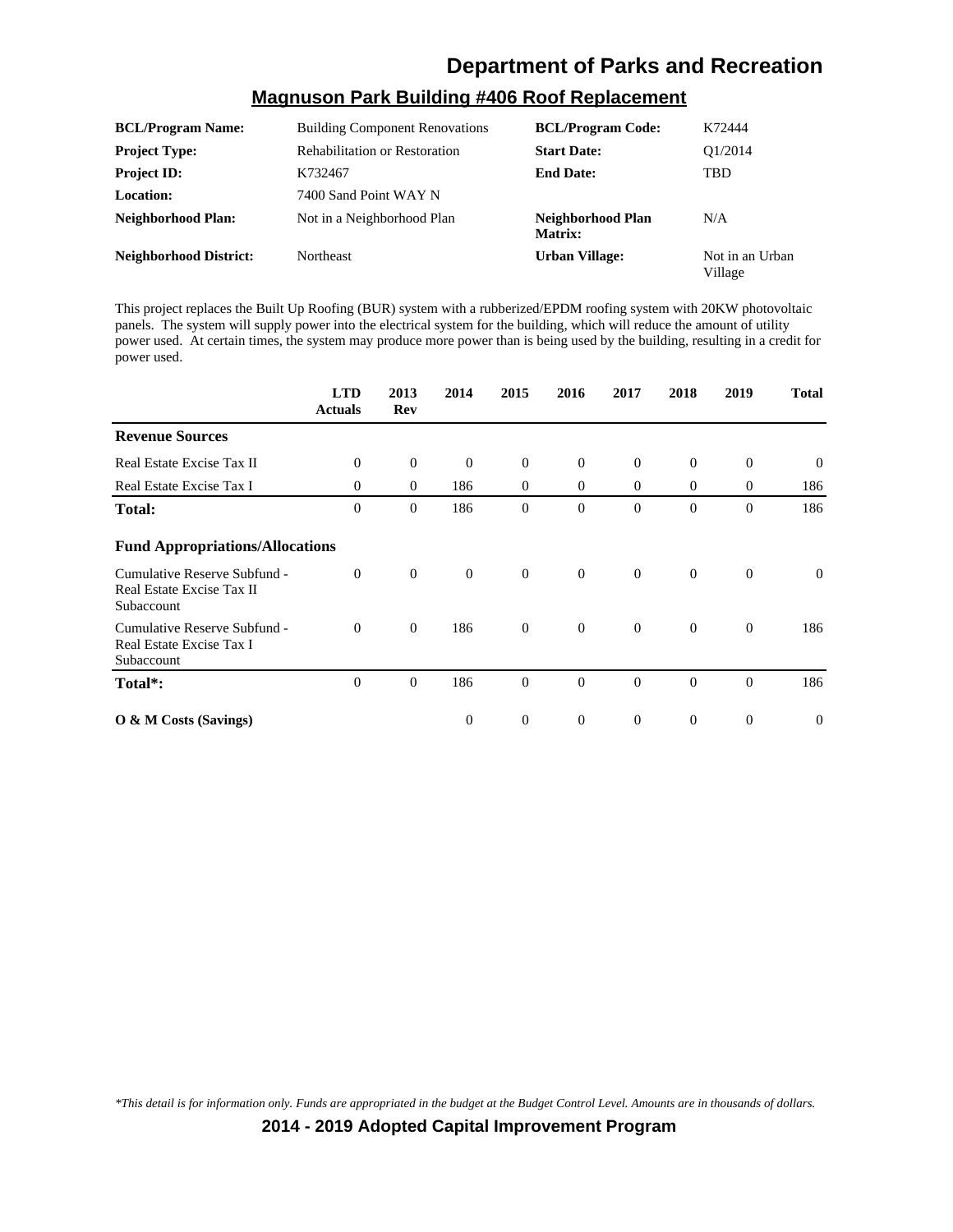#### **Magnuson Park Building 18 Renovation**

| <b>BCL/Program Name:</b>      | <b>Building Component Renovations</b> | <b>BCL/Program Code:</b>     | K72444                     |
|-------------------------------|---------------------------------------|------------------------------|----------------------------|
| <b>Project Type:</b>          | <b>Rehabilitation or Restoration</b>  | <b>Start Date:</b>           | O1/2009                    |
| <b>Project ID:</b>            | K732389                               | <b>End Date:</b>             | O <sub>2</sub> /2014       |
| Location:                     | 7400 Sand Point WAY NE                |                              |                            |
| Neighborhood Plan:            | Not in a Neighborhood Plan            | Neighborhood Plan<br>Matrix: | N/A                        |
| <b>Neighborhood District:</b> | Not in a Neighborhood District        | <b>Urban Village:</b>        | Not in an Urban<br>Village |

This project renovates Building 18 located in the Sand Point Campus at Magnuson Park. This project will assure safety at Magnuson Park by renovating the building.

|                                                                         | <b>LTD</b><br><b>Actuals</b> | 2013<br>Rev  | 2014         | 2015           | 2016           | 2017             | 2018             | 2019             | <b>Total</b>   |
|-------------------------------------------------------------------------|------------------------------|--------------|--------------|----------------|----------------|------------------|------------------|------------------|----------------|
| <b>Revenue Sources</b>                                                  |                              |              |              |                |                |                  |                  |                  |                |
| <b>General Subfund Revenues</b>                                         | 27                           | $\mathbf{1}$ | $\mathbf{0}$ | $\overline{0}$ | $\overline{0}$ | $\theta$         | $\theta$         | $\overline{0}$   | 28             |
| Real Estate Excise Tax II                                               | $\Omega$                     | 680          | $\Omega$     | $\Omega$       | $\Omega$       | $\Omega$         | $\Omega$         | $\theta$         | 680            |
| Real Estate Excise Tax I                                                | $\Omega$                     | 320          | $\Omega$     | $\Omega$       | $\Omega$       | $\Omega$         | $\Omega$         | $\Omega$         | 320            |
| <b>Total:</b>                                                           | 27                           | 1,001        | $\mathbf{0}$ | $\mathbf{0}$   | $\mathbf{0}$   | $\overline{0}$   | $\mathbf{0}$     | $\theta$         | 1,028          |
| <b>Fund Appropriations/Allocations</b>                                  |                              |              |              |                |                |                  |                  |                  |                |
| General Subfund                                                         | 27                           | $\mathbf{1}$ | $\theta$     | $\mathbf{0}$   | $\mathbf{0}$   | $\theta$         | $\overline{0}$   | $\theta$         | 28             |
| Cumulative Reserve Subfund -<br>Real Estate Excise Tax II<br>Subaccount | $\Omega$                     | 680          | $\theta$     | $\mathbf{0}$   | $\theta$       | $\theta$         | $\mathbf{0}$     | $\theta$         | 680            |
| Cumulative Reserve Subfund -<br>Real Estate Excise Tax I<br>Subaccount  | $\Omega$                     | 320          | $\mathbf{0}$ | $\overline{0}$ | $\overline{0}$ | $\overline{0}$   | $\mathbf{0}$     | $\overline{0}$   | 320            |
| Total*:                                                                 | 27                           | 1,001        | $\mathbf{0}$ | $\mathbf{0}$   | $\overline{0}$ | $\overline{0}$   | $\overline{0}$   | $\theta$         | 1,028          |
| O & M Costs (Savings)                                                   |                              |              | $\mathbf{0}$ | $\mathbf{0}$   | $\mathbf{0}$   | $\boldsymbol{0}$ | $\boldsymbol{0}$ | $\overline{0}$   | $\overline{0}$ |
| <b>Spending Plan by Fund</b>                                            |                              |              |              |                |                |                  |                  |                  |                |
| General Subfund                                                         |                              | $\mathbf{1}$ | $\theta$     | $\mathbf{0}$   | $\mathbf{0}$   | $\theta$         | $\mathbf{0}$     | $\theta$         | 1              |
| Cumulative Reserve Subfund -<br>Real Estate Excise Tax II<br>Subaccount |                              | $\theta$     | 680          | $\mathbf{0}$   | $\Omega$       | $\theta$         | $\mathbf{0}$     | $\theta$         | 680            |
| Cumulative Reserve Subfund -<br>Real Estate Excise Tax I<br>Subaccount  |                              | 320          | $\mathbf{0}$ | $\mathbf{0}$   | $\mathbf{0}$   | $\theta$         | $\theta$         | $\boldsymbol{0}$ | 320            |
| Total:                                                                  |                              | 321          | 680          | $\Omega$       | $\Omega$       | $\Omega$         | $\Omega$         | $\theta$         | 1,001          |

*\*This detail is for information only. Funds are appropriated in the budget at the Budget Control Level. Amounts are in thousands of dollars.*

**2014 - 2019 Adopted Capital Improvement Program**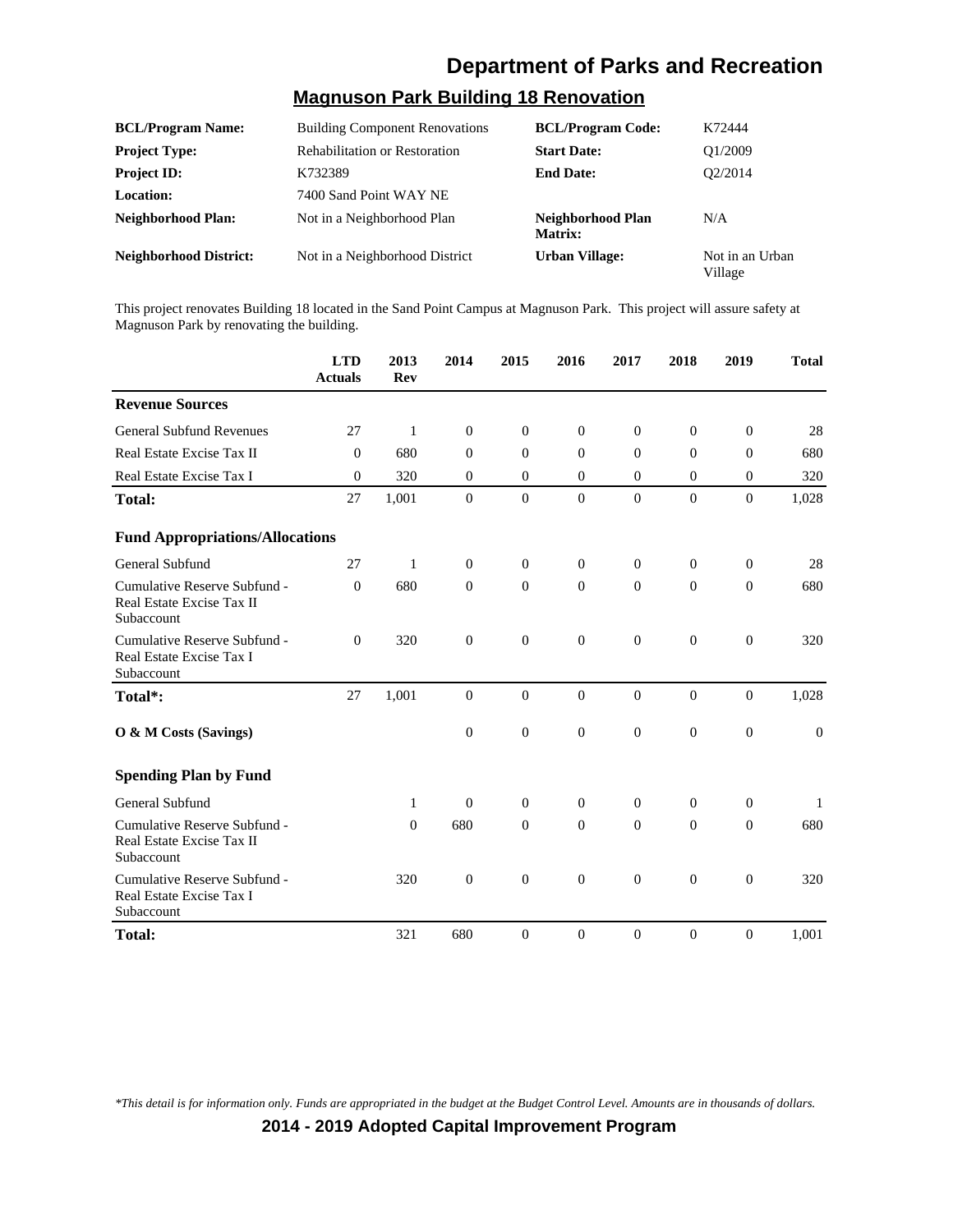#### **Magnuson Park Building 30 Renovation**

| <b>BCL/Program Name:</b>      | <b>Building Component Renovations</b> | <b>BCL/Program Code:</b>     | K72444                     |
|-------------------------------|---------------------------------------|------------------------------|----------------------------|
| <b>Project Type:</b>          | <b>Rehabilitation or Restoration</b>  | <b>Start Date:</b>           | O1/2012                    |
| <b>Project ID:</b>            | K732442                               | <b>End Date:</b>             | O1/2014                    |
| Location:                     | 7400 Sand Point Way NE                |                              |                            |
| Neighborhood Plan:            | Not in a Neighborhood Plan            | Neighborhood Plan<br>Matrix: | N/A                        |
| <b>Neighborhood District:</b> | <b>Northeast</b>                      | <b>Urban Village:</b>        | Not in an Urban<br>Village |

This project renovates for code compliance elements of the east and west wings and the hangar sections of Building 30. The renovations include exiting upgrades, unreinforced masonry seismic upgrades, fire suppression sprinklers and fire alarm systems in the hangar and west wing, lighting, heating and ventilation upgrades, an elevator, ADA toilet rooms, and related work, depending on permitting requirements. Water service, natural gas systems, and primary electrical services to the building may also be upgraded to support the building renovations.

|                                            | <b>LTD</b><br><b>Actuals</b> | 2013<br><b>Rev</b> | 2014           | 2015             | 2016           | 2017           | 2018           | 2019             | <b>Total</b> |
|--------------------------------------------|------------------------------|--------------------|----------------|------------------|----------------|----------------|----------------|------------------|--------------|
| <b>Revenue Sources</b>                     |                              |                    |                |                  |                |                |                |                  |              |
| General Obligation Bonds                   | 825                          | 2,358              | $\theta$       | $\overline{0}$   | $\mathbf{0}$   | $\mathbf{0}$   | $\Omega$       | $\mathbf{0}$     | 3,183        |
| <b>General Obligation Bonds</b>            | $\theta$                     | 5,215              | $\theta$       | $\overline{0}$   | $\overline{0}$ | $\overline{0}$ | $\mathbf{0}$   | $\mathbf{0}$     | 5,215        |
| <b>Total:</b>                              | 825                          | 7,573              | $\theta$       | $\mathbf{0}$     | $\theta$       | $\theta$       | $\theta$       | $\mathbf{0}$     | 8,398        |
| <b>Fund Appropriations/Allocations</b>     |                              |                    |                |                  |                |                |                |                  |              |
| 2012 Multipurpose LTGO<br><b>Bond Fund</b> | 825                          | 2,358              | $\overline{0}$ | $\mathbf{0}$     | $\overline{0}$ | $\Omega$       | $\theta$       | $\mathbf{0}$     | 3,183        |
| 2013 Multipurpose LTGO<br><b>Bond Fund</b> | $\mathbf{0}$                 | 5,215              | $\overline{0}$ | $\boldsymbol{0}$ | $\mathbf{0}$   | $\mathbf{0}$   | $\theta$       | $\mathbf{0}$     | 5,215        |
| Total*:                                    | 825                          | 7,573              | $\overline{0}$ | $\boldsymbol{0}$ | $\overline{0}$ | $\overline{0}$ | $\overline{0}$ | $\mathbf{0}$     | 8,398        |
| O & M Costs (Savings)                      |                              |                    | 256            | 256              | 256            | 256            | 256            | 256              | 1,536        |
| <b>Spending Plan by Fund</b>               |                              |                    |                |                  |                |                |                |                  |              |
| 2012 Multipurpose LTGO<br><b>Bond Fund</b> |                              | 2,358              | $\overline{0}$ | $\overline{0}$   | $\mathbf{0}$   | $\theta$       | $\mathbf{0}$   | $\mathbf{0}$     | 2,358        |
| 2013 Multipurpose LTGO<br><b>Bond Fund</b> |                              | 5,115              | 100            | $\boldsymbol{0}$ | $\mathbf{0}$   | $\theta$       | $\theta$       | $\mathbf{0}$     | 5,215        |
| <b>Total:</b>                              |                              | 7,473              | 100            | $\mathbf{0}$     | $\overline{0}$ | $\overline{0}$ | $\overline{0}$ | $\boldsymbol{0}$ | 7,573        |

*\*This detail is for information only. Funds are appropriated in the budget at the Budget Control Level. Amounts are in thousands of dollars.*

**2014 - 2019 Adopted Capital Improvement Program**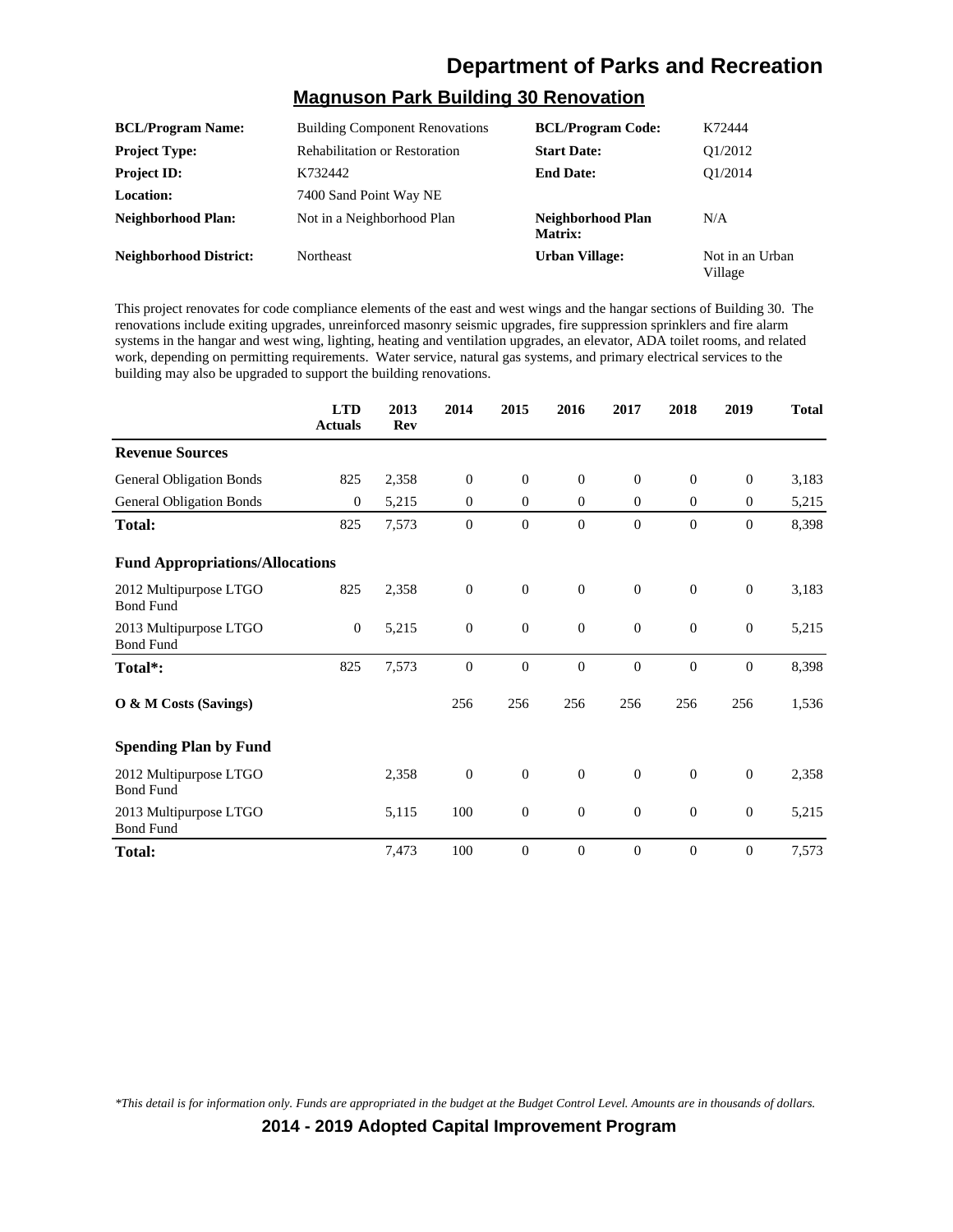## **Magnuson Park Electrical System Renovation**

| <b>BCL/Program Name:</b>      | <b>Building Component Renovations</b> | <b>BCL/Program Code:</b>     | K72444                     |
|-------------------------------|---------------------------------------|------------------------------|----------------------------|
| <b>Project Type:</b>          | <b>Rehabilitation or Restoration</b>  | <b>Start Date:</b>           | O1/2013                    |
| <b>Project ID:</b>            | K732445                               | <b>End Date:</b>             | <b>TBD</b>                 |
| <b>Location:</b>              | 7400 Sand Point Way NE                |                              |                            |
| Neighborhood Plan:            | Not in a Neighborhood Plan            | Neighborhood Plan<br>Matrix: | N/A                        |
| <b>Neighborhood District:</b> | <b>Northeast</b>                      | <b>Urban Village:</b>        | Not in an Urban<br>Village |

This project renovates the electrical system, including updating the old Navy system to the Seattle City Light system, and related work. It will help bring the system up to current standards and make it easier for the co-location of Parks and non-Parks tenants and users. The work implements the 2008 study of the electrical system by Sparling Electrical.

|                                                                        | <b>LTD</b><br><b>Actuals</b> | 2013<br>Rev    | 2014         | 2015         | 2016           | 2017     | 2018           | 2019             | <b>Total</b> |
|------------------------------------------------------------------------|------------------------------|----------------|--------------|--------------|----------------|----------|----------------|------------------|--------------|
| <b>Revenue Sources</b>                                                 |                              |                |              |              |                |          |                |                  |              |
| Real Estate Excise Tax I                                               | $\theta$                     | 753            | 635          | $\mathbf{0}$ | $\theta$       | $\theta$ | $\overline{0}$ | $\theta$         | 1,388        |
| King County Voter-Approved<br>Levy                                     | $\theta$                     | $\overline{0}$ | 760          | $\mathbf{0}$ | $\theta$       | $\theta$ | $\mathbf{0}$   | $\boldsymbol{0}$ | 760          |
| <b>Total:</b>                                                          | $\theta$                     | 753            | 1,395        | $\mathbf{0}$ | $\overline{0}$ | $\theta$ | $\mathbf{0}$   | $\mathbf{0}$     | 2,148        |
| <b>Fund Appropriations/Allocations</b>                                 |                              |                |              |              |                |          |                |                  |              |
| Cumulative Reserve Subfund -<br>Real Estate Excise Tax I<br>Subaccount | $\theta$                     | 753            | 635          | $\mathbf{0}$ | $\mathbf{0}$   | $\theta$ | $\overline{0}$ | $\mathbf{0}$     | 1,388        |
| 2013 King County Parks Levy                                            | $\mathbf{0}$                 | $\overline{0}$ | 760          | $\theta$     | $\theta$       | $\theta$ | $\overline{0}$ | $\overline{0}$   | 760          |
| Total*:                                                                | $\theta$                     | 753            | 1,395        | $\mathbf{0}$ | $\theta$       | $\Omega$ | $\theta$       | $\overline{0}$   | 2,148        |
| O & M Costs (Savings)                                                  |                              |                | $\mathbf{0}$ | $\mathbf{0}$ | $\theta$       | $\theta$ | $\mathbf{0}$   | $\boldsymbol{0}$ | $\mathbf{0}$ |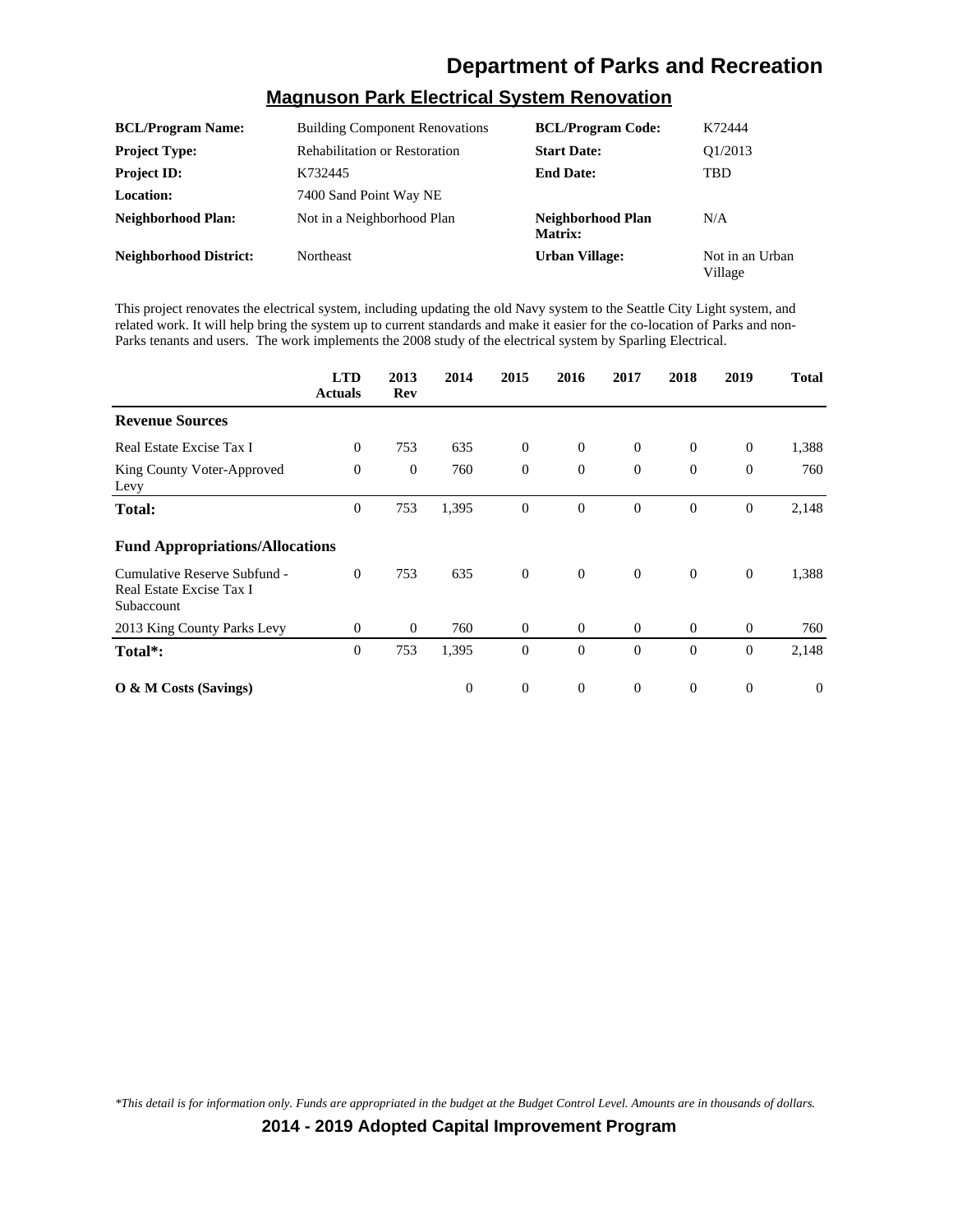## **Magnuson Park Wetlands and Shore Ponds**

| <b>BCL/Program Name:</b>      | 2000 Parks Levy - Opportunity Fund   | <b>BCL/Program Code:</b>     | K723008                    |
|-------------------------------|--------------------------------------|------------------------------|----------------------------|
| <b>Project Type:</b>          | <b>Rehabilitation or Restoration</b> | <b>Start Date:</b>           | O1/2011                    |
| <b>Project ID:</b>            | K733277                              | <b>End Date:</b>             |                            |
| Location:                     | 7400 Sand Point WAY NE               |                              |                            |
| Neighborhood Plan:            | Not in a Neighborhood Plan           | Neighborhood Plan<br>Matrix: | N/A                        |
| <b>Neighborhood District:</b> | <b>Northeast</b>                     | <b>Urban Village:</b>        | Not in an Urban<br>Village |

This project provides for planting within ponds previously created by the Navy's clean-up of contaminated soils; development of wetlands; improving hydraulic connections between drainage collection points; and related work including pathway connections. These improvements will enhance the natural environment of the park, provide habitat location and improve recreation opportunities.

|                                        | <b>LTD</b><br><b>Actuals</b> | 2013<br>Rev    | 2014         | 2015           | 2016           | 2017           | 2018           | 2019             | <b>Total</b> |
|----------------------------------------|------------------------------|----------------|--------------|----------------|----------------|----------------|----------------|------------------|--------------|
| <b>Revenue Sources</b>                 |                              |                |              |                |                |                |                |                  |              |
| <b>Federal Grant Funds</b>             | 485                          | 135            | $\theta$     | $\overline{0}$ | $\overline{0}$ | $\overline{0}$ | $\theta$       | $\theta$         | 620          |
| Seattle Voter-Approved Levy            | 500                          | $\overline{0}$ | $\theta$     | $\theta$       | $\theta$       | $\theta$       | $\overline{0}$ | $\mathbf{0}$     | 500          |
| <b>State Grant Funds</b>               | 21                           | 278            | $\theta$     | $\theta$       | $\theta$       | $\mathbf{0}$   | $\mathbf{0}$   | $\mathbf{0}$     | 299          |
| <b>Total:</b>                          | 1,006                        | 413            | $\mathbf{0}$ | $\mathbf{0}$   | $\theta$       | $\theta$       | $\theta$       | $\boldsymbol{0}$ | 1,419        |
| <b>Fund Appropriations/Allocations</b> |                              |                |              |                |                |                |                |                  |              |
| 2000 Parks Levy Fund                   | 1,006                        | 413            | $\theta$     | $\overline{0}$ | $\overline{0}$ | $\overline{0}$ | $\theta$       | $\overline{0}$   | 1,419        |
| Total*:                                | 1,006                        | 413            | $\theta$     | $\mathbf{0}$   | $\theta$       | $\Omega$       | $\Omega$       | $\mathbf{0}$     | 1,419        |
| O & M Costs (Savings)                  |                              |                | 16           | 16             | 16             | 17             | 17             | 18               | 100          |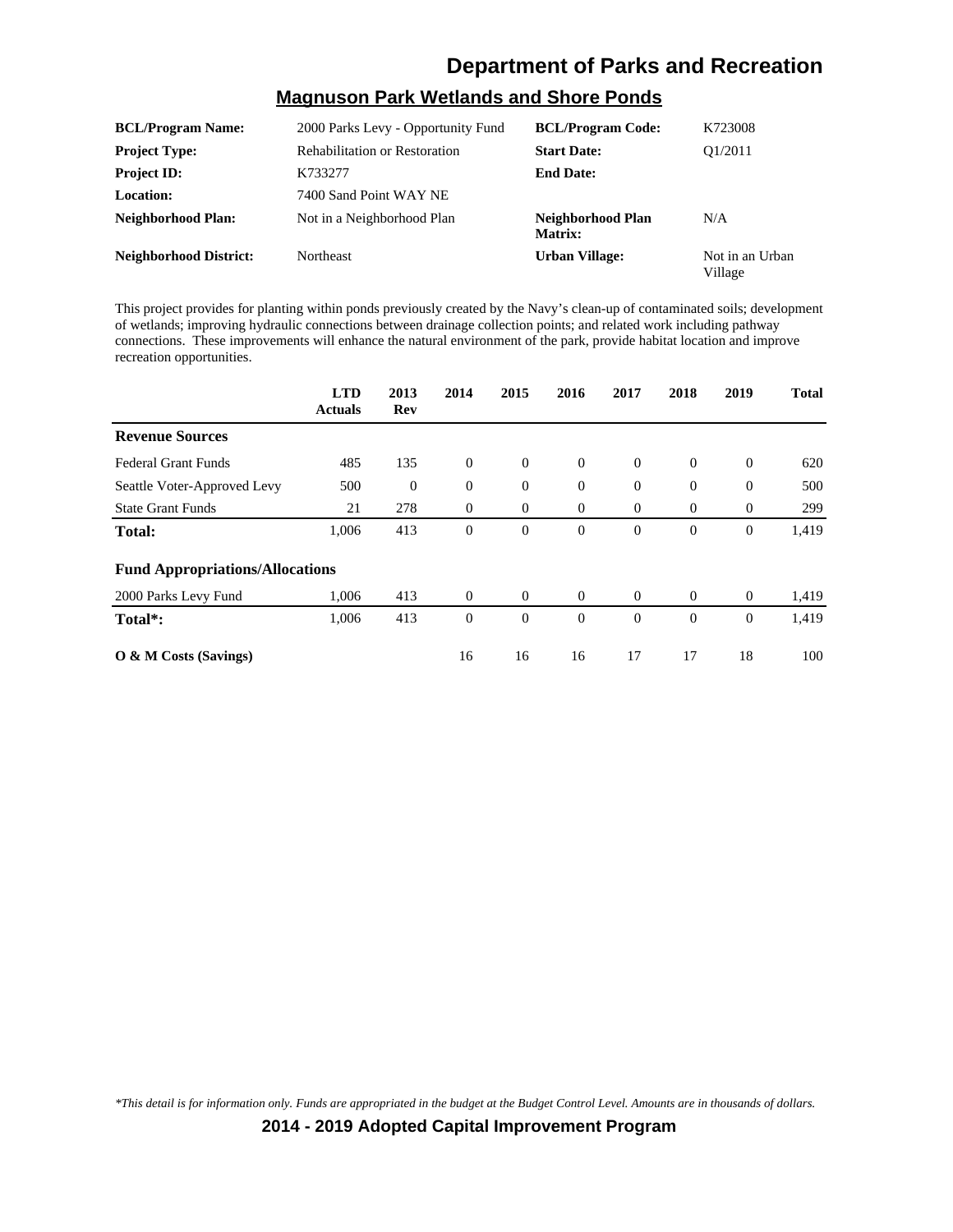#### **Major Parks- 2008 Parks Levy**

| <b>BCL/Program Name:</b>      | 2008 Parks Levy- Major Parks | <b>BCL/Program Code:</b>     | K720023                    |
|-------------------------------|------------------------------|------------------------------|----------------------------|
| <b>Project Type:</b>          | <b>Improved Facility</b>     | <b>Start Date:</b>           | O <sub>1</sub> /2010       |
| <b>Project ID:</b>            | K730023                      | <b>End Date:</b>             | <b>TBD</b>                 |
| Location:                     | Citywide                     |                              |                            |
| <b>Neighborhood Plan:</b>     | In more than one Plan        | Neighborhood Plan<br>Matrix: | N/A                        |
| <b>Neighborhood District:</b> | In more than one District    | <b>Urban Village:</b>        | Not in an Urban<br>Village |

The project provides a contingency for Major Parks projects on a case-by-case basis, subject to Department recommendations. General costs applicable to all projects, such as interest on borrowed funds, may be paid from this project. This project is part of the 2008 Parks Levy.

|                                        | <b>LTD</b><br><b>Actuals</b> | 2013<br>Rev | 2014     | 2015           | 2016           | 2017           | 2018           | 2019           | <b>Total</b> |
|----------------------------------------|------------------------------|-------------|----------|----------------|----------------|----------------|----------------|----------------|--------------|
| <b>Revenue Sources</b>                 |                              |             |          |                |                |                |                |                |              |
| Seattle Voter-Approved Levy            | 14                           | 22          | $\theta$ | $\overline{0}$ | $\overline{0}$ | $\overline{0}$ | $\overline{0}$ | $\overline{0}$ | 36           |
| Total:                                 | 14                           | 22          | $\theta$ | $\overline{0}$ | $\theta$       | $\theta$       | $\theta$       | $\overline{0}$ | 36           |
| <b>Fund Appropriations/Allocations</b> |                              |             |          |                |                |                |                |                |              |
| 2008 Parks Levy Fund                   | 14                           | 22          | $\theta$ | $\overline{0}$ | $\theta$       | $\theta$       | $\Omega$       | $\Omega$       | 36           |
| Total <sup>*</sup> :                   | 14                           | 22          | $\theta$ | $\mathbf{0}$   | $\overline{0}$ | $\theta$       | $\theta$       | $\mathbf{0}$   | 36           |
| O & M Costs (Savings)                  |                              |             | $\Omega$ | $\overline{0}$ | $\overline{0}$ | $\overline{0}$ | $\theta$       | $\theta$       | $\theta$     |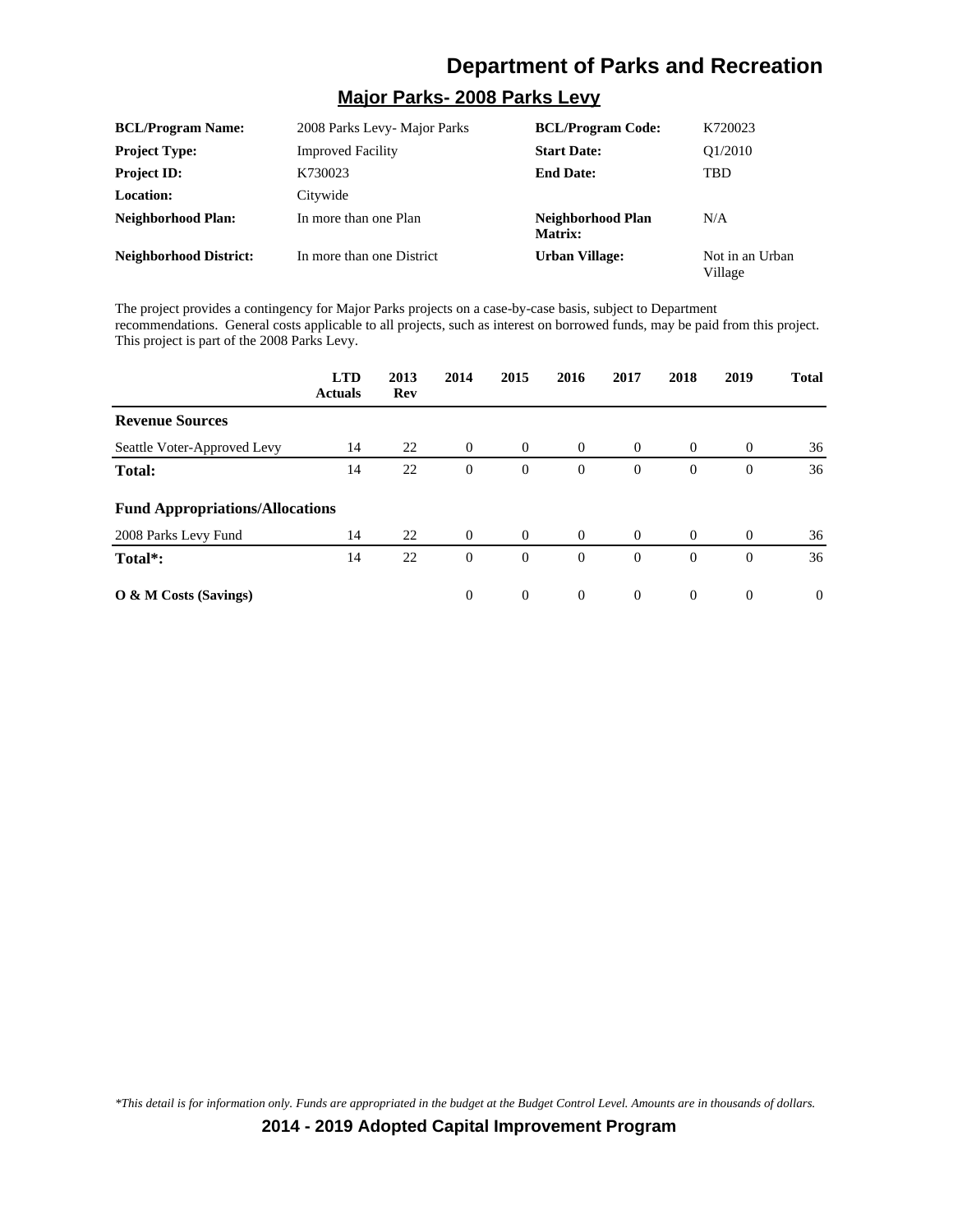#### **Maple Leaf Reservoir Park Development**

| <b>BCL/Program Name:</b>      | 2008 Parks Levy- Neighborhood Parks<br>and Playgrounds | <b>BCL/Program Code:</b>     | K720020                    |
|-------------------------------|--------------------------------------------------------|------------------------------|----------------------------|
| <b>Project Type:</b>          | New Facility                                           | <b>Start Date:</b>           | O3/2009                    |
| <b>Project ID:</b>            | K730099                                                | <b>End Date:</b>             | O1/2014                    |
| <b>Location:</b>              | 1020 NE 82nd ST                                        |                              |                            |
| Neighborhood Plan:            | Not in a Neighborhood Plan                             | Neighborhood Plan<br>Matrix: | N/A                        |
| <b>Neighborhood District:</b> | <b>Northeast</b>                                       | Urban Village:               | Not in an Urban<br>Village |

This project provides for new park development on the Maple Leaf Reservoir. Seattle Public Utilities will develop a new covered reservoir in the footprint of the existing open reservoir during 2010-2011. The scope for this project includes the development of a master plan for the new park space and the existing Maple Leaf Playground, and implementation of the plan as funding allows. This project is part of the 2008 Parks Levy.

|                                        | <b>LTD</b><br><b>Actuals</b> | 2013<br>Rev | 2014           | 2015           | 2016           | 2017           | 2018           | 2019             | <b>Total</b> |
|----------------------------------------|------------------------------|-------------|----------------|----------------|----------------|----------------|----------------|------------------|--------------|
| <b>Revenue Sources</b>                 |                              |             |                |                |                |                |                |                  |              |
| Seattle Voter-Approved Levy            | 895                          | 4,182       | $\overline{0}$ | $\overline{0}$ | $\theta$       | $\overline{0}$ | $\theta$       | $\overline{0}$   | 5,077        |
| <b>Total:</b>                          | 895                          | 4,182       | $\theta$       | $\theta$       | $\theta$       | $\theta$       | $\theta$       | $\boldsymbol{0}$ | 5,077        |
| <b>Fund Appropriations/Allocations</b> |                              |             |                |                |                |                |                |                  |              |
| 2008 Parks Levy Fund                   | 895                          | 4,182       | $\overline{0}$ | $\overline{0}$ | $\theta$       | $\overline{0}$ | $\overline{0}$ | $\overline{0}$   | 5,077        |
| Total*:                                | 895                          | 4,182       | $\theta$       | $\mathbf{0}$   | $\theta$       | $\Omega$       | $\theta$       | $\mathbf{0}$     | 5,077        |
| O & M Costs (Savings)                  |                              |             | 45             | 46             | 47             | 48             | 48             | 49               | 283          |
| <b>Spending Plan by Fund</b>           |                              |             |                |                |                |                |                |                  |              |
| 2008 Parks Levy Fund                   |                              | 4,132       | 50             | $\overline{0}$ | $\theta$       | $\overline{0}$ | $\overline{0}$ | $\overline{0}$   | 4,182        |
| <b>Total:</b>                          |                              | 4,132       | 50             | $\theta$       | $\overline{0}$ | $\theta$       | $\theta$       | $\mathbf{0}$     | 4,182        |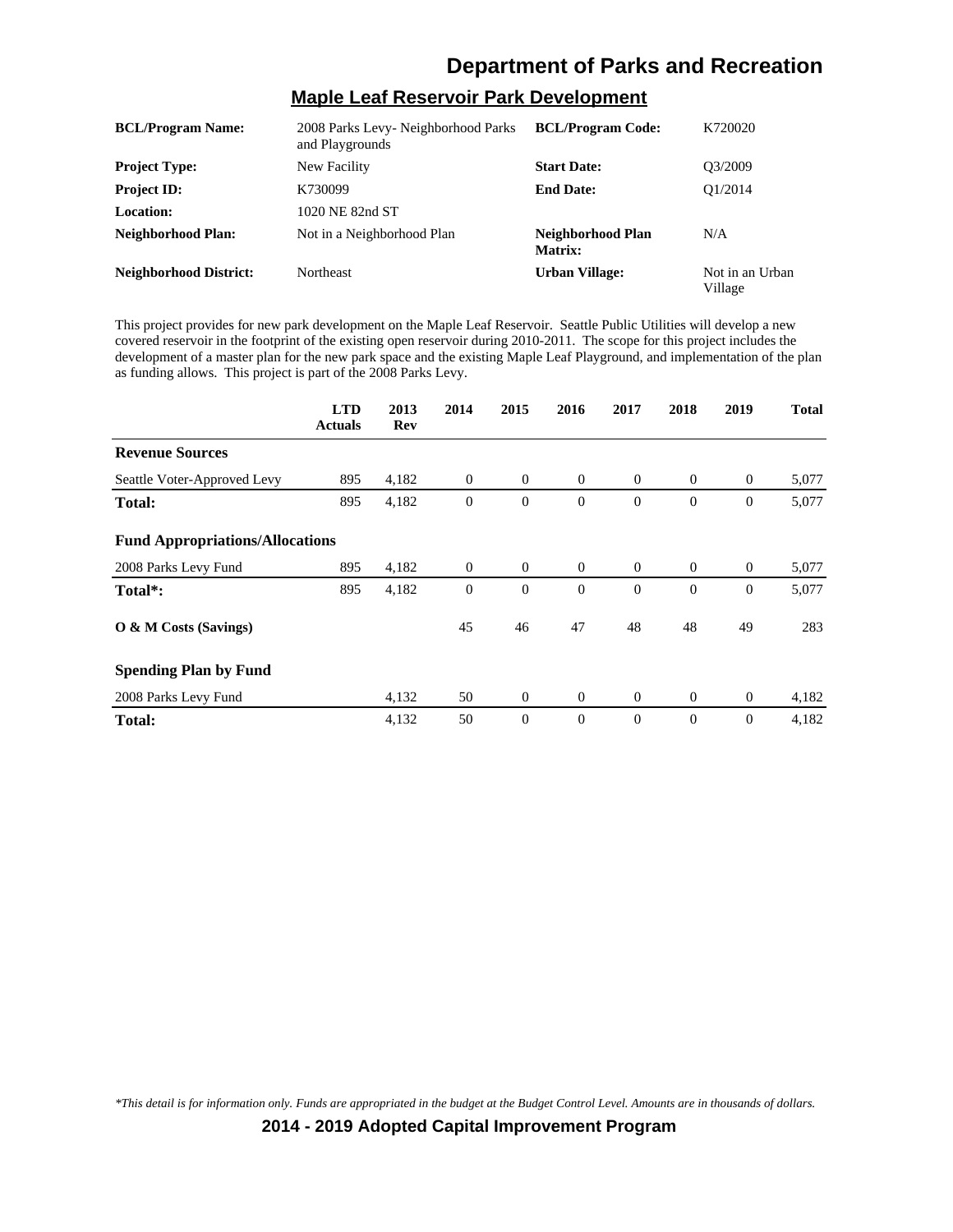# **Marra-Desimone Park Development**

| <b>BCL/Program Name:</b>      | 2008 Parks Levy- Neighborhood Parks<br>and Playgrounds | <b>BCL/Program Code:</b>     | K720020                    |
|-------------------------------|--------------------------------------------------------|------------------------------|----------------------------|
| <b>Project Type:</b>          | New Facility                                           | <b>Start Date:</b>           | O <sub>1</sub> /2013       |
| <b>Project ID:</b>            | K730100                                                | <b>End Date:</b>             | O4/2014                    |
| <b>Location:</b>              | 9026 4th AVE S                                         |                              |                            |
| Neighborhood Plan:            | Not in a Neighborhood Plan                             | Neighborhood Plan<br>Matrix: | N/A                        |
| <b>Neighborhood District:</b> | Greater Duwamish                                       | Urban Village:               | Not in an Urban<br>Village |

This project provides for development of Marra-Desimone Park, which includes the Marra Farm, Seattle's largest site for urban gardening. It implements elements of the "Long-Range Development Plan for Marra-Desimone Park" (2008), and may include enhancement of the existing farm area, development of community and recreation space on the eastern side of the park, paths, and gateway features. This project is part of the 2008 Parks Levy.

|                                        | <b>LTD</b><br><b>Actuals</b> | 2013<br>Rev | 2014         | 2015             | 2016           | 2017           | 2018           | 2019             | <b>Total</b> |
|----------------------------------------|------------------------------|-------------|--------------|------------------|----------------|----------------|----------------|------------------|--------------|
| <b>Revenue Sources</b>                 |                              |             |              |                  |                |                |                |                  |              |
| Seattle Voter-Approved Levy            | $\overline{0}$               | 100         | 1,000        | $\mathbf{0}$     | $\theta$       | $\overline{0}$ | $\overline{0}$ | $\theta$         | 1,100        |
| <b>Total:</b>                          | $\boldsymbol{0}$             | 100         | 1,000        | $\theta$         | $\theta$       | $\theta$       | $\theta$       | $\mathbf{0}$     | 1,100        |
| <b>Fund Appropriations/Allocations</b> |                              |             |              |                  |                |                |                |                  |              |
| 2008 Parks Levy Fund                   | $\mathbf{0}$                 | 100         | 1,000        | $\theta$         | $\overline{0}$ | $\overline{0}$ | $\overline{0}$ | $\theta$         | 1,100        |
| Total*:                                | $\boldsymbol{0}$             | 100         | 1,000        | $\boldsymbol{0}$ | $\theta$       | $\theta$       | $\mathbf{0}$   | $\boldsymbol{0}$ | 1,100        |
| O & M Costs (Savings)                  |                              |             | $\mathbf{0}$ | 29               | 30             | 30             | 30             | 31               | 150          |
| <b>Spending Plan by Fund</b>           |                              |             |              |                  |                |                |                |                  |              |
| 2008 Parks Levy Fund                   |                              | 66          | 1,034        | $\mathbf{0}$     | $\mathbf{0}$   | $\mathbf{0}$   | $\overline{0}$ | $\mathbf{0}$     | 1,100        |
| <b>Total:</b>                          |                              | 66          | 1,034        | $\theta$         | $\theta$       | $\theta$       | $\overline{0}$ | $\overline{0}$   | 1,100        |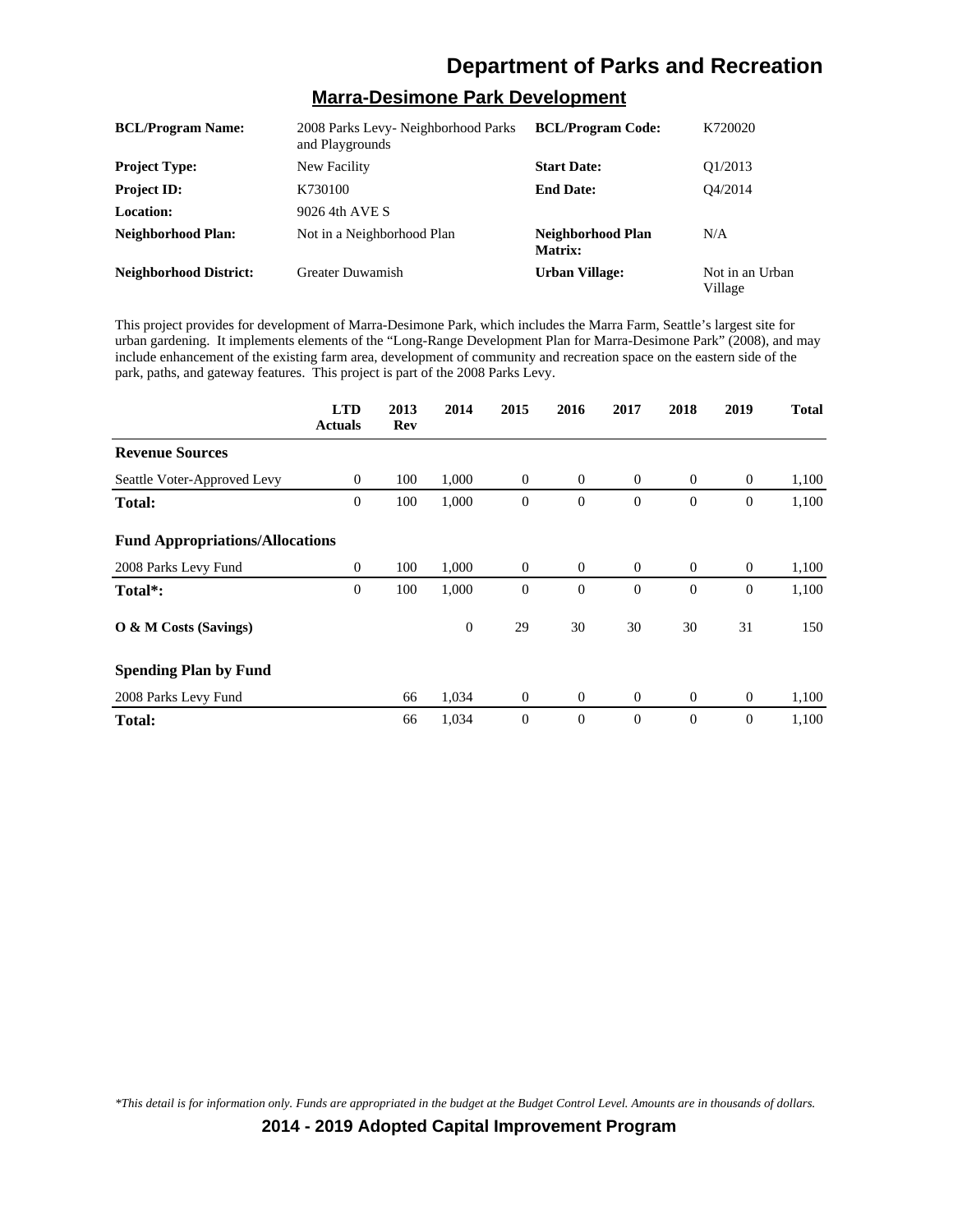#### **Matthews Beach Park Bathhouse Renovation**

| <b>BCL/Program Name:</b>      | 2008 Parks Levy- Opportunity Fund    | <b>BCL/Program Code:</b>     | K720041                    |
|-------------------------------|--------------------------------------|------------------------------|----------------------------|
| <b>Project Type:</b>          | <b>Rehabilitation or Restoration</b> | <b>Start Date:</b>           | O2/2012                    |
| <b>Project ID:</b>            | K730170                              | <b>End Date:</b>             | O1/2014                    |
| <b>Location:</b>              | 9300 51st AVE NE                     |                              |                            |
| <b>Neighborhood Plan:</b>     | Not in a Neighborhood Plan           | Neighborhood Plan<br>Matrix: | N/A                        |
| <b>Neighborhood District:</b> | <b>Northeast</b>                     | <b>Urban Village:</b>        | Not in an Urban<br>Village |

This project, funded with the 2008 Parks Levy Inflation Adjustment funds, renovates the 3,000 square foot bathhouse for ADA access and improved ventilation and finishes. Specific renovations may include reconfigured stalls, new toilets and urinals, ADA accessories, new paint and finishes, and related work. The renovations will improve access to the facility and make it more inviting and comfortable.

|                                        | <b>LTD</b><br><b>Actuals</b> | 2013<br>Rev | 2014     | 2015           | 2016           | 2017           | 2018           | 2019             | <b>Total</b>   |
|----------------------------------------|------------------------------|-------------|----------|----------------|----------------|----------------|----------------|------------------|----------------|
| <b>Revenue Sources</b>                 |                              |             |          |                |                |                |                |                  |                |
| Seattle Voter-Approved Levy            | 3                            | 347         | $\theta$ | $\overline{0}$ | $\theta$       | $\theta$       | $\overline{0}$ | $\theta$         | 350            |
| <b>Total:</b>                          | 3                            | 347         | $\theta$ | $\theta$       | $\theta$       | $\Omega$       | $\mathbf{0}$   | $\overline{0}$   | 350            |
| <b>Fund Appropriations/Allocations</b> |                              |             |          |                |                |                |                |                  |                |
| 2008 Parks Levy Fund                   | 3                            | 347         | $\theta$ | $\overline{0}$ | $\overline{0}$ | $\overline{0}$ | $\overline{0}$ | $\theta$         | 350            |
| Total*:                                | 3                            | 347         | $\theta$ | $\theta$       | $\theta$       | $\Omega$       | $\mathbf{0}$   | $\overline{0}$   | 350            |
| O & M Costs (Savings)                  |                              |             | $\theta$ | $\mathbf{0}$   | $\mathbf{0}$   | $\theta$       | $\overline{0}$ | $\boldsymbol{0}$ | $\overline{0}$ |
| <b>Spending Plan by Fund</b>           |                              |             |          |                |                |                |                |                  |                |
| 2008 Parks Levy Fund                   |                              | 340         | $\tau$   | $\overline{0}$ | $\overline{0}$ | $\theta$       | $\overline{0}$ | $\mathbf{0}$     | 347            |
| <b>Total:</b>                          |                              | 340         | 7        | $\theta$       | $\overline{0}$ | $\theta$       | $\mathbf{0}$   | $\overline{0}$   | 347            |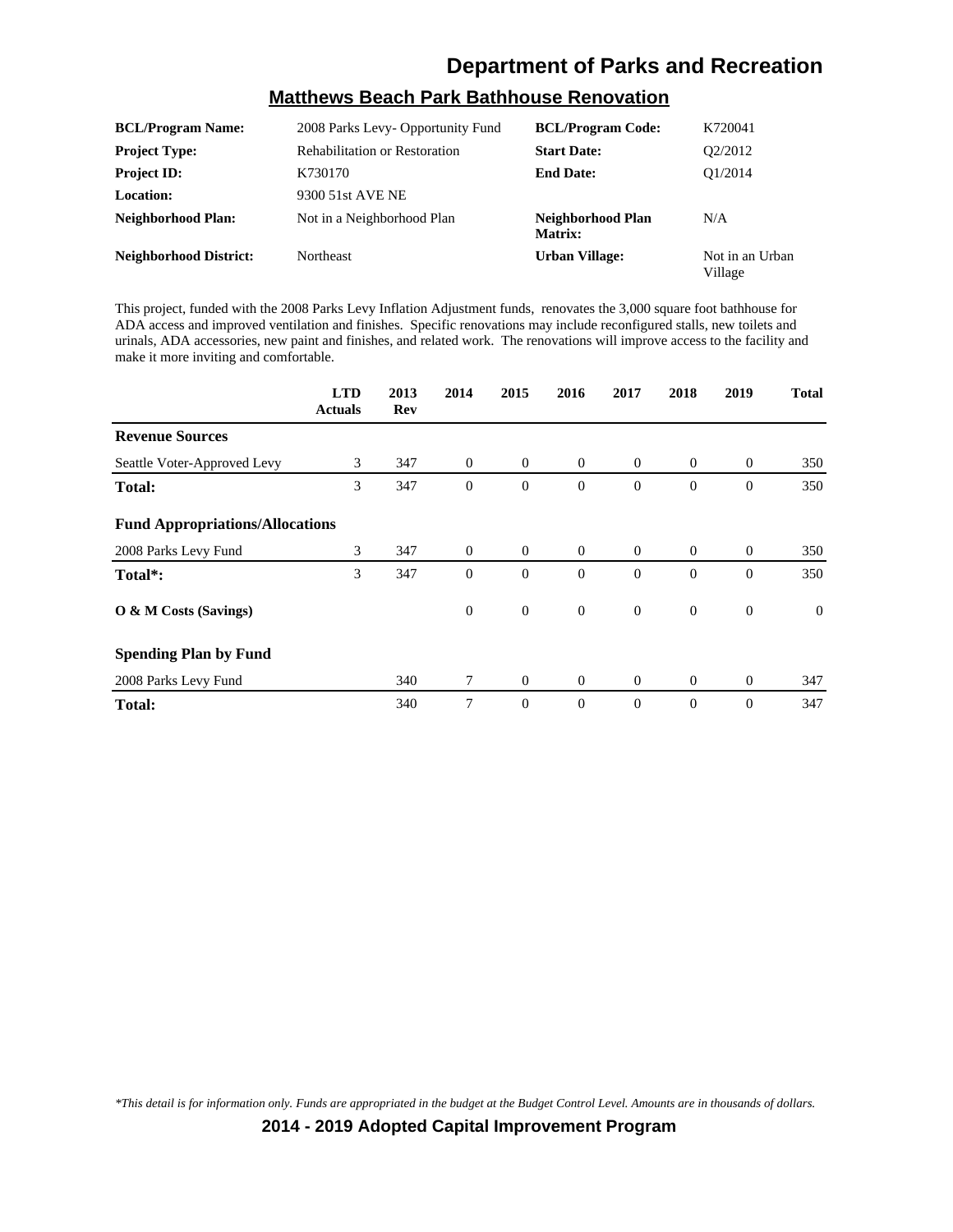#### **Miller Playfield Synthetic Turf Replacement**

| <b>BCL/Program Name:</b>      | Ballfields/Athletic Courts/Play Areas | <b>BCL/Program Code:</b>     | K72445         |
|-------------------------------|---------------------------------------|------------------------------|----------------|
| <b>Project Type:</b>          | <b>Rehabilitation or Restoration</b>  | <b>Start Date:</b>           | O1/2019        |
| <b>Project ID:</b>            | K732475                               | <b>End Date:</b>             | TBD            |
| <b>Location:</b>              | 330 19th AVE E                        |                              |                |
| Neighborhood Plan:            | Central Area                          | Neighborhood Plan<br>Matrix: | N/A            |
| <b>Neighborhood District:</b> | <b>East District</b>                  | Urban Village:               | Madison-Miller |

This project replaces the 100,200 square foot synthetic turf field surfacing which was installed in 2009, and performs related work. The surfacing material is near the end of its lifecyle. This improvement allows the continued use and scheduling of the playfield for soccer, baseball, and other activities.

|                                                                         | <b>LTD</b><br><b>Actuals</b> | 2013<br>Rev    | 2014           | 2015           | 2016           | 2017           | 2018           | 2019 | <b>Total</b> |
|-------------------------------------------------------------------------|------------------------------|----------------|----------------|----------------|----------------|----------------|----------------|------|--------------|
| <b>Revenue Sources</b>                                                  |                              |                |                |                |                |                |                |      |              |
| Real Estate Excise Tax II                                               | $\theta$                     | $\theta$       | $\overline{0}$ | $\overline{0}$ | $\overline{0}$ | $\overline{0}$ | $\overline{0}$ | 495  | 495          |
| <b>Total:</b>                                                           | 0                            | $\theta$       | $\theta$       | $\theta$       | $\Omega$       | $\Omega$       | $\overline{0}$ | 495  | 495          |
| <b>Fund Appropriations/Allocations</b>                                  |                              |                |                |                |                |                |                |      |              |
| Cumulative Reserve Subfund -<br>Real Estate Excise Tax II<br>Subaccount | $\Omega$                     | $\theta$       | $\overline{0}$ | $\overline{0}$ | $\overline{0}$ | $\Omega$       | $\theta$       | 495  | 495          |
| Total <sup>*</sup> :                                                    | $\mathbf{0}$                 | $\overline{0}$ | $\theta$       | $\overline{0}$ | $\theta$       | $\Omega$       | $\theta$       | 495  | 495          |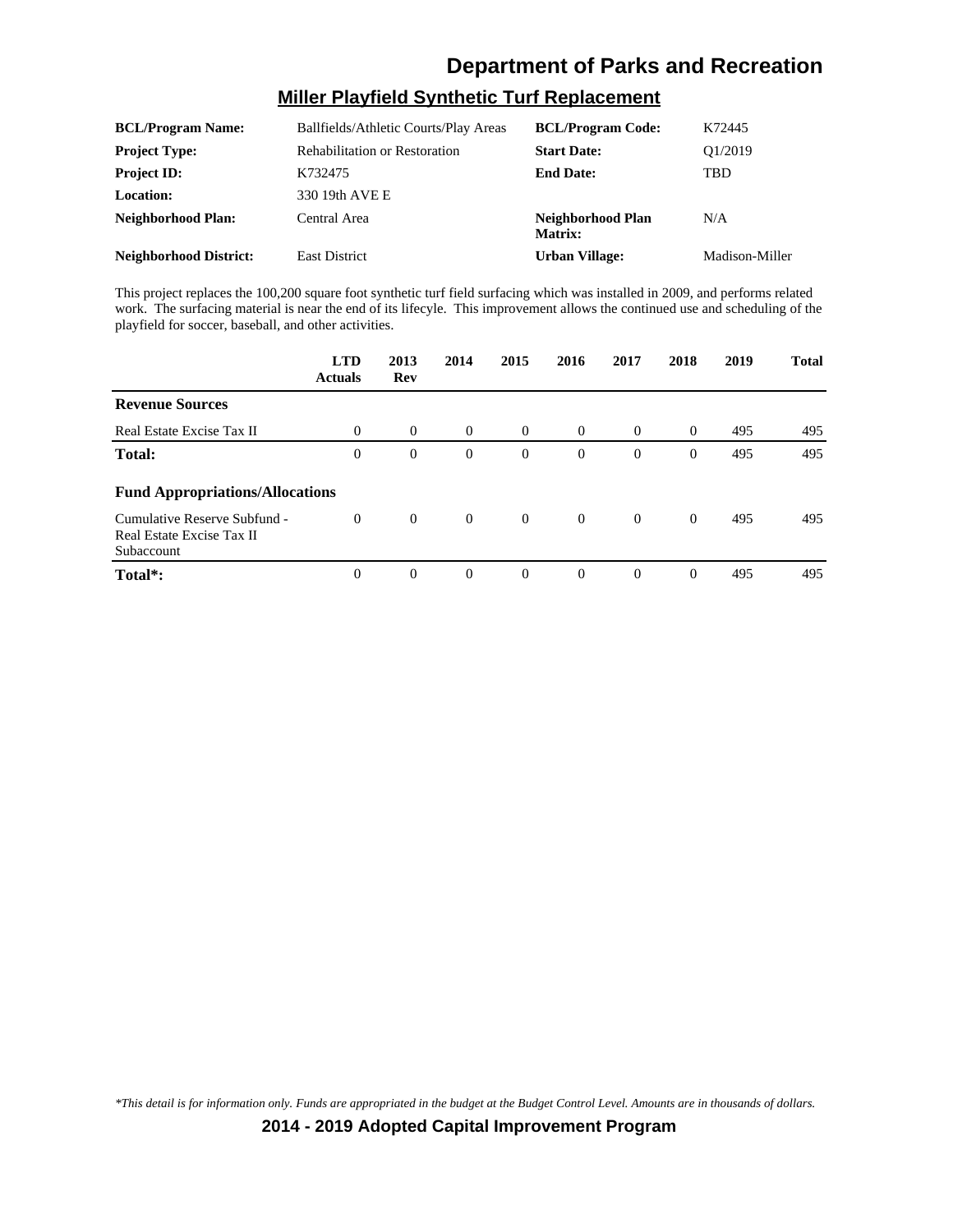#### **Montlake Playfield Play Area Renovation**

| <b>BCL/Program Name:</b>      | 2008 Parks Levy- Neighborhood Parks<br>and Playgrounds | <b>BCL/Program Code:</b>     | K720020                    |
|-------------------------------|--------------------------------------------------------|------------------------------|----------------------------|
| <b>Project Type:</b>          | <b>Rehabilitation or Restoration</b>                   | <b>Start Date:</b>           | O <sub>1</sub> /2012       |
| <b>Project ID:</b>            | K730102                                                | <b>End Date:</b>             | O1/2014                    |
| Location:                     | 1618 E Calhoun ST                                      |                              |                            |
| <b>Neighborhood Plan:</b>     | Not in a Neighborhood Plan                             | Neighborhood Plan<br>Matrix: |                            |
| <b>Neighborhood District:</b> | Northeast                                              | Urban Village:               | Not in an Urban<br>Village |

This project provides for replacement of play equipment, access improvements, and other work at the existing Montlake PF play area. The scope of this project brings the play area into compliance with current play area safety standards and guideline efforts of the American Society of Testing and Materials (ASTM) and the Consumer Product Safety Commission (CPSC) as well as meets ADA requirements. This project is part of the 2008 Parks Levy.

|                                        | <b>LTD</b><br><b>Actuals</b> | 2013<br>Rev | 2014           | 2015           | 2016           | 2017           | 2018           | 2019           | <b>Total</b> |
|----------------------------------------|------------------------------|-------------|----------------|----------------|----------------|----------------|----------------|----------------|--------------|
| <b>Revenue Sources</b>                 |                              |             |                |                |                |                |                |                |              |
| Seattle Voter-Approved Levy            | 62                           | 488         | $\overline{0}$ | $\overline{0}$ | $\overline{0}$ | $\overline{0}$ | $\theta$       | $\mathbf{0}$   | 550          |
| <b>Total:</b>                          | 62                           | 488         | $\theta$       | $\mathbf{0}$   | $\theta$       | $\theta$       | $\theta$       | $\theta$       | 550          |
| <b>Fund Appropriations/Allocations</b> |                              |             |                |                |                |                |                |                |              |
| 2008 Parks Levy Fund                   | 62                           | 488         | $\overline{0}$ | $\overline{0}$ | $\overline{0}$ | $\overline{0}$ | $\overline{0}$ | $\overline{0}$ | 550          |
| Total*:                                | 62                           | 488         | $\theta$       | $\mathbf{0}$   | $\theta$       | $\theta$       | $\mathbf{0}$   | $\mathbf{0}$   | 550          |
| O & M Costs (Savings)                  |                              |             | 12             | 12             | 12             | 12             | 12             | 13             | 73           |
| <b>Spending Plan by Fund</b>           |                              |             |                |                |                |                |                |                |              |
| 2008 Parks Levy Fund                   |                              | 453         | 35             | $\mathbf{0}$   | $\mathbf{0}$   | $\overline{0}$ | $\overline{0}$ | $\overline{0}$ | 488          |
| <b>Total:</b>                          |                              | 453         | 35             | $\mathbf{0}$   | $\overline{0}$ | $\Omega$       | $\theta$       | $\mathbf{0}$   | 488          |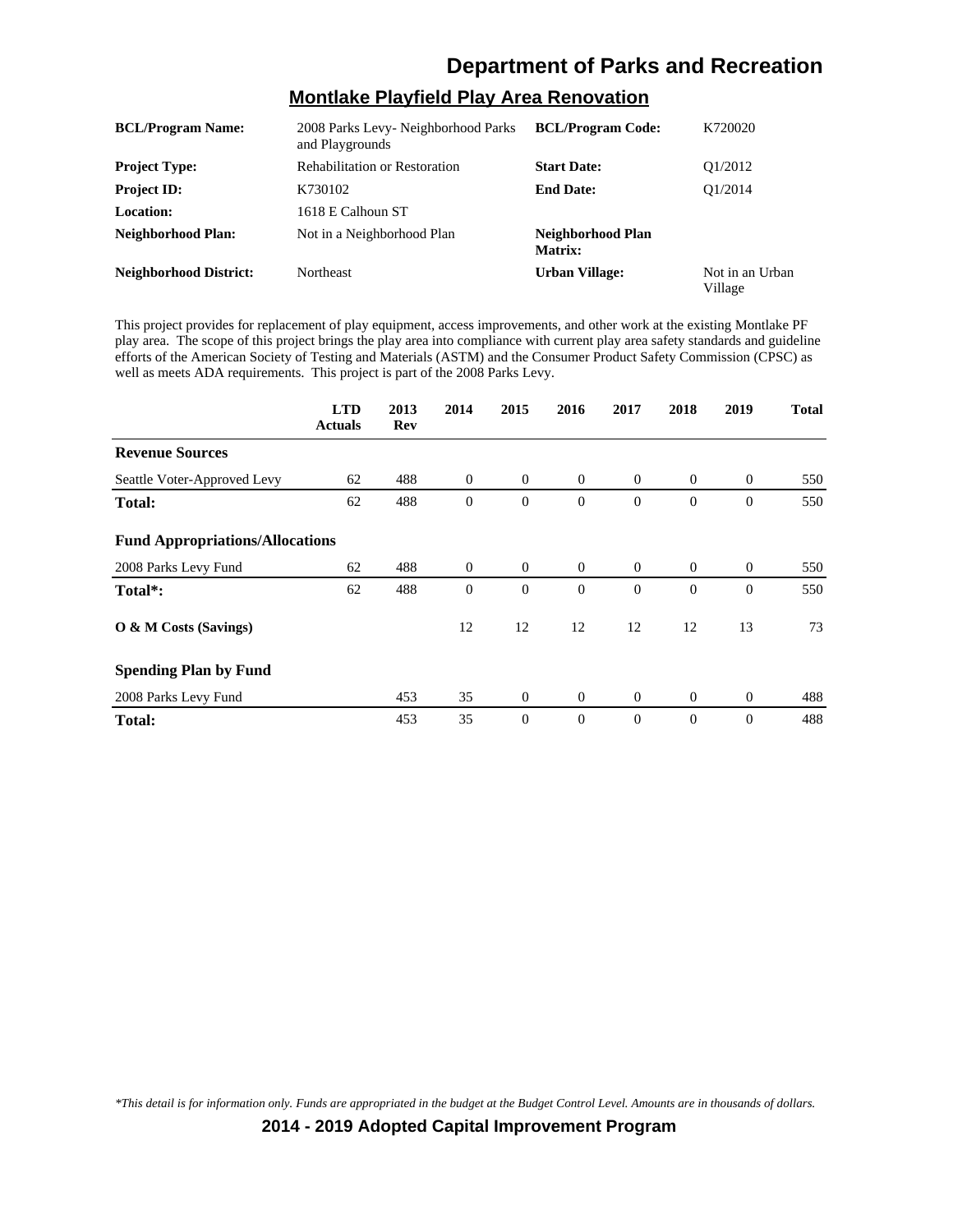## **Municipal Energy Efficiency Program - Parks**

| <b>BCL/Program Name:</b>      | <b>Building Component Renovations</b> | <b>BCL/Program Code:</b>     | K72444                            |
|-------------------------------|---------------------------------------|------------------------------|-----------------------------------|
| <b>Project Type:</b>          | <b>Rehabilitation or Restoration</b>  | <b>Start Date:</b>           | O1/2011                           |
| <b>Project ID:</b>            | K732433                               | <b>End Date:</b>             | <b>TBD</b>                        |
| Location:                     | Citywide Multiple Locations           |                              |                                   |
| Neighborhood Plan:            | In more than one Plan                 | Neighborhood Plan<br>Matrix: | N/A                               |
| <b>Neighborhood District:</b> | In more than one District             | <b>Urban Village:</b>        | In more than one<br>Urban Village |

This project provides for investment in more energy efficient building systems and other facility efficiency improvements. By making these investments the City expects future savings in utility and labor costs, and significant progress toward carbon neutrality. This program is intended to fund facility retrofit projects identified by energy audits conducted in 2010 (funded by the City's Energy Efficiency and Conservation Block Grant) and similar projects identified by the department. Depending on project demand and available funding, additional resources may be added in the future.

|                                                                         | <b>LTD</b><br><b>Actuals</b> | 2013<br>Rev | 2014             | 2015             | 2016             | 2017             | 2018             | 2019             | <b>Total</b> |
|-------------------------------------------------------------------------|------------------------------|-------------|------------------|------------------|------------------|------------------|------------------|------------------|--------------|
| <b>Revenue Sources</b>                                                  |                              |             |                  |                  |                  |                  |                  |                  |              |
| Real Estate Excise Tax II                                               | 188                          | 68          | $\mathbf{0}$     | $\theta$         | $\overline{0}$   | $\mathbf{0}$     | $\mathbf{0}$     | $\mathbf{0}$     | 256          |
| Miscellaneous Grants or<br>Donations                                    | 4                            | 125         | $\overline{0}$   | $\overline{0}$   | $\overline{0}$   | $\theta$         | $\mathbf{0}$     | $\overline{0}$   | 129          |
| <b>General Obligation Bonds</b>                                         | 219                          | 259         | $\mathbf{0}$     | $\boldsymbol{0}$ | $\mathbf{0}$     | $\mathbf{0}$     | $\boldsymbol{0}$ | $\mathbf{0}$     | 478          |
| <b>Total:</b>                                                           | 411                          | 452         | $\boldsymbol{0}$ | $\mathbf{0}$     | $\boldsymbol{0}$ | $\mathbf{0}$     | $\boldsymbol{0}$ | $\overline{0}$   | 863          |
| <b>Fund Appropriations/Allocations</b>                                  |                              |             |                  |                  |                  |                  |                  |                  |              |
| Cumulative Reserve Subfund -<br>Real Estate Excise Tax II<br>Subaccount | 188                          | 68          | $\overline{0}$   | $\boldsymbol{0}$ | $\theta$         | $\overline{0}$   | $\mathbf{0}$     | $\mathbf{0}$     | 256          |
| Cumulative Reserve Subfund -<br><b>Unrestricted Subaccount</b>          | $\overline{4}$               | 125         | $\mathbf{0}$     | $\mathbf{0}$     | $\theta$         | $\mathbf{0}$     | $\mathbf{0}$     | $\mathbf{0}$     | 129          |
| 2011 Multipurpose LTGO<br><b>Bond Fund</b>                              | 219                          | 259         | $\boldsymbol{0}$ | $\boldsymbol{0}$ | $\boldsymbol{0}$ | $\mathbf{0}$     | $\mathbf{0}$     | $\boldsymbol{0}$ | 478          |
| Total*:                                                                 | 411                          | 452         | $\overline{0}$   | $\overline{0}$   | $\overline{0}$   | $\overline{0}$   | $\mathbf{0}$     | $\overline{0}$   | 863          |
| O & M Costs (Savings)                                                   |                              |             | (70)             | (70)             | (70)             | (70)             | (70)             | (70)             | (420)        |
| <b>Spending Plan by Fund</b>                                            |                              |             |                  |                  |                  |                  |                  |                  |              |
| Cumulative Reserve Subfund -<br>Real Estate Excise Tax II<br>Subaccount |                              | 68          | $\overline{0}$   | $\mathbf{0}$     | $\overline{0}$   | $\mathbf{0}$     | $\mathbf{0}$     | $\overline{0}$   | 68           |
| Cumulative Reserve Subfund -<br><b>Unrestricted Subaccount</b>          |                              | 100         | 25               | $\boldsymbol{0}$ | $\theta$         | $\theta$         | $\mathbf{0}$     | $\mathbf{0}$     | 125          |
| 2011 Multipurpose LTGO<br><b>Bond Fund</b>                              |                              | 259         | $\overline{0}$   | $\mathbf{0}$     | $\overline{0}$   | $\mathbf{0}$     | $\mathbf{0}$     | $\overline{0}$   | 259          |
| <b>Total:</b>                                                           |                              | 427         | 25               | $\overline{0}$   | $\boldsymbol{0}$ | $\boldsymbol{0}$ | $\boldsymbol{0}$ | $\boldsymbol{0}$ | 452          |

*\*This detail is for information only. Funds are appropriated in the budget at the Budget Control Level. Amounts are in thousands of dollars.*

**2014 - 2019 Adopted Capital Improvement Program**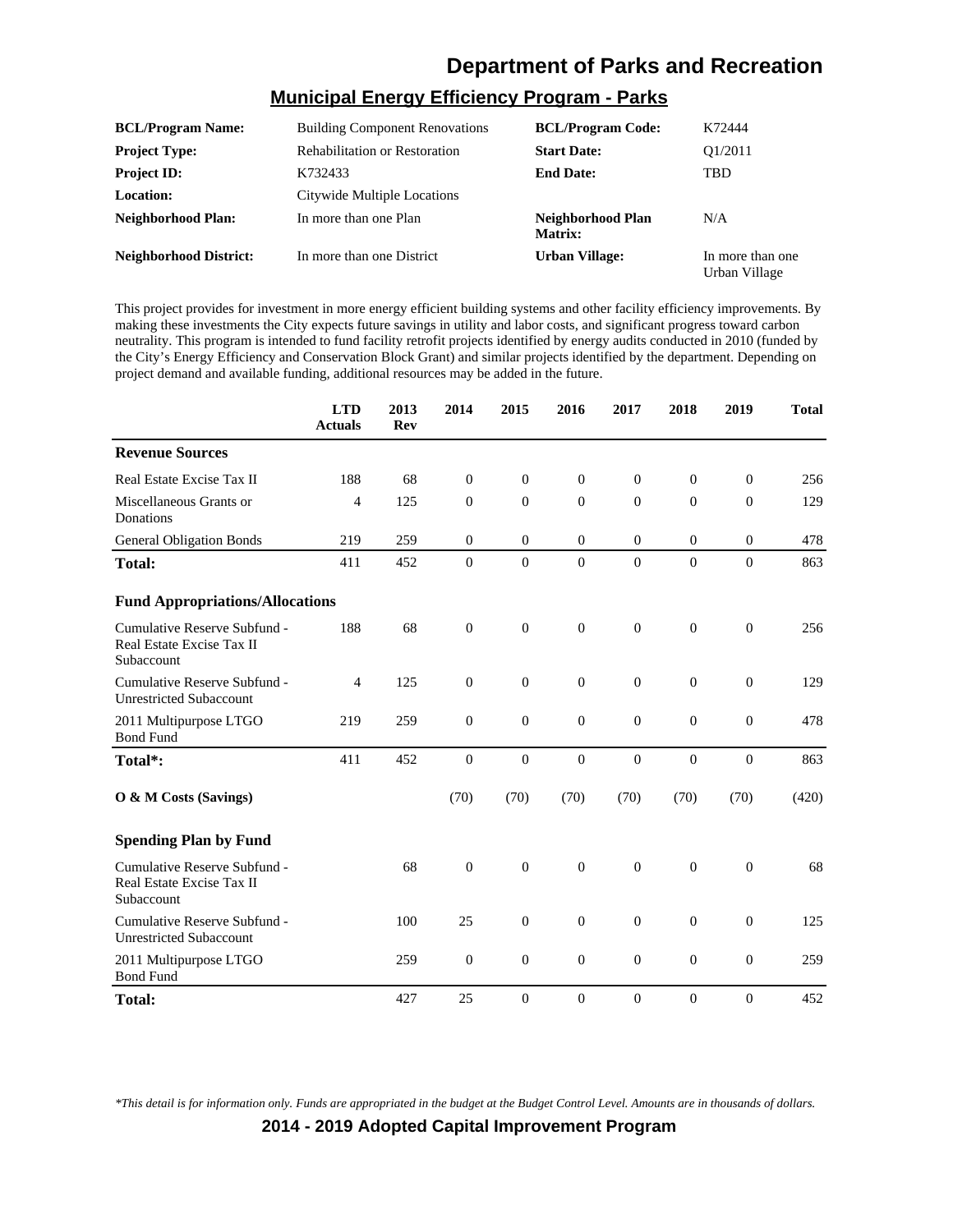#### **Neighborhood Capital Program**

| <b>BCL/Program Name:</b>      | Citywide and Neighborhood Projects   | <b>BCL/Program Code:</b>     | K72449                            |
|-------------------------------|--------------------------------------|------------------------------|-----------------------------------|
| <b>Project Type:</b>          | <b>Rehabilitation or Restoration</b> | <b>Start Date:</b>           | O1/2008                           |
| <b>Project ID:</b>            | K732376                              | <b>End Date:</b>             | ONGOING                           |
| <b>Location:</b>              | Citywide                             |                              |                                   |
| Neighborhood Plan:            | Not in a Neighborhood Plan           | Neighborhood Plan<br>Matrix: | N/A                               |
| <b>Neighborhood District:</b> | In more than one District            | <b>Urban Village:</b>        | In more than one<br>Urban Village |

This project provides funding for various projects that were proposed and prioritized by Community District Councils and selected by a team of City staff from the Department of Neighborhoods, the Parks Department, Seattle Department of Transportation, and the City Budget Office.

|                                                                         | <b>LTD</b><br><b>Actuals</b> | 2013<br>Rev  | 2014         | 2015           | 2016           | 2017             | 2018           | 2019             | <b>Total</b>     |
|-------------------------------------------------------------------------|------------------------------|--------------|--------------|----------------|----------------|------------------|----------------|------------------|------------------|
| <b>Revenue Sources</b>                                                  |                              |              |              |                |                |                  |                |                  |                  |
| Real Estate Excise Tax II                                               | 223                          | 303          | 207          | $\theta$       | $\theta$       | $\overline{0}$   | $\mathbf{0}$   | $\theta$         | 733              |
| Real Estate Excise Tax I                                                | 243                          | $\theta$     | $\Omega$     | $\theta$       | $\Omega$       | $\Omega$         | $\mathbf{0}$   | $\mathbf{0}$     | 243              |
| <b>Total:</b>                                                           | 466                          | 303          | 207          | $\overline{0}$ | $\theta$       | $\Omega$         | $\theta$       | $\overline{0}$   | 976              |
| <b>Fund Appropriations/Allocations</b>                                  |                              |              |              |                |                |                  |                |                  |                  |
| Cumulative Reserve Subfund -<br>Real Estate Excise Tax II<br>Subaccount | 223                          | 303          | 207          | $\mathbf{0}$   | $\theta$       | $\overline{0}$   | $\overline{0}$ | $\theta$         | 733              |
| Cumulative Reserve Subfund -<br>Real Estate Excise Tax I<br>Subaccount  | 243                          | $\mathbf{0}$ | $\mathbf{0}$ | $\mathbf{0}$   | $\overline{0}$ | $\overline{0}$   | $\mathbf{0}$   | $\mathbf{0}$     | 243              |
| Total*:                                                                 | 466                          | 303          | 207          | $\overline{0}$ | $\Omega$       | $\Omega$         | $\theta$       | $\theta$         | 976              |
| $\overline{O}$ & M Costs (Savings)                                      |                              |              | $\theta$     | $\mathbf{0}$   | $\mathbf{0}$   | $\boldsymbol{0}$ | $\mathbf{0}$   | $\boldsymbol{0}$ | $\boldsymbol{0}$ |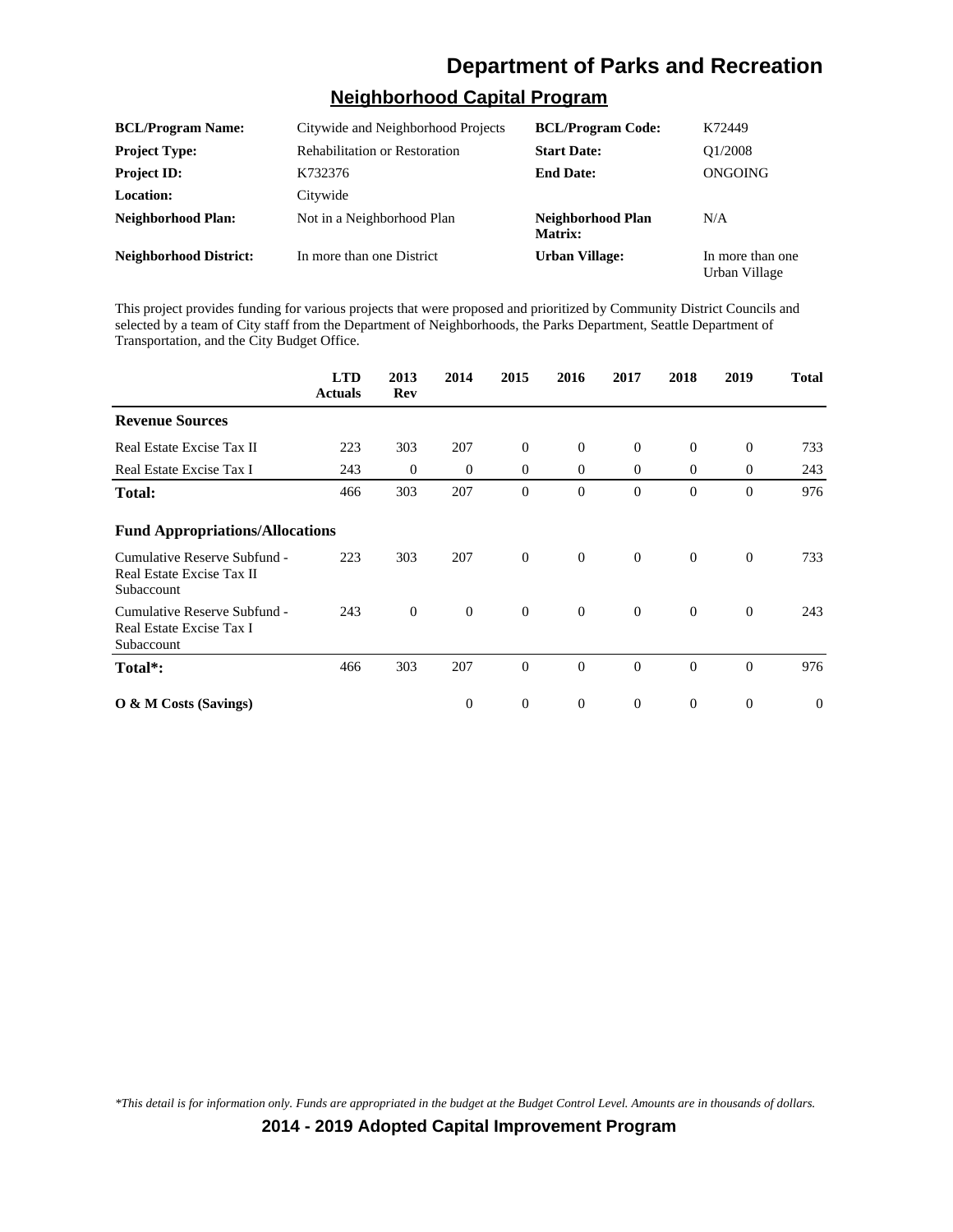| <b>BCL/Program Name:</b>      | 2008 Parks Levy- Neighborhood Park<br>Acquisition | <b>BCL/Program Code:</b>     | K720010              |
|-------------------------------|---------------------------------------------------|------------------------------|----------------------|
| <b>Project Type:</b>          | New Facility                                      | <b>Start Date:</b>           | O <sub>2</sub> /2009 |
| <b>Project ID:</b>            | K730010                                           | <b>End Date:</b>             | <b>TBD</b>           |
| <b>Location:</b>              |                                                   |                              |                      |
| Neighborhood Plan:            | Not in Neighborhood Plan                          | Neighborhood Plan<br>Matrix: |                      |
| <b>Neighborhood District:</b> |                                                   | <b>Urban Village:</b>        |                      |

#### **Neighborhood Park Acquisitions- 2008 Parks Levy**

This project provides for acquisition of property to create new urban parklands in Seattle's most densely-developed neighborhoods as identified in Seattle Parks and Recreation's 2006 Gap Analysis. New park land acquisition enhances livability and increases opportunities for the public to enjoy the outdoors. The acquisitions also implement the Parks Strategic Action Plan. Levy funds are expected to be supplemented by grants and funds from other sources and are not expected to be sufficient to complete acquisitions in all the targeted areas. This project is part of the 2008 Parks Levy.

|                                        | <b>LTD</b><br><b>Actuals</b> | 2013<br>Rev | 2014     | 2015     | 2016         | 2017           | 2018     | 2019           | <b>Total</b> |
|----------------------------------------|------------------------------|-------------|----------|----------|--------------|----------------|----------|----------------|--------------|
| <b>Revenue Sources</b>                 |                              |             |          |          |              |                |          |                |              |
| Seattle Voter-Approved Levy            | 9,163                        | 7,414       | 300      | 300      | 300          | 300            | 300      | $\mathbf{0}$   | 18,077       |
| <b>Total:</b>                          | 9,163                        | 7,414       | 300      | 300      | 300          | 300            | 300      | $\overline{0}$ | 18,077       |
| <b>Fund Appropriations/Allocations</b> |                              |             |          |          |              |                |          |                |              |
| 2008 Parks Levy Fund                   | 9,163                        | 7,414       | 300      | 300      | 300          | 300            | 300      | $\overline{0}$ | 18,077       |
| Total <sup>*</sup> :                   | 9,163                        | 7,414       | 300      | 300      | 300          | 300            | 300      | $\mathbf{0}$   | 18,077       |
| O & M Costs (Savings)                  |                              |             | $\theta$ | $\theta$ | $\mathbf{0}$ | $\overline{0}$ | $\theta$ | $\theta$       | $\Omega$     |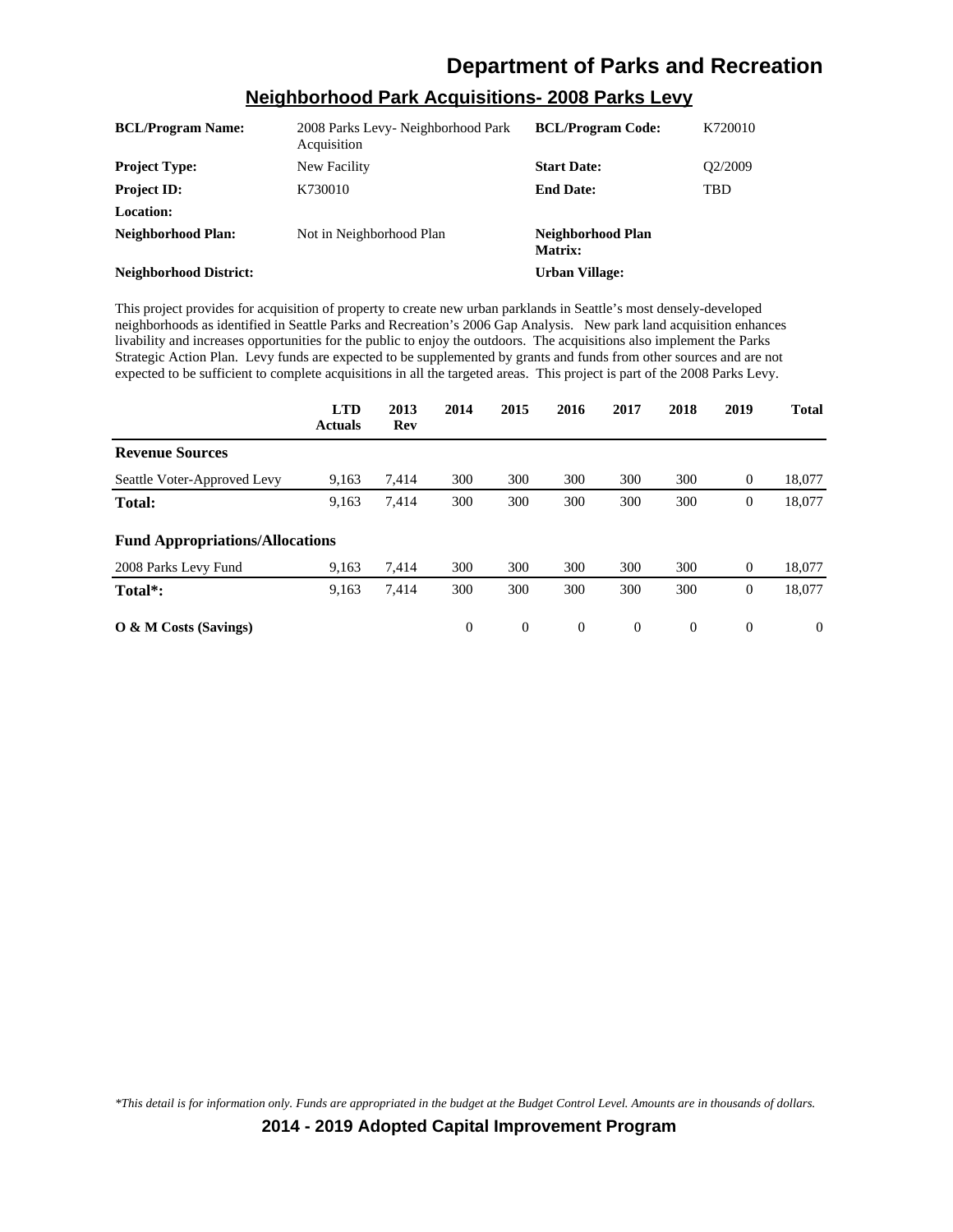| <b>BCL/Program Name:</b>      | 2008 Parks Levy- Neighborhood Parks<br>and Playgrounds | <b>BCL/Program Code:</b>     | K720020                    |
|-------------------------------|--------------------------------------------------------|------------------------------|----------------------------|
| <b>Project Type:</b>          | <b>Rehabilitation or Restoration</b>                   | <b>Start Date:</b>           | O <sub>1</sub> /2010       |
| <b>Project ID:</b>            | K730020                                                | <b>End Date:</b>             | <b>TBD</b>                 |
| Location:                     | Citywide                                               |                              |                            |
| <b>Neighborhood Plan:</b>     | In more than one Plan                                  | Neighborhood Plan<br>Matrix: | N/A                        |
| <b>Neighborhood District:</b> | In more than one District                              | Urban Village:               | Not in an Urban<br>Village |

#### **Neighborhood Parks & Playgrounds- 2008 Parks Levy**

The project provides a contingency for Neighborhood Parks & Playground projects on a case-by-case basis, subject to Department recommendations. General costs applicable to all projects, such as interest on borrowed funds, may be paid from this project. This project is part of the 2008 Parks Levy.

|                                        | <b>LTD</b><br><b>Actuals</b> | 2013<br>Rev | 2014           | 2015           | 2016           | 2017           | 2018           | 2019           | <b>Total</b> |
|----------------------------------------|------------------------------|-------------|----------------|----------------|----------------|----------------|----------------|----------------|--------------|
| <b>Revenue Sources</b>                 |                              |             |                |                |                |                |                |                |              |
| Seattle Voter-Approved Levy            | 128                          | 229         | $\mathbf{0}$   | $\overline{0}$ | $\overline{0}$ | $\overline{0}$ | $\overline{0}$ | $\mathbf{0}$   | 357          |
| <b>Total:</b>                          | 128                          | 229         | $\theta$       | $\theta$       | $\theta$       | $\theta$       | $\theta$       | $\overline{0}$ | 357          |
| <b>Fund Appropriations/Allocations</b> |                              |             |                |                |                |                |                |                |              |
| 2008 Parks Levy Fund                   | 128                          | 229         | $\overline{0}$ | $\overline{0}$ | $\overline{0}$ | $\overline{0}$ | $\overline{0}$ | $\theta$       | 357          |
| Total <sup>*</sup> :                   | 128                          | 229         | $\theta$       | $\overline{0}$ | $\theta$       | $\Omega$       | $\theta$       | $\theta$       | 357          |
| O & M Costs (Savings)                  |                              |             | $\mathbf{0}$   | $\mathbf{0}$   | $\mathbf{0}$   | $\overline{0}$ | $\mathbf{0}$   | $\mathbf{0}$   | $\mathbf{0}$ |
| <b>Spending Plan by Fund</b>           |                              |             |                |                |                |                |                |                |              |
| 2008 Parks Levy Fund                   |                              | 18          | 50             | 50             | 50             | 61             | $\mathbf{0}$   | $\theta$       | 229          |
| <b>Total:</b>                          |                              | 18          | 50             | 50             | 50             | 61             | $\theta$       | $\theta$       | 229          |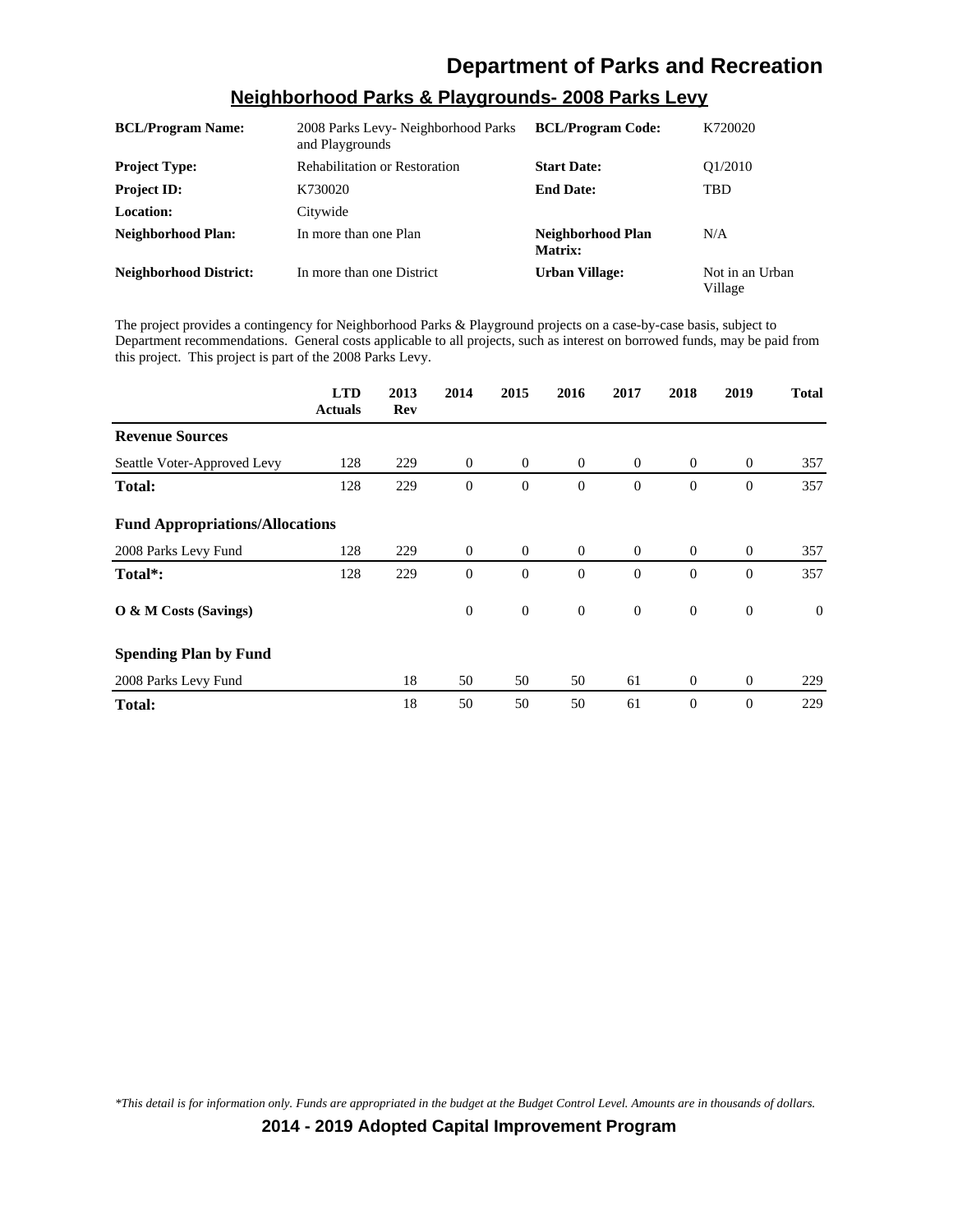#### **Neighborhood Response Program**

| <b>BCL/Program Name:</b>      | Citywide and Neighborhood Projects   | <b>BCL/Program Code:</b>     | K72449                            |
|-------------------------------|--------------------------------------|------------------------------|-----------------------------------|
| <b>Project Type:</b>          | <b>Rehabilitation or Restoration</b> | <b>Start Date:</b>           | O1/2010                           |
| <b>Project ID:</b>            | K732416                              | <b>End Date:</b>             | ONGOING                           |
| <b>Location:</b>              | Citywide                             |                              |                                   |
| Neighborhood Plan:            | Not in a Neighborhood Plan           | Neighborhood Plan<br>Matrix: | N/A                               |
| <b>Neighborhood District:</b> | In more than one District            | <b>Urban Village:</b>        | In more than one<br>Urban Village |

This ongoing program provides funding for small projects identified by citizens, neighborhood groups, or other community organizations. Projects address requests which are typically under \$50,000, and may be used for major maintenance activities performed in conjunction with development-oriented Neighborhood Matching Fund (NMF) projects. This program enables the Department to respond quickly to community requests for repairs in neighborhood parks. This project was formerly project number K73508. A new project number has been created for this project to comply with new accounting procedures, therefore life to date and 2009 revised dollar amounts do not appear in the table below.

|                                                                         | <b>LTD</b><br><b>Actuals</b> | 2013<br><b>Rev</b> | 2014             | 2015             | 2016             | 2017             | 2018             | 2019             | <b>Total</b>   |
|-------------------------------------------------------------------------|------------------------------|--------------------|------------------|------------------|------------------|------------------|------------------|------------------|----------------|
| <b>Revenue Sources</b>                                                  |                              |                    |                  |                  |                  |                  |                  |                  |                |
| Real Estate Excise Tax II                                               | 556                          | 144                | $\theta$         | $\theta$         | 250              | 250              | 250              | 250              | 1,700          |
| Real Estate Excise Tax I                                                | $\Omega$                     | $\theta$           | 180              | 250              | $\theta$         | $\overline{0}$   | $\Omega$         | $\Omega$         | 430            |
| <b>King County Funds</b>                                                | 37                           | $\Omega$           | $\overline{0}$   | $\theta$         | $\Omega$         | $\overline{0}$   | $\Omega$         | $\mathbf{0}$     | 37             |
| Private Funding/Donations                                               | 48                           | 82                 | $\theta$         | $\mathbf{0}$     | $\theta$         | $\theta$         | $\overline{0}$   | $\mathbf{0}$     | 130            |
| <b>Total:</b>                                                           | 641                          | 226                | 180              | 250              | 250              | 250              | 250              | 250              | 2,297          |
| <b>Fund Appropriations/Allocations</b>                                  |                              |                    |                  |                  |                  |                  |                  |                  |                |
| Cumulative Reserve Subfund -<br>Real Estate Excise Tax II<br>Subaccount | 556                          | 144                | $\overline{0}$   | $\boldsymbol{0}$ | 250              | 250              | 250              | 250              | 1,700          |
| Cumulative Reserve Subfund -<br>Real Estate Excise Tax I<br>Subaccount  | $\theta$                     | $\theta$           | 180              | 250              | $\mathbf{0}$     | $\boldsymbol{0}$ | $\mathbf{0}$     | $\mathbf{0}$     | 430            |
| Cumulative Reserve Subfund -<br><b>Unrestricted Subaccount</b>          | 85                           | 82                 | $\boldsymbol{0}$ | $\boldsymbol{0}$ | $\mathbf{0}$     | $\theta$         | $\mathbf{0}$     | $\mathbf{0}$     | 167            |
| Total*:                                                                 | 641                          | 226                | 180              | 250              | 250              | 250              | 250              | 250              | 2,297          |
| O & M Costs (Savings)                                                   |                              |                    | $\boldsymbol{0}$ | $\boldsymbol{0}$ | $\mathbf{0}$     | $\theta$         | $\mathbf{0}$     | $\overline{0}$   | $\overline{0}$ |
| <b>Spending Plan by Fund</b>                                            |                              |                    |                  |                  |                  |                  |                  |                  |                |
| Cumulative Reserve Subfund -<br>Real Estate Excise Tax II<br>Subaccount |                              | 144                | 180              | 250              | 250              | 250              | 250              | 250              | 1,574          |
| Cumulative Reserve Subfund -<br>Real Estate Excise Tax I<br>Subaccount  |                              | $\theta$           | $\boldsymbol{0}$ | $\boldsymbol{0}$ | $\mathbf{0}$     | $\boldsymbol{0}$ | $\mathbf{0}$     | $\mathbf{0}$     | $\mathbf{0}$   |
| Cumulative Reserve Subfund -<br><b>Unrestricted Subaccount</b>          |                              | 82                 | $\boldsymbol{0}$ | $\boldsymbol{0}$ | $\boldsymbol{0}$ | $\boldsymbol{0}$ | $\boldsymbol{0}$ | $\boldsymbol{0}$ | 82             |
| <b>Total:</b>                                                           |                              | 226                | 180              | 250              | 250              | 250              | 250              | 250              | 1,656          |

*\*This detail is for information only. Funds are appropriated in the budget at the Budget Control Level. Amounts are in thousands of dollars.*

**2014 - 2019 Adopted Capital Improvement Program**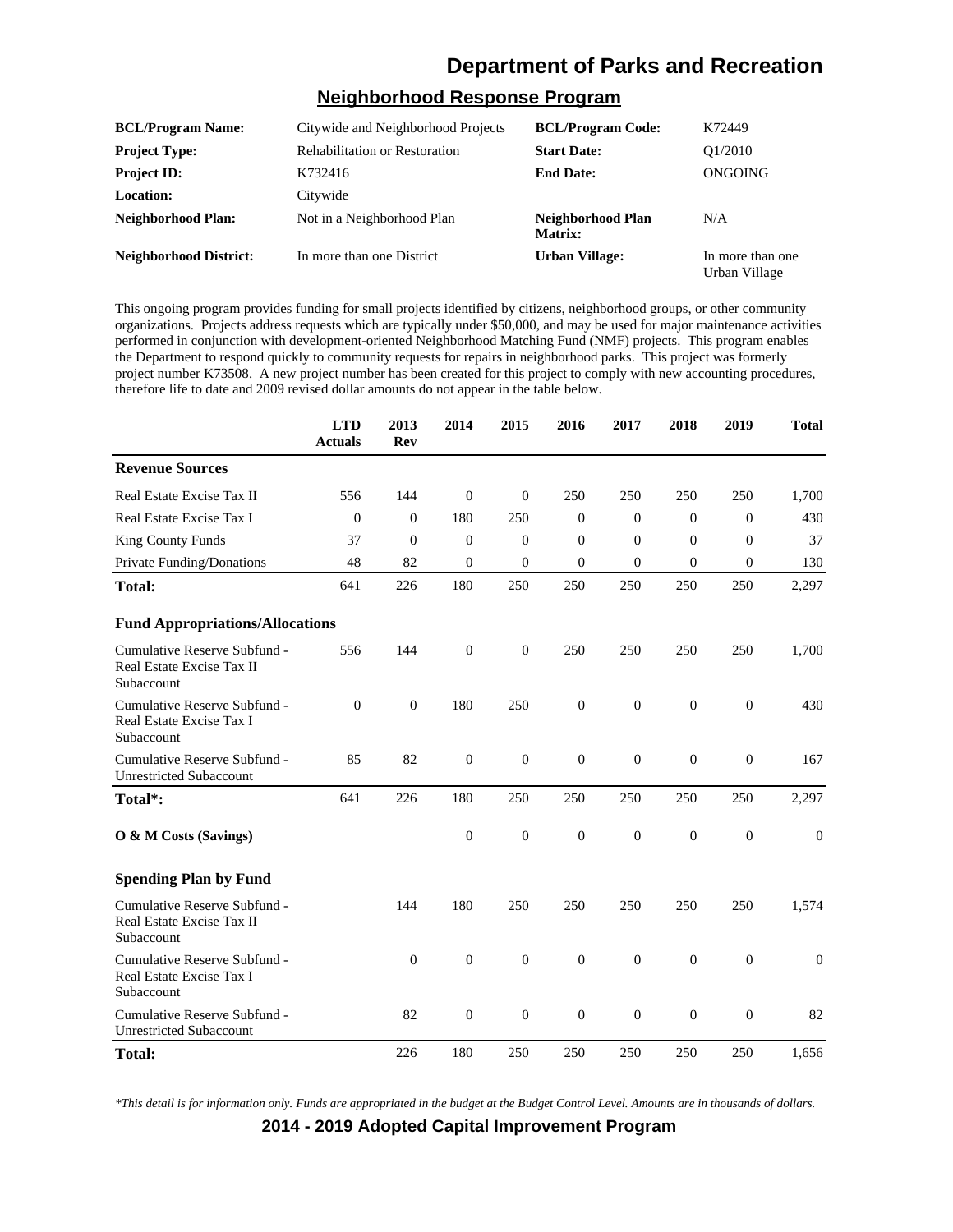## **Opportunity Fund Acquisitions- 2008 Parks Levy**

| <b>BCL/Program Name:</b>      | 2008 Parks Levy- Opportunity Fund | <b>BCL/Program Code:</b>     | K720041                    |
|-------------------------------|-----------------------------------|------------------------------|----------------------------|
| <b>Project Type:</b>          | New Facility                      | <b>Start Date:</b>           | O1/2010                    |
| <b>Project ID:</b>            | K730040                           | <b>End Date:</b>             | <b>TBD</b>                 |
| <b>Location:</b>              | Citywide                          |                              |                            |
| Neighborhood Plan:            | In more than one Plan             | Neighborhood Plan<br>Matrix: | N/A                        |
| <b>Neighborhood District:</b> | In more than one District         | <b>Urban Village:</b>        | Not in an Urban<br>Village |

This project provides funding to cover the costs of pre-acquisition activities (including planning, title searches, appraisals, negotiations, and community involvement) associated with acquisitions of specified real property as approved for the Opportunity Fund of the levy. Acquisitions will be authorized and funded through separate legislative action. This project is part of the 2008 Parks Levy.

|                                        | <b>LTD</b><br><b>Actuals</b> | 2013<br>Rev | 2014     | 2015           | 2016           | 2017           | 2018     | 2019           | <b>Total</b> |
|----------------------------------------|------------------------------|-------------|----------|----------------|----------------|----------------|----------|----------------|--------------|
| <b>Revenue Sources</b>                 |                              |             |          |                |                |                |          |                |              |
| Seattle Voter-Approved Levy            | 529                          | 489         | $\theta$ | $\overline{0}$ | $\overline{0}$ | $\overline{0}$ | $\theta$ | $\overline{0}$ | 1,018        |
| Total:                                 | 529                          | 489         | $\theta$ | $\overline{0}$ | $\theta$       | $\Omega$       | $\Omega$ | $\mathbf{0}$   | 1,018        |
| <b>Fund Appropriations/Allocations</b> |                              |             |          |                |                |                |          |                |              |
| 2008 Parks Levy Fund                   | 529                          | 489         | $\Omega$ | $\theta$       | $\theta$       | $\theta$       | $\theta$ | $\overline{0}$ | 1,018        |
| Total*:                                | 529                          | 489         | $\theta$ | $\overline{0}$ | $\Omega$       | $\Omega$       | $\Omega$ | $\mathbf{0}$   | 1,018        |
| $\overline{O}$ & M Costs (Savings)     |                              |             | 12       | 12             | 12             | 12             | 12       | 12             | 72           |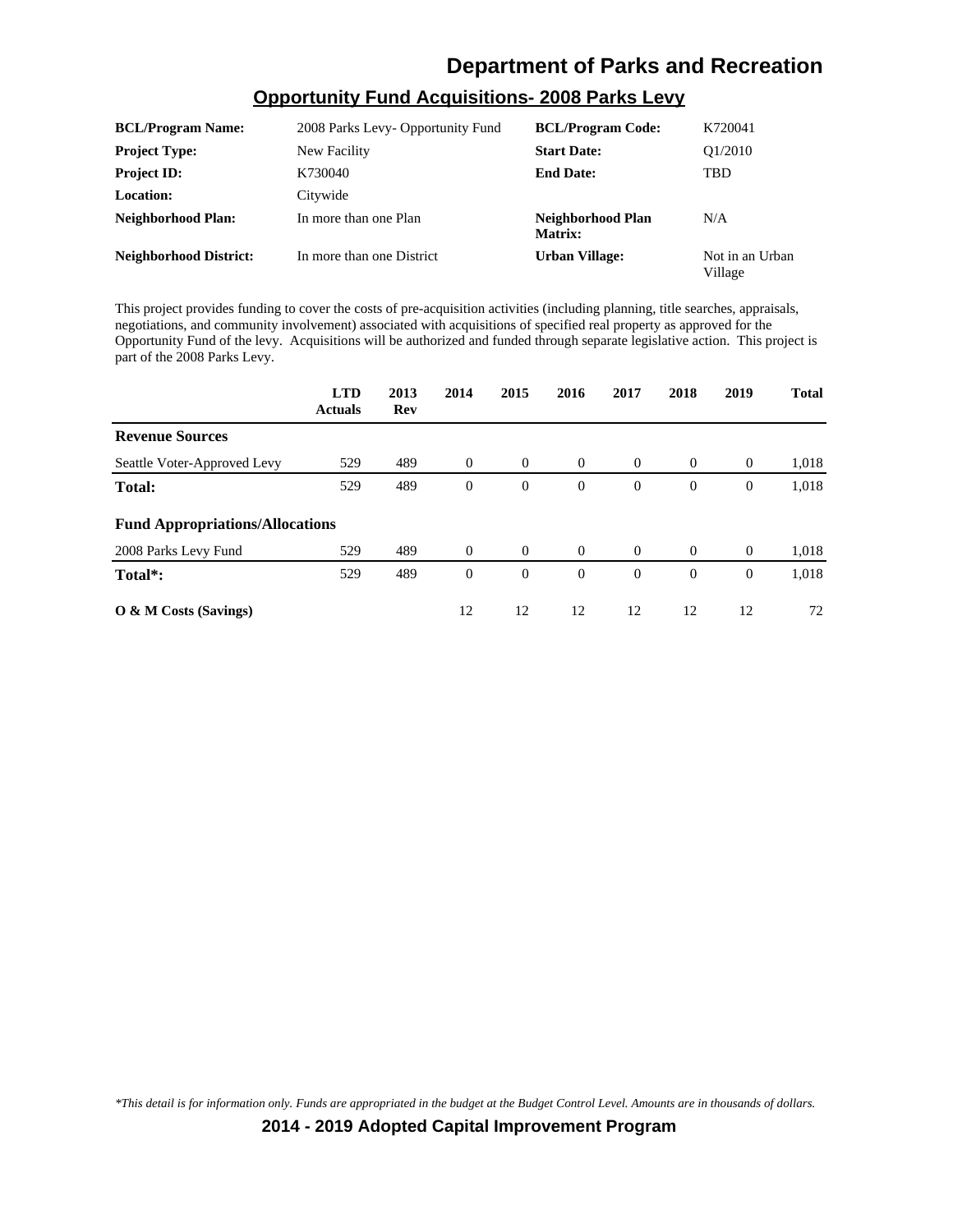#### **Opportunity Fund Planning- 2008 Parks Levy**

| <b>BCL/Program Name:</b>      | 2008 Parks Levy- Opportunity Fund | <b>BCL/Program Code:</b>     | K720041                    |
|-------------------------------|-----------------------------------|------------------------------|----------------------------|
| <b>Project Type:</b>          | <b>Improved Facility</b>          | <b>Start Date:</b>           | O3/2009                    |
| <b>Project ID:</b>            | K730042                           | <b>End Date:</b>             | <b>TBD</b>                 |
| Location:                     | Citywide                          |                              |                            |
| Neighborhood Plan:            | In more than one Plan             | Neighborhood Plan<br>Matrix: | N/A                        |
| <b>Neighborhood District:</b> | In more than one District         | <b>Urban Village:</b>        | Not in an Urban<br>Village |

This project provides funding for planning and analysis work developing processes, criteria and recommendations on which projects to fund and coordinating community involvement. The project also provides a contingency for Opportunity Fund projects on a case-by-case basis, subject to Department recommendations. General costs applicable to all projects, such as interest on borrowed funds, may be paid from this project. Funding for specific projects will be authorized and funded through separate legislative action. This project is part of the 2008 Parks Levy.

|                                        | <b>LTD</b><br><b>Actuals</b> | 2013<br>Rev | 2014           | 2015           | 2016           | 2017           | 2018           | 2019           | <b>Total</b>   |
|----------------------------------------|------------------------------|-------------|----------------|----------------|----------------|----------------|----------------|----------------|----------------|
| <b>Revenue Sources</b>                 |                              |             |                |                |                |                |                |                |                |
| Seattle Voter-Approved Levy            | 354                          | 191         | $\overline{0}$ | $\overline{0}$ | $\overline{0}$ | $\overline{0}$ | $\overline{0}$ | $\mathbf{0}$   | 545            |
| <b>Total:</b>                          | 354                          | 191         | $\theta$       | $\mathbf{0}$   | $\theta$       | $\theta$       | $\theta$       | $\mathbf{0}$   | 545            |
| <b>Fund Appropriations/Allocations</b> |                              |             |                |                |                |                |                |                |                |
| 2008 Parks Levy Fund                   | 354                          | 191         | $\overline{0}$ | $\overline{0}$ | $\overline{0}$ | $\overline{0}$ | $\overline{0}$ | $\overline{0}$ | 545            |
| Total*:                                | 354                          | 191         | $\theta$       | $\mathbf{0}$   | $\theta$       | $\theta$       | $\theta$       | $\mathbf{0}$   | 545            |
| O & M Costs (Savings)                  |                              |             | $\mathbf{0}$   | $\mathbf{0}$   | $\theta$       | $\theta$       | $\theta$       | $\mathbf{0}$   | $\overline{0}$ |
| <b>Spending Plan by Fund</b>           |                              |             |                |                |                |                |                |                |                |
| 2008 Parks Levy Fund                   |                              | 181         | 10             | $\overline{0}$ | $\theta$       | $\overline{0}$ | $\overline{0}$ | $\overline{0}$ | 191            |
| <b>Total:</b>                          |                              | 181         | 10             | $\theta$       | $\theta$       | $\theta$       | $\theta$       | $\mathbf{0}$   | 191            |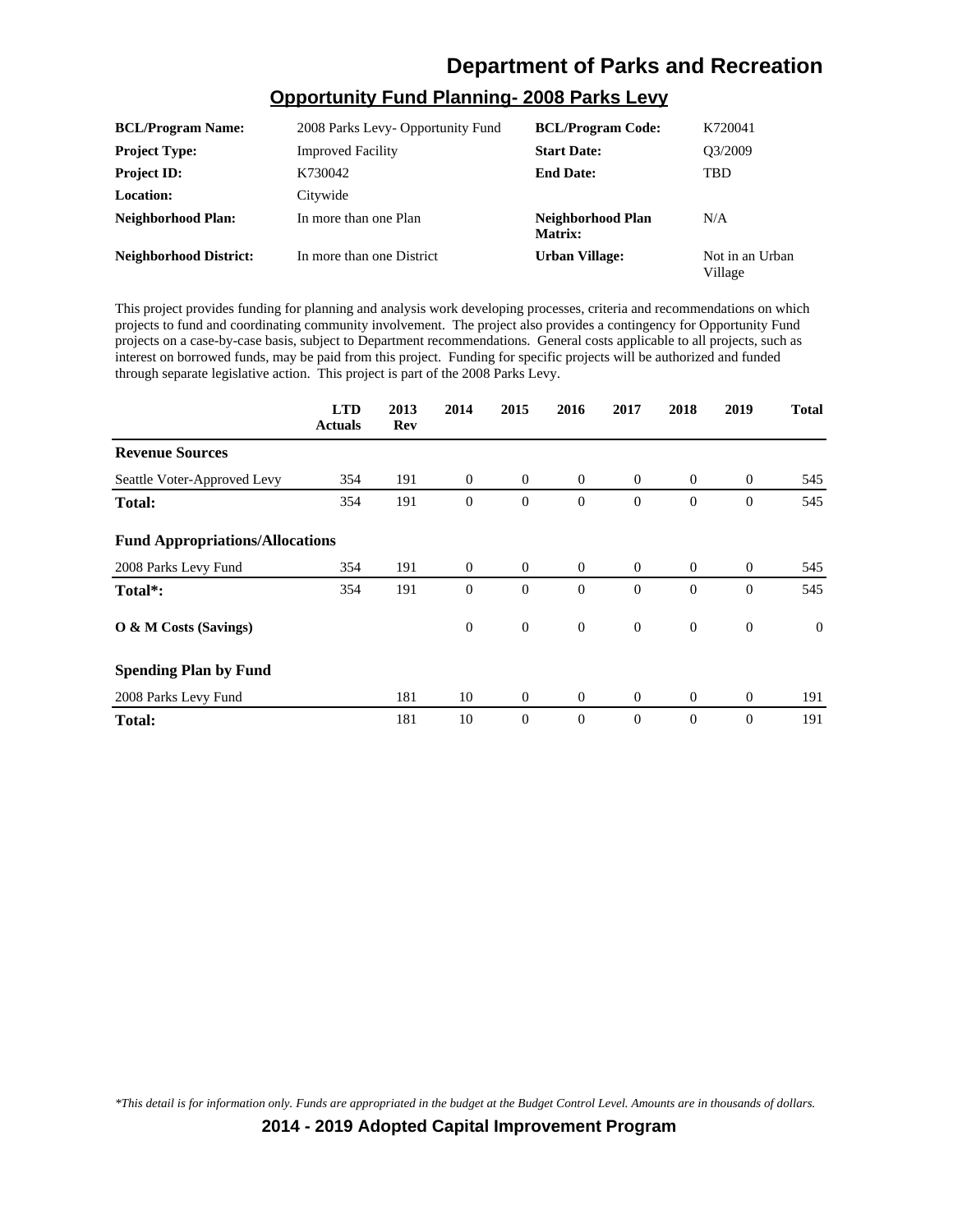#### **Parks Facility Access Controls**

| <b>BCL/Program Name:</b>      | <b>Building Component Renovations</b> | <b>BCL/Program Code:</b>     | K72444                            |
|-------------------------------|---------------------------------------|------------------------------|-----------------------------------|
| <b>Project Type:</b>          | <b>Rehabilitation or Restoration</b>  | <b>Start Date:</b>           | O1/2014                           |
| <b>Project ID:</b>            | K732476                               | <b>End Date:</b>             | O4/2014                           |
| <b>Location:</b>              |                                       |                              |                                   |
| <b>Neighborhood Plan:</b>     | In more than one Plan                 | Neighborhood Plan<br>Matrix: | N/A                               |
| <b>Neighborhood District:</b> | In more than one District             | <b>Urban Village:</b>        | In more than one<br>Urban Village |

This project adds two card swipe access points to every Parks and/or ARC employee occupied site. The project covers the cost of access point installation (including building modification if necessary), software and associated licenses, network upgrades, server installation, lock hardware changes for remaining exterior doors and project management.

|                                                                         | <b>LTD</b><br><b>Actuals</b> | 2013<br>Rev      | 2014     | 2015           | 2016           | 2017     | 2018           | 2019           | <b>Total</b> |
|-------------------------------------------------------------------------|------------------------------|------------------|----------|----------------|----------------|----------|----------------|----------------|--------------|
| <b>Revenue Sources</b>                                                  |                              |                  |          |                |                |          |                |                |              |
| Real Estate Excise Tax II                                               | $\theta$                     | $\overline{0}$   | $\theta$ | $\mathbf{0}$   | $\overline{0}$ | $\theta$ | $\overline{0}$ | $\overline{0}$ | $\Omega$     |
| Real Estate Excise Tax I                                                | $\Omega$                     | $\overline{0}$   | 1,525    | $\overline{0}$ | $\theta$       | $\Omega$ | $\overline{0}$ | $\mathbf{0}$   | 1,525        |
| <b>Total:</b>                                                           | $\mathbf{0}$                 | $\boldsymbol{0}$ | 1,525    | $\mathbf{0}$   | $\Omega$       | $\Omega$ | $\mathbf{0}$   | $\overline{0}$ | 1,525        |
| <b>Fund Appropriations/Allocations</b>                                  |                              |                  |          |                |                |          |                |                |              |
| Cumulative Reserve Subfund -<br>Real Estate Excise Tax II<br>Subaccount | $\Omega$                     | $\theta$         | $\theta$ | $\overline{0}$ | $\overline{0}$ | $\Omega$ | $\overline{0}$ | $\theta$       | $\theta$     |
| Cumulative Reserve Subfund -<br>Real Estate Excise Tax I<br>Subaccount  | $\theta$                     | $\overline{0}$   | 1,525    | $\overline{0}$ | $\overline{0}$ | $\theta$ | $\overline{0}$ | $\theta$       | 1,525        |
| Total*:                                                                 | $\theta$                     | $\overline{0}$   | 1,525    | $\theta$       | $\theta$       | $\theta$ | $\overline{0}$ | $\overline{0}$ | 1,525        |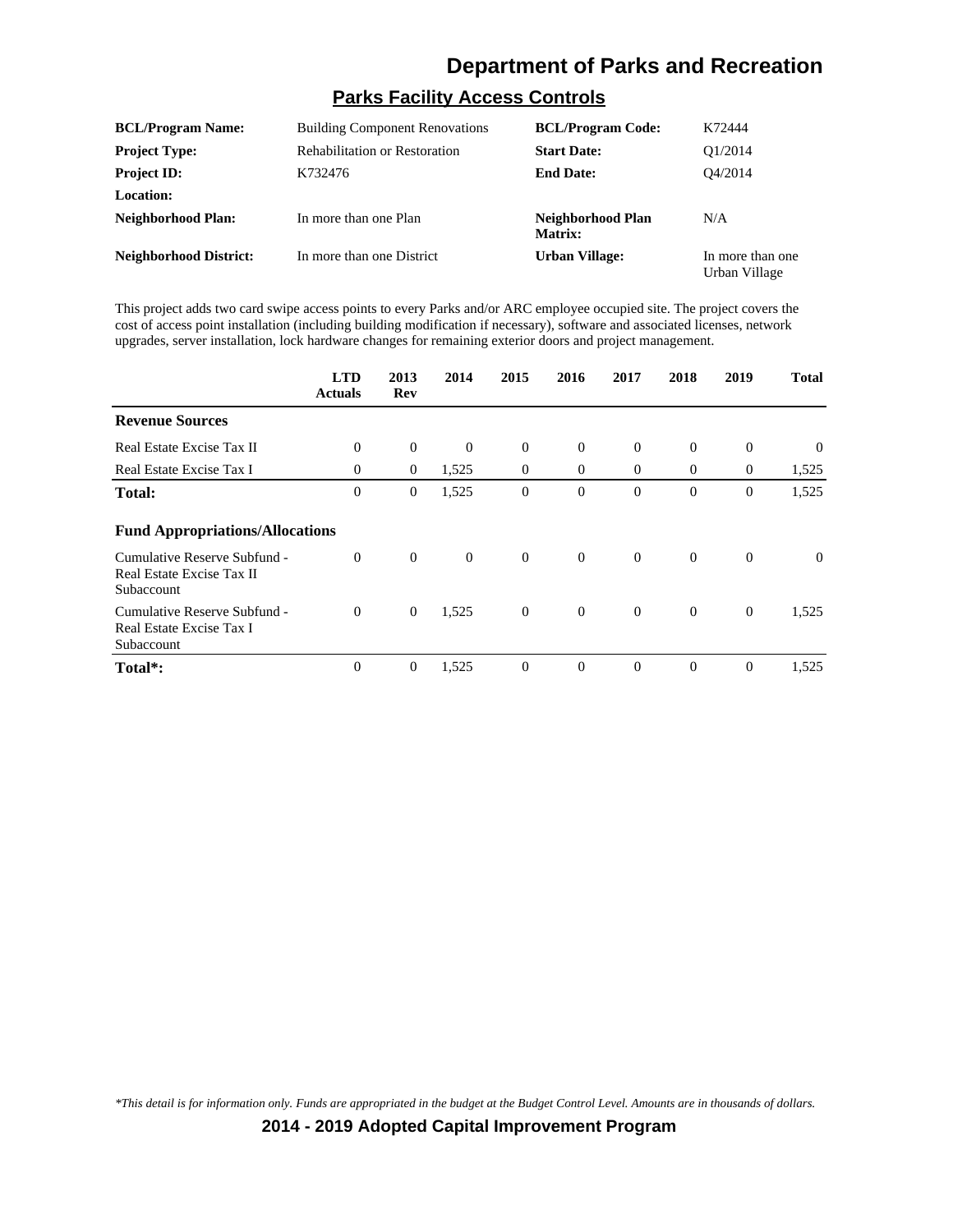## **Parks Maintenance Facility Acquisition - Debt Service**

| <b>BCL/Program Name:</b>      | Debt and Special Funding   | <b>BCL/Program Code:</b>     | K72440                     |
|-------------------------------|----------------------------|------------------------------|----------------------------|
| <b>Project Type:</b>          | <b>Improved Facility</b>   | <b>Start Date:</b>           | O1/1999                    |
| <b>Project ID:</b>            | K73502                     | <b>End Date:</b>             | O4/2022                    |
| Location:                     | 4201 W Marginal Wy SW      |                              |                            |
| Neighborhood Plan:            | Not in a Neighborhood Plan | Neighborhood Plan<br>Matrix: | N/A                        |
| <b>Neighborhood District:</b> | Greater Duwamish           | <b>Urban Village:</b>        | Not in an Urban<br>Village |

This project funds debt service payments on 20-year bonds issued in 2002 to pay for the acquisition of the Westbridge Building, a facility that replaced the Department's primary maintenance facility at Roy Street. The replacement of the Roy Street facility assures a safe and efficient location for the Department's professional trades and a portion of the maintenance crews and management staff.

|                                                                        | <b>LTD</b><br><b>Actuals</b> | 2013<br>Rev      | 2014             | 2015             | 2016             | 2017             | 2018             | 2019             | <b>Total</b>     |
|------------------------------------------------------------------------|------------------------------|------------------|------------------|------------------|------------------|------------------|------------------|------------------|------------------|
| <b>Revenue Sources</b>                                                 |                              |                  |                  |                  |                  |                  |                  |                  |                  |
| Real Estate Excise Tax I                                               | 6,760                        | 561              | 564              | 561              | 563              | 562              | 561              | 559              | 10,691           |
| City Light Fund Revenues                                               | 530                          | 81               | 55               | $\mathbf{0}$     | $\mathbf{0}$     | $\theta$         | 0                | $\overline{0}$   | 666              |
| <b>Concession Revenues</b>                                             | 40                           | $\theta$         | $\theta$         | 0                | $\mathbf{0}$     | $\theta$         | $\mathbf{0}$     | $\overline{0}$   | 40               |
| City Light Fund Revenues                                               | $\boldsymbol{0}$             | $\theta$         | $\mathbf{0}$     | $\overline{0}$   | $\overline{0}$   | $\theta$         | $\mathbf{0}$     | $\theta$         | $\overline{0}$   |
| <b>General Obligation Bonds</b>                                        | 274                          | $\theta$         | $\mathbf{0}$     | $\Omega$         | $\Omega$         | $\Omega$         | $\Omega$         | $\Omega$         | 274              |
| <b>General Obligation Bonds</b>                                        | 233                          | $\overline{0}$   | $\mathbf{0}$     | $\overline{0}$   | 0                | $\theta$         | $\theta$         | $\overline{0}$   | 233              |
| <b>Total:</b>                                                          | 7,837                        | 642              | 619              | 561              | 563              | 562              | 561              | 559              | 11,904           |
| <b>Fund Appropriations/Allocations</b>                                 |                              |                  |                  |                  |                  |                  |                  |                  |                  |
| Cumulative Reserve Subfund -<br>Real Estate Excise Tax I<br>Subaccount | 6,760                        | 561              | 564              | 561              | 563              | 562              | 561              | 559              | 10,691           |
| Cumulative Reserve Subfund -<br><b>Unrestricted Subaccount</b>         | 530                          | 81               | 55               | $\boldsymbol{0}$ | $\boldsymbol{0}$ | $\boldsymbol{0}$ | $\boldsymbol{0}$ | $\boldsymbol{0}$ | 666              |
| Parks and Recreation Fund                                              | 40                           | $\theta$         | $\mathbf{0}$     | $\overline{0}$   | $\Omega$         | $\Omega$         | $\Omega$         | $\Omega$         | 40               |
| Parks 2002 Capital Facilities<br><b>Bond Fund</b>                      | 274                          | $\theta$         | $\mathbf{0}$     | $\Omega$         | $\Omega$         | $\Omega$         | $\Omega$         | $\Omega$         | 274              |
| 2002 LTGO Project                                                      | 233                          | $\boldsymbol{0}$ | $\mathbf{0}$     | $\boldsymbol{0}$ | $\overline{0}$   | $\overline{0}$   | $\boldsymbol{0}$ | $\boldsymbol{0}$ | 233              |
| Total*:                                                                | 7,837                        | 642              | 619              | 561              | 563              | 562              | 561              | 559              | 11,904           |
| O & M Costs (Savings)                                                  |                              |                  | $\boldsymbol{0}$ | $\boldsymbol{0}$ | $\boldsymbol{0}$ | $\boldsymbol{0}$ | $\boldsymbol{0}$ | $\boldsymbol{0}$ | $\boldsymbol{0}$ |

*\*This detail is for information only. Funds are appropriated in the budget at the Budget Control Level. Amounts are in thousands of dollars.*

**2014 - 2019 Adopted Capital Improvement Program**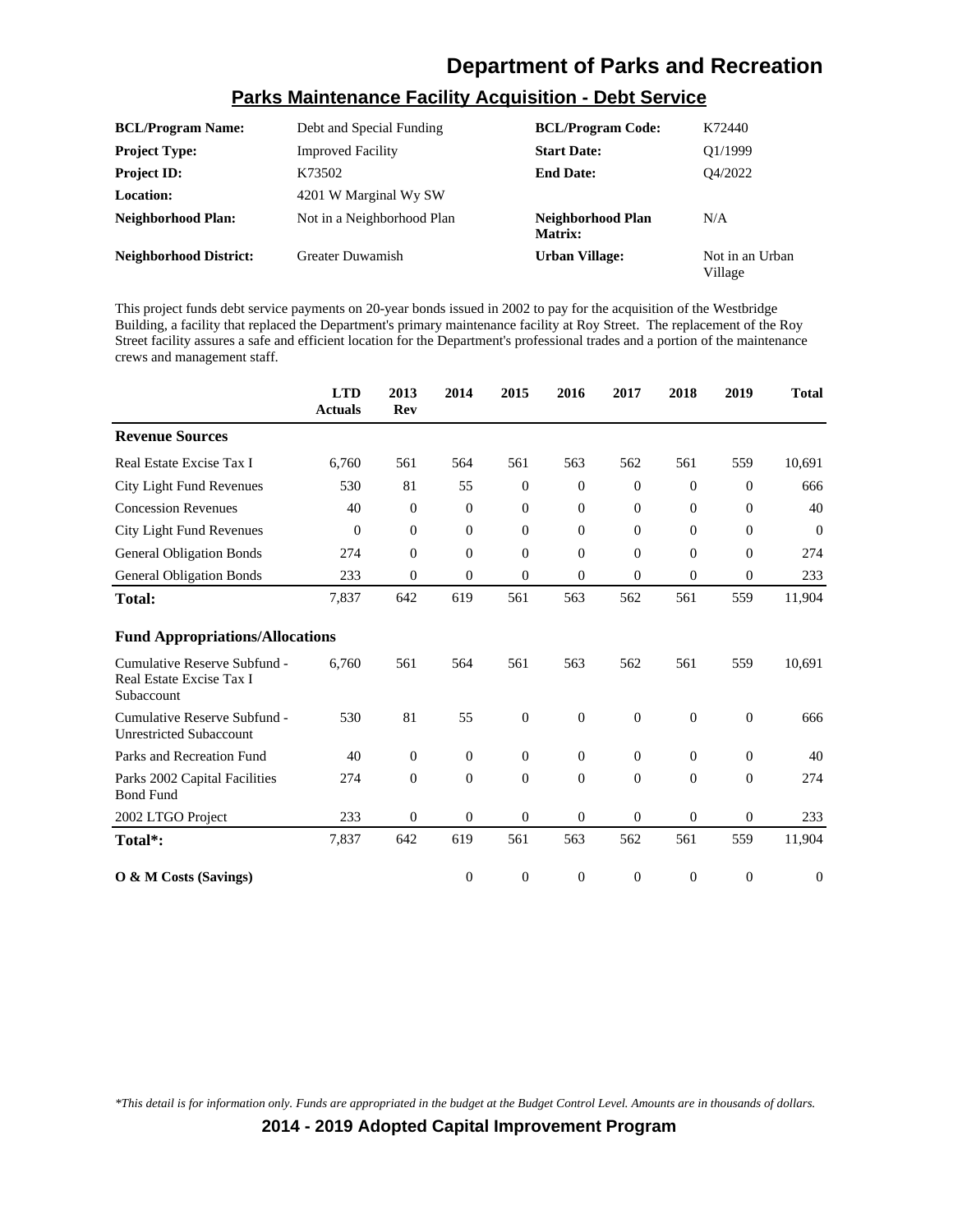#### **Parks Upgrade Program**

| <b>BCL/Program Name:</b>      | Parks Infrastructure                 | <b>BCL/Program Code:</b>     | K72441                            |
|-------------------------------|--------------------------------------|------------------------------|-----------------------------------|
| <b>Project Type:</b>          | <b>Rehabilitation or Restoration</b> | <b>Start Date:</b>           | O1/2010                           |
| <b>Project ID:</b>            | K732422                              | <b>End Date:</b>             | ONGOING                           |
| <b>Location:</b>              | Citywide                             |                              |                                   |
| Neighborhood Plan:            | Not in a Neighborhood Plan           | Neighborhood Plan<br>Matrix: | N/A                               |
| <b>Neighborhood District:</b> | In more than one District            | <b>Urban Village:</b>        | In more than one<br>Urban Village |

This ongoing program provides minor capital improvements to low-income area parks throughout the City. Conservation Corps Program staff perform this work, providing training opportunities for low-income, homeless, and other at-risk community members. Program elements include provision of ADA improvements to parks and park restrooms, accessible drinking fountain installation, basketball court construction, bench and picnic table installation, tree purchase and planting, and other small-scale capital projects. Funding is also targeted to projects that can be integrated with other communityidentified amenities. This project was formerly project number K73861. A new project number has been created for this project to comply with new accounting procedures, therefore life to date amounts do not appear in the table below. For 2013- 2014, this program is funded with federal Community Development Block Grant funds.

|                                                                         | <b>LTD</b><br><b>Actuals</b> | 2013<br>Rev | 2014         | 2015         | 2016           | 2017           | 2018     | 2019         | <b>Total</b> |
|-------------------------------------------------------------------------|------------------------------|-------------|--------------|--------------|----------------|----------------|----------|--------------|--------------|
| <b>Revenue Sources</b>                                                  |                              |             |              |              |                |                |          |              |              |
| Real Estate Excise Tax II                                               | 1,509                        | 15          | $\theta$     | $\theta$     | $\overline{0}$ | $\theta$       | $\theta$ | $\mathbf{0}$ | 1,524        |
| <b>Federal Community</b><br>Development Block Grant                     | $\theta$                     | 508         | 808          | 808          | 808            | 808            | 808      | 808          | 5,356        |
| Total:                                                                  | 1,509                        | 523         | 808          | 808          | 808            | 808            | 808      | 808          | 6,880        |
| <b>Fund Appropriations/Allocations</b>                                  |                              |             |              |              |                |                |          |              |              |
| Cumulative Reserve Subfund -<br>Real Estate Excise Tax II<br>Subaccount | 1,509                        | 15          | $\mathbf{0}$ | $\mathbf{0}$ | $\mathbf{0}$   | $\overline{0}$ | $\theta$ | $\mathbf{0}$ | 1,524        |
| <b>Community Development</b><br><b>Block Grant Fund</b>                 | $\theta$                     | 508         | 808          | 808          | 808            | 808            | 808      | 808          | 5,356        |
| Total*:                                                                 | 1,509                        | 523         | 808          | 808          | 808            | 808            | 808      | 808          | 6,880        |
| $\overline{O}$ & M Costs (Savings)                                      |                              |             | 42           | 43           | 44             | 44             | 44       | 45           | 262          |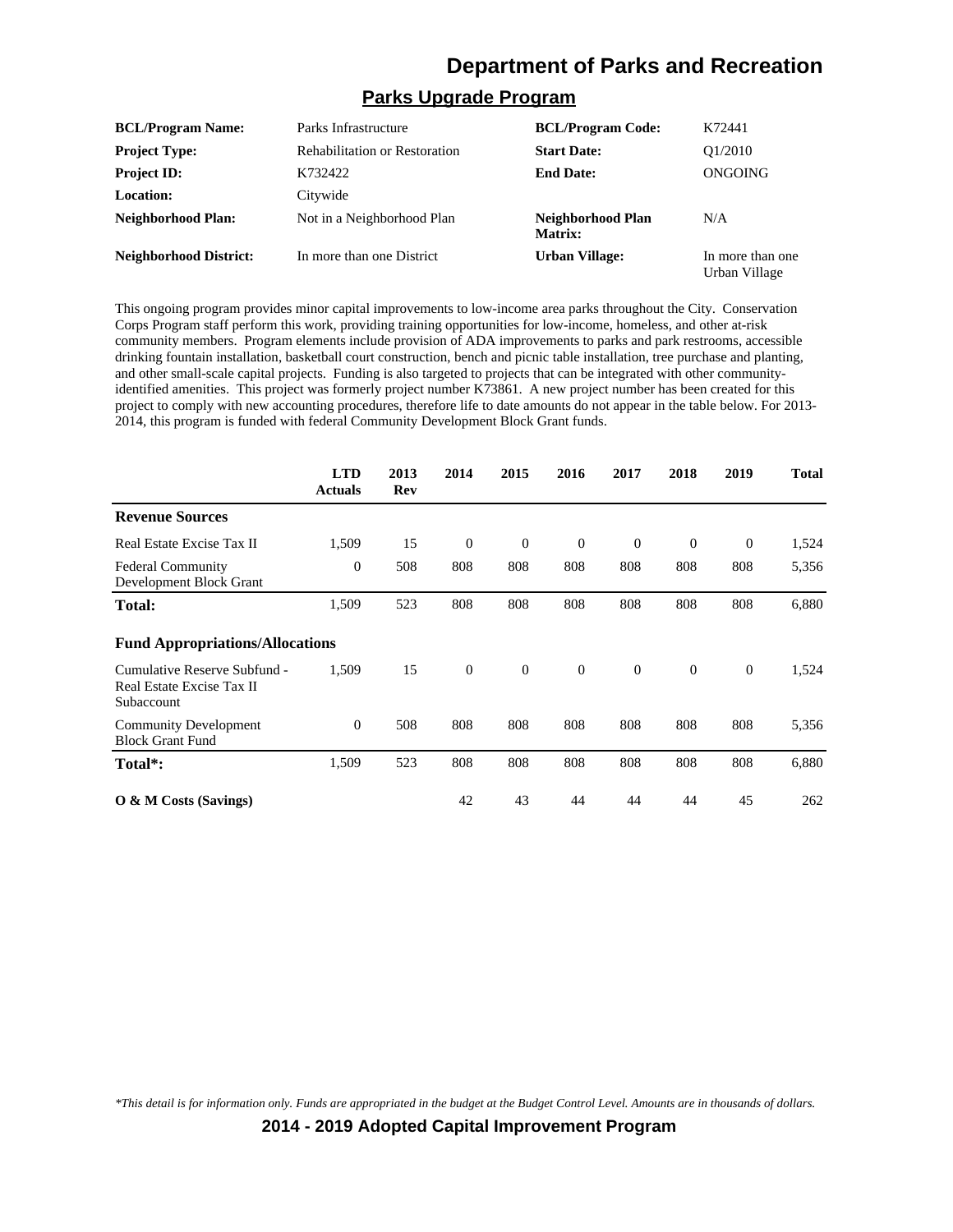#### **Pavement Restoration Program**

| <b>BCL/Program Name:</b>      | Parks Infrastructure                 | <b>BCL/Program Code:</b>     | K72441                            |
|-------------------------------|--------------------------------------|------------------------------|-----------------------------------|
| <b>Project Type:</b>          | <b>Rehabilitation or Restoration</b> | <b>Start Date:</b>           | O1/2010                           |
| <b>Project ID:</b>            | K732418                              | <b>End Date:</b>             | ONGOING                           |
| <b>Location:</b>              | Citywide                             |                              |                                   |
| Neighborhood Plan:            | Not in a Neighborhood Plan           | Neighborhood Plan<br>Matrix: | N/A                               |
| <b>Neighborhood District:</b> | In more than one District            | <b>Urban Village:</b>        | In more than one<br>Urban Village |

This ongoing project funds various project activities, including, but not limited to, seal-coats to new pavement to extend its lifespan, pavement patching, sub-grade repairs, overlays to small areas, and repairs associated with pavement failures (e.g., heaving, sinking, cracking, and root invasion.) Improvements reduce damage to asphalt, lengthen pavement lifespan, and reduce safety hazards such as uneven pavement. This project was formerly project number K3512. A new project number has been created for this project to comply with new accounting procedures, therefore life to date and 2009 revised dollar amounts do not appear in the table below.

|                                                                         | <b>LTD</b><br><b>Actuals</b> | 2013<br>Rev    | 2014     | 2015         | 2016           | 2017     | 2018         | 2019           | <b>Total</b> |
|-------------------------------------------------------------------------|------------------------------|----------------|----------|--------------|----------------|----------|--------------|----------------|--------------|
| <b>Revenue Sources</b>                                                  |                              |                |          |              |                |          |              |                |              |
| Real Estate Excise Tax II                                               | 383                          | 304            | $\theta$ | $\mathbf{0}$ | 400            | 400      | 400          | 400            | 2,287        |
| Real Estate Excise Tax I                                                | 70                           | $\overline{0}$ | 143      | 400          | $\overline{0}$ | $\theta$ | $\mathbf{0}$ | $\overline{0}$ | 613          |
| <b>Federal Grant Funds</b>                                              | 15                           | 607            | $\theta$ | $\mathbf{0}$ | $\mathbf{0}$   | $\theta$ | $\mathbf{0}$ | 0              | 622          |
| <b>Total:</b>                                                           | 468                          | 911            | 143      | 400          | 400            | 400      | 400          | 400            | 3,522        |
| <b>Fund Appropriations/Allocations</b>                                  |                              |                |          |              |                |          |              |                |              |
| Cumulative Reserve Subfund -<br>Real Estate Excise Tax II<br>Subaccount | 383                          | 304            | $\theta$ | $\theta$     | 400            | 400      | 400          | 400            | 2,287        |
| Cumulative Reserve Subfund -<br>Real Estate Excise Tax I<br>Subaccount  | 70                           | $\theta$       | 143      | 400          | $\theta$       | $\theta$ | $\Omega$     | $\theta$       | 613          |
| Cumulative Reserve Subfund -<br><b>Unrestricted Subaccount</b>          | 15                           | 607            | $\theta$ | $\mathbf{0}$ | $\theta$       | $\theta$ | $\theta$     | $\theta$       | 622          |
| Total <sup>*</sup> :                                                    | 468                          | 911            | 143      | 400          | 400            | 400      | 400          | 400            | 3,522        |
| $\overline{O}$ & M Costs (Savings)                                      |                              |                | $\Omega$ | $\mathbf{0}$ | $\theta$       | $\Omega$ | $\Omega$     | $\overline{0}$ | $\Omega$     |

*\*This detail is for information only. Funds are appropriated in the budget at the Budget Control Level. Amounts are in thousands of dollars.*

**2014 - 2019 Adopted Capital Improvement Program**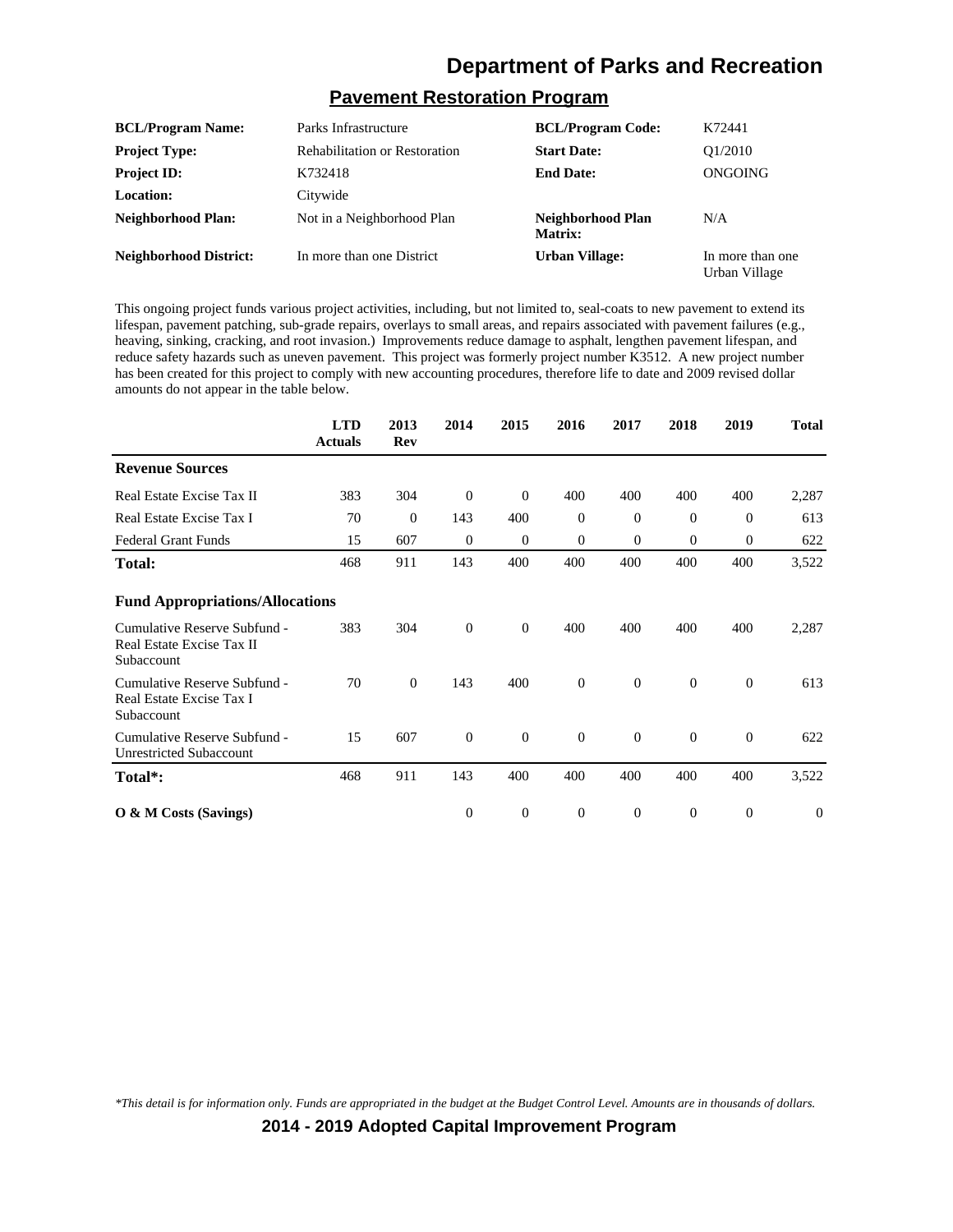#### **Play Area Renovations**

| <b>BCL/Program Name:</b>      | Ballfields/Athletic Courts/Play Areas | <b>BCL/Program Code:</b>     | K72445                            |
|-------------------------------|---------------------------------------|------------------------------|-----------------------------------|
| <b>Project Type:</b>          | <b>Rehabilitation or Restoration</b>  | <b>Start Date:</b>           | O1/2017                           |
| <b>Project ID:</b>            | K732468                               | <b>End Date:</b>             | TBD                               |
| Location:                     |                                       |                              |                                   |
| Neighborhood Plan:            | In more than one Plan                 | Neighborhood Plan<br>Matrix: | N/A                               |
| <b>Neighborhood District:</b> | In more than one District             | <b>Urban Village:</b>        | In more than one<br>Urban Village |

This project renovates a number of play areas in the park system. Improvements may include equipment replacement, ADA access, surfacing and containment renovation, and related elements. The sites will be determined each year using the Play Area Inventory and Assessment report.

|                                                                         | <b>LTD</b><br><b>Actuals</b> | 2013<br>Rev    | 2014     | 2015           | 2016           | 2017           | 2018     | 2019     | <b>Total</b> |
|-------------------------------------------------------------------------|------------------------------|----------------|----------|----------------|----------------|----------------|----------|----------|--------------|
| <b>Revenue Sources</b>                                                  |                              |                |          |                |                |                |          |          |              |
| Real Estate Excise Tax II                                               | $\theta$                     | $\overline{0}$ | $\theta$ | $\theta$       | $\overline{0}$ | 107            | 500      | 500      | 1,107        |
| <b>Total:</b>                                                           | $\overline{0}$               | $\theta$       | $\theta$ | $\mathbf{0}$   | $\theta$       | 107            | 500      | 500      | 1,107        |
| <b>Fund Appropriations/Allocations</b>                                  |                              |                |          |                |                |                |          |          |              |
| Cumulative Reserve Subfund -<br>Real Estate Excise Tax II<br>Subaccount | $\Omega$                     | $\overline{0}$ | $\theta$ | $\overline{0}$ | $\overline{0}$ | 107            | 500      | 500      | 1,107        |
| Total*:                                                                 | $\mathbf{0}$                 | $\theta$       | $\theta$ | $\mathbf{0}$   | $\theta$       | 107            | 500      | 500      | 1,107        |
| $\overline{O}$ & M Costs (Savings)                                      |                              |                | $\Omega$ | $\overline{0}$ | $\theta$       | $\overline{0}$ | $\theta$ | $\theta$ | $\Omega$     |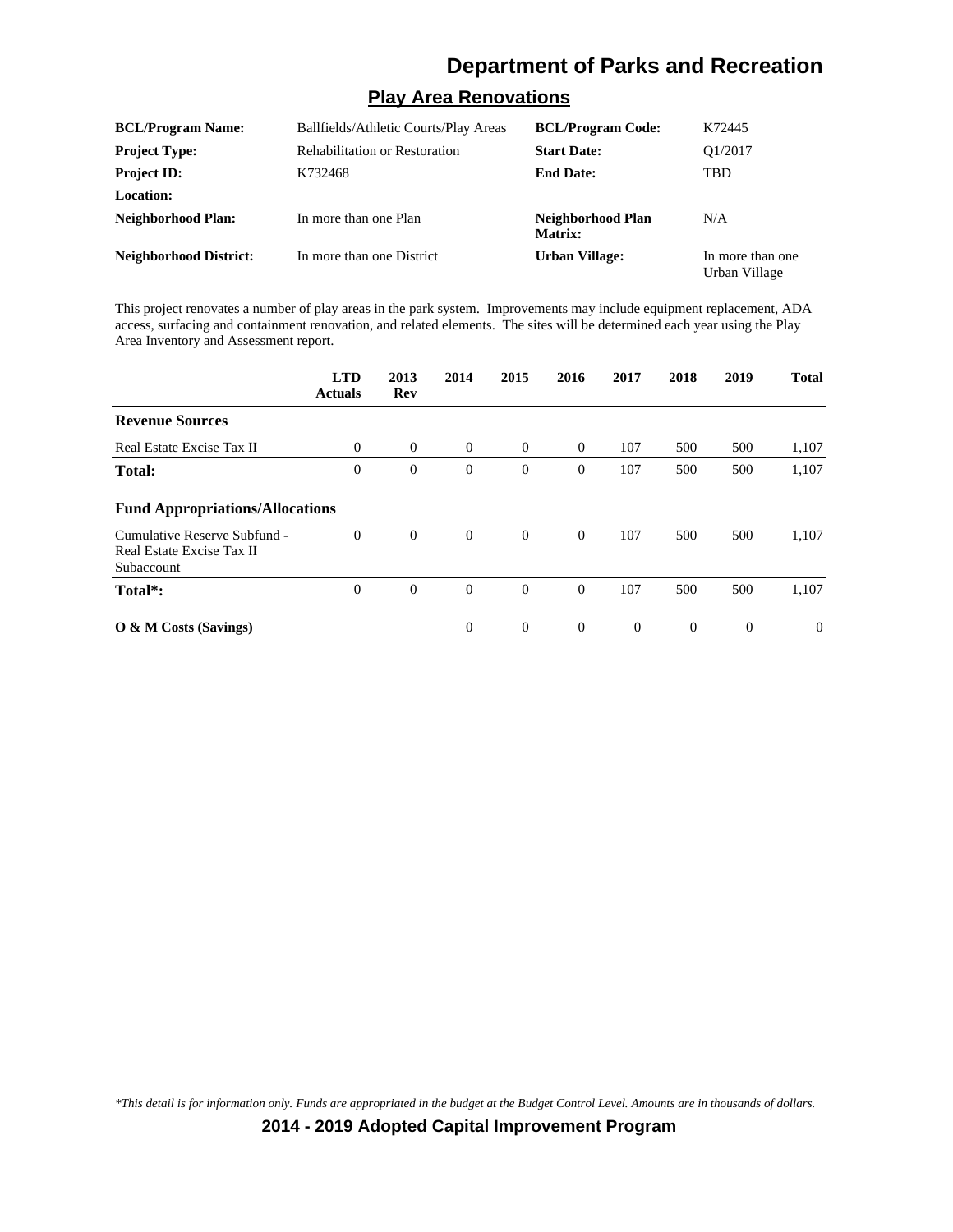#### **Play Area Safety Program**

| <b>BCL/Program Name:</b>      | Ballfields/Athletic Courts/Play Areas | <b>BCL/Program Code:</b>     | K72445                            |
|-------------------------------|---------------------------------------|------------------------------|-----------------------------------|
| <b>Project Type:</b>          | <b>Rehabilitation or Restoration</b>  | <b>Start Date:</b>           | O1/2010                           |
| <b>Project ID:</b>            | K732403                               | <b>End Date:</b>             | ONGOING                           |
| <b>Location:</b>              | Citywide                              |                              |                                   |
| Neighborhood Plan:            | Not in a Neighborhood Plan            | Neighborhood Plan<br>Matrix: | N/A                               |
| <b>Neighborhood District:</b> | In more than one District             | <b>Urban Village:</b>        | In more than one<br>Urban Village |

This ongoing program renovates play areas, makes ADA improvements, installs safety upgrades, and performs other related work. The program focuses on addressing safety issues at two to four play areas per year. Primarily, the program is focused on installing proper safety surfacing at children's play areas throughout the parks system. Future funding for this program depends on specific projects and available resources, including grants. This program extends the useful life and improves the safety of the play areas. This project was formerly project number K732218. A new project number has been created for this project to comply with new accounting procedures, therefore life to date and 2009 revised dollar amounts do not appear in the table below.

|                                                                         | <b>LTD</b><br><b>Actuals</b> | 2013<br>Rev  | 2014         | 2015           | 2016         | 2017             | 2018             | 2019             | <b>Total</b> |
|-------------------------------------------------------------------------|------------------------------|--------------|--------------|----------------|--------------|------------------|------------------|------------------|--------------|
| <b>Revenue Sources</b>                                                  |                              |              |              |                |              |                  |                  |                  |              |
| Real Estate Excise Tax II                                               | 295                          | 145          | $\theta$     | $\overline{0}$ | 150          | 150              | 150              | 150              | 1,040        |
| Real Estate Excise Tax I                                                | $\mathbf{0}$                 | $\mathbf{0}$ | 108          | 150            | $\mathbf{0}$ | $\boldsymbol{0}$ | $\boldsymbol{0}$ | $\boldsymbol{0}$ | 258          |
| Total:                                                                  | 295                          | 145          | 108          | 150            | 150          | 150              | 150              | 150              | 1,298        |
| <b>Fund Appropriations/Allocations</b>                                  |                              |              |              |                |              |                  |                  |                  |              |
| Cumulative Reserve Subfund -<br>Real Estate Excise Tax II<br>Subaccount | 295                          | 145          | $\mathbf{0}$ | $\mathbf{0}$   | 150          | 150              | 150              | 150              | 1,040        |
| Cumulative Reserve Subfund -<br>Real Estate Excise Tax I<br>Subaccount  | $\theta$                     | $\theta$     | 108          | 150            | $\mathbf{0}$ | $\overline{0}$   | $\theta$         | $\boldsymbol{0}$ | 258          |
| Total*:                                                                 | 295                          | 145          | 108          | 150            | 150          | 150              | 150              | 150              | 1,298        |
| <b>O</b> & M Costs (Savings)                                            |                              |              | 17           | 18             | 18           | 18               | 18               | 19               | 108          |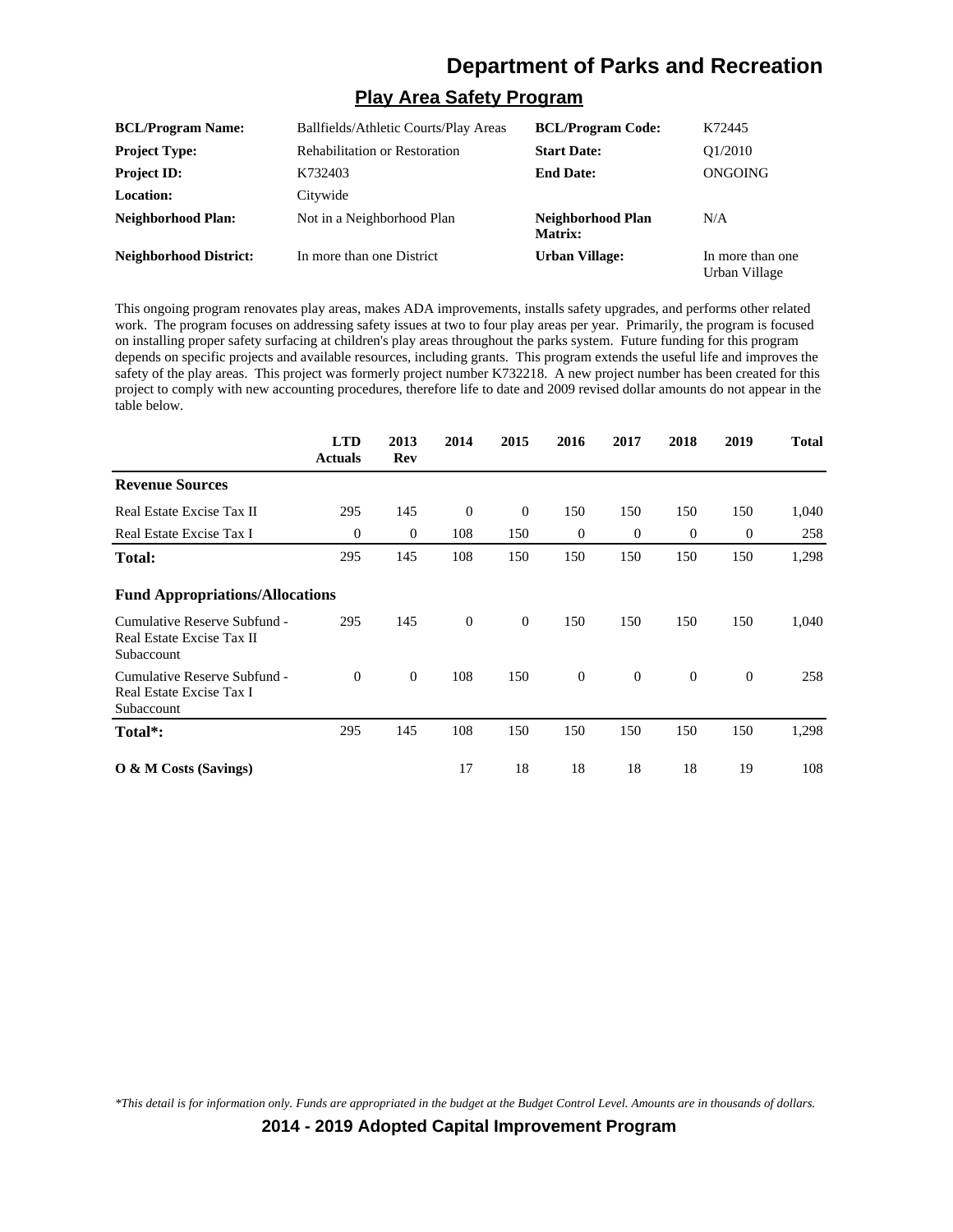# **Pool Plaster Liner Replacements**

| <b>BCL/Program Name:</b>      | Pools/Natatorium Renovations         | <b>BCL/Program Code:</b>     | K72446                            |
|-------------------------------|--------------------------------------|------------------------------|-----------------------------------|
| <b>Project Type:</b>          | <b>Rehabilitation or Restoration</b> | <b>Start Date:</b>           | O1/2018                           |
| <b>Project ID:</b>            | K732455                              | <b>End Date:</b>             | <b>TBD</b>                        |
| Location:                     |                                      |                              |                                   |
| Neighborhood Plan:            | In more than one Plan                | Neighborhood Plan<br>Matrix: | N/A                               |
| <b>Neighborhood District:</b> | In more than one District            | <b>Urban Village:</b>        | In more than one<br>Urban Village |

This project replaces pool plaster liners at five pools: Pop Mounger, Southwest, Ballard, Evans, and Evers. Pool plaster liners typically last approximately 15 to 20 years, depending on the specific conditions at a pool. New pool liners protect the pool shell, make the pool brighter, and improve underwater visibility. They also have smoother finishes than older ones, which can minimize potential abrasions for the users.

|                                                                         | <b>LTD</b><br><b>Actuals</b> | 2013<br>Rev | 2014           | 2015           | 2016           | 2017           | 2018     | 2019           | <b>Total</b> |
|-------------------------------------------------------------------------|------------------------------|-------------|----------------|----------------|----------------|----------------|----------|----------------|--------------|
| <b>Revenue Sources</b>                                                  |                              |             |                |                |                |                |          |                |              |
| Real Estate Excise Tax II                                               | $\Omega$                     | $\theta$    | $\theta$       | $\theta$       | $\theta$       | $\Omega$       | 200      | $\theta$       | <b>200</b>   |
| <b>Total:</b>                                                           | $\overline{0}$               | $\theta$    | $\theta$       | $\mathbf{0}$   | $\theta$       | $\Omega$       | 200      | $\overline{0}$ | <b>200</b>   |
| <b>Fund Appropriations/Allocations</b>                                  |                              |             |                |                |                |                |          |                |              |
| Cumulative Reserve Subfund -<br>Real Estate Excise Tax II<br>Subaccount | $\theta$                     | $\theta$    | $\overline{0}$ | $\overline{0}$ | $\overline{0}$ | $\Omega$       | 200      | $\theta$       | <b>200</b>   |
| Total*:                                                                 | $\boldsymbol{0}$             | $\theta$    | $\theta$       | $\mathbf{0}$   | $\theta$       | $\theta$       | 200      | $\overline{0}$ | 200          |
| $\overline{O}$ & M Costs (Savings)                                      |                              |             | $\theta$       | $\theta$       | $\theta$       | $\overline{0}$ | $\theta$ | $\theta$       | $\Omega$     |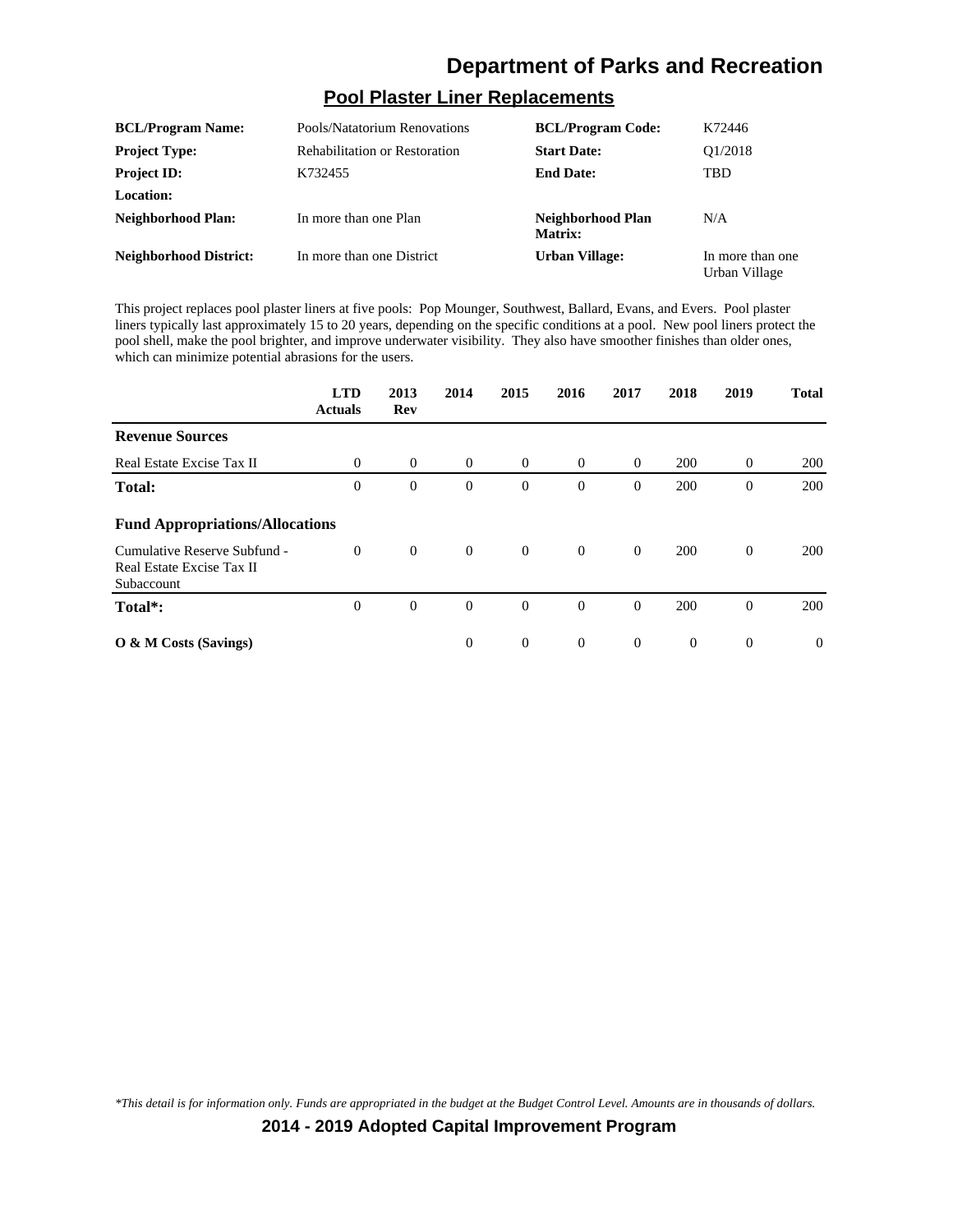### **Pratt Park Water Feature Renovation**

| <b>BCL/Program Name:</b>      | Ballfields/Athletic Courts/Play Areas | <b>BCL/Program Code:</b>     | K72445                   |
|-------------------------------|---------------------------------------|------------------------------|--------------------------|
| <b>Project Type:</b>          | <b>Rehabilitation or Restoration</b>  | <b>Start Date:</b>           | O1/2014                  |
| <b>Project ID:</b>            | K732469                               | <b>End Date:</b>             | TBD                      |
| Location:                     | 1800 S Main ST                        |                              |                          |
| <b>Neighborhood Plan:</b>     | Central Area                          | Neighborhood Plan<br>Matrix: | $NC-16$                  |
| <b>Neighborhood District:</b> | Central                               | <b>Urban Village:</b>        | 23rd Ave. $@$<br>Jackson |

This project repairs or replaces the surface at the water play feature, installs a recirculating system for it, and performs related improvements. Together, these elements improve water conservation, safety, and water play value at this busy park.

|                                                                        | <b>LTD</b><br><b>Actuals</b> | 2013<br><b>Rev</b> | 2014           | 2015           | 2016           | 2017           | 2018           | 2019           | <b>Total</b>   |
|------------------------------------------------------------------------|------------------------------|--------------------|----------------|----------------|----------------|----------------|----------------|----------------|----------------|
| <b>Revenue Sources</b>                                                 |                              |                    |                |                |                |                |                |                |                |
| Real Estate Excise Tax I                                               | $\overline{0}$               | $\overline{0}$     | $\mathbf{0}$   | $\overline{0}$ | $\overline{0}$ | $\overline{0}$ | $\overline{0}$ | $\mathbf{0}$   | $\overline{0}$ |
| <b>Total:</b>                                                          | $\theta$                     | $\theta$           | $\theta$       | $\theta$       | $\mathbf{0}$   | $\Omega$       | $\mathbf{0}$   | $\Omega$       | $\Omega$       |
| <b>Fund Appropriations/Allocations</b>                                 |                              |                    |                |                |                |                |                |                |                |
| Cumulative Reserve Subfund -<br>Real Estate Excise Tax I<br>Subaccount | $\mathbf{0}$                 | $\theta$           | $\overline{0}$ | $\mathbf{0}$   | $\overline{0}$ | $\mathbf{0}$   | $\mathbf{0}$   | $\mathbf{0}$   | $\overline{0}$ |
| Total*:                                                                | $\theta$                     | $\overline{0}$     | $\theta$       | $\overline{0}$ | $\overline{0}$ | $\theta$       | $\overline{0}$ | $\mathbf{0}$   | $\overline{0}$ |
| O & M Costs (Savings)                                                  |                              |                    | $\overline{0}$ | $\mathbf{0}$   | $\overline{0}$ | $\mathbf{0}$   | $\overline{0}$ | $\overline{0}$ | $\mathbf{0}$   |
| <b>Spending Plan by Fund</b>                                           |                              |                    |                |                |                |                |                |                |                |
| Cumulative Reserve Subfund -<br>Real Estate Excise Tax I<br>Subaccount |                              | $\theta$           | 171            | 514            | $\overline{0}$ | $\mathbf{0}$   | $\overline{0}$ | $\overline{0}$ | 685            |
| <b>Total:</b>                                                          |                              | $\Omega$           | 171            | 514            | $\overline{0}$ | $\Omega$       | $\mathbf{0}$   | $\Omega$       | 685            |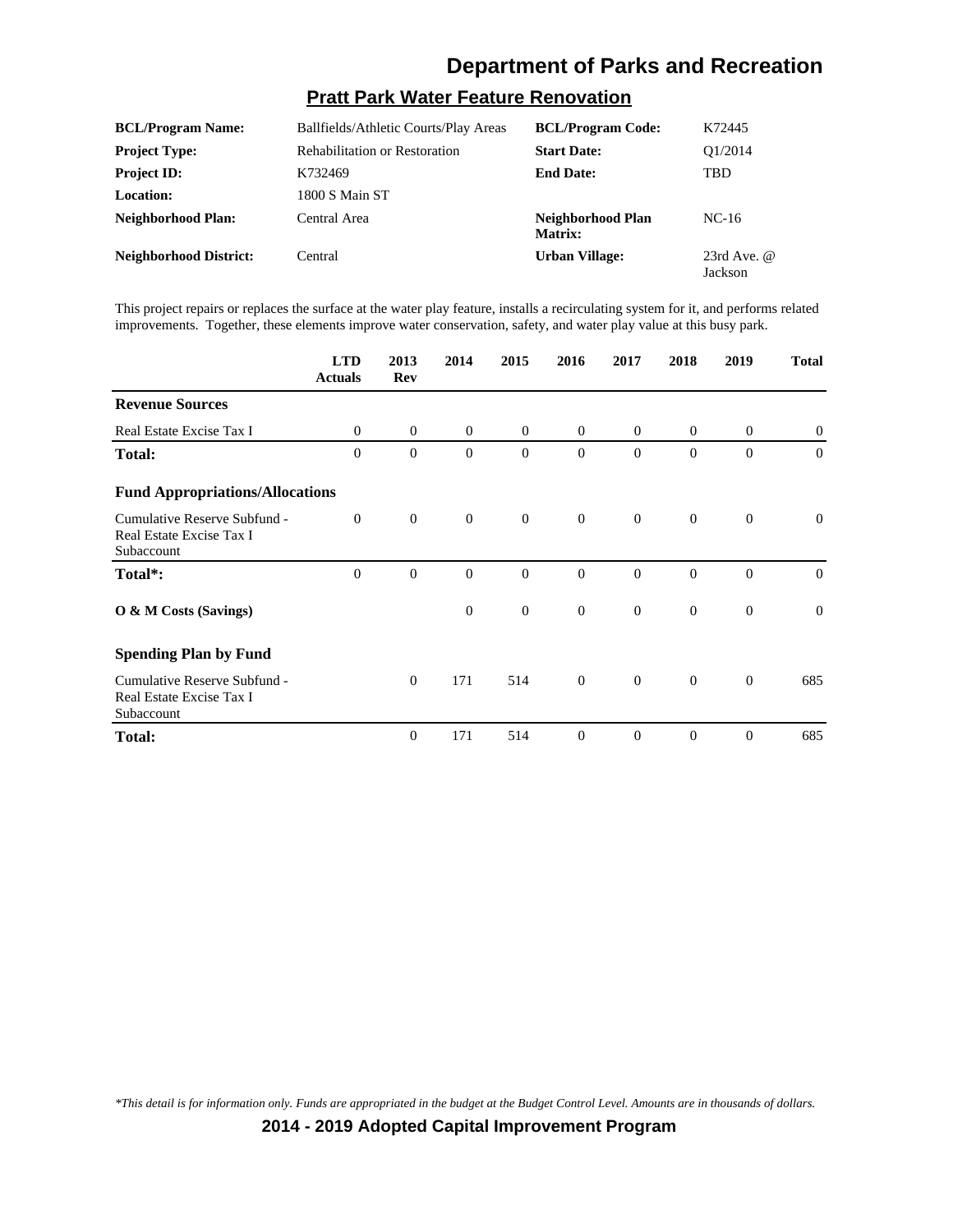### **Puget Park - Environmental Remediation**

| <b>BCL/Program Name:</b>      | Debt and Special Funding             | <b>BCL/Program Code:</b>     | K72440                     |
|-------------------------------|--------------------------------------|------------------------------|----------------------------|
| <b>Project Type:</b>          | <b>Rehabilitation or Restoration</b> | <b>Start Date:</b>           | O1/1997                    |
| <b>Project ID:</b>            | K73127                               | <b>End Date:</b>             | <b>TBD</b>                 |
| Location:                     | 1900 SW Dawson St                    |                              |                            |
| <b>Neighborhood Plan:</b>     | Not in a Neighborhood Plan           | Neighborhood Plan<br>Matrix: | N/A                        |
| <b>Neighborhood District:</b> | Delridge                             | <b>Urban Village:</b>        | Not in an Urban<br>Village |

This project funds a cleanup action on a portion of Puget Park and on an adjacent related parcel, with participation by four parties involved in the original contamination. The City negotiated a settlement agreement with all parties for funding cleanup costs incurred in the past, as well as future site mitigation costs.

|                                                                | <b>LTD</b><br><b>Actuals</b> | 2013<br>Rev  | 2014           | 2015             | 2016           | 2017             | 2018           | 2019             | <b>Total</b> |
|----------------------------------------------------------------|------------------------------|--------------|----------------|------------------|----------------|------------------|----------------|------------------|--------------|
| <b>Revenue Sources</b>                                         |                              |              |                |                  |                |                  |                |                  |              |
| Private Funding/Donations                                      | $\mathbf{0}$                 | 230          | 75             | 0                | $\overline{0}$ | $\boldsymbol{0}$ | $\mathbf{0}$   | $\boldsymbol{0}$ | 305          |
| <b>General Subfund Revenues</b>                                | 21                           | $\theta$     | $\theta$       | $\overline{0}$   | $\theta$       | $\mathbf{0}$     | $\mathbf{0}$   | $\overline{0}$   | 21           |
| Private Funding/Donations                                      | 204                          | $\theta$     | $\theta$       | $\overline{0}$   | $\overline{0}$ | $\overline{0}$   | $\overline{0}$ | $\theta$         | 204          |
| <b>Total:</b>                                                  | 225                          | 230          | 75             | $\overline{0}$   | $\mathbf{0}$   | $\theta$         | $\mathbf{0}$   | $\theta$         | 530          |
| <b>Fund Appropriations/Allocations</b>                         |                              |              |                |                  |                |                  |                |                  |              |
| Cumulative Reserve Subfund -<br><b>Unrestricted Subaccount</b> | $\theta$                     | 230          | 75             | $\boldsymbol{0}$ | $\mathbf{0}$   | $\theta$         | $\mathbf{0}$   | $\overline{0}$   | 305          |
| <b>Emergency Subfund</b>                                       | 21                           | $\theta$     | $\theta$       | $\overline{0}$   | $\mathbf{0}$   | $\mathbf{0}$     | $\mathbf{0}$   | $\theta$         | 21           |
| Parks and Recreation Fund                                      | 204                          | $\theta$     | $\theta$       | $\overline{0}$   | $\mathbf{0}$   | $\overline{0}$   | $\mathbf{0}$   | $\mathbf{0}$     | 204          |
| Total*:                                                        | 225                          | 230          | 75             | $\theta$         | $\Omega$       | $\Omega$         | $\Omega$       | $\theta$         | 530          |
| O & M Costs (Savings)                                          |                              |              | $\mathbf{0}$   | $\boldsymbol{0}$ | $\mathbf{0}$   | $\theta$         | $\mathbf{0}$   | $\overline{0}$   | $\theta$     |
| <b>Spending Plan by Fund</b>                                   |                              |              |                |                  |                |                  |                |                  |              |
| Cumulative Reserve Subfund -<br><b>Unrestricted Subaccount</b> |                              | 5            | 10             | 10               | 10             | 10               | 10             | 10               | 65           |
| <b>Emergency Subfund</b>                                       |                              | $\mathbf{0}$ | $\theta$       | $\boldsymbol{0}$ | $\mathbf{0}$   | $\theta$         | $\mathbf{0}$   | $\theta$         | $\theta$     |
| Parks and Recreation Fund                                      |                              | $\theta$     | $\overline{0}$ | $\theta$         | $\mathbf{0}$   | $\mathbf{0}$     | $\mathbf{0}$   | $\overline{0}$   | $\mathbf{0}$ |
| <b>Total:</b>                                                  |                              | 5            | 10             | 10               | 10             | 10               | 10             | 10               | 65           |

*\*This detail is for information only. Funds are appropriated in the budget at the Budget Control Level. Amounts are in thousands of dollars.*

**2014 - 2019 Adopted Capital Improvement Program**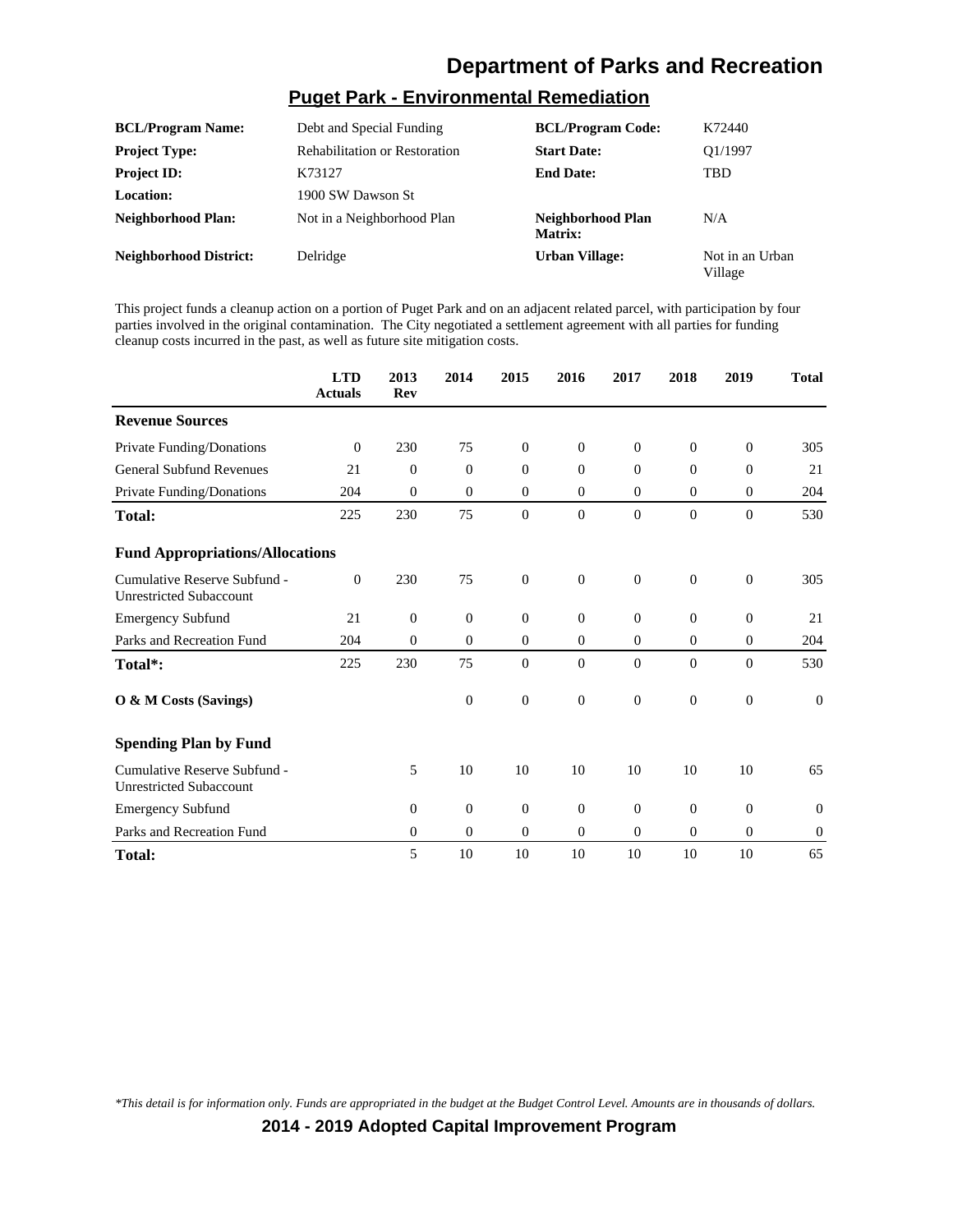### **Queen Anne Bowl Playfield Turf Replacement**

| <b>BCL/Program Name:</b>      | Ballfields/Athletic Courts/Play Areas | <b>BCL/Program Code:</b>     | K72445                     |
|-------------------------------|---------------------------------------|------------------------------|----------------------------|
| <b>Project Type:</b>          | <b>Rehabilitation or Restoration</b>  | <b>Start Date:</b>           | O1/2018                    |
| <b>Project ID:</b>            | K732470                               | <b>End Date:</b>             | <b>TBD</b>                 |
| Location:                     | 2806 3rd AVE W                        |                              |                            |
| <b>Neighborhood Plan:</b>     | <b>Oueen Anne</b>                     | Neighborhood Plan<br>Matrix: | N/A                        |
| <b>Neighborhood District:</b> | Magnolia/Oueen Anne                   | <b>Urban Village:</b>        | Not in an Urban<br>Village |

This project replaces the synthetic turf field surfacing (60,000 square feet) which was installed in 2007, and is near the end of its lifecycle. This improvement allows the continued use and scheduling of the playfield for soccer, LaCrosse, and other activities.

|                                                                         | <b>LTD</b><br><b>Actuals</b> | 2013<br>Rev | 2014     | 2015           | 2016           | 2017           | 2018           | 2019           | <b>Total</b> |
|-------------------------------------------------------------------------|------------------------------|-------------|----------|----------------|----------------|----------------|----------------|----------------|--------------|
| <b>Revenue Sources</b>                                                  |                              |             |          |                |                |                |                |                |              |
| Real Estate Excise Tax II                                               | $\theta$                     | $\theta$    | $\theta$ | $\overline{0}$ | $\overline{0}$ | $\overline{0}$ | 480            | $\mathbf{0}$   | 480          |
| <b>Total:</b>                                                           | $\theta$                     | $\theta$    | $\theta$ | $\mathbf{0}$   | $\Omega$       | $\Omega$       | 480            | $\overline{0}$ | 480          |
| <b>Fund Appropriations/Allocations</b>                                  |                              |             |          |                |                |                |                |                |              |
| Cumulative Reserve Subfund -<br>Real Estate Excise Tax II<br>Subaccount | $\Omega$                     | $\theta$    | $\theta$ | $\overline{0}$ | $\theta$       | $\Omega$       | 480            | $\mathbf{0}$   | 480          |
| Total*:                                                                 | $\theta$                     | $\theta$    | $\theta$ | $\overline{0}$ | $\theta$       | $\Omega$       | 480            | $\overline{0}$ | 480          |
| O & M Costs (Savings)                                                   |                              |             | $\theta$ | $\overline{0}$ | $\theta$       | $\overline{0}$ | $\overline{0}$ | $\theta$       | $\Omega$     |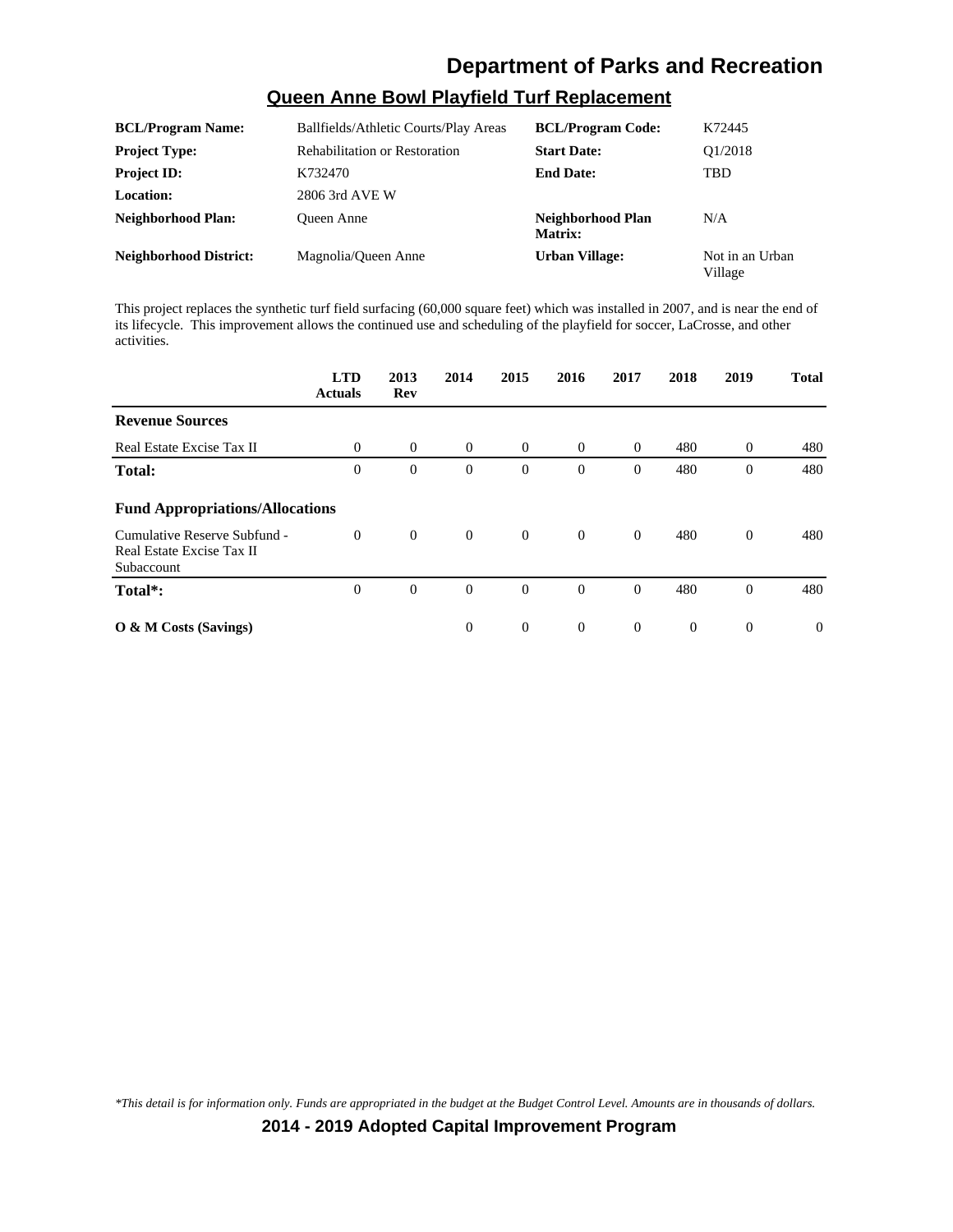|                               | <u>KANNOI DUUVII VUINNIAINIT VUIKUI KUUVTUIVIINII</u> |                              |               |
|-------------------------------|-------------------------------------------------------|------------------------------|---------------|
| <b>BCL/Program Name:</b>      | <b>Building Component Renovations</b>                 | <b>BCL/Program Code:</b>     | K72444        |
| <b>Project Type:</b>          | <b>Improved Facility</b>                              | <b>Start Date:</b>           | O1/2007       |
| <b>Project ID:</b>            | K732337                                               | <b>End Date:</b>             | O1/2014       |
| Location:                     | 8802 Rainier Ave S                                    |                              |               |
| <b>Neighborhood Plan:</b>     | Rainier Beach                                         | Neighborhood Plan<br>Matrix: | N/A           |
| <b>Neighborhood District:</b> | Southeast                                             | Urban Village:               | Rainier Beach |

#### **Rainier Beach Community Center Redevelopment**

This project provides for planning, preliminary design, and redevelopment of a new facility to replace the existing Rainier Beach Community Center and swimming pool. This project was developed by Parks in response to the Seattle School District's decisions about the future of Southshore Middle School, since the school shares a building with the existing community center and pool. A new facility will provide the public with improved and updated recreational opportunities and will complement the two new schools on the site. The specific scope of work for this project is being developed through a community process.

|                                                                         | <b>LTD</b><br><b>Actuals</b> | 2013<br><b>Rev</b> | 2014             | 2015             | 2016             | 2017           | 2018             | 2019             | <b>Total</b>     |
|-------------------------------------------------------------------------|------------------------------|--------------------|------------------|------------------|------------------|----------------|------------------|------------------|------------------|
| <b>Revenue Sources</b>                                                  |                              |                    |                  |                  |                  |                |                  |                  |                  |
| Real Estate Excise Tax II                                               | 100                          | $\theta$           | $\boldsymbol{0}$ | $\overline{0}$   | $\mathbf{0}$     | $\theta$       | $\mathbf{0}$     | $\mathbf{0}$     | 100              |
| Real Estate Excise Tax I                                                | 47                           | $\Omega$           | $\Omega$         | $\Omega$         | $\Omega$         | $\Omega$       | $\Omega$         | $\mathbf{0}$     | 47               |
| <b>General Obligation Bonds</b>                                         | 5,747                        | 1,253              | $\theta$         | $\Omega$         | $\Omega$         | $\Omega$       | $\mathbf{0}$     | $\mathbf{0}$     | 7,000            |
| <b>General Obligation Bonds</b>                                         | 4,500                        | $\theta$           | $\theta$         | $\theta$         | $\Omega$         | $\Omega$       | $\Omega$         | $\theta$         | 4,500            |
| <b>General Obligation Bonds</b>                                         | 5,132                        | 1,594              | $\overline{0}$   | $\Omega$         | $\theta$         | $\theta$       | $\mathbf{0}$     | $\boldsymbol{0}$ | 6,726            |
| <b>General Obligation Bonds</b>                                         | $\theta$                     | 6,600              | $\theta$         | $\overline{0}$   | $\theta$         | $\theta$       | $\mathbf{0}$     | $\overline{0}$   | 6,600            |
| <b>Total:</b>                                                           | 15,526                       | 9,447              | $\overline{0}$   | $\overline{0}$   | $\overline{0}$   | $\mathbf{0}$   | $\mathbf{0}$     | $\overline{0}$   | 24,973           |
| <b>Fund Appropriations/Allocations</b>                                  |                              |                    |                  |                  |                  |                |                  |                  |                  |
| Cumulative Reserve Subfund -<br>Real Estate Excise Tax II<br>Subaccount | 100                          | $\overline{0}$     | $\overline{0}$   | $\boldsymbol{0}$ | $\overline{0}$   | $\mathbf{0}$   | $\mathbf{0}$     | $\boldsymbol{0}$ | 100              |
| Cumulative Reserve Subfund -<br>Real Estate Excise Tax I<br>Subaccount  | 47                           | $\overline{0}$     | $\overline{0}$   | $\boldsymbol{0}$ | $\overline{0}$   | $\theta$       | $\mathbf{0}$     | $\overline{0}$   | 47               |
| 2009 Multipurpose LTGO<br><b>Bond Fund</b>                              | 5,747                        | 1,253              | $\boldsymbol{0}$ | $\boldsymbol{0}$ | $\boldsymbol{0}$ | $\mathbf{0}$   | $\boldsymbol{0}$ | $\boldsymbol{0}$ | 7,000            |
| 2011 Multipurpose LTGO<br><b>Bond Fund</b>                              | 4,500                        | $\boldsymbol{0}$   | $\overline{0}$   | $\boldsymbol{0}$ | $\overline{0}$   | $\theta$       | $\mathbf{0}$     | $\theta$         | 4,500            |
| 2012 Multipurpose LTGO<br><b>Bond Fund</b>                              | 5,132                        | 1,594              | $\boldsymbol{0}$ | $\boldsymbol{0}$ | $\mathbf{0}$     | $\theta$       | $\mathbf{0}$     | $\boldsymbol{0}$ | 6,726            |
| 2013 Multipurpose LTGO<br><b>Bond Fund</b>                              | $\mathbf{0}$                 | 6,600              | $\boldsymbol{0}$ | $\boldsymbol{0}$ | $\mathbf{0}$     | $\theta$       | $\mathbf{0}$     | $\theta$         | 6,600            |
| Total*:                                                                 | 15,526                       | 9,447              | $\overline{0}$   | $\Omega$         | $\overline{0}$   | $\overline{0}$ | $\Omega$         | $\overline{0}$   | 24,973           |
| O & M Costs (Savings)                                                   |                              |                    | $\theta$         | $\theta$         | $\mathbf{0}$     | $\overline{0}$ | $\mathbf{0}$     | $\theta$         | $\boldsymbol{0}$ |

*\*This detail is for information only. Funds are appropriated in the budget at the Budget Control Level. Amounts are in thousands of dollars.*

**2014 - 2019 Adopted Capital Improvement Program**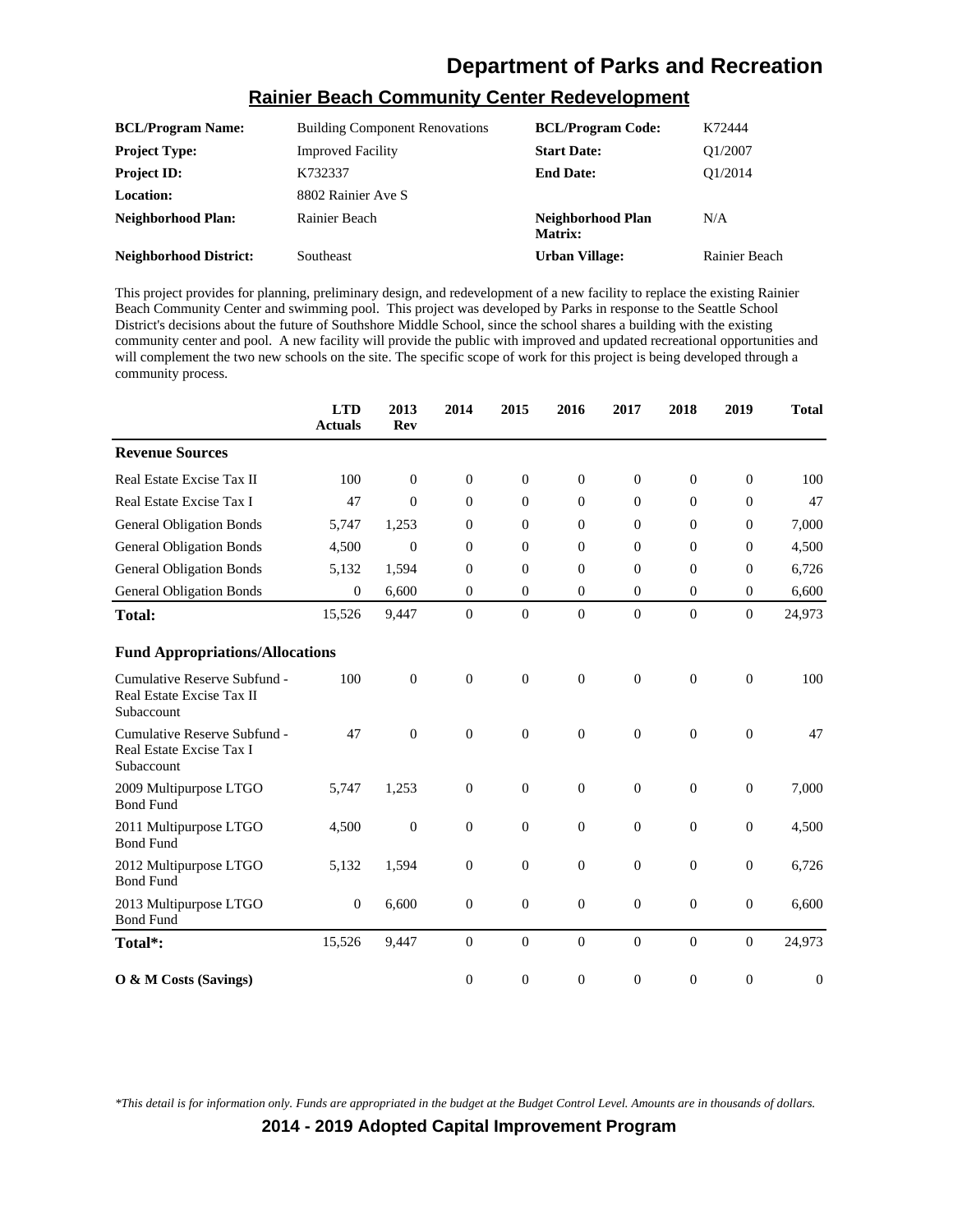| <b>Spending Plan by Fund</b>                                            |                |              |                |                |          |                |                |                |
|-------------------------------------------------------------------------|----------------|--------------|----------------|----------------|----------|----------------|----------------|----------------|
| Cumulative Reserve Subfund -<br>Real Estate Excise Tax II<br>Subaccount | $\overline{0}$ | $\mathbf{0}$ | $\overline{0}$ | $\overline{0}$ | $\theta$ | $\overline{0}$ | $\mathbf{0}$   | $\overline{0}$ |
| Cumulative Reserve Subfund -<br>Real Estate Excise Tax I<br>Subaccount  | $\theta$       | $\theta$     | $\overline{0}$ | $\overline{0}$ | $\theta$ | $\overline{0}$ | $\mathbf{0}$   | $\theta$       |
| 2009 Multipurpose LTGO<br><b>Bond Fund</b>                              | 1,253          | $\mathbf{0}$ | $\mathbf{0}$   | $\overline{0}$ | $\theta$ | $\overline{0}$ | $\theta$       | 1,253          |
| 2011 Multipurpose LTGO<br><b>Bond Fund</b>                              | $\overline{0}$ | $\theta$     | $\mathbf{0}$   | $\mathbf{0}$   | $\theta$ | $\overline{0}$ | $\mathbf{0}$   | $\theta$       |
| 2012 Multipurpose LTGO<br><b>Bond Fund</b>                              | 1,594          | $\theta$     | $\theta$       | $\mathbf{0}$   | $\theta$ | $\overline{0}$ | $\mathbf{0}$   | 1,594          |
| 2013 Multipurpose LTGO<br><b>Bond Fund</b>                              | 6,500          | 100          | $\mathbf{0}$   | $\mathbf{0}$   | $\theta$ | $\mathbf{0}$   | $\mathbf{0}$   | 6,600          |
| <b>Total:</b>                                                           | 9,347          | 100          | $\Omega$       | $\overline{0}$ | $\Omega$ | $\theta$       | $\overline{0}$ | 9,447          |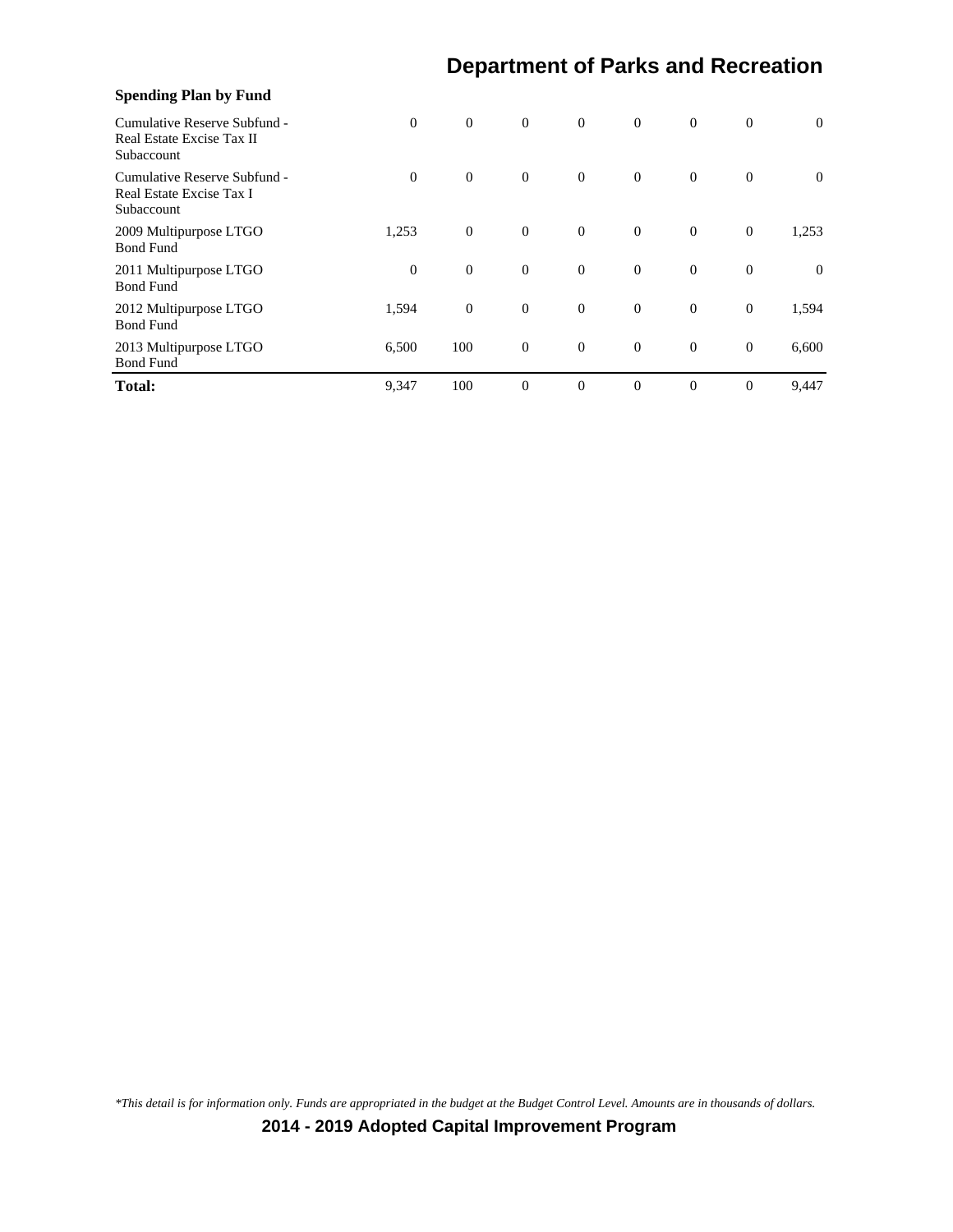## **Rainier Beach Playfield Play Area Renovation**

| <b>BCL/Program Name:</b>      | 2008 Parks Levy- Opportunity Fund    | <b>BCL/Program Code:</b>     | K720041              |
|-------------------------------|--------------------------------------|------------------------------|----------------------|
| <b>Project Type:</b>          | <b>Rehabilitation or Restoration</b> | <b>Start Date:</b>           | O <sub>2</sub> /2012 |
| <b>Project ID:</b>            | K730172                              | <b>End Date:</b>             | O1/2014              |
| <b>Location:</b>              | 8802 Rainier AVE S                   |                              |                      |
| Neighborhood Plan:            | Rainier Beach                        | Neighborhood Plan<br>Matrix: | N/A                  |
| <b>Neighborhood District:</b> | <b>Southeast</b>                     | <b>Urban Village:</b>        | Rainier Beach        |

This project, funded with the 2008 Parks Levy Inflation Adjustment funds, removes and replaces the climber, adds play equipment for the 2-5 age group, and does other related work. The scope of this project brings the play area into compliance with current play area safety standards and guideline efforts from the American Society of Testing and Materials (ASTM) and the Consumer Product Safety Commission (CPSC). It also meets the requirements of the Americans with Disabilities Act (ADA).

|                                        | <b>LTD</b><br><b>Actuals</b> | 2013<br>Rev | 2014     | 2015           | 2016           | 2017           | 2018           | 2019             | <b>Total</b>   |
|----------------------------------------|------------------------------|-------------|----------|----------------|----------------|----------------|----------------|------------------|----------------|
| <b>Revenue Sources</b>                 |                              |             |          |                |                |                |                |                  |                |
| Seattle Voter-Approved Levy            | 39                           | 261         | $\theta$ | $\overline{0}$ | $\overline{0}$ | $\theta$       | $\overline{0}$ | $\theta$         | 300            |
| Total:                                 | 39                           | 261         | $\theta$ | $\theta$       | $\mathbf{0}$   | $\theta$       | $\mathbf{0}$   | $\overline{0}$   | 300            |
| <b>Fund Appropriations/Allocations</b> |                              |             |          |                |                |                |                |                  |                |
| 2008 Parks Levy Fund                   | 39                           | 261         | $\theta$ | $\overline{0}$ | $\overline{0}$ | $\overline{0}$ | $\overline{0}$ | $\theta$         | 300            |
| Total*:                                | 39                           | 261         | $\theta$ | $\theta$       | $\Omega$       | $\Omega$       | $\mathbf{0}$   | $\overline{0}$   | 300            |
| O & M Costs (Savings)                  |                              |             | $\theta$ | $\mathbf{0}$   | $\mathbf{0}$   | $\theta$       | $\mathbf{0}$   | $\boldsymbol{0}$ | $\overline{0}$ |
| <b>Spending Plan by Fund</b>           |                              |             |          |                |                |                |                |                  |                |
| 2008 Parks Levy Fund                   |                              | 255         | 6        | $\mathbf{0}$   | $\mathbf{0}$   | $\theta$       | $\overline{0}$ | $\theta$         | 261            |
| <b>Total:</b>                          |                              | 255         | 6        | $\theta$       | $\mathbf{0}$   | $\theta$       | $\mathbf{0}$   | $\overline{0}$   | 261            |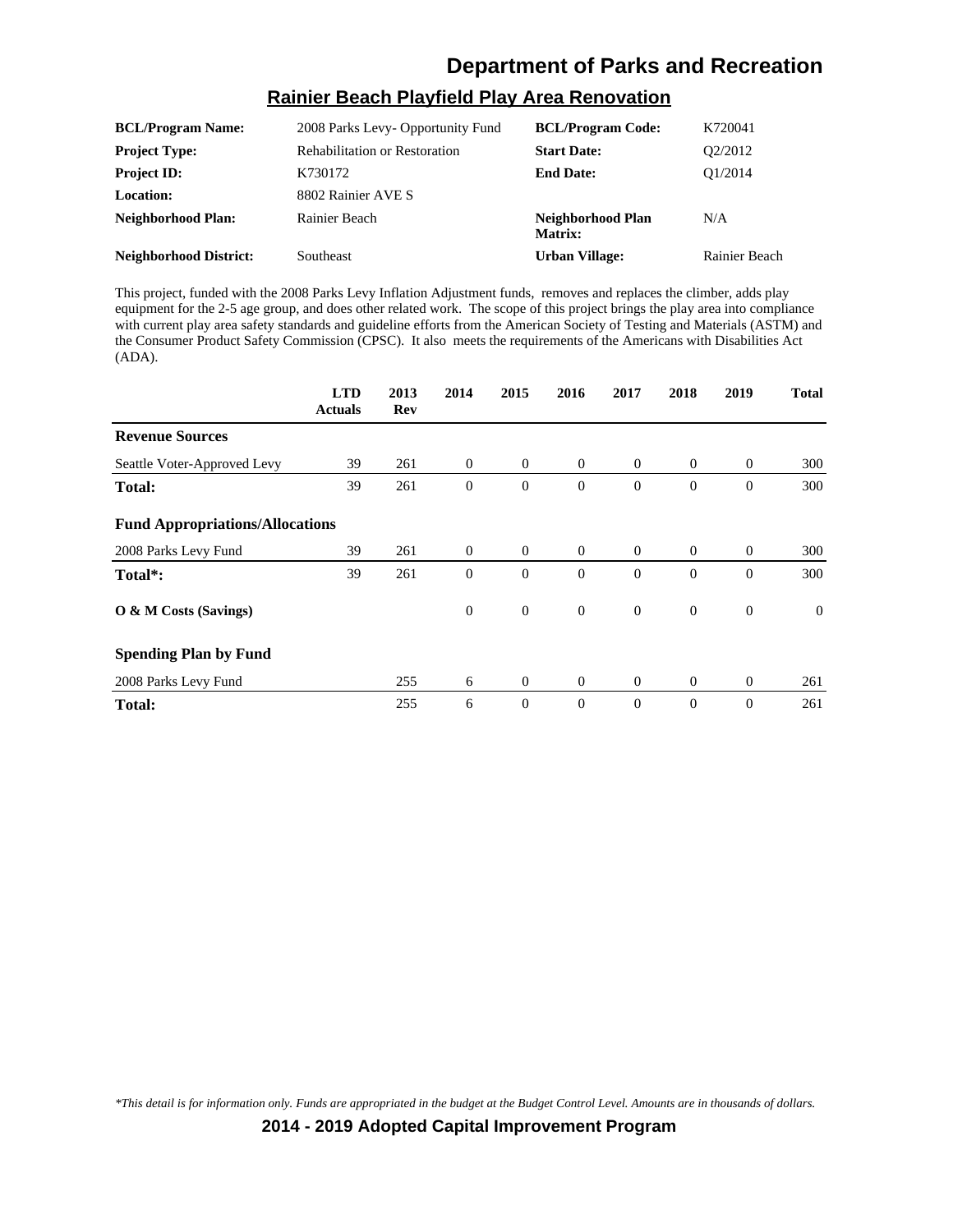### **Rainier Beach Playfield Tennis Courts and Lighting Replacement**

| <b>BCL/Program Name:</b>      | 2008 Parks Levy- Opportunity Fund    | <b>BCL/Program Code:</b>     | K720041       |
|-------------------------------|--------------------------------------|------------------------------|---------------|
| <b>Project Type:</b>          | <b>Rehabilitation or Restoration</b> | <b>Start Date:</b>           | O3/2012       |
| <b>Project ID:</b>            | K730173                              | <b>End Date:</b>             | O1/2014       |
| <b>Location:</b>              | 8802 Rainier AVE S                   |                              |               |
| Neighborhood Plan:            | Rainier Beach                        | Neighborhood Plan<br>Matrix: | N/A           |
| <b>Neighborhood District:</b> | <b>Southeast</b>                     | <b>Urban Village:</b>        | Rainier Beach |

This project, funded with the 2008 Parks Levy Inflation Adjustment funds, demolishes the existing four lighted tennis courts and constructs new courts and lighting, and improves ADA access. These courts will be more playable for tournaments and general use.

|                                        | <b>LTD</b><br><b>Actuals</b> | 2013<br>Rev | 2014             | 2015           | 2016           | 2017           | 2018           | 2019             | <b>Total</b>   |
|----------------------------------------|------------------------------|-------------|------------------|----------------|----------------|----------------|----------------|------------------|----------------|
| <b>Revenue Sources</b>                 |                              |             |                  |                |                |                |                |                  |                |
| Seattle Voter-Approved Levy            | 126                          | 1,174       | $\boldsymbol{0}$ | $\overline{0}$ | $\mathbf{0}$   | $\overline{0}$ | $\overline{0}$ | $\mathbf{0}$     | 1,300          |
| Total:                                 | 126                          | 1,174       | $\mathbf{0}$     | $\mathbf{0}$   | $\mathbf{0}$   | $\theta$       | $\mathbf{0}$   | $\overline{0}$   | 1,300          |
| <b>Fund Appropriations/Allocations</b> |                              |             |                  |                |                |                |                |                  |                |
| 2008 Parks Levy Fund                   | 126                          | 1,174       | $\theta$         | $\overline{0}$ | $\overline{0}$ | $\theta$       | $\overline{0}$ | $\theta$         | 1,300          |
| Total <sup>*</sup> :                   | 126                          | 1,174       | $\theta$         | $\theta$       | $\Omega$       | $\Omega$       | $\mathbf{0}$   | $\overline{0}$   | 1,300          |
| O & M Costs (Savings)                  |                              |             | $\mathbf{0}$     | $\mathbf{0}$   | $\mathbf{0}$   | $\theta$       | $\mathbf{0}$   | $\boldsymbol{0}$ | $\overline{0}$ |
| <b>Spending Plan by Fund</b>           |                              |             |                  |                |                |                |                |                  |                |
| 2008 Parks Levy Fund                   |                              | 1,154       | 20               | $\overline{0}$ | $\mathbf{0}$   | $\theta$       | $\mathbf{0}$   | $\boldsymbol{0}$ | 1,174          |
| <b>Total:</b>                          |                              | 1,154       | 20               | $\mathbf{0}$   | $\mathbf{0}$   | $\theta$       | $\mathbf{0}$   | $\overline{0}$   | 1,174          |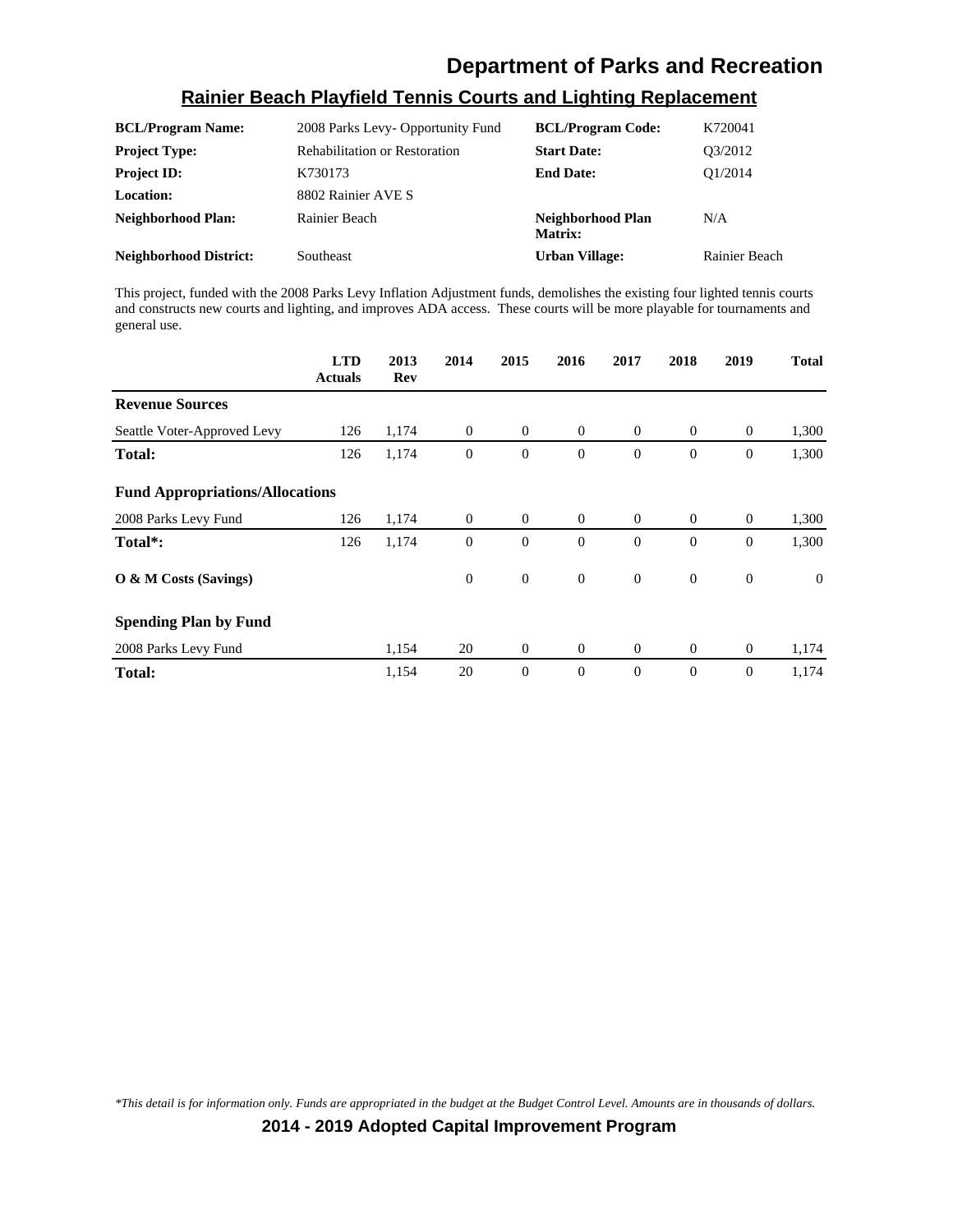| <b>BCL/Program Name:</b>      | 2008 Parks Levy- Opportunity Fund | <b>BCL/Program Code:</b>     | K720041              |
|-------------------------------|-----------------------------------|------------------------------|----------------------|
| <b>Project Type:</b>          | <b>Improved Facility</b>          | <b>Start Date:</b>           | O <sub>2</sub> /2011 |
| <b>Project ID:</b>            | K730153                           | <b>End Date:</b>             | O1/2014              |
| Location:                     | 5513 S Cloverdale ST              |                              |                      |
| <b>Neighborhood Plan:</b>     | Rainier Beach                     | Neighborhood Plan<br>Matrix: | N/A                  |
| <b>Neighborhood District:</b> | Southeast                         | <b>Urban Village:</b>        | Rainier Beach        |

#### **Rainier Beach Urban Farm and Wetlands Improvements**

This project, part of the 2008 Parks Levy Opportunity Fund, develops an urban agriculture project, transforming the former Atlantic City Nursery into a working urban farm and demonstration wetlands restoration site, and performing other related work. The working farm will provide educational opportunities and develop a prototype facility in Southeast Seattle.

|                                                                        | <b>LTD</b><br><b>Actuals</b> | 2013<br><b>Rev</b> | 2014         | 2015             | 2016             | 2017           | 2018             | 2019             | <b>Total</b> |
|------------------------------------------------------------------------|------------------------------|--------------------|--------------|------------------|------------------|----------------|------------------|------------------|--------------|
| <b>Revenue Sources</b>                                                 |                              |                    |              |                  |                  |                |                  |                  |              |
| Real Estate Excise Tax I                                               | $\theta$                     | $\mathbf{0}$       | 300          | $\overline{0}$   | $\mathbf{0}$     | $\theta$       | $\mathbf{0}$     | $\theta$         | 300          |
| Seattle Voter-Approved Levy                                            | 89                           | 411                | $\theta$     | $\overline{0}$   | $\mathbf{0}$     | $\theta$       | $\mathbf{0}$     | $\theta$         | 500          |
| <b>Total:</b>                                                          | 89                           | 411                | 300          | $\overline{0}$   | $\mathbf{0}$     | $\overline{0}$ | $\mathbf{0}$     | $\overline{0}$   | 800          |
| <b>Fund Appropriations/Allocations</b>                                 |                              |                    |              |                  |                  |                |                  |                  |              |
| Cumulative Reserve Subfund -<br>Real Estate Excise Tax I<br>Subaccount | $\theta$                     | $\theta$           | 300          | $\mathbf{0}$     | $\mathbf{0}$     | $\theta$       | $\mathbf{0}$     | $\overline{0}$   | 300          |
| 2008 Parks Levy Fund                                                   | 89                           | 411                | $\mathbf{0}$ | $\mathbf{0}$     | $\overline{0}$   | $\mathbf{0}$   | $\mathbf{0}$     | $\mathbf{0}$     | 500          |
| Total*:                                                                | 89                           | 411                | 300          | $\overline{0}$   | $\mathbf{0}$     | $\theta$       | $\mathbf{0}$     | $\theta$         | 800          |
| O & M Costs (Savings)                                                  |                              |                    | $\theta$     | $\boldsymbol{0}$ | $\mathbf{0}$     | $\theta$       | $\mathbf{0}$     | $\theta$         | $\theta$     |
| <b>Spending Plan by Fund</b>                                           |                              |                    |              |                  |                  |                |                  |                  |              |
| Cumulative Reserve Subfund -<br>Real Estate Excise Tax I<br>Subaccount |                              | $\mathbf{0}$       | 300          | $\boldsymbol{0}$ | $\overline{0}$   | $\theta$       | $\mathbf{0}$     | $\boldsymbol{0}$ | 300          |
| 2008 Parks Levy Fund                                                   |                              | 406                | 5            | $\mathbf{0}$     | $\overline{0}$   | $\overline{0}$ | $\mathbf{0}$     | $\mathbf{0}$     | 411          |
| <b>Total:</b>                                                          |                              | 406                | 305          | 0                | $\boldsymbol{0}$ | $\overline{0}$ | $\boldsymbol{0}$ | $\theta$         | 711          |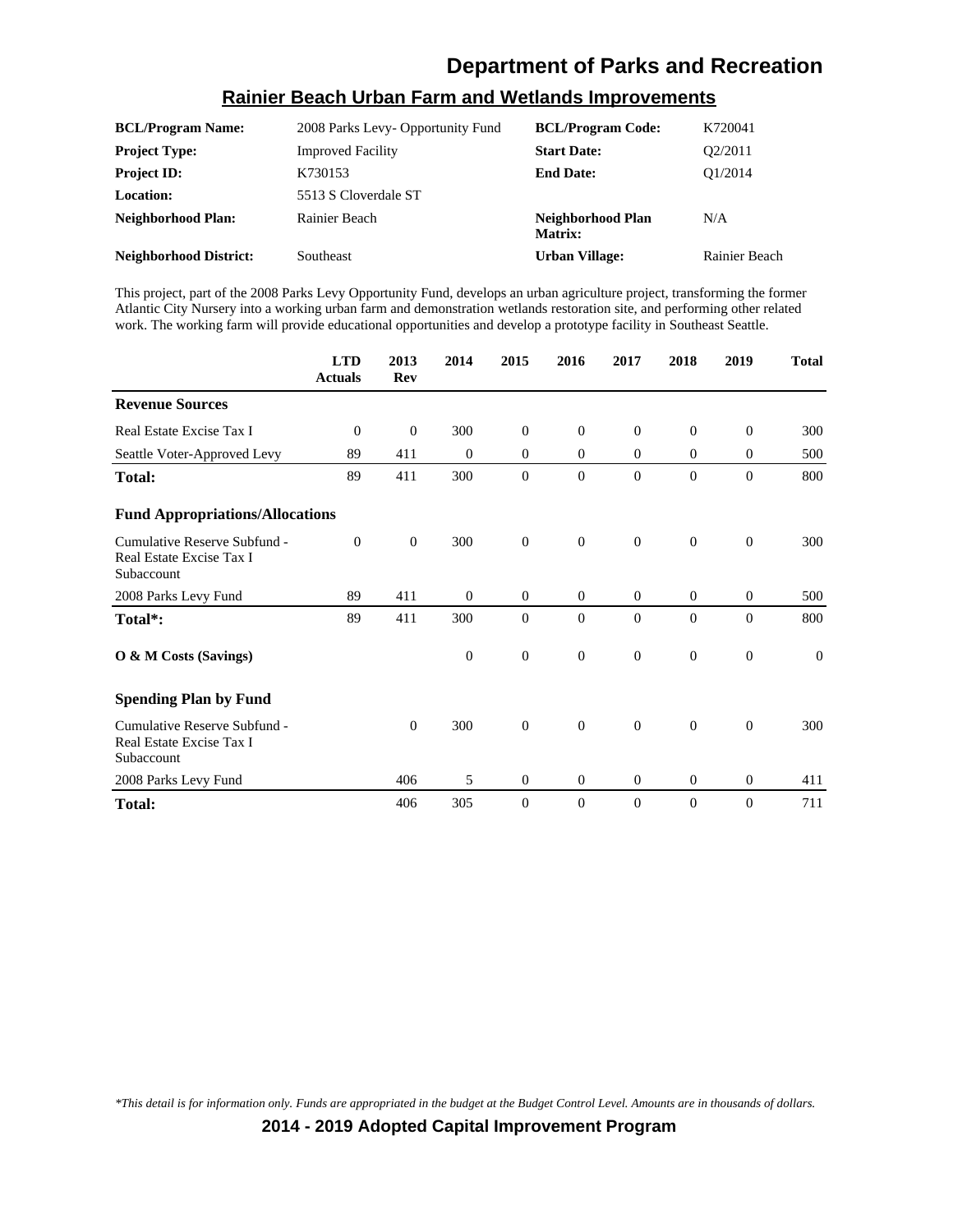### **Roof & Building Envelope Program**

| <b>BCL/Program Name:</b>      | <b>Building Component Renovations</b> | <b>BCL/Program Code:</b>     | K72444                            |
|-------------------------------|---------------------------------------|------------------------------|-----------------------------------|
| <b>Project Type:</b>          | <b>Rehabilitation or Restoration</b>  | <b>Start Date:</b>           | O <sub>1</sub> /2010              |
| <b>Project ID:</b>            | K732420                               | <b>End Date:</b>             | ONGOING                           |
| <b>Location:</b>              | Citywide                              |                              |                                   |
| Neighborhood Plan:            | Not in a Neighborhood Plan            | Neighborhood Plan<br>Matrix: | N/A                               |
| <b>Neighborhood District:</b> | In more than one District             | <b>Urban Village:</b>        | In more than one<br>Urban Village |

This ongoing project funds architectural, engineering and other studies of the Department's buildings (roofs, structure and other related infrastructure); associated cost estimating; related staff and consultant support for developing and prioritizing projects within the Department's Asset Management Plan; and implements the replacement or renovation of buildings and roofs throughout the park system, including those at comfort stations, picnic shelters, community centers, and small roof sections of larger buildings.

This project extends the useful life of the buildings and roofs; assures that the facilities are protected against damage from roof and wall leaks; and assures that general building issues are addressed in the Asset Management Plan.

|                                                                         | <b>LTD</b><br><b>Actuals</b> | 2013<br>Rev | 2014           | 2015           | 2016         | 2017     | 2018           | 2019           | <b>Total</b> |
|-------------------------------------------------------------------------|------------------------------|-------------|----------------|----------------|--------------|----------|----------------|----------------|--------------|
| <b>Revenue Sources</b>                                                  |                              |             |                |                |              |          |                |                |              |
| Real Estate Excise Tax II                                               | 651                          | 333         | $\theta$       | $\theta$       | 350          | 350      | 350            | 350            | 2,384        |
| Real Estate Excise Tax I                                                | 69                           | $\theta$    | 203            | 350            | $\mathbf{0}$ | $\theta$ | $\overline{0}$ | $\overline{0}$ | 622          |
| <b>Total:</b>                                                           | 720                          | 333         | 203            | 350            | 350          | 350      | 350            | 350            | 3,006        |
| <b>Fund Appropriations/Allocations</b>                                  |                              |             |                |                |              |          |                |                |              |
| Cumulative Reserve Subfund -<br>Real Estate Excise Tax II<br>Subaccount | 651                          | 333         | $\theta$       | $\overline{0}$ | 350          | 350      | 350            | 350            | 2,384        |
| Cumulative Reserve Subfund -<br>Real Estate Excise Tax I<br>Subaccount  | 69                           | $\theta$    | 203            | 350            | $\mathbf{0}$ | $\theta$ | $\overline{0}$ | $\mathbf{0}$   | 622          |
| Total*:                                                                 | 720                          | 333         | 203            | 350            | 350          | 350      | 350            | 350            | 3,006        |
| $\overline{O}$ & M Costs (Savings)                                      |                              |             | $\overline{0}$ | $\theta$       | $\theta$     | $\theta$ | $\overline{0}$ | $\theta$       | $\Omega$     |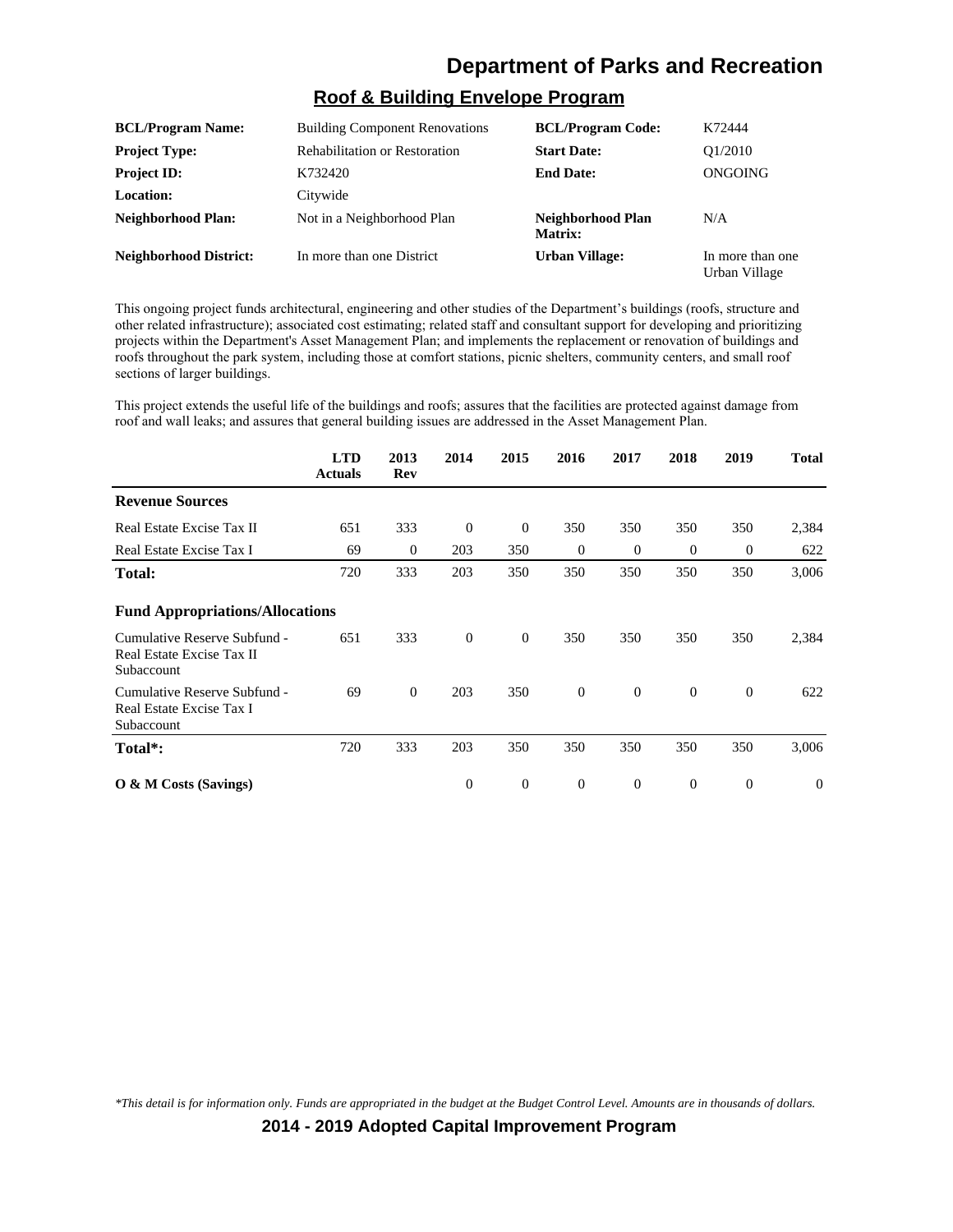### **Sam Smith Park Play Area Renovation**

| <b>BCL/Program Name:</b>      | Ballfields/Athletic Courts/Play Areas | <b>BCL/Program Code:</b>     | K72445                     |
|-------------------------------|---------------------------------------|------------------------------|----------------------------|
| <b>Project Type:</b>          | <b>Rehabilitation or Restoration</b>  | <b>Start Date:</b>           | O1/2014                    |
| <b>Project ID:</b>            | K732481                               | <b>End Date:</b>             | O <sub>2</sub> /2015       |
| Location:                     | 1400 Martin Luther King, Jr. WAY S    |                              |                            |
| <b>Neighborhood Plan:</b>     | Not in a Neighborhood Plan            | Neighborhood Plan<br>Matrix: | CL 1.2                     |
| <b>Neighborhood District:</b> | Southeast                             | <b>Urban Village:</b>        | Not in an Urban<br>Village |

This project provides for replacement of play equipment, adds new safety surfacing, installs access improvements, and other associated work at the existing play area which was built in 1994. The scope of this project brings the play area into compliance with current play area safety standards and guideline efforts of the American Society of Testing and Materials (ASTM) and the Consumer Product Safety Commission (CPSC) as well as meets Federal ADA requirements. This project is funded out of the King County 2013 Levy.

|                                        | <b>LTD</b><br><b>Actuals</b> | 2013<br>Rev  | 2014 | 2015             | 2016           | 2017           | 2018           | 2019           | <b>Total</b> |
|----------------------------------------|------------------------------|--------------|------|------------------|----------------|----------------|----------------|----------------|--------------|
| <b>Revenue Sources</b>                 |                              |              |      |                  |                |                |                |                |              |
| King County Voter-Approved<br>Levy     | $\mathbf{0}$                 | $\mathbf{0}$ | 350  | $\mathbf{0}$     | $\mathbf{0}$   | $\overline{0}$ | $\theta$       | $\mathbf{0}$   | 350          |
| <b>Total:</b>                          | $\overline{0}$               | $\mathbf{0}$ | 350  | $\mathbf{0}$     | $\mathbf{0}$   | $\theta$       | $\mathbf{0}$   | $\theta$       | 350          |
| <b>Fund Appropriations/Allocations</b> |                              |              |      |                  |                |                |                |                |              |
| 2013 King County Parks Levy            | $\overline{0}$               | $\theta$     | 350  | $\theta$         | $\overline{0}$ | $\overline{0}$ | $\overline{0}$ | $\overline{0}$ | 350          |
| Total*:                                | $\boldsymbol{0}$             | $\mathbf{0}$ | 350  | $\boldsymbol{0}$ | $\mathbf{0}$   | $\overline{0}$ | $\mathbf{0}$   | $\overline{0}$ | 350          |
| <b>Spending Plan by Fund</b>           |                              |              |      |                  |                |                |                |                |              |
| 2013 King County Parks Levy            |                              | $\theta$     | 150  | 200              | $\overline{0}$ | $\overline{0}$ | $\mathbf{0}$   | $\overline{0}$ | 350          |
| <b>Total:</b>                          |                              | $\theta$     | 150  | 200              | $\theta$       | $\theta$       | $\mathbf{0}$   | $\overline{0}$ | 350          |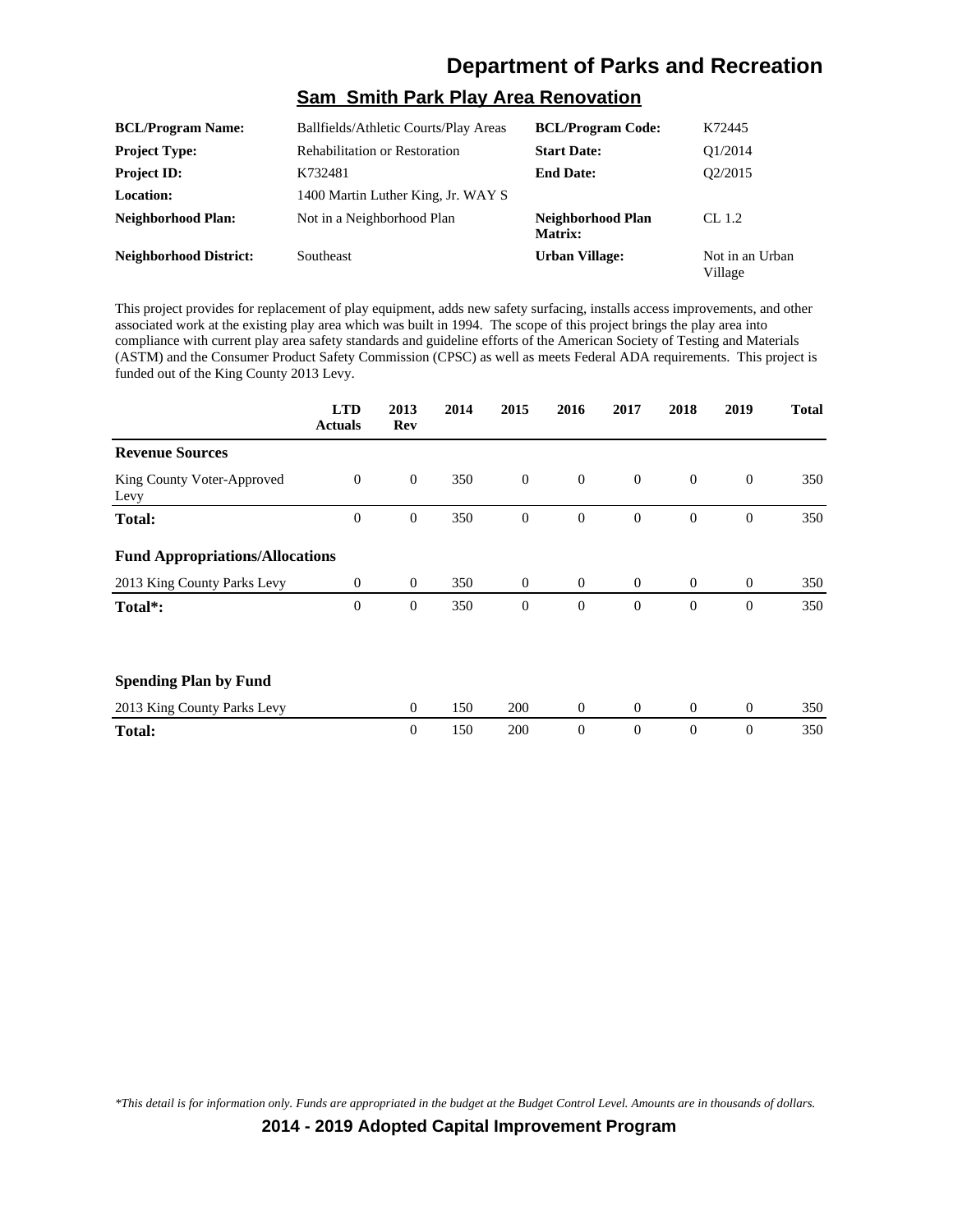| <b>IIIIDI OVEHICHIS</b>       |                                   |                              |             |  |  |  |  |
|-------------------------------|-----------------------------------|------------------------------|-------------|--|--|--|--|
| <b>BCL/Program Name:</b>      | 2008 Parks Levy- Opportunity Fund | <b>BCL/Program Code:</b>     | K720041     |  |  |  |  |
| <b>Project Type:</b>          | <b>Improved Facility</b>          | <b>Start Date:</b>           | O2/2011     |  |  |  |  |
| <b>Project ID:</b>            | K730154                           | <b>End Date:</b>             | O1/2014     |  |  |  |  |
| <b>Location:</b>              | 16th AVE S/S Lander ST            |                              |             |  |  |  |  |
| Neighborhood Plan:            | North Beacon Hill                 | Neighborhood Plan<br>Matrix: | $OS-6$      |  |  |  |  |
| <b>Neighborhood District:</b> | Greater Duwamish                  | <b>Urban Village:</b>        | Beacon Hill |  |  |  |  |

#### **Santos Rodriguez Memorial Park (El Centro de la Raza) Play Area Improvements**

This project, part of the 2008 Parks Levy Opportunity Fund, revitalizes the existing play area and increases public access. It adds a public play area and makes the site more accessible to the community. A condition of this funding is that public access is allowed during non-daycare hours. The site is owned by the non-profit El Centro de la Raza.

|                                        | <b>LTD</b><br><b>Actuals</b> | 2013<br>Rev | 2014           | 2015             | 2016           | 2017           | 2018             | 2019             | <b>Total</b>   |
|----------------------------------------|------------------------------|-------------|----------------|------------------|----------------|----------------|------------------|------------------|----------------|
| <b>Revenue Sources</b>                 |                              |             |                |                  |                |                |                  |                  |                |
| Seattle Voter-Approved Levy            | 79                           | 271         | $\overline{0}$ | $\overline{0}$   | $\overline{0}$ | $\theta$       | $\overline{0}$   | $\mathbf{0}$     | 350            |
| <b>Total:</b>                          | 79                           | 271         | $\mathbf{0}$   | $\boldsymbol{0}$ | $\theta$       | $\theta$       | $\boldsymbol{0}$ | $\mathbf{0}$     | 350            |
| <b>Fund Appropriations/Allocations</b> |                              |             |                |                  |                |                |                  |                  |                |
| 2008 Parks Levy Fund                   | 79                           | 271         | $\overline{0}$ | $\overline{0}$   | $\overline{0}$ | $\overline{0}$ | $\overline{0}$   | $\mathbf{0}$     | 350            |
| Total*:                                | 79                           | 271         | $\mathbf{0}$   | $\overline{0}$   | $\theta$       | $\Omega$       | $\mathbf{0}$     | $\overline{0}$   | 350            |
| O & M Costs (Savings)                  |                              |             | $\mathbf{0}$   | $\mathbf{0}$     | $\mathbf{0}$   | $\mathbf{0}$   | $\mathbf{0}$     | $\boldsymbol{0}$ | $\overline{0}$ |
| <b>Spending Plan by Fund</b>           |                              |             |                |                  |                |                |                  |                  |                |
| 2008 Parks Levy Fund                   |                              | 261         | 10             | $\mathbf{0}$     | $\overline{0}$ | $\overline{0}$ | $\mathbf{0}$     | $\boldsymbol{0}$ | 271            |
| <b>Total:</b>                          |                              | 261         | 10             | $\theta$         | $\theta$       | $\theta$       | $\mathbf{0}$     | $\overline{0}$   | 271            |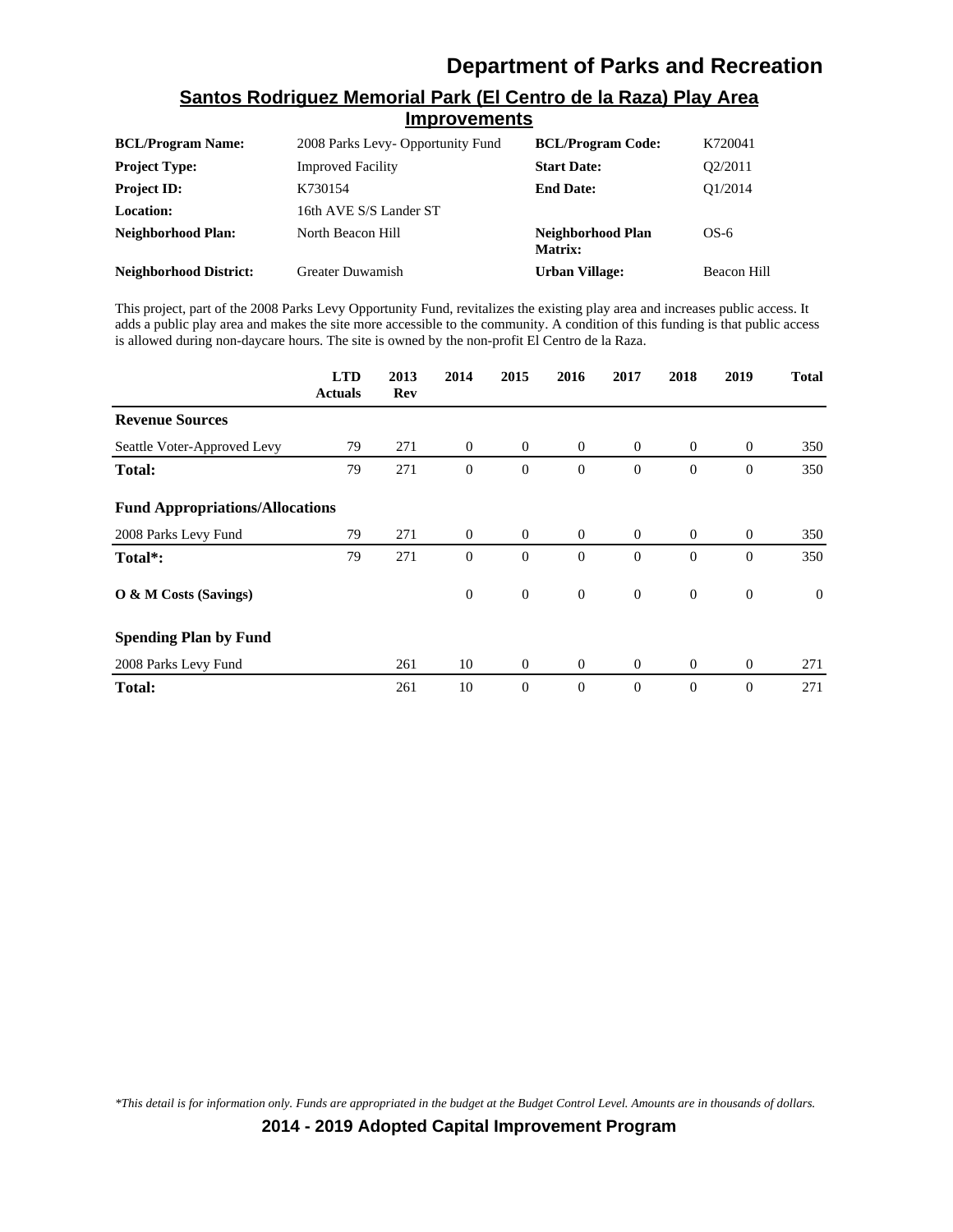## **Seattle Asian Art Museum Renovation**

| <b>BCL/Program Name:</b>      | 2008 Parks Levy- Cultural Facilities | <b>BCL/Program Code:</b>     | K720021                    |
|-------------------------------|--------------------------------------|------------------------------|----------------------------|
| <b>Project Type:</b>          | <b>Rehabilitation or Restoration</b> | <b>Start Date:</b>           | <b>TBD</b>                 |
| <b>Project ID:</b>            | K730122                              | <b>End Date:</b>             | <b>TBD</b>                 |
| Location:                     | 1400 Prospect ST                     |                              |                            |
| <b>Neighborhood Plan:</b>     | Not in a Neighborhood Plan           | Neighborhood Plan<br>Matrix: | N/A                        |
| <b>Neighborhood District:</b> | <b>East District</b>                 | <b>Urban Village:</b>        | Not in an Urban<br>Village |

This project provides 2008 Parks Levy funds to support the renovation of the city-owned Seattle Asian Art Museum in Volunteer Park in partnership with the Seattle Art Museum. Levy funds, which are anticipated to cover approximately 40 percent of the total renovation costs, will not be released until future Council action by ordinance

|                                        | <b>LTD</b><br><b>Actuals</b> | 2013<br>Rev    | 2014           | 2015           | 2016           | 2017           | 2018             | 2019             | <b>Total</b>   |
|----------------------------------------|------------------------------|----------------|----------------|----------------|----------------|----------------|------------------|------------------|----------------|
| <b>Revenue Sources</b>                 |                              |                |                |                |                |                |                  |                  |                |
| Seattle Voter-Approved Levy            | $\overline{0}$               | 4,500          | $\overline{0}$ | 4,500          | $\overline{0}$ | $\overline{0}$ | $\mathbf{0}$     | $\theta$         | 9,000          |
| <b>Total:</b>                          | $\boldsymbol{0}$             | 4,500          | $\mathbf{0}$   | 4,500          | $\mathbf{0}$   | $\theta$       | $\boldsymbol{0}$ | $\boldsymbol{0}$ | 9,000          |
| <b>Fund Appropriations/Allocations</b> |                              |                |                |                |                |                |                  |                  |                |
| 2008 Parks Levy Fund                   | $\overline{0}$               | 4,500          | $\overline{0}$ | 4,500          | $\overline{0}$ | $\overline{0}$ | $\overline{0}$   | $\overline{0}$   | 9,000          |
| Total*:                                | 0                            | 4,500          | $\mathbf{0}$   | 4,500          | $\mathbf{0}$   | $\theta$       | $\mathbf{0}$     | $\boldsymbol{0}$ | 9,000          |
| O & M Costs (Savings)                  |                              |                | $\theta$       | $\mathbf{0}$   | $\theta$       | $\overline{0}$ | $\mathbf{0}$     | $\mathbf{0}$     | $\overline{0}$ |
| <b>Spending Plan by Fund</b>           |                              |                |                |                |                |                |                  |                  |                |
| 2008 Parks Levy Fund                   |                              | $\theta$       | $\mathbf{0}$   | $\overline{0}$ | $\theta$       | $\overline{0}$ | $\mathbf{0}$     | $\mathbf{0}$     | $\mathbf{0}$   |
| <b>Total:</b>                          |                              | $\overline{0}$ | $\theta$       | $\theta$       | $\theta$       | $\Omega$       | $\overline{0}$   | $\overline{0}$   | $\overline{0}$ |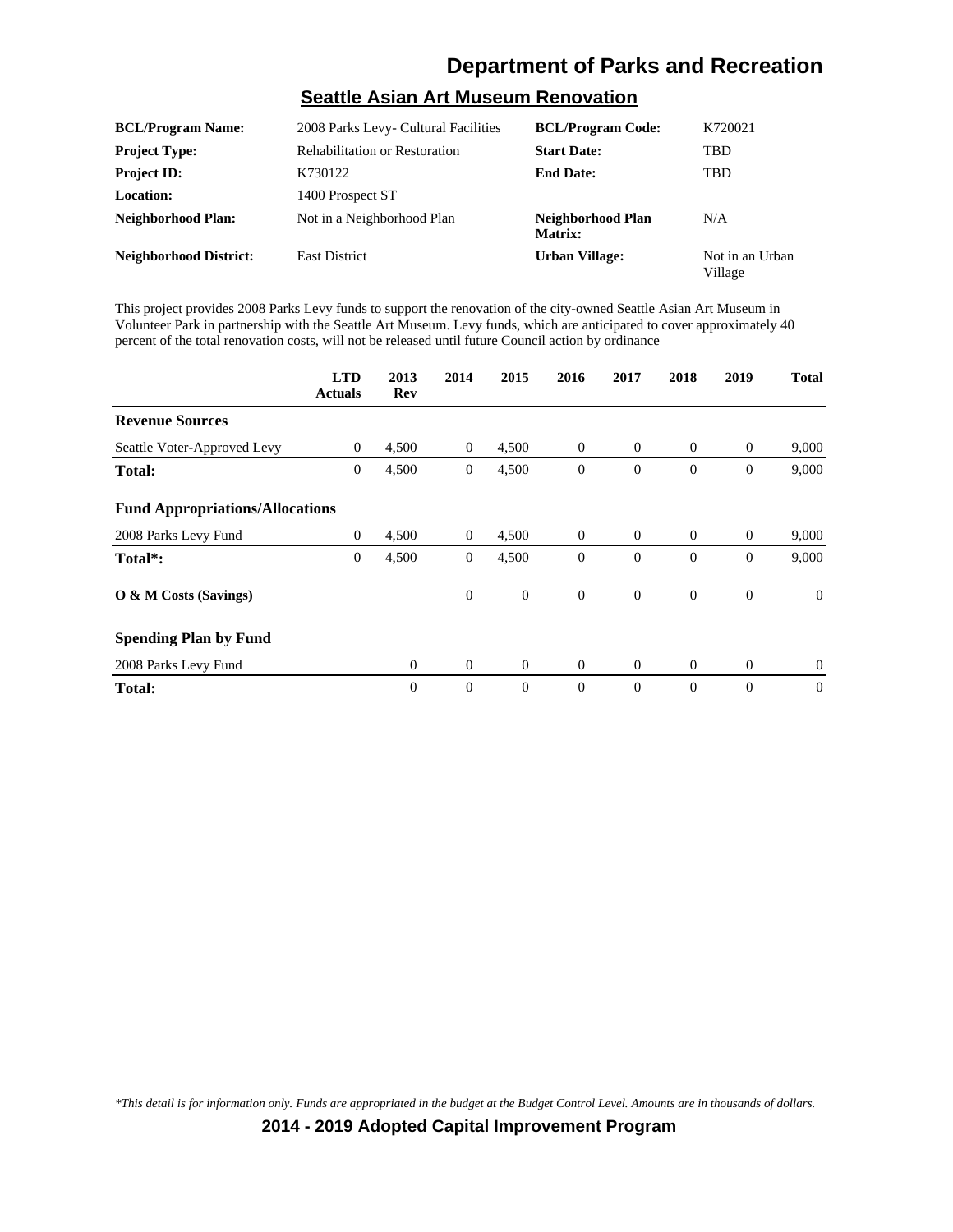### **Seattle Asian Art Museum Restoration**

| <b>BCL/Program Name:</b>      | <b>Building Component Renovations</b> | <b>BCL/Program Code:</b>     | K72444                     |
|-------------------------------|---------------------------------------|------------------------------|----------------------------|
| <b>Project Type:</b>          | <b>Rehabilitation or Restoration</b>  | <b>Start Date:</b>           | Q4/2007                    |
| <b>Project ID:</b>            | K732369                               | <b>End Date:</b>             | <b>TBD</b>                 |
| Location:                     | 1400 Prospect ST                      |                              |                            |
| <b>Neighborhood Plan:</b>     | Not in a Neighborhood Plan            | Neighborhood Plan<br>Matrix: | N/A                        |
| <b>Neighborhood District:</b> | <b>East District</b>                  | <b>Urban Village:</b>        | Not in an Urban<br>Village |

This project funds initial planning and design work for mechanical, electrical, seismic, and other improvements to the Seattle Asian Art Museum (SAAM), which is a City-owned building located in Volunteer Park originally constructed in 1933. In 2007, the Seattle Art Museum (SAM), which operates SAAM, completed a study which identified improvements needed to update the building's climate control infrastructure and improve its seismic and fire/life safety features.

|                                                                         | <b>LTD</b><br><b>Actuals</b> | 2013<br>Rev  | 2014             | 2015             | 2016         | 2017     | 2018           | 2019             | <b>Total</b> |
|-------------------------------------------------------------------------|------------------------------|--------------|------------------|------------------|--------------|----------|----------------|------------------|--------------|
| <b>Revenue Sources</b>                                                  |                              |              |                  |                  |              |          |                |                  |              |
| Real Estate Excise Tax II                                               | 600                          | $\theta$     | $\theta$         | $\mathbf{0}$     | $\theta$     | $\theta$ | $\mathbf{0}$   | $\theta$         | 600          |
| Real Estate Excise Tax I                                                | 133                          | 1,208        | $\theta$         | $\theta$         | $\theta$     | $\theta$ | $\overline{0}$ | $\theta$         | 1,341        |
| Property Sales and Interest<br>Earnings                                 | 88                           | 71           | $\overline{0}$   | $\mathbf{0}$     | $\theta$     | $\theta$ | $\mathbf{0}$   | $\mathbf{0}$     | 159          |
| <b>Total:</b>                                                           | 821                          | 1,279        | $\Omega$         | $\Omega$         | $\Omega$     | $\Omega$ | $\Omega$       | $\Omega$         | 2,100        |
| <b>Fund Appropriations/Allocations</b>                                  |                              |              |                  |                  |              |          |                |                  |              |
| Cumulative Reserve Subfund -<br>Real Estate Excise Tax II<br>Subaccount | 600                          | $\mathbf{0}$ | $\boldsymbol{0}$ | $\boldsymbol{0}$ | $\theta$     | $\theta$ | $\mathbf{0}$   | $\boldsymbol{0}$ | 600          |
| Cumulative Reserve Subfund -<br>Real Estate Excise Tax I<br>Subaccount  | 133                          | 1,208        | $\theta$         | $\mathbf{0}$     | $\theta$     | $\theta$ | $\mathbf{0}$   | $\mathbf{0}$     | 1,341        |
| Cumulative Reserve Subfund -<br><b>Unrestricted Subaccount</b>          | 88                           | 71           | $\overline{0}$   | $\overline{0}$   | $\mathbf{0}$ | $\Omega$ | $\overline{0}$ | $\boldsymbol{0}$ | 159          |
| Total*:                                                                 | 821                          | 1,279        | $\theta$         | $\theta$         | $\theta$     | $\theta$ | $\mathbf{0}$   | $\theta$         | 2,100        |
| O & M Costs (Savings)                                                   |                              |              | $\mathbf{0}$     | $\mathbf{0}$     | $\theta$     | $\theta$ | $\mathbf{0}$   | $\theta$         | $\theta$     |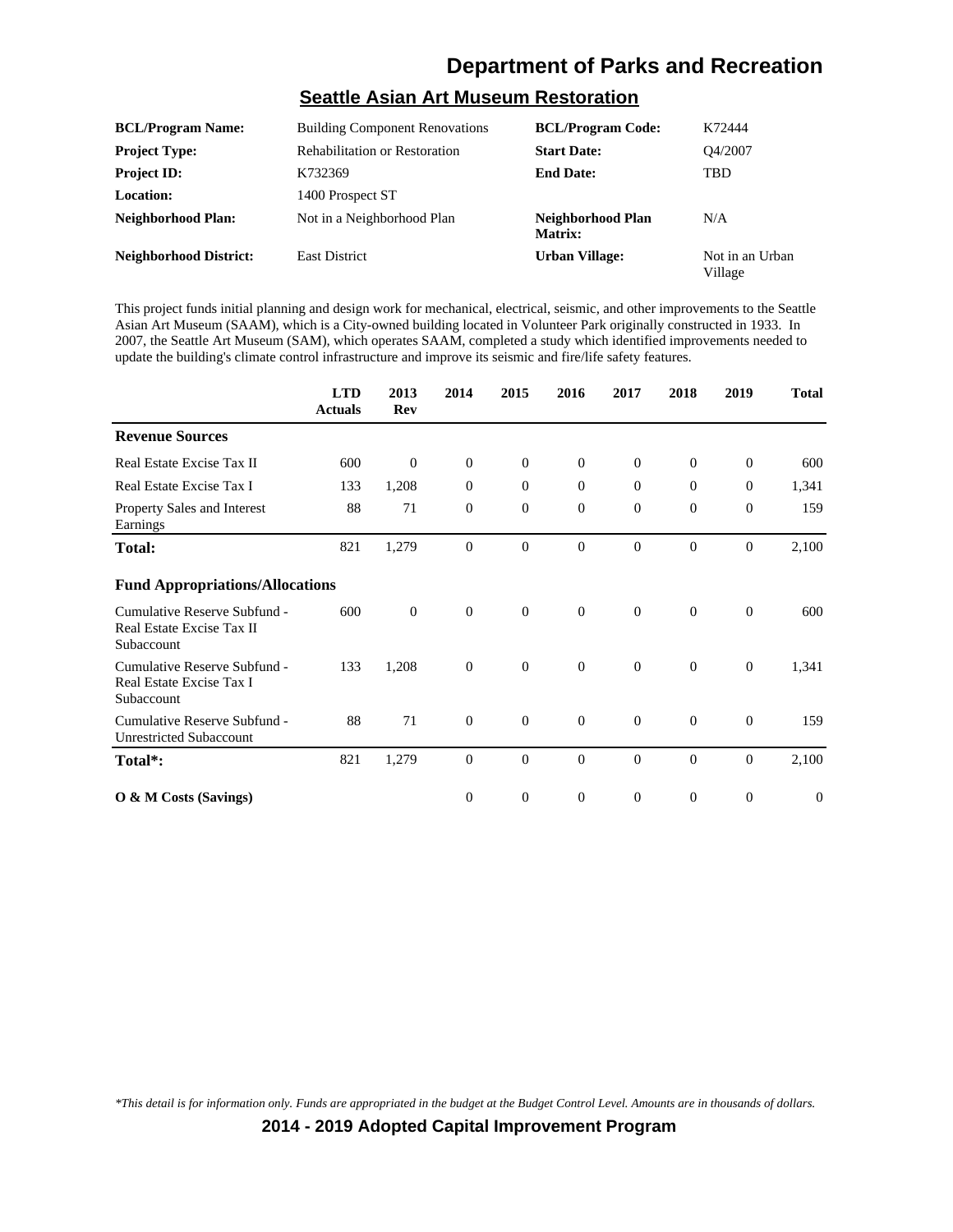### **Seward Park Forest Restoration**

| <b>BCL/Program Name:</b>      | <b>Forest Restoration</b>            | <b>BCL/Program Code:</b>     | K72442                     |
|-------------------------------|--------------------------------------|------------------------------|----------------------------|
| <b>Project Type:</b>          | <b>Rehabilitation or Restoration</b> | <b>Start Date:</b>           | O1/2008                    |
| <b>Project ID:</b>            | K732367                              | <b>End Date:</b>             | O4/2018                    |
| <b>Location:</b>              | 5900 Lake Washington Blvd S          |                              |                            |
| <b>Neighborhood Plan:</b>     | Not in a Neighborhood Plan           | Neighborhood Plan<br>Matrix: | N/A                        |
| <b>Neighborhood District:</b> | Southeast                            | <b>Urban Village:</b>        | Not in an Urban<br>Village |

This project provides for the restoration of old growth forest in Seward Park as part of the Green Seattle Partnership. The restoration work will be guided by the established vegetation management plan for Seward Park. This additional work is being funded by a private donation of \$1 million. The donation will be made to the Seattle Foundation over the course of 3 to 4 years and dispersed to Parks over a period of 10 to 11 years.

|                                                                | <b>LTD</b><br><b>Actuals</b> | 2013<br>Rev | 2014 | 2015 | 2016 | 2017 | 2018 | 2019           | <b>Total</b> |
|----------------------------------------------------------------|------------------------------|-------------|------|------|------|------|------|----------------|--------------|
| <b>Revenue Sources</b>                                         |                              |             |      |      |      |      |      |                |              |
| Miscellaneous Grants or<br>Donations                           | 599                          | 110         | 101  | 104  | 111  | 114  | 58   | $\overline{0}$ | 1,197        |
| <b>Total:</b>                                                  | 599                          | 110         | 101  | 104  | 111  | 114  | 58   | $\mathbf{0}$   | 1,197        |
| <b>Fund Appropriations/Allocations</b>                         |                              |             |      |      |      |      |      |                |              |
| Cumulative Reserve Subfund -<br><b>Unrestricted Subaccount</b> | 599                          | 110         | 101  | 104  | 111  | 114  | 58   | $\overline{0}$ | 1,197        |
| Total*:                                                        | 599                          | 110         | 101  | 104  | 111  | 114  | 58   | $\theta$       | 1,197        |
| O & M Costs (Savings)                                          |                              |             | 11   | 12   | 12   | 12   | 12   | 12             | 71           |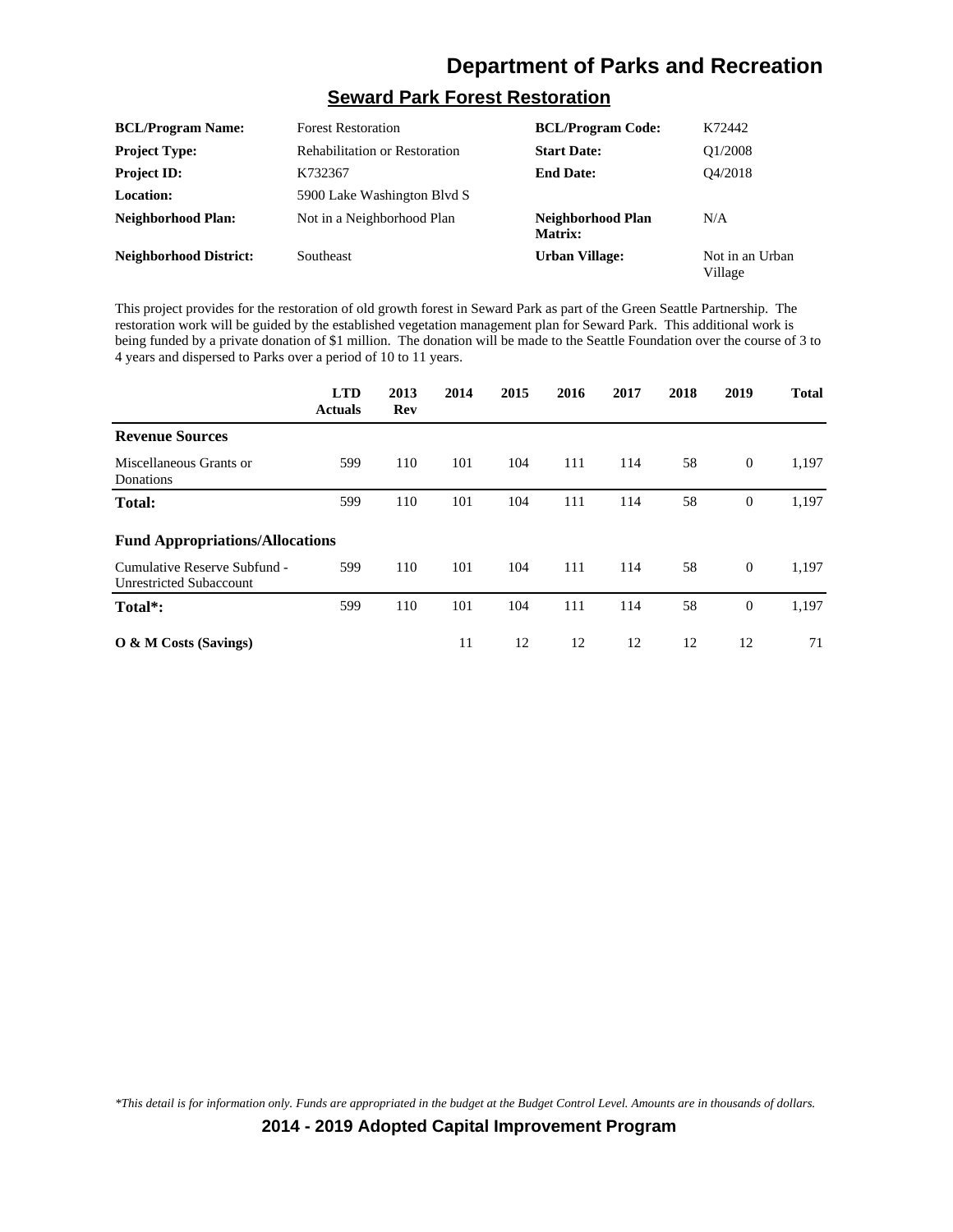### **Seward Park Water System Replacement**

| <b>BCL/Program Name:</b>      | 2008 Parks Levy- Opportunity Fund    | <b>BCL/Program Code:</b>     | K720041                    |
|-------------------------------|--------------------------------------|------------------------------|----------------------------|
| <b>Project Type:</b>          | <b>Rehabilitation or Restoration</b> | <b>Start Date:</b>           | O1/2012                    |
| <b>Project ID:</b>            | K730174                              | <b>End Date:</b>             | O4/2014                    |
| Location:                     | 5902 Lake Washington BLVD S          |                              |                            |
| <b>Neighborhood Plan:</b>     | Not in a Neighborhood Plan           | Neighborhood Plan<br>Matrix: | N/A                        |
| <b>Neighborhood District:</b> | <b>Southeast</b>                     | <b>Urban Village:</b>        | Not in an Urban<br>Village |

This project, funded with the 2008 Parks Levy Inflation Adjustment funds, replaces the undersized domestic water and fire protection service lines which are in poor condition. It also increases hydrant sizes. The overall water system will be reduced for maximum efficiency.

|                                        | <b>LTD</b><br><b>Actuals</b> | 2013<br>Rev | 2014           | 2015             | 2016           | 2017           | 2018           | 2019             | <b>Total</b> |
|----------------------------------------|------------------------------|-------------|----------------|------------------|----------------|----------------|----------------|------------------|--------------|
| <b>Revenue Sources</b>                 |                              |             |                |                  |                |                |                |                  |              |
| Seattle Voter-Approved Levy            | 17                           | 2,183       | $\mathbf{0}$   | $\mathbf{0}$     | $\overline{0}$ | $\overline{0}$ | $\overline{0}$ | $\mathbf{0}$     | 2,200        |
| Total:                                 | 17                           | 2,183       | $\theta$       | $\overline{0}$   | $\theta$       | $\theta$       | $\mathbf{0}$   | $\overline{0}$   | 2,200        |
| <b>Fund Appropriations/Allocations</b> |                              |             |                |                  |                |                |                |                  |              |
| 2008 Parks Levy Fund                   | 17                           | 2,183       | $\overline{0}$ | $\theta$         | $\overline{0}$ | $\overline{0}$ | $\overline{0}$ | $\overline{0}$   | 2,200        |
| Total <sup>*</sup> :                   | 17                           | 2,183       | $\theta$       | $\overline{0}$   | $\theta$       | $\Omega$       | $\mathbf{0}$   | $\overline{0}$   | 2,200        |
| O & M Costs (Savings)                  |                              |             | $\theta$       | $\boldsymbol{0}$ | $\overline{0}$ | $\theta$       | $\overline{0}$ | $\boldsymbol{0}$ | $\theta$     |
| <b>Spending Plan by Fund</b>           |                              |             |                |                  |                |                |                |                  |              |
| 2008 Parks Levy Fund                   |                              | 65          | 2,118          | $\theta$         | $\overline{0}$ | $\overline{0}$ | $\overline{0}$ | $\mathbf{0}$     | 2,183        |
| <b>Total:</b>                          |                              | 65          | 2,118          | $\boldsymbol{0}$ | $\theta$       | $\theta$       | $\mathbf{0}$   | $\overline{0}$   | 2,183        |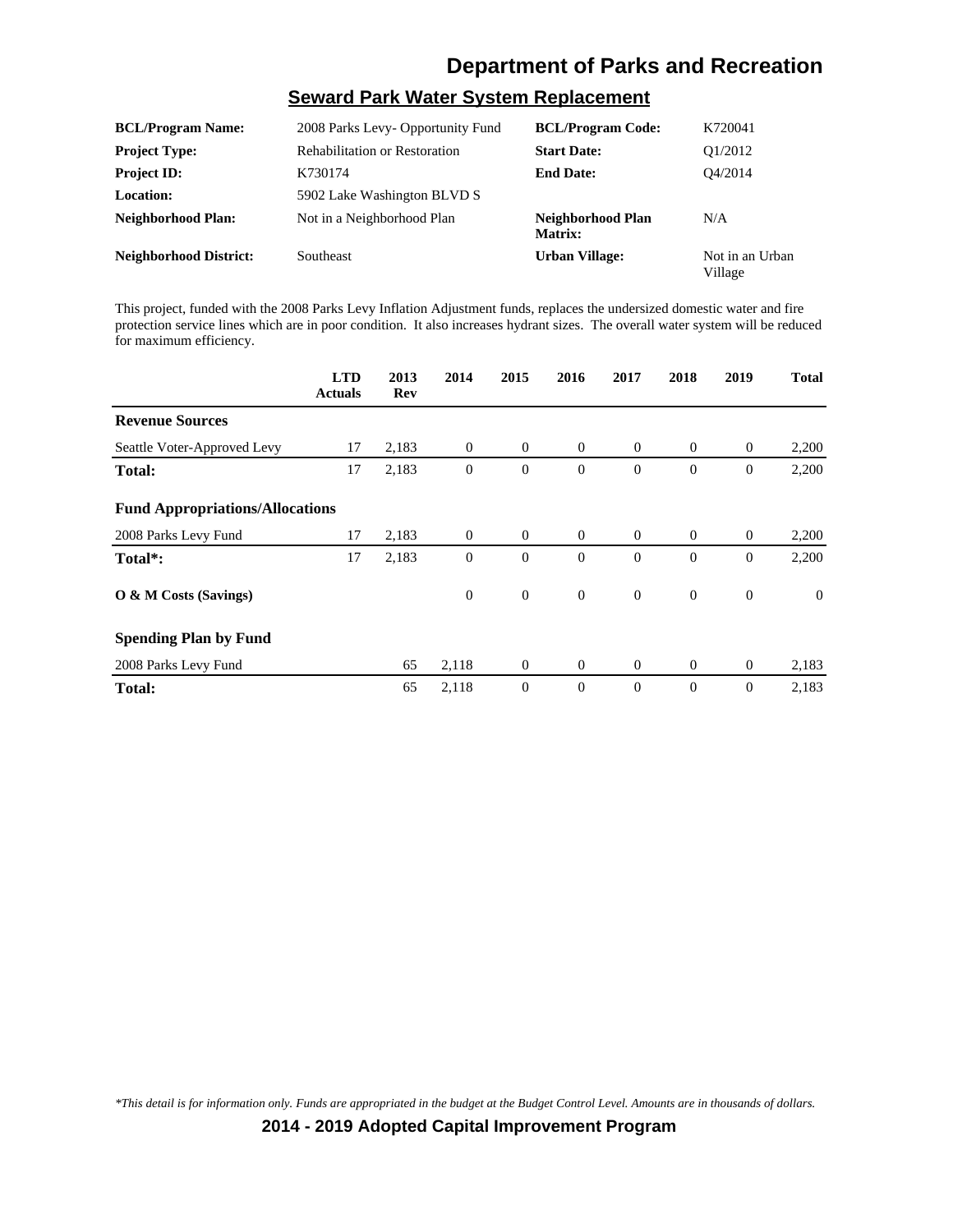#### **Shoreline Access- Street Ends**

| <b>BCL/Program Name:</b>      | 2008 Parks Levy- Shoreline Access | <b>BCL/Program Code:</b>     | K720032                    |
|-------------------------------|-----------------------------------|------------------------------|----------------------------|
| <b>Project Type:</b>          | New Facility                      | <b>Start Date:</b>           | O3/2009                    |
| <b>Project ID:</b>            | K730032                           | <b>End Date:</b>             | O4/2014                    |
| <b>Location:</b>              | Citywide                          |                              |                            |
| Neighborhood Plan:            | In more than one Plan             | Neighborhood Plan<br>Matrix: | N/A                        |
| <b>Neighborhood District:</b> | In more than one District         | <b>Urban Village:</b>        | Not in an Urban<br>Village |

This project provides for development of existing City-owned street-ends to provide publicly accessible shoreline. Potential project locations include: NE 135th Street, NE 130th Street, 109/McGraw Street, 20th Avenue NW, 26/S. Fidalgo Street, 75th Avenue S., 72nd Avenue S., SW Bronson Way, Spokane Street, and S. Riverside Drive, but may include other sites as well. Viewpoints, as well as canoe and kayak launching points, will be afforded throughout the City. This project is part of the 2008 Parks Levy.

|                                        | <b>LTD</b><br><b>Actuals</b> | 2013<br>Rev | 2014         | 2015           | 2016             | 2017           | 2018             | 2019             | <b>Total</b> |
|----------------------------------------|------------------------------|-------------|--------------|----------------|------------------|----------------|------------------|------------------|--------------|
| <b>Revenue Sources</b>                 |                              |             |              |                |                  |                |                  |                  |              |
| Seattle Voter-Approved Levy            | 239                          | 186         | 75           | $\overline{0}$ | $\theta$         | $\theta$       | $\theta$         | $\theta$         | 500          |
| <b>Total:</b>                          | 239                          | 186         | 75           | $\mathbf{0}$   | $\boldsymbol{0}$ | $\theta$       | $\boldsymbol{0}$ | $\boldsymbol{0}$ | 500          |
| <b>Fund Appropriations/Allocations</b> |                              |             |              |                |                  |                |                  |                  |              |
| 2008 Parks Levy Fund                   | 239                          | 186         | 75           | $\mathbf{0}$   | $\overline{0}$   | $\overline{0}$ | $\overline{0}$   | $\overline{0}$   | 500          |
| Total*:                                | 239                          | 186         | 75           | $\mathbf{0}$   | $\theta$         | $\theta$       | $\theta$         | $\mathbf{0}$     | 500          |
| O & M Costs (Savings)                  |                              |             | $\mathbf{0}$ | $\mathbf{0}$   | $\mathbf{0}$     | $\mathbf{0}$   | $\mathbf{0}$     | $\mathbf{0}$     | $\mathbf{0}$ |
| <b>Spending Plan by Fund</b>           |                              |             |              |                |                  |                |                  |                  |              |
| 2008 Parks Levy Fund                   |                              | 150         | 75           | 36             | $\mathbf{0}$     | $\overline{0}$ | $\mathbf{0}$     | $\mathbf{0}$     | 261          |
| <b>Total:</b>                          |                              | 150         | 75           | 36             | $\theta$         | $\theta$       | $\theta$         | $\mathbf{0}$     | 261          |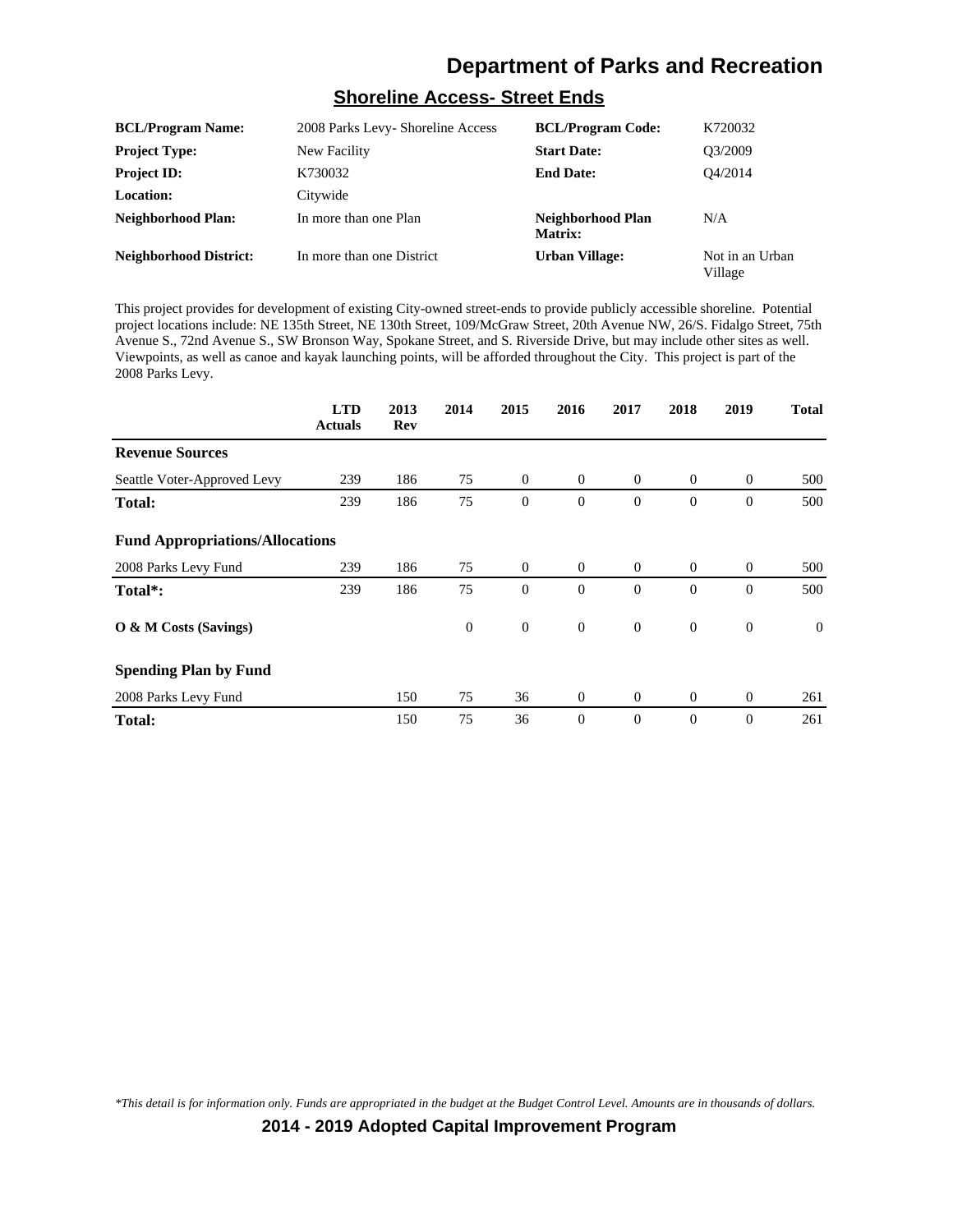### **Shoreline and Dock Restoration**

| <b>BCL/Program Name:</b>      | West Point Settlement Projects       | <b>BCL/Program Code:</b>     | K72982                     |
|-------------------------------|--------------------------------------|------------------------------|----------------------------|
| <b>Project Type:</b>          | <b>Rehabilitation or Restoration</b> | <b>Start Date:</b>           | O1/2012                    |
| <b>Project ID:</b>            | K732438                              | <b>End Date:</b>             | <b>TBD</b>                 |
| Location:                     |                                      |                              |                            |
| <b>Neighborhood Plan:</b>     | In more than one Plan                | Neighborhood Plan<br>Matrix: | N/A                        |
| <b>Neighborhood District:</b> | In more than one District            | <b>Urban Village:</b>        | Not in an Urban<br>Village |

The project renovates shorelines, docks, piers, and boat ramps, and performs related work at selected sites in the park system. Work includes, but is not limited to, repairs of the piles, caps, stringers, decking, breakwater structures, and boat ramp structures. It also provides for shoreline improvements such as laying sand and gravel to replenish beaches that have eroded and planting to protect the shoreline. These improvements extend the useful life of these facilities, many of which generate revenues to the Department each year. The funding source for this project is SPIF funding.

|                                        | <b>LTD</b><br><b>Actuals</b> | 2013<br>Rev | 2014             | 2015             | 2016             | 2017             | 2018             | 2019             | <b>Total</b> |
|----------------------------------------|------------------------------|-------------|------------------|------------------|------------------|------------------|------------------|------------------|--------------|
| <b>Revenue Sources</b>                 |                              |             |                  |                  |                  |                  |                  |                  |              |
| <b>King County Funds</b>               | 1                            | 59          | $\theta$         | $\overline{0}$   | $\theta$         | $\theta$         | $\overline{0}$   | $\boldsymbol{0}$ | 60           |
| <b>Total:</b>                          | 1                            | 59          | $\theta$         | $\theta$         | $\theta$         | $\theta$         | $\mathbf{0}$     | $\theta$         | 60           |
| <b>Fund Appropriations/Allocations</b> |                              |             |                  |                  |                  |                  |                  |                  |              |
| Shoreline Park Improvement<br>Fund     | 1                            | 59          | $\overline{0}$   | $\overline{0}$   | $\overline{0}$   | $\theta$         | $\overline{0}$   | $\theta$         | 60           |
| Total*:                                | 1                            | 59          | $\overline{0}$   | $\overline{0}$   | $\overline{0}$   | $\overline{0}$   | $\mathbf{0}$     | $\overline{0}$   | 60           |
| O & M Costs (Savings)                  |                              |             | $\boldsymbol{0}$ | $\boldsymbol{0}$ | $\boldsymbol{0}$ | $\boldsymbol{0}$ | $\boldsymbol{0}$ | $\boldsymbol{0}$ | $\mathbf{0}$ |
| <b>Spending Plan by Fund</b>           |                              |             |                  |                  |                  |                  |                  |                  |              |
| Shoreline Park Improvement<br>Fund     |                              | 50          | 9                | $\mathbf{0}$     | $\overline{0}$   | $\theta$         | $\overline{0}$   | $\overline{0}$   | 59           |
| <b>Total:</b>                          |                              | 50          | 9                | $\theta$         | $\mathbf{0}$     | $\theta$         | $\mathbf{0}$     | $\theta$         | 59           |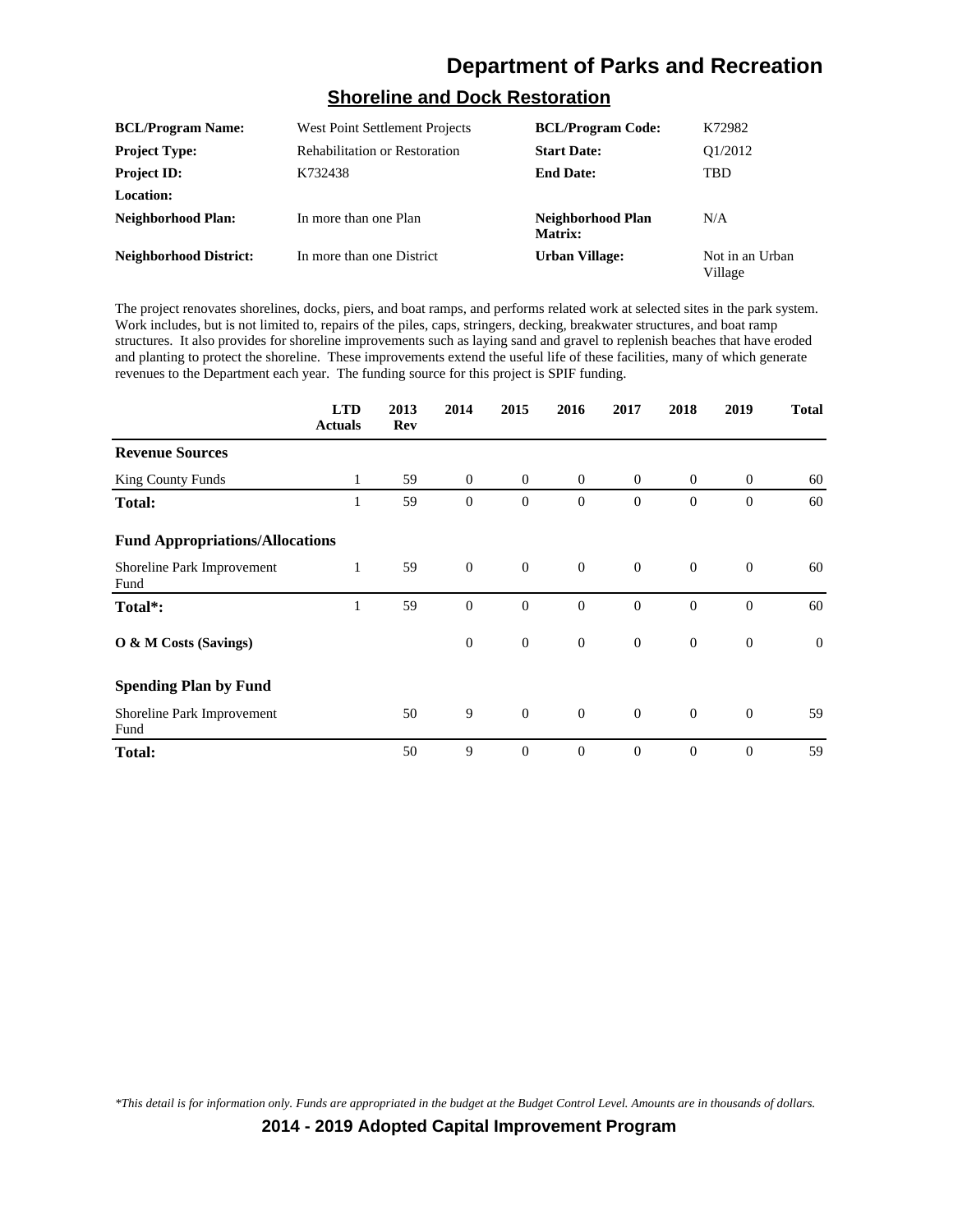| <b>BCL/Program Name:</b>      | Parks Infrastructure                 | <b>BCL/Program Code:</b>     | K72441                     |
|-------------------------------|--------------------------------------|------------------------------|----------------------------|
| <b>Project Type:</b>          | <b>Rehabilitation or Restoration</b> | <b>Start Date:</b>           | O3/2011                    |
| <b>Project ID:</b>            | K732435                              | <b>End Date:</b>             | TBD                        |
| <b>Location:</b>              | <b>Multiple Sites</b>                |                              |                            |
| <b>Neighborhood Plan:</b>     | Not in a Neighborhood Plan           | Neighborhood Plan<br>Matrix: | N/A                        |
| <b>Neighborhood District:</b> | <b>East District</b>                 | <b>Urban Village:</b>        | Not in an Urban<br>Village |

#### **SR 520 Bridge Replacement and HOV Project Mitigation**

This project provides for natural environment mitigation review,consultation services and other related work for the State of Washington Department of Transportation in support of the state SR 520, I-5 to Medina: Bridge Replacement and HOV Project. This project will impact the Washington Park Arboretum, and parks, trails and shorelines along Lake Washington and the Lake Washington Ship Canal.

|                                                                | <b>LTD</b><br><b>Actuals</b> | 2013<br>Rev | 2014           | 2015           | 2016         | 2017           | 2018         | 2019             | <b>Total</b>   |
|----------------------------------------------------------------|------------------------------|-------------|----------------|----------------|--------------|----------------|--------------|------------------|----------------|
| <b>Revenue Sources</b>                                         |                              |             |                |                |              |                |              |                  |                |
| <b>State Interlocal Revenues</b>                               | 647                          | 406         | $\theta$       | $\theta$       | $\theta$     | $\overline{0}$ | $\mathbf{0}$ | $\mathbf{0}$     | 1,053          |
| <b>Total:</b>                                                  | 647                          | 406         | $\theta$       | $\mathbf{0}$   | $\theta$     | $\Omega$       | $\Omega$     | $\boldsymbol{0}$ | 1,053          |
| <b>Fund Appropriations/Allocations</b>                         |                              |             |                |                |              |                |              |                  |                |
| Cumulative Reserve Subfund -<br><b>Unrestricted Subaccount</b> | 647                          | 406         | $\overline{0}$ | $\mathbf{0}$   | $\theta$     | $\overline{0}$ | $\mathbf{0}$ | $\overline{0}$   | 1,053          |
| Total*:                                                        | 647                          | 406         | $\theta$       | $\overline{0}$ | $\theta$     | $\Omega$       | $\Omega$     | $\theta$         | 1,053          |
| $\overline{O}$ & M Costs (Savings)                             |                              |             | $\mathbf{0}$   | $\mathbf{0}$   | $\mathbf{0}$ | $\mathbf{0}$   | $\mathbf{0}$ | $\mathbf{0}$     | $\overline{0}$ |
| <b>Spending Plan by Fund</b>                                   |                              |             |                |                |              |                |              |                  |                |
| Cumulative Reserve Subfund -<br>Unrestricted Subaccount        |                              | 306         | 100            | $\mathbf{0}$   | $\theta$     | $\Omega$       | $\theta$     | $\theta$         | 406            |
| <b>Total:</b>                                                  |                              | 306         | 100            | $\Omega$       | $\Omega$     | $\Omega$       | $\Omega$     | $\Omega$         | 406            |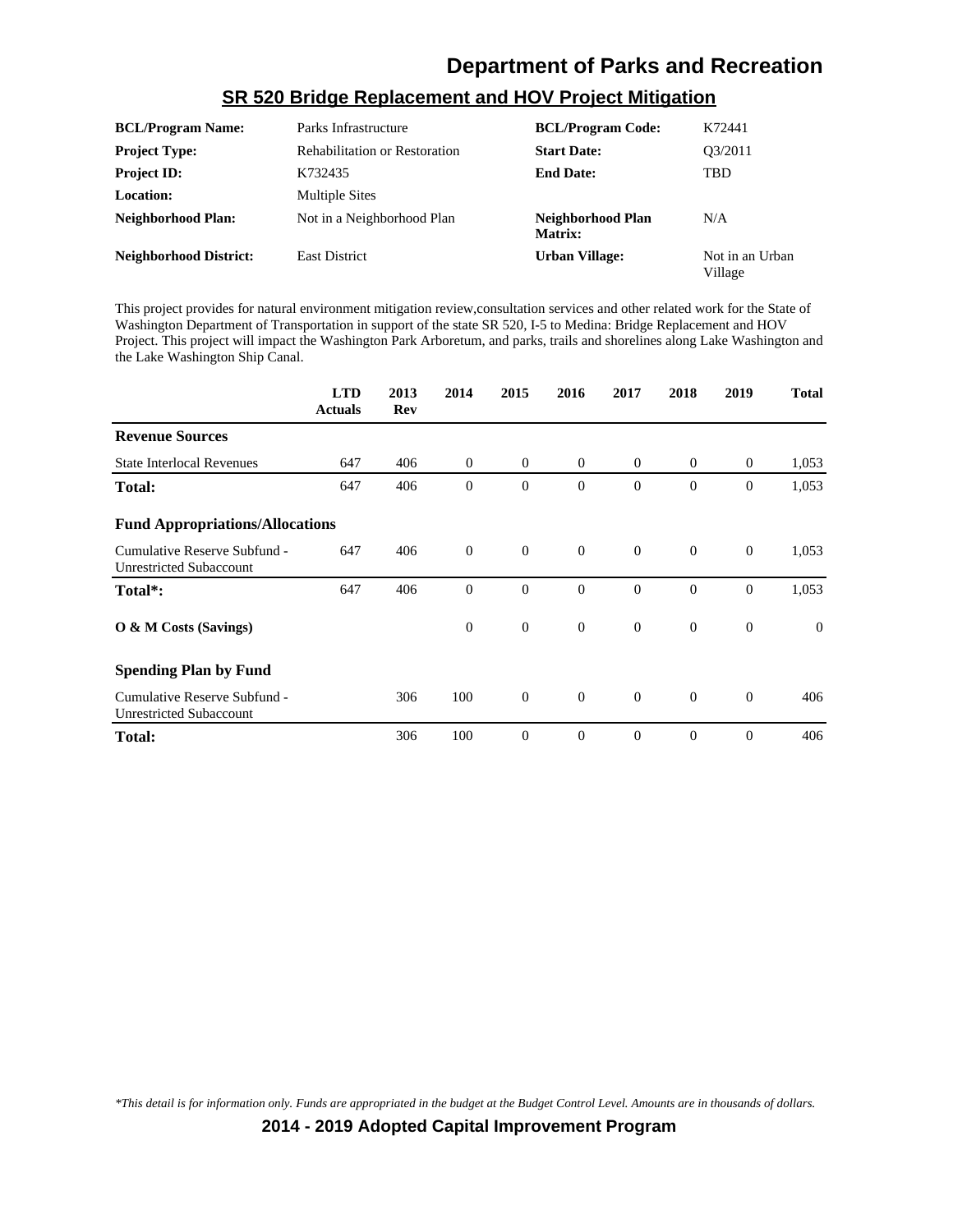| <b>BCL/Program Name:</b>      | Ballfields/Athletic Courts/Play Areas | <b>BCL/Program Code:</b>     | K72445                     |
|-------------------------------|---------------------------------------|------------------------------|----------------------------|
| <b>Project Type:</b>          | <b>Rehabilitation or Restoration</b>  | <b>Start Date:</b>           | O1/2010                    |
| <b>Project ID:</b>            | K732404                               | <b>End Date:</b>             | ONGOING                    |
| Location:                     | Citywide                              |                              |                            |
| <b>Neighborhood Plan:</b>     | Not in a Neighborhood Plan            | Neighborhood Plan<br>Matrix: | N/A                        |
| <b>Neighborhood District:</b> | In more than one District             | <b>Urban Village:</b>        | Not in an Urban<br>Village |

### **Tennis & Basketball Court Renovation Program**

This ongoing project renovates tennis and basketball courts throughout the City. The program focuses on crack repair, color coating, providing new posts, standards, and nets, and completing less expensive repairs. Between one and three courts are renovated each year that are selected based on user complaints and staff evaluation of conditions. The Tennis Committee of the Seattle Sports Advisory Committee reviews the proposed project list and helps prioritize court repairs.

|                                                                         | <b>LTD</b><br><b>Actuals</b> | 2013<br>Rev | 2014     | 2015           | 2016     | 2017           | 2018         | 2019           | <b>Total</b>   |
|-------------------------------------------------------------------------|------------------------------|-------------|----------|----------------|----------|----------------|--------------|----------------|----------------|
| <b>Revenue Sources</b>                                                  |                              |             |          |                |          |                |              |                |                |
| Real Estate Excise Tax II                                               | 168                          | 82          | $\theta$ | $\mathbf{0}$   | 100      | 100            | 100          | 100            | 650            |
| Real Estate Excise Tax I                                                | $\overline{0}$               | $\theta$    | 45       | 100            | $\theta$ | $\overline{0}$ | $\mathbf{0}$ | $\mathbf{0}$   | 145            |
| <b>Total:</b>                                                           | 168                          | 82          | 45       | 100            | 100      | 100            | 100          | 100            | 795            |
| <b>Fund Appropriations/Allocations</b>                                  |                              |             |          |                |          |                |              |                |                |
| Cumulative Reserve Subfund -<br>Real Estate Excise Tax II<br>Subaccount | 168                          | 82          | $\theta$ | $\overline{0}$ | 100      | 100            | 100          | 100            | 650            |
| Cumulative Reserve Subfund -<br>Real Estate Excise Tax I<br>Subaccount  | $\theta$                     | $\theta$    | 45       | 100            | $\theta$ | $\overline{0}$ | $\mathbf{0}$ | $\theta$       | 145            |
| Total*:                                                                 | 168                          | 82          | 45       | 100            | 100      | 100            | 100          | 100            | 795            |
| $\overline{O}$ & M Costs (Savings)                                      |                              |             | $\theta$ | $\mathbf{0}$   | $\theta$ | $\overline{0}$ | $\theta$     | $\overline{0}$ | $\overline{0}$ |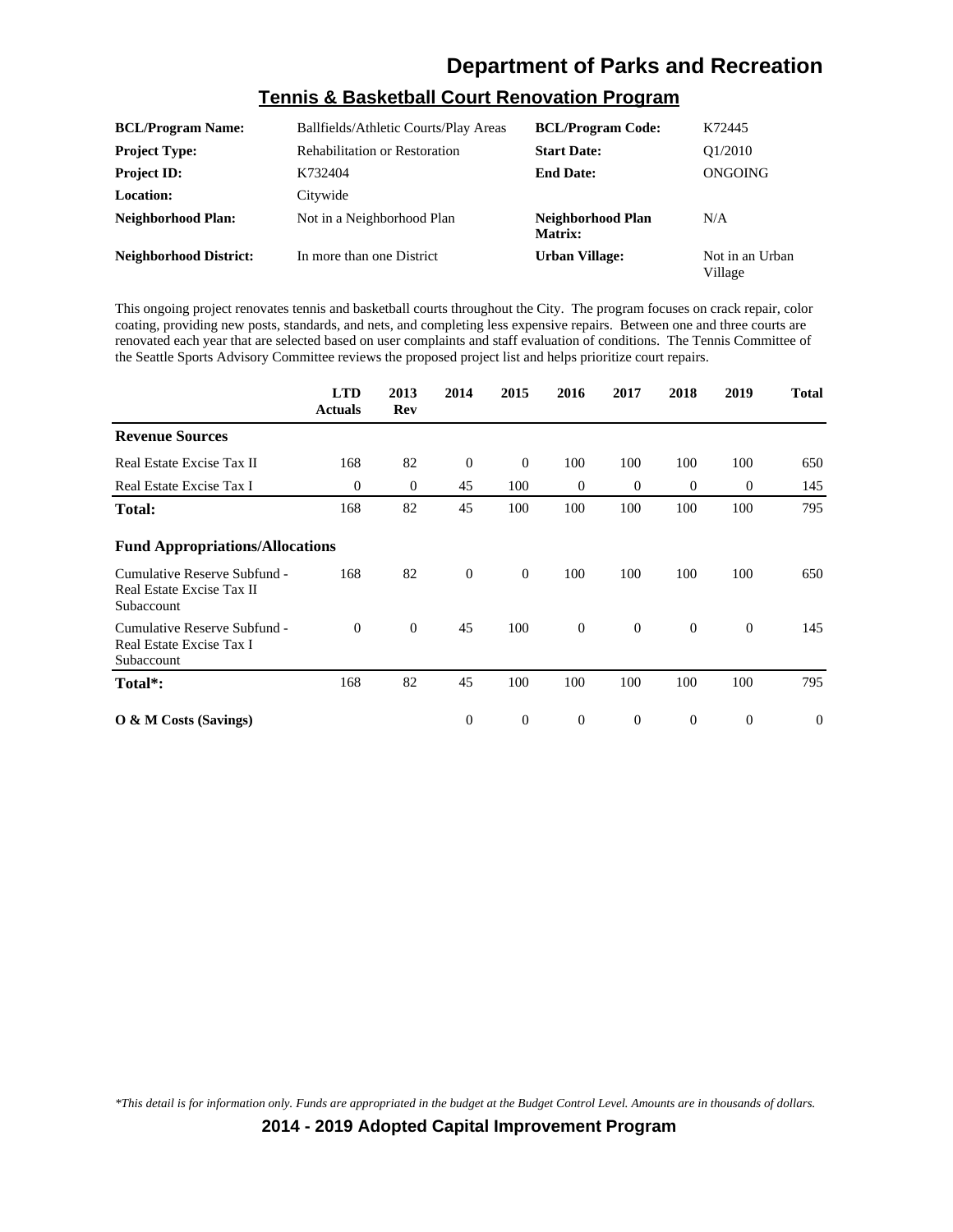#### **Trails Renovation Program**

| <b>BCL/Program Name:</b>      | Citywide and Neighborhood Projects   | <b>BCL/Program Code:</b>     | K72449                            |
|-------------------------------|--------------------------------------|------------------------------|-----------------------------------|
| <b>Project Type:</b>          | <b>Rehabilitation or Restoration</b> | <b>Start Date:</b>           | O1/2010                           |
| <b>Project ID:</b>            | K732419                              | <b>End Date:</b>             | ONGOING                           |
| Location:                     | Citywide                             |                              |                                   |
| Neighborhood Plan:            | Not in a Neighborhood Plan           | Neighborhood Plan<br>Matrix: | N/A                               |
| <b>Neighborhood District:</b> | In more than one District            | <b>Urban Village:</b>        | In more than one<br>Urban Village |

This ongoing project implements a comprehensive trail renovation strategy. Funding addresses trail failures throughout the park system to correct safety problems, prevent further erosion and deterioration, and perform other related work. The project leverages community support by providing technical assistance, training, and materials to district staff and volunteers who are engaged in other trail-related projects. This project was formerly project number K73513. A new project number has been created for this project to comply with new accounting procedures, therefore life to date and 2009 revised dollar amounts do not appear in the table below.

|                                                                         | <b>LTD</b><br><b>Actuals</b> | 2013<br>Rev    | 2014     | 2015           | 2016         | 2017           | 2018     | 2019           | <b>Total</b>   |
|-------------------------------------------------------------------------|------------------------------|----------------|----------|----------------|--------------|----------------|----------|----------------|----------------|
| <b>Revenue Sources</b>                                                  |                              |                |          |                |              |                |          |                |                |
| Real Estate Excise Tax II                                               | 325                          | 325            | $\theta$ | $\overline{0}$ | 350          | 350            | 350      | 350            | 2,050          |
| Real Estate Excise Tax I                                                | 650                          | $\mathbf{0}$   | 293      | 350            | $\theta$     | $\theta$       | $\theta$ | $\mathbf{0}$   | 1,293          |
| <b>Total:</b>                                                           | 975                          | 325            | 293      | 350            | 350          | 350            | 350      | 350            | 3,343          |
| <b>Fund Appropriations/Allocations</b>                                  |                              |                |          |                |              |                |          |                |                |
| Cumulative Reserve Subfund -<br>Real Estate Excise Tax II<br>Subaccount | 325                          | 325            | $\theta$ | $\overline{0}$ | 350          | 350            | 350      | 350            | 2,050          |
| Cumulative Reserve Subfund -<br>Real Estate Excise Tax I<br>Subaccount  | 650                          | $\overline{0}$ | 293      | 350            | $\mathbf{0}$ | $\overline{0}$ | $\theta$ | $\overline{0}$ | 1,293          |
| Total*:                                                                 | 975                          | 325            | 293      | 350            | 350          | 350            | 350      | 350            | 3,343          |
| $\overline{O}$ & M Costs (Savings)                                      |                              |                | $\theta$ | $\mathbf{0}$   | $\theta$     | $\theta$       | $\theta$ | $\theta$       | $\overline{0}$ |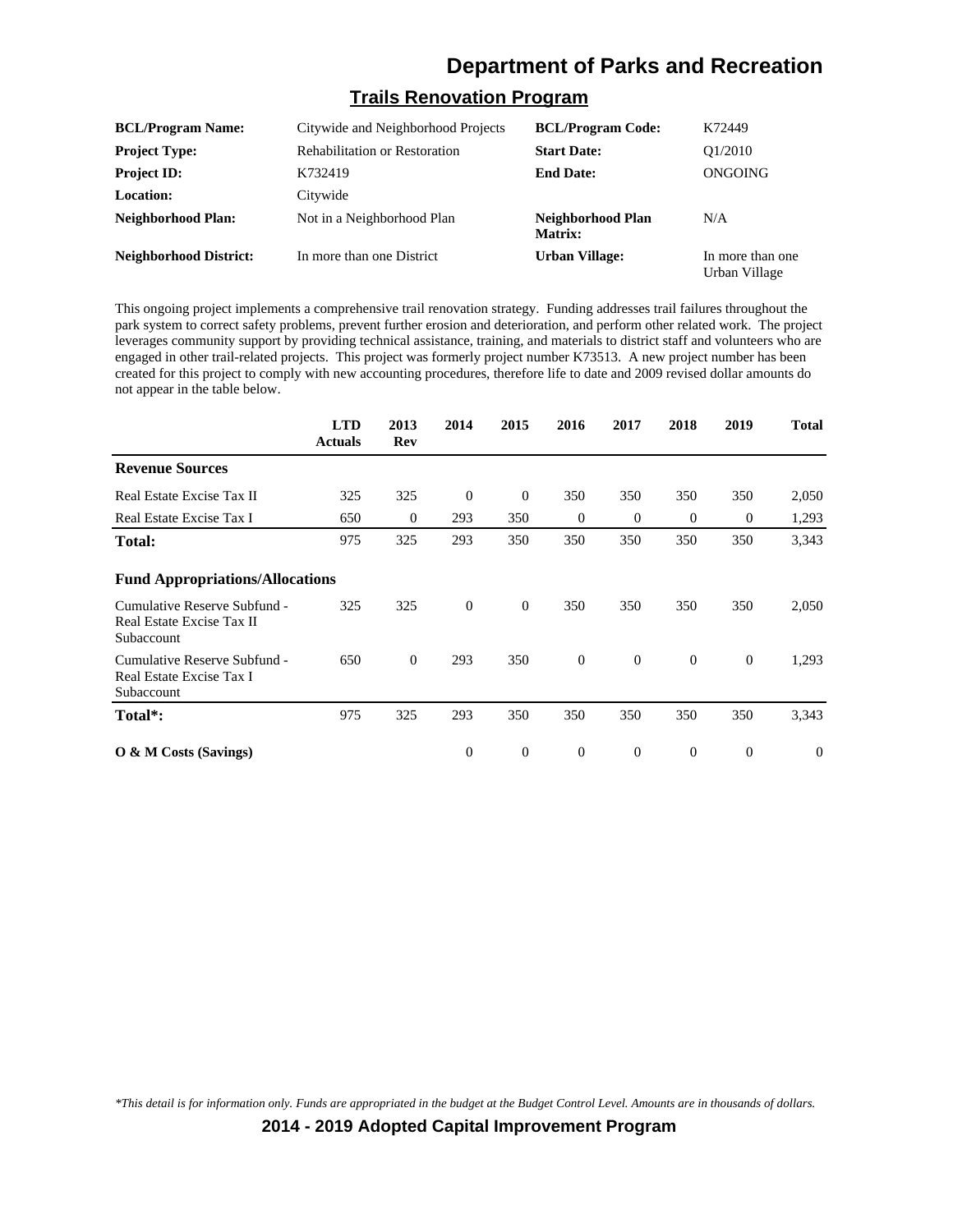### **Troll's Knoll (Aurora Avenue N. and N 36th St.) Park Development**

| <b>BCL/Program Name:</b>      | 2008 Parks Levy- Opportunity Fund | <b>BCL/Program Code:</b>     | K720041                         |
|-------------------------------|-----------------------------------|------------------------------|---------------------------------|
| <b>Project Type:</b>          | New Facility                      | <b>Start Date:</b>           | O1/2012                         |
| <b>Project ID:</b>            | K730155                           | <b>End Date:</b>             | O <sub>2</sub> /2014            |
| Location:                     | Aurora AVE N/N 36th ST/N 36TH ST  |                              |                                 |
| Neighborhood Plan:            | Fremont                           | Neighborhood Plan<br>Matrix: | D <sub>3</sub> .U <sub>.3</sub> |
| <b>Neighborhood District:</b> | Lake Union                        | Urban Village:               | Fremont                         |

This project, part of the 2008 Parks Levy Opportunity Fund, creates a sustainable park space in the Aurora Avenue N. (adjacent to the Aurora Bridge) on the north side of N. 36th St. Proposed sustainable design features include the use of recycled materials, native plants, tree retention, pedestrian paths, storm water management, and other related work. These improvements will provide better pedestrian access and promote the use of "green" infrastructure.

|                                        | <b>LTD</b><br><b>Actuals</b> | 2013<br>Rev | 2014           | 2015           | 2016           | 2017           | 2018           | 2019           | <b>Total</b> |
|----------------------------------------|------------------------------|-------------|----------------|----------------|----------------|----------------|----------------|----------------|--------------|
| <b>Revenue Sources</b>                 |                              |             |                |                |                |                |                |                |              |
| Seattle Voter-Approved Levy            | 15                           | 670         | $\overline{0}$ | $\mathbf{0}$   | $\mathbf{0}$   | $\overline{0}$ | $\overline{0}$ | $\overline{0}$ | 685          |
| <b>Total:</b>                          | 15                           | 670         | $\theta$       | $\overline{0}$ | $\theta$       | $\theta$       | $\theta$       | $\overline{0}$ | 685          |
| <b>Fund Appropriations/Allocations</b> |                              |             |                |                |                |                |                |                |              |
| 2008 Parks Levy Fund                   | 15                           | 670         | $\overline{0}$ | $\theta$       | $\overline{0}$ | $\overline{0}$ | $\overline{0}$ | $\overline{0}$ | 685          |
| Total*:                                | 15                           | 670         | $\theta$       | $\overline{0}$ | $\theta$       | $\Omega$       | $\theta$       | $\overline{0}$ | 685          |
| O & M Costs (Savings)                  |                              |             | 24             | 24             | 25             | 25             | 26             | 26             | 150          |
| <b>Spending Plan by Fund</b>           |                              |             |                |                |                |                |                |                |              |
| 2008 Parks Levy Fund                   |                              | 625         | 45             | $\mathbf{0}$   | $\mathbf{0}$   | $\overline{0}$ | $\mathbf{0}$   | $\overline{0}$ | 670          |
| <b>Total:</b>                          |                              | 625         | 45             | $\overline{0}$ | $\Omega$       | $\Omega$       | $\Omega$       | $\overline{0}$ | 670          |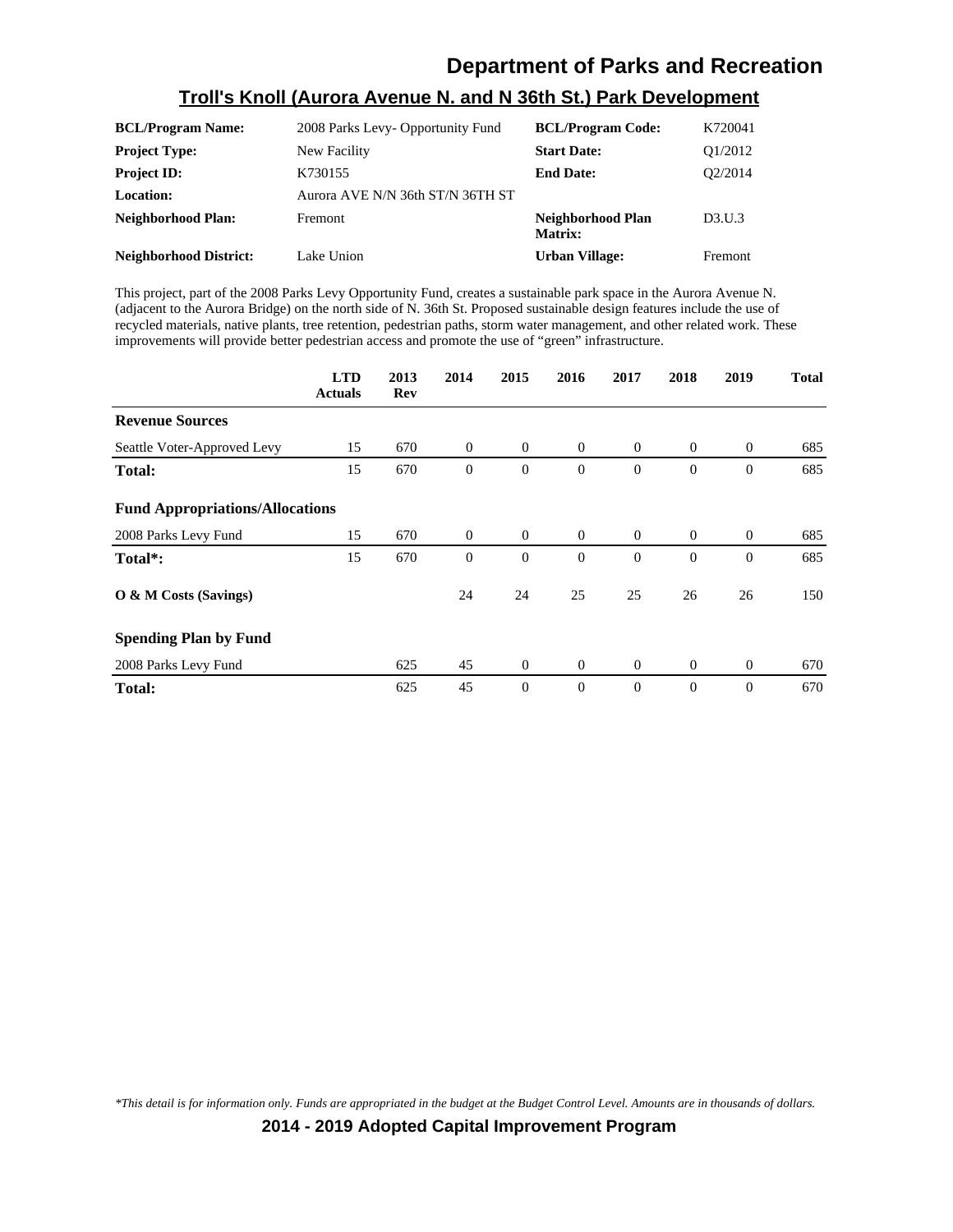### **University Heights - South Lot Development**

| <b>BCL/Program Name:</b>      | 2008 Parks Levy- Opportunity Fund | <b>BCL/Program Code:</b>            | K720041             |
|-------------------------------|-----------------------------------|-------------------------------------|---------------------|
| <b>Project Type:</b>          | New Facility                      | <b>Start Date:</b>                  | O3/2011             |
| <b>Project ID:</b>            | K730156                           | <b>End Date:</b>                    | O1/2014             |
| <b>Location:</b>              | University Wy NE/NE 50th St       |                                     |                     |
| <b>Neighborhood Plan:</b>     | University                        | Neighborhood Plan<br><b>Matrix:</b> | D <sub>2</sub>      |
| <b>Neighborhood District:</b> | Northeast                         | <b>Urban Village:</b>               | University District |

This project, part of the 2008 Parks Levy Opportunity Fund, creates a multi-use open space, a performance area/plaza for the public rain gardens to accept storm water runoff, and performs other related work. These amenities will increase the public use of this site which is located in a dense part of the City.

|                                        | <b>LTD</b><br><b>Actuals</b> | 2013<br>Rev | 2014           | 2015           | 2016           | 2017           | 2018           | 2019           | <b>Total</b> |
|----------------------------------------|------------------------------|-------------|----------------|----------------|----------------|----------------|----------------|----------------|--------------|
| <b>Revenue Sources</b>                 |                              |             |                |                |                |                |                |                |              |
| Seattle Voter-Approved Levy            | 15                           | 732         | $\overline{0}$ | $\overline{0}$ | $\overline{0}$ | $\overline{0}$ | $\overline{0}$ | $\mathbf{0}$   | 747          |
| <b>Total:</b>                          | 15                           | 732         | $\theta$       | $\overline{0}$ | $\theta$       | $\theta$       | $\mathbf{0}$   | $\theta$       | 747          |
| <b>Fund Appropriations/Allocations</b> |                              |             |                |                |                |                |                |                |              |
| 2008 Parks Levy Fund                   | 15                           | 732         | $\overline{0}$ | $\mathbf{0}$   | $\overline{0}$ | $\overline{0}$ | $\overline{0}$ | $\theta$       | 747          |
| Total <sup>*</sup> :                   | 15                           | 732         | $\theta$       | $\overline{0}$ | $\Omega$       | $\Omega$       | $\Omega$       | $\theta$       | 747          |
| O & M Costs (Savings)                  |                              |             | 6              | 6              | $\tau$         | $\tau$         | 7              | 8              | 41           |
| <b>Spending Plan by Fund</b>           |                              |             |                |                |                |                |                |                |              |
| 2008 Parks Levy Fund                   |                              | 700         | 32             | $\mathbf{0}$   | $\overline{0}$ | $\overline{0}$ | $\mathbf{0}$   | $\mathbf{0}$   | 732          |
| <b>Total:</b>                          |                              | 700         | 32             | $\theta$       | $\theta$       | $\Omega$       | $\mathbf{0}$   | $\overline{0}$ | 732          |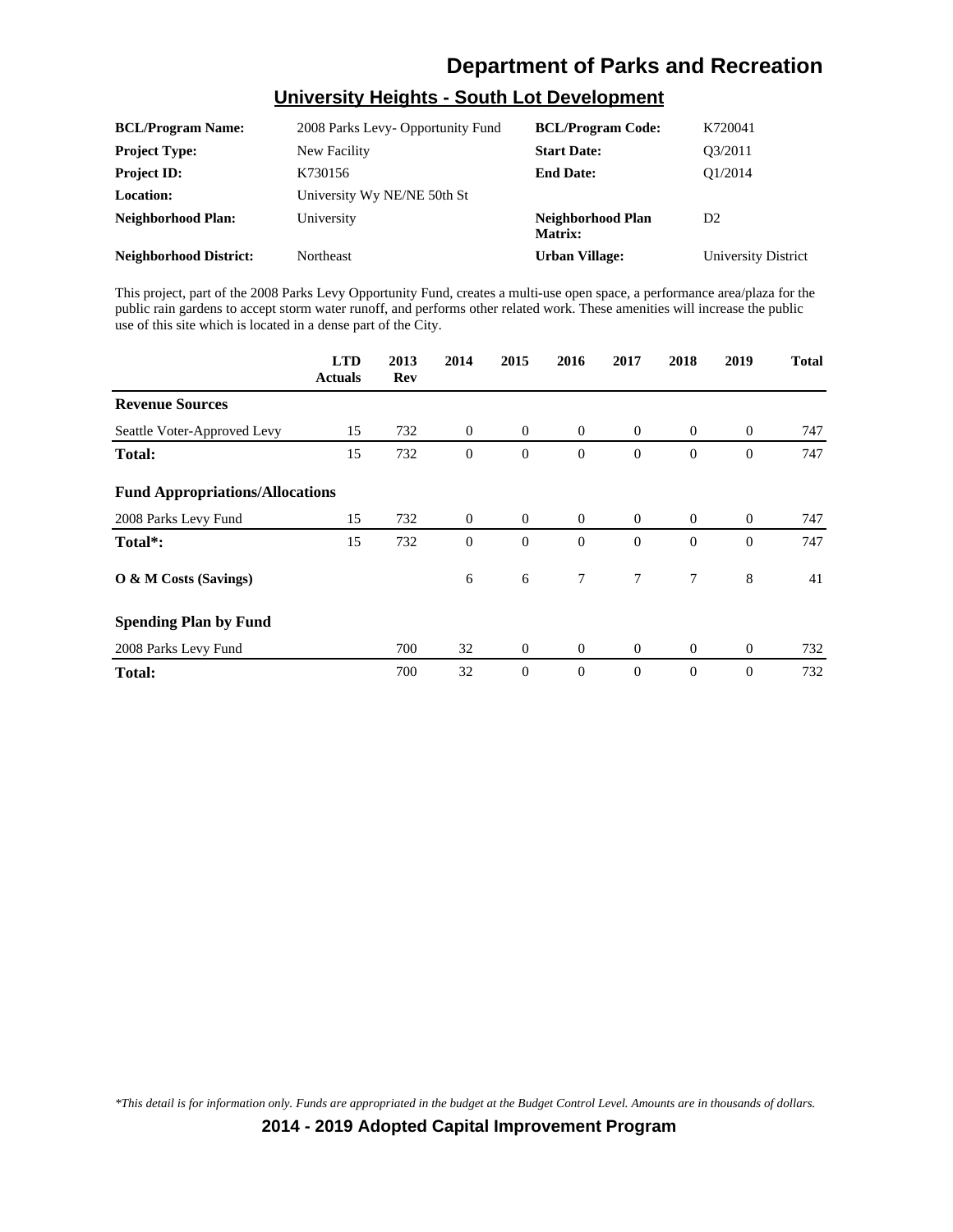| <b>BCL/Program Name:</b>      | 2000 Parks Levy - Neighborhood Park<br>Development | <b>BCL/Program Code:</b>            | K723003                    |
|-------------------------------|----------------------------------------------------|-------------------------------------|----------------------------|
| <b>Project Type:</b>          | New Facility                                       | <b>Start Date:</b>                  | O3/2009                    |
| <b>Project ID:</b>            | K733124                                            | <b>End Date:</b>                    | O1/2014                    |
| <b>Location:</b>              | University Wy NE/NE 50th St                        |                                     |                            |
| <b>Neighborhood Plan:</b>     | University                                         | Neighborhood Plan<br><b>Matrix:</b> | D <sub>2</sub>             |
| <b>Neighborhood District:</b> | Northeast                                          | <b>Urban Village:</b>               | <b>University District</b> |

### **University Heights Open Space Improvements**

This project creates a community open space on the south side of the University Heights building. The scope of work for this project will be developed through a community process. This project is part of the 2000 Parks Levy Neighborhood Park Development Program.

|                                        | <b>LTD</b><br><b>Actuals</b> | 2013<br>Rev | 2014           | 2015             | 2016           | 2017           | 2018           | 2019           | <b>Total</b> |
|----------------------------------------|------------------------------|-------------|----------------|------------------|----------------|----------------|----------------|----------------|--------------|
| <b>Revenue Sources</b>                 |                              |             |                |                  |                |                |                |                |              |
| Seattle Voter-Approved Levy            | 172                          | 82          | $\mathbf{0}$   | $\overline{0}$   | $\overline{0}$ | $\overline{0}$ | $\overline{0}$ | $\theta$       | 254          |
| <b>Total:</b>                          | 172                          | 82          | $\mathbf{0}$   | $\boldsymbol{0}$ | $\theta$       | $\theta$       | $\mathbf{0}$   | $\mathbf{0}$   | 254          |
| <b>Fund Appropriations/Allocations</b> |                              |             |                |                  |                |                |                |                |              |
| 2000 Parks Levy Fund                   | 172                          | 82          | $\overline{0}$ | $\overline{0}$   | $\overline{0}$ | $\overline{0}$ | $\overline{0}$ | $\overline{0}$ | 254          |
| Total*:                                | 172                          | 82          | $\theta$       | $\overline{0}$   | $\theta$       | $\theta$       | $\mathbf{0}$   | $\theta$       | 254          |
| O & M Costs (Savings)                  |                              |             | 24             | 25               | 25             | 26             | 26             | 26             | 152          |
| <b>Spending Plan by Fund</b>           |                              |             |                |                  |                |                |                |                |              |
| 2000 Parks Levy Fund                   |                              | 72          | 10             | $\overline{0}$   | $\overline{0}$ | $\overline{0}$ | $\overline{0}$ | $\theta$       | 82           |
| <b>Total:</b>                          |                              | 72          | 10             | $\overline{0}$   | $\theta$       | $\Omega$       | $\mathbf{0}$   | $\overline{0}$ | 82           |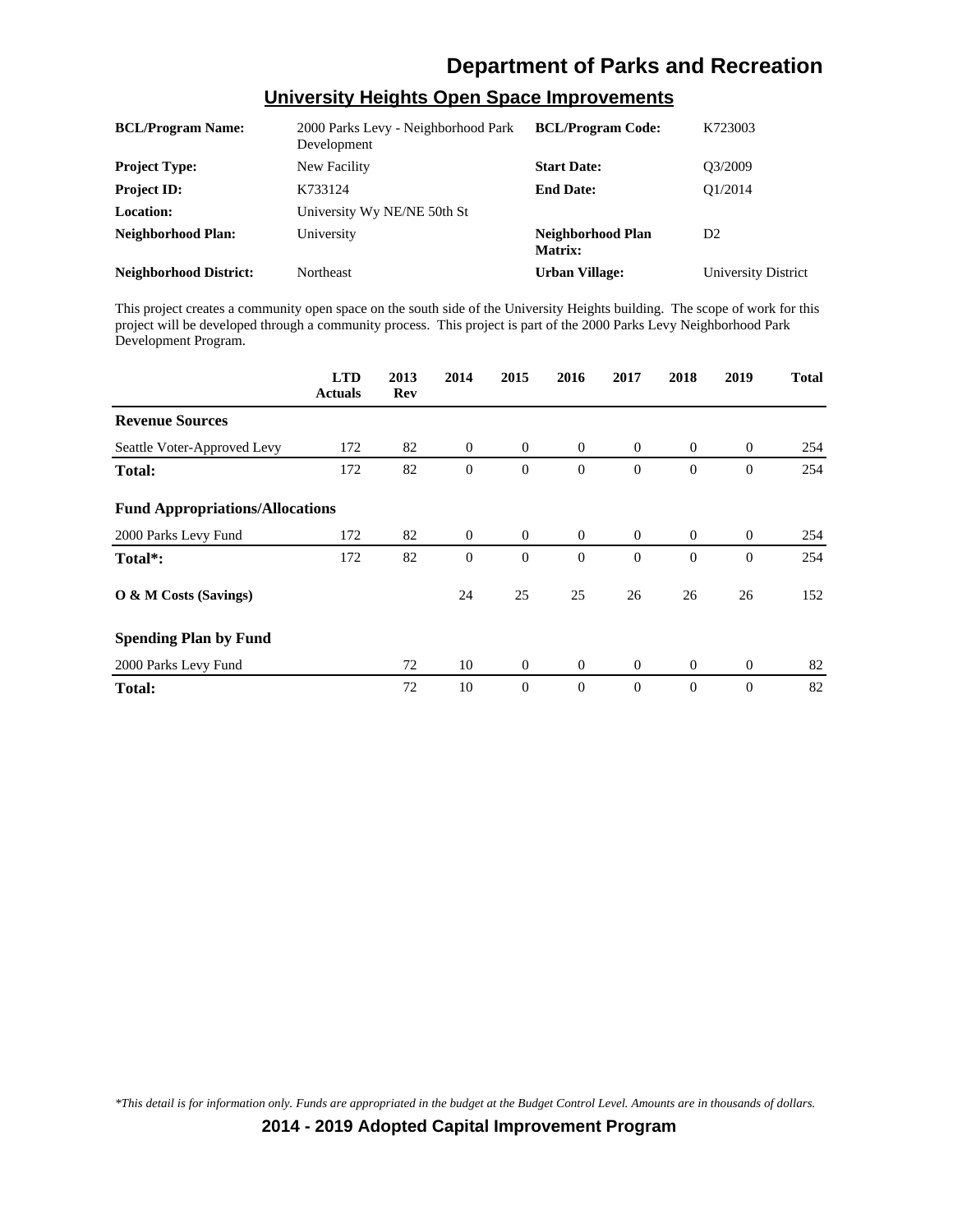| <b>BCL/Program Name:</b>      | <b>Forest Restoration</b>            | <b>BCL/Program Code:</b>     | K72442                     |
|-------------------------------|--------------------------------------|------------------------------|----------------------------|
| <b>Project Type:</b>          | <b>Rehabilitation or Restoration</b> | <b>Start Date:</b>           | O1/2010                    |
| <b>Project ID:</b>            | K732410                              | <b>End Date:</b>             | ONGOING                    |
| <b>Location:</b>              | Citywide                             |                              |                            |
| <b>Neighborhood Plan:</b>     | Not in a Neighborhood Plan           | Neighborhood Plan<br>Matrix: | N/A                        |
| <b>Neighborhood District:</b> | In more than one District            | <b>Urban Village:</b>        | Not in an Urban<br>Village |

#### **Urban Forestry - Forest Restoration Program**

This program develops forest and vegetation management plans, implements restoration projects at sites throughout the City's park system, removes hazardous trees, and performs other related work. Restoration projects, with much of the work being performed by citizen volunteers, may include removal of invasive plants, such as English ivy and Himalayan blackberry, followed by replanting with native plants. Future funding for this program depends on available resources. This project enhances Seattle's urban forest and supports the Green Seattle Partnership to increase overall City tree canopy and the Restore Our Waters Strategy to improve Seattle's aquatic environments. This project was formerly project number K732410. A new project number has been created for this project to comply with new accounting procedures, therefore life to date and 2009 revised dollar amounts do not appear in the table below.

|                                                                         | <b>LTD</b><br><b>Actuals</b> | 2013<br>Rev | 2014     | 2015           | 2016     | 2017           | 2018           | 2019           | <b>Total</b> |
|-------------------------------------------------------------------------|------------------------------|-------------|----------|----------------|----------|----------------|----------------|----------------|--------------|
| <b>Revenue Sources</b>                                                  |                              |             |          |                |          |                |                |                |              |
| Real Estate Excise Tax II                                               | 511                          | 193         | $\theta$ | $\mathbf{0}$   | 200      | 200            | 200            | 200            | 1,504        |
| Real Estate Excise Tax I                                                | $\theta$                     | $\theta$    | 186      | 200            | $\theta$ | $\overline{0}$ | $\overline{0}$ | $\theta$       | 386          |
| <b>Total:</b>                                                           | 511                          | 193         | 186      | 200            | 200      | 200            | 200            | 200            | 1,890        |
| <b>Fund Appropriations/Allocations</b>                                  |                              |             |          |                |          |                |                |                |              |
| Cumulative Reserve Subfund -<br>Real Estate Excise Tax II<br>Subaccount | 511                          | 193         | $\theta$ | $\overline{0}$ | 200      | 200            | 200            | 200            | 1,504        |
| Cumulative Reserve Subfund -<br>Real Estate Excise Tax I<br>Subaccount  | $\mathbf{0}$                 | $\theta$    | 186      | 200            | $\theta$ | $\overline{0}$ | $\theta$       | $\theta$       | 386          |
| Total <sup>*</sup> :                                                    | 511                          | 193         | 186      | 200            | 200      | 200            | 200            | 200            | 1,890        |
| $\overline{O}$ & M Costs (Savings)                                      |                              |             | $\theta$ | $\mathbf{0}$   | $\theta$ | $\overline{0}$ | $\mathbf{0}$   | $\overline{0}$ | $\theta$     |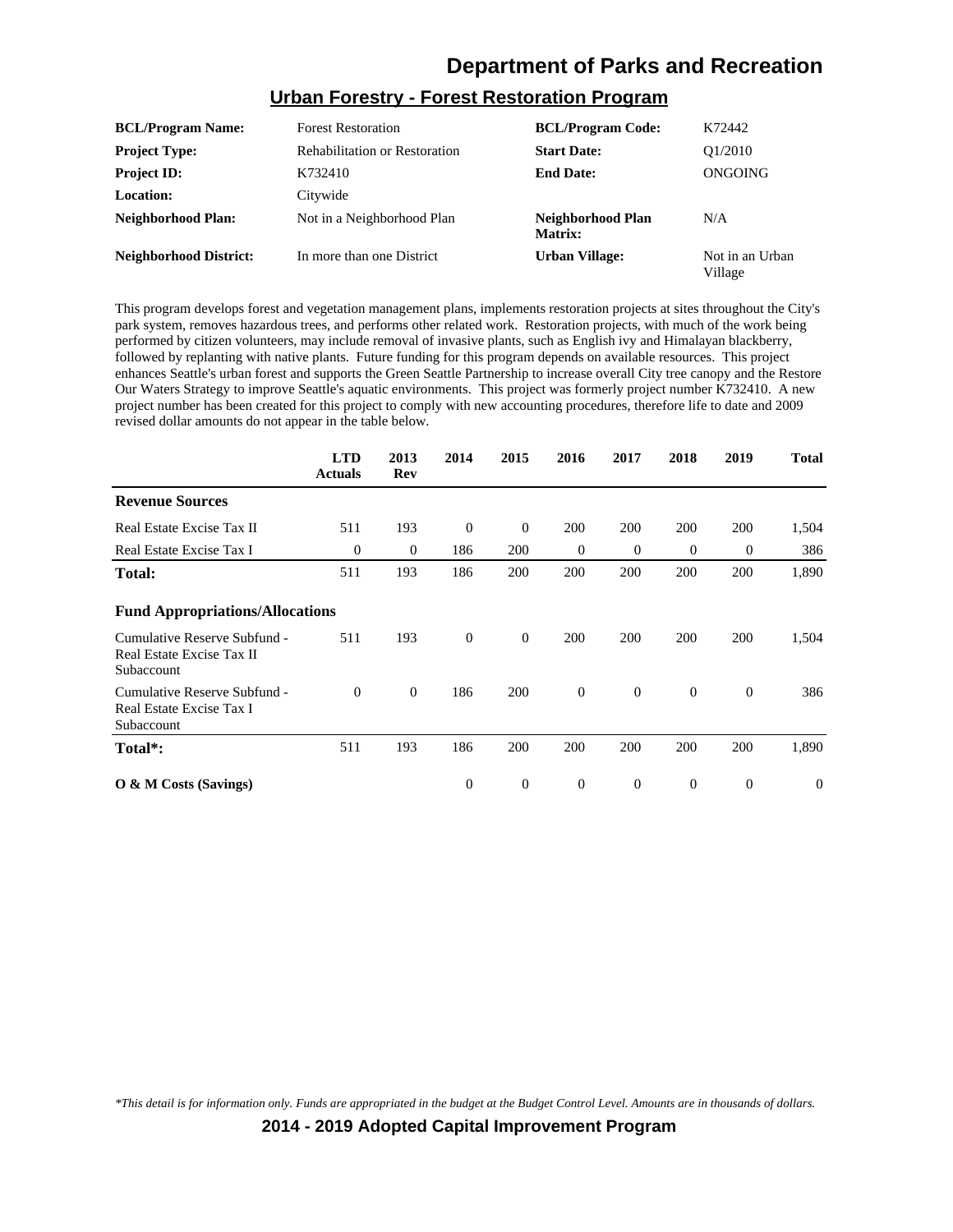### **Urban Forestry - Green Seattle Partnership**

| <b>BCL/Program Name:</b>      | <b>Forest Restoration</b>            | <b>BCL/Program Code:</b>     | K72442                            |
|-------------------------------|--------------------------------------|------------------------------|-----------------------------------|
| <b>Project Type:</b>          | <b>Rehabilitation or Restoration</b> | <b>Start Date:</b>           | O1/2007                           |
| <b>Project ID:</b>            | K732340                              | <b>End Date:</b>             | ONGOING                           |
| Location:                     | Citywide                             |                              |                                   |
| Neighborhood Plan:            | In more than one Plan                | Neighborhood Plan<br>Matrix: | N/A                               |
| <b>Neighborhood District:</b> | In more than one District            | <b>Urban Village:</b>        | In more than one<br>Urban Village |

This ongoing project is a collaborative effort between the City of Seattle and the Cascade Land Conservancy to restore 2,500 acres of forested park lands in Seattle by 2025. Restoration for each acre occurs over a three-year period and includes clearing invasive plants, replanting the area with native plants, caring for the plants through establishment, and other related work. This project supports the Green Seattle initiative.

|                                                                         | <b>LTD</b><br><b>Actuals</b> | 2013<br>Rev | 2014     | 2015           | 2016           | 2017     | 2018     | 2019         | <b>Total</b> |
|-------------------------------------------------------------------------|------------------------------|-------------|----------|----------------|----------------|----------|----------|--------------|--------------|
| <b>Revenue Sources</b>                                                  |                              |             |          |                |                |          |          |              |              |
| Real Estate Excise Tax II                                               | 2,476                        | 715         | $\theta$ | $\overline{0}$ | 1,700          | 1,700    | 1,700    | 1,700        | 9,991        |
| Real Estate Excise Tax I                                                | 1,500                        | 875         | 1,583    | 1,597          | $\mathbf{0}$   | $\Omega$ | $\Omega$ | $\Omega$     | 5,555        |
| <b>King County Funds</b>                                                | 124                          | 31          | $\theta$ | $\overline{0}$ | $\overline{0}$ | $\Omega$ | $\Omega$ | $\Omega$     | 155          |
| <b>Total:</b>                                                           | 4,100                        | 1,621       | 1,583    | 1,597          | 1,700          | 1,700    | 1,700    | 1,700        | 15,701       |
| <b>Fund Appropriations/Allocations</b>                                  |                              |             |          |                |                |          |          |              |              |
| Cumulative Reserve Subfund -<br>Real Estate Excise Tax II<br>Subaccount | 2,476                        | 715         | $\theta$ | $\mathbf{0}$   | 1,700          | 1,700    | 1,700    | 1,700        | 9,991        |
| Cumulative Reserve Subfund -<br>Real Estate Excise Tax I<br>Subaccount  | 1,500                        | 875         | 1,583    | 1,597          | $\mathbf{0}$   | $\Omega$ | $\Omega$ | $\mathbf{0}$ | 5,555        |
| Cumulative Reserve Subfund -<br><b>Unrestricted Subaccount</b>          | 124                          | 31          | $\Omega$ | $\Omega$       | $\Omega$       | $\Omega$ | $\Omega$ | $\Omega$     | 155          |
| Total*:                                                                 | 4,100                        | 1,621       | 1,583    | 1,597          | 1,700          | 1,700    | 1,700    | 1,700        | 15,701       |
| $\overline{O}$ & M Costs (Savings)                                      |                              |             | 387      | 394            | 402            | 410      | 418      | $\mathbf{0}$ | 2,011        |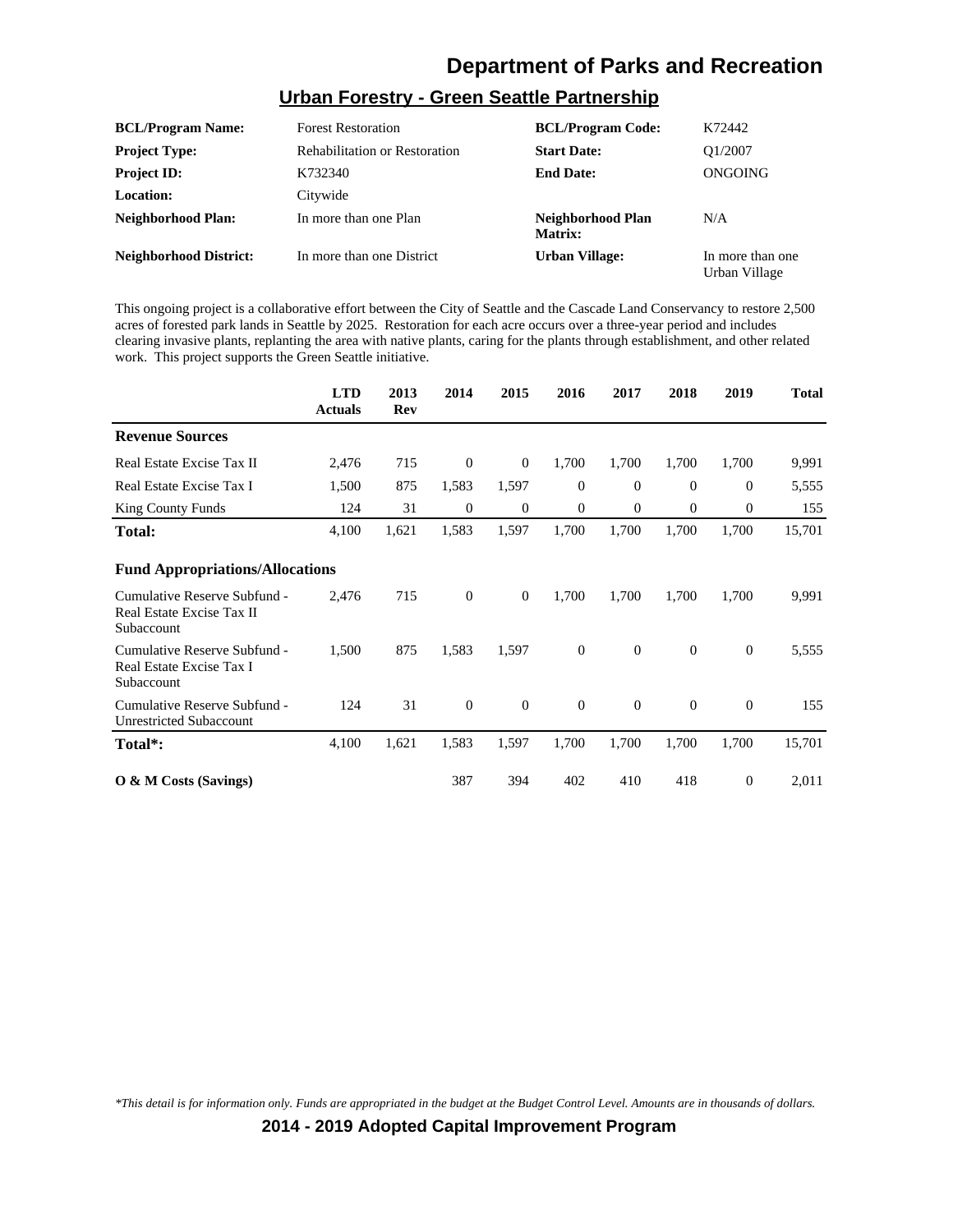| <b>BCL/Program Name:</b>      | 2008 Parks Levy-Forest & Stream<br>Restoration | <b>BCL/Program Code:</b>     | K720030                    |
|-------------------------------|------------------------------------------------|------------------------------|----------------------------|
| <b>Project Type:</b>          | <b>Rehabilitation or Restoration</b>           | <b>Start Date:</b>           | O <sub>2</sub> /2009       |
| <b>Project ID:</b>            | K730136                                        | <b>End Date:</b>             | O <sub>2</sub> /2015       |
| Location:                     | Citywide                                       |                              |                            |
| Neighborhood Plan:            | In more than one Plan                          | Neighborhood Plan<br>Matrix: | N/A                        |
| <b>Neighborhood District:</b> | In more than one District                      | Urban Village:               | Not in an Urban<br>Village |

#### **Urban Forestry - Green Seattle Partnership- 2008 Parks Levy**

This project funds work of the Green Seattle Partnership, which allows the City to leverage the work of the Cascade Land Conservancy to re-establish healthy urban forests on city-owned property. Potential project locations include: West Duwamish Greenbelt, Longfellow Creek, Ravenna Park, Burke-Gilman Trail, and Cheasty Greenspace. This project is part of the 2008 Parks Levy.

|                                        | <b>LTD</b><br><b>Actuals</b> | 2013<br>Rev | 2014     | 2015           | 2016     | 2017     | 2018     | 2019           | <b>Total</b> |
|----------------------------------------|------------------------------|-------------|----------|----------------|----------|----------|----------|----------------|--------------|
| <b>Revenue Sources</b>                 |                              |             |          |                |          |          |          |                |              |
| Seattle Voter-Approved Levy            | 3,135                        | 495         | 426      | 427            | $\theta$ | $\theta$ | $\theta$ | $\overline{0}$ | 4,483        |
| Total:                                 | 3,135                        | 495         | 426      | 427            | $\theta$ | $\Omega$ | $\theta$ | $\mathbf{0}$   | 4,483        |
| <b>Fund Appropriations/Allocations</b> |                              |             |          |                |          |          |          |                |              |
| 2008 Parks Levy Fund                   | 3,135                        | 495         | 426      | 427            | $\theta$ | $\theta$ | $\theta$ | $\overline{0}$ | 4,483        |
| Total <sup>*</sup> :                   | 3,135                        | 495         | 426      | 427            | $\Omega$ | $\Omega$ | $\Omega$ | $\mathbf{0}$   | 4,483        |
| $\overline{O}$ & M Costs (Savings)     |                              |             | $\Omega$ | $\overline{0}$ | $\Omega$ | $\Omega$ | $\Omega$ | $\overline{0}$ | $\Omega$     |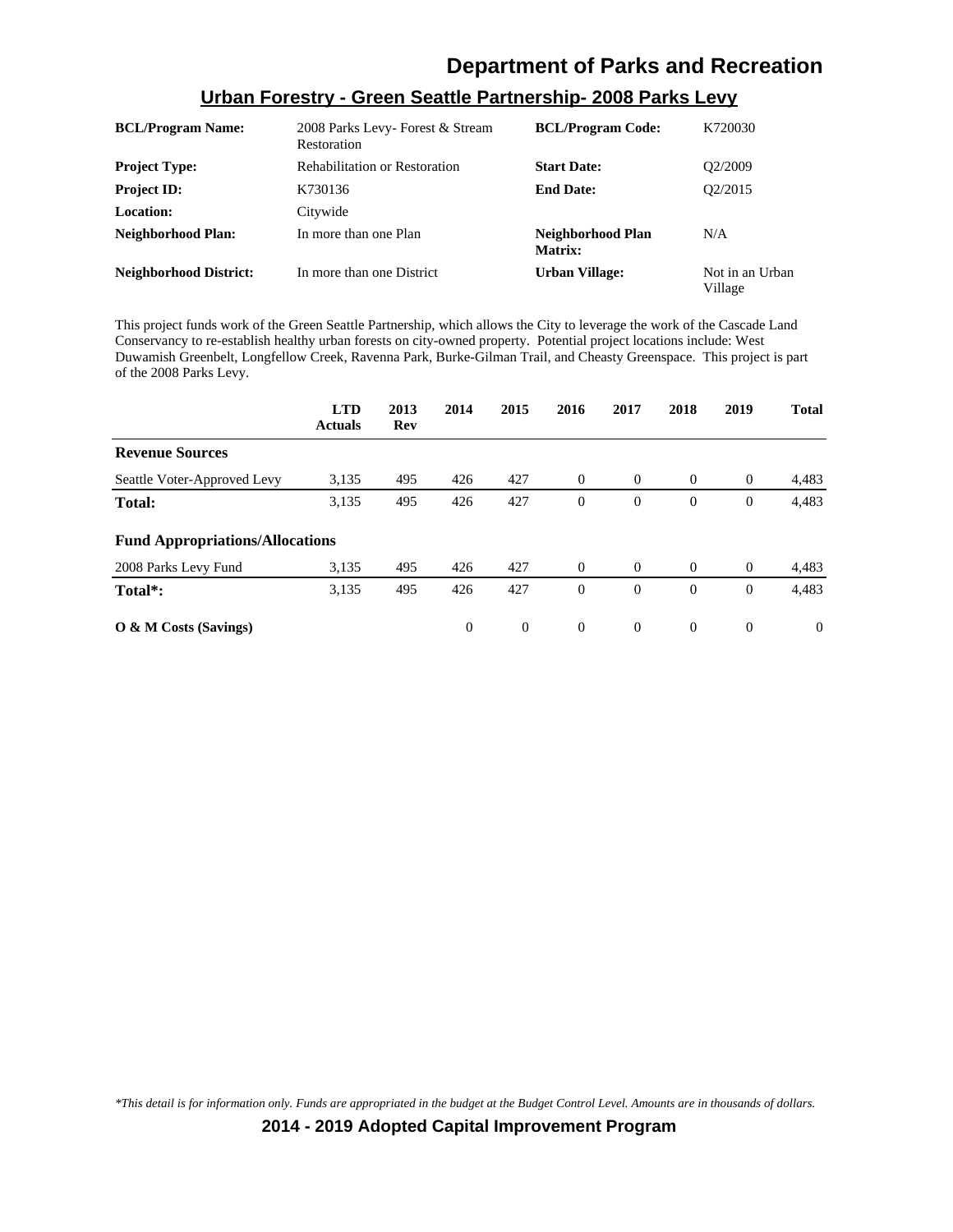| <b>BCL/Program Name:</b>      | 2008 Parks Levy-Forest & Stream<br>Restoration | <b>BCL/Program Code:</b>     | K720030                    |
|-------------------------------|------------------------------------------------|------------------------------|----------------------------|
| <b>Project Type:</b>          | <b>Rehabilitation or Restoration</b>           | <b>Start Date:</b>           | O <sub>2</sub> /2009       |
| <b>Project ID:</b>            | K730137                                        | <b>End Date:</b>             | O <sub>4</sub> /2015       |
| Location:                     | 4404 36th AVE W                                |                              |                            |
| <b>Neighborhood Plan:</b>     | Not in a Neighborhood Plan                     | Neighborhood Plan<br>Matrix: | N/A                        |
| <b>Neighborhood District:</b> | Magnolia/Queen Anne                            | Urban Village:               | Not in an Urban<br>Village |

#### **Urban Forestry - Kiwanis Ravine Restoration**

This project funds the restoration of the forest in Kiwanis Ravine which is declining due to invasive Alder and Big Leaf Maple trees. The project will include forest and creek restoration and provide native habitat for the heron rookery. The Kiwanis Ravine is home to Seattle's largest nesting colony of Great Blue Herons. This project is part of the 2008 Parks Levy.

|                                        | <b>LTD</b><br><b>Actuals</b> | 2013<br>Rev | 2014           | 2015             | 2016           | 2017           | 2018           | 2019           | <b>Total</b> |
|----------------------------------------|------------------------------|-------------|----------------|------------------|----------------|----------------|----------------|----------------|--------------|
| <b>Revenue Sources</b>                 |                              |             |                |                  |                |                |                |                |              |
| Seattle Voter-Approved Levy            | 403                          | 197         | $\overline{0}$ | $\overline{0}$   | $\overline{0}$ | $\overline{0}$ | $\overline{0}$ | $\mathbf{0}$   | 600          |
| Total:                                 | 403                          | 197         | $\theta$       | $\mathbf{0}$     | $\theta$       | $\theta$       | $\mathbf{0}$   | $\overline{0}$ | 600          |
| <b>Fund Appropriations/Allocations</b> |                              |             |                |                  |                |                |                |                |              |
| 2008 Parks Levy Fund                   | 403                          | 197         | $\overline{0}$ | $\mathbf{0}$     | $\overline{0}$ | $\overline{0}$ | $\overline{0}$ | $\theta$       | 600          |
| Total <sup>*</sup> :                   | 403                          | 197         | $\theta$       | $\mathbf{0}$     | $\Omega$       | $\Omega$       | $\mathbf{0}$   | $\theta$       | 600          |
| O & M Costs (Savings)                  |                              |             | $\theta$       | $\boldsymbol{0}$ | $\overline{0}$ | $\theta$       | $\overline{0}$ | $\mathbf{0}$   | $\theta$     |
| <b>Spending Plan by Fund</b>           |                              |             |                |                  |                |                |                |                |              |
| 2008 Parks Levy Fund                   |                              | 76          | 80             | 41               | $\overline{0}$ | $\overline{0}$ | $\overline{0}$ | $\theta$       | 197          |
| <b>Total:</b>                          |                              | 76          | 80             | 41               | $\theta$       | $\theta$       | $\mathbf{0}$   | $\overline{0}$ | 197          |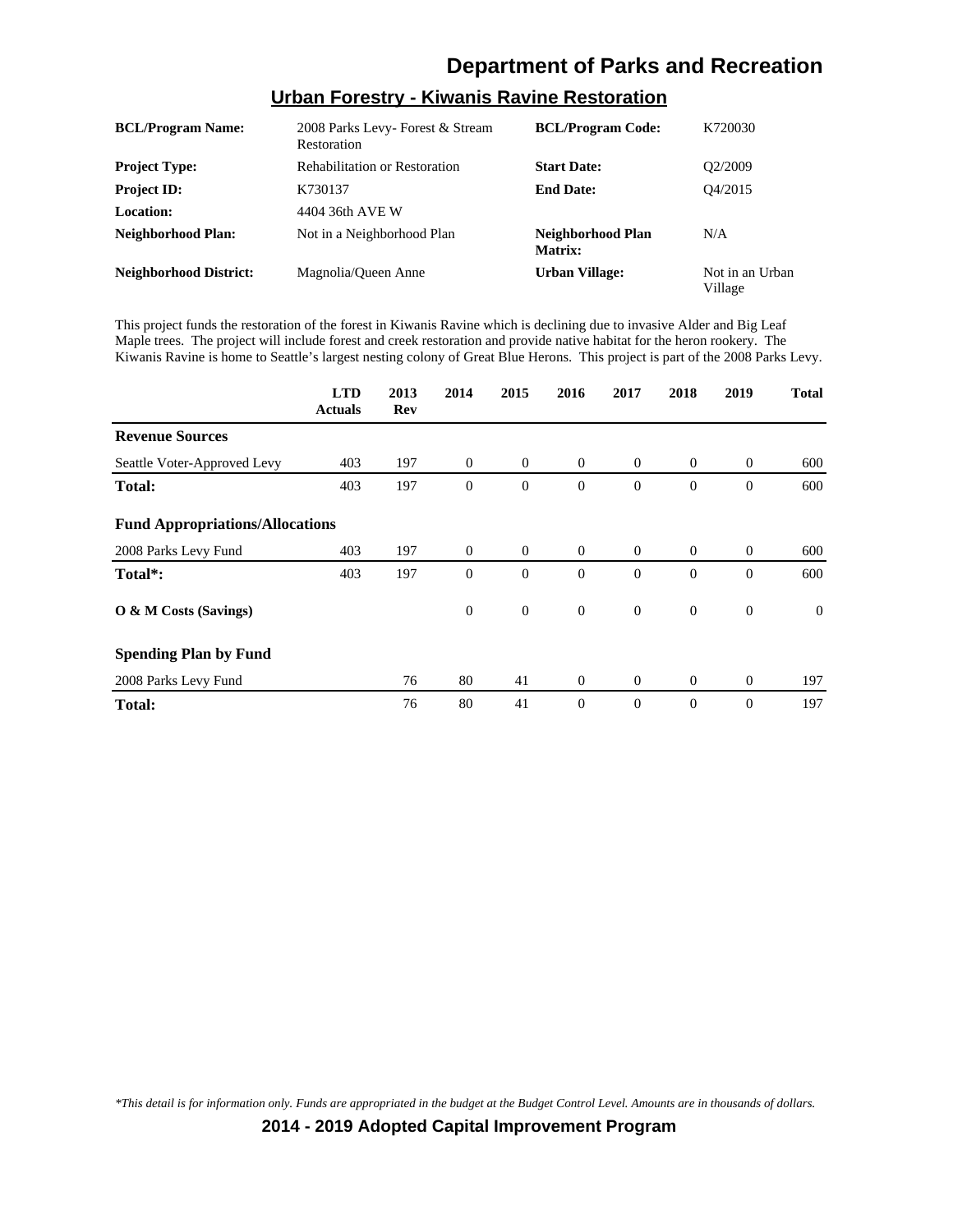### **Urban Forestry - Tree Replacement**

| <b>BCL/Program Name:</b>      | <b>Forest Restoration</b>            | <b>BCL/Program Code:</b>     | K72442                     |
|-------------------------------|--------------------------------------|------------------------------|----------------------------|
| <b>Project Type:</b>          | <b>Rehabilitation or Restoration</b> | <b>Start Date:</b>           | O1/2007                    |
| <b>Project ID:</b>            | K732339                              | <b>End Date:</b>             | ONGOING                    |
| <b>Location:</b>              | Citywide                             |                              |                            |
| <b>Neighborhood Plan:</b>     | In more than one Plan                | Neighborhood Plan<br>Matrix: | N/A                        |
| <b>Neighborhood District:</b> | In more than one District            | <b>Urban Village:</b>        | Not in an Urban<br>Village |

This ongoing project replaces each tree removed from developed park land and boulevards with two new trees. The Department typically removes approximately 500 trees per year. This project increases the City's tree canopy and supports the Green Seattle initiative.

|                                                                         | <b>LTD</b><br><b>Actuals</b> | 2013<br>Rev | 2014           | 2015           | 2016           | 2017     | 2018         | 2019           | <b>Total</b> |
|-------------------------------------------------------------------------|------------------------------|-------------|----------------|----------------|----------------|----------|--------------|----------------|--------------|
| <b>Revenue Sources</b>                                                  |                              |             |                |                |                |          |              |                |              |
| Real Estate Excise Tax II                                               | 980                          | 95          | $\theta$       | $\mathbf{0}$   | 95             | 95       | 95           | 95             | 1,455        |
| Real Estate Excise Tax I                                                | $\theta$                     | $\theta$    | 50             | 95             | $\mathbf{0}$   | $\theta$ | $\mathbf{0}$ | $\Omega$       | 145          |
| Miscellaneous Grants or<br>Donations                                    | 33                           | 9           | $\theta$       | $\theta$       | $\mathbf{0}$   | $\theta$ | $\mathbf{0}$ | $\overline{0}$ | 42           |
| Total:                                                                  | 1,013                        | 104         | 50             | 95             | 95             | 95       | 95           | 95             | 1,642        |
| <b>Fund Appropriations/Allocations</b>                                  |                              |             |                |                |                |          |              |                |              |
| Cumulative Reserve Subfund -<br>Real Estate Excise Tax II<br>Subaccount | 980                          | 95          | $\overline{0}$ | $\theta$       | 95             | 95       | 95           | 95             | 1,455        |
| Cumulative Reserve Subfund -<br>Real Estate Excise Tax I<br>Subaccount  | $\theta$                     | $\theta$    | 50             | 95             | $\overline{0}$ | $\theta$ | $\mathbf{0}$ | $\theta$       | 145          |
| Cumulative Reserve Subfund -<br><b>Unrestricted Subaccount</b>          | 33                           | 9           | $\overline{0}$ | $\overline{0}$ | $\mathbf{0}$   | $\theta$ | $\mathbf{0}$ | $\theta$       | 42           |
| Total <sup>*</sup> :                                                    | 1,013                        | 104         | 50             | 95             | 95             | 95       | 95           | 95             | 1,642        |
| $\overline{O}$ & M Costs (Savings)                                      |                              |             | $\Omega$       | $\overline{0}$ | $\theta$       | $\theta$ | $\mathbf{0}$ | $\overline{0}$ | $\Omega$     |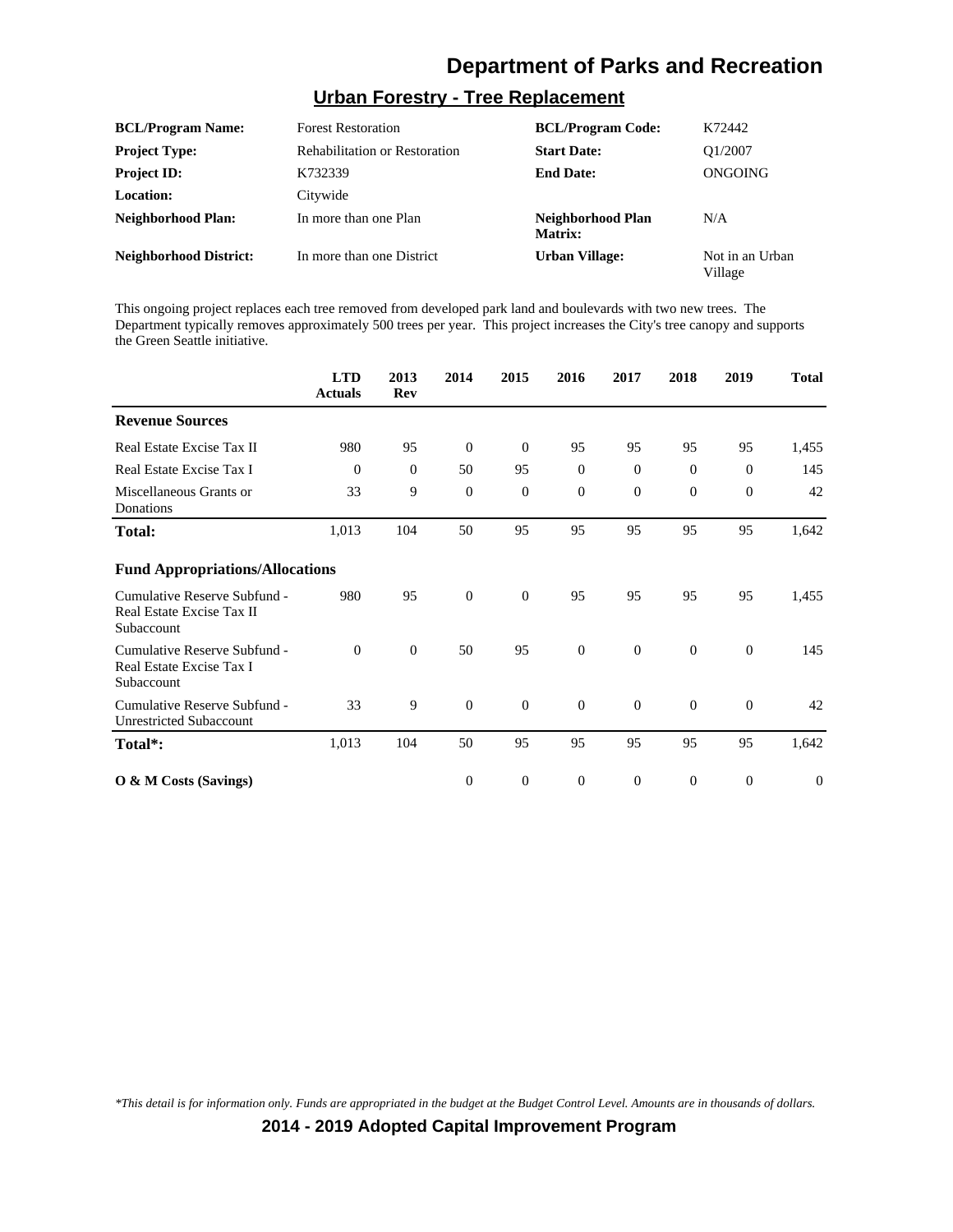| <b>BCL/Program Name:</b>      | <b>Forest Restoration</b>                   | <b>BCL/Program Code:</b>     | K72442                     |
|-------------------------------|---------------------------------------------|------------------------------|----------------------------|
| <b>Project Type:</b>          | <b>Rehabilitation or Restoration</b>        | <b>Start Date:</b>           | O <sub>1</sub> /2011       |
| <b>Project ID:</b>            | K732431                                     | <b>End Date:</b>             | O4/2013                    |
| Location:                     | W Marginal WAY SW/SW Myrtle ST<br><b>SW</b> |                              |                            |
| <b>Neighborhood Plan:</b>     | Not in a Neighborhood Plan                  | Neighborhood Plan<br>Matrix: | N/A                        |
| <b>Neighborhood District:</b> | <b>Greater Duwamish</b>                     | <b>Urban Village:</b>        | Not in an Urban<br>Village |

#### **Urban Forestry- West Duwamish Restoration**

This project supports reforestation programs for the Soundway properties in the West Duwamish Greenbelt. This Washington State funding is to be used by the City of Seattle, in cooperation with the Nature Consortium for habitat, recreation improvements, or stewardship of the property. Programs include, but are not limited to, volunteer recruitment, education, and reforestation activities such as invasive plant removal, native plantings, trail construction, and monitoring and ongoing maintenance of reforestation sites.

|                                                                | <b>LTD</b><br><b>Actuals</b> | 2013<br>Rev | 2014     | 2015           | 2016           | 2017           | 2018           | 2019           | <b>Total</b> |
|----------------------------------------------------------------|------------------------------|-------------|----------|----------------|----------------|----------------|----------------|----------------|--------------|
| <b>Revenue Sources</b>                                         |                              |             |          |                |                |                |                |                |              |
| <b>State Grant Funds</b>                                       | 295                          | 205         | $\theta$ | $\overline{0}$ | $\overline{0}$ | $\overline{0}$ | $\overline{0}$ | $\overline{0}$ | 500          |
| <b>Total:</b>                                                  | 295                          | 205         | $\theta$ | $\theta$       | $\mathbf{0}$   | $\theta$       | $\Omega$       | $\overline{0}$ | 500          |
| <b>Fund Appropriations/Allocations</b>                         |                              |             |          |                |                |                |                |                |              |
| Cumulative Reserve Subfund -<br><b>Unrestricted Subaccount</b> | 295                          | 205         | $\theta$ | $\overline{0}$ | $\overline{0}$ | $\overline{0}$ | $\overline{0}$ | $\theta$       | 500          |
| Total <sup>*</sup> :                                           | 295                          | 205         | $\theta$ | $\theta$       | $\overline{0}$ | $\Omega$       | $\theta$       | $\Omega$       | 500          |
| O & M Costs (Savings)                                          |                              |             | $\Omega$ | $\overline{0}$ | $\theta$       | $\overline{0}$ | $\theta$       | $\overline{0}$ | $\Omega$     |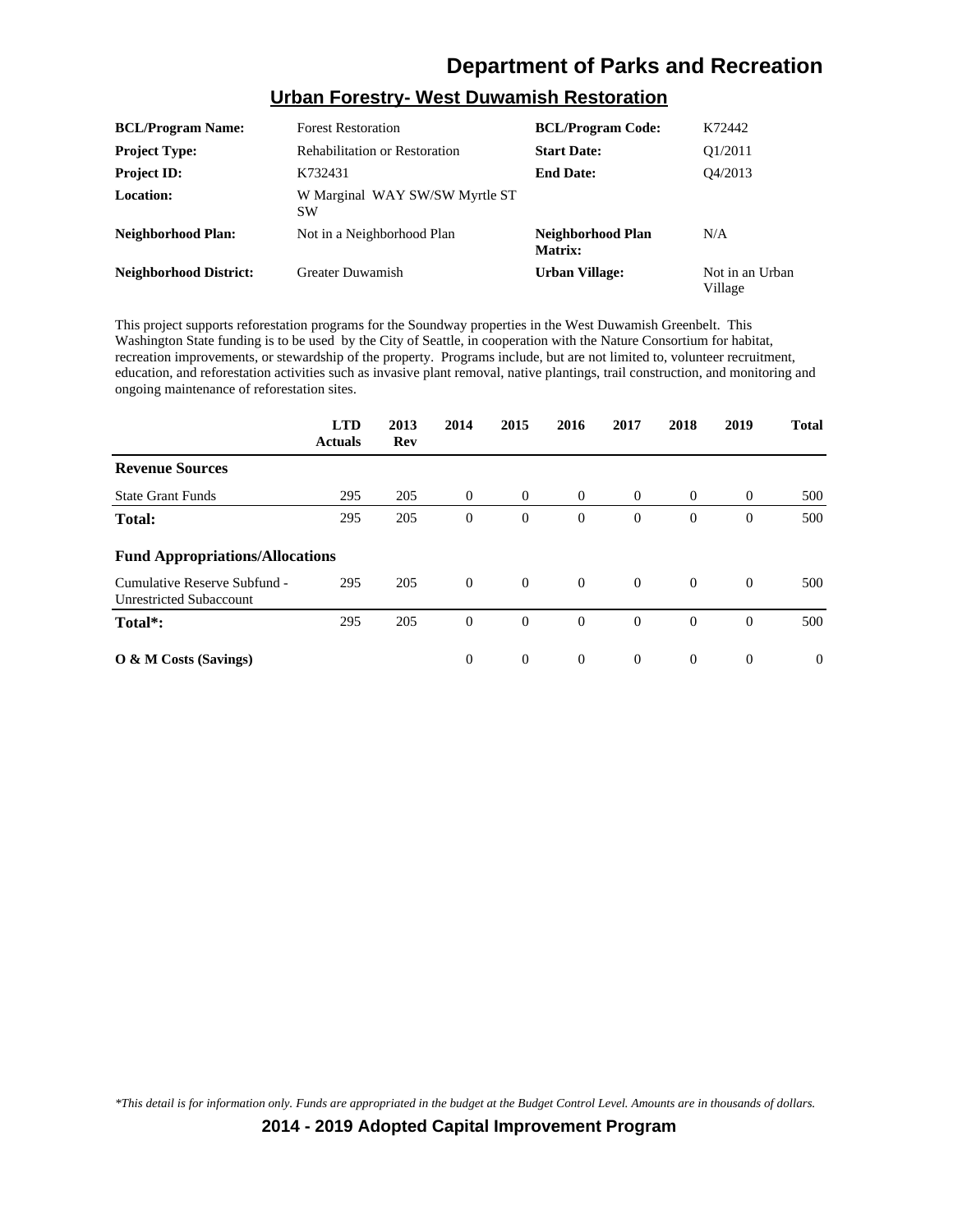#### **Utility Conservation Program**

| <b>BCL/Program Name:</b>      | <b>Building Component Renovations</b> | <b>BCL/Program Code:</b>     | K72444                            |
|-------------------------------|---------------------------------------|------------------------------|-----------------------------------|
| <b>Project Type:</b>          | <b>Rehabilitation or Restoration</b>  | <b>Start Date:</b>           | Q2/2007                           |
| <b>Project ID:</b>            | K732336                               | <b>End Date:</b>             | ONGOING                           |
| Location:                     | Citywide                              |                              |                                   |
| Neighborhood Plan:            | In more than one Plan                 | Neighborhood Plan<br>Matrix: | N/A                               |
| <b>Neighborhood District:</b> | In more than one District             | <b>Urban Village:</b>        | In more than one<br>Urban Village |

This ongoing project implements energy conservation projects in collaboration with Seattle City Light, Seattle Public Utilities, and Puget Sound Energy. Projects may include lighting, heating, and water use renovations at various facilities throughout the Parks system. These projects result in energy savings and better air and water quality, and support the Climate Protection Initiative by reducing greenhouse gas emissions. The cost of these projects is expected to be recovered within approximately five years through reduced utility costs and rebates from the three utilities. Rebates and other additional resources will be pursued to fund future conservation projects.

|                                                                         | <b>LTD</b><br><b>Actuals</b> | 2013<br>Rev    | 2014           | 2015           | 2016           | 2017         | 2018           | 2019         | <b>Total</b> |
|-------------------------------------------------------------------------|------------------------------|----------------|----------------|----------------|----------------|--------------|----------------|--------------|--------------|
| <b>Revenue Sources</b>                                                  |                              |                |                |                |                |              |                |              |              |
| <b>General Subfund Revenues</b>                                         | 111                          | $\theta$       | $\theta$       | $\overline{0}$ | $\mathbf{0}$   | $\theta$     | $\overline{0}$ | $\theta$     | 111          |
| Real Estate Excise Tax II                                               | 923                          | 395            | $\theta$       | $\mathbf{0}$   | 250            | 250          | 250            | 250          | 2,318        |
| Real Estate Excise Tax I                                                | $\theta$                     | $\overline{0}$ | 89             | 250            | $\mathbf{0}$   | $\theta$     | $\overline{0}$ | $\theta$     | 339          |
| Miscellaneous Grants or<br>Donations                                    | 821                          | 105            | 105            | 105            | 105            | 105          | 105            | 105          | 1,556        |
| Total:                                                                  | 1,855                        | 500            | 194            | 355            | 355            | 355          | 355            | 355          | 4,324        |
| <b>Fund Appropriations/Allocations</b>                                  |                              |                |                |                |                |              |                |              |              |
| General Subfund                                                         | 111                          | $\mathbf{0}$   | $\overline{0}$ | $\overline{0}$ | $\mathbf{0}$   | $\theta$     | $\theta$       | $\theta$     | 111          |
| Cumulative Reserve Subfund -<br>Real Estate Excise Tax II<br>Subaccount | 923                          | 395            | $\theta$       | $\overline{0}$ | 250            | 250          | 250            | 250          | 2,318        |
| Cumulative Reserve Subfund -<br>Real Estate Excise Tax I<br>Subaccount  | $\Omega$                     | $\theta$       | 89             | 250            | $\overline{0}$ | $\mathbf{0}$ | $\mathbf{0}$   | $\mathbf{0}$ | 339          |
| Cumulative Reserve Subfund -<br><b>Unrestricted Subaccount</b>          | 821                          | 105            | 105            | 105            | 105            | 105          | 105            | 105          | 1,556        |
| Total <sup>*</sup> :                                                    | 1,855                        | 500            | 194            | 355            | 355            | 355          | 355            | 355          | 4,324        |
| O & M Costs (Savings)                                                   |                              |                | $\Omega$       | $\mathbf{0}$   | $\overline{0}$ | $\theta$     | $\theta$       | $\mathbf{0}$ | $\theta$     |

*\*This detail is for information only. Funds are appropriated in the budget at the Budget Control Level. Amounts are in thousands of dollars.*

**2014 - 2019 Adopted Capital Improvement Program**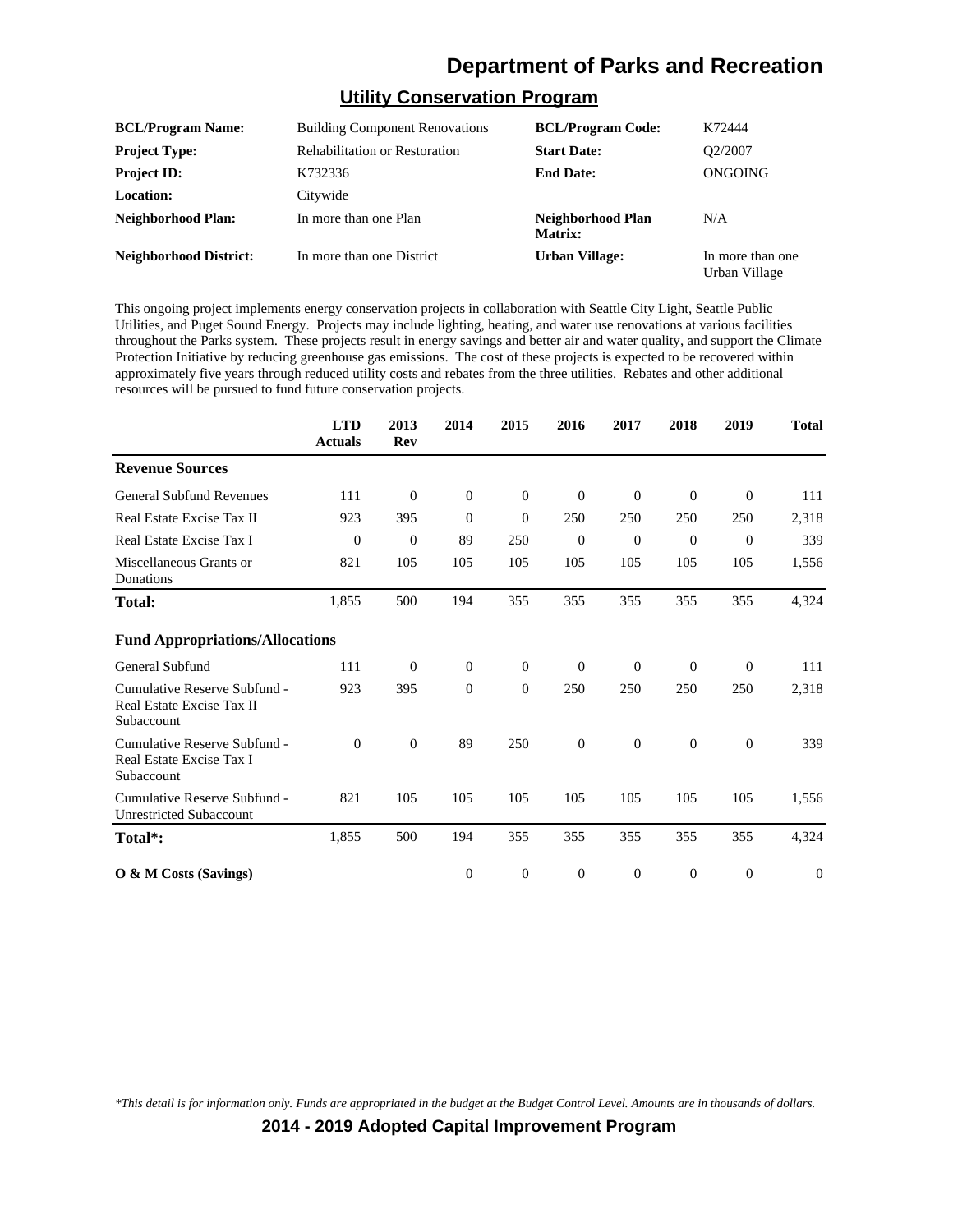### **Victor Steinbrueck Park Renovation**

| <b>BCL/Program Name:</b>      | 2008 Parks Levy- Neighborhood Parks<br>and Playgrounds | <b>BCL/Program Code:</b>     | K720020         |
|-------------------------------|--------------------------------------------------------|------------------------------|-----------------|
| <b>Project Type:</b>          | <b>Improved Facility</b>                               | <b>Start Date:</b>           | O1/2013         |
| <b>Project ID:</b>            | K730115                                                | <b>End Date:</b>             | TBD             |
| <b>Location:</b>              | 2001 Western AVE                                       |                              |                 |
| <b>Neighborhood Plan:</b>     | <b>Commercial Core</b>                                 | Neighborhood Plan<br>Matrix: | N/A             |
| <b>Neighborhood District:</b> | Downtown                                               | <b>Urban Village:</b>        | Commercial Core |

This project renovates the existing Victor Steinbrueck Park to help revitalize this park located in the Pike Place Market. Renovations may include new seating, paths and circulation modifications, landscaping, lighting, signage, and related elements. This park is within the boundaries of the Pike Place Historical District. This project is part of the 2008 Parks Levy.

|                                        | <b>LTD</b><br><b>Actuals</b> | 2013<br>Rev    | 2014         | 2015           | 2016           | 2017           | 2018           | 2019           | <b>Total</b> |
|----------------------------------------|------------------------------|----------------|--------------|----------------|----------------|----------------|----------------|----------------|--------------|
| <b>Revenue Sources</b>                 |                              |                |              |                |                |                |                |                |              |
| Seattle Voter-Approved Levy            | $\theta$                     | 400            | 1,200        | $\mathbf{0}$   | $\overline{0}$ | $\overline{0}$ | $\overline{0}$ | $\mathbf{0}$   | 1,600        |
| Total:                                 | $\overline{0}$               | 400            | 1,200        | $\overline{0}$ | $\theta$       | $\theta$       | $\mathbf{0}$   | $\overline{0}$ | 1,600        |
| <b>Fund Appropriations/Allocations</b> |                              |                |              |                |                |                |                |                |              |
| 2008 Parks Levy Fund                   | $\overline{0}$               | 400            | 1,200        | $\theta$       | $\overline{0}$ | $\overline{0}$ | $\overline{0}$ | $\theta$       | 1,600        |
| Total*:                                | $\overline{0}$               | 400            | 1,200        | $\theta$       | $\theta$       | $\theta$       | $\mathbf{0}$   | $\mathbf{0}$   | 1,600        |
| O & M Costs (Savings)                  |                              |                | $\mathbf{0}$ | 10             | 10             | 10             | 10             | 11             | 51           |
| <b>Spending Plan by Fund</b>           |                              |                |              |                |                |                |                |                |              |
| 2008 Parks Levy Fund                   |                              | $\overline{0}$ | 1,000        | 600            | $\overline{0}$ | $\overline{0}$ | $\overline{0}$ | $\mathbf{0}$   | 1,600        |
| <b>Total:</b>                          |                              | $\mathbf{0}$   | 1,000        | 600            | $\theta$       | $\theta$       | $\mathbf{0}$   | $\theta$       | 1,600        |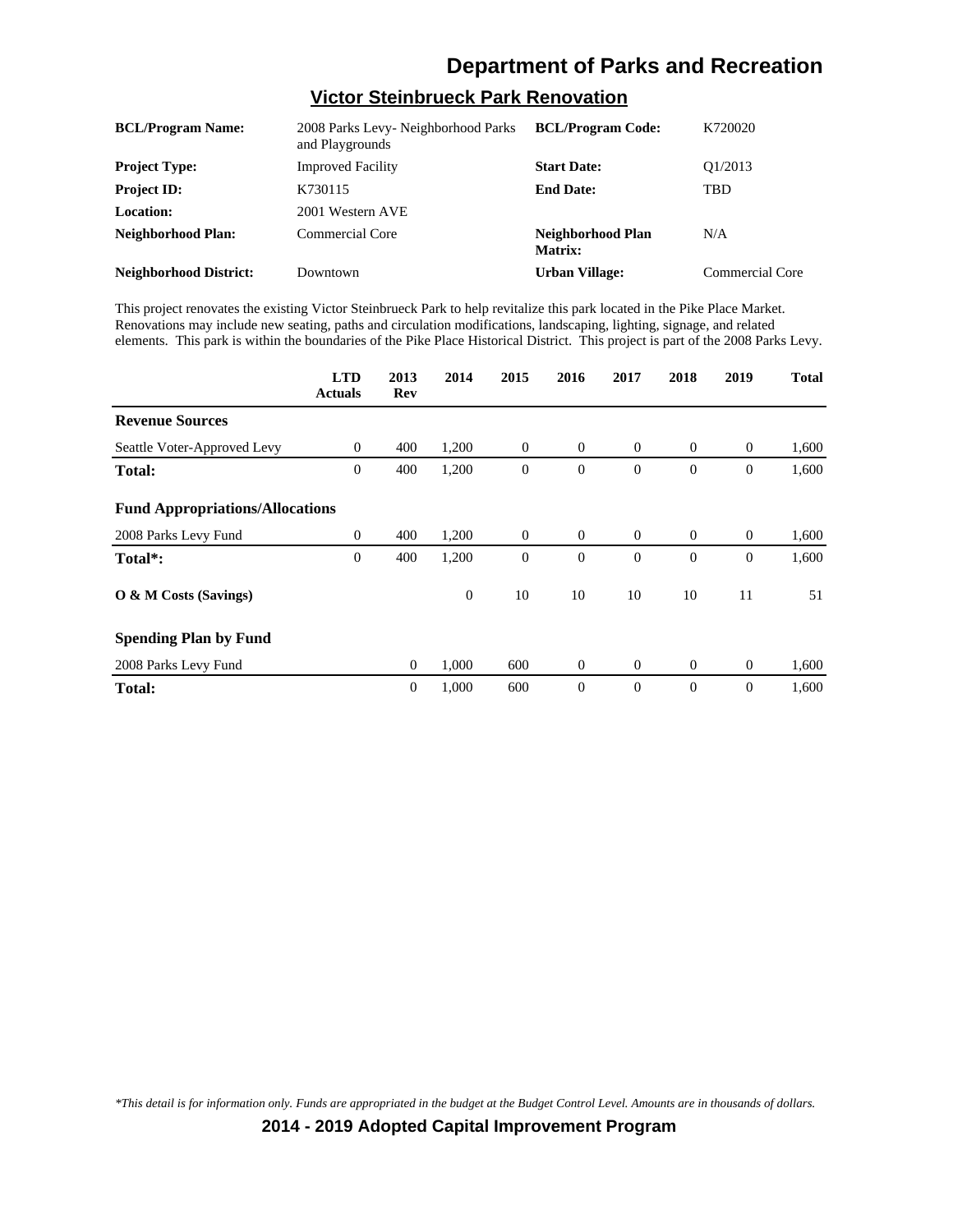# **Volunteer Park Conservatory Renovation**

| <b>BCL/Program Name:</b>      | <b>Building Component Renovations</b> | <b>BCL/Program Code:</b>     | K72444                     |
|-------------------------------|---------------------------------------|------------------------------|----------------------------|
| <b>Project Type:</b>          | <b>Rehabilitation or Restoration</b>  | <b>Start Date:</b>           | O1/2013                    |
| <b>Project ID:</b>            | K732443                               | <b>End Date:</b>             |                            |
| Location:                     | 1400 E Galer St                       |                              |                            |
| Neighborhood Plan:            | Not in a Neighborhood Plan            | Neighborhood Plan<br>Matrix: | N/A                        |
| <b>Neighborhood District:</b> | <b>East District</b>                  | <b>Urban Village:</b>        | Not in an Urban<br>Village |

This project renovates the facilities in the Conservatory complex, which includes the east wing of the Conservatory, the east wing of the Production Greenhouse to the north of the Conservatory, and related elements. These buildings are Seattle Historic Landmarks. Funding for construction will be shared by Parks and the Friends of the Conservatory, the non-profit who has committed to fundraising to complete the renovation of the Conservatory buildings.

|                                                                        | <b>LTD</b><br><b>Actuals</b> | 2013<br>Rev | 2014           | 2015             | 2016           | 2017           | 2018             | 2019             | <b>Total</b>   |
|------------------------------------------------------------------------|------------------------------|-------------|----------------|------------------|----------------|----------------|------------------|------------------|----------------|
| <b>Revenue Sources</b>                                                 |                              |             |                |                  |                |                |                  |                  |                |
| Real Estate Excise Tax I                                               | $\mathbf{0}$                 | 22          | 2,278          | $\overline{0}$   | $\theta$       | $\overline{0}$ | $\mathbf{0}$     | $\mathbf{0}$     | 2,300          |
| Miscellaneous Grants or<br>Donations                                   | $\theta$                     | $\theta$    | 700            | $\mathbf{0}$     | $\theta$       | $\overline{0}$ | $\mathbf{0}$     | $\overline{0}$   | 700            |
| <b>Total:</b>                                                          | $\theta$                     | 22          | 2,978          | $\overline{0}$   | $\overline{0}$ | $\theta$       | $\Omega$         | $\theta$         | 3,000          |
| <b>Fund Appropriations/Allocations</b>                                 |                              |             |                |                  |                |                |                  |                  |                |
| Cumulative Reserve Subfund -<br>Real Estate Excise Tax I<br>Subaccount | $\theta$                     | 22          | 2,278          | $\boldsymbol{0}$ | $\theta$       | $\overline{0}$ | $\mathbf{0}$     | $\mathbf{0}$     | 2,300          |
| Cumulative Reserve Subfund -<br><b>Unrestricted Subaccount</b>         | $\mathbf{0}$                 | $\theta$    | 700            | $\boldsymbol{0}$ | $\theta$       | $\overline{0}$ | $\mathbf{0}$     | $\overline{0}$   | 700            |
| Total*:                                                                | $\boldsymbol{0}$             | 22          | 2,978          | $\mathbf{0}$     | $\mathbf{0}$   | $\mathbf{0}$   | $\mathbf{0}$     | $\boldsymbol{0}$ | 3,000          |
| O & M Costs (Savings)                                                  |                              |             | $\overline{0}$ | $\mathbf{0}$     | $\theta$       | $\overline{0}$ | $\mathbf{0}$     | $\mathbf{0}$     | $\overline{0}$ |
| <b>Spending Plan by Fund</b>                                           |                              |             |                |                  |                |                |                  |                  |                |
| Cumulative Reserve Subfund -<br>Real Estate Excise Tax I<br>Subaccount |                              | 22          | 2,278          | $\boldsymbol{0}$ | $\theta$       | $\overline{0}$ | $\mathbf{0}$     | $\mathbf{0}$     | 2,300          |
| Cumulative Reserve Subfund -<br><b>Unrestricted Subaccount</b>         |                              | $\theta$    | $\theta$       | 500              | 200            | $\theta$       | $\mathbf{0}$     | $\boldsymbol{0}$ | 700            |
| <b>Total:</b>                                                          |                              | 22          | 2,278          | 500              | 200            | $\mathbf{0}$   | $\boldsymbol{0}$ | $\boldsymbol{0}$ | 3,000          |

*\*This detail is for information only. Funds are appropriated in the budget at the Budget Control Level. Amounts are in thousands of dollars.*

**2014 - 2019 Adopted Capital Improvement Program**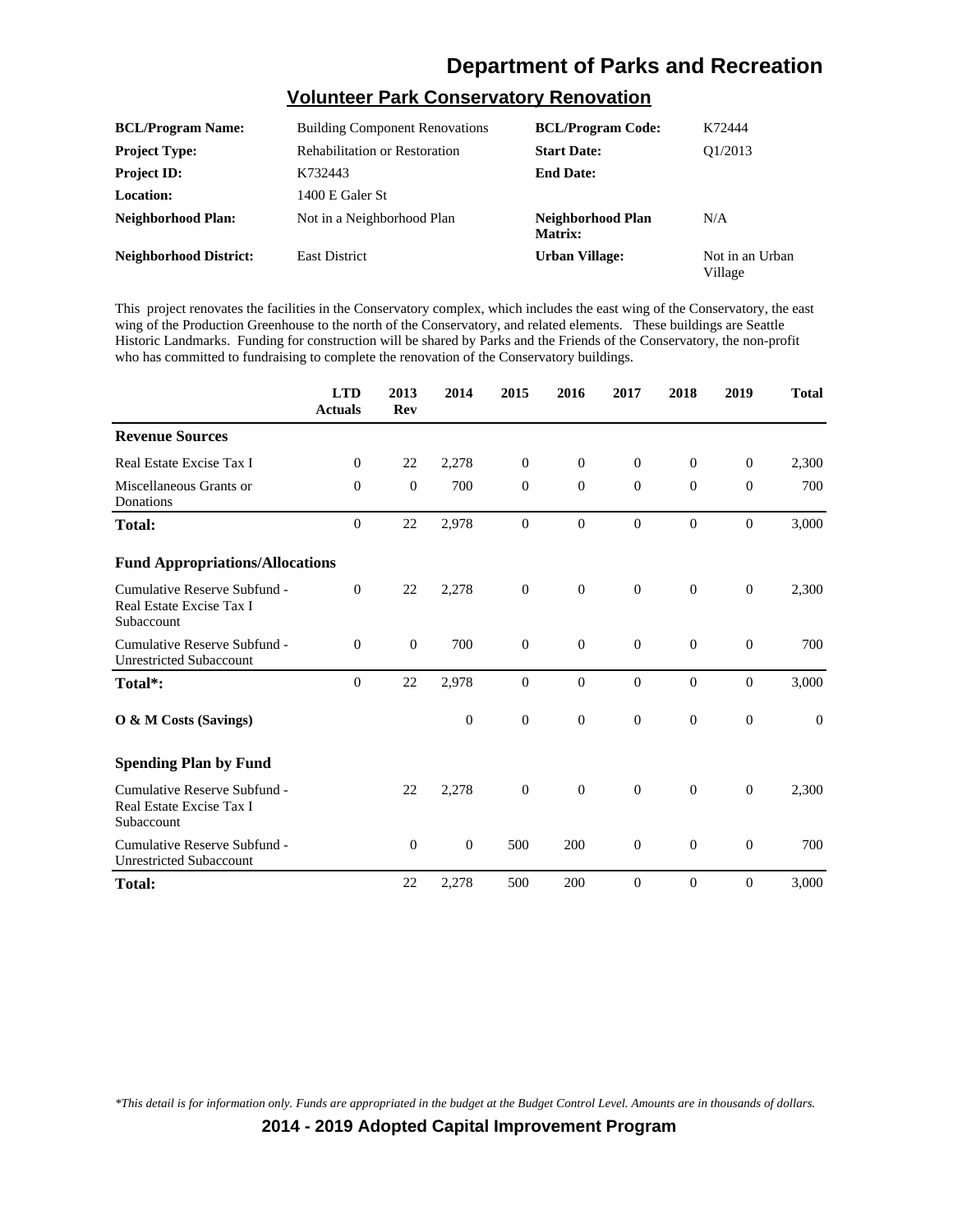# **Volunteer Park Play Area Renovation**

| <b>BCL/Program Name:</b>      | 2008 Parks Levy- Neighborhood Parks<br>and Playgrounds | <b>BCL/Program Code:</b>     | K720020                    |
|-------------------------------|--------------------------------------------------------|------------------------------|----------------------------|
| <b>Project Type:</b>          | <b>Rehabilitation or Restoration</b>                   | <b>Start Date:</b>           | O <sub>1</sub> /2011       |
| <b>Project ID:</b>            | K730116                                                | <b>End Date:</b>             | O <sub>1</sub> /2014       |
| Location:                     | 1247 15th AVE NE                                       |                              |                            |
| Neighborhood Plan:            | Not in a Neighborhood Plan                             | Neighborhood Plan<br>Matrix: | CC <sub>3</sub>            |
| <b>Neighborhood District:</b> | <b>East District</b>                                   | Urban Village:               | Not in an Urban<br>Village |

This project provides for replacement of play equipment, access improvements, and other work at the existing Volunteer Park play area. The scope of this project brings the play area into compliance with current play area safety standards and guideline efforts of the American Society of Testing and Materials (ASTM) and the Consumer Product Safety Commission (CPSC) as well as meets ADA requirements. This project is part of the 2008 Parks Levy.

|                                        | <b>LTD</b><br><b>Actuals</b> | 2013<br>Rev | 2014           | 2015           | 2016           | 2017           | 2018           | 2019           | <b>Total</b> |
|----------------------------------------|------------------------------|-------------|----------------|----------------|----------------|----------------|----------------|----------------|--------------|
| <b>Revenue Sources</b>                 |                              |             |                |                |                |                |                |                |              |
| Seattle Voter-Approved Levy            | 439                          | 361         | $\overline{0}$ | $\overline{0}$ | $\overline{0}$ | $\overline{0}$ | $\theta$       | $\overline{0}$ | 800          |
| <b>Total:</b>                          | 439                          | 361         | $\theta$       | $\mathbf{0}$   | $\theta$       | $\theta$       | $\theta$       | $\mathbf{0}$   | 800          |
| <b>Fund Appropriations/Allocations</b> |                              |             |                |                |                |                |                |                |              |
| 2008 Parks Levy Fund                   | 439                          | 361         | $\overline{0}$ | $\overline{0}$ | $\overline{0}$ | $\overline{0}$ | $\overline{0}$ | $\overline{0}$ | 800          |
| Total <sup>*</sup> :                   | 439                          | 361         | $\theta$       | $\mathbf{0}$   | $\Omega$       | $\Omega$       | $\Omega$       | $\mathbf{0}$   | 800          |
| O & M Costs (Savings)                  |                              |             | 13             | 13             | 14             | 14             | 15             | 15             | 84           |
| <b>Spending Plan by Fund</b>           |                              |             |                |                |                |                |                |                |              |
| 2008 Parks Levy Fund                   |                              | 321         | 40             | $\mathbf{0}$   | $\theta$       | $\overline{0}$ | $\overline{0}$ | $\mathbf{0}$   | 361          |
| Total:                                 |                              | 321         | 40             | $\theta$       | $\theta$       | $\theta$       | $\theta$       | $\mathbf{0}$   | 361          |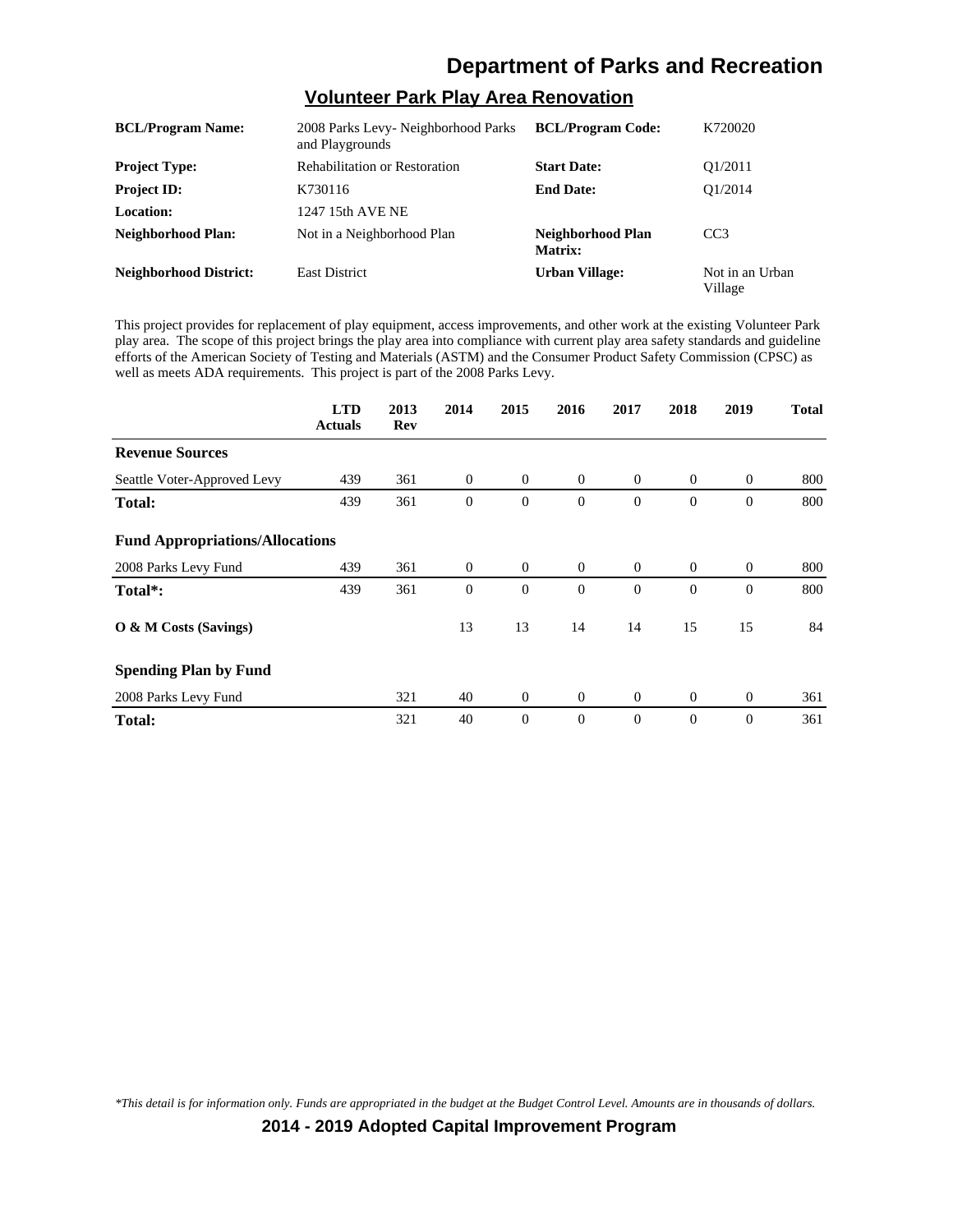| <b>BCL/Program Name:</b>      | 2008 Parks Levy- Major Parks | <b>BCL/Program Code:</b>     | K720023                    |
|-------------------------------|------------------------------|------------------------------|----------------------------|
| <b>Project Type:</b>          | <b>Improved Facility</b>     | <b>Start Date:</b>           | O <sub>2</sub> /2010       |
| <b>Project ID:</b>            | K730132                      | <b>End Date:</b>             | O4/2014                    |
| <b>Location:</b>              | 2300 Arboretum DR E          |                              |                            |
| Neighborhood Plan:            | Not in a Neighborhood Plan   | Neighborhood Plan<br>Matrix: | N/A                        |
| <b>Neighborhood District:</b> | <b>East District</b>         | <b>Urban Village:</b>        | Not in an Urban<br>Village |

#### **Washington Park Arboretum Improvements- 2008 Parks Levy**

This project provides for improvements to the Washington Park Arboretum. These improvements will further implement the Arboretum master Plan, including projects such as the Pacific Connections Garden, trails, and other elements of the Plan. This project is part of the 2008 Parks Levy.

|                                        | <b>LTD</b><br><b>Actuals</b> | 2013<br>Rev | 2014         | 2015           | 2016             | 2017           | 2018           | 2019             | <b>Total</b> |
|----------------------------------------|------------------------------|-------------|--------------|----------------|------------------|----------------|----------------|------------------|--------------|
| <b>Revenue Sources</b>                 |                              |             |              |                |                  |                |                |                  |              |
| Seattle Voter-Approved Levy            | 1,882                        | 971         | $\theta$     | $\theta$       | $\mathbf{0}$     | $\theta$       | $\mathbf{0}$   | $\theta$         | 2,853        |
| <b>Private Funding/Donations</b>       | 290                          | 78          | $\theta$     | $\theta$       | $\overline{0}$   | $\overline{0}$ | $\overline{0}$ | $\mathbf{0}$     | 368          |
| <b>Total:</b>                          | 2,172                        | 1,049       | $\theta$     | $\theta$       | $\Omega$         | $\Omega$       | $\mathbf{0}$   | $\overline{0}$   | 3,221        |
| <b>Fund Appropriations/Allocations</b> |                              |             |              |                |                  |                |                |                  |              |
| 2008 Parks Levy Fund                   | 2,172                        | 1,049       | $\mathbf{0}$ | $\overline{0}$ | $\mathbf{0}$     | $\overline{0}$ | $\overline{0}$ | $\boldsymbol{0}$ | 3,221        |
| Total*:                                | 2,172                        | 1,049       | $\theta$     | $\theta$       | $\mathbf{0}$     | $\theta$       | $\mathbf{0}$   | $\theta$         | 3,221        |
| O & M Costs (Savings)                  |                              |             | 66           | 74             | 76               | 77             | 77             | 77               | 447          |
| <b>Spending Plan by Fund</b>           |                              |             |              |                |                  |                |                |                  |              |
| 2008 Parks Levy Fund                   |                              | 332         | 350          | 367            | $\boldsymbol{0}$ | $\theta$       | $\mathbf{0}$   | $\boldsymbol{0}$ | 1,049        |
| <b>Total:</b>                          |                              | 332         | 350          | 367            | $\Omega$         | $\Omega$       | $\mathbf{0}$   | $\overline{0}$   | 1,049        |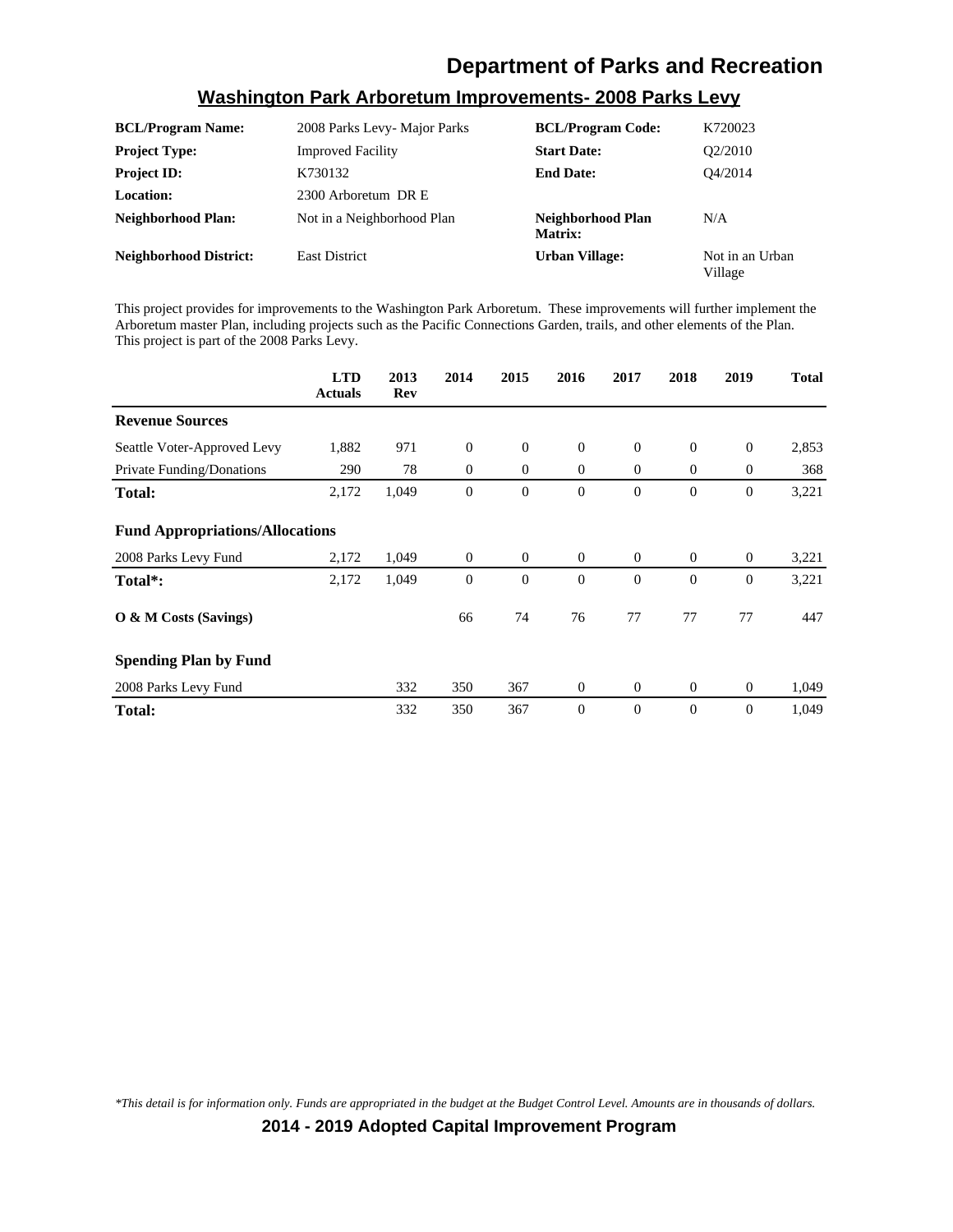| <b>BCL/Program Name:</b>      | 2008 Parks Levy- Neighborhood Parks<br>and Playgrounds | <b>BCL/Program Code:</b>     | K720020 |
|-------------------------------|--------------------------------------------------------|------------------------------|---------|
| <b>Project Type:</b>          | New Facility                                           | <b>Start Date:</b>           | Q2/2009 |
| <b>Project ID:</b>            | K730119                                                | <b>End Date:</b>             | O4/2014 |
| Location:                     |                                                        |                              |         |
| <b>Neighborhood Plan:</b>     | Not in Neighborhood Plan                               | Neighborhood Plan<br>Matrix: |         |
| <b>Neighborhood District:</b> |                                                        | <b>Urban Village:</b>        |         |

**West Seattle Reservoir Park Development**

This project provides for new park development on the West Seattle Reservoir. Seattle Public Utilities will develop a new covered reservoir in the footprint of the existing open reservoir during 2009-2010. The scope of this project includes the development of a master plan for the new park space and the surrounding portions of the existing Westcrest Park, and implementation of the plan. This project is part of the 2008 Parks Levy.

|                                        | <b>LTD</b><br><b>Actuals</b> | 2013<br>Rev | 2014             | 2015           | 2016             | 2017           | 2018         | 2019             | <b>Total</b> |
|----------------------------------------|------------------------------|-------------|------------------|----------------|------------------|----------------|--------------|------------------|--------------|
| <b>Revenue Sources</b>                 |                              |             |                  |                |                  |                |              |                  |              |
| Seattle Voter-Approved Levy            | 693                          | 2,762       | $\boldsymbol{0}$ | $\overline{0}$ | $\boldsymbol{0}$ | $\overline{0}$ | $\mathbf{0}$ | $\overline{0}$   | 3,455        |
| <b>Total:</b>                          | 693                          | 2,762       | $\theta$         | $\mathbf{0}$   | $\theta$         | $\theta$       | $\theta$     | $\mathbf{0}$     | 3,455        |
| <b>Fund Appropriations/Allocations</b> |                              |             |                  |                |                  |                |              |                  |              |
| 2008 Parks Levy Fund                   | 693                          | 2,762       | $\mathbf{0}$     | $\overline{0}$ | $\overline{0}$   | $\overline{0}$ | $\theta$     | $\boldsymbol{0}$ | 3,455        |
| Total <sup>*</sup> :                   | 693                          | 2,762       | $\theta$         | $\theta$       | $\overline{0}$   | $\theta$       | $\theta$     | $\mathbf{0}$     | 3,455        |
| O & M Costs (Savings)                  |                              |             | 158              | 161            | 164              | 167            | 170          | $\mathbf{0}$     | 820          |
| <b>Spending Plan by Fund</b>           |                              |             |                  |                |                  |                |              |                  |              |
| 2008 Parks Levy Fund                   |                              | 1,762       | 1,000            | $\overline{0}$ | $\theta$         | $\theta$       | $\theta$     | $\mathbf{0}$     | 2,762        |
| <b>Total:</b>                          |                              | 1,762       | 1,000            | 0              | $\overline{0}$   | $\theta$       | $\theta$     | $\boldsymbol{0}$ | 2,762        |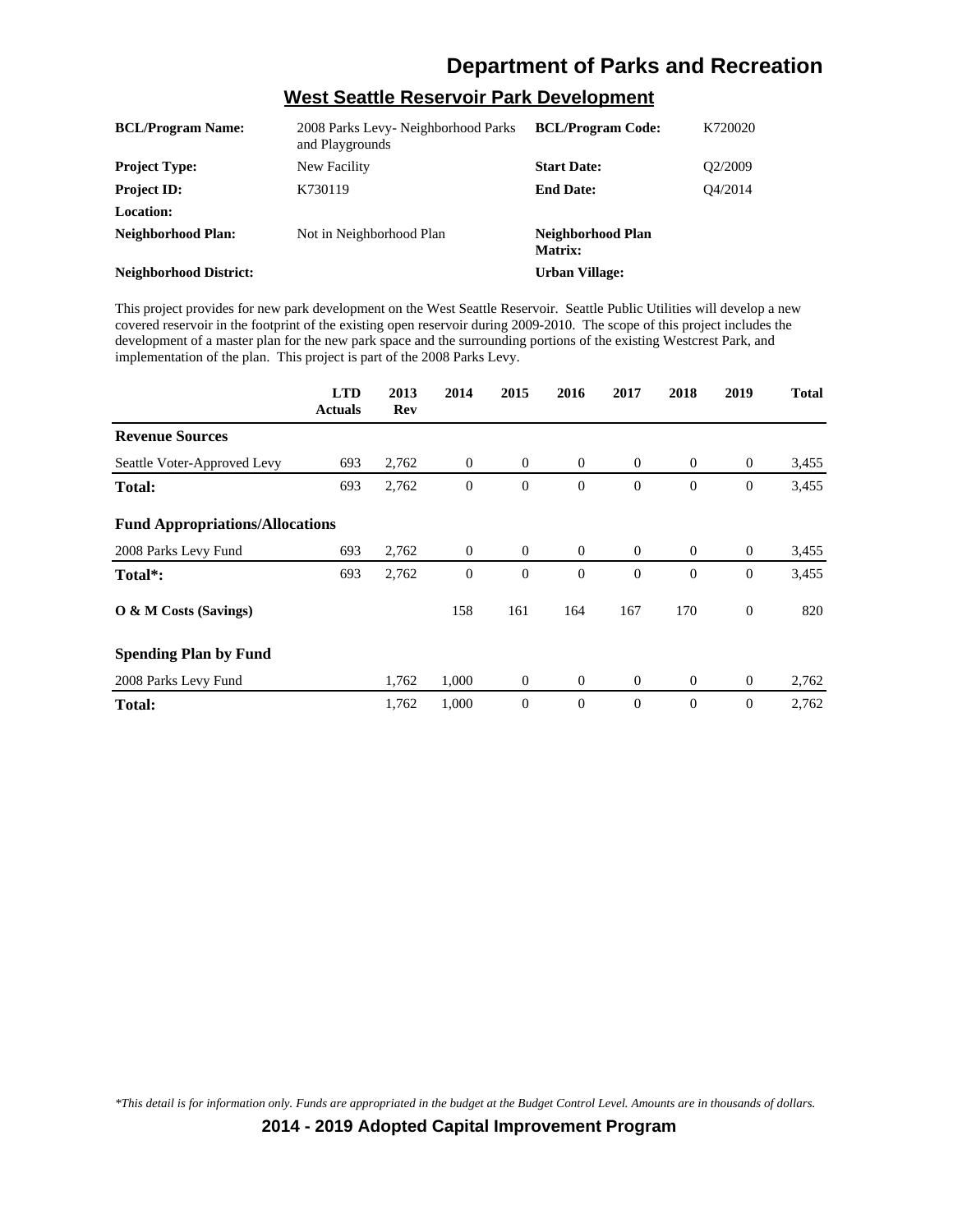### **Woodland Park Play Area Renovation**

| <b>BCL/Program Name:</b>      | 2008 Parks Levy- Neighborhood Parks<br>and Playgrounds | <b>BCL/Program Code:</b>     | K720020                    |
|-------------------------------|--------------------------------------------------------|------------------------------|----------------------------|
| <b>Project Type:</b>          | <b>Rehabilitation or Restoration</b>                   | <b>Start Date:</b>           | O <sub>1</sub> /2012       |
| <b>Project ID:</b>            | K730120                                                | <b>End Date:</b>             | O1/2014                    |
| Location:                     |                                                        |                              |                            |
| <b>Neighborhood Plan:</b>     | Greenlake                                              | Neighborhood Plan<br>Matrix: | N/A                        |
| <b>Neighborhood District:</b> | <b>Northwest</b>                                       | Urban Village:               | Not in an Urban<br>Village |

This project provides for replacement of play equipment, access improvements, and other work at the existing Woodland Park play area located near the Zoo. The scope of this project brings the play area into compliance with current play area safety standards and guideline efforts of the American Society of Testing and Materials (ASTM) and the Consumer Product Safety Commission (CPSC) as well as meets ADA requirements. This project is part of the 2008 Parks Levy.

|                                        | <b>LTD</b><br><b>Actuals</b> | 2013<br>Rev | 2014           | 2015           | 2016           | 2017           | 2018           | 2019           | <b>Total</b> |
|----------------------------------------|------------------------------|-------------|----------------|----------------|----------------|----------------|----------------|----------------|--------------|
| <b>Revenue Sources</b>                 |                              |             |                |                |                |                |                |                |              |
| Seattle Voter-Approved Levy            | 35                           | 315         | $\overline{0}$ | $\overline{0}$ | $\overline{0}$ | $\overline{0}$ | $\overline{0}$ | $\mathbf{0}$   | 350          |
| <b>Total:</b>                          | 35                           | 315         | $\theta$       | $\mathbf{0}$   | $\theta$       | $\theta$       | $\theta$       | $\mathbf{0}$   | 350          |
| <b>Fund Appropriations/Allocations</b> |                              |             |                |                |                |                |                |                |              |
| 2008 Parks Levy Fund                   | 35                           | 315         | $\overline{0}$ | $\overline{0}$ | $\overline{0}$ | $\overline{0}$ | $\overline{0}$ | $\overline{0}$ | 350          |
| Total*:                                | 35                           | 315         | $\theta$       | $\mathbf{0}$   | $\theta$       | $\Omega$       | $\mathbf{0}$   | $\mathbf{0}$   | 350          |
| O & M Costs (Savings)                  |                              |             | 11             | 12             | 12             | 12             | 12             | 13             | 72           |
| <b>Spending Plan by Fund</b>           |                              |             |                |                |                |                |                |                |              |
| 2008 Parks Levy Fund                   |                              | 300         | 15             | $\overline{0}$ | $\theta$       | $\overline{0}$ | $\overline{0}$ | $\overline{0}$ | 315          |
| <b>Total:</b>                          |                              | 300         | 15             | $\theta$       | $\mathbf{0}$   | $\theta$       | $\mathbf{0}$   | $\mathbf{0}$   | 315          |